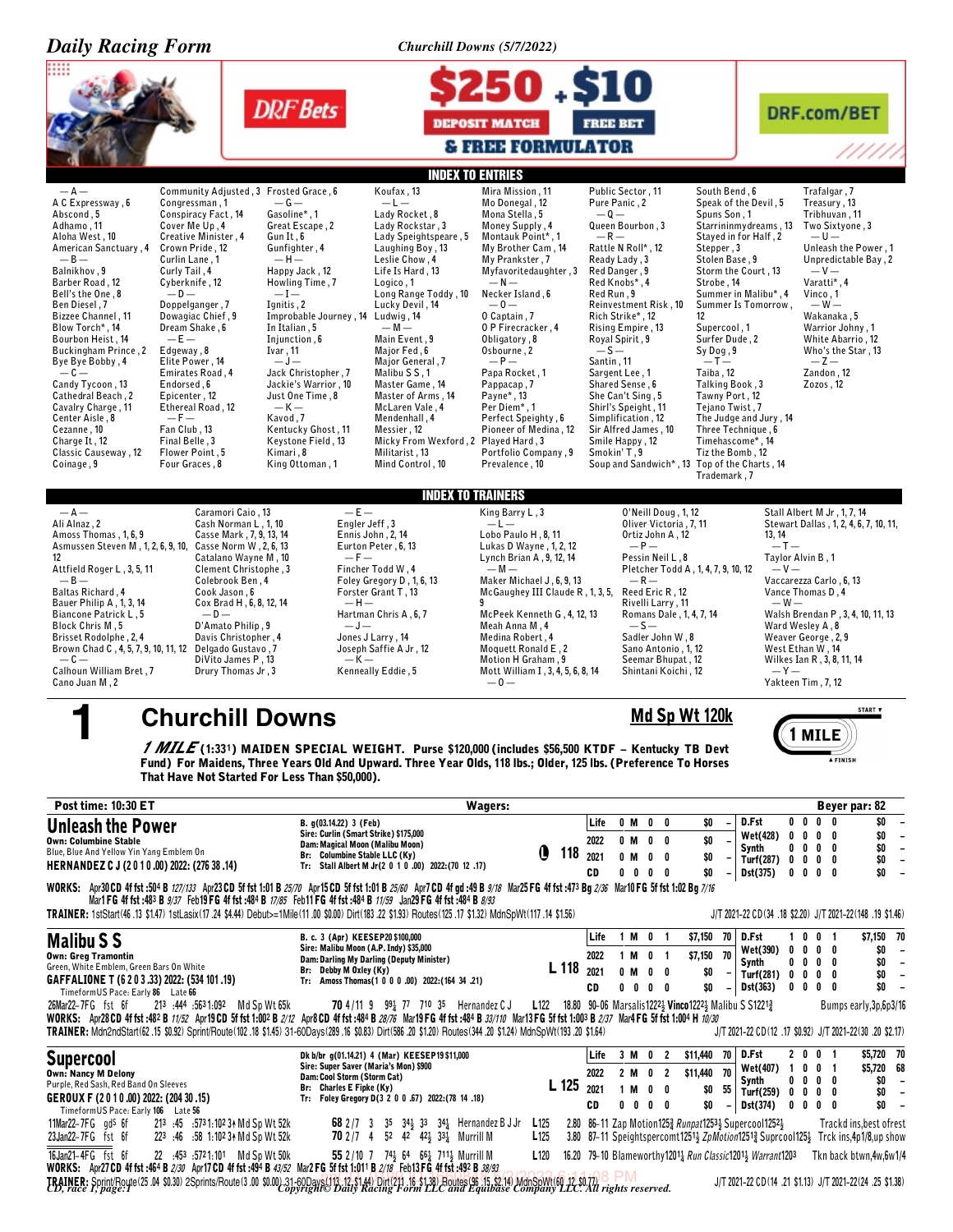| <b>Daily Racing Form</b>                                                                                                                                                                                                                                                                                                                                                                                                                     | Churchill Downs (5/7/2022)                                                                                                                                                                                                                                                    |                                                                                                                              |      |                |                                                        |                |                    |                          |                                                              |                                     |                         |                              |                                                                                                                                                                              |
|----------------------------------------------------------------------------------------------------------------------------------------------------------------------------------------------------------------------------------------------------------------------------------------------------------------------------------------------------------------------------------------------------------------------------------------------|-------------------------------------------------------------------------------------------------------------------------------------------------------------------------------------------------------------------------------------------------------------------------------|------------------------------------------------------------------------------------------------------------------------------|------|----------------|--------------------------------------------------------|----------------|--------------------|--------------------------|--------------------------------------------------------------|-------------------------------------|-------------------------|------------------------------|------------------------------------------------------------------------------------------------------------------------------------------------------------------------------|
| <b>Sargent Lee</b>                                                                                                                                                                                                                                                                                                                                                                                                                           | Dk b/br q(10.23.21) 3 (Mar) OBSAPR21 \$70,000<br>Sire: Mineshaft (A.P. Indy) \$10,000                                                                                                                                                                                         |                                                                                                                              | Life | 0 M            |                                                        | $0\quad 0$     | SO.                |                          | D.Fst                                                        |                                     |                         | $0\ 0\ 0\ 0$                 | \$0<br>$\overline{\phantom{a}}$                                                                                                                                              |
| Own: Omar Aldabbagh and Wonderland Racing<br>White, Red 'A' In Blue Star Circle                                                                                                                                                                                                                                                                                                                                                              | Dam: Winter Palace (Smart Strike)                                                                                                                                                                                                                                             | ß                                                                                                                            | 2022 | 0 M            |                                                        | $0\quad 0$     | \$0                |                          | Wet(402)<br>Synth                                            | $0\ 0\ 0$                           | $0\ 0\ 0$               | - 0<br>0                     | \$0<br>$\overline{\phantom{a}}$<br>\$0<br>$\overline{\phantom{a}}$                                                                                                           |
| BEJARANO R (7 2 1 1 .29) 2022: (214 26 .12)                                                                                                                                                                                                                                                                                                                                                                                                  | Br: Carolyn Vogel (Ky)<br>Tr: 0'Neill Doug(-) 2022: (215 41 .19)                                                                                                                                                                                                              | 118                                                                                                                          | 2021 | 0 M            |                                                        | $0\quad 0$     | \$0                | $\overline{\phantom{a}}$ | Turf(280) 0 0 0 0                                            |                                     | 0                       | 0                            | \$0<br>$\overline{\phantom{a}}$<br>\$0                                                                                                                                       |
| WORKS: Apr30SA 5f fst 1:001 Hg 12/53 Apr24SA 5f fst :592 Hg 2/78 Apr17SA 5f fst 1:01 Hg 15/48 Apr10SA 5f fst 1:024 Hg 53/59 Apr3SA 5f fst 1:021 H 29/43 Mar27SA 5f fst 1:03 H 55/69<br>Mar15 SLR 4f fst :501 H 12/18 Feb22 SLR 3f fst :364 H 3/5 Feb16 SLR 3f fst :361 H 3/14<br>TRAINER: 1stStart(69.13 \$2.18) 1stLasix(55.15 \$1.66) Debut>=1Mile(2.00 \$0.00) Dirt(410.16 \$1.56) Routes(348.14 \$1.11) MdnSpWt(228.13 \$1.57)           |                                                                                                                                                                                                                                                                               |                                                                                                                              | CD   | $0\quad 0$     |                                                        | $0\quad 0$     | \$0                | $\overline{\phantom{a}}$ | Dst(377)                                                     | 0                                   | $\mathbf 0$             |                              | $\overline{\phantom{a}}$<br>J/T 2021-22(3.33 \$2.00)                                                                                                                         |
|                                                                                                                                                                                                                                                                                                                                                                                                                                              | Ch. c. 4 (Feb) KEESEP19 \$500,000                                                                                                                                                                                                                                             |                                                                                                                              | Life | 2 M            | 0                                                      | 0              | \$2,028            | 38                       | D.Fst                                                        |                                     | 200                     | 0                            | \$2,028 38                                                                                                                                                                   |
| <b>Curlin Lane</b><br><b>Own: Albaugh Family Stables LLC</b>                                                                                                                                                                                                                                                                                                                                                                                 | Sire: Curlin (Smart Strike) \$175,000<br>Dam: Harriett Lane (Giant's Causeway)                                                                                                                                                                                                |                                                                                                                              | 2021 | 2 M            | 0                                                      | 0              | \$2,028            | 38                       | <b>Wet(421)</b>                                              | $0\quad 0\quad 0\quad$              |                         | 0                            | \$0<br>$\overline{\phantom{a}}$                                                                                                                                              |
| Blue, White Star, Blue Bars On Grey<br>TALAMO J (3010.00) 2022: (161 19.12)                                                                                                                                                                                                                                                                                                                                                                  | Br: Springhouse Farm (Ky)<br>Tr: Romans Dale(2 0 1 0 .00) 2022: (82 8 .10)                                                                                                                                                                                                    | L 125                                                                                                                        | 2020 | $0$ M          |                                                        | $0\quad 0$     | \$0                |                          | Synth<br>Turf(311) 0 0 0                                     |                                     | $0\ 0\ 0$               | 0<br>0                       | \$0<br>$\overline{\phantom{a}}$<br>\$0<br>$\overline{\phantom{a}}$                                                                                                           |
| Timeform US Pace: Early 96 Late 57                                                                                                                                                                                                                                                                                                                                                                                                           |                                                                                                                                                                                                                                                                               |                                                                                                                              | CD   | 2 <sub>0</sub> | 0                                                      | - 0            |                    |                          | $$2,028$ 38 Dst(376)                                         | 100                                 |                         | 0                            | \$713 38                                                                                                                                                                     |
| 27May21-5CD fst 1<br>224 .4611:1111:364 34 Md 75000<br>213 :444 :5631:0913+ Md Sp Wt 116k<br>1May21–14CD fst 6f<br>WORKS: Apr30CD 4f fst :503 B 121/133 Apr23CD 5f fst 1:021 B 52/70 Apr15CD 5f fst 1:03 B 57/60 Apr8CD 5f fst 1:01 B 19/44 $\bullet$ Mar23 TP $\otimes$ 5f fst 1:011 B 1/7 Mar22 TP $\otimes$ 5f fst 1:034 B 5/5<br>(1.23) TRAINER: +180Days(12.17 \$2.08) Dirt(272.14 \$1.53) Routes(252.11 \$1.14) MdnSpWt(116.09 \$1.23) | 38 3/8 41 32 54 65 $\frac{3}{4}$ 816 Talamo J<br>24 6/10 10 1013 1014 1018 1027 Talamo J                                                                                                                                                                                      | L118<br>L118 26.70 64-05 Mr Sippi1185 $\frac{1}{2}$ Bagboss1184 $\frac{1}{4}$ Global Appeal118nk                             |      |                |                                                        |                |                    |                          | 13.80 69-14 Prime Time Player1181 Abdan11831 Tall Timber1181 |                                     |                         |                              | Inside upper, faded<br>Hesitated start<br>J/T 2021-22 CD(80 .15 \$1.73) J/T 2021-22(156 .12 \$1.29)                                                                          |
| <b>Vinco</b>                                                                                                                                                                                                                                                                                                                                                                                                                                 | Dk. b or br c. 3 (Mar) EASMAY21 \$1,500,000                                                                                                                                                                                                                                   |                                                                                                                              | Life |                | 3 M 2                                                  | 0              | \$24,600           | 76                       | D.Fst                                                        |                                     | 3 0 2                   | 0                            | \$24,600 76                                                                                                                                                                  |
| Own: West Point Thoroughbreds LLC and Gerv                                                                                                                                                                                                                                                                                                                                                                                                   | Sire: Quality Road (Elusive Quality) \$150,000<br>Dam: Stormy Welcome (Storm Cat)                                                                                                                                                                                             |                                                                                                                              | 2022 |                | 3 M 2 0                                                |                | \$24,600           | 76                       | <b>Wet(428)</b>                                              | $0\ 0\ 0$                           |                         | 0                            | \$0<br>$\overline{\phantom{a}}$                                                                                                                                              |
| Blue, White Horse And Rider Emblem<br>HERNANDEZ B J JR (5 1 1 1 .20) 2022: (268 50 .19)                                                                                                                                                                                                                                                                                                                                                      | Br: Alpha Delta Stables LLC (Ky)<br>Tr: Stewart Dallas(1 0 0 0 .00) 2022:(102 14 .14)                                                                                                                                                                                         | L 118                                                                                                                        | 2021 |                | 0 M 0 0                                                |                | \$0                |                          | Synth<br>Turf(348) 0 0 0 0                                   |                                     |                         | $0\ 0\ 0\ 0$                 | \$O<br>$\overline{\phantom{a}}$<br>\$0<br>$\overline{\phantom{a}}$                                                                                                           |
| Timeform US Pace: Early 88 Late 69                                                                                                                                                                                                                                                                                                                                                                                                           |                                                                                                                                                                                                                                                                               |                                                                                                                              | CD   |                | $0\ 0\ 0\ 0$                                           |                | \$0                | $\overline{\phantom{m}}$ | Dst(397)                                                     | $0\quad 0\quad 0\quad 0$            |                         |                              | \$0<br>$\overline{\phantom{a}}$                                                                                                                                              |
| 26Mar22-7FG fst 6f<br>213 444 5631.092<br>Md Sp Wt 65k<br>19Feb22-6FG fst $1\frac{1}{16}$<br>234 :4821:1321:44<br>Md Sp Wt 55k                                                                                                                                                                                                                                                                                                               | <b>76</b> 7/11 2 64 $\frac{1}{2}$ 33 $\frac{1}{2}$ 34 $\frac{1}{2}$ 22 $\frac{1}{2}$ Hernandez B J Jr <b>L</b> 122b 7.50 92-06 Marsalis1222 $\frac{1}{2}$ Vinco1222 $\frac{1}{2}$ <b>Malibu S S</b> 1221 $\frac{3}{2}$<br>52 5/10 423 63 841 1010 10121 Hernandez B J Jr L120 |                                                                                                                              |      |                |                                                        |                |                    |                          |                                                              |                                     |                         |                              | Trck 2-3p, staydon well<br>2.60 81-02 StrongQuality12011 ScotIndYrd120hd BonBueno1202 Among foes, faded 2nd                                                                  |
| 22Jan22-9FG fst 6f<br>22 :46 :5821:113<br>Md Sp Wt 58k                                                                                                                                                                                                                                                                                                                                                                                       | 59 1/9 4 912 88 $\frac{1}{2}$ 56 22 $\frac{3}{4}$ Hernandez B J Jr L120                                                                                                                                                                                                       |                                                                                                                              |      |                |                                                        |                |                    |                          | 3.50 81-16 Ferociously 12023 Vinco 1203 Vintage Viny 120nk   |                                     |                         |                              | Stdy5/8,shift in,rally                                                                                                                                                       |
| WORKS: Apr30 CD 5f fst 1:012 B 22/55 Apr23 CD 5f fst 1:021 B 52/70 Apr16 CD 4f qd :482 B 15/74 Apr9 CD 4f fst :493 B 50/77 Mar19 FG 4f fst :481 B 11/110 Mar12 FG 4f fst :483 B 13/89<br>TRAINER: Sprint/Route (47 .06 \$1.71) 31-60Days (140 .19 \$1.92) Dirt (307 .16 \$2.17) Routes (200 .14 \$2.44) MdnSpWt (141 .19 \$3.01)                                                                                                             |                                                                                                                                                                                                                                                                               |                                                                                                                              |      |                |                                                        |                |                    |                          |                                                              |                                     |                         |                              | J/T 2021-22 CD (22 .18 \$2.92) J/T 2021-22 (86 .23 \$3.29)                                                                                                                   |
|                                                                                                                                                                                                                                                                                                                                                                                                                                              | Dk b/br q(04.14.22) 3 (Apr) KEESEP20 \$200,000                                                                                                                                                                                                                                |                                                                                                                              | Life |                | 4 M 1 2                                                |                | \$29,120           | 85                       | D.Fst                                                        |                                     | 2 0 1 1                 |                              | \$24,720 85                                                                                                                                                                  |
| <b>Warrior Johny</b><br><b>Own: Rigney Racing LLC</b>                                                                                                                                                                                                                                                                                                                                                                                        | Sire: Cairo Prince (Pioneerof the Nile) \$15,000                                                                                                                                                                                                                              |                                                                                                                              | 2022 |                | 3 M 1 1                                                |                | \$24,720 85        |                          | Wet(344)                                                     | $0\ 0\ 0\ 0$                        |                         |                              | \$0<br>$\overline{\phantom{a}}$                                                                                                                                              |
| Red, White Heart Sash, Red Cap                                                                                                                                                                                                                                                                                                                                                                                                               | Dam: Warrior Girl (War Chant)<br>Br: Mr & Mrs William L Pape (Ky)                                                                                                                                                                                                             | L 118                                                                                                                        | 2021 | 1 M            |                                                        | 0 <sub>1</sub> | \$4,400 61         |                          | Synth<br>Turf $(336)$ 2 0 0                                  | 0                                   | $0\quad 0$              | 0<br>$\overline{\mathbf{1}}$ | SO.<br>$\overline{\phantom{a}}$<br>\$4,400 61                                                                                                                                |
| MURRILL M (5001.00) 2022: (325 51.16)<br>TimeformUS Pace: Early 89 Late 80                                                                                                                                                                                                                                                                                                                                                                   | Tr: Bauer Philip A(-) 2022: (30 1.03)                                                                                                                                                                                                                                         |                                                                                                                              | CD   | $0\quad 0$     |                                                        | $0\quad 0$     | \$0                | $\overline{\phantom{a}}$ | Dst(347)                                                     | 0                                   | $0\quad 0\quad 0$       |                              | SO.<br>$\overline{\phantom{a}}$                                                                                                                                              |
| Entered 5May22-5 CD                                                                                                                                                                                                                                                                                                                                                                                                                          |                                                                                                                                                                                                                                                                               |                                                                                                                              |      |                |                                                        |                |                    |                          |                                                              |                                     |                         |                              |                                                                                                                                                                              |
| 14Apr22-9Kee fst $1\frac{1}{16}$ S 232 :4731:1141:444 Md Sp Wt 100k<br>4Mar22-7FG fst $1\frac{1}{16}$<br>242 :4811:1211:44 31 Md Sp Wt 52k                                                                                                                                                                                                                                                                                                   | 84 4/9 43 41 <sup>1</sup> / <sub>2</sub> 41 <sup>1</sup> / <sub>4</sub> 21 <sup>1</sup> / <sub>2</sub> 2 <sup>1</sup> / <sub>2</sub><br>Murrill M<br>85 4/6 42 23 11 31 31 Pedroza M Jr                                                                                       | L <sub>120</sub><br>L <sub>118</sub>                                                                                         |      |                |                                                        |                |                    |                          |                                                              |                                     |                         |                              | 5.90 78-27 BrigadierGenerl120} WrriorJohny1204 CpeTrflgr1202 Bid str, slowly gaining<br>17.60 91-13 Alejndro12513 BrigdierGenr/117hd WrriorJohny11821 Tug5p,led 2w3/8,hdd1/4 |
| 22Jan22-6FG gd 1 (f) 231 :4821:1311:38<br>Md Sp Wt 58k                                                                                                                                                                                                                                                                                                                                                                                       | 59 12/14 107 4 96 76 4 610 69 2 Pedroza M Jr                                                                                                                                                                                                                                  | L <sub>120</sub>                                                                                                             |      |                |                                                        |                |                    |                          |                                                              |                                     |                         |                              | 7.50 79-15 TizofThe120no HogslyrsRIP120no MorThnWork120nk Step slow,5p1st,3p2nd                                                                                              |
| 27Nov21-4FG fm *1 (f) 234 :4931:15 1:39<br>Md Sp Wt 40k<br>WORKS: Apr29CD 4f fst :474 B 2/69 Apr8CD 5f fst :594 B 4/44 Apr2CD 4f fst :514 B 34/36 Mar25 FG 4f fst :474 B 8/36 Mar19 FG 4f fst :49 B 38/110 Feb26 FG 4f fst :491 B 33/80                                                                                                                                                                                                      | 61 10/13 65 571 58 58 361 Pedroza M Jr                                                                                                                                                                                                                                        | L120                                                                                                                         |      |                |                                                        |                |                    |                          |                                                              |                                     |                         |                              | 13.70 80-16 RussnTnk1201 MorThnWork1205 2WrrorJohny120nk 4-3pth turns, stayed on                                                                                             |
| TRAINER: Dirt(146 .12 \$0.99) Routes(101 .12 \$0.91) MdnSpWt(47 .11 \$0.89)                                                                                                                                                                                                                                                                                                                                                                  |                                                                                                                                                                                                                                                                               |                                                                                                                              |      |                |                                                        |                |                    |                          |                                                              |                                     |                         |                              | $J/T 2021 - 22(1.00 $0.00)$                                                                                                                                                  |
| Papa Rocket                                                                                                                                                                                                                                                                                                                                                                                                                                  | B. c. 3 (May) KEESEP20 \$300,000                                                                                                                                                                                                                                              |                                                                                                                              | Life |                | 3 M 0                                                  | 0              | \$4,780 65         |                          | D.Fst                                                        |                                     | 3000                    |                              | \$4,780 65                                                                                                                                                                   |
| <b>Own: Frank Fletcher Racing Operations</b><br>Red, White Circled 'Ff', Black Sleeves                                                                                                                                                                                                                                                                                                                                                       | Sire: Into Mischief (Harlan's Holiday) \$250,000<br>Dam: Javanese (Medaglia d'Oro)                                                                                                                                                                                            |                                                                                                                              | 2022 |                | 2 M O O                                                |                | \$580 56           |                          | <b>Wet(421)</b><br>Synth                                     | 0                                   | $0\quad 0$<br>$0\ 0\ 0$ | 0<br>0                       | \$0<br>$\overline{\phantom{a}}$<br>\$0<br>$\overline{\phantom{a}}$                                                                                                           |
| DIAZ R (3010.00) 2022: (224 20.09)                                                                                                                                                                                                                                                                                                                                                                                                           | Br: Bluewater Sales LLC Three Diamonds Farm & Glenn H (Ky)<br>Tr: Lukas D Wayne(-) 2022:(67 4.06)                                                                                                                                                                             | $L$ 111 <sup>7</sup>                                                                                                         | 2021 | 1 M            | 0                                                      | 0              | \$4,200            | 65                       | Turf(343)                                                    | 0 <sub>0</sub>                      | $\mathbf 0$             | 0                            | \$O<br>$\overline{\phantom{a}}$                                                                                                                                              |
| TimeformUS Pace: Early 97 Late 74<br>19Mar22-60P fst 1<br>231 :4631:1121:38<br>Md Sp Wt 90k                                                                                                                                                                                                                                                                                                                                                  | 56 6/11 1115 811 861 817 817 Contreras L                                                                                                                                                                                                                                      |                                                                                                                              | CD   | $0\quad 0$     |                                                        | $0\quad 0$     | \$0                | $\overline{\phantom{a}}$ | Dst(396)                                                     | 200                                 |                         | 0                            | \$580 56<br>L121b 17.10 72-11 SkatetoHeven121no MsiWrrior1211} PlusibleDenile1211} Pinched, off slow                                                                         |
| 12Feb22410P fst 1<br>224 473 1:124 1:384<br>Md Sp Wt 84k                                                                                                                                                                                                                                                                                                                                                                                     | 54 11/11 1081 733 54 710 917 Contreras L                                                                                                                                                                                                                                      | L <sub>122</sub>                                                                                                             |      |                |                                                        |                |                    |                          |                                                              |                                     |                         |                              | 8.30 68-15 We the People12253 Deputy Connect12213 Chileno1223 5w1st turn, drift, tired                                                                                       |
| 31Dec21-70P fst 6f<br>214 451 5721.101<br>Md Sp Wt 84k<br>WORKS: Apr27 CD 4f fst :491 B 24/30 Apr6 OP 4f fst :504 B 18/20 Mar26 OP 4f fst :49 B 25/94 Mar15 OP 4f my :48 B 1/18 Mar8 OP 5f fst 1:004 B 4/24 Feb28 OP 4f fst :492 B 16/63                                                                                                                                                                                                     | 65 2/12 8 55 521 461 483 Contreras L                                                                                                                                                                                                                                          | L119                                                                                                                         |      |                |                                                        |                |                    |                          | 9.70 82–13 Apprehend 19no Favorite Outlaw 19 Insolite 1198   |                                     |                         |                              | Inside, best rest                                                                                                                                                            |
| TRAINER: 31-60Days(64.09 \$1.68) Dirt(239.10 \$1.04) Routes(139.11 \$1.13) MdnSpWt(62.06 \$0.97)                                                                                                                                                                                                                                                                                                                                             |                                                                                                                                                                                                                                                                               |                                                                                                                              |      |                |                                                        |                |                    |                          |                                                              |                                     |                         |                              |                                                                                                                                                                              |
| <b>Congressman</b>                                                                                                                                                                                                                                                                                                                                                                                                                           | B. c. 3 (May) KEESEP20 \$275,000                                                                                                                                                                                                                                              |                                                                                                                              | Life |                | 1 M 0 0                                                |                | \$2,650 74         |                          | D.Fst                                                        |                                     |                         | 1000                         | \$2,650 74                                                                                                                                                                   |
| Own: WinStar Farm LLC and Siena Farm LLC                                                                                                                                                                                                                                                                                                                                                                                                     | Sire: Constitution (Tapit) \$85,000<br>Dam: Don't Stop to Shop (Unbridled's Song)                                                                                                                                                                                             |                                                                                                                              | 2022 |                | 1 M 0 0                                                |                | \$2,650 74         |                          | <b>Wet(437)</b><br>Synth                                     |                                     |                         | $0\ 0\ 0\ 0$<br>$0\ 0\ 0\ 0$ | \$0<br>$\overline{\phantom{a}}$<br>\$0<br>$\overline{\phantom{a}}$                                                                                                           |
| White, Green And Black Star, White 'Kc'<br>PRAT F (2000.00) 2022: (304 86.28)                                                                                                                                                                                                                                                                                                                                                                | Br: White Fox Farm (Ky)<br>Tr: Pletcher Todd A(-) 2022:(291 71 .24)                                                                                                                                                                                                           | L 118 2021                                                                                                                   |      |                | $\begin{array}{ccccccccc}\n0 & M & 0 & 0\n\end{array}$ |                | \$0                |                          | Turf(342)                                                    | $0\ 0\ 0\ 0$                        |                         |                              | \$0<br>$\overline{\phantom{a}}$                                                                                                                                              |
| TimeformUS Pace: Early 108 Late 53                                                                                                                                                                                                                                                                                                                                                                                                           |                                                                                                                                                                                                                                                                               |                                                                                                                              | CD   |                | $0\ 0\ 0\ 0$                                           |                | \$0                |                          | <b>Dst(401)</b>                                              | $0\ 0\ 0$                           |                         | 0                            | \$0<br>$\overline{\phantom{a}}$                                                                                                                                              |
| 29Jan22-4GP fst 7f<br>224 :4631:1131:242 Md Sp Wt 53k<br>WORKS: Apr30 CD 5f fst 1:014 B 35/55 Apr22 CD 5f fst 1:012 B 29/47 Apr15 Kee 4f fst :494 B 46/71 Apr2 Wsr 4f fst :484 B 3/3 Mar25 Wsr 5f fst 1:002 B 1/2 Mar18 Wsr 4f fst :48 B 1/2<br>TRAINER: 61-180Days(140.19 \$1.38) Mdn2ndStart(147.26 \$1.44) Sprint/Route(153.23 \$1.40) Dirt(726.26 \$1.81) Routes(859.23 \$1.67) MdnSpWt(424.22 \$1.55)                                   | <b>74</b> 10/10 2 2 <sup>1</sup> / <sub>2</sub> 2hd 1hd 42 <sup>1</sup> / <sub>2</sub> Saez L                                                                                                                                                                                 |                                                                                                                              |      |                |                                                        |                |                    |                          |                                                              |                                     |                         |                              | L120 4.10 81-15 Swing Shift1201 <sub>4</sub> Bourbon Heist120 <sup>nk</sup> Positiv Rviw120 $\frac{3}{4}$ Duel, no closing kick<br>J/T 2021-22(19 .16 \$1.64)                |
| <b>Logico</b>                                                                                                                                                                                                                                                                                                                                                                                                                                | Gr/ro. c. 3 (Feb) KEESEP20 \$20,000                                                                                                                                                                                                                                           |                                                                                                                              | Life |                | 7 M 3 2                                                |                | \$43,710 82        |                          | D.Fst                                                        |                                     |                         | 7 0 3 2                      | \$43,710 82                                                                                                                                                                  |
| <b>Own: Imaginary Stables</b><br>Purple, Lime Hearts, Purple Band On Lime                                                                                                                                                                                                                                                                                                                                                                    | Sire: Violence (Medaglia d'Oro) \$25,000<br>Dam: Gold Shock (My Golden Song)                                                                                                                                                                                                  |                                                                                                                              | 2022 |                | 4 M 2 0                                                |                | \$24,910 82        |                          | Wet(380)<br>Synth                                            | 0 0 0 0                             |                         | 0000                         | \$0<br>$\overline{a}$<br>\$0<br>$\overline{\phantom{a}}$                                                                                                                     |
| ORTIZ J L (--) 2022: (415 88 .21)                                                                                                                                                                                                                                                                                                                                                                                                            | Br: Douglas Scharbauer (Ky)<br>Tr: Sano Antonio(-) 2022:(221 24 .11)                                                                                                                                                                                                          | L 118                                                                                                                        | 2021 |                | 3 M 1 2<br>$0\ 0\ 0\ 0$                                |                | \$18,800 65<br>\$0 |                          | Turf(308)<br>Dst(347)                                        | $0\quad 0\quad 0\quad 0$<br>5 0 1 2 |                         |                              | \$0<br>$\overline{a}$<br>\$23,580 82                                                                                                                                         |
| Timeform US Pace: Early 79 Late 85<br>3Apr22-7GP fst 7f<br>231 4611.1021.232<br>Md Sp Wt 53k                                                                                                                                                                                                                                                                                                                                                 | 77 5/8 7 86 863 553 213 Ortiz JL                                                                                                                                                                                                                                              | L120b 1.80 86-11 Mendenhall1201 $\frac{1}{2}$ Logico1202 $\frac{1}{4}$ Breakwater1204 $\frac{3}{4}$                          | CD   |                |                                                        |                |                    | $\overline{\phantom{a}}$ |                                                              |                                     |                         |                              | Bump st, 3-4w, good kick                                                                                                                                                     |
| 19Mar22-9GP fst 1<br>232 4531.10 1.35<br>Md Sp Wt 53k                                                                                                                                                                                                                                                                                                                                                                                        | <b>82</b> 8/8 7 <sup>53</sup> / <sub>2</sub> 55 43 34 24 <sup>3</sup> / <sub>2</sub> Ortiz JL                                                                                                                                                                                 | L120b 7.10 91-04 Bright Future1204 $\frac{3}{4}$ Logico1201 Gasoline1209 $\frac{1}{4}$                                       |      |                |                                                        |                |                    |                          |                                                              |                                     |                         |                              | 4wd, late 2nd                                                                                                                                                                |
| Hand timed<br>12Feb22-9GP fst 1<br>241 472 1:112 1:352<br>Md Sp Wt 53k                                                                                                                                                                                                                                                                                                                                                                       | 71 5/10 105 84 53 47 412 Leparoux J R                                                                                                                                                                                                                                         |                                                                                                                              |      |                |                                                        |                |                    |                          |                                                              |                                     |                         |                              | L120fb 54.60 82-10 Charge It12083 Enough Already12013 Touch Code1202 Off pace, 4wd, mildly                                                                                   |
| 8Jan22-7GP fst 1<br>233 46 1:1021:36<br>Md Sp Wt 53k                                                                                                                                                                                                                                                                                                                                                                                         | 53 4/10 1061 752 611 713 6173 Meneses M                                                                                                                                                                                                                                       | L120fb 20.30 73-09 Volcanic120nk Charge It120123 Touch Code12023                                                             |      |                |                                                        |                |                    |                          |                                                              |                                     |                         |                              | Checked into turn                                                                                                                                                            |
| 11Dec21-7GP fst 1<br>233 .4541.11 1.362<br>Md Sp Wt 53k<br>240ct21-9GP fst 1<br>243 .4711.1211.39<br>Md Sp Wt 45k                                                                                                                                                                                                                                                                                                                            | 58 5/10 105 $\frac{3}{2}$ 96 $\frac{1}{4}$ 42 $\frac{1}{2}$ 46 $\frac{1}{2}$ 311 $\frac{3}{4}$ Jaramillo E<br>45 2/8 623 2hd 2hd 23 34 Sutherland C                                                                                                                           | 120fb 10.80 78-11 Emmanue/12063 Touch Code1205 Logico12011<br>118fb 1.70 73-23 Rod Two Rod1181 Dominican Ice1213 Logico118hd |      |                |                                                        |                |                    |                          |                                                              |                                     |                         |                              | Shut off brk,4wd,evnly<br>Dueled 2wd, stayed on                                                                                                                              |
| 24Sep21-4GP fst 6}f<br>221 .45 1.1011.17<br>Md Sp Wt 45k                                                                                                                                                                                                                                                                                                                                                                                     | 65 4/11 11 95 $\frac{1}{2}$ 64 $\frac{1}{4}$ 4 <sup>3</sup> 26 $\frac{3}{4}$ Sutherland C                                                                                                                                                                                     | 118fb 8.00 83-20 White Abarrio11863 Logico1182 Classicstateofmind11813                                                       |      |                |                                                        |                |                    |                          |                                                              |                                     |                         |                              | Slow start, rallied                                                                                                                                                          |
| WORKS: Apr29 GP 5f my 1:022 B 7/10 Apr22 GP 5f fst 1:003 B 10/17 Apr15 GP 5f fst 1:003 B 2/6 Mar12 GP 5f fst 1:013 B 10/27 Mar5 GP 4f fst :504 B 64/76 Feb26 GP 5f fst 1:02 B 33/41<br>TRAINER: Sprint/Route(124 .11 \$2.22) 31-60Days(190 .12 \$2.43) Dirt(446 .13 \$1.25) Routes(402 .13 \$2.06) MdnSpWt(85 .08 \$1.39)                                                                                                                    |                                                                                                                                                                                                                                                                               |                                                                                                                              |      |                |                                                        |                |                    |                          |                                                              |                                     |                         |                              | J/T 2021-22(47 .21 \$1.83)                                                                                                                                                   |
|                                                                                                                                                                                                                                                                                                                                                                                                                                              |                                                                                                                                                                                                                                                                               |                                                                                                                              |      |                |                                                        |                |                    |                          |                                                              |                                     |                         |                              |                                                                                                                                                                              |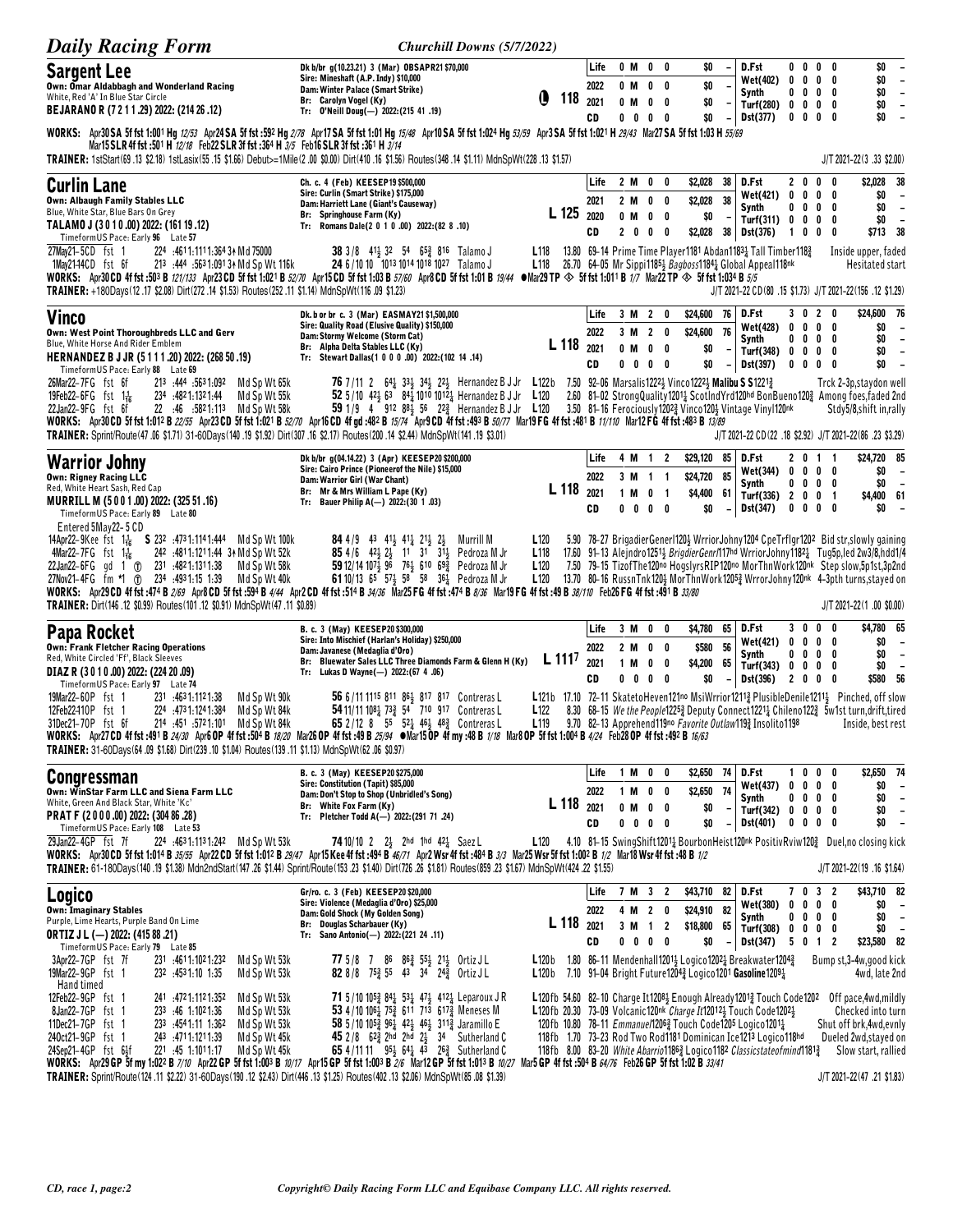| <b>Daily Racing Form</b>                                                                                                                                                                                                                                                                                                                                                                                                                                                                                                                                                                                                                                                                                                                                                                                                                                            | Churchill Downs (5/7/2022)                                                                                                                                                                                                                                                                                                                                                                                                                                                                                                                                                                               |                                                                                                  |                            |                                     |                                              |                                       |                                               |          |                                                                                                                                                                               |                                                           |                                |                                                        |                                                                                                                                                                                                                                                                                                                                                                                                                                                                                                      |
|---------------------------------------------------------------------------------------------------------------------------------------------------------------------------------------------------------------------------------------------------------------------------------------------------------------------------------------------------------------------------------------------------------------------------------------------------------------------------------------------------------------------------------------------------------------------------------------------------------------------------------------------------------------------------------------------------------------------------------------------------------------------------------------------------------------------------------------------------------------------|----------------------------------------------------------------------------------------------------------------------------------------------------------------------------------------------------------------------------------------------------------------------------------------------------------------------------------------------------------------------------------------------------------------------------------------------------------------------------------------------------------------------------------------------------------------------------------------------------------|--------------------------------------------------------------------------------------------------|----------------------------|-------------------------------------|----------------------------------------------|---------------------------------------|-----------------------------------------------|----------|-------------------------------------------------------------------------------------------------------------------------------------------------------------------------------|-----------------------------------------------------------|--------------------------------|--------------------------------------------------------|------------------------------------------------------------------------------------------------------------------------------------------------------------------------------------------------------------------------------------------------------------------------------------------------------------------------------------------------------------------------------------------------------------------------------------------------------------------------------------------------------|
| <b>King Ottoman</b><br><b>Own: Three Chimneys Farm LLC</b><br>Blue, Red Diamonds, White Sleeves, Blue<br>ROSARIO J (-) 2022: (252 56 .22)<br>TimeformUS Pace: Early 98 Late 93<br>2Apr22-60P fst 1 <sup>1</sup> / <sub>16</sub> C 222 :4611:1131:432<br>Md Sp Wt 90k<br>Md Sp Wt 55k<br>19Feb22-6FG fst $1\frac{1}{16}$<br>234 :4821:1321:44<br>WORKS: May1CD 4f my:491 B 17/42 CApr24CD 6f fst 1:114 B 1/4 Apr17CD 5f fst 1:00 B 4/26 Mar28 OP 4f fst :512 B 22/30 Mar21 FG 5f fst 1:011 B 3/8 Mar14 FG 5f fst 1:001 B 3/14<br>TRAINER: 31-60Days(1117 .19 \$1.39) Dirt(2581 .20 \$1.41) Routes(1330 .17 \$1.29) MdnSpWt(866 .19 \$1.37)                                                                                                                                                                                                                           | Gr/ro. c. 3 (Mar)<br>Sire: Curlin (Smart Strike) \$175,000<br>Dam: Shook Up (Tapit)<br>Br: Three Chimneys Farm LLC (Ky)<br>Tr: Asmussen Steven M(1 0 0 0 .00) 2022:(811 144 .18)<br><b>80</b> 5/9 33 <sup>1</sup> / <sub>2</sub> 44 2 <sup>1</sup> / <sub>2</sub> 21 44 <sup>1</sup> / <sub>2</sub> Lezcano J<br>68 9/10 $3\frac{1}{2}$ 41 $\frac{1}{2}$ 31 32 42 Rosario J                                                                                                                                                                                                                              | L 118<br>L122<br>L <sub>120</sub>                                                                | Life<br>2022<br>2021<br>CD | 2 M<br>2 M<br>$0$ M<br>$0\quad 0$   | 0<br>0<br>$0\quad 0$                         | 0<br>0<br>$0\quad 0$                  | \$7,800<br>\$7,800<br>\$0<br>\$0              | 80<br>80 | D.Fst<br>Wet(442)<br><b>Synth</b><br>Turf(302) 0 0 0<br>Dst(384)                                                                                                              | 20<br>0<br>$0\quad 0\quad$<br>0 <sub>0</sub>              | 0<br>0<br>0                    | 0<br>0<br>0<br>0<br>0<br>0<br>0                        | \$7,800<br>80<br>\$0<br>$\overline{\phantom{a}}$<br>\$0<br>$\overline{\phantom{a}}$<br>SO.<br>$\blacksquare$<br>\$0<br>$\overline{a}$<br>3.80 87-07 WesternRiver12233 RidersSpeci/122nk PlusibleDnil1223 Closer 2nd, flattened<br>6.60 91-02 StrongQulity12011 ScotIndYrd120hd BonBueno1202 Stalked 4p, chased btwn<br>J/T 2021-22 CD(28 .29 \$1.54) J/T 2021-22(192 .24 \$1.30)                                                                                                                     |
| <b>Spuns Son</b><br><b>Own: Westwind Farms Inc.</b><br>Green, Yellow Diamonds, Yellow Bars On<br>ROCCO J S JR (3010.00) 2022: (878.09)<br>TimeformUS Pace: Early 66 Late 51<br>Md Sp Wt 100k<br>16Apr22-2Kee gd 1 (1) 232 :4721:1211:36<br>25Mar22-8TP fst 6f $\otimes$ 232 :47 :5921:1133 + Md Sp Wt 41k<br>WORKS: Apr30 CDT 5f fst 1:012 B 3/9 Apr3 CDT 5f fst 1:044 B 3/9 Apr9 CDT 5f fst 1:033 B 10/12 Mar22 TP $\otimes$ 3f fst :36 B 1/3 Mar15 TP $\otimes$ 5f fst 1:021 Bg 11/19 Mar5 TP $\otimes$ 5f fst 1:021 Bg 32/40<br>TRAINER: 1stBlink(2.00 \$0.00) Turf/Dirt(3.33 \$9.33) BlinkOn(2.00 \$0.00) Dirt(18.11 \$1.93) Routes(11.09 \$0.62) MdnSpWt(13.00 \$0.00)                                                                                                                                                                                         | Dk. b or br c. 3 (Jan) KEESEP20 \$7,000<br>Sire: Hard Spun (Danzig) \$35,000<br>Dam: Sweet Sue (Lemon Drop Kid)<br>Br: Westwind Farms & Godolphin (Ky)<br>Tr: Taylor Alvin B(-) 2022: (8 0 .00)<br>$-5/12$ - - - - -<br>Rocco J S Jr<br>44 1/8 5 76 751 53 571 Felix JE                                                                                                                                                                                                                                                                                                                                  | <b>Blinkers ON</b><br>$L$ 118 $_{2021}$<br>L <sub>120</sub>                                      | Life<br>2022<br>CD         | 2 M<br>2 M<br>0 M<br>$0\quad 0$     | 0<br>0<br>$0\quad 0$                         | 0<br>0<br>$0\quad 0$                  | \$1,530<br>\$1,530<br>\$0<br>\$0              | 44<br>44 | D.Fst<br>Wet(399)<br>Synth<br>Turf(333) $1 \t0 \t0$<br><b>Dst(359)</b>                                                                                                        | 0 <sub>0</sub><br>$1\quad 0$<br>$0\quad 0\quad 0\quad$    | $0\quad 0\quad 0\quad$         | 0<br>0<br>0<br>0<br>0<br>0<br>0                        | \$0<br>\$O<br>$\overline{\phantom{a}}$<br>\$1,530 44<br>\$0<br>$\overline{\phantom{a}}$<br>\$0<br>$\overline{\phantom{a}}$<br>96.70 - 16 DoblCltch12024 GrowthCptl12014 ChsngthCrwn1203 Stumbled st, lost rider<br>L118 21.90 79-12 Fort Lowell1251 Eleven Central12534 Calrissian12524 Got through, empty<br>J/T 2021-22 CD(1.00 \$0.00) J/T 2021-22(2.00 \$0.00)                                                                                                                                   |
| <b>Also Eligible:</b><br><b>Montauk Point</b><br>Own: Annette Allen and Helen C Alexander<br>White, Purple Ball Sash, Purple Sleeves<br><b>ORTIZ I JR (-) 2022: (394 112 .28)</b><br>TimeformUS Pace: Early 91 Late 66<br>S 233 :4711:1211:37 3↑ Md Sp Wt 77k<br>2Apr22-1Aqu fst 1<br>26Feb22-9GP fst 11/8<br>C 492 1:134 1:382 1:511 Md Sp Wt 53k<br>241 .4911.1411.453<br>29Jan22-2GP fst $1\frac{1}{16}$<br>Md Sp Wt 53k<br>14Aug21-6Sar fst 6f<br>221 :453 :58 1:111<br>Md Sp Wt 100k<br>$17Jly21-5Sar$ gds $5\frac{1}{2}f$<br>224 :463 :5911:06<br>Md Sp Wt 100k<br>WORKS: Apr30 Bel4f fst :493 B 36/92 Apr23 Bel4f fst :491 B 22/85 Apr16 Bel4f fst :494 B 30/89 Mar26 GP 4f fst :493 B 17/113 Mar20 GP 4f fst :49 B 29/78 Mar13 GP 4f fst :481 B 18/66<br>TRAINER: 31-60Days(153.22 \$1.45) Dirt(194.19 \$1.23) Routes(334.18 \$1.43) MdnSpWt(207.18 \$1.59) | Ch. c. 3 (Apr) FTKSEL20 \$550,000<br>Sire: Violence (Medaglia d'Oro) \$25,000<br>Dam: Antics (Unbridled)<br>Br: Alexander-Groves Thoroughbreds (Ky)<br>Tr: McGaughey III Claude R(1 0 0 1 .00) 2022: (101 21 .21)<br><b>86</b> 2/5 21 2 <sup>1</sup> 2 <sup>2</sup> 2 <sup>2</sup> 2 <sup>2</sup> 2 <sup>3</sup> Davis D<br><b>80</b> 3/10 21 41 <sup>1</sup> / <sub>2</sub> 51 <sup>2</sup> / <sub>3</sub> 2 <sup>1</sup> / <sub>2</sub> 3 <sup>1</sup> / <sub>2</sub> Castellano JJ<br>77 5/10 21 32 423 42 223 Castellano JJ<br>56 10/10 1 31 31 43 49<br>Ortiz JL<br>64 7/8 6 641 42 42 421 Ortiz JL | L 118<br>L122b<br>L <sub>120</sub><br>L120<br>119<br>119                                         | Life<br>2022<br>2021<br>CD | 5 M 2<br>2 M                        | 3 M 2 1<br>$\mathbf 0$<br>$0\ 0\ 0\ 0$       | $\overline{1}$<br>0                   | \$43,900 86<br>\$31,900<br>\$12,000 64<br>\$0 | 86       | D.Fst<br>Wet(396)<br>Synth<br>Turf(289)<br><b>Dst(360)</b><br>7.10 81-14 Chattalot119nk Carpe All Day11914 Seal Beach1193                                                     | 1 0 0<br>00<br>$0\quad 0$<br>$\mathbf{1}$                 | 4 0 2<br>0<br>$\overline{1}$   | $\overline{1}$<br>0<br>0<br>0<br>$\mathbf 0$<br>0<br>0 | \$37,900 86<br>\$6,000 64<br>\$O<br>\$0<br>$\overline{\phantom{a}}$<br>\$16,000 86<br>*.95 84-16 PrincipedOro1223} MontukPoint1223} Strpped12227 Chsd 3p turn,no match<br>3.70 81-15 IconicAdventure120nk MagiNer120nk MontukPoint120nk Rail, duel, yield late<br>5.00 74-13 HppyBoyRockt12023 MontkPont12014 CmpltAgnd12012 Ins, 4wd 1/4, willing<br>2.95 74-14 PowerAgend119no DontWitUp1194} UrbnForst1194} Broke out,3p turn,wknd<br>5w upper, one paced<br>$J/T 2021 - 22(4 .00 $0.00)$         |
| <b>Gasoline</b><br>Own: Harrell Ventures LLC and CHC INC<br>Black, Gold 'Hv', Gold Chevrons On White<br>SAEZ L (2 1 1 0 .50) 2022: (524 107 .20)<br>TimeformUS Pace: Early 116 Late 59<br>Md Sp Wt 53k<br>19Mar22-9GP fst 1<br>232 :4531:10 1:35<br>Hand timed<br>WORKS: Apr30 CD 5f fst 1:014 B 35/55 Apr22 CD 5f fst 1:012 B 29/47 Apr15 Kee 4f fst :494 B 46/77 Mar13 PBD 4f fst :494 Bg 13/19 Mar5 PBD 5f fst 1:004 B 3/16 Feb25 PBD 4f fst :491 Bg 5/20<br>TRAINER: Mdn2ndStart(147 .26 \$1.44) 31-60Days(511 .25 \$1.82) Dirt(726 .26 \$1.81) Routes(859 .23 \$1.67) MdnSpWt(424 .22 \$1.55)                                                                                                                                                                                                                                                                  | Ch. c. 3 (Jan)<br>Sire: Curlin (Smart Strike) \$175,000<br>Dam: Yellow Agate (Gemologist)<br>Br: China Horse Club International LTD (Ky)<br>Tr: Pletcher Todd A(-) 2022: (291 71 .24)<br><b>80</b> 4/8 1 <sup>1</sup> 11 2 hd 21 3 $\frac{53}{4}$ Saez L                                                                                                                                                                                                                                                                                                                                                 | L 118<br>L120b *2.50 90-04 Bright Future1204 $\frac{3}{4}$ Logico1201 Gasoline1209 $\frac{1}{4}$ | Life<br>2022<br>2021<br>CD | 1 M 0<br>1 M<br>$0$ M<br>$0\quad 0$ | 0 <sub>1</sub><br>$0\quad 0$                 | $\overline{\mathbf{1}}$<br>$0\quad 0$ | \$5,300 80<br>\$5,300<br>\$0<br>\$0           | 80       | D.Fst<br>Wet(426)<br><b>Synth</b><br>Turf(272)<br><b>Dst(377)</b>                                                                                                             | $0\quad 0$<br>$0\quad 0$<br>$0\quad 0\quad 0\quad$<br>100 | 100                            | -1<br>0<br>0<br>$\mathbf{0}$<br>0<br>0<br>-1           | \$5,300 80<br>\$O<br>$\overline{\phantom{a}}$<br>\$0<br>$\overline{\phantom{a}}$<br>SO.<br>$\overline{\phantom{a}}$<br>\$5,300 80<br>Rail, pace, weakened<br>J/T 2021-22 CD (6 .00 \$0.00) J/T 2021-22 (270 .26 \$1.66)                                                                                                                                                                                                                                                                              |
| <b>Per Diem</b><br>Own: Built Wright Stables LLC<br>Red And Black Quarters, Black 'Bw', Red<br>COURT JK (1000.00) 2022: (202 16.08)<br>TimeformUS Pace: Early 111 Late 33<br>100ct21-1Kee fst 7f<br>223 .4621:11 1:232 34 Md 75000<br>25Aug21-6Cnl fst 6f<br>224 :454 :5721:092 34 Md c-25000<br>Claimed from PTK, LLC for \$25,000, Kobiskie Dane Trainer 2021 (as of 8/25): (79 14 10 8 0.18)<br>28Jlv20-1Cnl fst 6f<br>221 :454 :5741:104 34 Md Sp Wt 39k<br>4JIy20-8EIP fm 5}f (r) 223 :463 :58 1:034 34 Md Sp Wt 36k<br>WORKS: Apr27TTC5f fst 1:013 B 1/2 Apr16TTC5f fst 1:014 Bq 2/12 OMar26TTC5f fst 1:011 Bq 1/17 Mar18TTC4f fst :49 B 8/57 Mar11TTC4f fst :511 B 68/87 Mar1TTC4f fst :501 B 8/87 Mar1TTC4f fst :501 B 68/87<br>TRAINER: +180Days(3.00 \$0.00) Sprint/Route(43.16 \$2.13) Dirt(303.15 \$1.08) Routes(177.10 \$1.36) MdnSpWt(29.03 \$0.12)   | Ch. h. 5 (Mar) FTSAUG18 \$180,000<br>Sire: Carpe Diem (Giant's Causeway) \$3,500<br>Dam: Queen of the Realm (Empire Maker)<br>Br: Nursery Place (Ky)<br>Tr: Cash Norman L(-) 2022: (175 19 .11)<br>$1\frac{1}{2}$ 41 $\frac{1}{2}$ 77 $\frac{1}{4}$ 816 $\frac{1}{4}$ McKee J<br>$502/8$ 5<br>66 5/10 1 2hd 2hd 2 <sub>2</sub> 21 <sub>4</sub> Rocco J S Jr<br>65 4/6 6 1 <sup>1</sup> 11 2hd 22 <sup>3</sup> Delgado A<br>52 3/8 1 1} 1hd 1hd 44 <sup>3</sup> Lanerie CJ                                                                                                                                | L 125 2020<br>L124<br>L <sub>124</sub><br>L120 f<br>L119f                                        | Life<br>2021<br>CD         | 4 M 2<br>2 M<br>2 M<br>$0\quad 0$   | $\overline{1}$<br>$\mathbf{1}$<br>$0\quad 0$ | 0<br>0<br>0                           | \$17,183 66<br>\$7,333<br>\$9,850 65<br>\$0   | 66       | D.Fst<br><b>Wet(382)</b><br>Synth<br>Turf(305) $1 \t0 \t0$<br>Dst(365)<br>3.20 89 - Branco Maria 1182 $\frac{3}{4}$ Per Diem 12014 $\frac{1}{4}$ Lil Chitu 1121 $\frac{1}{4}$ | $0\quad 0\quad 0$                                         | $0\ 0\ 0$<br>$0\quad 0\quad 0$ | 3 0 2 0<br>0<br>0<br>0<br>0                            | \$15,333 66<br>\$0<br>$\overline{\phantom{a}}$<br>\$0<br>$\overline{\phantom{a}}$<br>\$1,850 52<br>\$0<br>10.20 68-13 Button Boy12123 Centurion12423 Dance Company1214 Speed ins, folded up<br>1.80 98-01 Aintgottaclue1191 <sub>4</sub> Per Diem1242 <sub>4</sub> Tap Attack1247 <sub>4</sub> Vied ins, no match late<br>Rail, pace, no match<br>2.20 77-19 Sky Ride119nk Hug the Munny 1191 Hillbilly Deluxe11934 Broke in st, faltered<br>J/T 2021-22 CD(4 .00 \$0.00) J/T 2021-22(13 .08 \$1.31) |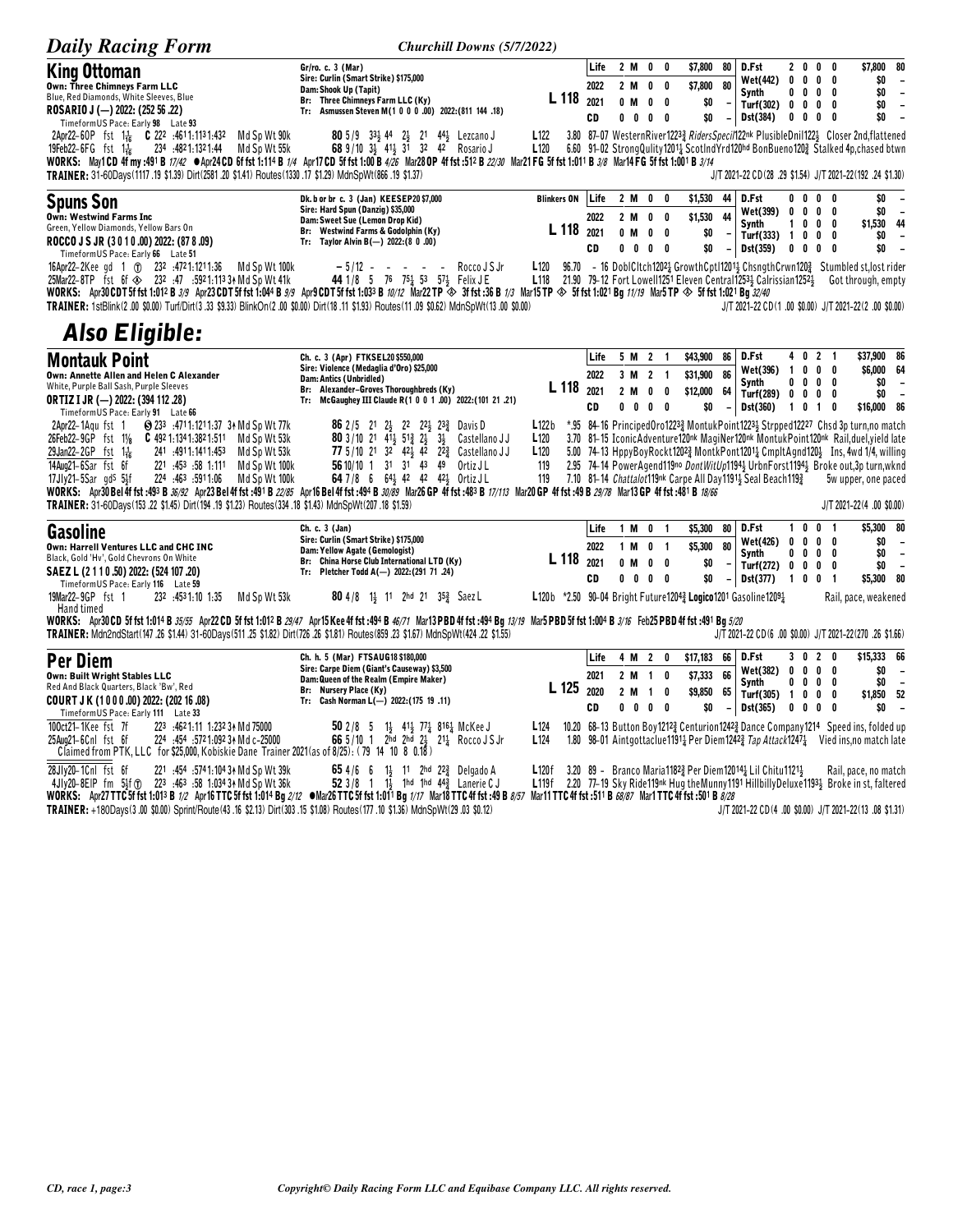2

Churchill Downs (5/7/2022)



**Churchill Downs** 

## **OC 80k/N1X**



**DEL MAR** 

JULY 22 - SEPT 11

6<sup>1</sup>/62 *Furlongs* (1:141) ALLOWANCE OPTIONAL CLAIMING. Purse \$127,000 (includes \$57,500 KTDF -Kentucky TB Devt Fund) For Three Year Olds Which Have Never Won A Race Other Than Maiden, Claiming, Starter, Or State Bred Or Which Have Never Won Two Races Or Claiming Price \$80,000. Weight, 122 lbs. Non-winners Of \$24,600 Since March 7 Allowed 2 lbs. \$21,000 Since Then Allowed 4 lbs. Claiming Price \$80,000 (Races Where Entered For \$60,000 Or Less Not Considered In Allowances).

| <b>Post time: 11:01 ET</b>                                                                                                                                                                                                                                                                                                                                                                                                                                                                                                                                                                                                 |                                                                                                                                  |                                                                                                                                                                                                                                  |                                                                                                                         | Wagers:                                                                                                                                                                                                                                                                                                                                                                                                                                                                                                                                                                                           |                                                                   |            |                            |                                                      |                                                  |                                                |                                                          |                      |                                                                                                                                                                                                                                                                                                                                                                   |                  |                           |                                                                       | Beyer par: NA                                                                                                                                                                                                                                                                                                                                                                                 |
|----------------------------------------------------------------------------------------------------------------------------------------------------------------------------------------------------------------------------------------------------------------------------------------------------------------------------------------------------------------------------------------------------------------------------------------------------------------------------------------------------------------------------------------------------------------------------------------------------------------------------|----------------------------------------------------------------------------------------------------------------------------------|----------------------------------------------------------------------------------------------------------------------------------------------------------------------------------------------------------------------------------|-------------------------------------------------------------------------------------------------------------------------|---------------------------------------------------------------------------------------------------------------------------------------------------------------------------------------------------------------------------------------------------------------------------------------------------------------------------------------------------------------------------------------------------------------------------------------------------------------------------------------------------------------------------------------------------------------------------------------------------|-------------------------------------------------------------------|------------|----------------------------|------------------------------------------------------|--------------------------------------------------|------------------------------------------------|----------------------------------------------------------|----------------------|-------------------------------------------------------------------------------------------------------------------------------------------------------------------------------------------------------------------------------------------------------------------------------------------------------------------------------------------------------------------|------------------|---------------------------|-----------------------------------------------------------------------|-----------------------------------------------------------------------------------------------------------------------------------------------------------------------------------------------------------------------------------------------------------------------------------------------------------------------------------------------------------------------------------------------|
| <b>Pure Panic</b><br>Own: Pravin A Patel<br>Chartreuse, Black 'Sissy's' On Brown<br>BESCHIZZA A (2001.00) 2022: (319 41.13)<br>Timeform US Pace: Early 98 Late 59                                                                                                                                                                                                                                                                                                                                                                                                                                                          | \$80,000                                                                                                                         | Gr/ro. c. 3 (Feb)<br>Sire: Summer Front (War Front) \$7,500<br>Dam: Shock the World (Hansen)<br>Br: Kendall E Hansen MD Racing LLC (Ky)<br>Tr: Cano Juan M(-) $2022:(39 8 .21)$                                                  |                                                                                                                         |                                                                                                                                                                                                                                                                                                                                                                                                                                                                                                                                                                                                   |                                                                   | L 118      | Life<br>2022<br>2021<br>CD | 9 2 1<br>30<br>6 <sub>2</sub><br>0<br>0              | 0<br>$\overline{\mathbf{1}}$<br>0                | $\overline{2}$<br>0<br>- 0                     | 2 \$140,870<br>\$26,670<br>\$114,200<br>\$0              | 76<br>- 73<br>- 76   | D.Fst<br>Wet(366)<br>Synth<br>Turf(282) 8 2 0 2<br>Dst(289)                                                                                                                                                                                                                                                                                                       | $\mathbf 0$<br>0 | 0                         | 1010<br>$\mathbf{0}$<br>0<br>$0\quad 0\quad 0$<br>$0\ 0\ 0\ 0$        | \$24,000<br>68<br>\$0<br>\$0<br>$\overline{\phantom{a}}$<br>\$116,870 76<br>\$0                                                                                                                                                                                                                                                                                                               |
| 10Apr22-7Kee gd 5 <sup>1</sup> / <sub>2</sub> f (r) 22 :453 :57 1:024<br>28Feb22-8FG gd 53f T 222 :454 :5821:043<br>Claimed from Hansen Kendall E. for \$50,000, Maker Michael J Trainer 2021: (1340 214 213 190 0.16) Hand timed<br>224 47 1:1211:373<br>30Jan22-6Hou fm 1 ①<br>$3$ Dec21-3Aqu fm 6f $1$<br>221 454 5731.094                                                                                                                                                                                                                                                                                              | PalisadesL188k<br>$OC c-50k/n1x$<br>TXTrfMleB200k<br>OC 80k/n1x-N                                                                | 73 4 / 7 6                                                                                                                                                                                                                       | 68 6/10 423 523 42 631 79<br>76 1/8 3 2hd 1hd 2hd 11                                                                    | 311 311 32 361 Beschizza A<br>72 6/9 2 213 22 423 323 Murrill M<br><b>Gaffalione T</b><br>Saez L                                                                                                                                                                                                                                                                                                                                                                                                                                                                                                  | 118<br>L <sub>119</sub><br>117<br>122                             |            |                            |                                                      |                                                  |                                                |                                                          |                      | 11.40 83-08 Red Run118} Bloodline1171} Stolen Base117}                                                                                                                                                                                                                                                                                                            |                  |                           |                                                                       | 34.90 84-10 Slipstream1202 TwilightGleming11852 PurePnic11811 Instrn,3pupr,weaken<br>2.50 84-13 Freelancer1193 Roman Poet11413 Pure Panic11911 2wd btw, 5p upr, kept on<br>Stalk bid, faltered,<br>3.55 85-14 Pure Panic1223 Ouraika1191 Midnight Worker1223 Ins, hounded, very game                                                                                                          |
| $5$ Nov21-4Bel fm 6f $\Box$<br>224 454 58 1:093<br>Hand timed<br>100ct21-8Kee gd 5 <sup>1</sup> <sub>2</sub> f <sup>o</sup> 213 :442 :5611:023<br>26Sep2141Mth gd 1 TO C 212 :4521:1041:361<br>20Aug21-9Sar fst 54f & 214 :45 :57 1:033                                                                                                                                                                                                                                                                                                                                                                                    | AtIntcBchB100k<br>IndinSmmrL200k<br>NownownowB500k<br>SkidmoreB120k                                                              | 74 3 / 9 7                                                                                                                                                                                                                       | 53 6/6 5 42 56 $\frac{1}{2}$ 510 49<br>87 87 67 453 Prat F<br>68 7/9 5 31 32 34 3 27 5 Saez L                           | Cancel E<br>55 8/9 2hd 321 42 853 9141 Sanchez M J                                                                                                                                                                                                                                                                                                                                                                                                                                                                                                                                                | 120<br>118<br>117<br>122                                          |            |                            |                                                      |                                                  |                                                |                                                          |                      | 17.00 71-26 Dakota Gold11721 Royal Spirit1166 Coinage1211<br>5.90 89-11 Averly Jane11974 Pure Panic1223 Overbore122hd                                                                                                                                                                                                                                             |                  |                           |                                                                       | 2.45 76-15 Doctor Jeff1203 Trust Daddy12021 Longshadow12232 Stumbled badly start<br>5.80 87-09 AverlyJane1173 Kaufymaker116nk CircleBackJack118nk Ins,5w1/8,stayed on<br>Dueled early, tired<br>Hesitated early, 3p trn                                                                                                                                                                       |
| 9Jly21-4EIP fm 5}f (f) 22 :442 :56 1:014 Md Sp Wt 48k<br>WORKS: Apr24 CD 5f fst 1:021 B 24/32 Feb20 OP 5f fst 1:02 B 20/43<br>TRAINER: Turf/Dirt(24.04 \$0.81) Dirt(116.14 \$2.48) Sprint(78.17 \$3.13) Claim(110.15 \$3.35) Alw(29.03 \$0.52)                                                                                                                                                                                                                                                                                                                                                                             |                                                                                                                                  |                                                                                                                                                                                                                                  |                                                                                                                         | 58 5/7 3 32 31 22 11 Garcia M                                                                                                                                                                                                                                                                                                                                                                                                                                                                                                                                                                     | 119                                                               |            |                            |                                                      |                                                  |                                                |                                                          |                      | D.Fst                                                                                                                                                                                                                                                                                                                                                             |                  |                           | 3120                                                                  | 7.70 92-06 Pure Panic1191 <sub>4</sub> Big Boss Ben1196 Bucky Bik Coin1194 Drove past, cleared<br>J/T 2021-22 CD(21 .19 \$5.73) J/T 2021-22(60 .18 \$4.30)                                                                                                                                                                                                                                    |
| <b>Stayed in for Half</b><br>Own: J Kirk Robison Judy Robison and Stone<br>Yellow, Burgundy Inverted Chevron<br>ROSARIO J (-) 2022: (252 56 .22)<br>TimeformUS Pace: Early 117 Late 48                                                                                                                                                                                                                                                                                                                                                                                                                                     |                                                                                                                                  | B. c. 3 (Mar) KEESEP20 \$190,000<br>Sire: Maclean's Music (Distorted Humor) \$50,000<br>Dam: Yes Liz (Yes It's True)<br>Br: Stonestreet Thoroughbred Holdings LLC (Ky)<br>Tr: Asmussen Steven M(1 0 0 0 .00) 2022: (811 144 .18) |                                                                                                                         |                                                                                                                                                                                                                                                                                                                                                                                                                                                                                                                                                                                                   |                                                                   | L 118      | Life<br>2022<br>2021<br>CD | 0 M<br>$0\quad 0$                                    | 3 1 2 0<br>3 1 2 0<br>$0\quad 0$<br>$0\quad 0$   |                                                | \$82,000 74<br>\$82,000<br>\$0<br>\$0                    | 74                   | Wet(432)<br>Synth<br>Turf(286) 0 0 0 0<br>Dst(338)                                                                                                                                                                                                                                                                                                                | 0<br>0           |                           | $0\quad 0\quad 0$<br>$0\,0\,0\,0$<br>$0\quad 0\quad 0$                | \$82,000 74<br>\$0<br>$\overline{\phantom{a}}$<br>\$0<br>$\overline{\phantom{a}}$<br>\$0<br>$\overline{\phantom{a}}$<br>\$0<br>$\overline{\phantom{a}}$                                                                                                                                                                                                                                       |
| 222 :463 :584 1:051 34 Alw 106000 N2L<br>8Apr22-20P fst 54f<br>26Feb22-100P fst 6f<br>223 :462 :5841:111 Md Sp Wt 84k<br>23Jan22-9FG fst 6f<br>213 .451 .5741.11 Md Sp Wt 52k<br>WORKS: May2CD 4f fst:50 B 17/21 Apr25CD 5f fst 1:00 B 3/8 Apr4 OP 3f fst :383 B 7/8 Mar28 OP 5f fst 1:021 B 8/12 Mar21 OP 4f fst :492 B 9/21 Feb20 FG 4f fst :493 B 3/82<br>TRAINER: Dirt(2581.20 \$1.41) Sprint(1908.20 \$1.38) Alw(784.18 \$1.37)                                                                                                                                                                                       |                                                                                                                                  |                                                                                                                                                                                                                                  | <b>74</b> $5/6$ 3 22 1 $\frac{1}{2}$ 1 hd 21 Cohen D                                                                    | <b>74</b> 8/12 1 12 12 14 14 Gaffalione T<br>70 6/8 2 213 213 1hd 23 Parker DL                                                                                                                                                                                                                                                                                                                                                                                                                                                                                                                    |                                                                   |            |                            |                                                      |                                                  |                                                |                                                          |                      | L122 20.70 86-11 Zozos122 $\frac{1}{2}$ Stayed in for Half1221 $\frac{1}{4}$ Strong Quality122 $\frac{3}{4}$                                                                                                                                                                                                                                                      |                  |                           |                                                                       | L121b 2.50 83-20 Stratofortress1251 StyedinforHIf12163 SprtySense12513 Bid, duel, clear 2nd<br>L121b *1.80 86-16 StyedinforHIf1214 PlusibleDenile121no Mumyz1161} Brk sharp, stayed clear<br>2w.led 1/8.lugged in<br>J/T 2021-22 CD(28 .29 \$1.54) J/T 2021-22(192 .24 \$1.30)                                                                                                                |
| Unpredictable Bay<br>Own: Ted Jean and Chris Barlas<br>Yellow, Orange 'B', Yellow Crescent<br>LEPAROUX JR (3 1 0 0 .33) 2022: (194 20 .10)<br>TimeformUS Pace: Early 106 Late 74                                                                                                                                                                                                                                                                                                                                                                                                                                           |                                                                                                                                  | Dk. b or br c. 3 (May) OBSAPR21\$17,000<br>Sire: Cairo Prince (Pioneerof the Nile) \$15,000<br>Dam: Predictress (Vicar)<br>Br: Brereton C Jones (Ky)<br>Tr: Ali Alnaz(-) 2022: (20 2 .10)                                        |                                                                                                                         |                                                                                                                                                                                                                                                                                                                                                                                                                                                                                                                                                                                                   |                                                                   | L 118 2021 | Life<br>2022<br>CD         | $2 \quad 0$<br>$7$ 1 5<br>$3 \quad 1$                | 9 1 5 1<br>$0\quad 0$                            | $\overline{\phantom{a}}$                       | \$124,195 81<br>\$1,375 56<br>\$122,820<br>2 0 \$100,720 | 81                   | D.Fst<br>Wet(352)<br>Synth<br>Turf(294) 1<br>81 Dst(343)                                                                                                                                                                                                                                                                                                          | $\overline{1}$   | 0<br>30<br>0 <sub>1</sub> | 4120<br>$0\quad 0$<br>2 <sub>1</sub><br>0<br>$0\quad 0\quad 0\quad 0$ | \$100,720 81<br>\$1,375 56<br>\$15,300 66<br>\$6,800 66<br>\$0<br>$\overline{\phantom{a}}$                                                                                                                                                                                                                                                                                                    |
| 13Apr22-5Keegd 6f<br>221 46 5731.094<br>12Feb22-10Tam fst $1\frac{1}{16}$<br>$\omega$ 223 :4631:1121:424<br>27Nov21-2CD fst 6f<br>211 .451 .5711.094<br>310ct21-7CD fst 7f<br>222 .4521.1021.233<br>20ct21-7CD fst 1<br>221 :4441:09 1:353                                                                                                                                                                                                                                                                                                                                                                                 | Alw 109450N2L<br>SFDavis-G3<br>Md Sp Wt 94k<br>Md Sp Wt 121k<br>Md Sp Wt 122k                                                    |                                                                                                                                                                                                                                  |                                                                                                                         | 56 3/12 7 1173 1211 917 8181 Leparoux JR<br>53 2/12 9931161 1210 1115 11221 Quinonez A<br>79 10/12 1 2} 11} 15 19} Leparoux JR<br><b>81</b> 3/11 4 11 11 $\frac{13}{5}$ 2 $\frac{1}{5}$ 2nk Leparoux JR<br>77 1/12 1hd 11 <sup>1</sup> / <sub>2</sub> 11 <sup>1</sup> / <sub>2</sub> 13 22 <sup>1</sup> / <sub>4</sub> Leparoux J R                                                                                                                                                                                                                                                               | 119 b<br>119 b                                                    |            |                            |                                                      |                                                  |                                                |                                                          |                      | L118b 9.90 71-16 Conagher11863 Varatti1183 Micky From Wexford118nk<br>118b 25.40 72-04 Classic Causeway11833 Shipsational1221 Volcanic11813<br>*.60 88-13 Unpredictable Bay1199 $\frac{1}{4}$ Loco1192 Del Moon1192 $\frac{1}{4}$                                                                                                                                 |                  |                           |                                                                       | No factor<br>Settled, no threat,<br>Drew off, ridden out<br>2.60 84-15 BSudd119nk <i>UnpredictbleBy</i> 1196 WolfeCounty11933 Headed 3/16,stubbornly<br>119b 10.50 89-05 Trafalgr11921 UnpredictbleBy11911 MhoneyRod1191 Shook free, worn down                                                                                                                                                |
| 14Sep21-6Ind fm $7\frac{1}{2}$ f $\textcircled{1}$<br>233 :47 1:1211:312<br>19Aug21-7AP fst $1\frac{1}{16}$<br>234 4731.1221.452<br>31Jly21-6AP fst 5 <sup>1</sup> / <sub>2</sub> f <><br>224 :461 :5831:05<br>26Jun21-5AP fst 5f $\otimes$ 223 :452<br>:564<br>WORKS: May2CDT 4f fst :503 B 6/6 ● Apr26 CDT 5f fst :594 B 1/4 Apr5 Tam 5f fst 1:03 B 11/16 Mar27 Tam 4f fst :49 B 13/100 Mar6 Tam 5f fst 1:03 B 10/19 Feb25 Tam 5f fst 1:04 B 5/6<br>TRAINER: 20ff45-180(11.09 \$0.44) Dirt(43.21 \$7.90) Sprint(50.14 \$5.66) Alw(7.00 \$0.00)                                                                           | Md Sp Wt 34k<br>Md Sp Wt 30k<br>Md Sp Wt 30k<br>Md Sp Wt 30k                                                                     |                                                                                                                                                                                                                                  | 66 10/10 8 633 42 11 2nk Sanjur S<br>36 4/5 1 2 <sup>1</sup> / <sub>2</sub> 2hd 2 <sup>5</sup> 3 <sup>14</sup> Felix JE | 64 5/9 $33\frac{1}{2}$ 39 39 $3\frac{1}{2}$ 2hd Loveberry J<br>66 1/6 5 31 $\frac{1}{2}$ 32 22 $\frac{1}{2}$ 22 $\frac{1}{4}$ Loveberry J                                                                                                                                                                                                                                                                                                                                                                                                                                                         | L <sub>120</sub><br>119<br>119<br>119                             |            |                            |                                                      |                                                  |                                                |                                                          |                      | *1.30 83-18 Tuanis 120 <sup>nk</sup> Unpredictable Bay 1203 <sup>1</sup> Actuator 1201                                                                                                                                                                                                                                                                            |                  |                           |                                                                       | 4w1st,bid3w,caught<br>*1.50 81-20 KrnsNtKrns113hd UnprdctblBy1193 HrmnKllrBr11913 2p,duel btwn,missed<br>*2.00 87-10 DegrofRisk11921 UnprdictblBy11952 SportPppr11931 Instrn,swng3p,willing<br>10.60 84-07 OneTimer11912} ToughtoTame1191} UnpredictbleBy1194} Off slow,2p,evenly<br>J/T 2021-22 CD(3 .33 \$1.07) J/T 2021-22(6 .17 \$0.53)                                                   |
| <b>Surfer Dude</b><br>Own: Mark H and Nancy W Stanley<br>Red, White And Blue 'S', Red And Blue<br><b>ORTIZ I JR (-) 2022: (394 112 .28)</b><br>TimeformUS Pace: Early 104 Late 65                                                                                                                                                                                                                                                                                                                                                                                                                                          |                                                                                                                                  | Ch. c. 3 (Mar) KEESEP20 \$190,000<br>Sire: Curlin (Smart Strike) \$175,000<br>Dam: Tiz Miz Sue (Tiznow)<br>Br: CresRan LLC (Ky)<br>Tr: Stewart Dallas(1 0 0 0 .00) 2022:(102 14 .14)                                             |                                                                                                                         |                                                                                                                                                                                                                                                                                                                                                                                                                                                                                                                                                                                                   |                                                                   | L 118 2021 | Life<br>2022<br>CD         | 2 <sub>0</sub><br>6<br>$\overline{1}$<br>$3 \quad 1$ | 8 1 2 3<br>$\overline{1}$<br>$\overline{1}$<br>0 | 0<br>$\overline{\mathbf{3}}$<br>$\overline{1}$ | \$188,460<br>\$75,000<br>\$113,460<br>\$85,060           | 87<br>87<br>80<br>80 | D.Fst<br>Wet(435) 2<br>Synth<br>Turf(290) $0 \t 0 \t 0 \t 0$<br>Dst(381)                                                                                                                                                                                                                                                                                          |                  |                           | 6 1 1 2<br>$0 \t1 \t1$<br>$0\,0\,0\,0$<br>$0\ 0\ 0\ 0$                | \$103,460 80<br>\$85,000 87<br>\$0<br>$\overline{\phantom{a}}$<br>\$0<br>$\overline{\phantom{a}}$<br>\$0<br>$\overline{\phantom{a}}$                                                                                                                                                                                                                                                          |
| 8Apr22-7Kee wf 7f<br>222 :4541:10 1:224<br>22Jan22-14FG $f_{5}t$ $1\frac{1}{16}$<br><b>C</b> 232 :47 1:12 1:441<br>26Dec2141FG fst 1 <sup>1</sup> <sub>16</sub><br>242 473 1:122 1:44<br>28Nov21-6CD fst 7f<br>$C$ 22 $.4511.10$ 1.23<br>13Nov21-8CD gd 1<br>224 :4541:1021:361<br>90ct2141Kee fst $1\frac{1}{16}$<br>: 492 1: 153 1: 453<br>24<br>18Sep21-5CD fst 7f<br>221 4531.10 1.223<br>222 :452<br>3Aug21-3Cnl fst 5f<br>:571<br>WORKS: Anr30 CD 4f fst :483 B 57/133 Anr23 CD 4f fst :473 B 3/84 Anr1 CD 5f fst :592 B 6/23 Mar19 FG 4f fst :483 B 24/110 Mar12 FG 4f fst :482 B 33/89 Mar4 FG 4f fst :482 B 10/59 | LafayetteB342k<br>Lecomte-G3<br>GunRunnerB98k<br>Md Sp Wt 121k<br>Md Sp Wt 120k<br>Md Sp Wt 84k<br>Md Sp Wt 120k<br>Md Sp Wt 49k |                                                                                                                                                                                                                                  |                                                                                                                         | 87 4/12 5 $2\frac{1}{2}$ 21 22 $23\frac{3}{4}$ Ortiz I Jr<br>39 1/9 2 <sup>1</sup> / <sub>2</sub> 2 <sup>1</sup> / <sub>2</sub> 3 <sup>1</sup> 9 <sup>13</sup> 9 <sup>31</sup> Gutierrez R<br>74 4/7 1 <sup>1</sup> 1hd 1hd 34 <sup>1</sup> 38 <sup>1</sup> Gutierrez R<br><b>80</b> 6/11 11 21 2hd 1hd 1nk Gaffalione T<br>69 3/10 2} 1hd 2} 33 36 Hernandez B J Jr<br><b>72</b> 6/11 11 1hd 2hd $2\frac{1}{2}$ 34 <sup>1</sup> / <sub>2</sub> Alvarado J<br><b>67</b> 1/10 3 $2\frac{1}{2}$ 42 44 $56\frac{1}{4}$ Lanerie C J<br>64 1/6 1 1 $\frac{1}{10}$ 21 <sub>2</sub> 2hd 23 Hernandez C J | 118<br>122<br>122<br>119<br>119<br>119<br>119<br>L <sub>119</sub> |            |                            |                                                      |                                                  |                                                |                                                          |                      | 14.20 83-17 Old Homestead11833 Surfer Dude1181 Osbourne1181<br>26.30 61-09 Call Me Midnight122hd Epicenter1223 Pappacap12234<br>3.10 87-13 Surfer Dude119 <sup>nk</sup> Kupuna1191 <sub>2</sub> Winterwood1194<br>6.20 82–17 <i>Epicenter</i> 11934, Seal Beach11924, Surfer Dude1193<br>7.90 83-13 Great Escape 1192 & Seal Beach 1193 <i>4 Giant Game</i> 119no |                  |                           |                                                                       | 3path turn, no match<br>Ins.stalk 3p3/4,wkn1/4<br>10.30 82-09 Epicenter12264 TejanoTwist1222 SurferDude122hd No match1/4, saved show<br>Lng drv, held off foe<br>Vied inside, flattened<br>4.80 71-20 Giant Gme1193 CllMeMidnight11911 SurferDude1193 Ins winner, gave way1/8<br>Ins turn, 3p upr, wknd<br>1.60 99 - Tejano Twist1193 SurferDude11951 RulingFront1194 Brushed upper, vied 1/8 |

TRAINER: 20ff45-180(52.13 \$4.38) Dirt(307.16 \$2.17) Sprint(175.18 \$2.25) Alw(99.15 \$1.57)

J/T 2021-22(2 .00 \$0.00)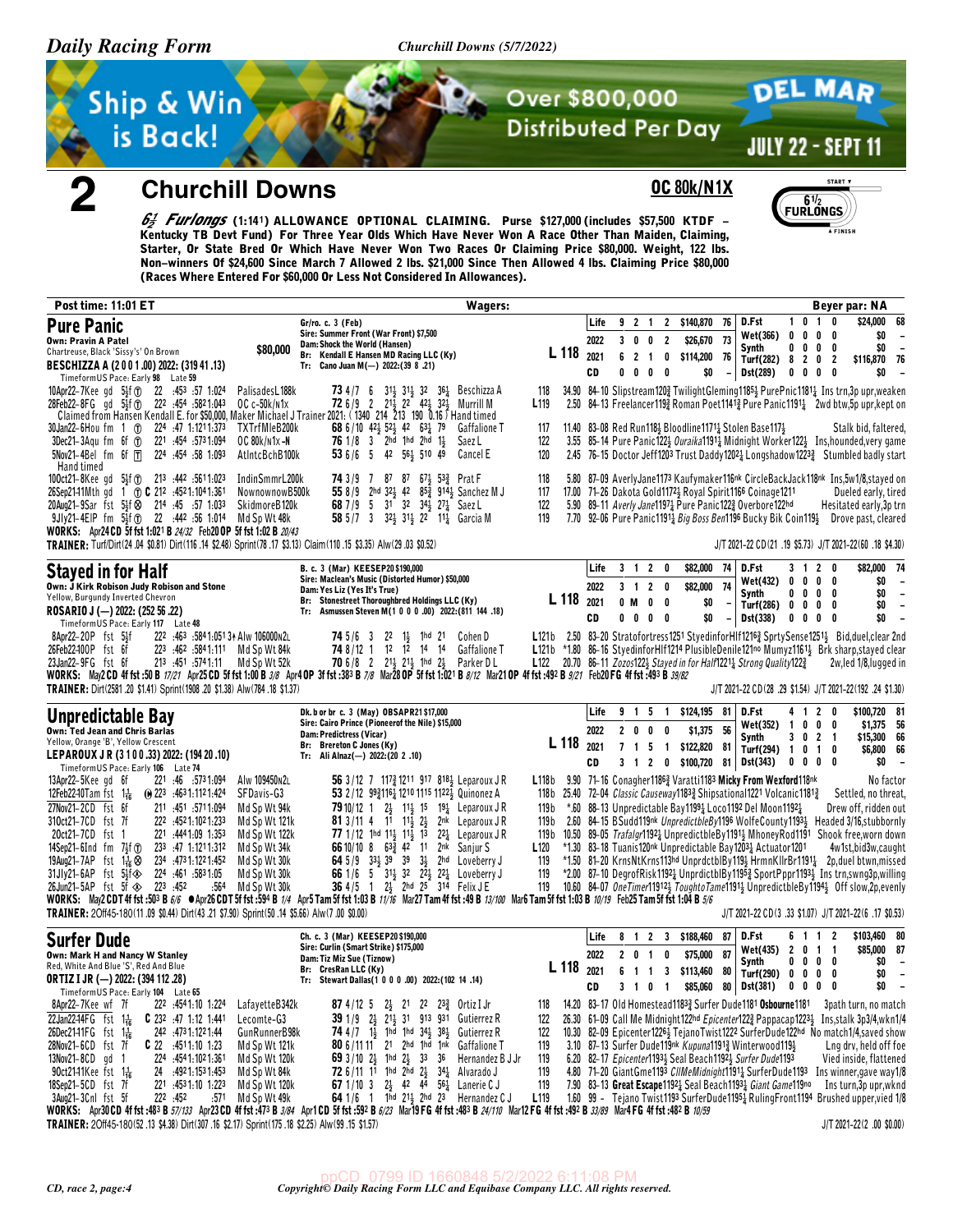| <b>Daily Racing Form</b>                                                                                                                                                                                                                                                                                                                                                                                                                                                                                                                                                                                                                                                                                                                                                                                                                                                                                                                                                                                                             | <b>Churchill Downs (5/7/2022)</b>                                                                                                                                                                                                                                                                                                                                                                                                                                                                                                                                                                                 |                                                                                                                                                 |                            |                                                              |                                                                                         |                                                                                                                                                                                                       |                |                                                                                                                                                                                                                                                                                                                                                                                                                                                                                             |                                                                   |                                                                                     |                                                                                                                                                                                                                                                                                                                                                                                                                                                                                                                           |
|--------------------------------------------------------------------------------------------------------------------------------------------------------------------------------------------------------------------------------------------------------------------------------------------------------------------------------------------------------------------------------------------------------------------------------------------------------------------------------------------------------------------------------------------------------------------------------------------------------------------------------------------------------------------------------------------------------------------------------------------------------------------------------------------------------------------------------------------------------------------------------------------------------------------------------------------------------------------------------------------------------------------------------------|-------------------------------------------------------------------------------------------------------------------------------------------------------------------------------------------------------------------------------------------------------------------------------------------------------------------------------------------------------------------------------------------------------------------------------------------------------------------------------------------------------------------------------------------------------------------------------------------------------------------|-------------------------------------------------------------------------------------------------------------------------------------------------|----------------------------|--------------------------------------------------------------|-----------------------------------------------------------------------------------------|-------------------------------------------------------------------------------------------------------------------------------------------------------------------------------------------------------|----------------|---------------------------------------------------------------------------------------------------------------------------------------------------------------------------------------------------------------------------------------------------------------------------------------------------------------------------------------------------------------------------------------------------------------------------------------------------------------------------------------------|-------------------------------------------------------------------|-------------------------------------------------------------------------------------|---------------------------------------------------------------------------------------------------------------------------------------------------------------------------------------------------------------------------------------------------------------------------------------------------------------------------------------------------------------------------------------------------------------------------------------------------------------------------------------------------------------------------|
| <b>Ignitis</b><br>Own: Holy Cow Stable LLC<br>White, Black Holstein Spots, Black<br>SAEZ L (2 1 1 0 .50) 2022: (524 107 .20)<br>Timeform US Pace: Early 79 Late 89                                                                                                                                                                                                                                                                                                                                                                                                                                                                                                                                                                                                                                                                                                                                                                                                                                                                   | Dk. b or br c. 3 (Feb)<br>Sire: Nyquist (Uncle Mo) \$55,000<br>Dam: Zaharias (Grand Slam)<br>Br: Nesco II Limited (Ky)<br>Tr: Lukas D Wayne(-) 2022:(67 4 .06)                                                                                                                                                                                                                                                                                                                                                                                                                                                    | L 118 2021                                                                                                                                      | Life<br>2022<br>CD         | $11 \t1 \t3$<br>50<br>6<br>$\overline{\mathbf{1}}$<br>2<br>0 | - 4<br>$\overline{2}$<br>$\overline{1}$<br>2 <sub>2</sub><br>0<br>$\overline{1}$        | \$153,743<br>\$63,343<br>\$90,400 71<br>\$14,500                                                                                                                                                      | 79<br>79       | D.Fst<br>Wet(386)<br>Synth<br>Turf(283) 1 0 0 1<br>71   Dst(393)                                                                                                                                                                                                                                                                                                                                                                                                                            | 2 <sub>0</sub><br>10                                              | 8 1 3 2<br>0 <sub>1</sub><br>$0\ 0\ 0\ 0$<br>$\pmb{0}$<br>0                         | \$118,643 79<br>\$30,000 76<br>\$0<br>$\overline{\phantom{a}}$<br>\$5,100 47<br>\$2,500 71                                                                                                                                                                                                                                                                                                                                                                                                                                |
| 8Apr22-7Kee wf 7f<br>222 :4541:10 1:224<br>LafayetteB342k<br>25Mar22-40P fst 6f<br>\$221 452 5721.092<br>OC 100k/n1x-N<br>26Feb22-70P fst $1\frac{1}{16}$<br>233 4821.1321.452<br>OC 80k/n1x-N<br>29Jan22-90P fst $1\frac{1}{16}$<br>$\omega$ 23 $\cdot$ 4711.1221.454<br>Southwst-G3<br>1Jan22-90P sly <sup>S</sup> 1<br>$C$ 23 $4611:1211:392$<br>SmrtyJnsL250k<br>27Nov21-9CD fst 64f<br>224 :46 1:1021:164<br>LvlyShvlyB200k<br>C 223 :4611:1111:241<br>140ct21-6Kee fst 7f<br>Md Sp Wt 81k<br>23Sep21-6CD fst 1 <sup>1</sup> / <sub>16</sub><br>242 .4911.1431.444<br>Md Sp Wt 120k<br>4Sep21-2EIP fst 7f<br>S 221 :45 1:10 1:232<br>Md Sp Wt 50k<br>241 :4811:1141:354<br>13Aug21-6EIP fst 1<br>Md Sp Wt 51k<br>23Jly21-8EIP fm 51f (1) 22 :443 :5621:023<br>Md Sp Wt 51k<br>WORKS: May1CD 4f my :512 B 37/42 Apr24CD 4f fst :481 B 15/58 Apr17CD 4f fst :49 B 26/52 Mar13OP 4f fst :493 B 11/28 Mar6OP 4f fst :494 B 23/49 Feb16OP 4f fst :49 B 10/69<br>TRAINER: Dirt(239.10 \$1.04) Sprint(141.06 \$0.65) Alw(82.05 \$0.68) | <b>69</b> 11/12 2 72 <sup>3</sup> 74 <sup>1</sup> 99<br>Contreras L<br>913<br>79 2 / 7 6 64 63 36<br>24<br>Contreras L<br>77 6/6 531 521 21 32 35<br>Contreras L<br>51 7/12 910 95 $\frac{3}{4}$ 8 <sup>5</sup> $\frac{1}{4}$ 1016 1124<br>Contreras L<br><b>76</b> 5/13 86 $\frac{3}{4}$ 88 $\frac{3}{4}$ 72 62 $\frac{1}{4}$ 33<br>Contreras L<br>71 4/6 4 67 4 610 69 66 4<br>Bejarano R<br>70 8/10 1 63 32 11 15<br>Bejarano R<br>62 $3/10$ 11 1hd 1hd 1hd $34\frac{1}{2}$ Bejarano R<br>66 3/5 1 2 2hd 2hd 2<br>Murrill M<br>66 3/7 11 11 1 1d 21 24 Murrill M<br>47 2/12 2 13 13 11 313 Saez G              | 118b 53.00 74-17 Old Homestead11833 Surfer Dude1181 Osbourne1181<br>L118b<br>L117b<br>117<br>117<br>122<br>119<br>119<br>119<br>119<br>119      |                            |                                                              |                                                                                         | 6.30 91-10 Cogburn1184 Ignitis118nk B Sudd118nk<br>2.70 87-06 Mac's Time 119 $\frac{1}{2}$ Ignitis 1191 $\frac{1}{4}$ Gunoe 119 <sup>nk</sup><br>7.80 86-07 Gold Heritage11911 Atras119nk Ignitis1191 |                | 7.10 77–18 Call Me Jamal1202 <sub>4</sub> Great Escape1172 <sub>4</sub> Ignitis1171 <sub>4</sub><br>35.80 56-22 Newgrange 1221 Barber Road 1171 Ben Diesel 1172 $\frac{3}{4}$<br>31.30 79-21 Dash Attack 1192 Barber Road 1171 Ignitis 117no<br>9.00 84-13 Tejano Twist1223 Barber Road12213 Cool Papa G12213<br>2.80 80-15 Ignitis 1195 Almanzo 1194 Malibu Mike 119nk<br>5.60 77-19 Rattle N Roll1193 Ten Gauge11914 Ignitis11931<br>7.90 92-04 Guntown11941 Ignitis1192 Scattershack1191 |                                                                   |                                                                                     | 7p into lane, thru 1/2<br>2p.determined 2nd<br>4w 1st, bid, flattened<br>No speed, did not fire<br>Fanned 6w 1/4,up 3rd<br>Trailed throughout<br>Chased 2-3wd, drew off<br>2p1st,3p upr, faltered<br>Bid, kept at bay str<br>Ins winner2nd,2nd best<br>Inside upper, yielded<br>J/T 2021-22(4.00 \$0.00)                                                                                                                                                                                                                  |
| <b>Great Escape</b><br><b>Own: WinStar Farm LLC</b><br>White, Green And Black Star, White 'Kc'<br>PRAT F (2000.00) 2022: (304 86.28)<br>TimeformUS Pace: Early 88 Late 77                                                                                                                                                                                                                                                                                                                                                                                                                                                                                                                                                                                                                                                                                                                                                                                                                                                            | Dk. b or br c. 3 (Jan) FTKSEL20 \$200,000<br>Sire: Midnight Storm (Pioneerof the Nile) \$7,500<br>Dam: Chickasaw Gal (Indian Charlie)<br>Br: Usquebaugh Stables LLC (Ky)<br>Tr: Brisset Rodolphe(1 0 0 0 .00) 2022: (56 10 .18)                                                                                                                                                                                                                                                                                                                                                                                   | L 118                                                                                                                                           | Life<br>2022<br>2021<br>CD | 5 1 2<br>$1\quad1$                                           | 0<br>2 0 1 0<br>3 1 1 0<br>$0\quad 0$                                                   | \$106,240<br>\$25,330<br>\$80,910<br>\$69,460                                                                                                                                                         | 82<br>82<br>79 | D.Fst<br>$Wet(350*) 0 0$<br>Synth<br>Turf(303)<br>79 Dst(358)                                                                                                                                                                                                                                                                                                                                                                                                                               | 41<br>$\mathbf{1}$<br>0<br>$\mathbf{0}$<br>0<br>$\mathbf{0}$<br>0 | 20<br>$\mathbf 0$<br>0<br>$\mathbf 0$<br>0<br>$\mathbf{0}$<br>0<br>$\mathbf 0$<br>0 | \$100,910 82<br>\$0<br>$\overline{\phantom{a}}$<br>42<br>\$5,330<br>\$0<br>$\overline{\phantom{a}}$<br>\$0<br>$\overline{\phantom{a}}$                                                                                                                                                                                                                                                                                                                                                                                    |
| 2Apr22-12TP fst 11/8 $\otimes$ C 47 1:1111:3541:483<br>JRSteaks-G3<br>26Feb22-70P fst 1 <sup>1</sup> / <sub>16</sub><br>233 :4821:1321:452<br>OC 80k/n1x -N<br>90ct21-9Kee fst $1\frac{1}{16}$<br>(a) 224 :4631:1141:433<br>BrdrsFut-G1<br>18Sep21-5CD fst 7f<br>221 :4531:10 1:223<br>Md Sp Wt 120k<br>21Aug21-5EIP fst 6f<br>231 :464 :5821:103 Md Sp Wt 51k<br>WORKS: May1CD 4fmy:50B 27/42 Apr24 Kee 5f fst 1:013 B 10/20 Apr16 Kee 4f fst :473 B 3/106 Mar27 Kee 4f fst :481 B 5/18 Mar19 OP 4f fst :51 B 86/101 Mar11 OP 4f fst :481 B 7/114<br>TRAINER: Route/Sprint(15.27 \$2.40) 31-60Days(86.16 \$1.69) Dirt(124.22 \$1.77) Sprint(81.19 \$1.85) Alw(55.18 \$1.46)                                                                                                                                                                                                                                                                                                                                                         | 42 6/12 313 513 1073 1112 11303 Beschizza A<br><b>82</b> 1/6 1 <sup>1</sup> / <sub>2</sub> 1 <sup>1</sup> 1 <sup>1</sup> / <sub>2</sub> 1 <sup>2</sup> 2 <sup>2</sup> / <sub>4</sub> Santana R Jr<br>51 9/13 64 64 42 79 918 3 Gaffalione T<br>79 9/10 6 42 31 1 12 Gaffalione T<br>66 2/6 5 56 54 $\frac{1}{4}$ 3 <sup>2</sup> / <sub>2</sub> 2 <sup>1</sup> / <sub>2</sub> Landeros C                                                                                                                                                                                                                           | 123<br>L117<br>122<br>119<br>119                                                                                                                |                            |                                                              |                                                                                         |                                                                                                                                                                                                       |                | 4.30 89-10 Page One119 <sub>2</sub> Great Escape119 <sub>2</sub> Woodline1194 <sub>4</sub>                                                                                                                                                                                                                                                                                                                                                                                                  |                                                                   |                                                                                     | 18.60 70-04 Tiz the Bomb12321 Tawny Port12331 Rich Strike1231 Tracked inside stopped<br>3.50 80-18 Call Me Jamal12024 Great Escape11723 Ignitis11713 Rebroke, no match late<br>6.30 66-20 RttlNRoll12241 DoublThundr1221 ClsscCuswy12211 Track 4-3w,coax1/2,wkn<br>*1.90 89-13 Great Escape11921 Seal Beach11931 Giant Game119no Bid 1/4,5p upr, cleared<br>Flying late, up place<br>J/T 2021-22 CD(1.00 \$0.00) J/T 2021-22(6.00 \$0.00)                                                                                 |
| <b>Cathedral Beach</b><br>Own: Thoroughbred Acquisition Group LLC<br>Turquoise, White 'Tag,' White Stars On<br>FRANCO M (-) 2022: (345 64 .19)<br>Timeform US Pace: Early 86 Late 73<br>Entered 5May22-9 BEL                                                                                                                                                                                                                                                                                                                                                                                                                                                                                                                                                                                                                                                                                                                                                                                                                         | Dk b/br g(08.06.21) 3 (May) FTKOCT20 \$95,000<br>Sire: Gormley (Malibu Moon) \$7,500<br>Dam: Our Eleanor (Successful Appeal)<br>Br: Parkway Farm Inc (Ky)<br>Tr: Weaver George(-) 2022: (102 19.19)                                                                                                                                                                                                                                                                                                                                                                                                               | L 122                                                                                                                                           | Life<br>2022<br>2021<br>CD | 4 1<br>$3 \quad 1$<br>1 M<br>0<br>0                          | 0<br>$\overline{\mathbf{1}}$<br>0<br>0<br>0<br>- 1<br>$0\quad 0$                        | \$63,200<br>\$53,600<br>\$9,600<br>\$0                                                                                                                                                                | 81<br>68       | 81 D.Fst<br>Wet(385)<br>Synth<br>Turf(258)<br>Dst(334)                                                                                                                                                                                                                                                                                                                                                                                                                                      | 2 <sub>1</sub><br>$\mathbf{2}$<br>0<br>0<br>0                     | 0<br>0<br>0 <sub>1</sub><br>$0\,$ 0 $\,$ 0 $\,$ 0<br>$0\ 0\ 0\ 0$<br>$0\quad 0$     | \$48,800 81<br>\$14,400 68<br>\$0<br>$\overline{\phantom{a}}$<br>\$0<br>$\overline{\phantom{a}}$<br>\$0                                                                                                                                                                                                                                                                                                                                                                                                                   |
| 20Mar22-5Aqu fst 7f<br>23 :4611:1121:241<br>Md Sp Wt 77k<br>$\bigotimes$ 24 $.4821:1321:392$<br>5Mar22-2Agu fst 1<br>Md Sp Wt 77k<br>3Feb22-4Aqu gd <sup>s</sup> 6f<br>114.1841.114. 224<br>Md Sp Wt 80k<br>30Dec21-5Agu sly <sup>s</sup> 6f<br>231 .47 .59 1.113 Md Sp Wt 80k<br>WORKS: Apr29 Bel 5f fst 1:004 B 2/5 Apr22 Bel 5f fst 1:001 B 2/9 Apr15 Bel 5f fst 1:03 B 2/4 Apr9 Bel 4f fst :50 B 22/34 • Feb27 Bel tr.t 5f fst 1:014 B 1/19 Feb22 Bel tr.t 5f fst 1:014 B 1/19<br>TRAINER: 31-60Days(151.15 \$1.18) WonLastStart(49.10 \$0.65) Dirt(194.13 \$0.96) Sprint(198.14 \$0.99) Alw(46.13 \$0.85)                                                                                                                                                                                                                                                                                                                                                                                                                       | <b>81</b> 5/6 1 2 <sup>1</sup> / <sub>3</sub> 2hd 2 <sup>1</sup> / <sub>3</sub> 1no Franco M<br>54 2/5 52 54 54 514 515 419 McCarthy T<br>54 6/7 1 21 54 58 49 Franco M<br><b>68</b> 7/7 4 21 31 34 35 Franco M                                                                                                                                                                                                                                                                                                                                                                                                   | L120<br>120fb 2.75 75-16 Our Shot11343 Check That Chip12013 Actualize1203<br>119b 10.50 80-17 InevtblConction11933 Rhumjr11911 CthdrlBch1191    |                            |                                                              |                                                                                         |                                                                                                                                                                                                       |                | 8.70 57-28 Electability120} Long Term1209 Improper12093                                                                                                                                                                                                                                                                                                                                                                                                                                     |                                                                   |                                                                                     | L120b 7.20 89-16 CthedrlBech120no Efficiency1209 $\frac{1}{4}$ SugrGryLonrd1203 2p turn,3p1/4,gamely<br>Bmpd brk, 2-3 wide turn<br>4-3w in aim, weakened<br>Bmpd7/16,3-4path,tired<br>J/T 2021-22(61 .10 \$0.94)                                                                                                                                                                                                                                                                                                          |
| <b>Osbourne</b><br>Own: Southern Springs Stables The Estate o<br>Orange, Orange 'Kj' On Blue Diamond<br>GAFFALIONE T (6 2 0 3 .33) 2022: (534 101 .19)<br>TimeformUS Pace: Early 87 Late 81                                                                                                                                                                                                                                                                                                                                                                                                                                                                                                                                                                                                                                                                                                                                                                                                                                          | Ch. g(08.19.21) 3 (Apr)<br>Sire: Tapiture (Tapit) \$10,000<br>Dam: Planet Rock (Rock Hard Ten)<br>Br: Amy Boulton (Ky)<br>Tr: Moquett Ronald E(1 0 0 1 .00) 2022: (197 22 .11)                                                                                                                                                                                                                                                                                                                                                                                                                                    | O<br>118                                                                                                                                        | Life<br>2022<br>2021<br>CD | 5<br>2 <sub>0</sub><br>3 <sub>1</sub><br>$2 \t1 \t1$         | 1 2 1<br>0<br>$\overline{\mathbf{1}}$<br>$\overline{2}$<br>$\overline{\mathbf{0}}$<br>0 | \$195,363 85<br>\$38,643<br>\$156,720<br>\$76,720                                                                                                                                                     | 85<br>83       | D.Fst<br>Wet(409)<br>Synth<br>Turf(270) 0<br>78 Dst(336)                                                                                                                                                                                                                                                                                                                                                                                                                                    | 41<br>$\overline{1}$<br>00<br>0<br>$\mathbf{0}$                   | $2\quad 0$<br>$0 \t0 \t1$<br>$0\quad 0$<br>$\mathbf 0$<br>0<br>$0\quad 0\quad$<br>0 | \$158,863 83<br>\$36,500 85<br>\$0<br>$\overline{\phantom{a}}$<br>\$0<br>$\overline{\phantom{a}}$<br>\$0<br>$\overline{\phantom{a}}$                                                                                                                                                                                                                                                                                                                                                                                      |
| 222 :4541:10 1:224 LafayetteB342k<br>8Apr22–7Kee wf 7f<br>29Jan22-90P fst 1 <sup>1</sup> / <sub>16</sub><br>(0) 23 :4711:1221:454<br>Southwst-G3<br>17Dec21-12RP fst 1<br>243 .4911.1441.411<br>SprngbdMiL401k<br>17Nov21-2CD fst 7f<br>$\bullet$ 233 :47 1:1031:231<br>Md Sp Wt 87k<br>21 :451 :5721:10<br>25Sep2141CD fst 6f<br>Md Sp Wt 120k<br>WORKS: Apr30 CD 4f fst :494 B 104/133 Mar25 OP 4f fst :493 B 29/52 Mar17 OP 4f fst :484 B 14/61 Feb28 OP 4f fst :484 B 8/63<br>TRAINER: 20ff45-180(80 .16 \$1.45) 1stLasix(17 .06 \$0.21) Dirt(459 .14 \$1.26) Sprint(302 .13 \$1.24) Alw(86 .15 \$1.45)                                                                                                                                                                                                                                                                                                                                                                                                                          | <b>85</b> 1/12 10 41 <sup>1</sup> / <sub>3</sub> 42 34 <sup>1</sup> / <sub>3</sub> 34 <sup>2</sup> / <sub>4</sub> Gaffalione T<br>75 6/12 45 <sup>1</sup> / <sub>2</sub> 43 <sup>1</sup> / <sub>2</sub> 52 <sup>1</sup> / <sub>4</sub> 63 <sup>2</sup> / <sub>4</sub> 88 <sup>2</sup> / <sub>4</sub> Cabrera D<br>83 7/7 51} 31} 1hd 2hd 2} Leparoux JR<br><b>78</b> $5/5$ 3 $2hd$ 1 <sup>d</sup> 1 <sup>2</sup> 1 <sup>1</sup> / <sub>2</sub> Leparoux J R<br><b>78</b> 5/9 4 3 <sup>3</sup> 3 <sup>2</sup> / <sub>2</sub> 3 <sup>3</sup> 2 <sup>1</sup> / <sub>2</sub> Leparoux J R                             | 118<br>118<br>121<br>119<br>119                                                                                                                 |                            |                                                              |                                                                                         |                                                                                                                                                                                                       |                | 12.90 71-22 Newgrange 1221 <sup>1</sup> / <sub>2</sub> Barber Road 1171 <sup>1</sup> / <sub>4</sub> Ben Diesel 1172 <sup>3</sup> / <sub>4</sub><br>3.40 72-28 Make It Big121} Osbourne1213 Concept1215<br>*.50 86-12 Osbourne11913 Hitting Bombs11933 Loco11913                                                                                                                                                                                                                             |                                                                   |                                                                                     | 25.60 82-17 Old Homestead11833 Surfer Dude1181 Osbourne1181 2ptrn,4pupr,flattend<br>2nd flight, empty<br>Stalk, 3w, led, empty<br>Vied 2wd, took over 1/4<br>18.60 85-11 Howling Time11914 Osbourne11914 Back toNormal119nk Chased 3wd, kept on<br>J/T 2021-22 CD (16 .38 \$1.71) J/T 2021-22 (22 .32 \$2.12)                                                                                                                                                                                                             |
| <b>Micky From Wexford</b><br>Own: Trelawny Farm Sales Sean Speck and Jo<br>Royal Blue, Forest Green And White Sash<br>CANNON D $(-)$ 2022: (24 0.00)<br>TimeformUS Pace: Early 91 Late 75                                                                                                                                                                                                                                                                                                                                                                                                                                                                                                                                                                                                                                                                                                                                                                                                                                            | Dk b/br q(10.26.21) 3 (Feb) KEESEP20\$20,000<br>Sire: Dialed In (Mineshaft) \$15,000<br>Dam: That's Why (Harlan's Holiday)<br>Br: T/C Stable LLC (Ky)<br>Tr: Ennis John(1 0 0 0 .00) 2022: (41 6 .15)                                                                                                                                                                                                                                                                                                                                                                                                             | L 118 2021                                                                                                                                      | Life<br>2022<br>CD         | $2 \t1 \t0$<br>$1\quad1$<br>0<br>0                           | - 1<br>1 0 0 1<br>$0\quad 0$<br>$0\quad 0$                                              | \$60,438<br>\$10,038<br>\$50,400<br>\$0                                                                                                                                                               | 75<br>77       | 77   D.Fst<br>Wet(368)<br>Synth<br>Turf(287) $0 \t 0 \t 0 \t 0$<br>$-$ Dst(370)                                                                                                                                                                                                                                                                                                                                                                                                             |                                                                   | 1100<br>1001<br>$0\,0\,0\,0$<br>$0\ 0\ 0\ 0$                                        | \$50,400 77<br>\$10,038 75<br>\$0<br>$\overline{\phantom{a}}$<br>\$0<br>$\overline{\phantom{a}}$<br>\$0<br>$\overline{\phantom{a}}$                                                                                                                                                                                                                                                                                                                                                                                       |
| 13Apr22-5Keegd 6f<br>221 :46 :5731:094 Alw 109450N2L<br>270ct21-2Kee fst 6f<br>221 .461 .5831.112 Md Sp Wt 83k<br>WORKS: Apr30TTC3ffst:382 B 22/25 Apr23 Kee 4ffst:49 B 38/94 Apr5 Kee 4f qd:502 B 10/10 Mar30 Kee 5ffst 1:00 B 2/19 Mar22 TTC 4ffst:50 B 10/16 Mar5 TTC 4ffst:503 B 38/53<br>TRAINER: 2Off45-180(26.08 \$0.38) Dirt(118.20 \$2.35) Sprint(139.17 \$1.92) Alw(31.19 \$0.89)                                                                                                                                                                                                                                                                                                                                                                                                                                                                                                                                                                                                                                          | <b>75</b> 2/12 10 74 <sup>1</sup> / <sub>2</sub> 55 <sup>1</sup> / <sub>3</sub> 47 <sup>1</sup> / <sub>3</sub> 39 <sup>2</sup> / <sub>2</sub> Cannon D<br>77 10/12 6 51 41 $\frac{3}{4}$ 1 <sup>3</sup> k 12 boyle S                                                                                                                                                                                                                                                                                                                                                                                              |                                                                                                                                                 |                            |                                                              |                                                                                         |                                                                                                                                                                                                       |                |                                                                                                                                                                                                                                                                                                                                                                                                                                                                                             |                                                                   |                                                                                     | L118b 14.10 80-16 Conagher11863 Varatti1183 MickyFromWexford118nk Step slw,2p,6p1/4stay<br>119b 25.20 82-17 MckyFrmWxfrd11921 AllnSync119no CrclBckJck11921 Alter, drv pst 3w, clrd<br>J/T 2021-22(2 .00 \$0.00)                                                                                                                                                                                                                                                                                                          |
| <b>Buckingham Prince</b><br>Own: Marylou Whitney Stables<br>Eton Blue, Brown Belt, Brown Cap<br>GEROUX F (2010.00) 2022: (20430.15)<br>TimeformUS Pace: Early 90 Late 63                                                                                                                                                                                                                                                                                                                                                                                                                                                                                                                                                                                                                                                                                                                                                                                                                                                             | Dk. b or br c. 3 (Apr) OBSMAR21\$45,000<br>Sire: Klimt (Quality Road) \$600<br>Dam: Amaroni (Desert Party)<br>Br: Mr & Mrs Jim R Wells (Ky)<br>Tr: Casse Norm W(1 1 0 0 1.00) 2022: (53 12 .23)                                                                                                                                                                                                                                                                                                                                                                                                                   | L 118 2021                                                                                                                                      | Life<br>2022<br>CD         | 8 1 3<br>3 0 1                                               | $\blacksquare$<br>0<br>$5 \quad 1 \quad 2 \quad 1$<br>3 1 0 1                           | \$114,055<br>\$22,935<br>\$91,120 71<br>\$64,920                                                                                                                                                      | 74<br>74       | D.Fst<br>Wet(317) 2 0 1<br>Synth<br>Turf(218) 0 0 0 0<br>71 Dst(274)                                                                                                                                                                                                                                                                                                                                                                                                                        | 1001                                                              | 6 1 2 1<br>0<br>$0\,0\,0\,0$                                                        | \$102,480 74<br>\$11,575 70<br>\$0<br>$\overline{\phantom{a}}$<br>\$0<br>$\overline{\phantom{a}}$<br>\$9,200 63                                                                                                                                                                                                                                                                                                                                                                                                           |
| 13Apr22-5Kee gd 6f<br>Alw 109450N2L<br>221 :46 :5731:094<br>12Mar22-7FG fst 6f<br>101: 451. 451. 214<br>OC 50k/n1x-N<br>11Feb22-40P fst 6f<br>$C$ 221 :462 :5841:112<br>OC 62k/n2l -N<br>3Nov21-7CD fst 6f<br>213 454 5811 102<br>RMd Sp Wt 92k<br>24Sep2140CD fst 6 <sup>1</sup><br>223 :4541:1021:17<br><b>RMd Sp Wt 75k</b><br>23Jly21-1Sar fst 5}f<br>222 :462 :59 1:052<br><b>RMd Sp Wt 80k</b><br>221 .451<br>1Jly21-6EIP sly <sup>s</sup> 5f<br>:572<br>Md Sp Wt 51k<br>222 :452<br>22May21-1CD fst 5f<br>:58<br>Md Sp Wt 73k<br>WORKS: Apr28 CD 4f fst :47 B 2/52 Apr7 CD 4f gd :49 B 9/18 ● Apr1 CD 5f fst :59 B 1/23 Mar26 CD 4f fst :473 B 1/2 Mar5 OP 4f fst :438 B 46/77 ● Feb25 OP 4f my :47 B 1/7                                                                                                                                                                                                                                                                                                                     | 61 4/12 9 107 $\frac{3}{4}$ 1011 713 715 $\frac{3}{4}$ Ortiz I Jr<br><b>74</b> 7/8 3 33 33 <sup>1</sup> / <sub>2</sub> 53 <sup>1</sup> / <sub>4</sub> Beschizza A<br>72 2 / 7 2 $41\frac{1}{2}$ 51 $\frac{1}{4}$ 51 $\frac{1}{2}$ 2no Geroux F<br>71 2/10 9 743 42 <sub>2</sub> 2hd 1no Gaffalione T<br><b>63</b> 11/12 1 2 <sup>1</sup> / <sub>2</sub> 11 2 <sup>1</sup> / <sub>2</sub> 3 <sup>3</sup> / <sub>4</sub> Gaffalione T<br><b>68</b> 8/9 1 11 11 <sup>1</sup> / <sub>2</sub> 11 21 <sup>1</sup> / <sub>4</sub> Saez L<br>70 5/6 3 1hd 1hd 12 2no Talamo J<br>45 1/9 4 32 313 353 55<br>Bridgmohan S X | L118<br>L <sub>119</sub><br>L <sub>119</sub><br>119<br>119 b<br>119 b<br>119 b<br>119fb 24.30 89-07 Lansdowne11913 Gunite1192 Roger McQueen1193 |                            |                                                              |                                                                                         |                                                                                                                                                                                                       |                | 9.80 74-16 Conagher11863 Varatti1183 Micky From Wexford118nk<br>6.30 89-13 Unified Report117no Charco11914 Kissalot119hd                                                                                                                                                                                                                                                                                                                                                                    |                                                                   |                                                                                     | 5p turn, no menace<br>Stalkd 3p,5p1/4,no bid<br>5.70 85-12 AllinSync119no BuckinghamPrince1193 BanjoBear122 Bid between, missed<br>*1.00 85–14 BuckinghmPrince119no TimelessJok1192} Koslio1192 Bmp, Ing drv, drift out<br>*1.50 86-13 UnifiedReport1191 Rewire1192} BuckinghmPrinc1193} Vied 2w, led, yielded1/8<br>*.90 86-16 StolenBse11911 BuckinghmPrinc1191 BigScully11941 2p turn, headed ins 1/8<br>2.00 101-05 CostTerr119no BuckinghmPrinc11961 BytownWrrior1193 2w, clrd 1/8, caught<br>Ins,2w1/4,bmp1/8,yield |
| TRAINER: Dirt(162.25 \$2.48) Sprint(99.22 \$2.44) Alw(44.16 \$2.49)                                                                                                                                                                                                                                                                                                                                                                                                                                                                                                                                                                                                                                                                                                                                                                                                                                                                                                                                                                  |                                                                                                                                                                                                                                                                                                                                                                                                                                                                                                                                                                                                                   |                                                                                                                                                 |                            |                                                              |                                                                                         |                                                                                                                                                                                                       |                |                                                                                                                                                                                                                                                                                                                                                                                                                                                                                             |                                                                   |                                                                                     | J/T 2021-22 CD(10 .40 \$4.56) J/T 2021-22(27 .26 \$3.02)                                                                                                                                                                                                                                                                                                                                                                                                                                                                  |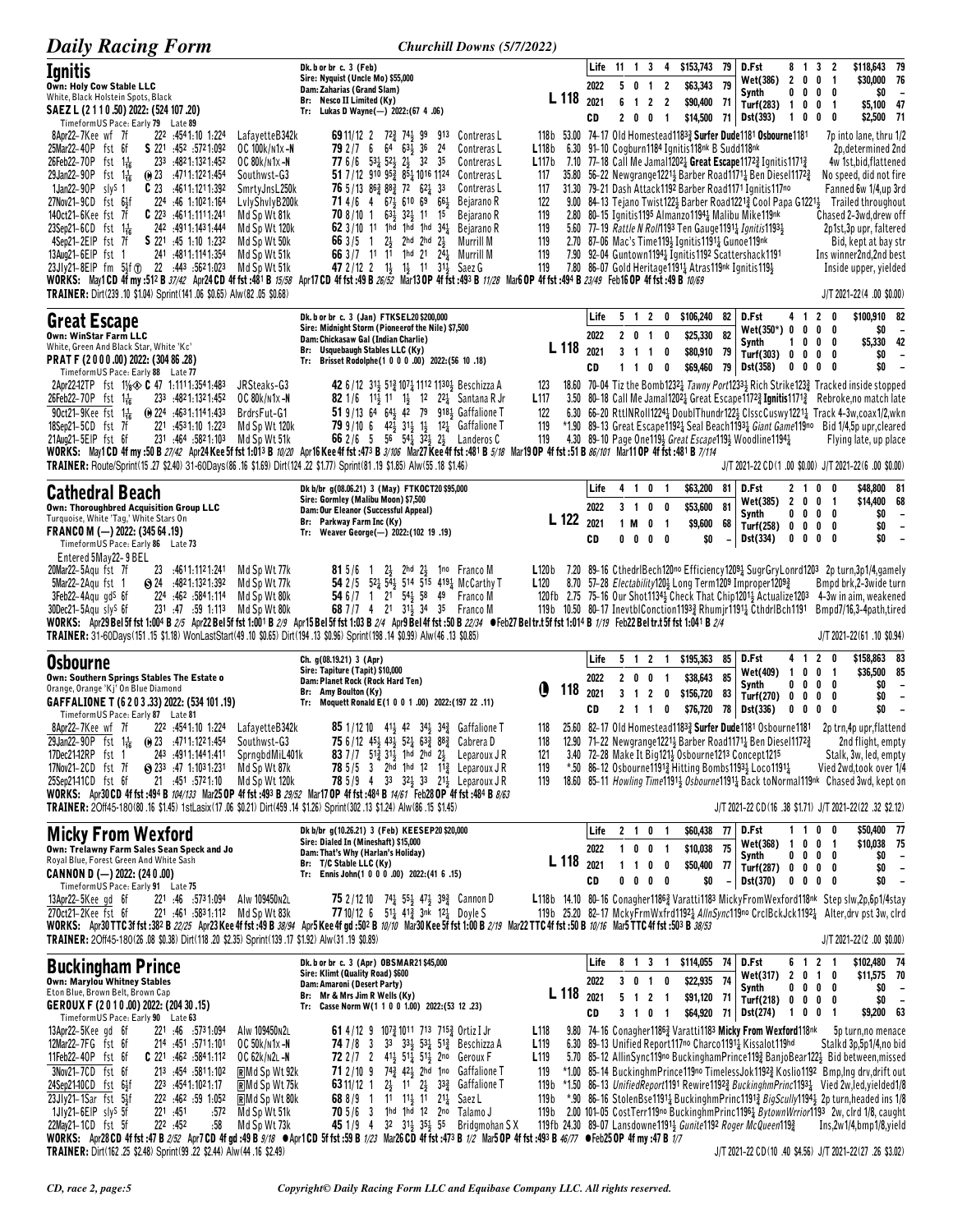**Churchill Downs** 

## *<u><b>OAIw 127000N1X</u>*



*1/<sub>8</sub> MILES* (Turf). (1:461) ALLOWANCE. Purse \$127,000 (includes \$57,500 KTDF – Kentucky TB Devt Fund) For Fillies And Mares Three Years Old And Upward Which Have Never Won A Race Other Than Maiden, Claiming Or Starter Or Which Have Never Won Two Races. Three Year Olds, 120 lbs.; Older, 126 lbs. Non-winners Of \$24,600 At A Mile Or Over On The Turf Since March 7 Allowed 2 lbs. (Races Where Entered For \$35,000 Or Less Not Considered In Allowances). (If deemed inadvisable by management to run this race over the turf course, it will be run on the main track at One and One Eighth mile.).

| Post time: 11:31 ET                                                                                                                                                                                                                                                                                                                                                         | <b>Wagers:</b>                                                                                                                                                                                                                                                                                                                                                                                                                                                                                                                                                                                                                                                                 |                                                                      |                                         |                   |                                                                                        |                   |                                        |                   |                                                                                                                                                                                                                                                                                                                                                                       |                                       |              |                                                               | Beyer par: 81                                                                                                                                                                                                                                                                                                                                                                                                                                                                |
|-----------------------------------------------------------------------------------------------------------------------------------------------------------------------------------------------------------------------------------------------------------------------------------------------------------------------------------------------------------------------------|--------------------------------------------------------------------------------------------------------------------------------------------------------------------------------------------------------------------------------------------------------------------------------------------------------------------------------------------------------------------------------------------------------------------------------------------------------------------------------------------------------------------------------------------------------------------------------------------------------------------------------------------------------------------------------|----------------------------------------------------------------------|-----------------------------------------|-------------------|----------------------------------------------------------------------------------------|-------------------|----------------------------------------|-------------------|-----------------------------------------------------------------------------------------------------------------------------------------------------------------------------------------------------------------------------------------------------------------------------------------------------------------------------------------------------------------------|---------------------------------------|--------------|---------------------------------------------------------------|------------------------------------------------------------------------------------------------------------------------------------------------------------------------------------------------------------------------------------------------------------------------------------------------------------------------------------------------------------------------------------------------------------------------------------------------------------------------------|
| Myfavoritedaughter<br><b>Own: Average Joe Racing Stables Ltd</b><br>Yellow, Red 'Average Joes', Red Stripes                                                                                                                                                                                                                                                                 | Dk. b or br f. 3 (Apr) OBSMAR21 \$20,000<br>Sire: Carpe Diem (Giant's Causeway) \$3,500<br>Dam: Momma's Favorite (Sky Mesa)<br>Br: Forever Spring Farm LLC (Ky)                                                                                                                                                                                                                                                                                                                                                                                                                                                                                                                | <b>Blinkers ON</b><br>L 118                                          | 2022<br>2021                            | Life 11 1 2 1     | 5 0 2 0<br>6 1 0 1                                                                     |                   | \$78,948<br>\$25,215 72<br>\$53,733 66 | 72                | D.Fst<br>Wet(368) 1 1<br>Synth<br>Turf(307) $5 \t0 \t1 \t0$                                                                                                                                                                                                                                                                                                           | 40<br>1 0 1 0                         | 0            | 0 <sub>1</sub><br>0                                           | \$26,433 61<br>\$27,000 63<br>\$11,340 61<br>\$14,175 72                                                                                                                                                                                                                                                                                                                                                                                                                     |
| LANERIE C J (2010.00) 2022: (222 16.07)<br>TimeformUS Pace: Early 116 Late 65                                                                                                                                                                                                                                                                                               | Tr: Engler Jeff(-) 2022:(22 3 .14)                                                                                                                                                                                                                                                                                                                                                                                                                                                                                                                                                                                                                                             |                                                                      | CD <sub>(1)</sub>                       |                   | $\begin{array}{ccccccccccccccccc} 0 & 0 & 0 & 0 & 0 \end{array}$                       |                   | \$0                                    |                   | Dist(j(352) 0 0 0 0                                                                                                                                                                                                                                                                                                                                                   |                                       |              |                                                               | \$0<br>$\overline{\phantom{a}}$                                                                                                                                                                                                                                                                                                                                                                                                                                              |
| $28$ Apr22–7Kee fm $1\frac{3}{16}$ (T)<br>483 1:132 1:373 1:544<br>3Mar22-8GP fst $1\frac{1}{16}$<br>232 :4741:13 1:443<br>23 :4641:1041:412<br>5Feb2240GP fm $\frac{1}{16}$ T<br>21 Jan 22 - 9 GP fst *170 <<<br>233 4711.1141.44<br>24 :5011:1441:452<br>1 Jan 22 – 4 Tam fm $1\frac{1}{16}$ T<br>$3Dec21-6GP$ fm $7\frac{1}{2}f$ (f)<br>1.304<br>Hand timed              | (F) A I w 109450 N 1 x<br>61 9/12 94 <sup>3</sup> 85 84 <sup>1</sup> 110 1013 <sup>1</sup> Lanerie C J<br>$FOC$ 75 $k/N1x - N$<br>61 6/6 11 11 2 44 412 Bridgmohan SX<br>72 5/9 113 123 12 2hd 431 Lanerie CJ<br><b>C</b> SwetChnt-G3<br>61 5/7 $21\frac{1}{2}$ $21\frac{1}{2}$ $2\frac{1}{2}$ $31\frac{1}{2}$ $2\frac{1}{2}$ Lanerie C J<br>$F$ <sub>D</sub> OC 75k/n1x-N<br>67 1/8 $53\frac{1}{2}$ $53\frac{1}{2}$ $6\frac{1}{4}$ $52\frac{3}{4}$ $2\frac{3}{4}$<br>$\bigoplus$ OC 75k/n1x-N<br>Castanon J L<br><b>F)WaitAWhleB75k</b><br>66 $5/9$ 8<br>65 86 $\frac{3}{4}$ 74 $\frac{1}{4}$ 75 $\frac{1}{2}$ Maragh R R                                                     | L118<br>L120<br>L120 <sub>b</sub><br>L118b<br>118                    |                                         |                   |                                                                                        |                   |                                        |                   | 35.40 74-20 Lia Marina1184 Sister Lou Ann1183 Gun Boat11813                                                                                                                                                                                                                                                                                                           |                                       |              |                                                               | 26.60 75-14 BesideHersIf11823 BrvoKittn11811 ShdNtion11821 Bumped st, 7p upr, empty<br>4.10 70-12 Nostalgic12063 LiamsKiss12023 EasyComeEsyGo1203 Collared 6f, gave way<br>118b 29.20 89-12 Opalina118} Ambitieuse1181} Miss You Ella1181} Pace, overtaken past1/8<br>5.00 78-07 FishMooney118} Myfvoritedughter1201 Plmch1201 <sub>2</sub> 2w, bid btw, outkicked<br>2.90 72-25 RoughlyDimond1183 Myfvoritdughtr11813 Htri11843 Insd,bid3w btw,willing<br>2-3p, btwn, empty |
| 80ct21-9Kee fst 1 <sup>1</sup> / <sub>16</sub> (0) 223 :46 1:1111:432<br>$@$ 213 :4411:1031:233<br>5Sep2140Dmr fst 7f<br>30Jun21-1GP sly 7f & 232 :47 1:1131:244<br>$3$ Jun21-1GP fm 5f $1$<br>:573<br>Hand timed                                                                                                                                                           | 51 5/11 64 68 76 1016 1020 Lanerie C J<br><b>CAlcibiad-G1</b><br><b>CDMrDeb-G1</b><br><b>46</b> 5/8 8 87 89 $\frac{3}{4}$ 68 414 $\frac{1}{2}$ Valdivia J Jr<br>63 4/4 1 1 <sup>1</sup> / <sub>2</sub> 1 <sup>2</sup> / <sub>2</sub> 1 <sup>15</sup> 1 <sup>25</sup> Torres C A<br>(F)Md Sp Wt 48k<br>51 7/8 2 2hd 2hd $2^{11}$ 43 <sup>3</sup> / <sub>2</sub> Pino M G<br>⊕Md Sp Wt 45k                                                                                                                                                                                                                                                                                       | 122<br>120<br>118<br>118                                             |                                         |                   |                                                                                        |                   |                                        |                   |                                                                                                                                                                                                                                                                                                                                                                       |                                       |              |                                                               | 72.00 66-21 Juju's Map12241 Distinctlypossible122nk Sequist12211 2wd btwn, faded 2nd,<br>32.70 77-07 GraceAdler120111 DncetotheMusic12023 Bicmer11184 Ins-6w.pssd tired rvls<br>*.90 80-14 Myfvoritedughter11825 KelseysShot1182 MgnoliRod1183 2-path, cruised in<br>*1.40 78-13 Mo Touring 1182 + French Franc1181 Magnolia Road118 + Duel 2wd, bump 3/16                                                                                                                   |
| 13May21-2GP fst 5f<br>223 .453<br>:584                                                                                                                                                                                                                                                                                                                                      | ⊕Md Sp Wt 40k<br>49 3 /7 4 33 33 33 313 Pino M G<br>WORKS: Apr23 Kee 4f fst:48 B 12/94 Apr10 Kee 4f fst:482 B 20/85 Mar25 PmM 4f fst:49 B 18/51 OFeb14 PmM 4f wf:481 B 1/14<br>TRAINER: 20ff45-180(22.14 \$3.01) BlinkOn(4.00 \$0.00) Turf(63.05 \$1.12) Routes(84.06 \$0.87) Alw(25.12 \$1.85)                                                                                                                                                                                                                                                                                                                                                                                | 118                                                                  |                                         |                   |                                                                                        |                   |                                        |                   |                                                                                                                                                                                                                                                                                                                                                                       |                                       |              |                                                               | 4.60 86-11 LaurelCanyon1181 LastLef1183 Myfvoritedughter118151 3wd, narrowed gap<br>J/T 2021-22 CD(1 1.00 \$7.40) J/T 2021-22(39 .15 \$2.38)                                                                                                                                                                                                                                                                                                                                 |
|                                                                                                                                                                                                                                                                                                                                                                             |                                                                                                                                                                                                                                                                                                                                                                                                                                                                                                                                                                                                                                                                                |                                                                      |                                         |                   |                                                                                        |                   |                                        |                   |                                                                                                                                                                                                                                                                                                                                                                       |                                       |              |                                                               |                                                                                                                                                                                                                                                                                                                                                                                                                                                                              |
| <b>Community Adjusted</b><br>Own: Robert Masiello and Empire Racing Clu<br>Gold, Blue Lightning Bolt, Blue Chevrons<br><b>ORTIZ I JR (-) 2022: (394 112 .28)</b><br>Timeform US Pace: Early 59 Late 93                                                                                                                                                                      | B. f. 4 (Apr) KEESEP19 \$100,000<br>Sire: Summer Front (War Front) \$7,500<br>Dam: Rimini Road (Dynaformer)<br>Br: Brereton C Jones (Ky)<br>Tr: Clement Christophe(-) 2022: (147 26 .18)                                                                                                                                                                                                                                                                                                                                                                                                                                                                                       | L 124 2020                                                           | Life<br>2021<br>CD <sub>(1)</sub>       | 1 M<br>$0\quad 0$ | 6 1 0 0<br>5 1 0 0<br>0                                                                | - 0<br>$0\quad 0$ | \$67,313 77<br>\$62,993 77             | \$4,320 63<br>\$0 | D.Fst<br>Wet(364)<br>Synth<br>Turf $(314)$ 6 1<br>Dist(j(331) 1 0 0 0                                                                                                                                                                                                                                                                                                 | 0 <sub>0</sub><br>0<br>0<br>$0\ 0\ 0$ | 0<br>0       | 0<br>$0\quad 0$<br>0<br>0                                     | \$0<br>$\overline{\phantom{a}}$<br>\$0<br>$\overline{\phantom{a}}$<br>\$0<br>$\overline{\phantom{a}}$<br>\$67,313 77<br>\$773 73                                                                                                                                                                                                                                                                                                                                             |
| 5JIy21-7Bel gd 11/4 1 463 1:12 1:3722:012 34 @AIw 92000 n1x<br>Hand timed                                                                                                                                                                                                                                                                                                   | <b>73</b> 6/9 811 89 89 89 96 75 Franco M<br><b>77</b> 4/7 46 49 43 42 <sup>1</sup> / <sub>2</sub> 41 <sup>1</sup> / <sub>2</sub> Franco M                                                                                                                                                                                                                                                                                                                                                                                                                                                                                                                                     | L <sub>122</sub><br>L <sub>118</sub>                                 |                                         |                   |                                                                                        |                   |                                        |                   |                                                                                                                                                                                                                                                                                                                                                                       |                                       |              |                                                               | 8.30 89-08 Jordan's Leo 1203 Town Avenger 1202 Magisterium 120 <sup>nk</sup> Hit gate st, no impact<br>3.95 81-28 Sister Otoole1231 High Opinion121nk Creative Cairo118nk 5w upper, mild bid                                                                                                                                                                                                                                                                                 |
| 20May21-9Bel fm 1¼∏<br>493 1:15 1:381 2:011 3 A (F) Md Sp Wt 90 k<br>22Apr21-6Bel fm $1\frac{1}{4}$ $\boxed{1}$<br>502 1:152 1:401 2:04 34 (DMd Sp Wt 90k<br>27Mar21-7GP fm 1 $\frac{1}{16}$ (f) 232 :4731:1111:42<br>23Aug20-1Sar fm 1 <sup>1</sup> / <sub>16</sub> (i) (e) 251 :4931:1331:42 (i) Md Sp Wt 72k                                                             | <b>75</b> 3/9 21 <sup>1</sup> / <sub>3</sub> 32 31 <sup>1</sup> / <sub>3</sub> 1hd 11 <sup>3</sup> / <sub>4</sub> Franco M<br>67 1/8 213 213 623 543 453 Franco M<br>70 3/12 77 964 75 524 424 Gaffalione T<br>⊕Md Sp Wt 45k<br>63 1/6 54 54 52 45 48 Rosario J<br>WORKS: Apr28 Pay ① 5f fm 1:032 B 1/2 Apr19 Pay ① 5f fm 1:014 B 1/2 Apr12 Pay 4f fst :503 B 2/3 Apr3 Pay 5f fst 1:032 B 5/6 Mar27 Pay 4f fst :501 B 13/31 Mar20 Pay 4f fst :493 B 14/34                                                                                                                                                                                                                      | L <sub>117</sub><br>L <sub>118</sub><br>L <sub>118</sub><br>119      |                                         |                   |                                                                                        |                   |                                        |                   | 6.80 77-18 Caldee11963 Uptown Flirt119nk Black Sand1191                                                                                                                                                                                                                                                                                                               |                                       |              |                                                               | 14.30 84-16 Commnty Adjstd11713 Blck Snd118nk Coltn Bldng1233 Tracked ins, edged clr<br>5.20 65-30 Higher Truth118} Lisheen118} Coalition Building1244 Ins, mvd out3/16, empty<br>11.10 80-07 NoOrdinryTim118} Cdnci118 <sup>nk</sup> NorthCountryFr1181 <sub>3</sub> 2pth turns, w/interest<br>Ins1st,2-3w2nd,4w1/4                                                                                                                                                         |
| TRAINER: +180Days(64.22 \$1.36) Turf(567.20 \$1.86) Routes(425.19 \$1.80) Alw(197.18 \$1.30)                                                                                                                                                                                                                                                                                |                                                                                                                                                                                                                                                                                                                                                                                                                                                                                                                                                                                                                                                                                |                                                                      |                                         |                   |                                                                                        |                   |                                        |                   |                                                                                                                                                                                                                                                                                                                                                                       |                                       |              |                                                               | J/T 2021-22(60 .20 \$1.17)                                                                                                                                                                                                                                                                                                                                                                                                                                                   |
| Lady Rockstar (GB)<br><b>Own: Clipper Logistics</b><br>Grey, Grey Cap<br>GAFFALIONE T (6 2 0 3 .33) 2022: (534 101 .19)                                                                                                                                                                                                                                                     | <b>B.</b> f. 4 (Mar)<br>Sire: Frankel*GB (Galileo*Ire) \$239,100<br>Dam: Noozhah*GB (Singspiel*Ire)<br>Br: Branton Court Stud (GB)<br>Tr: Walsh Brendan P(-) 2022: (190 30 .16)                                                                                                                                                                                                                                                                                                                                                                                                                                                                                                | O<br>124                                                             | Life<br>2021<br>2020<br>CD <sub>①</sub> | 1 M               | 7 1 3 1<br>6 1 3 1<br>$\begin{array}{ccccccccccccccccc} 0 & 0 & 0 & 0 & 0 \end{array}$ | $0\quad 0$        | \$12,269<br>\$11,933<br>\$336<br>\$0   |                   | D.Fst<br>$Wet(280*) 0 0$<br>Synth<br>Turf(345) 4 0<br>$Dist()$ (389) 0 0                                                                                                                                                                                                                                                                                              | $0\quad 0$<br>3 <sub>1</sub>          | 0            | $0\quad 0$<br>$0\quad 0$<br>0<br>3 <sub>1</sub><br>$0\quad 0$ | \$0<br>\$0<br>\$5,118<br>$\overline{\phantom{a}}$<br>\$7,151<br>$\overline{\phantom{a}}$<br>\$0<br>$\overline{\phantom{a}}$                                                                                                                                                                                                                                                                                                                                                  |
| Previously trained by William J. Haggas<br>24Nov21 Kempton (GB)                                                                                                                                                                                                                                                                                                             | ft 1 $\otimes$ RH 1:393 34 British Stallion Studs EBF Hyde Stks<br>10 $73\frac{1}{2}$ Fallon C                                                                                                                                                                                                                                                                                                                                                                                                                                                                                                                                                                                 | 5.00<br>121                                                          |                                         |                   |                                                                                        |                   |                                        |                   | Madame Tantzy12313 Misty Grey128nk Caspian Queen1233                                                                                                                                                                                                                                                                                                                  |                                       |              |                                                               |                                                                                                                                                                                                                                                                                                                                                                                                                                                                              |
| 110ct21 Wolverhampton (GB) ft 1 <sup>1</sup> / <sub>16</sub> $\otimes$ LH 1:48 3 <sup>*</sup> At The Races                                                                                                                                                                                                                                                                  | Stk 73600<br>11 112 Shoemark K                                                                                                                                                                                                                                                                                                                                                                                                                                                                                                                                                                                                                                                 | 126<br>4.00                                                          |                                         |                   |                                                                                        |                   |                                        |                   | Lady Rockstar12612 Toromona13112 Geminga1262                                                                                                                                                                                                                                                                                                                          |                                       |              |                                                               | Early to lead, headed final furlong, tired                                                                                                                                                                                                                                                                                                                                                                                                                                   |
| 13Sep21 Thirsk (GB)<br>qt 1                                                                                                                                                                                                                                                                                                                                                 | Maiden 8900<br>① LH 1:362 34 ① Steve Kelsey 40 Handicap Stakes<br>$9 \t2\frac{3}{4}$<br>Tudhope D A                                                                                                                                                                                                                                                                                                                                                                                                                                                                                                                                                                            | 135 b<br>*.90                                                        |                                         |                   |                                                                                        |                   |                                        |                   | Key Look 1213 Lady Rockstar 1353 Lilikoi 12623                                                                                                                                                                                                                                                                                                                        |                                       |              |                                                               | Alternated on lead, clear lead 2f out, drew away                                                                                                                                                                                                                                                                                                                                                                                                                             |
| 22Jly21 Sandown Park (GB)<br>1¼ ① RH 2:072<br>qf                                                                                                                                                                                                                                                                                                                            | Hcp 10000<br><b>C</b> Twickenham Handicap Stakes<br>6 23<br>Tudhope D A                                                                                                                                                                                                                                                                                                                                                                                                                                                                                                                                                                                                        | *.90<br>133                                                          |                                         |                   |                                                                                        |                   |                                        |                   | Arenas Del Tiempo1233 Lady Rockstar1332 Thunder Lily1243                                                                                                                                                                                                                                                                                                              |                                       |              |                                                               | Early lead wide, 2L clear 2f out, weakened late                                                                                                                                                                                                                                                                                                                                                                                                                              |
| 25Jun21 Doncaster (GB)                                                                                                                                                                                                                                                                                                                                                      | Hcp 8800<br>gs 11/4 T LH 2:102 34 @Sporting Life App<br>8 35 <sup>3</sup> Tudhope D A<br>Alw 7800                                                                                                                                                                                                                                                                                                                                                                                                                                                                                                                                                                              | 123<br>3.00                                                          |                                         |                   |                                                                                        |                   |                                        |                   | Free Wind1302 Jasmine Joy12333 Lady Rockstar1233                                                                                                                                                                                                                                                                                                                      |                                       |              |                                                               | Close up, to 2nd appr 1f out, 2nd best<br>Early to lead, headed 2f out, weakened                                                                                                                                                                                                                                                                                                                                                                                             |
| 24Apr21 Haydock (GB)<br>gf 1 1 LH 1:443                                                                                                                                                                                                                                                                                                                                     | 8 2 <sup>1</sup> <sup>4</sup> Tudhope D A<br><b>CCasumo EBF</b><br>Alw 8100                                                                                                                                                                                                                                                                                                                                                                                                                                                                                                                                                                                                    | 126<br>$*1.60$                                                       |                                         |                   |                                                                                        |                   |                                        |                   | Anghaam12614 Lady Rockstar1264 Timeless Soul126hd                                                                                                                                                                                                                                                                                                                     |                                       |              |                                                               | Trckd outer, gained to 2nd appr 1f out, kept on, held safe                                                                                                                                                                                                                                                                                                                                                                                                                   |
| 10Nov20 Newcastle (GB)<br>ft 7f $\otimes$ Str 1:261                                                                                                                                                                                                                                                                                                                         | 10 41 <sup>3</sup> Tudhope D A<br><b>C</b> Ladbrokes<br>Alw 7000                                                                                                                                                                                                                                                                                                                                                                                                                                                                                                                                                                                                               | 126<br>3.00                                                          |                                         |                   |                                                                                        |                   |                                        |                   | Holy Endeavour 1233 Turandot 1263 Water Iris 1263                                                                                                                                                                                                                                                                                                                     |                                       |              |                                                               | In touch, gained near side, not enough                                                                                                                                                                                                                                                                                                                                                                                                                                       |
|                                                                                                                                                                                                                                                                                                                                                                             | WORKS: Apr29CD 4f fst :491 B 31/69 Apr22 Kee 4f fst :49 B 29/79 Apr15 Kee 4f fst :494 B 46/71 Apr4 PmM 4f fst :50 B 20/23 Mar27 PmM ① 4f fm :463 B(d) 2/44 Mar20 PmM ① 4f fm :48 B (d) 17/46<br>TRAINER: 1stNA(17.06 \$1.22) 1stW/Tm(54.19 \$1.74) 61-180Days(100.15 \$1.62) 1stLasix(64.17 \$1.70) Synth/Turf(25.08 \$0.31) Turf(333.16 \$1.62)                                                                                                                                                                                                                                                                                                                               |                                                                      |                                         |                   |                                                                                        |                   |                                        |                   |                                                                                                                                                                                                                                                                                                                                                                       |                                       |              |                                                               | J/T 2021-22 CD(25 .20 \$1.22) J/T 2021-22(133 .19 \$1.82)                                                                                                                                                                                                                                                                                                                                                                                                                    |
| <b>Stepper</b><br>Own: Cherry Valley Farm LLC<br>Cherry, Gold Hoops, Cherry Bars On Gold<br>SAEZ L (2 1 1 0 .50) 2022: (524 107 .20)<br>TimeformUS Pace: Early 91 Late 71                                                                                                                                                                                                   | B. f. 3 (Apr) FTKSEL20 \$400,000<br>Sire: War Front (Danzig) \$100,000<br>Dam: Amazing Shoes (Empire Maker)<br>Br: Claiborne Farm (Ky)<br>Tr: Drury Thomas Jr(-) 2022: (51 6 .12)                                                                                                                                                                                                                                                                                                                                                                                                                                                                                              | L 118 2021                                                           | Life<br>2022                            | CD(0) 1 0 0 0     | 6 1 0 1<br>2000<br>4 1 0 1                                                             |                   | \$49,212 67<br>\$45,700 60             | \$3,512 67        | D.Fst<br><b>Wet(371)</b><br>Synth<br>Turf(369) 5 1 0 1<br>$$5,000$ 37 Dst $\textcircled{1}$ (384) 0 0 0                                                                                                                                                                                                                                                               | 00<br>$0\quad 0$<br>$1\quad 0$        | $\mathbf{0}$ | $0\quad 0$<br>0<br>$0\quad 0$<br>0                            | \$0<br>$\overline{\phantom{a}}$<br>\$0<br>$\overline{\phantom{a}}$<br>\$460 47<br>\$48,752 67<br>\$0<br>$\overline{\phantom{a}}$                                                                                                                                                                                                                                                                                                                                             |
| 14Apr22–6Kee gd 1 $\frac{1}{16}$ (f) 232 :4731:1231:433<br>5811:102 5Mar22-7TP fst 6f $\otimes$ 222 :454 :5811:102<br>6Sep21-9KD fm 1 (t) 22 :46 1:1111:36<br>14Aug21-8EIP fm 1 (f) S 241 :48 1:13 1:374<br>16Jly21-8EIP fm 1 (1) S 25 :4841:1231:372<br>17Jun21-3CD fm 5}f (f) 224 :47 :5911:052<br>TRAINER: Turf(40 .17 \$2.44) Routes(114 .18 \$1.28) Alw(38 .26 \$2.23) | <b>67</b> 4/11 74 $\frac{3}{4}$ 75 $\frac{1}{2}$ 86 $\frac{3}{4}$ 84 $\frac{3}{4}$ 57 $\frac{3}{4}$ Lanerie C J<br><b>CAIw 109450n1x</b><br>$FOC$ 50 $k/N1x - N$<br>47 3/10 9 86 97 98 79 Franklin M<br>32 6/8 52 413 753 714 7193 Hernandez B J Jr<br><b>CJuvFillisL500k</b><br>60 8/10 311 2hd 1hd 14 14 Lanerie CJ<br><b>CMd Sp Wt 51k</b><br>58 5/9 32 312 31 32 313 Lanerie CJ<br><b>CMd Sp Wt 51k</b><br>37 5/10 1 $3\frac{1}{2}$ 3 <sup>1</sup> / <sub>2</sub> 3 <sup>2</sup> 43 <sup>1</sup> / <sub>4</sub> Hernandez B J Jr<br>⊕Md Sp Wt 100k<br>WORKS: May1CD 4f my :491 B 17/42 Feb19FG 5f fst 1:011 B 2/20 Feb13FG 5f fst 1:013 B 24/68 Feb7FG 4f fst :494 B 38/91 | L <sub>118</sub><br>L <sub>122</sub><br>120 b<br>119 b<br>119<br>119 |                                         |                   |                                                                                        |                   |                                        |                   | 10.50 83-07 Let's Be Clear1223 <sup>1</sup> / <sub>2</sub> Rue de Bac1221 <sup>2</sup> / <sub>4</sub> Nebuli120 <sup>2</sup> / <sub>4</sub><br>6.20 61-15 Turnerloose1205 Yin Yang12074 Verylittlecents1181<br>$*2.30$ 74-26 Stepper 1194 Perfectible Lady 1191 $\frac{1}{4}$ Vialetto 1191 $\frac{1}{2}$<br>*2.00 74-21 Turnerloose1191 Cailin Diana119} Stepper1191 |                                       |              |                                                               | 38.00 69-24 Oakhurst1172 <sup>1</sup> Bravo Kitten1171 <sup>1</sup> Ready Lady1173 Ins2nd, 2p upr, moved up<br>Never factored<br>Through after half<br>4w1st,vied 2w,clrd1/4<br>Stalk ins, bid, repelled<br>3.00 81-10 Townplc1191} GillinElizbth119hd RoylCounty1191} Inside upper, weakened<br>J/T 2021-22 CD(1.00 \$0.00) J/T 2021-22(2.00 \$0.00)                                                                                                                        |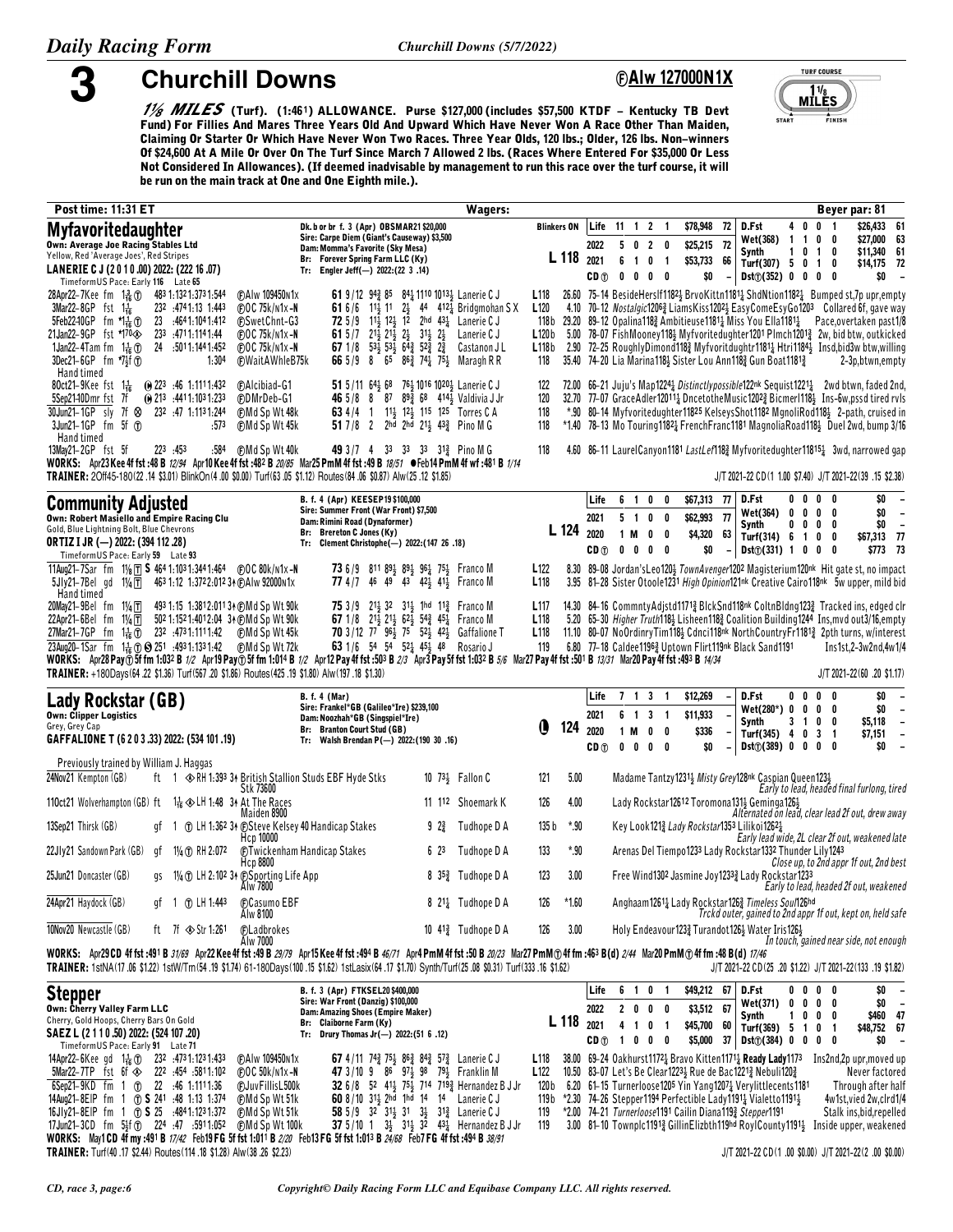| <b>Daily Racing Form</b>                                                                                                                                                                                                                                                                                                                                                                                                                                                                                                                                                                                                                                                                                                                                                                                                                                                                                                                                                                                                                                                                                                                                                                                                                                                                                                                                                                                                        | Churchill Downs (5/7/2022)                                                                                                                                                                                                                                                                                                                                                                                                                                                                                                                                                                                                                                                                                                                                                                                                        |                                                                                                                                                                                                                                                                                                                                          |                                         |                                            |                                                      |                                                                        |                            |                                                                                                                                                                                             |                                |                          |                                                   |                                                                                                                                                                                                                                                                                                                                                                                                                                                                                                                                                                                                                                                                                                                                                                                                                                            |
|---------------------------------------------------------------------------------------------------------------------------------------------------------------------------------------------------------------------------------------------------------------------------------------------------------------------------------------------------------------------------------------------------------------------------------------------------------------------------------------------------------------------------------------------------------------------------------------------------------------------------------------------------------------------------------------------------------------------------------------------------------------------------------------------------------------------------------------------------------------------------------------------------------------------------------------------------------------------------------------------------------------------------------------------------------------------------------------------------------------------------------------------------------------------------------------------------------------------------------------------------------------------------------------------------------------------------------------------------------------------------------------------------------------------------------|-----------------------------------------------------------------------------------------------------------------------------------------------------------------------------------------------------------------------------------------------------------------------------------------------------------------------------------------------------------------------------------------------------------------------------------------------------------------------------------------------------------------------------------------------------------------------------------------------------------------------------------------------------------------------------------------------------------------------------------------------------------------------------------------------------------------------------------|------------------------------------------------------------------------------------------------------------------------------------------------------------------------------------------------------------------------------------------------------------------------------------------------------------------------------------------|-----------------------------------------|--------------------------------------------|------------------------------------------------------|------------------------------------------------------------------------|----------------------------|---------------------------------------------------------------------------------------------------------------------------------------------------------------------------------------------|--------------------------------|--------------------------|---------------------------------------------------|--------------------------------------------------------------------------------------------------------------------------------------------------------------------------------------------------------------------------------------------------------------------------------------------------------------------------------------------------------------------------------------------------------------------------------------------------------------------------------------------------------------------------------------------------------------------------------------------------------------------------------------------------------------------------------------------------------------------------------------------------------------------------------------------------------------------------------------------|
| Two Sixtyone<br><b>Own: Barry L King</b><br>White, Black 'Bk', White Cap<br>MURRILL M (5001.00) 2022: (325 51.16)<br>TimeformUS Pace: Early 88 Late 75                                                                                                                                                                                                                                                                                                                                                                                                                                                                                                                                                                                                                                                                                                                                                                                                                                                                                                                                                                                                                                                                                                                                                                                                                                                                          | <b>B. m. 6 (Feb)</b><br>Sire: Atreides (Medaglia d'Oro) \$2,000<br>Dam: She's a Rainbow (Giant's Causeway)<br>Br: Machmer Hall Mark Toothaker & Tamme Valley Farm LLC (Ky) L 124 2020<br>Tr: King Barry $L(-)$ (-)                                                                                                                                                                                                                                                                                                                                                                                                                                                                                                                                                                                                                |                                                                                                                                                                                                                                                                                                                                          | 2021                                    | $5$ 1 0<br>$CD(0)$ 2 0 0                   | 8 2 0 1<br>$\overline{1}$<br>$\overline{\mathbf{1}}$ | Life 21 5 1 3 \$127,329 81  <br>\$70.816 81<br>\$10,768 70<br>\$15,300 |                            | D.Fst<br>Wet(341)<br>Synth<br>Turf(281) 13 2 1<br>81 $Dist(\hat{D})(312)$ 0 0 0                                                                                                             | 4000<br>$0\ 0\ 0$<br>4 3 0     |                          | 0<br>0<br>3<br>0                                  | \$1,735 46<br>\$0<br>\$51,720 74<br>\$73,874 81<br>\$0                                                                                                                                                                                                                                                                                                                                                                                                                                                                                                                                                                                                                                                                                                                                                                                     |
| $2$ Dec $21 - 7$ TP fst $6\frac{1}{2}$<br>232 .4611:1031:17 34 @OC 25k/n1x-N<br>22Nov21-7MVRfst 6f<br>223 .461 .5841.12134 @MhngDstffB75k<br>5Sep21-7KD yl<br>6}f (T)<br>224 .472 1:112 1:174 34 (F) A lw 131539 N 1x<br>17Jly21-8AP gd $1\frac{3}{16}$ ①<br>472 1:112 1:361 1:542 34 @Modesty-G3<br>25Jun21-8CD fm<br>$1\frac{1}{16}$ $\circledR$<br>233 :4611:1041:4213 + CAIw 94170 n1x<br>4Jun21-9CD gd<br>5}f (T)<br>221 .471 .5911.053 34 (F) A lw 102000 n 1x<br>5Mar21-3TP fst 64f > 231 :4611:1021:16334 @DC 40k/n2x<br>7Jan21-5TP fst 6ff $\otimes$ (0) 224 :46 1:1031:164 44 (F)OC 25k/N1x<br>12Dec20-4TP fst 6f $\otimes$ 223 :463 :5831:1113+ @Clm c-5000N3L<br>Claimed from Demeritte Inga for \$5,000, Sands Shane Trainer 2020 (as of 12/12): (22, 3, 2, 1, 0.14)<br>17Nov20-3Ind fst 170 $\otimes$ S 24 :4741:1311:443 34 @OC 25k/n1x<br>Previously trained by Demeritte Larry 2020 (as of 9/1): (34 2 2 8 0.06)<br>1Sep20-7Ind fm 5f 1 C 212 :443<br>:57 34 (F) O C 25k/n1x<br>26JIy20-3EIP fm 5th (1) 212 :444 :5631:02334 (E)AIw 36280N1x<br><code>WORKS: <math>\bullet</math>Apr30 CDT</code> 5f fst 1:004 B <i>1/9</i> Apr23 <b>CDT</b> 5f fst 1:013 B <i>6/9</i> Apr16 <b>CDT</b> 5f sly 1:014 B 4/10 Apr9 <b>CDT</b> 4f fst :493 B <i>11/18</i><br>TRAINER: 61-180Days(5.00 \$0.00) Synth/Turf(1.00 \$0.00) Sprint/Route(4.00 \$0.00) 2Sprints/Route(2.00 \$0.00) Turf(7.00 \$0.00) Routes(7.00 \$0.00) | 733 743 643 533 Esquivel E<br>65 $2/7$ 6<br>65 85 <sup>1</sup> / <sub>2</sub> 915 920 <sup>2</sup> / <sub>4</sub> Lopez P<br>335/98<br><b>72</b> 10/12 9 12 11 53 <sup>1</sup> / <sub>2</sub> 45 <sup>1</sup> / <sub>4</sub> Murrill M<br>79 1/11 1 <sub>2</sub> 1hd 1hd $5\frac{1}{2}$<br>Baird E T<br>$66\frac{1}{2}$<br>$3\frac{1}{2}$<br>81 8/10 2hd 24 24<br>$3\frac{3}{4}$<br>Murrill M<br><b>70</b> 6/9 7 75 53 $5\frac{3}{4}$ 43 <sup>1</sup> / <sub>2</sub><br>Burke J<br><b>74</b> 4/7 6 $64\frac{1}{2}$ 42 $\frac{1}{2}$ 2 $\frac{1}{2}$<br>$12\frac{1}{2}$<br>Burke J<br><b>74</b> 2/12 12 $84\frac{1}{2}$ 64 $3\frac{1}{2}$ 1 $\frac{3}{4}$<br>Burke J<br>64 8/12 6 53 33 1hd 11 Burke J<br>46 3/8 65 87 79 612 615 Gomez A<br><b>70</b> 8/8 5 53 42 31 31 Parker DL<br>49 7 / 7 6 4 1 4 1 4 1 7 7 7 7 8 1 2 3 2 6 A | L120f<br>L118f<br>L121f<br>L124fb 14.70 90-08 Demodog120nk Turnstone126} Two Sixtyone1243<br>L120fb 25.40 96-06 Two Sixtyone1203 On Deck1203 Shasta Star1205<br><b>L124b</b> 17.60 60-25 Ria Munk124 $\frac{1}{2}$ Liraz1212 Lady 0xbow1244 $\frac{1}{2}$<br>L120 b<br>L122b 10.90 79-14 Elle Z118nk Lea's Princess 118 Baby Karats 1111 |                                         |                                            |                                                      |                                                                        |                            | 4.00 91-05 Mused11823 Docs Seven118hd Freedom Bound118nk<br>4.90 75-23 Amalfi Princess1183} Mused118no Lubna1181}                                                                           |                                |                          |                                                   | Angled out, late gain<br>9.80 61-18 CIIOnMischief1183 DHEverWondr120nk DH VictimofLov125nk Wide, outrun,<br>Clear pace, gave way<br>L118fb 16.40 83-11 NavalLaughter118} JoyEpifora1181} BrmbleQueen1182 Pace ins, vie, wkn 1/8<br>Bid between, weakened<br>L123fb 8.80 79-17 BullseyeBeuty118nk SilOnEllen1232 GirlNmdPtsy1231 <sub>4</sub> Bothrd early, into turn<br>L123fb *2.60 97-06 Two Sixtyone 1232 3 Sugrsugrsugr 1232 b Myerh 123hd Split foes, going away<br>Ruff st, all out clear<br>L120fb *3.00 90-12 TwoSixtyone12011 MonyInthStrrs12031 RunLikRv120hd 4p upper, edged clear<br>Checked erly,2p turns<br>9.60 85–10 Magine 118 <sup>nk</sup> Gift Wrpped 1201 $\frac{1}{4}$ DHJe Suis Belle 1201 $\frac{1}{4}$ 3–4p, outkickd btw 1/16<br>Forward 4w, wknd 5/16<br>J/T 2021-22 CD(7 .00 \$0.00) J/T 2021-22(9 .00 \$0.00) |
| Ready Lady                                                                                                                                                                                                                                                                                                                                                                                                                                                                                                                                                                                                                                                                                                                                                                                                                                                                                                                                                                                                                                                                                                                                                                                                                                                                                                                                                                                                                      | <b>B.</b> f. 3 (Mar)<br>Sire: More Than Ready (Southern Halo) \$50,000                                                                                                                                                                                                                                                                                                                                                                                                                                                                                                                                                                                                                                                                                                                                                            | <b>Blinkers ON</b>                                                                                                                                                                                                                                                                                                                       | Life                                    |                                            | 3 1 0 1                                              | \$47,558 75                                                            |                            | D.Fst<br>Wet(362)                                                                                                                                                                           | 00<br>$0\quad 0\quad 0\quad 0$ |                          | $0\quad 0$                                        | \$0<br>$\sim$<br>\$0<br>$\overline{\phantom{a}}$                                                                                                                                                                                                                                                                                                                                                                                                                                                                                                                                                                                                                                                                                                                                                                                           |
| <b>Own: Charles E Finke</b><br>White, Gold 'Cf' On Blue Diamond Emblem<br>VELAZQUEZ J R (-) 2022: (196 34 .17)<br>Timeform US Pace: Early 108 Late 64<br><b>CAIw 109450n1x</b><br>14Apr22-6Kee gd 1 $\frac{1}{16}$ (1) 232 :4731:1231:433<br>19Sep21-8WO gd 1 (r) 231 :47 1:1121:35<br>(F)Natalma-G1                                                                                                                                                                                                                                                                                                                                                                                                                                                                                                                                                                                                                                                                                                                                                                                                                                                                                                                                                                                                                                                                                                                            | Dam: Lady Shakespeare (Theatrical*Ire)<br>Br: Charles Fipke (Ky)<br>Tr: Attfield Roger L(-) 2022: (15 3 .20)<br>75 2/11 31 33 32 11 33 Velazquez J R<br>61 1/10 31 313 513 973 7133 Wilson E                                                                                                                                                                                                                                                                                                                                                                                                                                                                                                                                                                                                                                      | 118<br>117<br>121                                                                                                                                                                                                                                                                                                                        | 2022<br>2021<br>CD <sub>1</sub>         | 2 <sub>1</sub><br>$0\quad 0$               | 1 0 0 1<br>$0\quad 0$<br>$0\quad 0$                  | \$10,175<br>\$37,383 72<br>\$0                                         | 75                         | Synth<br>Turf(350) 3 1 0<br>$Dist()$ (348) 0 0 0<br>4.60 73-24 Oakhurst11721 Bravo Kitten11711 Ready Lady1173                                                                               | $0\quad 0\quad 0\quad$         |                          | - 0<br>-1<br>0                                    | \$O<br>$\overline{a}$<br>\$47,558 75<br>\$0<br>$\overline{\phantom{a}}$<br>Ins trns, clr 1/8, yield<br>13.80 71-16 WildBeauty12121 PizzBinc12111 EminentVictor12121 Rail track, no response                                                                                                                                                                                                                                                                                                                                                                                                                                                                                                                                                                                                                                                |
| 28Aug21-5W0 fm 7f (f) 231 :46 1:10 1:222 (F)Md Sp Wt 79k<br>WORKS: Apr29Kee4f fst:501 B 64/78 •Apr8 Pay 4f fst:484 B 1/22 Apr1 Pay①4f fm:483 B 5/18 Mar26 Pay 4f fst:493 B 28/63 Mar19 Pay 4f fst:50 B 23/39 Mar11 Pay 4f fst:501 B 7/20<br>TRAINER: 2OffOver180(12.08 \$0.87) 1stBlink(7.14 \$1.60) BlinkOn(8.12 \$1.40) Turf(92.14 \$1.86) Routes(108.14 \$1.66) Alw(49.10 \$0.97)                                                                                                                                                                                                                                                                                                                                                                                                                                                                                                                                                                                                                                                                                                                                                                                                                                                                                                                                                                                                                                            | <b>72</b> 3/9 1 3 <sup>1</sup> / <sub>2</sub> 5 <sup>1</sup> / <sub>3</sub> 2 <sup>1</sup> / <sub>2</sub> 1 <sup>1</sup> / <sub>2</sub> Gallardo A A                                                                                                                                                                                                                                                                                                                                                                                                                                                                                                                                                                                                                                                                              | 121                                                                                                                                                                                                                                                                                                                                      |                                         |                                            |                                                      |                                                                        |                            | 7.60 84-17 Ready Lady 121 & Guileful 1213 Everyday Magic 1181                                                                                                                               |                                |                          |                                                   | Perfect trip, led 16th<br>J/T 2021-22 CD(1.00 \$0.00) J/T 2021-22(4.00 \$0.00)                                                                                                                                                                                                                                                                                                                                                                                                                                                                                                                                                                                                                                                                                                                                                             |
| <b>Final Belle</b><br>Own: Estate of Edward A Cox Jr<br>Red, White Diamond Frame, White Bars On<br>RISPOLI U (1001.00) 2022: (182 26.14)<br>TimeformUS Pace: Early 88 Late 82<br>15Apr22-5Kee gd 11/ <sub>8</sub> (f) 502 1:154 1:39 1:502 4 h (F) Alw 83743 n1 x<br>29Jan22-3GP fm *1 <sup>1</sup> / <sub>16</sub> (f) 222 :4631:1121:41244 @OC 25k/n1x-N<br>6Mar21-4GP fm 1 (f) 24 :4811:12 1:353 (F)Md Sp Wt 45k<br>WORKS: Apr29 CD 4f fst :491 B 31/69 Apr10 CD 4f fst :514 B 42/42 Mar28 Pay 4f fst :51 B 11/13 Mar18 Pay 4f fst :494 B 12/23 OMar7 Pay 4f fst :49 B 1/12 Feb28 Pay 4f fst :504 B 9/13<br>TRAINER: 2Off45-180(115.23 \$2.03) Turf(353.14 \$1.27) Routes(486.18 \$1.48) Alw(195.16 \$1.26)                                                                                                                                                                                                                                                                                                                                                                                                                                                                                                                                                                                                                                                                                                                  | B. f. 4 (Feb) KEENOV18 \$50,000<br>Sire: Uncle Mo (Indian Charlie) \$160,000<br>Dam: Lemon Belle (Lemon Drop Kid)<br>Br: Edward A Cox Jr (Ky)<br>Tr: Mott William I(1 0 0 1 .00) 2022: (171 34 .20)<br><b>83</b> 6/8 21 21 21 21 21 $\frac{1}{2}$ 4 Rispoli U<br><b>78</b> 9/10 45 45 45 44 44 43 Alvarado J<br>75 10/12 53 52 41 21 1 5 Zayas E J                                                                                                                                                                                                                                                                                                                                                                                                                                                                                | L 124<br>L118<br>L <sub>120</sub><br>L118                                                                                                                                                                                                                                                                                                | Life<br>2022<br>2021<br>CD <sub>①</sub> | 3 1 0<br>$1\quad1$<br>$0\quad 0$           | 2 0 0 0<br>$0\quad 0$<br>$0\quad 0$                  | \$34,454<br>0<br>\$7,454<br>\$27,000<br>\$0                            | 83<br>75<br>$\overline{a}$ | 83 D.Fst<br>Wet(403)<br>Synth<br>Turf(343) 3 1<br>Dist@(401) 1 0 0<br>4.80 83-23 Ocean Road118no Flown1182 Texas Shuffle118nk<br>8.00 83-16 Final Belle118} Copacetic1181} Third Draft1181} | 0000<br>0<br>0<br>$0\quad 0$   | 0<br>0<br>0              | 0<br>- 0<br>0<br>0                                | \$0<br>$\sim$<br>\$O<br>$\overline{a}$<br>\$O<br>$\overline{\phantom{a}}$<br>\$34,454 83<br>\$5,294 83<br>4p upr, btw str, willing<br>5.90 88-10 TrafficSong12013 StarSeeking120no ChmpgneLdy1202 Even effort near 2path<br>2wd, 4wd 5/16, up late<br>J/T 2021-22 CD(1.00 \$0.00) J/T 2021-22(9.11 \$1.49)                                                                                                                                                                                                                                                                                                                                                                                                                                                                                                                                 |
| <b>Talking Book</b><br><b>Own: Sarah S Farish</b><br>White, Navy Frogs, White Cap<br>ROSARIO J (-) 2022: (252 56 .22)<br>Timeform US Pace: Early 57 Late 103                                                                                                                                                                                                                                                                                                                                                                                                                                                                                                                                                                                                                                                                                                                                                                                                                                                                                                                                                                                                                                                                                                                                                                                                                                                                    | <b>B. m. 5 (Apr)</b><br>Sire: Honor Code (A.P. Indy) \$20,000<br>Dam: Mumbo Jumbo (Kingmambo)<br>Br: Sarah S Farish (Ky)<br>Tr: McGaughey III Claude R(1 0 0 1 .00) 2022: (101 21 .21)                                                                                                                                                                                                                                                                                                                                                                                                                                                                                                                                                                                                                                            | L 124                                                                                                                                                                                                                                                                                                                                    | Life<br>2022<br>2021                    | 6<br>2 <sub>1</sub><br>$CD \oplus 0 0 0 0$ | 1 1<br>2 0 0 1<br>0                                  | \$39,345<br>\$6,775 80<br>0<br>\$24,540<br>\$0                         | 80<br>- 77                 | D.Fst<br>Wet(347) 0 0 0 0<br>Synth<br>Turf(298) 6 1<br>$Dist()$ (347) 2 1                                                                                                                   | 0<br>0<br>$0\quad 0$           | 0<br>0<br>$\overline{1}$ | - 0<br>0<br>$\overline{\mathbf{1}}$<br>$0\quad 0$ | \$0<br>$\overline{\phantom{a}}$<br>\$0<br>$\overline{\phantom{a}}$<br>\$0<br>$\sim$<br>\$39,345 80<br>\$25,375 80                                                                                                                                                                                                                                                                                                                                                                                                                                                                                                                                                                                                                                                                                                                          |
| 15Apr22-5Kee gd 11/8 1 502 1:154 1:39 1:502 44 @ Alw 83743N1x<br>26Feb2240GP fm *1 ① 24 :48 1:12 1:35 44 @OC 25k/n1x-N<br>$22$ Apr21-4Kee gd 1½ $\circled$<br>532 1:20 2:1022:341 44 (F) A Iw 80241 N 1x<br>13Feb21-4GP gd 11/8 10<br>473 1:1111:35 1:473 44 (F) Md Sp Wt 40k<br>19Apr20-5GP fm 1 1<br>23 :4741:1141:362 34 (F) Md Sp Wt 38k<br>23Feb20-6GP fm 1 (r) 231 :4711:1121:351 (F)Md Sp Wt 43k<br>WORKS: May1Kee4f gd :501 B 5/7 Apr11Kee 3f fst :364 B 5/18 Apr2 GP 4f fst :503 B 57/84 Mar27 GP $\otimes$ 5f fst 1:032 B 7/8 Mar18 GP 4f fst :51 B 22/24 Feb15 GP 4f fst :491 B 8/12<br>TRAINER: 20ff45-180(63.17 \$1.45) Turf(253.17 \$1.52) Routes(334.18 \$1.43) Alw(127.22 \$1.54)                                                                                                                                                                                                                                                                                                                                                                                                                                                                                                                                                                                                                                                                                                                               | <b>80</b> 7/8 73 $\frac{3}{4}$ 74 $\frac{1}{2}$ 74 75 $\frac{1}{4}$ 62 $\frac{1}{2}$ Rosario J<br>77 8/10 87 76 $\frac{1}{2}$ 75 $\frac{3}{4}$ 56 35 $\frac{1}{4}$ Castellano JJ<br><b>70</b> 5/8 $63\frac{1}{4}$ 73 $\frac{1}{4}$ 65 65 76 $\frac{1}{4}$ Velazquez JR<br>77 3/8 79 77 751 34 1no Ortiz JL<br>71 11/11 109 933 843 741 2hd Davis D<br>71 6/12 12101293 1110 891 55 Leparoux JR                                                                                                                                                                                                                                                                                                                                                                                                                                    | L <sub>118</sub><br>L <sub>118</sub><br>L <sub>118</sub><br>L <sub>118</sub><br>L120                                                                                                                                                                                                                                                     |                                         |                                            |                                                      |                                                                        |                            | 9.20 81-23 Ocean Road118no Flown1183 Texas Shuffle118nk<br>28.60 80-19 Linny Kate1203 Mimina's Team1202 Too Sexy1201                                                                        |                                |                          |                                                   | 4p2nd, 6p upr, some gain<br>L120 15.80 84-17 Str Seeking12044 QuenBourbon1201 TlkingBook1204 2w turns, mild response<br>*1.70 57-28 FirstCourse118hd CandyFlower11811 Tasaamuh1182 <sup>3</sup> Keen into 1st,2nd turn<br>4.50 92-13 TalkingBook118no Coastana1181 KatmMoonlight118} 3w3/8,5w3/16,determind<br>*3.20 79-18 EternIPc126hd TlkingBook118nk WinnipqWondr1181 2 Off slw, surging widest<br>Step slw,wide upr,mild<br>J/T 2021-22 CD(1 .00 \$0.00) J/T 2021-22(33 .24 \$1.77)                                                                                                                                                                                                                                                                                                                                                   |
| <b>Queen Bourbon</b><br>Own: Bourbon Lane Stable Six Column Stable<br>Black, Yellow Diamond Belt, Black And<br>HERNANDEZ B J JR (5 1 1 1 .20) 2022: (268 50 .19)<br>TimeformUS Pace: Early 77 Late 87                                                                                                                                                                                                                                                                                                                                                                                                                                                                                                                                                                                                                                                                                                                                                                                                                                                                                                                                                                                                                                                                                                                                                                                                                           | B. f. 4 (Apr) KEESEP19 \$285,000<br>Sire: Empire Maker (Unbridled) \$85,000<br>Dam: Starlight Tiara (More Than Ready)<br>Gainesway Thoroughbreds LTD (Ky)<br>Br:<br>Tr: Wilkes Ian R(1 1 0 0 1.00) 2022: (121 14 .12)                                                                                                                                                                                                                                                                                                                                                                                                                                                                                                                                                                                                             | L 124 2021                                                                                                                                                                                                                                                                                                                               | Life<br>2022                            | CD@1100                                    | 6 1 3 1<br>2010<br>4 1 2 1                           | \$105,813 79<br>\$12,175 79<br>\$93,638 78                             |                            | D.Fst<br>Wet(404) 1 0 1 0<br>Synth<br>Turf(316) 3 1 1 0<br>$$57,488$ 78 Dst $\textcircled{1}(366)$ 2 1 0 0                                                                                  | 2011<br>$0\ 0\ 0\ 0$           |                          |                                                   | \$13,150 77<br>\$23,000 78<br>\$0<br>\$69,663 79<br>\$58,863 78                                                                                                                                                                                                                                                                                                                                                                                                                                                                                                                                                                                                                                                                                                                                                                            |
| 15Apr22-5Kee gd 11/ <sub>8</sub> (f) 502 1:154 1:39 1:502 4 A (F) A lw 83743 N 1 x<br>30May21-9CD fm 11/8 T 482 1:124 1:374 1:504 34 @Md Sp Wt 99k<br>24Apr21-8CD sly <sup>s</sup> 11/ <sub>4</sub> <b>@</b> 474 1:132 1:40 2:062 34 <b>@Md Sp Wt 111k</b><br>2Apr2140Kee fst $1\frac{1}{16}$<br>3Mar21-6Tam fst 140<br>WORKS: Apr29 CD 5f fst :594 B 3/43 Apr8Kee 4f fst :474 B 4/85 Apr1 PmM ①5f fm 1:002 B(d) 5/14 Mar26 PmM ① 4f fm :474 B(d) 3/38 Mar11 PmM ①4f fm :51 B(d) 39/33 Feb18 PmM ① 5f fm 1:024 B(d) 3/35<br>TRAINER: 20ff45-180(111.13 \$1.65) Turf(213.13 \$1.30) Routes(336.12 \$1.28) Alw(179.09 \$0.96)                                                                                                                                                                                                                                                                                                                                                                                                                                                                                                                                                                                                                                                                                                                                                                                                     | 77 4/8 52 523 523 65 743 Lanerie CJ<br>79 10/10 53 <sup>1</sup> / <sub>2</sub> 43 <sup>1</sup> / <sub>2</sub> 43 <sup>1</sup> / <sub>2</sub> 24 24 <sup>1</sup> / <sub>4</sub> Lanerie C J<br><b>78</b> 4/10 42 <sup>1</sup> / <sub>2</sub> 44 <sup>1</sup> / <sub>2</sub> 35 <sup>1</sup> / <sub>2</sub> 23 1 <sup>1</sup> / <sub>2</sub><br>Hernandez B J Jr<br><b>78</b> 4/6 31 <sup>1</sup> / <sub>3</sub> 33 2hd 21 21<br>Hernandez B J Jr<br><b>77</b> 1/9 53 53 52 <sup>3</sup> 23 32 <sup>1</sup> Hernandez B J Jr L120f<br>61 4/6 48 32 2hd 2 21 21 Gallardo A A                                                                                                                                                                                                                                                         | L <sub>118</sub><br>L <sub>120</sub><br>L <sub>118</sub><br>L <sub>118</sub><br>L120f                                                                                                                                                                                                                                                    |                                         |                                            |                                                      |                                                                        |                            | 5.40 79-23 Ocean Road118no Flown1183 Texas Shuffle118nk                                                                                                                                     |                                |                          |                                                   | 2p2nd,4p upr,flattned<br>9.90 85-17 Star Seeking1204 <sub>2</sub> Queen Bourbon1201 Talking Book120} Inside trip, rallied<br>*1.70 84-18 QueenBourbon118} Surrealist1181} MummyDerest1182} Up in final strides<br>*.70 70–28 Honor Hop1261 <i>Queen Bourbon</i> 11811 D'oro Forever1189 <sub>4</sub> Bid str, kept at bay<br>12.40 81-17 Illiogami120hd Precipitate1202 $\frac{1}{4}$ Queen Bourbon1206 $\frac{1}{4}$ 2-3wd btw 2nd, chased<br>2.50 86-11 EsterChocolt12013 QunBourbon12023 BlltSchool12043 Rail bid1/4,tight,altr<br>J/T 2021-22 CD(31 .13 \$0.85) J/T 2021-22(74 .09 \$0.56)                                                                                                                                                                                                                                             |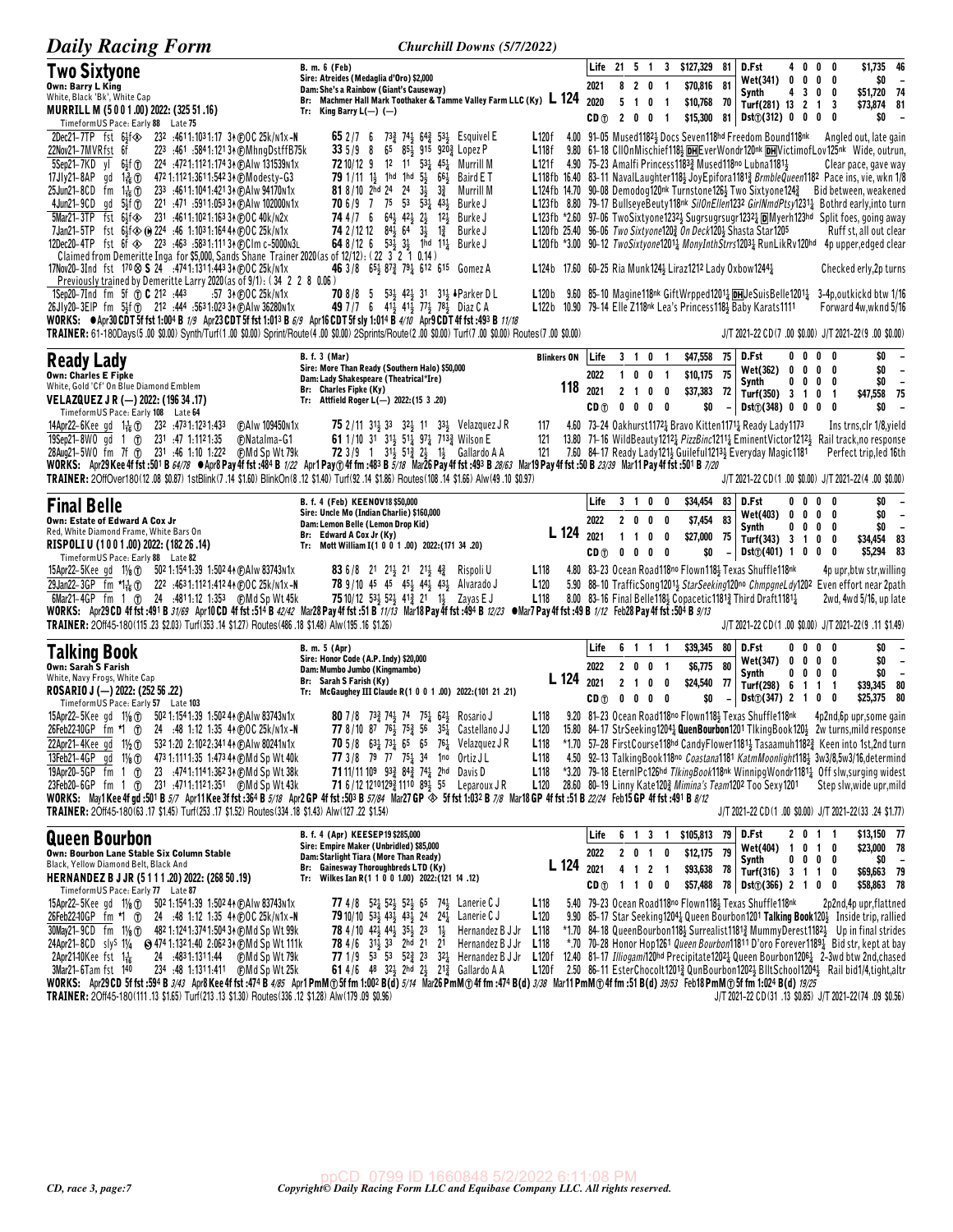| <b>Played Hard</b>                                                                                                       | B. f. 4 (Feb) KEESEP19 \$280,000                                                                                                                                                          | <b>Blinkers OFF</b>                                                                                                                 | l Life | 814     |         | \$200,650 | 92. | D.Fst                                                             |  | 6 1 4 0                 | \$166,650 92                                                                         |                          |
|--------------------------------------------------------------------------------------------------------------------------|-------------------------------------------------------------------------------------------------------------------------------------------------------------------------------------------|-------------------------------------------------------------------------------------------------------------------------------------|--------|---------|---------|-----------|-----|-------------------------------------------------------------------|--|-------------------------|--------------------------------------------------------------------------------------|--------------------------|
| <b>Own: Rigney Racing LLC</b>                                                                                            | Sire: Into Mischief (Harlan's Holiday) \$250,000<br>Dam: Well Lived (Tiznow)                                                                                                              |                                                                                                                                     | 2021   | 8 1 4 1 |         | \$200,650 | 92  | <b>Wet(423)</b>                                                   |  | 2001                    | \$34,000 83                                                                          |                          |
| Red, White Heart Sash, Red Cap                                                                                           | Br: Susan Casner (Ky)                                                                                                                                                                     | L 124                                                                                                                               | 2020   |         | 0 M 0 0 |           |     | Synth                                                             |  | $0\,0\,0\,0$            | \$0                                                                                  | $\overline{\phantom{a}}$ |
| GAFFALIONE T (6 2 0 3 .33) 2022: (534 101 .19)                                                                           | Tr: Bauer Philip A(-) $2022:(30 1.03)$                                                                                                                                                    |                                                                                                                                     |        |         |         | \$O       |     | Turf(329)                                                         |  | $0\,$ $0\,$ $0\,$ $0\,$ | \$0                                                                                  | $\overline{\phantom{a}}$ |
| TimeformUS Pace: Early 111 Late 71                                                                                       |                                                                                                                                                                                           |                                                                                                                                     | CD     |         | 4 0 2 1 | \$65,000  | 91  | Dst(399)                                                          |  | 2110                    | \$96,650 92                                                                          |                          |
| 26Nov21-9Agu fst 11/ <sub>8</sub><br>(a) 50 1:1511:4111:542<br>(F)Comely-G3                                              | <b>92</b> 4/6 1 <sup>1</sup> / <sub>3</sub> 1 <sup>1</sup> / <sub>3</sub> 1 <sup>1</sup> / <sub>3</sub> 2 <sup>1</sup> / <sub>3</sub> 2 <sup>2</sup> / <sub>4</sub> <sup>2</sup> Garcia M | 118b 1.75 72-27 BeesandHoney1182 <sup>3</sup> PlayedHrd118 <sup>1</sup> CrzyBeutiful1246                                            |        |         |         |           |     |                                                                   |  |                         | In hand 2p,asked5/16                                                                 |                          |
| S 231 4621.1021.421<br>10 $ct21 - 9CD$ fst $1\frac{1}{16}$<br><b>FSenecaOvnB155k</b>                                     | <b>91</b> 4/6 11 1 <sup>1</sup> 1 <sup>1</sup> 1 <sup>1</sup> 1 <sup>1</sup> 1 <sup>1</sup> 2 <sup>nk</sup> Gaffalione T                                                                  |                                                                                                                                     |        |         |         |           |     |                                                                   |  |                         | 118b *1.00 94-11 CrazyBeautiful120nk PlayedHard1182 MoonSwg118 Lng drv, dug in, game |                          |
| 49 1:1311:3742:022<br>$21$ Aug $21$ -10 $S$ ar qd $1\frac{1}{4}$<br><b>FAlabama-G1</b>                                   | 83 5 /7 11 41 2hd 52 4 59<br>Saez L                                                                                                                                                       | 121fb 12.30 83-14 Malathaat 1211 3 Clairiere 121 3Army Wife 1216 3                                                                  |        |         |         |           |     |                                                                   |  |                         | In hand 2p, weakened                                                                 |                          |
| 492 1:132 1:382 1:512 34 (F) A Iw 103000 n 1x<br>$22Jly21-9Sar$ fst $1\frac{1}{8}$                                       | <b>89</b> 7/8 11 11 1 13 13 14 Gaffalione T                                                                                                                                               | L121fb 3.25e 78-22 Played Hard1214 <sup>3</sup> Love and Love1261 Ice Princess126 <sup>1</sup>                                      |        |         |         |           |     |                                                                   |  |                         | In hand ins, drew clr                                                                |                          |
| 20Jun21-7CD fst 1 $\frac{1}{16}$<br>241 .48 1:12 1:431 34 (F) Md Sp Wt 96k                                               | <b>78</b> 7/7 11 11 11 14 15 Gaffalione T                                                                                                                                                 | L118b                                                                                                                               |        |         |         |           |     | 3.10 89-09 @ <i>PlydHrd</i> 11851 Lynlomkndogh118hd PrncssL11851  |  |                         | Tug, drew off1/4, widend                                                             |                          |
| Disqualified from purse money                                                                                            |                                                                                                                                                                                           |                                                                                                                                     |        |         |         |           |     |                                                                   |  |                         |                                                                                      |                          |
| 28May21-6CD wf 6f<br>212 :451 :5721:10 34 (F) Md Sp Wt 102k                                                              | 68 12/12 1 53 54 43 33 54 5 aez G                                                                                                                                                         | $\textsf{L}118\,\mathrm{b}$ *.80 84-08 <i>Lovemesomeme</i> 118 $\frac{3}{2}$ GypsyTouch1182 $\frac{1}{2}$ PlydHrd1182 $\frac{3}{2}$ |        |         |         |           |     |                                                                   |  |                         | Tucked in. shifted out                                                               |                          |
| <b>C</b> 211 :452 :5731:10334 (DMd Sp Wt 115k<br>30Apr2143CD fst 6f                                                      | 718/9 1 1} 1hd 11} 2no Saez G                                                                                                                                                             | L118b                                                                                                                               |        |         |         |           |     | 2.70 84-11 Portilla 118no Played Hard 1182 3 Smith's Point 1182 3 |  |                         | Ins duo 1/4, game, nailed                                                            |                          |
| 20Mar21-7FG fst 6f<br>213 :444 :5641:091 (F)Md Sp Wt 75k                                                                 | 71 9/10 3 2hd 1hd 2hd 221 Saez G                                                                                                                                                          | <b>L120b</b> 3.30 93–05 Rookery 1202 Played Hard 1204 2 Only Kidding 1203                                                           |        |         |         |           |     |                                                                   |  |                         | Outside, 3p trn, outkokd                                                             |                          |
| WORKS: Apr30 CD 5f fst 1:021 B 40/55 Apr23 CD 5f fst 1:001 B 8/70 Apr16 CD 4f my :483 B 19/74 Apr9 CD 4f fst :473 B 3/77 |                                                                                                                                                                                           | Apr2 CD 4f fst:492 B 23/36 Mar25 FG 4f fst:484 B 16/36                                                                              |        |         |         |           |     |                                                                   |  |                         |                                                                                      |                          |
| TRAINER: 61-180Davs(21 .14 \$1.55) BlinkOff(3 .67 \$3.93) Dirt(146 .12 \$0.99) Routes(101 .12 \$0.91) Alw(75 .09 \$0.61) |                                                                                                                                                                                           |                                                                                                                                     |        |         |         |           |     |                                                                   |  |                         | J/T 2021-22 CD(6 .00 \$0.00) J/T 2021-22(16 .13 \$1.28)                              |                          |

### CD, race 3, page:8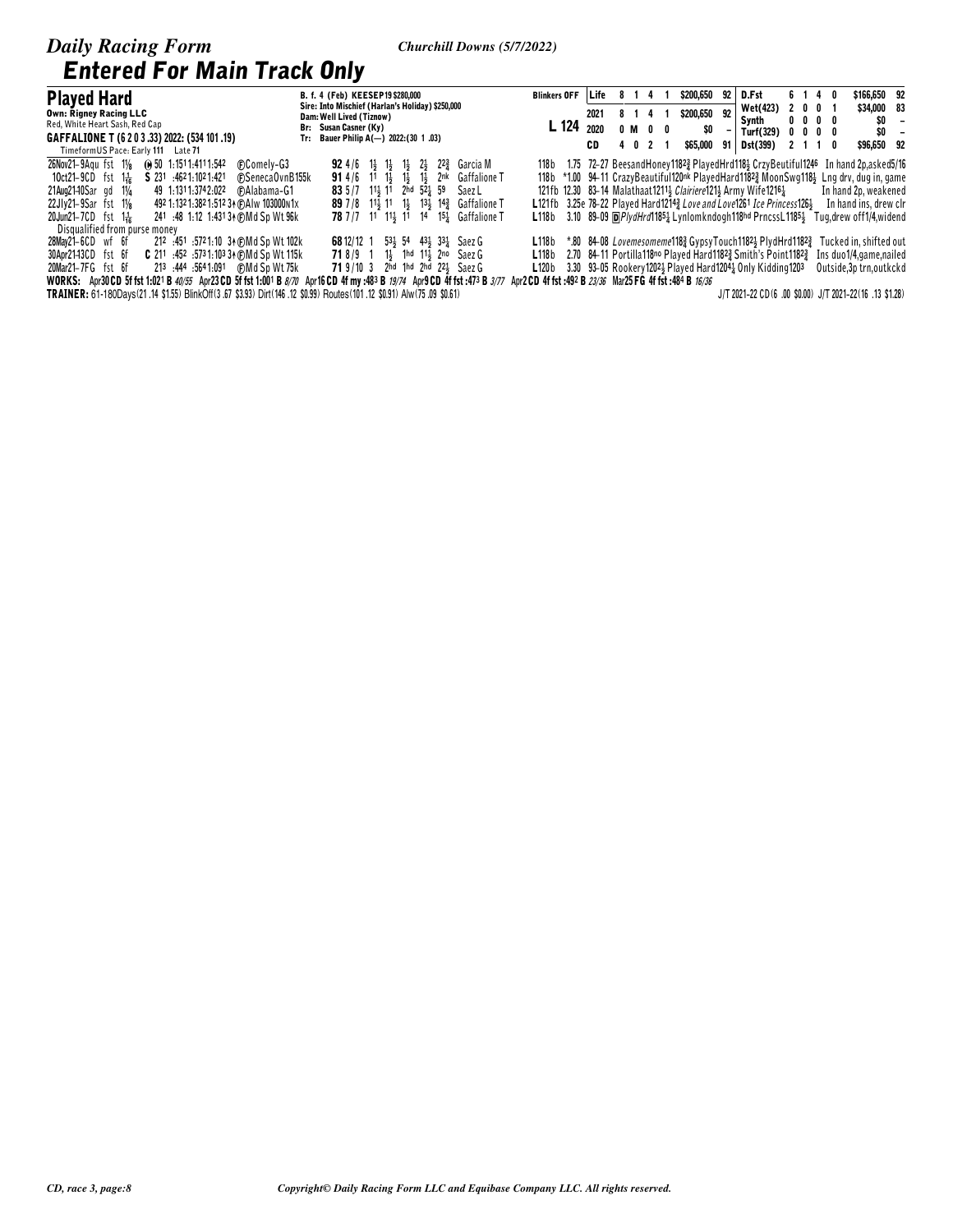Churchill Downs (5/7/2022)



**OC 80k/N1X** 

 $1\frac{1}{16}$  MI

## **Churchill Downs**

 $\frac{1}{16}$  MILES (1:41) ALLOWANCE OPTIONAL CLAIMING. Purse \$127,000 (includes \$57,500 KTDF – Kentucky TB Devt Fund) For Three Year Olds Which Have Never Won A Race Other Than Maiden, Claiming, Starter, Or State Bred Or Wh \$24,600 Over A Mile Since March 7 Allowed 2 lbs. \$21,000 At AMile Or Over Since Then Allowed 4 lbs. Claiming Price \$80,000 (Races Where Entered For \$60,000 Or Less Not Considered In Allowances).

### **Coupled - McLaren Vale and Varatti**

| Post time: 12:04 ET                                                                                                                                                                                                                                                                                                                                                                                                                                                                                                                                                                                   | <b>Wagers:</b>                                                                                                                                                                                                                                                                                                                                                                                                                                                                                                                                                  |                                                                                                                                                                                                                                                                                                                                                                                                                                                                                                |                            |                   |                                                               |                   |                                                     |                                            |                                                                                                                                                                                                                                                                                      |         |                                            |                      | <b>Beyer par: NA</b>                                                                                                                                                                                                                                                                                                                                                                                                                           |                                                                                        |
|-------------------------------------------------------------------------------------------------------------------------------------------------------------------------------------------------------------------------------------------------------------------------------------------------------------------------------------------------------------------------------------------------------------------------------------------------------------------------------------------------------------------------------------------------------------------------------------------------------|-----------------------------------------------------------------------------------------------------------------------------------------------------------------------------------------------------------------------------------------------------------------------------------------------------------------------------------------------------------------------------------------------------------------------------------------------------------------------------------------------------------------------------------------------------------------|------------------------------------------------------------------------------------------------------------------------------------------------------------------------------------------------------------------------------------------------------------------------------------------------------------------------------------------------------------------------------------------------------------------------------------------------------------------------------------------------|----------------------------|-------------------|---------------------------------------------------------------|-------------------|-----------------------------------------------------|--------------------------------------------|--------------------------------------------------------------------------------------------------------------------------------------------------------------------------------------------------------------------------------------------------------------------------------------|---------|--------------------------------------------|----------------------|------------------------------------------------------------------------------------------------------------------------------------------------------------------------------------------------------------------------------------------------------------------------------------------------------------------------------------------------------------------------------------------------------------------------------------------------|----------------------------------------------------------------------------------------|
| <b>Bye Bye Bobby</b><br>Own: B4 Farms LLC<br>Teal, Silver 'Tf' On Black And Silver<br>VELAZQUEZ J R (-) 2022: (196 34 .17)<br>TimeformUS Pace: Early 107 Late 72                                                                                                                                                                                                                                                                                                                                                                                                                                      | Gr/ro. c. 3 (Apr) KEESEP20 \$870,000<br>Sire: Quality Road (Elusive Quality) \$150,000<br>Dam: Revel in the Win (Red Bullet)<br>Br: Stonestreet Thoroughbred Holdings LLC (Ky)<br>Tr: Fincher Todd W(-) 2022:(127 32 .25)                                                                                                                                                                                                                                                                                                                                       | L 118                                                                                                                                                                                                                                                                                                                                                                                                                                                                                          | Life<br>2022<br>2021<br>CD | 2 <sub>1</sub>    | 5 1 3<br>$3 \t0 \t3$<br>0<br>$0\quad 0\quad 0\quad 0$         | $\mathbf 0$<br>0  | 0 \$176,700 86<br>\$146,700 86<br>\$30,000<br>\$0   | - 75<br>$\overline{\phantom{a}}$           | D.Fst<br>Wet(417) 0 0 0 0<br>Synth<br>Turf(324) 0 0 0 0<br>Dst(375)                                                                                                                                                                                                                  |         | 5 1 3 0<br>$0\,$ $0\,$ $0\,$ $0\,$<br>1010 |                      | \$176,700<br>\$0<br>\$0<br>\$0<br>\$20,000 78                                                                                                                                                                                                                                                                                                                                                                                                  | 86<br>$\overline{\phantom{a}}$<br>$\overline{\phantom{a}}$<br>$\overline{\phantom{a}}$ |
| 27Mar2241Sun fst 11/8<br>451 1:092 1:364 1:50<br>SunDrby-G3<br>27Feb22-9Sun fst $1\frac{1}{16}$<br>233 :4641:1021:424<br>MineBrDbyB100k<br>RAIIsnDbyB100k<br>30Jan22-9Sun fst 1<br>$\omega$ 232 :4621:1111:373<br>17Dec21-12RP fst 1<br>243 .4911.1441.411<br>SprngbdMiL401k<br>212 432 5541.091<br>23Nov21-4Zia fst 6f<br>ZIAJuvnleB50k<br>TRAINER: 31-60Days(148.22 \$1.49) Dirt(476.24 \$1.74) Routes(94.19 \$1.37) Alw(123.30 \$2.05)                                                                                                                                                             | 86 5/8 433 342 332 1hd 22<br>Chirinos R<br><b>78</b> 2/8 53 21 <sup>1</sup> / <sub>2</sub> 33 <sup>1</sup> / <sub>2</sub> 23 <sup>1</sup> / <sub>2</sub> 2 <sup>3</sup><br>Chirinos R<br>67 6/11 763 653 653 2hd 2nk Chirinos R<br>43 3/7 2hd 1} 421 712 723 2 Chirinos R<br>75 5/7 5 67 68 31 $\frac{1}{2}$ 11 $\frac{1}{2}$ Chirinos R<br>WORKS: Apr30 CD 5f fst 1:013 B 28/55 Apr17 Kee 4f fst :494 B 27/63 . Mar19 Sun 4f fst :474 B 1/15 Mar12 Sun 3f fst :364 B 4/12 Feb19 Sun 6f fst 1:14 B 1/1 Feb12 Sun 3f fst :362 B 2/6                              | 122<br>L <sub>121</sub><br>L124<br>L121b 5.20 49-28 Make It Big1211 Osbourne1213 Concept1215<br>L118b 3.90 92-06 ByeByeBobby11813 AquitaniArriv112013 FeeltheFer1203 Control late, clear                                                                                                                                                                                                                                                                                                       |                            |                   |                                                               |                   |                                                     |                                            |                                                                                                                                                                                                                                                                                      |         |                                            |                      | 5.20 83-17 SlowDownAndy1221 ByByBobby12281 PpprSpry1221 Float 7w, drft str, game<br>5.90 92–15 StraightUpG1213 ByeByeBobby1213 ClassicMoment12153 Closing, 2nd best<br>3.10 82-22 Pepper Spray124nk Bye ByeBobby1247 Benissimo118hd Closing, just missed<br>Hustled, 3w, vied, stop                                                                                                                                                            |                                                                                        |
| <b>Leslie Chow</b><br><b>Own: Andrew Warren</b><br>Hot Pink, Blue Stars On White Sleeves<br>CORRALES G (5 2 0 0 .40) 2022: (255 63 .25)<br>TimeformUS Pace: Early 80 Late 58                                                                                                                                                                                                                                                                                                                                                                                                                          | Ch. c. 3 (Feb) KEENOV19 \$90,000<br>Sire: Practical Joke (Into Mischief) \$35,000<br>Dam: Roaming (Quality Road)<br>Br: Hunter Valley (Ky)<br>Tr: Colebrook Ben(1 0 1 0 .00) 2022: (58 8 .14)                                                                                                                                                                                                                                                                                                                                                                   | L <sub>120</sub>                                                                                                                                                                                                                                                                                                                                                                                                                                                                               | Life<br>2022<br>2021<br>CD | 2 M<br>$0\quad 0$ | 5 1 1 0<br>3 1 1 0<br>0<br>$0\quad 0$                         | 0                 | \$55,226<br>\$52,370<br>\$2,856<br>\$0              | 70<br>70<br>43<br>$\overline{\phantom{a}}$ | D.Fst<br>Wet(385)<br>Synth<br>Turf(209) 0 0 0<br>Dst(299)                                                                                                                                                                                                                            |         | 1000<br>100<br>$3 \t1 \t1$<br>100          | - 0<br>- 0<br>0<br>0 | \$2,520 42<br>\$52,370 70<br>\$0<br>\$2,770 62                                                                                                                                                                                                                                                                                                                                                                                                 | \$336 43                                                                               |
| 2Apr22-4TP fst 1 $\otimes$ 231 :4641:1111:373<br>Md Sp Wt 61k<br>5Mar22-4TP fst 1 $\otimes$<br>244 .4921:1341:38134 Md Sp Wt 60k<br>10Feb22-5TP fst $1\frac{1}{16}$<br>234 .4811.1331.46<br>Md Sp Wt 62k<br>280ct21-7Kee wf *7f<br>224 :46 1:1141:282 Md Sp Wt 84k<br>90ct21-5Kee fst 6f<br>214 :462 :5831:111 Md Sp Wt 83k<br>WORKS: Apr28 Kee 4f fst:48 B 2/17 Apr17 Kee 4f fst:483 B 4/63 Mar22 Kee 4f fst:482 B 5/13 Feb25 Kee tr.t $\Leftrightarrow$ 4f fst:512 B 8/9<br>TRAINER: 31-60Days(86.12 \$1.03) WonLastStart(24.25 \$1.47) Dirt(113.17 \$2.22) Routes(114.11 \$1.00) Alw(62.13 \$0.95) | <b>69</b> 11/11 74 51 <sup>3</sup> 31 1hd 11 <sup>1</sup> / <sub>2</sub> Corrales G<br><b>70</b> 6/8 32 314 41 31 214 Kimura K<br>62 10/12 $63\frac{3}{4}$ 85 $52\frac{1}{4}$ 55 46 Esquivel E<br>43 5/10 7 62 <sup>3</sup> / <sub>4</sub> 58 8 <sup>15</sup> <sup>4</sup> Lanerie C J<br>42 5/10 7 65 <sup>3</sup> / <sub>2</sub> 77 55 <sup>1</sup> / <sub>2</sub> 58 <sup>3</sup> / <sub>2</sub> Lanerie C J                                                                                                                                                 | L <sub>120</sub><br>L <sub>118</sub><br>L120<br>119 b<br>119                                                                                                                                                                                                                                                                                                                                                                                                                                   |                            |                   |                                                               |                   | 21.80 75-21 Goldeneye12021 Icarus12011 Tim Tal12021 |                                            | 2.10 89-04 Leslie Chow12014 Jr's Gift1162 Mucho Mojo12051<br>7.60 85-14 Icarus 1181 <sub>4</sub> Leslie Chow 1185 <sub>4</sub> Tim Tal 1181 <sub>3</sub><br>8.30 67-17 Zatip11944 Jego11934 Coffee With Alex11924<br>*2.80 74-13 Strava1193 0 P Firecracker119nk Classic Moment119hd |         |                                            |                      | Split foes 1/4p clear<br>Rallied, held at bay<br>Bid 4w, weakened<br>Bobble bit st, 3p, faded<br>Steady, altered 1/4<br>J/T 2021-22 CD(3 .00 \$0.00) J/T 2021-22(27 .07 \$0.57)                                                                                                                                                                                                                                                                |                                                                                        |
| <b>Cover Me Up</b><br>Own: Sayjay Racing LLC<br>Lime, Dark Green 'Sayjay Racing' And<br><b>ORTIZ I JR (-) 2022: (394 112 .28)</b><br>TimeformUS Pace: Early 117 Late 61                                                                                                                                                                                                                                                                                                                                                                                                                               | B. c. 3 (Feb) OBSAPR21 \$200,000<br>Sire: Mastery (Candy Ride*Arg) \$10,000<br>Dam: Clothes Fall Off (Daaher)<br>Br: Candy Meadows LLC (Ky)<br>Tr: Baltas Richard(-) 2022: (164 25 .15)                                                                                                                                                                                                                                                                                                                                                                         | L 118 2021                                                                                                                                                                                                                                                                                                                                                                                                                                                                                     | Life<br>2022<br>CD         | 3 M               | 6 1 2 0<br>3 1 1<br>$\overline{1}$<br>$0 \t0 \t0 \t0$         | 0<br>0            | \$78,335<br>\$60,775<br>\$17,560<br>\$0             | 82<br>82<br>64                             | D.Fst<br>Wet(428) 2 0 2 0<br>Synth<br>Turf(149) 0 0 0 0<br><b>Dst(236)</b>                                                                                                                                                                                                           |         | 4 1 0<br>$0\ 0\ 0\ 0$<br>1010              | $\mathbf{0}$         | \$44,860 80<br>\$33,475 82<br>\$0<br>\$0<br>\$20,075 82                                                                                                                                                                                                                                                                                                                                                                                        | $\overline{\phantom{a}}$<br>$\overline{\phantom{a}}$                                   |
| 234 :47 1:1131:444 0C 80k/n1x-N<br>$9$ Apr22-4Kee sly <sup>s</sup> 1 <sup>1</sup> / <sub>16</sub><br>19Mar22-7SA fst 1<br>222 :46 1:1021:37 34 OC 50k/n1x-N<br>12Feb22-8SA fst 1<br>232 .47 1.1211.39<br>Md Sp Wt 67k<br>31Dec21-7SA gd 1<br>23 :4641:1131:383<br>Md Sp Wt 67k<br>220ct21-4SA fst 6f<br>214 :443 :5641:101<br>Md Sp Wt 61k<br>213 :45 :57 1:03<br>Md Sp Wt 72k<br>4Sep2140Dmr fst 5½f<br>TRAINER: Dirt(180 .19 \$2.05) Routes(353 .17 \$1.51) Alw(145 .19 \$1.66)                                                                                                                     | 82 11/12 2 312 13 14 1 32 1 Prat F<br>68 8/9 31 34 424 58 7134 Herrera D A <sup>5</sup><br><b>80</b> 2/6 $2\frac{1}{2}$ 2hd 1 <sup>1</sup> / <sub>2</sub> 1hd 11 <sup>1</sup> / <sub>2</sub> Herrera D A <sup>5</sup><br>64 2/5 113 123 143 2hd 253 Herrera D A5<br>57 6/6 5 55 56 59 411 Hernandez JJ<br>61 3/10 6 $96\frac{1}{4}$ $98\frac{1}{2}$ 812 715 $\frac{1}{4}$ Franco G<br>WORKS: Apr29CD 5f fst :594 B 3/43 Apr23CD 4f fst :49 B 31/84 Apr2SA 4f fst :492 H 42/74 Mar12SA 4f fst :482 H 17/62 @Mar5SA 5f fst :594 H 1/36 Feb25SA 4f fst :481 H 9/38 | L122b 17.50 78-27 IronWorks1181 CoverMeUp1225 AmericanSnctury1181 4p1st, ins upr, yielded<br>L113b 9.00 74-13 LoudMouth12634 ThereGoesHarvrd12643 Prnelli1262 Vied 4-3deep, weakened<br><b>L117b</b> 4.30 78-22 Cover Me Up117 <sup>11</sup> / <sub>3</sub> Kerouac1221 Got Thunder12215<br>117b 15.80 74-21 FlyingDrummr12252 CovrMUp11712 NobIUnon12220 Widened 2nd, caught 1/8<br>122b 14.10 74-15 Messier12264 DontSwearDave1224 Blackdder1224 <sup>3</sup> Stumbled, 4w, no menace<br>120 |                            |                   |                                                               |                   |                                                     |                                            |                                                                                                                                                                                                                                                                                      |         |                                            |                      | Outside, clear late<br>28.50 85-09 <i>Corniche</i> 1204 <sub>2</sub> Apprehend1203 <sub>2</sub> War At Sea1201 <sub>2</sub> Angled 5wd, no response                                                                                                                                                                                                                                                                                            |                                                                                        |
| <b>0 P Firecracker</b><br>Own: Blackwood Stables and Kyle Conte<br>Black, White Dots On Sleeves, White Cap<br>SANTANA R JR (-) 2022: (284 48 .17)<br>TimeformUS Pace: Early 80 Late 73                                                                                                                                                                                                                                                                                                                                                                                                                | Dk. b or br c. 3 (Apr)<br>Sire: Will Take Charge (Unbridled's Song) \$5,000<br>Dam: Game Fair (Quiet American)<br>Br: E J M McFadden Jr (Ky)<br>Tr: Medina Robert(-) 2022:(20 1.05)                                                                                                                                                                                                                                                                                                                                                                             | <b>Blinkers OFF</b><br>$L 118$ 2021                                                                                                                                                                                                                                                                                                                                                                                                                                                            | Life<br>2022<br>CD         |                   | 6 1 1<br>3 0 0 0<br>3 1 1 0<br>$2 \quad 1 \quad 0$            | 0<br>$\mathbf{0}$ | \$99,508<br>\$7,248<br>\$92,260                     | 74<br>74<br>69                             | D.Fst<br>Wet(373) 1 0 0 0<br>Synth<br>Turf(300) 0 0 0 0<br>\$75,460 69 Dst(364)                                                                                                                                                                                                      | 3 1 0 0 | 3 1 1 0<br>2000                            |                      | \$92,260 69<br>\$1,375 62<br>\$5,873 74<br>\$0<br>\$71,908 74                                                                                                                                                                                                                                                                                                                                                                                  | $\overline{\phantom{a}}$                                                               |
| $9$ Apr22-4Kee sly <sup>S</sup> $1\frac{1}{16}$<br>234 .47 1.1131.444<br>OC 80k/n1x-N<br>JBttglaM-B125k<br>5Mar22-5TP fst 1 <sup>1</sup> / <sub>16</sub> $\circ$ <b>C</b> 234 :48 1:1221:44<br>22Jan22-5TP fst 1 $\otimes$ 242 4831.1341.393<br>LeonatusB99k<br>28Nov21-9CD fst $1\frac{1}{16}$<br>242 4831.1321.454<br>Md Sp Wt 122k<br>310ct21-3CD fst 6f<br>22 :452 :5741:104<br>Md Sp Wt 120k<br>214 :462 :5831:111<br>90ct21-5Kee fst 6f<br>Md Sp Wt 83k<br>TRAINER: BlinkOff(4.00 \$0.00) Dirt(46.15 \$1.46) Routes(50.08 \$0.57) Alw(13.00 \$0.00)                                             | <b>62</b> 1/12 64 66 79 86 3 814<br><b>Gaffalione T</b><br>74 9/12 108 4105 4 73 83 64<br>Esquivel E<br>66 4/10 74 63 33 33 44<br>Bejarano R<br>66 5/12 313 313 21 23 1nk Gaffalione T<br>69 6/9 2 53 533 431 42<br><b>Gaffalione T</b><br>61 2/10 8 $87\frac{3}{4}$ 42 1hd 21<br>Bejarano R<br>WORKS: $\bullet$ Apr30 Blk 4f fst :482 B 1/4 Apr23 Blk 5f fst 1:011 B 1/2 Apr2 Blk 5f fst 1:021 B 1/2 Mar26 Blk 4f fst :491 B 1/2 Mar18 Blk 4f fst :511 B 2/2 Mar1 Blk 4f fst :501 B 2/4                                                                        | L118b 8.60 65-27 Iron Works1181 CoverMeUp1225 AmericanSanctuary1181 Through after half<br>118b 46.10 87-14 Tiz the Bomb124nk Stolen Base11821 Grael1201<br>118<br>119<br>119<br>119                                                                                                                                                                                                                                                                                                            |                            |                   |                                                               |                   |                                                     |                                            |                                                                                                                                                                                                                                                                                      |         |                                            |                      | Unhurried, improved<br>3.50 75-26 Erase1182 Twenty Four Mamba1181 <sub>4</sub> Rich Strike118 <sub>4</sub> Raced evenly, no kick<br>*1.20 76-15 OPFirecrcker119nk OnMorBby1193 StrongLight1193 Long drive, edged past<br>6.80 81-15 Spartan Army 119 $\frac{3}{4}$ Chasing Time 119 $\frac{1}{2}$ Winterwood 119 $\frac{3}{4}$ Came in st, willingly<br>34.60 82-13 Strava1193 O P Firecracker119nk ClassicMoment119hd Bit slow, 3w1/8, caught |                                                                                        |
| <b>Creative Minister</b><br>Own: Fern Circle Stables and Back Racing L<br>White And Black Diagonal Quarters, Black<br>HERNANDEZ B J JR (5111.20) 2022: (268 50.19)<br>TimeformUS Pace: Early 106 Late 78                                                                                                                                                                                                                                                                                                                                                                                              | Gr/ro. c. 3 (Apr) KEESEP20 \$180,000<br>Sire: Creative Cause (Giant's Causeway) \$7,500<br>Dam: Tamboz (Tapit)<br>Br: Dell Ridge Farm LLC (Ky)<br>Tr: McPeek Kenneth G(3 0 1 1 .00) 2022: (99 13 .13)                                                                                                                                                                                                                                                                                                                                                           | L 122                                                                                                                                                                                                                                                                                                                                                                                                                                                                                          | Life<br>2022<br>2021<br>CD |                   | $2 \t1 \t1$<br>2 1 1 0<br>0 M 0 0<br>$0\quad 0\quad 0\quad 0$ | 0                 | \$67,175 78<br>\$67,175 78<br>\$0<br>\$0            | $\overline{\phantom{a}}$                   | D.Fst<br>Wet(367) 1 1 0 0<br>Synth<br>Turf(295) $0 \t 0 \t 0 \t 0$<br>Dst(366)                                                                                                                                                                                                       |         | 1010<br>$0\quad 0\quad 0\quad 0$<br>1100   |                      | \$10,600 76<br>\$56,575 78<br>\$0<br>\$0<br>\$56,575 78                                                                                                                                                                                                                                                                                                                                                                                        | $\overline{\phantom{a}}$<br>$\overline{\phantom{a}}$                                   |
| 9Apr22-1Kee sly <sup>S</sup> 1 <sup>1</sup> / <sub>16</sub> C 23 :4641:12 1:462 Md Sp Wt 98k<br>5Mar22-4GP fst 7f C 22 :4441:0941:233 Md Sp Wt 53k<br>TRAINER: WonLastStart(71.14 \$1.45) Dirt(360.16 \$1.92) Routes(396.16 \$2.02) Alw(59.15 \$1.72)                                                                                                                                                                                                                                                                                                                                                 | <b>78</b> 5/12 44 44 32 11 11 Hernandez B J Jr<br>76 6/11 6 107 76 $\frac{1}{4}$ 45 <sup>1</sup> / <sub>2</sub> 2nk Hernandez B J Jr<br>WORKS: Apr30 CD 5f fst 1:002 B 6/55 Apr23 CD 5f fst 1:013 B 35/70 Apr2 GP 4f fst :501 B 53/84 @Mar26 GP 4f fst :47 B 1/113 Mar19 GP 4f fst :491 B 40/115 Feb26 GP 5f fst :583 B 2/41                                                                                                                                                                                                                                    | L <sub>120</sub><br>120                                                                                                                                                                                                                                                                                                                                                                                                                                                                        |                            |                   |                                                               |                   |                                                     |                                            |                                                                                                                                                                                                                                                                                      |         |                                            |                      | *1.60 71-27 CrtivMnstr12014 PonrngSprt120} EnoughAlrdy12091 3p1st,ins 2nd,3p upper<br>*2.50 87-12 Felix120nk Creative Minister12011 Master of Arms12021 Rail, 4wd 5/16, surged<br>J/T 2021-22 CD(110 .23 \$1.56) J/T 2021-22(228 .20 \$1.88)                                                                                                                                                                                                   |                                                                                        |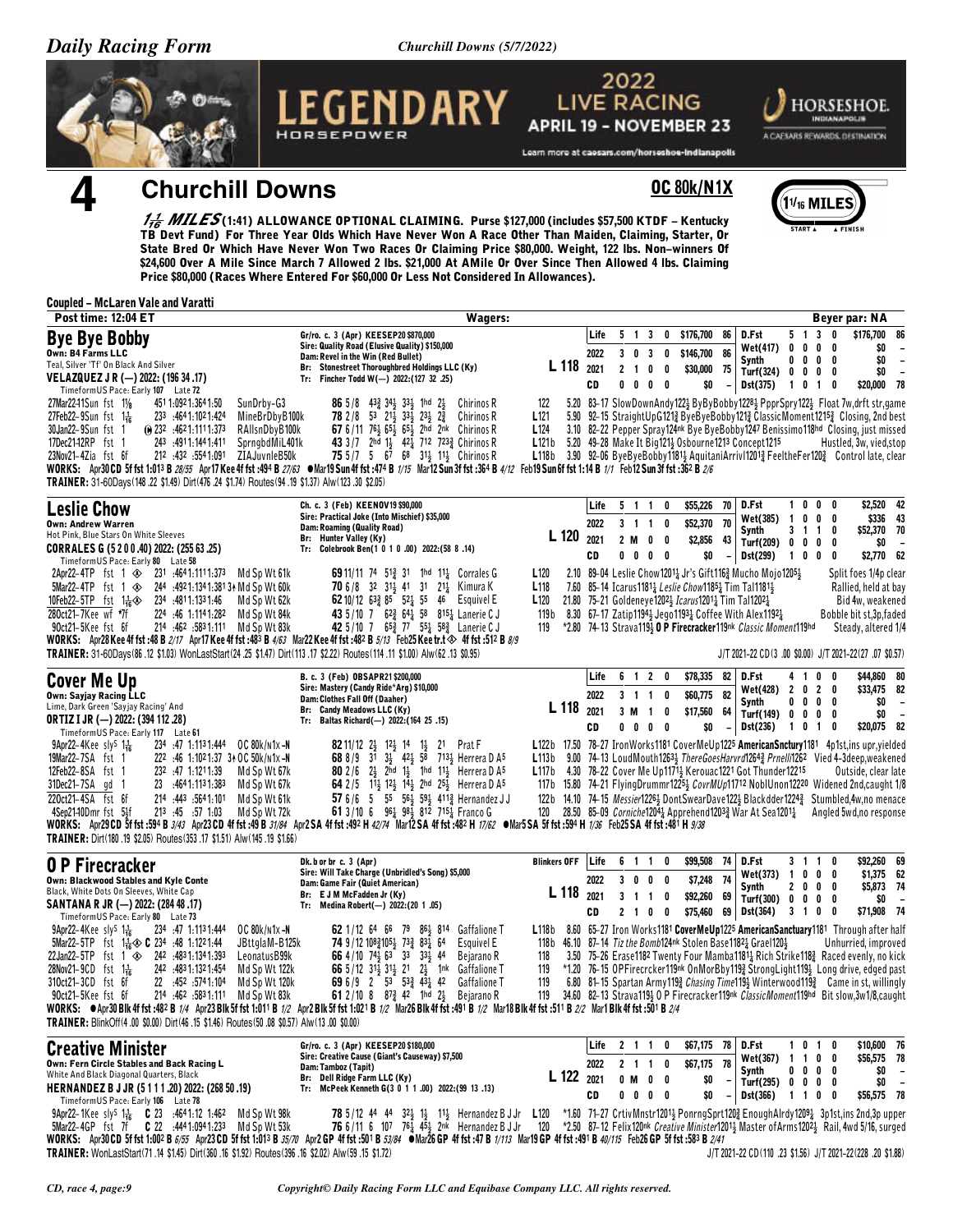| <b>Daily Racing Form</b>                                                                                                                                                                                                                                                                                                                                                                                                                                                                                                                                                                                                                                                                                                                                                                                                                                                                                                                                                                                                                                                 | <b>Churchill Downs (5/7/2022)</b>                                                                                                                                                                                                                                                                                                                                                                                                                                                                                                                                                                                                                                                       |                                                                                                                                                                        |                            |                              |                                                                           |   |                                                       |                            |                                                                                                                                                                                                                                                                      |                                                        |   |                                         |                                                                                                                                                                                                                                                                                                                                                                                                                                                                                                                                                                                                                                                                                                                                                                                                                                                                                    |
|--------------------------------------------------------------------------------------------------------------------------------------------------------------------------------------------------------------------------------------------------------------------------------------------------------------------------------------------------------------------------------------------------------------------------------------------------------------------------------------------------------------------------------------------------------------------------------------------------------------------------------------------------------------------------------------------------------------------------------------------------------------------------------------------------------------------------------------------------------------------------------------------------------------------------------------------------------------------------------------------------------------------------------------------------------------------------|-----------------------------------------------------------------------------------------------------------------------------------------------------------------------------------------------------------------------------------------------------------------------------------------------------------------------------------------------------------------------------------------------------------------------------------------------------------------------------------------------------------------------------------------------------------------------------------------------------------------------------------------------------------------------------------------|------------------------------------------------------------------------------------------------------------------------------------------------------------------------|----------------------------|------------------------------|---------------------------------------------------------------------------|---|-------------------------------------------------------|----------------------------|----------------------------------------------------------------------------------------------------------------------------------------------------------------------------------------------------------------------------------------------------------------------|--------------------------------------------------------|---|-----------------------------------------|------------------------------------------------------------------------------------------------------------------------------------------------------------------------------------------------------------------------------------------------------------------------------------------------------------------------------------------------------------------------------------------------------------------------------------------------------------------------------------------------------------------------------------------------------------------------------------------------------------------------------------------------------------------------------------------------------------------------------------------------------------------------------------------------------------------------------------------------------------------------------------|
| <b>McLaren Vale</b><br>Own: SF Racing LLC Starlight Racing Madake<br>Aqua, Pink Belt, Pink Band On Sleeves<br>SAEZ L (2 1 1 0 .50) 2022: (524 107 .20)<br>Timeform US Pace: Early 108 Late 64                                                                                                                                                                                                                                                                                                                                                                                                                                                                                                                                                                                                                                                                                                                                                                                                                                                                            | B. c. 3 (May) KEESEP20 \$625,000<br>Sire: Gun Runner (Candy Ride*Arg) \$125,000<br>Dam: Magical Weekend (Any Given Saturday)<br>Br: Austramore Pty Ltd (Ky)<br>Tr: Brisset Rodolphe(1 0 0 0 .00) 2022: (56 10 .18)                                                                                                                                                                                                                                                                                                                                                                                                                                                                      | L 118                                                                                                                                                                  | Life<br>2022<br>2021<br>CD | $1\quad1$<br>0<br>0          | 3 1 0 2<br>2 0 0 2<br>$0\quad 0$<br>$0\quad 0$                            |   | \$72,480<br>\$32,280<br>\$40,200<br>\$0               | 90<br>90<br>66             | D.Fst<br><b>Wet(478)</b><br>Synth<br>Turf(299) 0 0 0 0<br>Dst(354)                                                                                                                                                                                                   | 2 0 0 2<br>$1\quad1$<br>$0\ 0\ 0\ 0$<br>$0\ 0\ 0\ 0$   |   | $0\quad 0$                              | \$32,280 90<br>\$40,200 66<br>\$0<br>$\overline{\phantom{a}}$<br>\$0<br>$\overline{\phantom{a}}$<br>\$0<br>$\overline{\phantom{a}}$                                                                                                                                                                                                                                                                                                                                                                                                                                                                                                                                                                                                                                                                                                                                                |
| Previously trained by McCarthy Sean 2022 (as of 4/16): (34 8 4 4 0.24)<br>16Apr22-2SA fst 61f @ 221 :4441:0911:1543 + OC 50k/n1x-N<br>Previously trained by Baffert Bob 2021: (341 108 65 50 0.32)<br>29Jan22-4SA fst 7f<br>214 :4421:0911:223 SnVicnte-G2<br>31Dec21-4SA gd 64f<br>221 :4511:1041:174 Md Sp Wt 65k<br>WORKS: Apr30Kee4f fst:474 B 4/82 Apr10SA 5f fst 1:014 H 31/59 Apr4 SA 4f fst:493 H 16/25 Mar27SA 5f fst 1:014 H 31/69 Mar21SA 5f fst:592 H 2/36 Mar14SA 5f fst:594 H 2/50<br>TRAINER: 1stW/Tm(33.15 \$1.24) 2Off45-180(31.06 \$0.70) Sprint/Route(31.19 \$1.48) Dirt(124.22 \$1.77) Routes(158.18 \$1.93) Alw(55.18 \$1.46)                                                                                                                                                                                                                                                                                                                                                                                                                       | $902/5$ 5<br>32 <sup>1</sup> / <sub>2</sub> 31 <sup>1</sup> / <sub>2</sub> 21 <sup>1</sup> / <sub>2</sub> 32 <sup>1</sup> / <sub>4</sub> Hernandez JJ<br>89 3/5 4 313 323 32 323 Cedillo A<br>66 2/4 4 $1\frac{1}{2}$ 1ha $1\frac{1}{2}$ 11 Velazquez JR                                                                                                                                                                                                                                                                                                                                                                                                                                | L118b *1.20 91-14 Elector1261 <sub>3</sub> Rifey126 <sub>2</sub> McLaren Vale1181 <sub>2</sub><br>120 b<br>122b *1.00 81-15 McLaren Vale1221 B Dawk12284 Balladeer1173 |                            |                              |                                                                           |   |                                                       |                            |                                                                                                                                                                                                                                                                      |                                                        |   |                                         | Bp/lost path, drftd upr<br>8.40 89-13 ForbiddenKingdom1202 <sub>4</sub> Pinhurst124nk McLrnVI120nk Stalked,2-3wd, kept on<br>Off slow.btwn.ins.best<br>J/T 2021-22(7 .14 \$0.86)                                                                                                                                                                                                                                                                                                                                                                                                                                                                                                                                                                                                                                                                                                   |
| <b>Curly Tail</b><br><b>Own: Willis Horton Racing LLC</b><br>White, White 'H' On Black Ball, Black<br>COURT JK (1000.00) 2022: (202 16.08)<br>TimeformUS Pace: Early 68 Late 95<br>26Mar22–12FG fst 1 용<br>471 1:113 1:36 1:541<br>LaDerby-G2<br>Md Sp Wt 84k<br>26Feb22-80P fst $1\frac{1}{16}$<br>232 .4741.1311.453<br>29Jan22410P fst 1<br>232 .4821.14 1.464<br>Md Sp Wt 84k<br>27Nov21-5CD fst 11/8<br>(a) 474 1:124 1:392 1:521<br>Md Sp Wt 122k<br>231 :4711:1241:443<br>Md Sp Wt 84k<br>290ct21–2Kee fst 1ᢛ<br>28Jly21-5Cnl fm 1 $\overline{1}$ 221 :4641:1041:354<br>Md Sp Wt 53k<br>212 :442 :564 1:033<br>11Jun21-4CD fst 5½f<br>Md Sp Wt 100k<br>WORKS: Apr30 CD 5f fst 1:003 B 12/55 Apr23 CD 5f fst :594 B 4/70 Apr16 CD 5f gd 1:001 B 6/14 Apr9 CD 4f fst :50 B 61/77 Mar20 FG 4f fst :484 B 18/96 Mar10 OP 4f fst :493 B 31/66<br>TRAINER: 31-60Days(140 .19 \$1.92) Dirt(307 .16 \$2.17) Routes(200 .14 \$2.44) Alw(99 .15 \$1.57)                                                                                                                     | <b>B. c. 3 (Feb)</b><br>Sire: Curlin (Smart Strike) \$175,000<br>Dam: Take Charge Tressa (War Front)<br>Br: Willis Horton Racing LLC (Ky)<br>Tr: Stewart Dallas(1 0 0 0 .00) 2022:(102 14 .14)<br>66 4/9 66 77 89 818 825 Hernandez C J<br><b>80</b> 8/9 56 56 53 34<br>$1\frac{1}{2}$<br>Court J K<br><b>71</b> 9/12 1094107 88 774 464 Court JK<br>53 6/12 1171193 1093 67 681 Court JK<br>70 3/9 53 73 75 46 47 <sup>3</sup> Court JK<br>28 9/10 854 84 864 99 915 Court JK<br>54 2/9 8 912 811 793 563 Court JK                                                                                                                                                                     | L 118<br>122<br>L <sub>122</sub><br>L <sub>122</sub><br>119 b<br>119 b<br>119<br>119                                                                                   | Life<br>2022<br>2021<br>CD | $3 \quad 1$                  | 710<br>$0\quad 0$<br>4 M O O<br>2 0 0 0                                   | 0 | \$73,916<br>\$64,600<br>\$9,316 70<br>\$4,116         | 80<br>80                   | D.Fst<br><b>Wet(413)</b><br>Synth<br>Turf(329) 1 0 0<br>54 Dst(385)<br>64.90 78-01 Epicenter12221 Zozos1222 Pioneer of Medina12231                                                                                                                                   | 61<br>$0\ 0\ 0$<br>$0\,0\,0\,0$<br>3 1 0               | 0 | 0<br>0<br>0<br>$\overline{\phantom{a}}$ | \$72,916 80<br>\$0<br>$\overline{\phantom{a}}$<br>\$0<br>$\overline{\phantom{a}}$<br>\$1,000 28<br>\$58,800 80<br>Inside, through 7/16<br>6.20 81-18 Curly Tail1222 Life On the Nile122nk Western River1222 3w trip, up in time<br>16.70 69-22 EtherlRod1224 QuicktoBlm12213 GointothShow1223 Off slow, mild rally 3w<br>10.70 66-21 SpinWheel119no TenGauge11931 StrAlignment1194 Altered uppr, moved up<br>10.80 72-19 SmileHappy11954 I'maWarLord11914 StarAlignment1191 2p turns, moved up<br>*1.80 83-01 Electrosttic1192} SpekingScout119nk MckenzisNovv1191} 3-4wd,no impact<br>3.00 89-09 CndyLnding1194 <sub>2</sub> Woodline119 <sub>4</sub> KnockerDown119 <sub>4</sub> Step slw,ins,4w,gainng<br>J/T 2021-22 CD(16 .19 \$4.59) J/T 2021-22(52 .19 \$3.32)                                                                                                              |
| Mendenhall<br>Own: OXO Equine LLC<br>Red, Red 'Oxo' On White Ball, Red Bars<br>ROSARIO J (-) 2022: (252 56 .22)<br>TimeformUS Pace: Early 64 Late 66<br>3Apr22-7GP fst 7f<br>231 4611.1021.232<br>Md Sp Wt 53k<br>5Mar22-4GP fst 7f C 22 :4441:0941:233<br>Md Sp Wt 53k<br>WORKS: Apr30 CD 4f fst :483 B 57/133 Apr21 Pay 4f fst :494 B 14/16 Apr14 Pay 4f fst :50 B 2/16 . Mar25 Pay 5f fst 1:02 B 1/10 . Mar18 Pay 4f fst :49 Bg 1/23 Feb26 Pay 4f fst :494 B 13/43<br>TRAINER: Sprint/Route (94 .18 \$1.16) 31-60Days (311 .19 \$1.69) WonLastStart (126 .28 \$1.86) Dirt (407 .23 \$1.72) Routes (486 .18 \$1.48) Alw (195 .16 \$1.26)                                                                                                                                                                                                                                                                                                                                                                                                                               | Dk. b or br c. 3 (Apr) KEESEP20 \$675,000<br>Sire: Pioneerof the Nile (Empire Maker) \$110,000<br>Dam: Mamma Kimbo (Discreet Cat)<br>Br: Aaron & Marie Jones LLC (Ky)<br>Tr: Mott William I(1 0 0 1 .00) 2022: (171 34 .20)<br><b>79</b> 2/8 4 1 <sup>1</sup> / <sub>3</sub> 1 <sup>1</sup> 1 <sup>1</sup> / <sub>3</sub> 1 <sup>1</sup> / <sub>3</sub> Gaffalione T<br>45 8/11 11 11 <sup>10</sup> 10 <sup>91</sup> 8 <sup>11</sup> 7 <sup>161</sup> Rosario J                                                                                                                                                                                                                         | L 118<br>L <sub>120</sub><br>L <sub>120</sub>                                                                                                                          | Life<br>2022<br>2021<br>CD | 2 1<br>2 <sub>1</sub><br>0 M | 0<br>$0\quad 0$<br>$0\quad 0$<br>$0\ 0\ 0\ 0$                             | 0 | \$32,330<br>\$32,330<br>\$0<br>\$0                    | 79<br>79<br>$\overline{a}$ | D.Fst<br>Wet(368)<br>Synth<br>Turf(323) 0 0 0 0<br>Dst(360)<br>6.40 88-11 Mendenhall1201 $\frac{1}{2}$ Logico1202 $\frac{1}{4}$ Breakwater1204 $\frac{3}{4}$<br>9.80 70-12 Felix120 <sup>nk</sup> Creative Minister1201 <sub>3</sub> Master of Arms1202 <sub>3</sub> | 21<br>$0\ 0\ 0\ 0$<br>0<br>0<br>$0\ 0\ 0$              |   | 00<br>$0\quad 0$<br>0                   | \$32,330 79<br>\$0<br>$\overline{\phantom{a}}$<br>\$O<br>$\overline{\phantom{a}}$<br>\$0<br>$\overline{\phantom{a}}$<br>\$0<br>$\overline{\phantom{a}}$<br>Pace 2path, driving<br>Dwelt, 5wd<br>J/T 2021-22 CD(17 .24 \$1.25) J/T 2021-22(56 .23 \$1.36)                                                                                                                                                                                                                                                                                                                                                                                                                                                                                                                                                                                                                           |
| Gunfighter<br><b>Own: Gordon Christoff</b><br>Red, Black Horse Emblem, Black Diamonds<br>BESCHIZZA A (2001.00) 2022: (319 41.13)<br>TimeformUS Pace: Early 70 Late 105<br>Previously trained by Cox Brad H 2022 (as of 4/9): (241 55 47 38 0.23)                                                                                                                                                                                                                                                                                                                                                                                                                                                                                                                                                                                                                                                                                                                                                                                                                         | B. c. 3 (Apr) KEESEP20 \$220,000<br>Sire: Ghostzapper (Awesome Again) \$75,000<br>Dam: Gauche (Smart Strike)<br>Br: F Thomas Conway (Ky)<br>Tr: Meah Anna M(-) 2022: (34 1.03)                                                                                                                                                                                                                                                                                                                                                                                                                                                                                                          | L 118                                                                                                                                                                  | Life<br>2022<br>2021<br>CD | 41<br>3 M                    | 7 1 1 1<br>0 <sub>1</sub><br>$1\quad 0$<br>1000                           |   | \$55,100<br>\$45,305 85<br>\$9,795 68<br>\$1,145      | -85  <br>66                | D.Fst<br>Wet(439)<br>Synth<br>Turf(341) 0 0 0 0<br>Dst(404)                                                                                                                                                                                                          | 6111<br>1000<br>$0\,$ 0 $\,$ 0 $\,$ 0<br>4 1 0         |   | $\overline{\mathbf{1}}$                 | \$53,725 85<br>\$1,375 68<br>\$0<br>$\overline{\phantom{a}}$<br>\$0<br>$\overline{\phantom{0}}$<br>\$45,305 85                                                                                                                                                                                                                                                                                                                                                                                                                                                                                                                                                                                                                                                                                                                                                                     |
| $9$ Apr22-4Kee sly <sup>S</sup> 1 <sup>1</sup> / <sub>16</sub><br>234 .47 1.1131.444<br>OC 80k/n1x-N<br>19Mar22-8FG fst 1 <sup>1</sup> / <sub>16</sub><br>234 473 1:122 1:433<br>OC 50k/n1x-N<br>19Feb22-8FG fst 1 <sup>1</sup> <sub>16</sub><br>242 .4721.1121.422<br>OC 50k/n1x-N<br>22Jan22-2FG $f$ st $1\frac{1}{16}$<br>24 :4811:13 1:451<br>Md Sp Wt 58k<br>Md Sp Wt 121k<br>Previously trained by Breen Kelly J 2021 (as of 9/25): (435 65 66 67 0.15)<br>25Sep21-5Prx fst 7f C 23 :46 1:12 1:26<br>Md Sp Wt 100k<br>222 :454 :5821:111 Md Sp Wt 43k<br>25Aug21-7Prx fst 6f<br>WORKS: ●Apr29 Kee 4f fst :472 B 1/78 Apr2 CD 4f fst :484 B 19/36 Mar12 FG 4f fst :491 B 28/89 Mar5 FG 4f fst :492 B 27/76 Feb12 FG 5f fst 1:011 B 7/28 Feb6 FG 4f fst :493 B 64/181<br>TRAINER: 1stW/Trn(14.07 \$0.59) Dirt(56.09 \$0.79) Routes(78.06 \$0.63) Alw(49.06 \$0.94)                                                                                                                                                                                                   | 68 12/12 12931111 1111 76 610 Geroux F<br><b>85</b> 2 / 8 $89\frac{1}{2}$ $87\frac{1}{4}$ 51 $\frac{3}{4}$ 32 $\frac{1}{2}$ 33 $\frac{1}{2}$<br>Hernandez C J<br>77 9/10 98 881 59 56 462<br>Ortiz J L<br>79 1/8 33 32 31 31 1 31<br>Geroux F<br>66 4/11 6 108 108 1 87 17<br>Rosario J<br>24 8/12 5 86 <sup>3</sup> / <sub>2</sub> 712 914 <sup>1</sup> / <sub>4</sub> Saez L<br><b>68</b> 3/9 2 42 42 22 $2\frac{3}{4}$ Juarez N                                                                                                                                                                                                                                                      | L <sub>118</sub><br>L <sub>119</sub><br>L <sub>122</sub><br>L <sub>120</sub><br>119<br>118<br>118                                                                      |                            |                              |                                                                           |   | 6.50 94-02 Cyberknife1193 Kupuna1193 Strava1193       |                            | 6.50 80-13 Surfer Dude119nk Kupuna1191} Winterwood119}                                                                                                                                                                                                               |                                                        |   |                                         | 7.00 69-27 IronWorks1181 CoverMeUp1225 AmericanSanctury1181 Bit slow st, 6p upper<br>*1.50 91-10 WeAllSeeIt119hd StrongQulity11934 Gunfighter1191 5p sweep 2nd, levid off<br>Poppd gate, 3w, stayd on<br>2.40 87-09 Gunfighter1203 Maasai Warrior12021 Bon Bueno12023 Ins, btw1/4, rail bid1/8<br>Never a threat<br>*.50 67-09 Vine Jet11813 Smarten Up118hd Supreme Being1181 Urged early but faded<br>3.50 87-13 Practical Coach1182 Gunfighter11861 Richs Way 1822 Angled out closed well<br>J/T 2021-22 CD(9 .22 \$3.58) J/T 2021-22(22 .09 \$1.46)                                                                                                                                                                                                                                                                                                                            |
| <b>Money Supply</b><br><b>Own: Klaravich Stables Inc</b><br>White, Red 'Ks' And Braces, Red And<br>PRAT F (2000.00) 2022: (304 86.28)<br>TimeformUS Pace: Early 80 Late 91<br>8Apr22-7Kee wf 7f<br>222 :4541:10 1:224<br>LafayetteB342k<br>12Feb22-1Tam fst 6f<br>22 .45 .5711.093 Md Sp Wt 27k<br>WORKS: Apr30 CD 5f fst 1:002 B 6/55 Apr23 Kee 4f fst :48 B 12/94 Apr1 Pay 4f fst :493 B 23/60 Mar26 Pay 4f fst :492 B 12/63 Mar19 Pay 4f fst :50 B 23/39 Mar12 Pay 4f fst :491 B 19/44<br>TRAINER: 20ff45-180(136.29 \$1.95) 1stBlink(41.24 \$1.92) BlinkOn(42.24 \$1.87) Sprint/Route(81.25 \$1.67) 2Sprints/Route(19.32 \$3.14) Dirt(389.27 \$1.60)                                                                                                                                                                                                                                                                                                                                                                                                                 | B. c. 3 (Feb) KEESEP20 \$400,000<br>Sire: Practical Joke (Into Mischief) \$35,000<br>Dam: Evita's Sister (Candy Ride*Arg)<br>Br: Jeff Little Teresa Little Marilyn Little & Willi (Ky)<br>Tr: Brown Chad C(-) 2022:(228 76 .33)<br>76 2/12 12 126 <sup>1</sup> / <sub>2</sub> 127 109 <sup>1</sup> / <sub>4</sub> 59 <sup>1</sup> / <sub>4</sub> Ortiz JL<br>91 5/9 8 811 761 21 12 Ortiz JL                                                                                                                                                                                                                                                                                            | <b>Blinkers ON</b><br>L 118 2021<br>118<br>L120                                                                                                                        | Life<br>2022<br>CD         | 0 M                          | 2 1 0 0<br>2 1 0 0<br>$0\quad 0$<br>$0\ 0\ 0\ 0$                          |   | \$26,290 91 D.Fst<br>\$26,290<br>\$0<br>\$0           | 91<br>$-1$                 | <b>Wet(400)</b><br>Synth<br>Turf(207) 0 0 0 0<br><b>Dst(303)</b><br>3.50 78-17 Old Homestead11833 Surfer Dude1181 Osbourne1181<br>*2.30 97–05 Money Supply 1202 Vive Bien120no Quality G12023                                                                        | 1100<br>$\overline{1}$<br>$0\,0\,0\,0$<br>$0\ 0\ 0\ 0$ |   | $0\quad 0\quad 0$                       | \$15,340 91<br>\$10,950 76<br>\$0<br>$\overline{\phantom{a}}$<br>\$0<br>$\overline{\phantom{a}}$<br>\$0<br>$\overline{\phantom{a}}$<br>Steadied early, 6p upr<br>Bmpd st, split, bid rail<br>J/T 2021-22 CD(2 1.00 \$5.50) J/T 2021-22(54 .30 \$2.04)                                                                                                                                                                                                                                                                                                                                                                                                                                                                                                                                                                                                                              |
| <b>American Sanctuary</b><br>Own: Dare To Dream Stable LLC<br>Black, Red And White Emblem, White<br>MURRILL M (5001.00) 2022: (325 51.16)<br>TimeformUS Pace: Early 80 Late 93<br>$9$ Apr22-4Kee sly <sup>S</sup> 1 <sup>1</sup> / <sub>16</sub><br>234 .47 1.1131.444<br>OC 80k/n1x-N<br>19Mar2241GP fst 6f<br>1.093 .451 .5711.093<br>HutchesnL100k<br>5Nov21-9Dmr fst $1\frac{1}{16}$<br>23 .46 1:104 1:422<br>BCJuvnle-G1<br>90ct21-9Kee fst $1\frac{1}{16}$<br>$\omega$ 224 4631.1141.433<br>BrdrsFut-G1<br>5Sep21-9Mth fst 1<br><b>C</b> 234 $.4721:1221:383$<br>SaplingB201k<br>14Aug21-8PrM fst 6f<br>$\omega$ 214 $\cdot$ 45 $\cdot$ 5721 102<br>PrGIdJuvB100k<br>221 .453<br>18Jly21-6PrM fst 5f<br>:573<br>Md Sp Wt 30k<br>26Jun21-5AP fst 5f $\otimes$ 223 :452<br>:564<br>Md Sp Wt 30k<br>WORKS: ● Apr30 Kee 5f fst 1:00 B 1/16 Apr23 Kee 4f fst :471 B 3/94 Apr2 Kee 4f fst :474 B 6/72 ● Mar11 PmM 5f fst :592 B 1/17 ● Mar4 PmM 5f fst 1:011 Bg 1/6 Feb25 PmM 5f fst 1:001 B 2/31<br>TRAINER: Dirt(73.16 \$1.47) Routes(141.14 \$1.48) Alw(60.17 \$2.67) | B. c. 3 (Apr) OBSMAR21 \$47,000<br>Sire: American Freedom (Pulpit) \$6,000<br>Dam: Haven's Honey (E Dubai)<br>Br: Ben Henley Beck Henley & Sebastien Murat (Ky)<br>Tr: Davis Christopher(-) 2022: (56 7.12)<br><b>74</b> 3/12 53 44 36 32 36<br>Murrill M<br><b>71</b> 2/6 6 $52\frac{1}{4}$ $52\frac{1}{4}$ $54\frac{1}{2}$ $48\frac{3}{4}$<br>Ortiz J L<br>76 5/11 11121073 963 810 710<br>Geroux F<br>71 7/13 13111191 631 651 46<br>Doyle S<br>73 6 /7 64 73 411 112 21<br>Doyle S<br><b>72</b> 4/10 8 $86\frac{1}{4}$ 6 <sup>4</sup> 46 <sup>1</sup> / <sub>4</sub> 22<br>De La Cruz W<br>66 3/6 5 41 33 13 18 Doyle S<br>23 1/5 3 42 $4\frac{3}{4}$ 47 $418\frac{1}{2}$ Carroll D | L 118<br>122fb 42.80 92 - Corniche 12213 Pappacap 12213 Giant Game 12223                                                                                               | Life<br>2022<br>2021<br>CD | 6<br>$\overline{1}$          | 8 1 2 1<br>2 0 0 1<br>$\overline{\mathbf{2}}$<br>$0\quad 0\quad 0\quad 0$ | 0 | \$139,537 76 D.Fst<br>\$14,987 74<br>\$124,550<br>\$0 | - 76                       | Wet(337) 1 0 0 1<br>Synth<br>Turf(283*) $0 \t 0 \t 0 \t 0$<br>$-$ Dst(338) 3 0 0 1                                                                                                                                                                                   | 6120<br>1000                                           |   |                                         | \$127,700 76<br>\$10,037 74<br>\$1,800 23<br>\$0<br>$\overline{\phantom{a}}$<br>\$55,037 76<br>L118fb 10.60 73-27 IronWorks1181 CoverMeUp1225 AmericnSnctury1181 4p upr, bid, weakened<br>118fb 4.10 85-10 Provocateur1182 Nitrous Channel11861 GoldenJuan1181 2wd turn, 4wd 3/16p<br>Off slow, belatedly<br>122fb 26.50 79-20 RttleNRoll1224 <sub>2</sub> DoublThundr122 <sup>1</sup> ClssicCuswy1221 <sub>2</sub> Checkd,ins,traffic upr<br>L117fb 6.80 85-16 DbIThndr121} AmrcnSnctr1172} MdnghtWrkr117hd Forced wide 7/8,4w run<br>LB116fb 4.80 87-14 FeeltheFer1162 AmricnSnctury1163 TngoMisPpls1211 Bumped st, 3wd rally<br>LB119fb *.90 94-07 AmericnSnctury1198} Bork1193} MuchoGifted1194} 3wd bid turn, drew off<br>L119fb 1.80 79-07 OneTimer119123 ToughtoTme11913 UnpredictblBy11943 Inside, svd gnd, tired<br>J/T 2021-22 CD(1.00 \$0.00) J/T 2021-22(26.12 \$1.26) |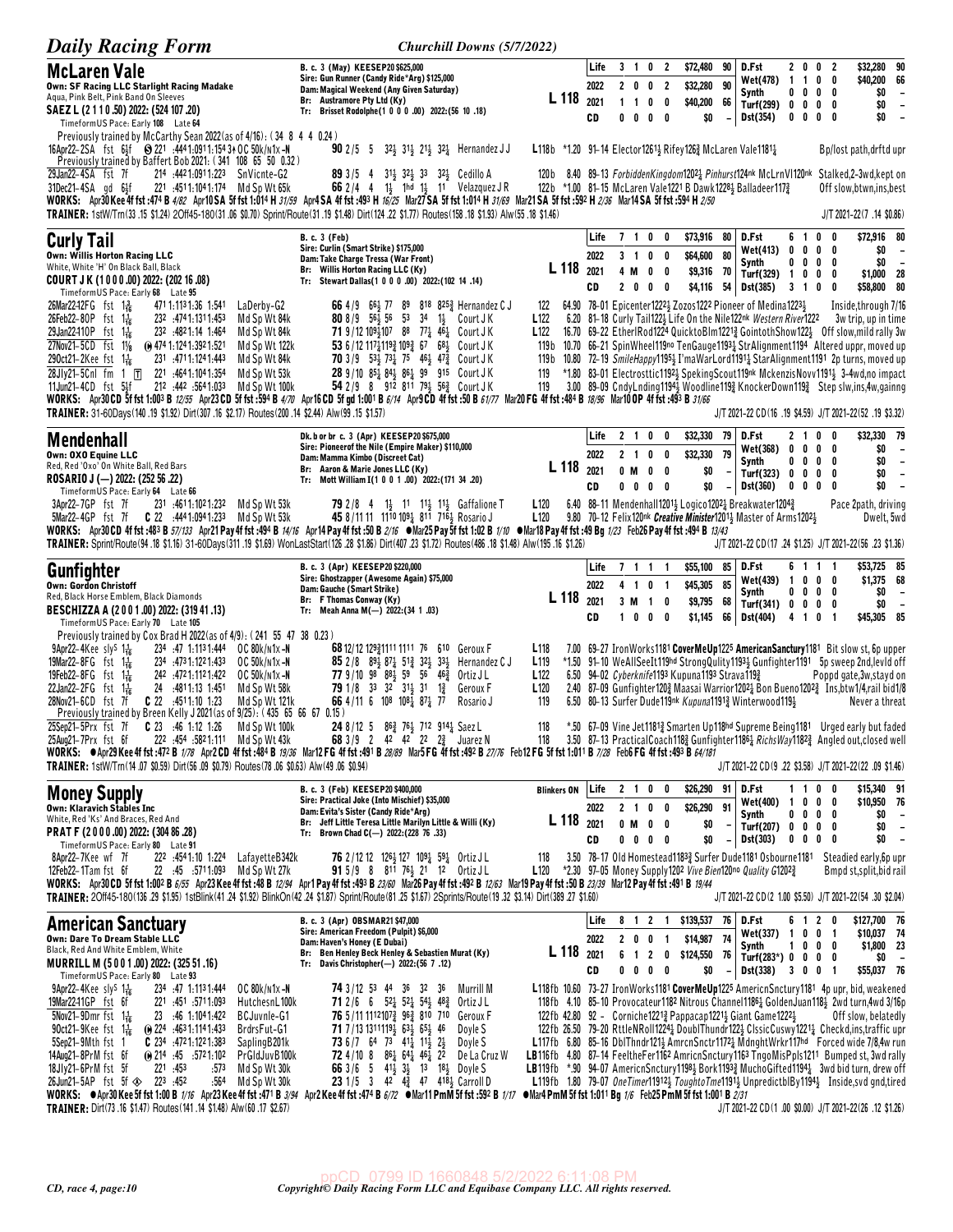| <b>Daily Racing Form</b>                                                                                                                                                                                                                                                                                                                                                                                                                                                                                                                                                                                                                                                                                                                                                                        | Churchill Downs (5/7/2022)                                                                                                                                                                                                                                                                                                                                                                                                                                                                                                                                                             |                                                          |                            |                           |                                                                      |                                      |                                                  |                                                                  |                                                                                                                                                                                 |                                                                                       |              |                                                             |                                                                                                                                                                                                                                                                                                                                                                                                                                                                                                                                                                                                     |
|-------------------------------------------------------------------------------------------------------------------------------------------------------------------------------------------------------------------------------------------------------------------------------------------------------------------------------------------------------------------------------------------------------------------------------------------------------------------------------------------------------------------------------------------------------------------------------------------------------------------------------------------------------------------------------------------------------------------------------------------------------------------------------------------------|----------------------------------------------------------------------------------------------------------------------------------------------------------------------------------------------------------------------------------------------------------------------------------------------------------------------------------------------------------------------------------------------------------------------------------------------------------------------------------------------------------------------------------------------------------------------------------------|----------------------------------------------------------|----------------------------|---------------------------|----------------------------------------------------------------------|--------------------------------------|--------------------------------------------------|------------------------------------------------------------------|---------------------------------------------------------------------------------------------------------------------------------------------------------------------------------|---------------------------------------------------------------------------------------|--------------|-------------------------------------------------------------|-----------------------------------------------------------------------------------------------------------------------------------------------------------------------------------------------------------------------------------------------------------------------------------------------------------------------------------------------------------------------------------------------------------------------------------------------------------------------------------------------------------------------------------------------------------------------------------------------------|
| <b>Emirates Road</b><br><b>Own: Godolphin LLC</b><br>Royal Blue, Royal Blue Cap<br>GAFFALIONE T (6 2 0 3 .33) 2022: (534 101 .19)<br>TimeformUS Pace: Early 89 Late 70<br>$C$ 222 :4521:1031:234<br>9Apr22-2Kee sly <sup>s</sup> 7f<br>Md Sp Wt 96k<br>12Mar22-9GP sly <sup>S</sup> 6f<br>223 :46 :58 1:102 Md Sp Wt 53k<br>WORKS: May1CD 4f gd :484 B 11/42 Apr23CD 4f fst :493 B 44/84 Apr3Kee 4f fst :50 B 42/77 Mar27 PmM 4f fst :481 B 6/82 • Mar3 PmM 4f fst :481 Bg 1/19 Feb24 PmM 5f fst 1:031 B 6/8<br>\$1.74) 19. 31. 18/ 1651.31 16. 429.16 1651.88 18. 551.38 16. 17. \$1.70 17.41 17.41 17.41 17.42 17.42 17.42 17.4                                                                                                                                                               | <b>B. c. 3 (May)</b><br>Sire: Quality Road (Elusive Quality) \$150,000<br>Dam: Enrichment (Ghostzapper)<br>Br: Godolphin (Ky)<br>Tr: Walsh Brendan P(-) 2022: (190 30 .16)<br>82 4/12 12 831 623 22 11 Gaffalione T<br><b>70</b> 11/12 7 105 $\frac{3}{4}$ 85 $\frac{3}{4}$ 67 59 Gaffalione T                                                                                                                                                                                                                                                                                         | L <sub>118</sub><br>L120b<br>L120 <sub>b</sub>           | Life<br>2022<br>2021<br>CD | $2 \quad 1$<br>$0$ M<br>0 | 2 1 0<br>0<br>0<br>0<br>0                                            | 0<br>- 0<br>0<br>- 0                 | \$57,105<br>\$57,105<br>\$0<br>\$0               | 82<br>82<br>$\overline{\phantom{a}}$<br>$\overline{\phantom{a}}$ | D.Fst<br>Wet(436)<br>Svnth<br>Turf(335)<br>Dst(404)<br>2.90 82-14 Emirates Road1201 Bourbon Heist12043 Jeeper120hd<br>6.20 81-10 Unikee12021 Cape Trafalgar120nk Under Oath1206 | $0\quad 0$<br>$\mathbf{2}$<br>$\overline{1}$<br>0<br>0<br>0<br>$\mathbf{0}$<br>0<br>0 | $\mathbf{0}$ | $0\quad 0$<br>0<br>$0\quad 0$<br>$0\quad 0$<br>$0\quad 0$   | \$0<br>$\overline{\phantom{a}}$<br>\$57,105 82<br>\$0<br>$\overline{\phantom{a}}$<br>\$0<br>$\blacksquare$<br>\$0<br>$\overline{\phantom{a}}$<br>Bit slw,rally,edgd clr<br>No threat, 5wd<br>J/T 2021-22 CD(25 .20 \$1.22) J/T 2021-22(133 .19 \$1.82)                                                                                                                                                                                                                                                                                                                                              |
| <b>Also Eligible:</b>                                                                                                                                                                                                                                                                                                                                                                                                                                                                                                                                                                                                                                                                                                                                                                           |                                                                                                                                                                                                                                                                                                                                                                                                                                                                                                                                                                                        |                                                          |                            |                           |                                                                      |                                      |                                                  |                                                                  |                                                                                                                                                                                 |                                                                                       |              |                                                             |                                                                                                                                                                                                                                                                                                                                                                                                                                                                                                                                                                                                     |
| <b>Summer in Malibu</b><br><b>Own: Bruce and Sarah H Simpson</b><br>Black, Purple Shield, Black 'M S T'<br>BAILEY C (-) 2022: (190 15.08)<br>TimeformUS Pace: Early 111 Late 49                                                                                                                                                                                                                                                                                                                                                                                                                                                                                                                                                                                                                 | Ch. c. 3 (Apr)<br>Sire: Malibu Moon (A.P. Indy) \$35,000<br>Dam: Bev's Summer Song (Birdstone)<br>Br: Aaron Sones (Ky)<br>Tr: Vance Thomas $D(-)$ 2022:(32 2 .06)                                                                                                                                                                                                                                                                                                                                                                                                                      | $L$ 1137                                                 | Life<br>2022<br>2021<br>CD | 2 M                       | 0<br>1000                                                            | 7 1 1 1<br>5 1 1 1<br>0              | \$75,040 82<br>\$72,120 82<br>\$2,920<br>\$2,500 | 49<br>49                                                         | <b>D.Fst</b><br>Wet(377)<br>Synth<br>Turf(250)<br>Dst(352)                                                                                                                      | 6 1 1 1<br>$\mathbf{1}$<br>0<br>0<br>1010                                             |              | $0\quad 0\quad 0$<br>$0\quad 0\quad 0$<br>$0\quad 0\quad 0$ | \$74,620<br>- 82<br>\$420 45<br>\$0<br>$\overline{\phantom{a}}$<br>\$0<br>$\overline{\phantom{a}}$<br>\$7,200 82                                                                                                                                                                                                                                                                                                                                                                                                                                                                                    |
| 3Apr22-50P fst 11 6 232 47 1.1141.43 34 Alw 30000s<br>$\omega$ 23 :4641:1221:384<br>19Mar22-80P fst 1<br>Md Sp Wt 90k<br>26Feb22-100P fst 6f<br>223 462 5841.111<br>Md Sp Wt 84k<br>12Feb22-110P fst 1<br>224 :473 1:124 1:384<br>Md Sp Wt 84k<br>16Jan22-70P fst 6f<br>223 464 5941.122<br>Md 50000<br>$5Dec21-70P$ gd <sup>s</sup> 1<br>232 .4721.1211.381<br>Md Sp Wt 89k<br>224 .4621:1121:18<br>Md 30000<br>19Nov21-4CD fst 6샭<br>WORKS: Apr30 CD 4f fst:49 B 88/133 Apr23 OP 5f fst 1:031 B 14/16 Mar11 OP 4f fst:473 B 2/114<br>TRAINER: 31-60Days(22.09 \$0.62) Dirt(107.09 \$1.14) Routes(52.10 \$1.17) Alw(5.00 \$0.00)                                                                                                                                                               | $32\frac{1}{2}$ 24<br><b>82</b> 7/7 31<br>-34<br>$25\frac{3}{4}$<br>Bailey C <sub>7</sub><br>$2\frac{1}{2}$ $12\frac{1}{2}$ $13\frac{1}{2}$<br>77 6/11 32<br>32<br>Bailey C <sub>7</sub><br>$4\overline{2}$ $\frac{1}{2}$ $6\overline{7}$ $\overline{4}$ $55\overline{3}$<br>61 7/12 2 43<br>Arrieta F<br><b>70</b> 1/11 $12\frac{1}{2}$ 1 <sup>1</sup> / <sub>2</sub><br>1hd 22 $47\frac{3}{4}$<br>Hiraldo J <sup>5</sup><br>56 3/12 6 $51\frac{1}{4}$ 6 <sup>2</sup> / <sub>3</sub> 41<br>Arrieta F<br>31<br>45 3/9 853 831 95 914 8171 Court JK<br>49 8/11 8 73 661 56 421 Court JK | L113<br>L114f<br>L117f<br>L <sub>121</sub><br>120<br>119 |                            |                           |                                                                      |                                      |                                                  |                                                                  | 34.40 71-12 Dash Attack12011 Rewire1201 Goin to the Show12013                                                                                                                   |                                                                                       |              |                                                             | 8.60 88-06 EstsdCoo/1255} SummrnMlbu1134 MrThndrstrck1197} 5w 7/8,3w 2nd,clr 2nd<br>11.70 85-11 Summer in Malibu1143} Magnificus1211} El Gemar1211 4w 1st, 3w bid, clear<br>L121f 13.90 80-16 StayedinforHalf1214 PlusibleDenile121no Mumyz1161 3 2nd flight 3w, empty<br>55.50 77-15 WethePeople12253 DeputyConnct12211 Chilno1223 Weakened when headed<br>8.20 79-15 DoctorLove121hd DrgMlibu1211 SummerinMlibu1211 <sup>1</sup> Traffic 1/4-1/8,up 3rd<br>Crowded back early<br>45.80 83-14 Ridgepointe119hd YoloSantigo1192 Runninsonofgun119no 2w,5w1/8, late kick<br>J/T 2021-22(3.33 \$8.47) |
| <b>Red Knobs</b><br>Own: Jim Bakke and Gerry Isbister<br>Blue, White Stars, Red Maple Leaves On<br>GRAHAM J (4002.00) 2022: (323 58.18)<br>TimeformUS Pace: Early 63 Late 95                                                                                                                                                                                                                                                                                                                                                                                                                                                                                                                                                                                                                    | Ch. c. 3 (Apr) KEESEP20 \$75,000<br>Sire: Union Rags (Dixie Union) \$30,000<br>Dam: Hokey Okey (Lonhro*Aus)<br>Caldara Farm Inc & Flaxman Holdings Limited (Ky)<br>Br:<br>Tr: Romans Dale(2 0 1 0 .00) 2022:(82 8 .10)                                                                                                                                                                                                                                                                                                                                                                 | L <sub>118</sub>                                         | Life<br>2022<br>2021<br>CD |                           | 2 0 0 0<br>3 0 0                                                     | 7 1 0 2<br>5 1 0 2<br>$\overline{2}$ | \$85,874 74<br>\$2,375<br>\$83,499<br>\$52,075   | - 56<br>- 74<br>74                                               | D.Fst<br>Wet(344)<br><b>Synth</b><br><b>Turf(215)</b><br>Dst(294)                                                                                                               | 41<br>0<br>-1<br>0<br>2000<br>4 0 0 2                                                 |              | 0 <sub>2</sub><br>$0\quad 0$<br>$0\quad 0\quad 0$           | \$83,175 74<br>\$1,375 45<br>\$0<br>$\overline{\phantom{a}}$<br>\$1,324 56<br>\$53,450 74                                                                                                                                                                                                                                                                                                                                                                                                                                                                                                           |
| OC 80k/n1x-N<br>$9$ Apr22-4Kee sly <sup>S</sup> $1\frac{1}{16}$<br>234 .47 1:1131:444<br>5Feb22-7GP fm *1. (1) 24 :4811:1141:412<br>KttnsJoy-G3<br>27Nov21-11CD fst 1 <sup>1</sup> / <sub>16</sub><br>$C$ 234 :4841:1311:434<br>KyJC-G2<br>310ct2140CD fst 1 <sup>1</sup> / <sub>16</sub><br>243 .4911:1411:443<br>StretSnseL200k<br>(i) 234 :4741:1241:444<br>18Sep21-9CD fst $1\frac{1}{16}$<br>Iroquois-G3<br>20Aug21-3EIP fst 1 8 234 :4731:1221:374<br>Md Sp Wt 50k<br>23Jly21-8EIP fm 5}f (T) 22 :443 :5621:023<br>Md Sp Wt 51k<br>WORKS: Apr30 CD 5f fst 1:014 B 35/55 Apr2 GP 4f fst :491 B 28/84 Mar26 GP 4f fst :504 B 86/13 OMar17 GP 5f gd 1:002 B 1/4 Mar10 GP 4f fst :482 B 6/19<br>TRAINER: 20ff45-180(55.18 \$2.21) Dirt(272.14 \$1.53) Routes(252.11 \$1.14) Alw(91.11 \$1.47) | 45 8/12 10741083 1011 912 10244 Talamo J<br>56 3/8 523 533 753 883 8123 Lanerie C J<br>72 7/11 11931163 118 873 8113 Santana R Jr<br>72 7/7 54 53 52 33 37 6raham J<br>74 6/10 99 971 951 431 31 Graham J<br>55 6/6 531 52 32 1hd 161 Graham J<br>37 11/12 11 109 108 3 96 64 Graham J                                                                                                                                                                                                                                                                                                 | L118<br>118<br>122<br>122<br>118<br>119<br>119           |                            |                           |                                                                      |                                      |                                                  |                                                                  | 40.00 79-12 Grand Sonata123nk Royal Spirit11811 Coinage1231<br>25.00 83-07 Gold Heritage11911 Atras119nk Ignitis1194                                                            |                                                                                       |              |                                                             | 41.50 54-27 IronWorks1181 CoverMeUp1225 AmericnSnctury1181 Bumped st, done early<br>Inside, steady fade<br>48.70 75-21 SmileHappy12231 ClassicCusewy12223 WhiteAbrrio1223 Bit slow st, no threat<br>4.50 75-19 Howling Time12231 Red Danger1224 Red Knobs12251 3-4w, chsd, best of rest<br>29.70 80-12 MajorGeneral118nk ToughtoTme118} RedKnobs118} Slw st,4-5w2nd,rallied<br>3.80 86-11 RedKnobs11961 Lmondtthltch119102 HorsDddy11961 3wd into lane, drew off<br>Off rail upr, belated<br>J/T 2021-22 CD(4 .00 \$0.00) J/T 2021-22(10 .10 \$0.96)                                                |
| Varatti<br>Own: WinStar Farm LLC and Siena Farm LLC<br>White, Green And Black Star, White 'Kc'<br>SAEZ L (2 1 1 0 .50) 2022: (524 107 .20)<br>TimeformUS Pace: Early 120 Late 54                                                                                                                                                                                                                                                                                                                                                                                                                                                                                                                                                                                                                | B. c. 3 (Mar) KEESEP20 \$350,000<br>Sire: Into Mischief (Harlan's Holiday) \$250,000<br>Dam: Artemis (Empire Maker)<br>Br: Siena Farms LLC (Ky)<br>Tr: Pletcher Todd A(-) 2022: (291 71 .24)                                                                                                                                                                                                                                                                                                                                                                                           | L <sub>118</sub>                                         | Life<br>2022<br>2021<br>CD | $1\quad 0$                | 2 1 1<br>$\overline{1}$<br>$1\quad1\quad0$<br>$0\quad 0\quad 0\quad$ | 0<br>0<br>0<br>- 0                   | \$69,575<br>\$20,075<br>\$49,500<br>\$0          | 83<br>82<br>83<br>$\overline{\phantom{a}}$                       | D.Fst<br>Wet(426)<br><b>Synth</b><br>Turf(337)<br>Dst(398)                                                                                                                      | $1\quad1$<br>$\overline{1}$<br>0<br>$0\ 0\ 0\ 0$<br>0<br>0                            | $\mathbf{1}$ | $0\quad 0$<br>0<br>$0\quad 0\quad 0$<br>$0\quad 0\quad 0$   | \$49,500<br>- 83<br>\$20,075 82<br>\$0<br>$\overline{\phantom{a}}$<br>\$0<br>$\overline{\phantom{a}}$<br>\$0<br>$\overline{\phantom{a}}$                                                                                                                                                                                                                                                                                                                                                                                                                                                            |
| 13Apr22-5Kee gd 6f<br>221 46 :5731:094<br>Alw 109450N2L<br>30Sep21-6Bel fst 64f<br>223 :4521:1021:17<br>Md Sp Wt 90k                                                                                                                                                                                                                                                                                                                                                                                                                                                                                                                                                                                                                                                                            | $26\frac{3}{2}$ Saez L<br>82 12/12 8<br>34<br>36<br>53<br>83 7/7 3 2} 2hd 1} 14} Saez L                                                                                                                                                                                                                                                                                                                                                                                                                                                                                                | L <sub>118</sub><br>119                                  |                            |                           |                                                                      |                                      |                                                  |                                                                  | 3.55 87-12 Varatti1194 <sup>1</sup> / <sub>2</sub> Triple Elvis 119 <sup>2</sup> / <sub>4</sub> Mo Donegal1191 <sup>2</sup> / <sub>4</sub>                                      |                                                                                       |              |                                                             | *.70 83-16 Conagher1186} Vrtti1183 MickyFromWexford118nk Urged 4wd, place bid1/8<br>2p turn, clear ins 1/8                                                                                                                                                                                                                                                                                                                                                                                                                                                                                          |

00113020122013014754.1201220120120130120120120120130120120130120120130120120130120120130120120130120130120120<br>WORKS: Apr30CD 4f fst :499 B 04/133 Apr6 PBD 5f fst 1:004 B 3/4 Mar29 PBD 5f fst 1:013 B 1/2 Mar2PBD 5f fst 1:01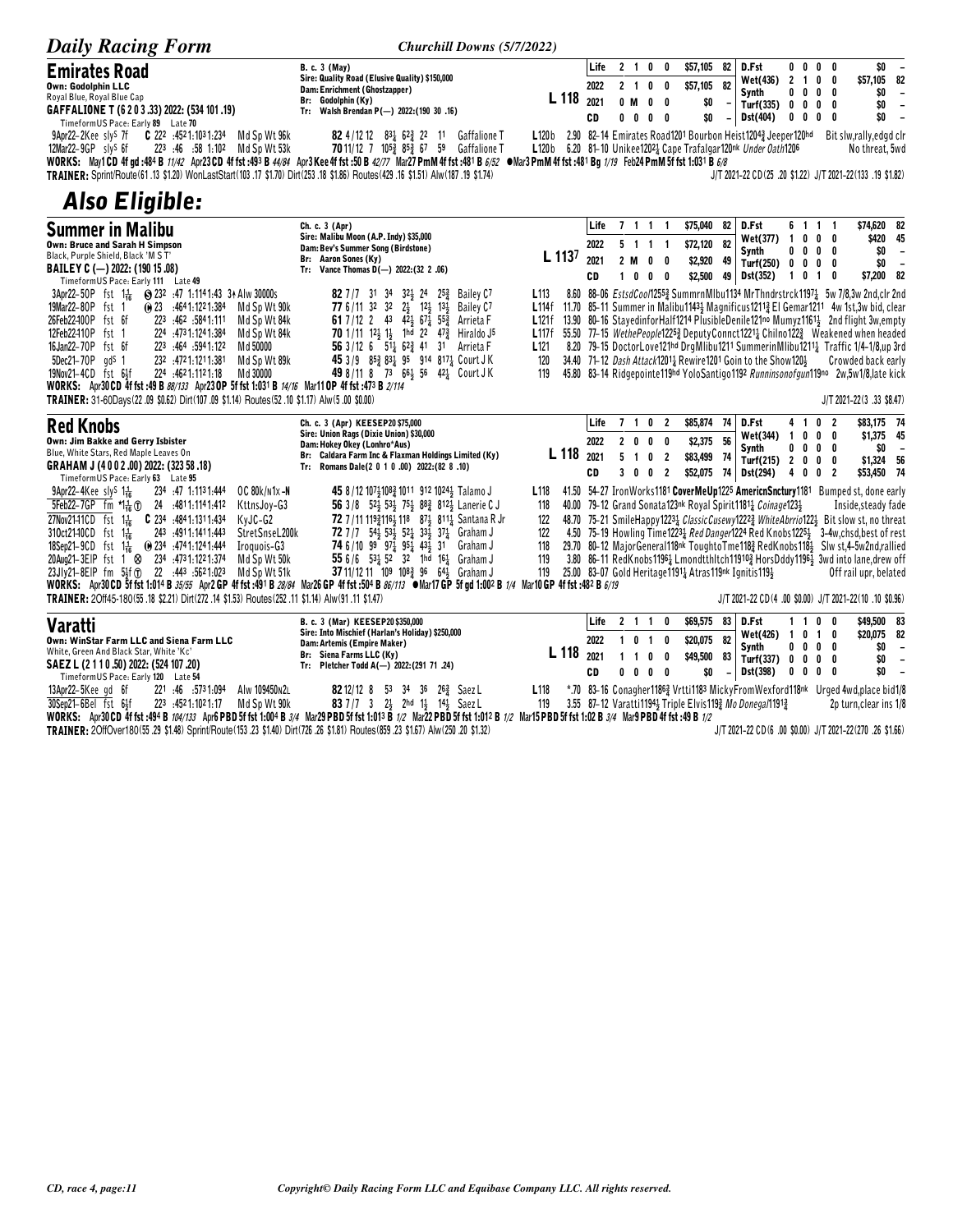Churchill Downs (5/7/2022)





**Churchill Downs** 

# **GET FORMULATOR FOR FREE!!**



**©DstfTfMI-G2** 



*1 MILE* (Turf). (1:33<sup>3</sup>) THE LONGINES CHURCHILL DISTAFF TURF MILE. Grade II. Purse \$500,000 For<br>Fillies And Mares, Four Years Old And Upward.

| <b>Post time: 12:36 ET</b>                                                                                                                                                                                                                                            | <b>Wagers:</b>                                                                                                                                                                            |                            |             |                 |                                |                |                                                                                                                                                                                                                                         |    |                                      |                     |                |                                                                      | Beyer par: NA                                          |                          |
|-----------------------------------------------------------------------------------------------------------------------------------------------------------------------------------------------------------------------------------------------------------------------|-------------------------------------------------------------------------------------------------------------------------------------------------------------------------------------------|----------------------------|-------------|-----------------|--------------------------------|----------------|-----------------------------------------------------------------------------------------------------------------------------------------------------------------------------------------------------------------------------------------|----|--------------------------------------|---------------------|----------------|----------------------------------------------------------------------|--------------------------------------------------------|--------------------------|
| <b>She Can't Sing</b>                                                                                                                                                                                                                                                 | B. m. 5 (Apr)<br>Sire: Bernardini (A.P. Indy) \$35,000                                                                                                                                    |                            |             | Life            | 28 6 6                         |                | \$471,938<br>4                                                                                                                                                                                                                          | 95 | D.Fst<br>Wet(432)                    | $\overline{2}$      | 0              | $14 \quad 3 \quad 3 \quad 2$<br>0<br>0                               | \$265,838<br>\$20,600                                  | 95<br>85                 |
| <b>Own: Lothenbach Stables Inc</b><br>Royal Blue, Red Diamond Emblem, Red                                                                                                                                                                                             | Dam: Distorted Music (Distorted Humor)<br>Br: Lothenbach Stables Inc (Ky)                                                                                                                 |                            | 118<br>2021 | 2022            | 4 2 1<br>$10$ 2 2              | $\overline{2}$ | \$135,750<br>0                                                                                                                                                                                                                          | 89 | <b>Synth</b>                         | $\mathbf{2}$        | $\overline{1}$ | 0<br>0                                                               | \$20,200                                               | 84                       |
| FRANCO M $(-)$ 2022: (345 64 .19)<br>TimeformUS Pace: Early 74 Late 90                                                                                                                                                                                                | Tr: Block Chris M(-) 2022:(28 5.18)                                                                                                                                                       |                            |             | CD <sub>1</sub> | 0 <sub>0</sub>                 | $\mathbf 0$    | \$144,766<br>0<br>\$0                                                                                                                                                                                                                   | 95 | Turf(261) 10 2<br>Dist() (358) 3 0 1 |                     |                | $\overline{\mathbf{3}}$<br>$\overline{2}$<br>$\overline{\mathbf{1}}$ | \$165,300<br>\$14,060 76                               | 89                       |
| Entered 6May22-5 CD                                                                                                                                                                                                                                                   |                                                                                                                                                                                           |                            |             |                 |                                |                |                                                                                                                                                                                                                                         |    |                                      |                     |                |                                                                      |                                                        |                          |
| 26Mar22-8FG fm $1\frac{1}{16}$ (T)<br>24 :50 1:1411:441 44 @TBensnMmL100k                                                                                                                                                                                             | 898/9<br>423 423 2hd 11<br>$11\frac{1}{4}$ Loveberry J                                                                                                                                    | L122b                      |             |                 |                                |                | 9.30 81-16 SheCantSing1221 <sup>1</sup> GamsMission118 <sup>2</sup> ClrPeeters1181 <sup>1</sup> 3w,bid5/16,inch clr1/8                                                                                                                  |    |                                      |                     |                |                                                                      |                                                        |                          |
| 19Feb22-9FG fm *1 = 0 C 233 :4841:1441:4614 + CAMStallMmL100k<br>29Jan22-8FG fm *5\;f @ 231 .47 .5821.044 4 @FPAimeMemB75k                                                                                                                                            | $65\overline{67}$ $73\frac{1}{4}$ 31<br>854/9<br>1nk Loveberry J<br>752/86<br>851 751 682 671 Loveberry J                                                                                 | L <sub>118</sub> b 24.50   |             |                 |                                |                | 75-21 She Can't Sing118nk Passthe Plate122nk Abscond11811 Ins-2w, splt/bmp1/4, bid<br>L118b 16.00 81-11 <i>Elle Z</i> 120 <sup>no</sup> Change of Control1223 $\frac{3}{2}$ <i>BrookeMarie</i> 1201 <sub>4</sub> Shuffled 1/2,3-4p turn |    |                                      |                     |                |                                                                      |                                                        |                          |
| 1Jan22-8FG gd *5}f @ C 222 :463 :5811:042 44 @NJMnardMmB75k                                                                                                                                                                                                           | 73 733 56 25 Loveberry J<br>81 5/8<br>$\overline{1}$                                                                                                                                      | L118b                      |             |                 |                                |                | 9.30 86-09 Elle Z1185 She Can't Sing 118 <sup>2</sup> Time Limit 1181 <sup>1</sup> / <sub>3</sub>                                                                                                                                       |    |                                      |                     |                |                                                                      | 2-3w,6w1/4,bump,rally                                  |                          |
| 20Nov2140CD fst 1<br>223 :4541:1011:34434 @Chilukki-G3<br>20ct21-9CD fst 7f<br>(e) 221 :443 1:083 1:212 34 @OC 80k/n3x -N                                                                                                                                             | 62 1/7 44 $\frac{1}{2}$ 2 $\frac{1}{2}$ 44 $\frac{1}{2}$ 48 617 $\frac{3}{4}$ Gaffalione T<br>95 10/10 1 21 2hd 15 15 $\frac{1}{4}$ Castellano JJ                                         | 121 b<br>L121b             |             |                 |                                |                | 3.30 77-23 Obligatory1182 $\frac{1}{4}$ Matera121nk Miss Bigly1219 $\frac{1}{4}$                                                                                                                                                        |    |                                      |                     |                |                                                                      | Ins, shuffld/faltrd 3/8                                |                          |
| 6Aug21-2AP fm 5f 1 23 :454<br>:571 34 (F) OC 50k/c-N                                                                                                                                                                                                                  | 31} 31} 21}<br>$811/5$ 4<br>$^{22}$<br>Carroll D                                                                                                                                          | L121b                      |             |                 |                                |                | 6.70 95-10 SheCntSing12154 JiltdBrid12124 CompllingSmil1214 2wd,took over, driving<br>4.00 91-07 O'Keeffe1242 She Can't Sing121nk Gray Ow/121nk                                                                                         |    |                                      |                     |                |                                                                      | Saved ground, 2nd best                                 |                          |
| 223 :45 :57 1:092 34 CCIrksvIIe66k<br>21Jly21-7Ind fst 6f                                                                                                                                                                                                             | 433 323 33<br>$36\frac{1}{2}$<br>76 5/6<br>$\overline{4}$<br>Carroll D                                                                                                                    | L121b                      |             |                 |                                |                | 9.50 88-12 Mundaye Call1173 Euphoric12153 She Can't Sing1213 Bid4p3/8, faltered str                                                                                                                                                     |    |                                      |                     |                |                                                                      |                                                        |                          |
| 26Jun21-8AP fst 7f $\otimes$ 231 :4541:0931:22134 @Chicago-G3<br>28May21-3AP fst 5f $\otimes$ S 223 :454<br>:581 34 (F) O C 50k/c -N                                                                                                                                  | 49 1/9 1<br>$1\frac{1}{2}$ 2hd 43<br>917<br>Carroll D<br>84 1/3 2 37 34 33<br>$1\frac{1}{2}$<br>Carroll D                                                                                 | L118 <sub>b</sub><br>L121b |             |                 |                                |                | 5.20 76-07 Abby Hatcher 118} ClubCar122} Dremlildremofu1223} Pace ins, dueled, empty<br>1.10 91–15 She Can't Sing121 $\frac{1}{2}$ Senora Roma1241 $\frac{1}{2}$ Aiken to Be121 Drv 5p upper, in time                                   |    |                                      |                     |                |                                                                      |                                                        |                          |
| 213 :453 :5741:102 34 @OC 62k/N2x-N<br>24Apr2140CD slys 6f                                                                                                                                                                                                            | 85 5/9 1 42 21 31 413 Hernandez B J Jr L122                                                                                                                                               |                            |             |                 |                                |                | 3.40 83-19 Bayerness1223 Lady Rocket1221 Sterling Miss122nk                                                                                                                                                                             |    |                                      |                     |                |                                                                      | Bid 3wd str, flattened                                 |                          |
| 27Mar21-5FG qd *54f @ 224 :464 :5811:0414 4 @ OC 40k/n2x -N<br>WORKS: Apr29 Haw 5f fst 1:00 B 4/15 Apr22 Haw 5f fst 1:012 B 5/8 Apr15 Haw 4f fst :49 B 7/12 ●Mar18 FG 5f fst 1:0001 B 1/15 ●Mar9 FG 4f fst :472 B 1/19 Feb12 FG 5f fst 1:004 B 3/28                   | 81 2/8 3 513 524 424 33 Graham J                                                                                                                                                          | L <sub>119</sub>           |             |                 |                                |                | 2.30 90-11 LdyofLuxury119} DnceRhythms119nk ShCntSing11921 Insturn, stdy ins 5/16                                                                                                                                                       |    |                                      |                     |                |                                                                      |                                                        |                          |
| TRAINER: 31-60Days (69 .22 \$3.74) WonLastStart (32 .12 \$1.71) Turf (142 .17 \$3.36) Routes (142 .19 \$3.42) GrdStk (14 .14 \$8.04)                                                                                                                                  |                                                                                                                                                                                           |                            |             |                 |                                |                |                                                                                                                                                                                                                                         |    |                                      |                     |                |                                                                      |                                                        |                          |
| <b>Flower Point</b>                                                                                                                                                                                                                                                   | B. m. 6 (Apr)                                                                                                                                                                             |                            |             | Life            |                                |                | 17 5 0 4 \$331,562                                                                                                                                                                                                                      | 90 | D.Fst                                |                     |                | $0\ 0\ 0\ 0$                                                         | \$0                                                    | $\overline{\phantom{a}}$ |
| <b>Own: Steve Feiger</b>                                                                                                                                                                                                                                              | Sire: Point of Entry (Dynaformer) \$7,500<br>Dam: Fab Flowers (Lewis Michael)                                                                                                             |                            |             | 2022            | 100                            | $\blacksquare$ | \$12,000                                                                                                                                                                                                                                | 87 | Wet(333)                             | $\overline{1}$<br>0 | 0<br>0         | 0<br>0<br>0<br>0                                                     | \$3,760 71<br>\$0                                      |                          |
| Purple, Pink Sleeves, Purple Cap<br>ROSARIO J (-) 2022: (252 56 .22)                                                                                                                                                                                                  | Br: Steve Feiger (Ky)<br>McGaughey III Claude R(1 0 0 1 .00) 2022: (101 21 .21)<br>Tr:                                                                                                    |                            | 118<br>2021 |                 | 7 3 0 1                        |                | \$226,760                                                                                                                                                                                                                               | 90 | <b>Synth</b><br>Turf(289) 16         |                     | - 5            | 0<br>4                                                               | \$327,802 90                                           |                          |
| TimeformUS Pace: Early 88 Late 96                                                                                                                                                                                                                                     |                                                                                                                                                                                           |                            |             | CD (T)          | $0\quad 0\quad 0\quad 0$       |                | \$0                                                                                                                                                                                                                                     |    | $Dist()$ (327) 4 0 0                 |                     |                | $\overline{2}$                                                       | \$39,411 90                                            |                          |
| 16Apr22-4Agu fm $1 \top$<br>234 .4721.1031.35 44 @PltyOGrceB93k                                                                                                                                                                                                       | <b>87</b> 3/4 43 41 <sup>3</sup> 42 31 <sup>1</sup> / <sub>3</sub> 3 <sup>1</sup> / <sub>3</sub><br>Lezcano J                                                                             | 120                        |             |                 |                                |                | 7.80 92-08 PlumAli120} TechnicalAnlysis123hd FlowerPoint1202 2-3p trns,4p1/4,gained                                                                                                                                                     |    |                                      |                     |                |                                                                      |                                                        |                          |
| 26Nov21-4Aqu gd 1ᢛ1<br>233 .4741.12 1.421 34 (F) Frvr Tgthr B145k<br>231 :4611:0921:33134 (F) NbID msI-G3<br>230ct21-8Bel fm 1 ①                                                                                                                                      | 84 4/5<br>$31\frac{1}{2}$ $32$ $41\frac{1}{2}$ $41\frac{1}{2}$<br>1 <sup>nk</sup> Lezcano J<br><b>90</b> 2/8 83 62 63 63 63 $\frac{1}{4}$<br>32<br>Lezcano J                              | 123<br>122                 | *.65        |                 |                                |                | 96 - FlowerPoint123nk Giacos1234 Silingintothewind1214 3w uppr, up last jumps<br>13.80 88–16 Shifty She12414 High Opinion1224 Flower Point1224 Chckd early,ins,5w3/16                                                                   |    |                                      |                     |                |                                                                      |                                                        |                          |
| 30ct21-1Bel fm 7f (r) S 231 :46 1:0911:204 34 @OC 100k/c-N                                                                                                                                                                                                            | 85 5/5 2 33 33 2hd 1 $\frac{3}{4}$<br>Saez L                                                                                                                                              | L <sub>123</sub>           |             |                 |                                |                | 1.95 93-07 FlowerPoint123} MdeleineMust1213} HoneyCke1211} 2w 1/4p, inched away                                                                                                                                                         |    |                                      |                     |                |                                                                      |                                                        |                          |
| 24Jly2140Sar fm 5}f (r) 213 :442 :5611:02144 (F)Caress-G3<br>19Jun21-3Bel fm 7f (f) 222 :4421:0811:20334 (F)OC 80k/n2x-N                                                                                                                                              | 85 5/6 5 69 <sup>1</sup> / <sub>2</sub> 69 <sup>1</sup> / <sub>2</sub> 67 <sup>1</sup> / <sub>2</sub> 54 <sup>1</sup> / <sub>4</sub> Rosario J<br>86 2 / 8 4 712 813 64 4 11<br>Rosario J | 118<br>L <sub>121</sub>    |             |                 |                                |                | 5.80 86-13 Caravel1222 In Good Spirits 18 Robin Sparkles 120 3 3w pursuit, outkicked<br>5.60 94-08 Flower Point12111 Hotsy Totsy1233 Gogo Shoes1233                                                                                     |    |                                      |                     |                |                                                                      | Ins turn, swung 6w1/4                                  |                          |
| 4Jun21-1Bel my 1 $\otimes$ 32 :47 1:1131:36234 (F)OC 80k/n2x-N                                                                                                                                                                                                        | 71 5/6 64 564 54 58 511<br>Ortiz J L                                                                                                                                                      | L <sub>122</sub>           |             |                 |                                |                | 7.20 69-29 AuntKt12221 Flshndynmite1241 <i>Dublinornothin</i> 1226 3w turn.4w1/4.no rally                                                                                                                                               |    |                                      |                     |                |                                                                      |                                                        |                          |
| 30Apr21-9Bel gd 6f TT 221 :45 :5621:08144 (F)LicensFeeL100k                                                                                                                                                                                                           | <b>86</b> 7 / 9 9 9 $\frac{1}{2}$ 84 $\frac{3}{4}$ 75<br>52 <sup>3</sup> McCarthy T                                                                                                       | 118                        |             |                 |                                |                | 20.50 89-08 She's My Type 1221 <sup>3</sup> Robin Sparkles 118 <sup>3</sup> Carave/122nk                                                                                                                                                |    |                                      |                     |                |                                                                      | 5w upper, late foot                                    |                          |
| Previously trained by Sadler John W 2019: (377 83 61 57 0.22)<br>$5$ Jan20-6SA fm $5\frac{1}{2}$ f $\textcircled{r}$<br>214 :442 :56 1:02 44 @OC 62k/n2x-N                                                                                                            | 77 10/10 6<br>$85\frac{1}{4}$ $86\frac{1}{2}$ $93\frac{1}{2}$<br>83<br>Valdivia J Jr                                                                                                      | L <sub>122</sub>           |             |                 |                                |                | 4.90 94-04 DStorming Lady 122} Devils Dnce 117no Holly Hundy 124} Chased 3wd, no rally                                                                                                                                                  |    |                                      |                     |                |                                                                      |                                                        |                          |
| 24Nov19-1Dmr fm 5f (r)<br>214 .441<br>$:56$ 34 (F) O C 62k/n2x -N                                                                                                                                                                                                     | 873/88<br>$76\frac{1}{2}$<br>$64\frac{1}{2}$ 55 $31\frac{1}{4}$ Valdivia J Jr                                                                                                             | L120                       |             |                 |                                |                | 7.80 96-05 Stelthedimonds1181 Mischiffie120nk FlowrPoint12021 Angle in late, edged 2d                                                                                                                                                   |    |                                      |                     |                |                                                                      |                                                        |                          |
| 270ct19-8SA fm 5∯f                                                                                                                                                                                                                                                    | $99\frac{3}{4}$ $97\frac{3}{4}$ $54\frac{1}{4}$ $1\frac{1}{2}$<br>868/97<br>Prat F                                                                                                        | L <sub>122</sub>           | 4.50        |                 |                                |                | - FlowerPoint122} MissHotLegs1221 Stlthdimonds117nk Step slow, 3wd into str                                                                                                                                                             |    |                                      |                     |                |                                                                      |                                                        |                          |
| 40ct19-6SA fm 1 (f) 234 :4631:10 1:34<br>(F) O C 75k/n1x-N<br>WORKS: Apr30 Bel4f fst :491 B 27/92 Apr11 Bel4f fst :484 B 9/21 Apr5 Bel4f fst :49 B 2/10 Mar25 Beltr.t4f my :492 B 3/14 • Mar13 Pay 4f fst :49 B 1/20 Feb26 Pay 4f fst :502 B 2/43                     | 81 6/7 74 $\frac{3}{4}$ 74 $\frac{1}{4}$ 64 54 $\frac{1}{2}$ 44 $\frac{3}{4}$ Bejarano R                                                                                                  | L122                       |             |                 |                                |                | 14.60 83-15 Raymundos Secret12223 Vibrance12213 Courteous1223                                                                                                                                                                           |    |                                      |                     |                |                                                                      | Off slow,3wd lane                                      |                          |
| TRAINER: 20ff45-180(63.17 \$1.45) Turf(253.17 \$1.52) Routes(334.18 \$1.43) GrdStk(64.17 \$1.14)                                                                                                                                                                      |                                                                                                                                                                                           |                            |             |                 |                                |                |                                                                                                                                                                                                                                         |    |                                      |                     |                |                                                                      | J/T 2021-22 CD(1.00 \$0.00) J/T 2021-22(33 .24 \$1.77) |                          |
| <b>Mona Stella</b>                                                                                                                                                                                                                                                    | Ch. f. 4 (Mar) KEESEP19 \$10,000                                                                                                                                                          |                            |             | Life            | 6 2 1                          |                | \$94,840<br>$\overline{2}$                                                                                                                                                                                                              | 86 | D.Fst                                | 1.                  | 0              | 0<br>0                                                               |                                                        | \$540 47                 |
| <b>Own: Reeves Thoroughbred Racing Andie Bian</b>                                                                                                                                                                                                                     | Sire: Will Take Charge (Unbridled's Song) \$5,000<br>Dam: Divine Trick (Divine Park)                                                                                                      |                            |             | 2022            | 3 0 0 2                        |                | \$16,640                                                                                                                                                                                                                                | 86 | Wet(394)<br>Synth                    | 0<br>0              | 0              | $0\quad 0\quad 0$<br>$0\quad 0$                                      | \$0<br>\$0                                             |                          |
| White, White 'R' On Hunter Green<br>GEROUX F (2010.00) 2022: (204 30 .15)                                                                                                                                                                                             | Br: Bridlewood Farm (Fla)<br>Tr: Biancone Patrick L(-) 2022: (37 3 .08)                                                                                                                   |                            | 118<br>2021 |                 | $\mathbf{1}$<br>$\overline{1}$ | $\mathbf 0$    | \$28,200<br>0                                                                                                                                                                                                                           | 79 | Turf(327) 5 2                        |                     |                | $\overline{2}$<br>$\overline{1}$                                     | \$94,300 86                                            |                          |
| TimeformUS Pace: Early 93 Late 51                                                                                                                                                                                                                                     |                                                                                                                                                                                           |                            |             | CD <sub>1</sub> | $0\quad 0$                     | $0\quad 0$     | \$0                                                                                                                                                                                                                                     |    | $Dist()$ (383) 3 2 0                 |                     |                | $\overline{\mathbf{1}}$                                              | \$72,300 79                                            |                          |
| Entered 6May22-5 CD<br>27Mar2240Tam fm $1\frac{1}{16}$ ①<br>234 :4721:1131:412 34 (F) SDistafTrfB110k                                                                                                                                                                 | <b>86</b> 5/9 32 32 22 33 34<br>Maragh R R                                                                                                                                                |                            |             |                 |                                |                | L124b 19.70 89-13 ShiftyShe1264 OurFlashDrive124no MonaStell1241 <sub>2</sub> Insd.tippd2p.outkckd2d                                                                                                                                    |    |                                      |                     |                |                                                                      |                                                        |                          |
| 25Feb22-8GP fm *7}f (T)<br>234 :482 1:122 1:301 44 @OC 25k/n1x-N                                                                                                                                                                                                      | <b>75</b> 8/10 3 213 21 323 313 Sutherland C                                                                                                                                              |                            |             |                 |                                |                | L120b 6.40 78-13 Amusing Antics 120 & Love in the Air 120 & MonStll 120hd Bid 1/4p, 3wd, stayed on                                                                                                                                      |    |                                      |                     |                |                                                                      |                                                        |                          |
| 3Feb22-8GP fst 7f<br>221 :443 1:094 1:233 44 (F) OC 25k/N 1x -N                                                                                                                                                                                                       | 1½ 3nk 42½ 712 $\frac{3}{4}$ Sutherland C<br>47 1/8 4                                                                                                                                     |                            |             |                 |                                |                | L120b 12.10 74-11 Pssthe Chmpgn1202 $\frac{3}{2}$ Only Kidding 1202 $\frac{1}{2}$ Elusiv Molly 1202 $\frac{1}{4}$ Rail, gave way 3/8                                                                                                    |    |                                      |                     |                |                                                                      |                                                        |                          |
| 4Apr21-6GP fm *71f 1<br>232 :4631:1031:282 (F)SAIw 47000N1x<br>19Sep20-6GP fm 1 (T)<br>233 .4811:1221:363<br><b>CMd Sp Wt 54k</b>                                                                                                                                     | 31 313 1hd 123 Sutherland C<br>796/63<br>61 6/12 13 13 1hd 113 11 PaniciL                                                                                                                 |                            |             |                 |                                |                | L120b *2.30 92-07 Mona Stella12023 Yafa1184 Big Band Luzziann1203<br>118b *1.10 78-18 MonStel/1181 ChmpgneIvy1183 StrshipNterprise1183 Push out st, drvng ins                                                                           |    |                                      |                     |                |                                                                      | 2w 1/4.drift.drew off                                  |                          |
| 15Aug20-5GP fm 5f 1<br>214 :443<br>.563<br>∩FMd So Wt 44k                                                                                                                                                                                                             | 62 8/10 6 52 23 2hd 2nk PaniciL                                                                                                                                                           | 118                        |             |                 |                                |                | 4.20 85-15 Fouzia118nk Mona Stella1181 Speeding11833                                                                                                                                                                                    |    |                                      |                     |                |                                                                      | Hung outside winner                                    |                          |
| WORKS: Apr30Kee @4f fm :492 B(d) 2/10 Apr23Kee @5f gd 1:043 B(d) 5/6 Apr15Kee 5f fst 1:03 B 29/39 Mar18 PmM 4f fst :473 B 2/76 Mar11 PmM @3f fm :383 B(d) 5/6<br>TRAINER: 31-60Davs(42,12, \$0.92) Turf(79, 10, \$0.90) Routes(94, 10, \$0.86) GrdStk(21, 00, \$0.00) |                                                                                                                                                                                           |                            |             |                 |                                |                |                                                                                                                                                                                                                                         |    |                                      |                     |                |                                                                      | J/T 2021-22 CD(4,00 \$0.00) J/T 2021-22(11,00 \$0.00)  |                          |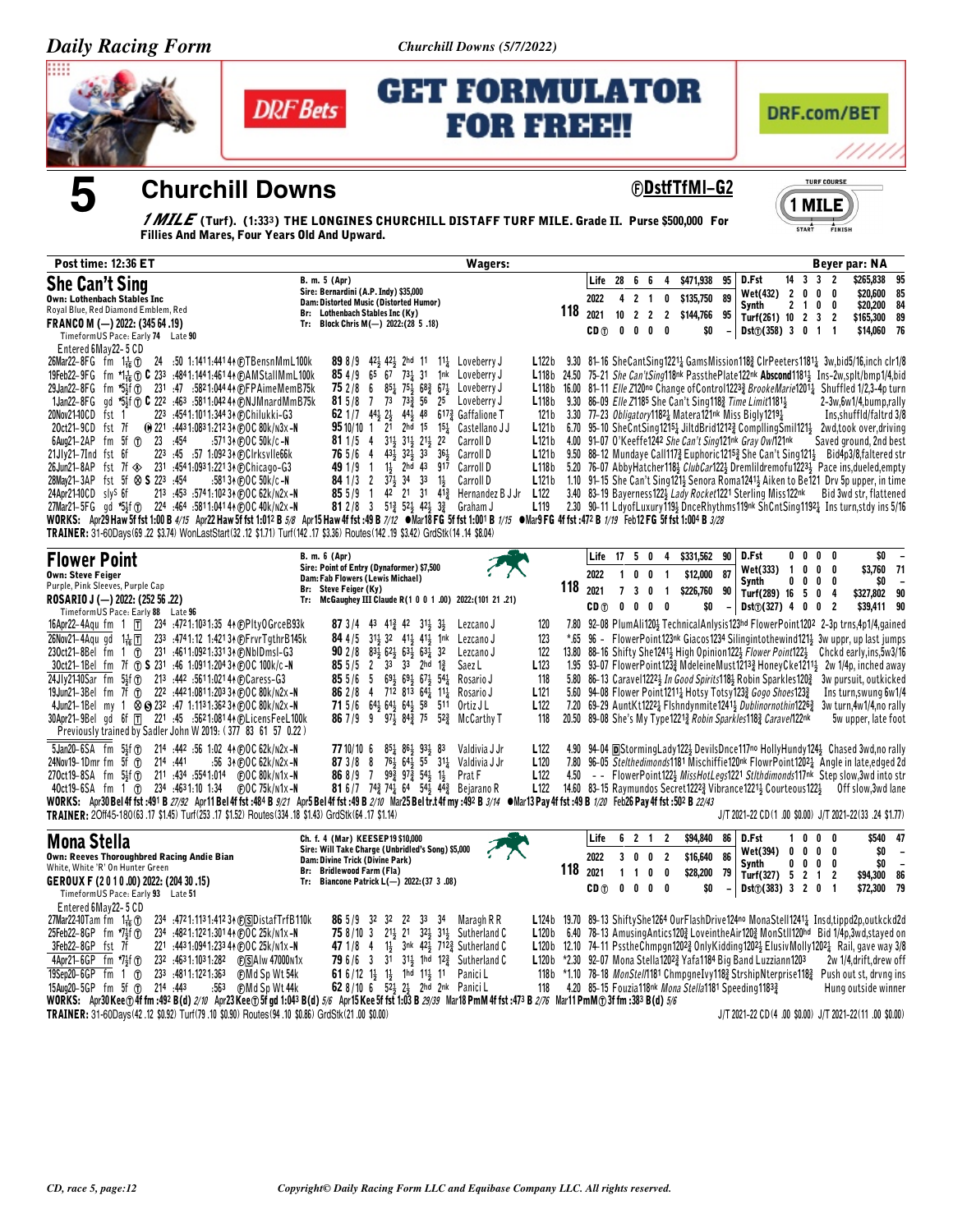| <b>Daily Racing Form</b>                                                                                                                                                                                                                                                                                                                                       |                                                                                                                                                                                                       |                                          | Churchill Downs (5/7/2022)                  |                                      |                 |                                          |                                   |                                                                                                              |                                |                                         |            |                                     |                                                                                                                                                                                     |
|----------------------------------------------------------------------------------------------------------------------------------------------------------------------------------------------------------------------------------------------------------------------------------------------------------------------------------------------------------------|-------------------------------------------------------------------------------------------------------------------------------------------------------------------------------------------------------|------------------------------------------|---------------------------------------------|--------------------------------------|-----------------|------------------------------------------|-----------------------------------|--------------------------------------------------------------------------------------------------------------|--------------------------------|-----------------------------------------|------------|-------------------------------------|-------------------------------------------------------------------------------------------------------------------------------------------------------------------------------------|
| Abscond                                                                                                                                                                                                                                                                                                                                                        | B. m. 5 (Mar)<br>Sire: Blame (Arch) \$20,000                                                                                                                                                          |                                          |                                             | <b>Blinkers ON</b>                   | Life            | 17 2 5 4                                 |                                   | \$429,281                                                                                                    | 97<br>D.Fst                    |                                         |            | $0\,$ 0 $\,$ 0 $\,$ 0               | \$0                                                                                                                                                                                 |
| <b>Own: Apogee Racing</b><br>Navy, White Stripe On Sleeves, Navy Cap                                                                                                                                                                                                                                                                                           | Dam: Solitary Life (Grand Slam)                                                                                                                                                                       |                                          |                                             | 118                                  | 2022            |                                          | 3 0 1 1                           | \$33,500                                                                                                     | 84<br>Synth                    | Wet(396)<br>0<br>0                      | 0          | 0 <sub>0</sub><br>$0\quad 0\quad 0$ | \$0<br>$\overline{\phantom{a}}$<br>\$0<br>$\overline{\phantom{a}}$                                                                                                                  |
| GAFFALIONE T (6 2 0 3 .33) 2022: (534 101 .19)<br>Timeform US Pace: Early 85 Late 102                                                                                                                                                                                                                                                                          | Br: Michael Niall (Ky)<br>Tr: Kenneally Eddie(1 0 0 0 .00) 2022: (85 19 .22)                                                                                                                          |                                          |                                             |                                      | 2021<br>CD (T)  | 7 <sub>0</sub><br>20                     | $1\quad 2$<br>0<br>$\overline{1}$ | \$166,906 97<br>\$43,150                                                                                     | 94 I                           | Turf(335) 17 2<br>Dist(7)(358) 10 1 2 2 |            | - 5<br>-4                           | \$429,281 97<br>\$307,781 97                                                                                                                                                        |
| 24Apr22-9Kee fm 11 (1) 233 .48 1.1311.42 44 (F)Alw 87900n2x<br>19Feb22-9FG fm *14 to C 233 :4841:1441:46144 @AMStallMmL100k                                                                                                                                                                                                                                    | 82 9/10 44 43 311 2hd 2hd Saez L<br>84 2 / 9 77 78 3 52 $\frac{3}{4}$ 2hd                                                                                                                             | $3\frac{1}{2}$                           | Beschizza A                                 | L <sub>118</sub><br>L <sub>118</sub> |                 |                                          |                                   | 2.40 85-12 Petricor118hd Abscond118nk Flatter Me Silly1183                                                   |                                |                                         |            |                                     | 3w,5p upr,gd kck,outfn<br>3.60 74-21 She Can't Sing 18nk Pass the Plate 122nk Abscond 1181 4 Gaind 6p btw 5/16, vied                                                                |
| 22Jan2240FG gd 1 <sup>1</sup> / <sub>16</sub> (f) 233 :4821:13 1:44 44 (f) MKrntz Mem B98k                                                                                                                                                                                                                                                                     | 79 1/7 43 553 443 42 643                                                                                                                                                                              |                                          | Beschizza A                                 | L <sub>118</sub>                     |                 |                                          |                                   |                                                                                                              |                                |                                         |            |                                     | *1.50 78-15 PassthePIte118hd LovelyRide12234 AdelideMiss118nk Ins,lackd kick,falterd                                                                                                |
| 6Nov21-3Dmr fm 1 (f) 231 :4721:1111:34234 (F)Gldikova-G2<br>90ct21-8Kee gd 1 (f) 233 :4731:1131:34434 @FstLdy-G1                                                                                                                                                                                                                                               | <b>93</b> 3/8 64 63 63 43 43 42<br><b>97</b> 1/12 22 42 <sub>3</sub> 32 32 53                                                                                                                         |                                          | Ortiz I Jr<br>Beschizza A                   | 121<br>124                           |                 |                                          |                                   | 6.80 90-06 Going Global12211 Zofelle1211 Princess Grace1251                                                  |                                |                                         |            |                                     | Ins, myd out, mild rally<br>64.90 87-10 Blowout1243 RegIGlory1243 EmpressJosephine12113 Stalk ins, chased, faded                                                                    |
| 11Sep21-7KD fm 1 ① C 23 :4631:1031:341 34 @ Ladies Tf-G3                                                                                                                                                                                                                                                                                                       | 96 3/9 43 64 51 31 31 31                                                                                                                                                                              |                                          | Prat F                                      | 122                                  |                 |                                          |                                   | 5.80 89-07 Princess Grace 126 3 Dalika 126no Abscond 1221 }                                                  |                                |                                         |            |                                     | 3wbid1/4p,stayed on                                                                                                                                                                 |
| 24JJv21-6WO fm 1 1 234 :4731:1041:344 44 @Nassau-G2<br>5Jun21-8Bel gd 1 1 232 :4641:1021:33444 (BJsAGm-G1                                                                                                                                                                                                                                                      | <b>94</b> 5/12 84 $\frac{3}{4}$ 95 $\frac{1}{4}$ 84 $\frac{3}{4}$ 33<br><b>82</b> 6/10 $97\frac{3}{4}107\frac{1}{2}106\frac{3}{4}97$                                                                  | $2\frac{3}{4}$<br>$89\frac{1}{4}$        | Stein J<br>Rosario J                        | L118<br>118                          |                 |                                          |                                   |                                                                                                              |                                |                                         |            |                                     | 3.95 85-12 JolieOlimpica1203 Abscond11823 OurSecretAgent1181 Fast close widest str<br>23.60 78-13 Althig1183 SummerRomnce12013 DddyIsLegnd1181 Bmpd brk.4w turn.5w1/4               |
| 1May21-6CD fm 1 (1) 241 :4811:1241:3614 (PDstfTfMI-G2<br>27Mar21-4GP fm 11 (1) 24 :4731:1031:39244 (DSndSprngsL100k)                                                                                                                                                                                                                                           | <b>94</b> 6/6 23 <sup>1</sup> / <sub>2</sub> 28 25 31 <sup>1</sup> / <sub>2</sub> 4 <sup>2</sup> / <sub>4</sub><br>88 5 /7 21 321 21 22 32 33 3                                                       |                                          | Rosario J<br>Gaffalione T                   | 118<br>118                           |                 |                                          |                                   | 14.50 88-09 Blowout 118 New York Girl 118hd Zofelle 118ho                                                    |                                |                                         |            |                                     | 3p1st,ins2n,not enough<br>9.60 93-07 SweetByendBye1202 <sup>3</sup> FIGlorious122 <sup>3</sup> Abscond118 <sup>nk</sup> Stalk 2wd, outfinished                                      |
|                                                                                                                                                                                                                                                                                                                                                                | 89 2/13 75 75 64 62 3 2 3                                                                                                                                                                             |                                          | <b>Gaffalione T</b>                         | L <sub>120</sub>                     |                 |                                          |                                   | 12.40 91-08 Sharing1233 Abscond1202 Pass the Plate118hd                                                      |                                |                                         |            |                                     | Bid,gaining,not enough                                                                                                                                                              |
| 29Feb20-9GP fm 1 <sup>1</sup> / <sub>16</sub> (f) 232 :4711:1121:411 (f)Hcmbride-G3<br>WORKS: Apr16Kee4f fst:492 B 52/106 Apr10Kee①4f gd:503 B(d) 7/7 Apr2Kee①4f gd:484 B(d) 2/5 Mar20 FG 4f fst:50 B 51/96 Mar13 FG 4f fst:503 B 73/108 Mar4 FG 4f fst:483 B 15/59                                                                                            | <b>82</b> 6/11 21 21 23 21 23                                                                                                                                                                         |                                          | Gaffalione T                                | L <sub>124</sub>                     |                 |                                          |                                   |                                                                                                              |                                |                                         |            |                                     | *2.70 90-07 Cheermeistr124% Abscond1241 Dclrtionwrrior118hd Try winner, turned away                                                                                                 |
| TRAINER: 20ff45-180(42.05 \$0.63) 1stBlink(19.11 \$1.23) BlinkOn(20.15 \$1.36) Turf(136.11 \$1.43) Routes(207.13 \$1.21) GrdStk(18.11 \$0.92)                                                                                                                                                                                                                  |                                                                                                                                                                                                       |                                          |                                             |                                      |                 |                                          |                                   |                                                                                                              |                                |                                         |            |                                     | J/T 2021-22 CD(18 .22 \$0.99) J/T 2021-22(34 .15 \$0.96)                                                                                                                            |
| Wakanaka (Ire)                                                                                                                                                                                                                                                                                                                                                 | <b>B.</b> f. 4 (Feb)<br>Sire: Power*GB (Oasis Dream*GB) \$7,700                                                                                                                                       |                                          |                                             |                                      | Life            |                                          | $10 \t6 \t3 \t0$                  | \$213,896                                                                                                    | D.Fst<br>89                    | $Wet(280*)$ 0                           | 0          | $0\,$ 0 $\,$ 0 $\,$ 0<br>$0\quad 0$ | \$0<br>\$0                                                                                                                                                                          |
| Own: Team Valor International and Gary Bar<br>Hot Pink, Black Epaulets, Black Circled                                                                                                                                                                                                                                                                          | Dam: Storyline*Ire (Kodiac*GB)<br>Br: Mrs Jean Brennan (Ire)                                                                                                                                          |                                          |                                             | 118                                  | 2022<br>2021    | 2 0 1                                    | 0                                 | \$33,200                                                                                                     | 89<br>Synth                    | 0                                       | 0          | $0\quad 0$                          | \$0                                                                                                                                                                                 |
| ORTIZ J L (-) 2022: (415 88 .21)<br>TimeformUS Pace: Early 87 Late 100                                                                                                                                                                                                                                                                                         | Tr: Mott William I(1 0 0 1 .00) 2022: (171 34 .20)                                                                                                                                                    |                                          |                                             |                                      | CD (f)          | $\mathbf{2}$<br>$\overline{2}$<br>0<br>0 | 0<br>0<br>$0\quad 0$              | \$85,737<br>\$0                                                                                              |                                | Turf(319) 10<br>Dist() (258) 3 2 1      | 6          | $\mathbf{3}$<br>0<br>0              | \$213,896<br>89<br>\$113,937 89                                                                                                                                                     |
| Hand timed                                                                                                                                                                                                                                                                                                                                                     | <b>89</b> 8/11 54 53 741 531 211 Ortiz JL                                                                                                                                                             |                                          |                                             | 120                                  |                 |                                          |                                   | 7.10 86-11 In Italian1181 $\frac{1}{4}$ Wakanaka120 $\frac{1}{2}$ Navratilova1231 $\frac{1}{2}$              |                                |                                         |            |                                     | Moved out, good finish                                                                                                                                                              |
| 29Jan22-9GP fm *1 - 0 234 .48 1.1141.413 4 + CPW CFM TIv-G3<br>Previously trained by Diego Dettori                                                                                                                                                                                                                                                             | 86 2/10 753 75 631 521 65                                                                                                                                                                             |                                          | Rispoli U                                   | 121                                  |                 |                                          |                                   | 15.80 86-10 Regal Glory12323 Alms119nk Shifty She121hd                                                       |                                |                                         |            |                                     | No factor inside                                                                                                                                                                    |
| 25Apr21 Capannelle (Ity)<br>sf *1 ① RH 1:371<br>Stk 167700<br>Timeform Rating:<br>100                                                                                                                                                                                                                                                                          | <b>CPr Regina Elena Italian 1000 Guineas-G3</b>                                                                                                                                                       |                                          | 10 $11\frac{1}{4}$ Maniezzi L               | 123<br>$*1.10$                       |                 |                                          |                                   | Wakanaka12311 Havana Love123hd Memo de L'Alguer1231                                                          |                                |                                         |            |                                     | Twrd rear inner, swtchd out 2 1/2f out, ran on to lead 100y                                                                                                                         |
| 17Mar21 San Siro (Ity)<br><b>T</b> RH 1:362<br>$^{\star}1$<br>gd<br>92<br>Alw 20900<br>Timeform Rating:                                                                                                                                                                                                                                                        | <b>C</b> Premio Cesare Degli Occhi                                                                                                                                                                    |                                          | 8 16 <sup>1</sup> / <sub>3</sub> Maniezzi L | 128<br>$*1.35$                       |                 |                                          |                                   | Wakanaka12863 Lonely Night12121 Bonjour Tristesse12121                                                       |                                |                                         |            |                                     | To lead 2f out, impressive                                                                                                                                                          |
| 20ct20 San Siro (Ity)<br>*6f (m) Str 1:121<br>hy<br>90<br><b>Timeform Rating:</b><br>Stk 50400                                                                                                                                                                                                                                                                 | Premio Criterium Nazionale                                                                                                                                                                            | 6 15                                     | Pinna N                                     | 122<br>*.95                          |                 |                                          |                                   | <i>Wakanaka</i> 1225 Sopran Vesuvio1214 <del>1</del> Raifan1216                                              |                                |                                         |            |                                     | To lead 2 1/2f out, easily                                                                                                                                                          |
| 18Sep20 San Siro (Ity)<br>gd *6f 1:091<br><b><i>CPremio</i></b> Eupili<br>85<br>Timeform Rating:<br>Stk 50800                                                                                                                                                                                                                                                  |                                                                                                                                                                                                       | 5 2nk Pinna N                            |                                             | 126<br>2.50                          |                 |                                          |                                   | Aria Importante128nk Wakanaka12633 Sunshine Day12113                                                         |                                |                                         |            |                                     | Ran on final fur, held safe by winner                                                                                                                                               |
| 12Jly20 Capannelle (Ity)<br>gd *5 <sup>1</sup> / <sub>2</sub> f <sup>o</sup> Str 1:041<br>Timeform Rating:<br>80<br>Stk 49700                                                                                                                                                                                                                                  | <b><i>CPremio Alessandro Perrone</i></b>                                                                                                                                                              | 8 1 <sup>no</sup> Pinna N                |                                             | 123<br>$*70$                         |                 |                                          |                                   | Wakanaka123no Havana Love12131 Puerto Princesa12113                                                          |                                |                                         |            |                                     | To lead final strides                                                                                                                                                               |
| 28Jun20 San Siro (Ity)<br>gd *6f <sub>1</sub> Str 1:112<br><b><i>CPremio Vittorio Crespi</i></b><br>74<br><b>Timeform Rating:</b><br>Stk 49400                                                                                                                                                                                                                 |                                                                                                                                                                                                       | 5 $12\frac{1}{4}$ Pinna N                |                                             | 123<br>$*90$                         |                 |                                          |                                   | <i>Wakanaka</i> 12321 Fulgentia12311 Permetti123nk                                                           |                                |                                         |            |                                     | Drew clear 1f out, readily                                                                                                                                                          |
| 13Jun20 San Siro (Ity)<br>sf *5f $\circ$ Str 1:001<br>Premio dell'Avvenire<br>Alw 28500                                                                                                                                                                                                                                                                        |                                                                                                                                                                                                       | 5 13 <sup>1</sup> / <sub>3</sub> Rossi I |                                             | 115<br>$*1.35$                       |                 |                                          |                                   | <i>Wakanaka</i> 1153 <sub>3</sub> Pulsing Heart1212 Fulgentia117nk                                           |                                |                                         |            |                                     | Clear 2f out, easily                                                                                                                                                                |
| 30May20 San Siro (Ity)<br>gd *5f @ Str :581<br><b>CPremio Poncia</b><br>Maiden 19500                                                                                                                                                                                                                                                                           |                                                                                                                                                                                                       | 8 23 Pinna N                             |                                             | 121<br>5.00                          |                 |                                          |                                   | Aria Importante1213} Wakanaka1215} Cosifantutte1214}                                                         |                                |                                         |            |                                     | Gained 2nd 2f out, second best                                                                                                                                                      |
| WORKS: Apr30 CD 4f fst :483 B 57/133 Apr18 Pay 4f fst :501 B 1/3 $\bullet$ Apr11 Pay 4f fst :494 B 1/5 Apr3 Pay 4f fst :51 B 9/10 $\bullet$ Mar27 Pay 4f fst :49 B 1/31 Mar18 Pay 4f fst :514 B 22/23<br>TRAINER: 61-180Days(101.26 \$1.78) Turf(353.14 \$1.27) Routes(486.18 \$1.48) GrdStk(140.19 \$1.67)                                                    |                                                                                                                                                                                                       |                                          |                                             |                                      |                 |                                          |                                   |                                                                                                              |                                |                                         |            |                                     | J/T 2021-22 CD(2 .50 \$17.50) J/T 2021-22(80 .26 \$2.52)                                                                                                                            |
| Lady Speightspeare                                                                                                                                                                                                                                                                                                                                             | Ch. f. 4 (Mar)<br>Sire: Speightstown (Gone West) \$90,000                                                                                                                                             |                                          |                                             |                                      | Life            |                                          |                                   | 8 4 1 2 \$363,754                                                                                            | 95<br>D.Fst                    | 0                                       | 0          | $\mathbf{0}$<br>0                   | \$0                                                                                                                                                                                 |
| <b>Own: Charles E Fipke</b><br>White, Gold 'Cf' On Blue Diamond Emblem                                                                                                                                                                                                                                                                                         | Dam: Lady Shakespeare (Theatrical*Ire)                                                                                                                                                                |                                          |                                             | 118                                  | 2022<br>2021    |                                          | 3 0 1 1                           | \$89,375                                                                                                     | 89<br>Synth                    | Wet(432)<br>$\mathbf{0}$                | 0<br>1 1 0 | $\mathbf 0$<br>0<br>0               | \$0<br>\$83,661 95                                                                                                                                                                  |
| SAEZ L (2 1 1 0 .50) 2022: (524 107 .20)<br>TimeformUS Pace: Early 112 Late 94                                                                                                                                                                                                                                                                                 | Br: Charles Fipke (Ky)<br>Tr: Attfield Roger L(-) 2022: (15 3 .20)                                                                                                                                    |                                          |                                             |                                      |                 | $CD \oplus 0 0 0 0$                      | $3 \quad 2 \quad 0 \quad 1$       | \$127,985<br>ŞO.                                                                                             | 95<br>$\overline{\phantom{a}}$ | Turf(359) 7 3 1 2<br>Dist([378) 1 1 0 0 |            |                                     | \$280,093 94<br>\$113,610 80                                                                                                                                                        |
| 16Apr2240Kee gd 1 $\frac{1}{16}$ (f) 242 :48 1:1141:404 44 (F)Jeny Wily-G1                                                                                                                                                                                                                                                                                     | <b>89</b> 6/6 64 64 <sup>1</sup> / <sub>2</sub> 65 <sup>1</sup> / <sub>2</sub> 66 <sup>1</sup> / <sub>4</sub> 37 <sup>2</sup> / <sub>4</sub> Saez L                                                   |                                          |                                             | 123 b                                |                 |                                          |                                   |                                                                                                              |                                |                                         |            |                                     | 6.70 83-16 RegalGlory1231 Shntisr12363 LdySpeightspere123nk Lunged st,4p1st,5p upr                                                                                                  |
| 12Mar22-7Tam gd $1\frac{1}{8}$ $\circled{1}$<br>464 1:112 1:363 1:481 44 (DHIsborgh-G2<br>5Feb22-6Tam fm $1\frac{1}{16}$ T<br>232 :48 1:1141:414 44 (F) Endevour-G3                                                                                                                                                                                            | <b>84</b> 3/9 21 21 $2\frac{1}{2}$ $4\frac{3}{4}$ $45\frac{1}{4}$ Wilson E<br><b>86</b> 3/9 21 21 2 <sup>1</sup> / <sub>2</sub> 1 <sup>1</sup> / <sub>2</sub> 21 <sup>1</sup> / <sub>2</sub> Wilson E |                                          |                                             | 118 b<br>118 b                       |                 |                                          |                                   | 2.90 85-18 Bleecker Street11833 Rocky Sky1183 Gladys1183                                                     |                                |                                         |            |                                     | Prompted rail, faded<br>*.90 89–10 BlckrStrt1181 <sub>3</sub> LdySpghtspr118 <sup>3</sup> StunnngPrncss118 <sup>3</sup> In touch, led, no match                                     |
| 26Dec21-5GP fm *14(1) 23 :4641:1031:403 (DTrPOaksL100k)                                                                                                                                                                                                                                                                                                        | <b>94</b> 6/9 11 1 <sup>1</sup> / <sub>2</sub> 1hd 2hd $3\frac{3}{4}$                                                                                                                                 |                                          | Wilson E                                    |                                      |                 |                                          |                                   |                                                                                                              |                                |                                         |            |                                     | 123b *1.20 - - Bprtsnshp1181 StnnngPrncss120nk LdSpghtspr1233 Jmp trcks, drift out∈                                                                                                 |
| 13Nov21-8WO fst 7f $\otimes$ 232 :4531:09 1:21 34 @Bessarbn-G2<br>6Sep21-5WO gd 1 <sup>1</sup> / <sub>16</sub> (r) <b>S</b> 242 :4811:1221:42 34 (r)OC 62k/c-N                                                                                                                                                                                                 | <b>95</b> 3/8 4 $2\frac{1}{2}$ $21\frac{1}{2}$ 11 <sup>1</sup> / <sub>2</sub> 14<br><b>85</b> 3/8 11 1 <sup>1</sup> / <sub>2</sub> 1 <sup>1</sup> / <sub>2</sub> 11 12                                |                                          | Wilson E<br>Wilson E                        | 119 b<br>120 b                       |                 |                                          |                                   |                                                                                                              |                                |                                         |            |                                     | 5.45 99-11 LdySpeightspere1194 OurSecretAgent1231 LLibrt119nk Bid 1/4, led 8th, clear<br>*.90 83-21 LdySpeightspere1202 BrodwyLdy1232 NntucketRed12321 Led, kept to task str        |
|                                                                                                                                                                                                                                                                                                                                                                | <b>80</b> 6 /7 21 2 <sup>1</sup> / <sub>2</sub> 2 <sup>1</sup> / <sub>2</sub> 11 1 <sup>3</sup> / <sub>4</sub>                                                                                        |                                          | Wilson E                                    |                                      |                 |                                          |                                   | 121b *2.50 87-15 Lady Speightspeare1213 Alda12123 Seasons121hd                                               |                                |                                         |            |                                     | Swept to lead midstr                                                                                                                                                                |
| 22Aug20-6WO fm 7f (r) 223 :4541:09 1:204 (r) Md Sp Wt 77k<br>WORKS: Apr29 Kee 4f fst :50 B 57/78 Apr8 Pay ①5f fm 1:011 B 3/4 Apr1 Pay ①4f fm :493 B 70/18 Mar26 Pay 5f fst 1:033 B 5/6 ●Mar5 Pay ①5f fm 1:00 B 7/12 Feb26 Pay 4f fst :501 B 78/43                                                                                                              | <b>75</b> 7/10 6 1 <sup>1</sup> / <sub>2</sub> 1 <sup>1</sup> / <sub>2</sub> 1 <sup>2</sup> / <sub>2</sub> 1 <sup>3</sup> / <sub>4</sub> Wilson E                                                     |                                          |                                             |                                      |                 |                                          |                                   | 121b 4.40 92-08 Lady Speightspeare12133 Angelou1216 Jungle Cat1213                                           |                                |                                         |            |                                     | Bmp start, spd, drvg                                                                                                                                                                |
| TRAINER: Turf(92,14 \$1.86) Routes(108,14 \$1.66) GrdStk(17,24 \$4.12)                                                                                                                                                                                                                                                                                         |                                                                                                                                                                                                       |                                          |                                             |                                      |                 |                                          |                                   |                                                                                                              |                                |                                         |            |                                     | J/T 2021-22(3.67 \$8.20)                                                                                                                                                            |
| In Italian (GB)                                                                                                                                                                                                                                                                                                                                                | Ch. f. 4 (Mar)<br>Sire: Dubawi*Ire (Dubai Millennium*GB) \$341,600                                                                                                                                    |                                          |                                             |                                      | Life            |                                          |                                   | 4 3 1 0 \$157,220<br>\$102,720                                                                               | D.Fst<br>92                    | $Wet(280*) 0 0 0 0$                     |            | $0\,0\,0\,0$                        | \$0<br>$\overline{\phantom{a}}$<br>\$0<br>$\overline{\phantom{a}}$                                                                                                                  |
| <b>Own: Peter M Brant</b><br>Forest Green, Light Green Yoke, Light                                                                                                                                                                                                                                                                                             | Dam: Florentina*Aus (Redoute's Choice*Aus)<br>Br: Fairway Thoroughbreds (GB)                                                                                                                          |                                          |                                             | 118                                  | 2022<br>2021    | 220                                      | 0<br>2 1 1 0                      | \$54,500                                                                                                     | 92<br>Synth<br>84              | Turf(414) $4 \t3 \t1 \t0$               | 0<br>0     | $0\quad 0$                          | \$0<br>$\overline{\phantom{a}}$<br>\$157,220 92                                                                                                                                     |
| <b>ORTIZ I JR (—) 2022: (394 112 .28)</b><br>TimeformUS Pace: Early 99 Late 66                                                                                                                                                                                                                                                                                 | Tr: Brown Chad C(-) 2022:(228 76 .33)                                                                                                                                                                 |                                          |                                             |                                      | CD <sub>1</sub> | $0\quad 0$                               | $0\quad 0$                        | \$0                                                                                                          |                                | Dist(j(364) 2 2 0 0                     |            |                                     | \$102,720 92                                                                                                                                                                        |
| 5Mar22-9GP fm *1 (1) 242 :4831:1231:3524 (6)HoneyFox-G3<br>Hand timed                                                                                                                                                                                                                                                                                          | <b>92</b> 9/11 11 11, 11 11 11 11 0rtiz I Jr                                                                                                                                                          |                                          |                                             | 118                                  |                 |                                          |                                   | *2.70 87-11 In Italian1181 <sup>1</sup> Wakanaka120 <sup>1</sup> Navratilova1231 <sup>1</sup> / <sub>3</sub> |                                |                                         |            |                                     | Well rated 2pth, drvng                                                                                                                                                              |
| 12 Jan 22 – 5 T am fm 1 $\sigma$<br>233 :4721:1121:343 44 @AIw 25800n1x                                                                                                                                                                                                                                                                                        | <b>85</b> 2/6 1 <sup>1</sup> / <sub>2</sub> 1 <sup>1</sup> 1 <sup>1</sup> / <sub>2</sub> 1 <sup>3</sup> 1 <sup>4</sup> / <sub>4</sub> Camacho S                                                       |                                          |                                             | L <sub>120</sub>                     |                 |                                          |                                   |                                                                                                              |                                |                                         |            |                                     | *.50 93–14 In Italian1204 <sub>4</sub> Kitten Tales1232 <sub>4</sub> Jean V'sLegacy1201 Dictated pace, driving                                                                      |
| 8May21-8Bel gd 11-6 ① 24 :4911:14 1:423 34 ① Md Sp Wt 90k<br>28Mar21-6Tam fm 1 <sup>1</sup> / <sub>16</sub> (f) 233 :48 1:1241:441 (f) Md Sp Wt 25k                                                                                                                                                                                                            | 84 5/10 11 11 1 <sub>2</sub> 13 13 <sub>2</sub> Ortiz I Jr<br>65 7/11 44 43 52 31 2nk Camacho S                                                                                                       |                                          |                                             | L118<br>L <sub>120</sub>             |                 |                                          |                                   |                                                                                                              |                                |                                         |            |                                     | *1.25 80-19 InItalin11831 FlmingRouge125nk InfinitePotentil1251 Rated 2p, comfortably<br>*1.40 80-10 Fate of Ophelia120nk InItalian1201 Emirates Affair1202 Insd,tight3/16, willing |
| WORKS:   Apr30 CD 4f fst :48 B <i>28/133</i> Apr23 Pay 4f fst :50 B <i>7/18</i> Apr16 Pay 4f fst :49 B <i>3/27</i> Apr9 Pay 4f fst :50 B <i>9/19</i> Apr1 Pay 4f fst :484 B <i>6/60</i> Mar26 Pay 4f fst :492 B <i>12/63</i><br>TRAINER: 61-180Days(232.25 \$1.83) WonLastStart(236.27 \$1.65) Turf(656.24 \$1.86) Routes(809.26 \$1.85) GrdStk(219.19 \$1.45) |                                                                                                                                                                                                       |                                          |                                             |                                      |                 |                                          |                                   |                                                                                                              |                                |                                         |            |                                     | J/T 2021-22 CD(3 .00 \$0.00) J/T 2021-22(281 .25 \$1.46)                                                                                                                            |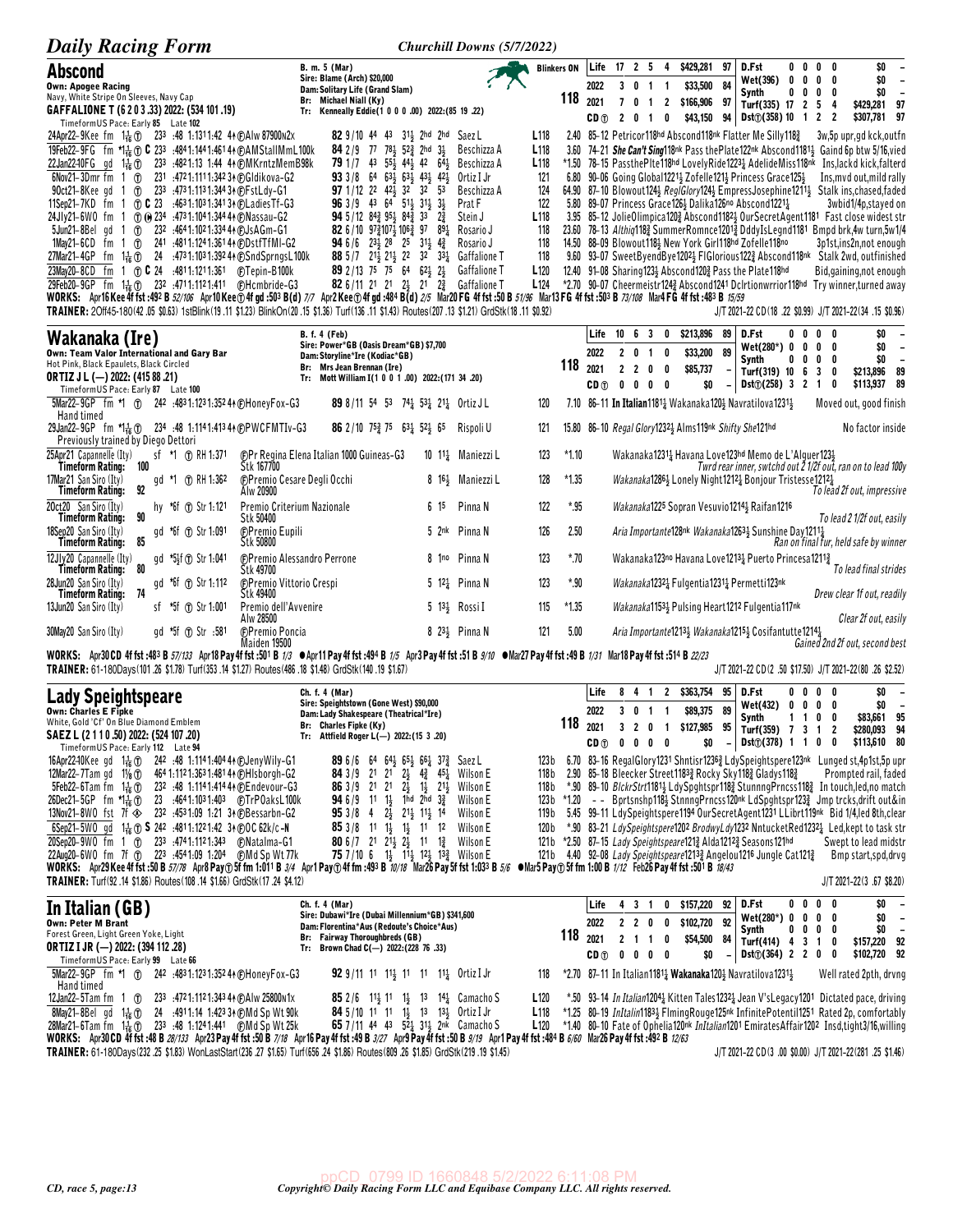| <b>Daily Racing Form</b>                                                                                                                                      |                                                                                                                                                                            | Churchill Downs (5/7/2022)            |                                            |                        |                                                          |                                                                                      |                                                                                 |                 |                                                         |                                                                  |
|---------------------------------------------------------------------------------------------------------------------------------------------------------------|----------------------------------------------------------------------------------------------------------------------------------------------------------------------------|---------------------------------------|--------------------------------------------|------------------------|----------------------------------------------------------|--------------------------------------------------------------------------------------|---------------------------------------------------------------------------------|-----------------|---------------------------------------------------------|------------------------------------------------------------------|
| Speak of the Devil (Fr)<br><b>Own: Peter M Brant</b><br>Forest Green, Light Green Yoke, Light<br>PRAT F (2000.00) 2022: (304 86.28)                           | B. m. 5 (May)<br>Sire: Wootton Bassett*GB (Iffraaj*GB) \$122,200<br>Dam: Moranda*Fr (Indian Rocket*GB)<br>Br: Herve Viallon (Fr)<br>Tr: Brown Chad C(-) 2022: (228 76 .33) |                                       | Life<br>2021<br>118<br>2020<br>$CD \oplus$ | 5<br>14<br>3<br>0<br>n | $\overline{\mathbf{3}}$<br>$\overline{2}$<br>0<br>3<br>0 | \$285,008<br>\$143,000<br>\$126,981<br>SO                                            | D.Fst<br>Wet(280)<br>Synth<br>Turf(264) 14<br><b>Dst</b> $\textcircled{1311}$ 9 | $0\quad 0$<br>4 | $\mathbf{0}$<br>0<br>0<br>0<br>3<br>$\overline{2}$<br>3 | \$0<br>\$0<br>\$0<br>\$285,008<br>\$245,697                      |
| Previously trained by Frederic Rossi<br>16Nov21 Saint-Cloud (Fr)<br>n LH 1:504 34 Prix Tantieme<br>hy *1<br>Stk 59100                                         |                                                                                                                                                                            | 11 1 <sup>no</sup> Pasquier S<br>130  | 4.90                                       |                        |                                                          | Speak of the Devil130 <sup>no</sup> Midtown1254} Lupo Nero1271}                      |                                                                                 |                 |                                                         | Gamely held on                                                   |
| 310ct21 Saint-Cloud (Fr)<br>1.511 34 (DPrix Isola Bella<br>Stk 60100                                                                                          | 7 <sup>13</sup>                                                                                                                                                            | 129<br>Pasquier S                     | $*90$                                      |                        |                                                          | Speak of the Devil1293 Goldistyle1232 Trixia de Vega1233                             |                                                                                 |                 |                                                         | To lead final furlong, drew clear                                |
| hy *7f ① RH 1:224 34 Qatar Prix de la Foret-G1<br>30ct21 Longchamp (Fr)<br>103<br><b>Timeform Rating:</b><br>Stk 405900                                       | 15 66                                                                                                                                                                      | 125<br>Pasquier S                     | 11.00                                      |                        |                                                          | <i>Space Blues</i> 1282 Pearls Galore 125 <sup>3</sup> Entscheiden 1281 <sup>1</sup> |                                                                                 |                 |                                                         | Midpack throughout                                               |
| fm $*7f$ $\oplus$ RH 1:202 34 Qatar Prix du Pin-G3<br>12Sep21 Longchamp (Fr)<br>Timeform Rating: 110<br>Stk 94500                                             |                                                                                                                                                                            | 125<br>10 $31\frac{1}{4}$ Pasquier S  | 3.80                                       |                        |                                                          | Sagamiyra1251 Axdavali125nk Speak of the Devil125nk                                  |                                                                                 |                 |                                                         | Midpk, Ickd rm 1 1/2f out, stayed on strongly                    |
| The Str 1:354 34 (F)Prix Rothschild-G1<br>3Aug21 Deauville (Fr)<br>st *1<br>113<br>Stk 356200<br>Timeform Ratinu:                                             |                                                                                                                                                                            | 130<br>14 3hd Pasquier S              | 33.00                                      |                        |                                                          | Mother Earth123hd Sagamiyra130no Speak of the Devil130no                             |                                                                                 |                 |                                                         | Twrd rear, gcknd appr 1f out, strong late bid, just missed       |
| 11Jlv21 Deauville (Fr)<br><b>1</b> Str 1:40 44 <b>OPrix de La Calonne</b><br>sf *1<br>103<br>Timeform Rating:<br>Stk 57000                                    |                                                                                                                                                                            | 125<br>7 1 <sup>no</sup> Demuro C     | $*2.40$                                    |                        |                                                          | Speak of the Devil125no Queen of Love1253 Layla125nk                                 |                                                                                 |                 |                                                         | Trailed, gained 2f out, up final stride                          |
| Previously trained by Fabrice Chappet<br>30May21 Longchamp (Fr)<br>gs *7f ① RH 1:19 34 Prix du Palais-Royal-G3<br>101<br>Stk 97500<br><b>Timeform Rating:</b> | - 64                                                                                                                                                                       | 127<br>Mendizabal I                   | 12.00                                      |                        |                                                          | Marianafoot1301 Duhail134nk Namos1323                                                |                                                                                 |                 |                                                         | Toward rear, never a factor                                      |
| sf *7f $\bigcirc$ RH 1.281<br>150ct20 Longchamp (Fr)<br><b>C</b> Prix de Saint-Cyr<br>Štk 50300<br>Timeform Rating: 104                                       | $10 \t1\frac{1}{2}$                                                                                                                                                        | 123<br>Demuro C                       | $*1.20$                                    |                        |                                                          | Speak of the Devil123} Mageva1233 Kraquante123no                                     |                                                                                 |                 |                                                         | To lead 2f out, comfortably                                      |
| 11Sep20 Saint-Cloud (Fr)<br>fm *1 ① LH 1:411<br><b><i>C</i></b> Prix Coronation<br>102<br>Timeform Rating:<br>Stk 44900                                       |                                                                                                                                                                            | 125<br>8 $21\frac{3}{4}$ Pasquier S   | $*1.00$                                    |                        |                                                          | Queen of Love12513 Speak of the Devi/12513 Bionic Woman125nk                         |                                                                                 |                 |                                                         | Late gain, 2nd best                                              |
| 1 Str 1:352 34 (DPrix Rothschild-G1)<br>2Aug20 Deauville (Fr)<br>tm *1<br>105<br>Timeform Rating:<br>Stk 238300                                               |                                                                                                                                                                            | 122<br>6 $42\frac{3}{4}$ Demuro C     | 5.00                                       |                        |                                                          | Watch Me1303 Half Light130no Know It All1222                                         |                                                                                 |                 |                                                         | Toward back, gained outer 3f out, no serious bid                 |
| 5JIv20 Chantilly (Fr)<br>gs *1 <sup>5</sup> <sub>16</sub> (f) RH 2:052<br>103<br>Stk 674900<br>Timeform Rating:                                               | <b>CPrix de Diane Longines-G1</b>                                                                                                                                          | 126<br>11 84 <sup>3</sup> Barzalona M | 10.00                                      |                        |                                                          | Fancy Blue126nk Alpine Star126hd Peaceful126hd                                       |                                                                                 |                 |                                                         | Broke awk, midpack, never seriously threatened                   |
| 1Jun20 Deauville (Fr)<br><b>1.353</b><br>gs<br>106<br>Štk 333500<br>Timeform Rating:                                                                          | (F)Poule d'Essai des Pouliches-G1                                                                                                                                          | 126<br>12 2 <sup>no</sup> Demuro C    | 18.00                                      |                        |                                                          | Dream And Do126no Speak of the Devil1262 Mageva126hd                                 |                                                                                 |                 |                                                         | Twrd rear, gained 2f out, lckd rm 1 1/2f, stayed on well, missed |

HIREIDENTIFRATING: 100<br>WORKS: Apr3OD 4f fst:48 B 28/133 ●Apr23 Pay①5f fm 1:002 B 1/8 Apr16 Pay①5f fm 1:02 B 3/11 ●Apr9 Pay①4f fm :491 B 1/7 Mar27 Pay 4f fst:501 B 13/31 Mar20 Pay 4f fst:504 B 3/34<br>TRAINER: 1stNA(23.39 \$2 J/T 2021-22 CD (2 1.00 \$5.50) J/T 2021-22 (54 .30 \$2.04)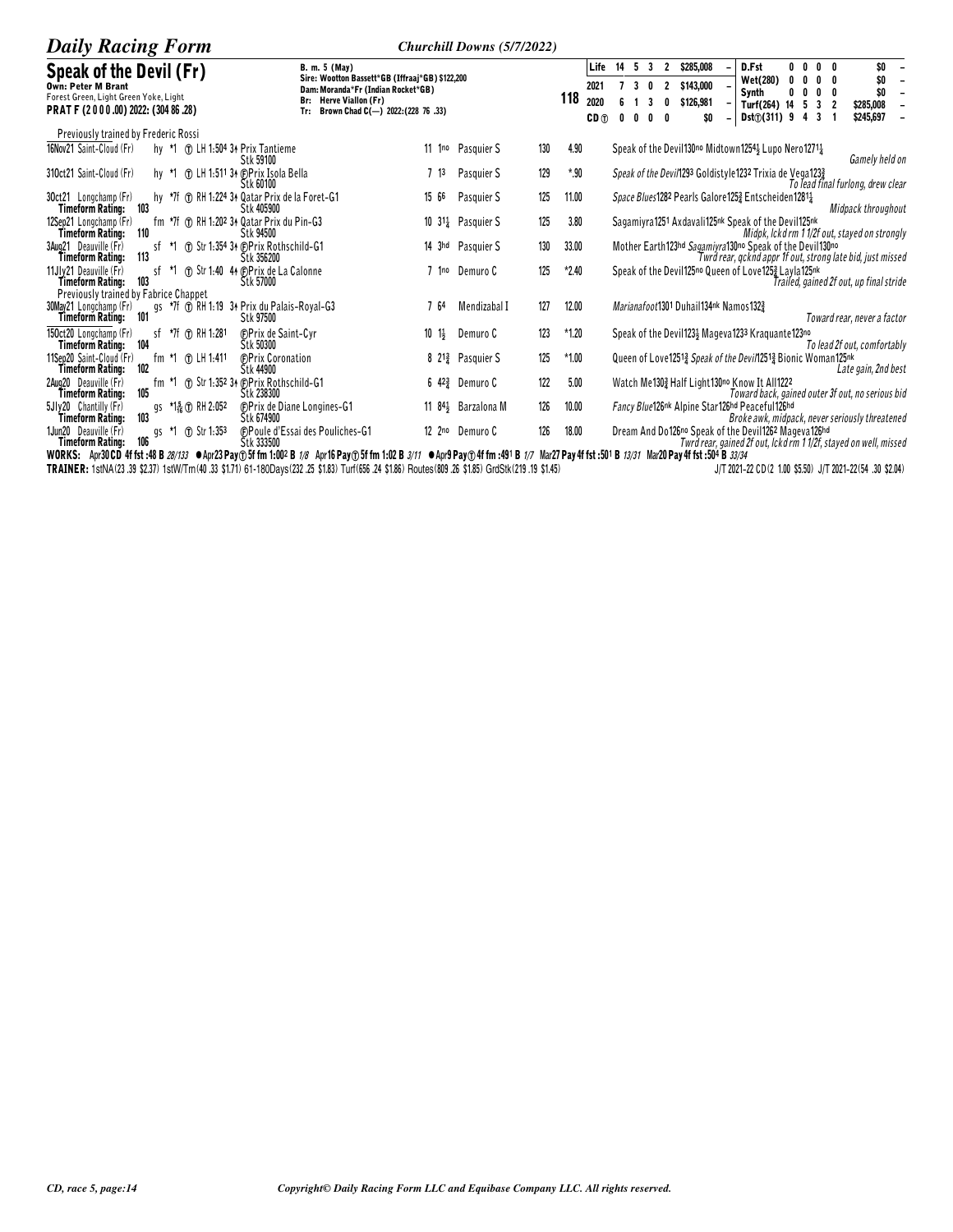## **6 Churchill Downs <sup>Ë</sup>KnicksGoB160k**



*1 MILE* **(1:33¦) THE KNICKS GO OVERNIGHT S. PRESENTED BY L&N FEDERAL CREDIT UNION. Purse \$160,000 (includes \$65,000 KTDF - Kentucky TB Devt Fund) For Four Years Old And Upward Which Have Not Won A Graded Sweepstakes In 2021-2022. Nominations close Saturday, April 16, 2022 with no fee. A \$300 Supplementary nomination may be made at time of entry. \$100 to enter. Weight, 123 lbs. Non-winners of asweepstakes at a mile or over in 2022, allowed 3 lbs.; A sweepstakes at a mile or over in 2021-2022, 5 lbs. The field will be limited to 14. If more than 14 entries pass the entry box preference will be given to graded stakes winners (in order I-II-III), then highest 2021-2022 earnings. Closed Saturday, April 16, 2022 with 44 nominations.**

| Post time: 1:14 ET                                                                                                                                                                                                                                                                                                                              | Wagers:                                                                                                                                                                                                                                            |                                      |         |           |              |                                  |                     |                |    |                                                                                                                                     |                                 |                              | Beyer par: NA                                                                                                                                                                                                         |
|-------------------------------------------------------------------------------------------------------------------------------------------------------------------------------------------------------------------------------------------------------------------------------------------------------------------------------------------------|----------------------------------------------------------------------------------------------------------------------------------------------------------------------------------------------------------------------------------------------------|--------------------------------------|---------|-----------|--------------|----------------------------------|---------------------|----------------|----|-------------------------------------------------------------------------------------------------------------------------------------|---------------------------------|------------------------------|-----------------------------------------------------------------------------------------------------------------------------------------------------------------------------------------------------------------------|
| A C Expressway                                                                                                                                                                                                                                                                                                                                  | Dk b/br g(11.03.21) 4 (Apr)                                                                                                                                                                                                                        |                                      |         | Life      | 16           | 24                               | $\mathbf{2}$        | \$116,283      | 87 | D.Fst                                                                                                                               | 14<br>$\overline{2}$            | $\overline{2}$<br>4          | \$115.933<br>87                                                                                                                                                                                                       |
| Own: Garden State Derby Club                                                                                                                                                                                                                                                                                                                    | Sire: Mineshaft (A.P. Indy) \$10,000<br>Dam: Hewlett Bay (Afleet Alex)                                                                                                                                                                             |                                      |         | 2022      | 3            | $\overline{2}$<br>$\overline{1}$ | - 0                 | \$62,600       | 87 | Wet(385)                                                                                                                            | $\overline{2}$<br>0             | 0<br>0                       | \$350<br>54                                                                                                                                                                                                           |
| Red, Blue And White Emblem, Red Bars On                                                                                                                                                                                                                                                                                                         | Br: Richlyn Farm (Ky)                                                                                                                                                                                                                              |                                      | 118     | 2021      |              | $10 \quad 0 \quad 2$             | $\overline{2}$      | \$35,997 77    |    | Synth<br>Turf(255)                                                                                                                  | $0\quad 0$<br>$0\quad 0\quad 0$ | 0<br>0<br>0                  | \$0<br>$\overline{\phantom{a}}$<br>\$0<br>$\qquad \qquad \blacksquare$                                                                                                                                                |
| <b>ORTIZ I JR (-) 2022: (394 112 .28)</b>                                                                                                                                                                                                                                                                                                       | Tr: Casse Norm W(1 1 0 0 1.00) 2022: (53 12 .23)                                                                                                                                                                                                   |                                      |         | <b>CD</b> | 6            | $\overline{1}$<br>$\overline{1}$ | 0                   | \$33,733       | 76 | Dst(379)                                                                                                                            | 0<br>$\mathbf 0$                | 0<br>0                       | \$0<br>$\overline{a}$                                                                                                                                                                                                 |
| TimeformUS Pace: Early 85 Late 77<br>2Apr22-80P fst 6f<br>.452 .572 1:092 3↑ OC 25k/n1x -N<br>C 22                                                                                                                                                                                                                                              | 828/98<br>77 62 <sup>3</sup> 44<br>2 <sup>2</sup> <sup>3</sup> Geroux F                                                                                                                                                                            | L125b                                |         |           |              |                                  |                     |                |    |                                                                                                                                     |                                 |                              | 3.40 92-07 BreakingNews1222} ACExpressway1251 DrensStr12523 Off slw,trffc3/16,rail                                                                                                                                    |
| 22<br>:454 :5811:103 44 Alw 100000n1x<br>18Feb22-80P fst 6f                                                                                                                                                                                                                                                                                     | 77 7/9<br>95<br>$73\frac{3}{4}$<br>$64$ $21\frac{3}{4}$ JR osario J<br>- 8                                                                                                                                                                         | L124b                                |         |           |              |                                  |                     |                |    |                                                                                                                                     |                                 |                              | *2.10 87-15 SaffsDy12413 DHACExpresswy12413 DHMesMoon12113 Shifted out, willing                                                                                                                                       |
| 22<br>16Jan22-60P fst 6f<br>:453 :5811:102 44 Alw 50000s                                                                                                                                                                                                                                                                                        | ${\bf 87}$<br>871/98<br>83<br>$3\frac{1}{2}$<br>$13\frac{1}{4}$<br>Rosario J                                                                                                                                                                       | L119 <sub>b</sub>                    |         |           |              |                                  |                     |                |    |                                                                                                                                     |                                 |                              | 4.20 90-15 ACExpresswy11934 RibbonsndMdls119hd TngoChrli1164 Got thru rail, clear                                                                                                                                     |
| 19Dec21-90P fst 6f<br>(ii) 22 :453 :58 1:102 34 Alw 40000s                                                                                                                                                                                                                                                                                      | 74 5/11 11 1113 1054 75<br>3 <sup>3</sup><br>Geroux F                                                                                                                                                                                              | L118 <sub>b</sub>                    |         |           |              |                                  |                     |                |    |                                                                                                                                     |                                 |                              | 8.20 87–15 BsbllPltcs11813 RbbnsndMdls12011 <i>ACExprsswy</i> 118nk Std'd brk, thru traffic                                                                                                                           |
| 26Nov21-12CD fst 61f<br>(a) 214 :45 1:10 1:162 34 Alw 50000s                                                                                                                                                                                                                                                                                    | 74<br>$73\frac{3}{7}$<br>$63\frac{1}{2}$ $67\frac{1}{4}$<br>70 12/12 3<br>Gaffalione T                                                                                                                                                             | L118b                                |         |           |              |                                  |                     |                |    |                                                                                                                                     |                                 |                              | 12.70 86-17 GreenerPstures118nk CriticlThrt1183 OnYourMrk1201 5p upr, bid, weakened                                                                                                                                   |
| 5Nov21-8CD fst 6f<br>213 :45 :5711:094 34 Clm 50000 n2L                                                                                                                                                                                                                                                                                         | 53<br>727/86<br>31 31 321 3<br>Beschizza A                                                                                                                                                                                                         | L118 <sub>b</sub>                    |         |           |              |                                  |                     |                |    |                                                                                                                                     |                                 |                              | 7.70 86-11 AlltheDimonds11813 ACExprsswy118hd Abundnt12051 4p upr, rally,up place                                                                                                                                     |
| 100ct21-5Kee fst 6}f<br>222 :453 1:093 1:16 34 Alw 50000s<br>213 :443 :563 1:092 34 Clm 50000 n2L                                                                                                                                                                                                                                               | 743 643 553 5103 Talamo J<br>704/76<br>$64$ $77\frac{3}{7}$ $65\frac{1}{2}$                                                                                                                                                                        | L118 <sub>b</sub>                    |         |           |              |                                  |                     |                |    |                                                                                                                                     |                                 |                              | 8.00 84-13 Divine Leader1215 Amongst Friends11811 Qutlier11811 Qut of control start                                                                                                                                   |
| 23May21-5CD fst 6f<br>222 :45 1:0831:144 0C 75k/n1x-N<br>1May21-13CD fst 64f                                                                                                                                                                                                                                                                    | 68 7 / 7<br>66<br>Bridgmohan S X<br>639//9<br>943 974 894 714<br>$\mathbf{1}$<br>Bridgmohan S X                                                                                                                                                    | L118 <sub>b</sub><br>L118            |         |           |              |                                  |                     |                |    | 9.70 84-11 Kadri12313 Augusta Melody123no War Savvy1183<br>28.30 87-05 Supremacy1182 <sup>3</sup> Tulane Tryst1223 One Fast Cat1181 |                                 |                              | Bumped st, 6p upper<br>Broke out st, 6p upper                                                                                                                                                                         |
| 231 :4631:1041:264<br>3Apr21-2Kee fst *7f<br>Alw 50000s                                                                                                                                                                                                                                                                                         | 757/75<br>1hd 1hd $31\frac{1}{2}$<br>2nk<br>Bridgmohan SX                                                                                                                                                                                          | L <sub>120</sub>                     |         |           |              |                                  |                     |                |    |                                                                                                                                     |                                 |                              | 2.50 90-09 BrbnThndr120nk ACExprsswy120nk CFVRdNv1201 Dueled 2w, kept on btwn                                                                                                                                         |
| 11Mar21-6FG fst 6f<br>211 :441 :5631:10<br>Alw 61000N2L                                                                                                                                                                                                                                                                                         | 775/66<br>$67\frac{1}{2}$ $69\frac{1}{4}$ 48 34 <sup>1</sup> / <sub>2</sub><br>Bridgmohan SX                                                                                                                                                       | L <sub>119</sub>                     |         |           |              |                                  |                     |                |    |                                                                                                                                     |                                 |                              | 22.00 87-09 Blmeworthy1192 HesinChrge11923 ACExpresswy1193 3-4w turn, 5w into lane                                                                                                                                    |
| 221 :452 :5731:041<br>12Feb21-6FG sly <sup>s</sup> 54f $\otimes$<br>OC 50k/n1x -N                                                                                                                                                                                                                                                               | 54 8/8 8 85 $\frac{3}{4}$ 76 76 $\frac{3}{4}$ 69 Mena M                                                                                                                                                                                            | L119 <sub>b</sub>                    |         |           |              |                                  |                     |                |    |                                                                                                                                     |                                 |                              | 5.90 88-03 Lookin for Loki122nk GameDayPlay1193 FieldDay11923 Off step slw,4w,6w1/4                                                                                                                                   |
| WORKS: CApr28CD 4f fst:462 B 1/52 Apr22 CD 5f fst:591 B 5/47 Apr15 CD 4f fst:49 B 41/71 Mar25 OP 4f fst:493 B 17/52 Mar18 OP 4f my :513 B 23/26 Mar11 OP 4f fst :501 B 79/114                                                                                                                                                                   |                                                                                                                                                                                                                                                    |                                      |         |           |              |                                  |                     |                |    |                                                                                                                                     |                                 |                              |                                                                                                                                                                                                                       |
| TRAINER: Sprint/Route (23 .22 \$1.00) 31-60Days (66 .27 \$2.21) Dirt (162 .25 \$2.48) Routes (89 .24 \$1.97) Stakes (16 .12 \$1.04)                                                                                                                                                                                                             |                                                                                                                                                                                                                                                    |                                      |         |           |              |                                  |                     |                |    |                                                                                                                                     |                                 |                              | $J/T 2021 - 22(3 .00 $0.00)$                                                                                                                                                                                          |
| Shared Sense                                                                                                                                                                                                                                                                                                                                    | B. r. 5 (Feb)                                                                                                                                                                                                                                      |                                      |         | Life      | 1762         |                                  | $\overline{2}$      | \$576,264 103  |    | D.Fst                                                                                                                               | $14 \quad 5 \quad 2 \quad 2$    |                              | \$520,102 103                                                                                                                                                                                                         |
| Own: Godolphin LLC                                                                                                                                                                                                                                                                                                                              | Sire: Street Sense (Street Cry*Ire) \$75,000<br>Dam: Collective (Bernardini)                                                                                                                                                                       |                                      |         | 2022      | $\mathbf{2}$ | $\blacksquare$                   | 0<br>0              | \$33,408 103   |    | Wet(417)                                                                                                                            | $2 \t1 \t0$                     | 0                            | \$55,162 76                                                                                                                                                                                                           |
| Royal Blue, Royal Blue Cap                                                                                                                                                                                                                                                                                                                      | Br: Godolphin (Ky)                                                                                                                                                                                                                                 |                                      | 120     | 2021      | 4            | $\mathbf{1}$                     | 0<br>$\overline{1}$ | \$83,111 96    |    | <b>Synth</b><br>Turf(270)                                                                                                           | $\mathbf 0$<br>0<br>10          | 0<br>0<br>0<br>0             | \$0<br>\$1,000 85                                                                                                                                                                                                     |
| GEROUX F (2010.00) 2022: (20430.15)                                                                                                                                                                                                                                                                                                             | Tr: Cox Brad H(-) 2022:(297 73 .25)                                                                                                                                                                                                                |                                      |         | CD        |              | 4 1 2                            |                     | 1 \$129,712 95 |    | <b>Dst(364)</b>                                                                                                                     | 4 2                             | $\overline{1}$<br>0          | \$110,636 96                                                                                                                                                                                                          |
| TimeformUS Pace: Early 76 Late 120<br>(a) 223 :4521:1031:394 44 OC 80k/c-N<br>24Mar22-8FG fst 170                                                                                                                                                                                                                                               | <b>103</b> 2/8 $64\frac{3}{4}$ 67 $\frac{1}{4}$ 32 12 11 Hernandez C J                                                                                                                                                                             | L120 <sub>b</sub>                    |         |           |              |                                  |                     |                |    |                                                                                                                                     |                                 |                              | 2.80 110 - SharedSense12011 IntrepidHeart12251 Tresury12222 Ins, gaind 5p2nd, cleard                                                                                                                                  |
| (e) 232 :47 1:123 1:452 44 OC 80k/c -N<br>$28$ Jan22-80P fst 1 <sup>1</sup> / <sub>16</sub>                                                                                                                                                                                                                                                     | Rosario J<br>$-1/1010161026 -$<br>$\sim$                                                                                                                                                                                                           | L119 <sub>b</sub>                    | $*1.70$ |           |              |                                  |                     |                |    |                                                                                                                                     |                                 |                              | - 32 Warrior's Charge 1199 <sub>2</sub> Beaver Hat 114 <sup>3</sup> Trident Hit 119nk Pulled up, vanned off                                                                                                           |
| 26Dec21-8FG $fst = 1\frac{1}{16}$<br>(e) 233 :4711:1141:4313 + Tenacious L99k                                                                                                                                                                                                                                                                   | <b>90</b> 4/8 73 <sub>3</sub> 74 <sub>4</sub> 62 <sub>3</sub> 63 <sub>3</sub> 43 <sub>4</sub><br>Hernandez B J Jr                                                                                                                                  |                                      |         |           |              |                                  |                     |                |    |                                                                                                                                     |                                 |                              | L124b *1.80 92-09 ChessChif124no HppyAmricn1191 <sub>3</sub> PirtsPunch1181 <sub>3</sub> Gain 4-6w5/16, flattend                                                                                                      |
| 20ct21-8CD fst 11/8<br>471 1:104 1:35 1:474 34 Luks Clsc-G3                                                                                                                                                                                                                                                                                     | 44} 53} 55 45 35}<br>954/6<br>Hernandez B J Jr                                                                                                                                                                                                     | 121 b                                |         |           |              |                                  |                     |                |    |                                                                                                                                     |                                 |                              | 27.70 91-05 KnicksGo1254 IndependenceHIM2113 ShredSens121hd Saved ground,up show                                                                                                                                      |
| 7Aug21-4EIP fst 1<br>243 .4811.12 1.36134 TriState59k                                                                                                                                                                                                                                                                                           | $31$ 1hd 1hd 1 $\frac{3}{4}$<br>965/5<br>31<br>Hernandez B J Jr                                                                                                                                                                                    | 121 b                                |         |           |              |                                  |                     |                |    |                                                                                                                                     |                                 |                              | *1.50 94-08 Shared Sense 121 & Beau Luminarie 1214 Bever Ht 121hd Inched clear, held sway                                                                                                                             |
| 7Jly21-7Ind fst 170<br>242 :47 1:1011:393 34 Schfr Mem L85k                                                                                                                                                                                                                                                                                     | 32 32 563 57 5103 Geroux F<br>79 1/6                                                                                                                                                                                                               |                                      |         |           |              |                                  |                     |                |    |                                                                                                                                     |                                 |                              | L124b *1.20 89-08 Plainsman1241 <sup>3</sup> Exulting 1181 <sup>1</sup> Beau Luminarie 1205 Stlk rail, gave way 1/2                                                                                                   |
| 28Nov20-3Agu fst 11/8<br>S 472 1:114 1:37 1:50<br>Discovry-G3                                                                                                                                                                                                                                                                                   | 93 1/5 54 54 53 33 35 Lezcano J<br>94 5/9 512 523 43 1hd 12 Eramia R E                                                                                                                                                                             | L124b<br>L124 <sub>b</sub>           |         |           |              |                                  |                     |                |    | *1.90 92-14 Shared Sense1242 Mo Mosa12423 Liam1241                                                                                  |                                 |                              | 2.55 92-11 ForzaDiOro11833 MondyMorningQb12013 ShredSense12413 2w,3w1/4,4w 5/16                                                                                                                                       |
| 27Sep20-10RP fst 11/8<br>484 1:133 1:38 1:494<br>OkDrby-G3<br>9Aug2040EIP fst 11/8<br>463 1:103 1:351 1:48<br>ELPDerbyL193k                                                                                                                                                                                                                     | 84 12/12 12911211 1173 993 5103 Geroux F                                                                                                                                                                                                           | L122b                                |         |           |              |                                  |                     |                |    |                                                                                                                                     |                                 |                              | Rate,ask 5/16p, game<br>6.40 - ArtCollector12231 AttchmntRt11851 NckrIsInd1181 <sup>3</sup> 8path upper, improved                                                                                                     |
| 473 1:121 1:371 1:492<br>IndnaDby-G3<br>8Jly2041Ind fst 11/ <sub>8</sub>                                                                                                                                                                                                                                                                        | 92 5/9 86 841 53 11 13<br>Geroux F                                                                                                                                                                                                                 |                                      |         |           |              |                                  |                     |                |    | L122b *2.80 101-07 Shared Sense1223 Major Fed118} Necker Island1222                                                                 |                                 |                              | Brshd1/4,4w upr,btwn                                                                                                                                                                                                  |
| 13Jun20-5CD fst $1\frac{1}{16}$<br>6) 242 :4821:1221:411<br>OC 100k/N3L-N                                                                                                                                                                                                                                                                       | <b>91</b> 2/4 43 42 42 34 26 26 34<br>Geroux F                                                                                                                                                                                                     | L118b                                |         |           |              |                                  |                     |                |    |                                                                                                                                     |                                 |                              | 4.50 92-10 ArtCollector1186 <sub>3</sub> ShredSense118 <sub>3</sub> FinnickthFirc1182 <sub>3</sub> 2-3p tns,edge plc late                                                                                             |
| 23May2041CD fm 1 ① (i) 234 :4811:1211:363<br>War Chant B100k                                                                                                                                                                                                                                                                                    | 85 9/13 10831081 1183 1293 65 Geroux F                                                                                                                                                                                                             |                                      |         |           |              |                                  |                     |                |    |                                                                                                                                     |                                 |                              | L118b 17.10 85-08 Smooth Like Strait12013 Pixelate118 Field Pass1181 3 7path upper, late gain                                                                                                                         |
| WORKS: Apr30 CD 5f fst 1:013 B 28/55 Apr22 CD 5f fst 1:022 B 38/47 Apr15 CD 5f fst 1:021 B 48/60 Apr8 CD 4f fst :474 B 14/76 Mar18 OP 4f my :492 B 10/26 Mar10 OP 4f fst :483 B 6/66<br>TRAINER: 20ff45-180(184.29 \$1.85) 31-60Days(528.27 \$1.71) WonLastStart(304.29 \$2.00) Dirt(900.27 \$1.80) Routes(767.27 \$1.74) Stakes(345.26 \$1.76) |                                                                                                                                                                                                                                                    |                                      |         |           |              |                                  |                     |                |    |                                                                                                                                     |                                 |                              | J/T 2021-22 CD(106 .21 \$1.48) J/T 2021-22(444 .25 \$1.78)                                                                                                                                                            |
|                                                                                                                                                                                                                                                                                                                                                 |                                                                                                                                                                                                                                                    |                                      |         |           |              |                                  |                     |                |    |                                                                                                                                     |                                 |                              |                                                                                                                                                                                                                       |
| <b>Three Technique</b>                                                                                                                                                                                                                                                                                                                          | Dk. b or br h. 5 (Mar)<br>Sire: Mr Speaker (Pulpit) \$5,000                                                                                                                                                                                        |                                      |         | Life      | 22           | 3 <sub>5</sub>                   | -5                  | \$381,045      | 97 | D.Fst                                                                                                                               | 13 2                            | 4<br>3                       | \$235,325 97                                                                                                                                                                                                          |
| <b>Own: David E Miller</b>                                                                                                                                                                                                                                                                                                                      | Dam: Nite in Rome (Harlan's Holiday)                                                                                                                                                                                                               |                                      |         | 2022      | 3            | 0<br>0                           | $\overline{1}$      | \$14,430       | 89 | Wet(339)<br><b>Synth</b>                                                                                                            | 41<br>30                        | $\mathbf{1}$<br>0<br>0<br>-1 | \$125,000 90<br>\$11,680 88                                                                                                                                                                                           |
| White, Red Cardinal, Red And Black<br>BEJARANO R (7 2 1 1 .29) 2022: (214 26 .12)                                                                                                                                                                                                                                                               | Br: Omega Farm LLC & Bally Breeders (Ky)<br>Tr: Cook Jason(2 0 1 0 .00) 2022:(15 2 .13)                                                                                                                                                            |                                      | 118     | 2021      | 8            | $1\quad1$                        |                     | 2 \$124,445 97 |    | Turf(308)                                                                                                                           | 2 0 0                           | $\overline{1}$               | \$9,040 88                                                                                                                                                                                                            |
| TimeformUS Pace: Early 90 Late 72                                                                                                                                                                                                                                                                                                               |                                                                                                                                                                                                                                                    |                                      |         | CD        | 2            | $\mathbf 0$<br>$\overline{1}$    | 0                   |                |    | $$21,000$ 83 Dst(341)                                                                                                               | 4 0 2                           | $\overline{2}$               | 93<br>\$68,400                                                                                                                                                                                                        |
| 9Apr22-5Kee sly <sup>s</sup> 7f<br>22 :4431:0921:22244 Cmnwlth-G3                                                                                                                                                                                                                                                                               | 89 3/10 10<br>$85\frac{1}{2}$ $85\frac{1}{2}$ 53<br>65<br>Bejarano R                                                                                                                                                                               | 118                                  |         |           |              |                                  |                     |                |    |                                                                                                                                     |                                 |                              | 69.10 84-14 Prevalence1182 Long Range Toddy118hd OBesos1181 Slow st, bid, flattend                                                                                                                                    |
| 12Mar22-6TP fst 6f $\otimes$ S 222 :444 :5621:0814 A BigDaddyB99k                                                                                                                                                                                                                                                                               | $74\frac{1}{4}$<br>$74\frac{3}{8}$ 651<br>7101 Bejarano R<br>77 1/7 7                                                                                                                                                                              | 120                                  |         |           |              |                                  |                     |                |    |                                                                                                                                     |                                 |                              | 8.10 93-03 Visitant1245 HereMiSong120 3 Johnny Unleashed 1202 Tardy st, no menace                                                                                                                                     |
| 12Feb22-9TP fst 6}f $\otimes$ C 222 :4511:10 1:1614 ForegoB99k                                                                                                                                                                                                                                                                                  | $64\frac{3}{4}$ 53 $41\frac{1}{4}$<br>885/97<br>32<br>Bejarano R                                                                                                                                                                                   | 120                                  |         |           |              |                                  |                     |                |    | 17.30 92-16 Visitant1221 <sup>3</sup> Pole Setter120nk Three Technique1202 <sup>3</sup>                                             |                                 |                              | Moved up for 3rd                                                                                                                                                                                                      |
| 18Dec21-7TP fst 64f<br>224 :4531:09 1:15 34 OC 50k/c-N                                                                                                                                                                                                                                                                                          | 79 11/11 1<br>74 731 75<br>$59\frac{1}{4}$<br>Achard A<br><b>83</b> 9/9 4 7 <sup>53</sup> 6 <sup>51</sup> / <sub>3</sub> 33                                                                                                                        | L <sub>122</sub><br>L <sub>120</sub> | 8.30    |           |              |                                  |                     |                |    | 96-06 Visitant1226 Race Driver1221 Joker On Jack12221                                                                               |                                 |                              | Circled field moved up<br>*1.40 89-13 JckVnBrg120 <sup>nk</sup> ThrTchniqu12033 Ourntiononprd1203 Rolling late,not enuff                                                                                              |
| 28Nov21-5CD fst 6f<br><b>C</b> 21 $:44$ $:5611:0933*$ Clm c-40000<br>Claimed from August Dawn Farm for \$40,000, Medina Robert Trainer 2021(as of 11/28): (56 6 6 4 0.11)                                                                                                                                                                       | 2 <sup>nk</sup> Rosario J                                                                                                                                                                                                                          |                                      |         |           |              |                                  |                     |                |    |                                                                                                                                     |                                 |                              |                                                                                                                                                                                                                       |
| 17Nov21-8CD fst 7f<br>224 :4511:0911:22134 OC 150k/c-N                                                                                                                                                                                                                                                                                          | <b>79</b> 2/6 6 22 32 45 46 <sup>1</sup> / <sub>2</sub> Hernandez B J Jr                                                                                                                                                                           | L <sub>120</sub>                     |         |           |              |                                  |                     |                |    |                                                                                                                                     |                                 |                              | 12.80 85-12 SirAlfredJmes122hd LongRngToddy120} Endorsd1205} Stalk ins-2p,tired ur                                                                                                                                    |
| Previously trained by Englehart Jeremiah C 2021(as of 9/2): (238 40 42 35 0.17)                                                                                                                                                                                                                                                                 |                                                                                                                                                                                                                                                    |                                      |         |           |              |                                  |                     |                |    |                                                                                                                                     |                                 |                              |                                                                                                                                                                                                                       |
| S 224 :4511:09 1:213 34 OC 100k/n3x-N<br>2Sep21-4Sar fst 7f                                                                                                                                                                                                                                                                                     | 785/53<br>41 $\frac{1}{2}$ 33 46 412 $\frac{1}{4}$ Ortiz I Jr                                                                                                                                                                                      | L123b                                |         |           |              |                                  |                     |                |    |                                                                                                                                     |                                 |                              | 2.45 82-11 Aloha West1252 <sup>3</sup> Our Last Buck1234 Sonneman1215 <sup>1</sup> 4w turn, 5w1/4, empty                                                                                                              |
| 22<br>:442 :5621:0913+AGVndbtH-G1<br>31Jly21-8Sar fst 6f<br>23<br>:46 1:0921:214 44 JANerud-G2<br>4Jly2140Bel fst 7f                                                                                                                                                                                                                            | 75 <sup>1</sup> / <sub>4</sub> 78 <sup>3</sup> / <sub>4</sub> 86 <sup>3</sup> / <sub>4</sub> 710 Franco M<br>795/97<br><b>95</b> 6/6 5 51 <sup>3</sup> / <sub>2</sub> 41 42 <sup>1</sup> / <sub>2</sub> 31 <sup>3</sup> / <sub>2</sub><br>Franco M | 118                                  |         |           |              |                                  |                     |                |    |                                                                                                                                     |                                 |                              | 117b 21.10 83–14 Lexitonian118 <sup>3</sup> Special Reserve1191 <sup>1</sup> Whitmore1232 <sup>1</sup> Bit slw st, pause early<br>7.80 91-13 MindControl120hd FirenzeFire12213 ThreeTchniqu11813 2p turn, mvd out 1/8 |
| 234 :473 1:113 1:362 44 OC 100k/c-N<br>28May21-3Bel fst 1                                                                                                                                                                                                                                                                                       | <b>93</b> 1/5 42 $\frac{1}{2}$ 41 $\frac{1}{2}$ 41 $\frac{1}{2}$ 31 $\frac{1}{2}$<br>$31\frac{3}{4}$<br>Franco M                                                                                                                                   | L <sub>118</sub>                     |         |           |              |                                  |                     |                |    |                                                                                                                                     |                                 |                              | 3.05 78-20 HappySaver1181 TopSeed118} Three Technique 1188 Bmp brk, forcd in badly                                                                                                                                    |
| 1May21-9Bel fst $6\frac{1}{2}$ f<br>(a) 222 :4511:0921:152 34 OC 80k/n2x -N                                                                                                                                                                                                                                                                     | <b>97</b> 2/10 9 $96\frac{1}{4}$ $93\frac{3}{4}$ 1 <sup>1</sup> / <sub>2</sub> 1 <sup>nk</sup> Franco M                                                                                                                                            | L121                                 |         |           |              |                                  |                     |                |    |                                                                                                                                     |                                 |                              | 9.90 95-16 Thr Tchniqu 121 <sup>nk</sup> Montuk Trffc121 <sup>nk</sup> YodIEAWho1235 <sup>3</sup> 3-5w trn,6w1/4,rallied                                                                                              |
| 19Nov20-7Agu fst 1<br>C 224 :4611:1031:36434 OC 62k/n2x-N                                                                                                                                                                                                                                                                                       | 89 7/8 34 33 33 32 31 Velazquez JR                                                                                                                                                                                                                 | L <sub>118</sub>                     |         |           |              |                                  |                     |                |    |                                                                                                                                     |                                 |                              | *1.05 87–16 LilCommissioner125 <sub>2</sub> TizHetheOne121 <sub>2</sub> <i>ThreTchniqu</i> 1184 4w upper, mild bid                                                                                                    |
| <b>WORKS:</b> Apr27 CDT 5f fst :592 B $1/1$ Mar2 Sky $\otimes$ 4f fst :491 B $2/2$                                                                                                                                                                                                                                                              |                                                                                                                                                                                                                                                    |                                      |         |           |              |                                  |                     |                |    |                                                                                                                                     |                                 |                              |                                                                                                                                                                                                                       |

**TRAINER:** Sprint/Route(4 .00 \$0.00) Dirt(14 .07 \$0.23) Routes(12 .08 \$1.58) Stakes(3 .00 \$0.00) J/T2021-22 CD(4 .00 \$0.00) J/T2021-22(19 .11 \$1.52)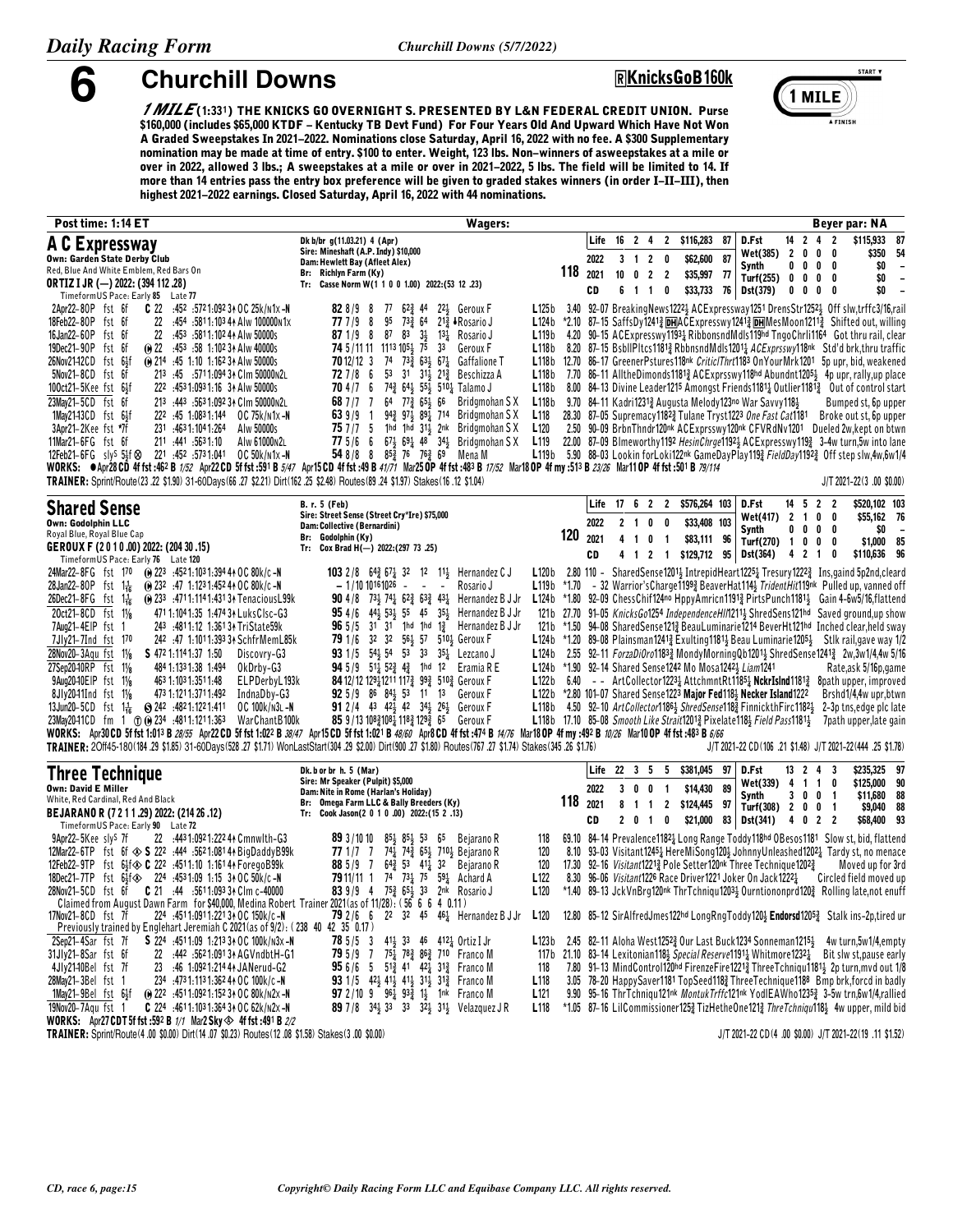| <b>Daily Racing Form</b>                                                                                                                                                                                                                                                                                                  | <b>Churchill Downs (5/7/2022)</b>                                                                                                                                                                                                                  |                                      |         |              |                |                    |                                                        |                                 |                                                                                                                                                    |                                                                  |                                 |                                                                                                                                                                                                                                 |                                                  |
|---------------------------------------------------------------------------------------------------------------------------------------------------------------------------------------------------------------------------------------------------------------------------------------------------------------------------|----------------------------------------------------------------------------------------------------------------------------------------------------------------------------------------------------------------------------------------------------|--------------------------------------|---------|--------------|----------------|--------------------|--------------------------------------------------------|---------------------------------|----------------------------------------------------------------------------------------------------------------------------------------------------|------------------------------------------------------------------|---------------------------------|---------------------------------------------------------------------------------------------------------------------------------------------------------------------------------------------------------------------------------|--------------------------------------------------|
| <b>Dream Shake</b>                                                                                                                                                                                                                                                                                                        | Dk. b or br c. 4 (Apr) OBSAPR20 \$75,000<br>Sire: Twirling Candy (Candy Ride*Arg) \$60,000                                                                                                                                                         |                                      |         | Life         |                | 8 2 1              | $\mathbf{2}$<br>\$350,210                              | 96<br>93                        | D.Fst<br>Wet(408)                                                                                                                                  | $\mathbf{1}$<br>0                                                | 6 2 1 2<br>$\mathbf 0$          | 0                                                                                                                                                                                                                               | \$325,710 96<br>\$24,000 81                      |
| Own: Exline-Border Racing LLC SAF Racing R<br>Navy And Silver Horizonal Halves, Lime                                                                                                                                                                                                                                      | Dam: Even Song (Street Cry*Ire)<br>Br: Dunwoody Farm (Ky)                                                                                                                                                                                          |                                      | 118     | 2022<br>2021 |                | 1 1 0 0<br>7 1 1 2 | \$64,790<br>\$285,420                                  | 96                              | Synth<br>Turf(369) 1 0                                                                                                                             |                                                                  | $0\,0\,0\,0$<br>$0\quad 0$      |                                                                                                                                                                                                                                 | \$0<br>$\overline{\phantom{a}}$<br>\$500<br>- 77 |
| PRAT F (2000.00) 2022: (304 86.28)<br>TimeformUS Pace: Early 104 Late 74                                                                                                                                                                                                                                                  | Tr: Eurton Peter(-) 2022:(75 8.11)                                                                                                                                                                                                                 |                                      |         | CD           | 10             | $\blacksquare$     | \$94,000<br>0                                          |                                 | 91 Dst(393)                                                                                                                                        | 1 0 1                                                            |                                 | \$94,000<br>0                                                                                                                                                                                                                   | 91                                               |
| 10Apr22-4Kee fst 6f<br><b>C</b> 223 :463 :5831:104 44 Alw 110000 N1x<br>S 221 :45 1:1011:231 34 OC 40k/n1x-N<br>21Aug21-8Dmr fst 7f                                                                                                                                                                                       | Prat F<br><b>93</b> 1/9 7 7 <sup>3</sup> $\frac{1}{4}$ 7 <sup>1</sup> $\frac{3}{4}$ 2 <sup>1</sup><br>11<br>$62\frac{1}{2}$ 51 $\frac{1}{2}$ 32<br>78 2 / 9 8<br>$43\frac{3}{4}$<br>Prat F                                                         | L <sub>118</sub><br>L <sub>118</sub> | $*1.40$ |              |                |                    |                                                        |                                 | 2.80 85-18 Dream Shake1181 Bagboss118nk Milliken1184<br>90–06 Established 122} Littlebitamedal 1223 <sub>4</sub> Adare 122no                       |                                                                  |                                 | 2-3w,tght splt1/4,edge<br>Bpd st.ins-2w.edgd 3rd                                                                                                                                                                                |                                                  |
| 16Jly21-9Dmr fm 1 ① C 23 :4641:1121:354<br>ROceansideB103k<br>22 :44 1:0841:221<br>5Jun21-3Bel gd 7f<br>WStphn-G1                                                                                                                                                                                                         | $2h\bar{d}$ $2\frac{1}{2}$<br><b>77</b> 5/12 52 $\frac{1}{2}$ 2 $\frac{1}{2}$<br>$82\frac{1}{2}$<br>Bravo J<br><b>81</b> 4/6 3 3 <sup>2</sup><br>$33\frac{1}{2}$ $45\frac{1}{2}$ $48\frac{1}{4}$<br>Prat F                                         | 120 b<br>118 b                       |         |              |                |                    |                                                        |                                 |                                                                                                                                                    |                                                                  |                                 | 3.80 84-16 Flshiest122hd CrewDrgon120no NoFooleryHere120nk Tug early, duel 2nd, wkn<br>2.65 83-07 DraintheClock124nk Jackies Warrior12471 NovRgs1223 Bumped st, weakened                                                        |                                                  |
| 1May21-8CD fst 1<br>213 .4331.0741.341<br>PDayMile-G2<br>46 1:1031:3611:49<br>3Apr21-8SA fst 11/8<br>SADerby-G1                                                                                                                                                                                                           | $917/113$ ; $2\frac{1}{2}21$ $2$ hd $2$ hd<br>Prat F<br>90 1/9 313 42 423 333 363 Prat F                                                                                                                                                           | 118 b<br>124 b                       |         |              |                |                    |                                                        |                                 |                                                                                                                                                    |                                                                  |                                 | 3.80 98-04 Jckies Wrrior122hd Drem Shk11843 Whisky Doubl118hd 4w trn, 5p upr, long drv<br>4.50 82-11 Rock Your World 1244 Medin Spirit 1242 Drm Shk 1244 Stalked ins, flattened                                                 |                                                  |
| 233 :464 1:102 1:42<br>SnFelipe-G2<br>$6$ Mar21-6SA fst 1 $\frac{1}{16}$                                                                                                                                                                                                                                                  | 91 2 / 7 43 44 23 26 310 1 Rosario J                                                                                                                                                                                                               | 120 b                                |         |              |                |                    |                                                        |                                 |                                                                                                                                                    |                                                                  |                                 | 8.70 85-08 Life Is Good1228 Medina Spirit1222 Dream Shake1203 lutkicked for 2nd                                                                                                                                                 |                                                  |
| 7Feb21-5SA fst 64f<br>232 :46 1:1041:171 Md Sp Wt 63k<br>WORKS: Apr29 Kee 5f fst 1:002 B 4/25 Apr23 Kee 4f fst :491 B 46/94 Apr2 SA 5f fst 1:014 H 39/57 Mar26 SA 5f fst 1:002 Hg 6/54 Mar19 SA 5f fst 1:022 H 46/60 Mar12 SA 5f fst 1:012 H 26/44                                                                        | 96 9/9 6 85 51 13 14 Rosario J                                                                                                                                                                                                                     |                                      |         |              |                |                    |                                                        |                                 |                                                                                                                                                    |                                                                  |                                 | L124b 20.00 84-17 DrmShk12443 HrbordMmors12433 MrImpssbl12443 Ranged up 4w, kickd clr                                                                                                                                           |                                                  |
| TRAINER: 2OffOver180(11.18 \$1.56) Sprint/Route(37.16 \$1.70) WonLastStart(38.05 \$0.59) Dirt(133.16 \$1.59) Routes(140.12 \$1.22) Stakes(36.06 \$0.52)                                                                                                                                                                   |                                                                                                                                                                                                                                                    |                                      |         |              |                |                    |                                                        |                                 |                                                                                                                                                    |                                                                  |                                 | J/T 2021-22 CD(1.00 \$0.00) J/T 2021-22(47.26 \$1.64)                                                                                                                                                                           |                                                  |
| <b>Gun It</b><br>Own: Whisper Hill Farm LLC and Three Chimn                                                                                                                                                                                                                                                               | Gr/ro. h. 6 (May)<br>Sire: Tapit (Pulpit) \$185,000                                                                                                                                                                                                |                                      |         | 2022         |                | 200                | Life 22 3 6 5 \$340,456<br>\$13,340                    | 97<br>90                        | D.Fst<br><b>Wet(425)</b>                                                                                                                           | 19 3 6<br>- 1<br>0                                               | 0                               | - 3<br>- 1                                                                                                                                                                                                                      | \$324,370 97<br>\$4,730 83                       |
| Blue, Red Diamonds, White Sleeves, Blue<br>SAEZ L (2 1 1 0 .50) 2022: (524 107 .20)                                                                                                                                                                                                                                       | Dam: Miss Besilu (Medaglia d'Oro)<br>Br: Three Chimneys Farm LLC and Besilu Stables LLC (Ky)<br>Tr: Asmussen Steven M(1 0 0 0 .00) 2022:(811 144 .18)                                                                                              |                                      | 118     | 2021         |                | 5 1 1 1            | \$108,806                                              | 97                              | Synth<br>Turf(321) 2                                                                                                                               | 0<br>0<br>0                                                      | $\mathbf 0$<br>0                | 0<br>\$11,356<br>- 1                                                                                                                                                                                                            | \$0<br>87                                        |
| TimeformUS Pace: Early 96 Late 88<br>2Apr22-40P fst 1<br>23 $:4631:11$ 1:364 44 OC 100k/c -N                                                                                                                                                                                                                              | 86 2/8 413 413 414 521 513 Prat F                                                                                                                                                                                                                  | L <sub>118</sub>                     |         | CD           |                |                    | 6 1 2 1 \$108,750                                      |                                 | 91 Dst(383)                                                                                                                                        | 712                                                              |                                 | $\overline{2}$<br>*1.10 93-07 Background11811 TwilightBlue124no WellsByou118nk Inside, no late punch                                                                                                                            | \$136,400 91                                     |
| 21Feb22-80P fst 1<br>231 .4621:11 1:371 44 OC 80k/c -N                                                                                                                                                                                                                                                                    | <b>90</b> 7/7 43 $\frac{1}{2}$ 55 31 $\frac{1}{2}$ 43 $\frac{1}{2}$ 31 $\frac{3}{4}$ Rosario J                                                                                                                                                     | L <sub>118</sub>                     |         |              |                |                    |                                                        |                                 | 5.70 91-17 Necker Island 1183 Concert Tour 1181 Gun It 1181 }                                                                                      |                                                                  |                                 | 4w both turns,willing                                                                                                                                                                                                           |                                                  |
| 16Jly21-1Sar fst 7f<br>23<br>:452 1:094 1:224 34 OC 80k/n2x -N<br>6Jun21-8CD fst 1<br>221 :444 1:09 1:34 34 OC 62k/n2x -N                                                                                                                                                                                                 | <b>97</b> 4/6 4 42 41 31<br>$1\frac{3}{4}$<br>Santana R Jr<br><b>91</b> 6/11 31, 43, 31, 1,<br>2nk<br>Santana R Jr                                                                                                                                 | L <sub>122</sub><br>L <sub>122</sub> |         |              |                |                    |                                                        |                                 | 2.35 88-16 Gun It1223 Shashashakemeup12423 Mihos1241 $\frac{1}{4}$<br>*1.70 99–08 Necker Island 122nk Gun It 1223 Taishan 122nk                    |                                                                  |                                 | 4w 1/4, up ins 1/16p<br>Inched clr 1/8, caught                                                                                                                                                                                  |                                                  |
| $1$ May $21 - 4$ CD<br>1 (f) 233 :4721:1041:35134 OC 62k/n2x-N<br>fm<br>10Apr21-90P<br>fst<br>(e) 231 :474 1:123 1:374 41 OklwnMileL400k                                                                                                                                                                                  | 86 8/11 52 52 352 83 93<br>Rosario J<br><b>89</b> 2/9 $84\frac{1}{4}$ 6 <sup>2</sup> 5 <sup>2</sup> 64 42 43<br>Santana R Jr                                                                                                                       | L <sub>122</sub><br>L117             |         |              |                |                    |                                                        |                                 | 6.50 90-09 First Premio 1221 Bizzee Channel 122hd Invader 1223<br>14.60 87–15 By My Standards 124no Rushie 1242 Wells Bayou 124                    |                                                                  |                                 | Forwardly hedge, tired<br>Tight start, rail trip                                                                                                                                                                                |                                                  |
| 6Mar21-80P fst 1<br>(e) 24 :4711:1041:36 44 Alw 89000 N3L<br>19Nov20-8CD fst 1<br>222 :4441:09 1:344 34 OC 62k/n2x-N                                                                                                                                                                                                      | <b>90</b> $5/7$ 76 $\frac{1}{2}$ 78 76 56 $\frac{3}{4}$ 35<br>Santana R Jr<br>89 7/7 3nk 2hd 113 13 23<br>Leparoux J R                                                                                                                             | L <sub>124</sub><br>L <sub>121</sub> |         |              |                |                    | *2.30 94-11 Hembree121} Gun It1211} Savvy1212}         |                                 | 2.70 94-11 Blackberry Wine1244 $\frac{1}{4}$ Mo Mosa121 $\frac{3}{4}$ Gun It1241 $\frac{1}{4}$                                                     |                                                                  |                                 | Pinch start, outkick 2nd<br>Vied 3w, clr5/16, bested                                                                                                                                                                            |                                                  |
| 9Sep20-8KD fm<br>1 (f) (e) 221 :4541:0921:33134 OC 62k/n2x -N                                                                                                                                                                                                                                                             | 87 4/9 54 523 513 3nk 313 Rosario J                                                                                                                                                                                                                | L <sub>122</sub>                     |         |              |                |                    |                                                        |                                 | 5.80 108 - Big Agenda1223 Bizzee Channel1221 Gun It1223                                                                                            |                                                                  |                                 | Bid str, steadied ins                                                                                                                                                                                                           |                                                  |
| 12Aug20-2Sar fst 7f<br>S 234 :46 1:0921:213 34 OC 62k/n2x-N<br>28Jun20-7CD fst 1 <sup>1</sup> / <sub>16</sub><br>242 :49 1:1341:434 34 OC 62k/n2x-N                                                                                                                                                                       | 86 4/5 5 31 2 <sup>1</sup> / <sub>2</sub> 23 24 <sup>3</sup> / <sub>4</sub> Ortiz JL<br><b>75</b> 2/6 534 52 <sup>3</sup> / <sub>2</sub> 63 <sup>1</sup> / <sub>2</sub> 53 <sup>1</sup> / <sub>2</sub> 55 <sup>1</sup> / <sub>3</sub> Santana R Jr | L <sub>122</sub><br>L <sub>122</sub> |         |              |                |                    | 3.95 89-14 Strike That 12443 Gun It 122no Dinar 12413  |                                 | 2.70 80-16 Top Seed122 <sup>nk</sup> Thirstforlife1224 Signalman1221 <sup>1</sup> / <sub>2</sub>                                                   |                                                                  |                                 | Slw into stride, shy 1/8<br>Stumbled st, no menace                                                                                                                                                                              |                                                  |
| 30May2040CD fst 1 <sup>1</sup> / <sub>16</sub><br>243 4911:1321:43134 OC 62k/n2x-N<br>WORKS: May1CD 4f gd :492 B 22/42 Apr24CD 6f fst 1:121 B 3/4 Apr17CD 5f fst 1:004 B 7/26 Mar21 FG 5f fst 1:011 B 3/8 ●Mar14 FG 5f fst :594 B 1/14 Mar7 FG 5f fst 1:004 B 9/21                                                        | 86 10/11 75 74 13 1hd 343 Rosario J                                                                                                                                                                                                                | L <sub>122</sub>                     |         |              |                |                    | 3.40 84-15 Fearless 1222 7op Seed 1222 1 Gun It 1222 3 |                                 |                                                                                                                                                    |                                                                  |                                 | 3wd 5/16, led, faltered                                                                                                                                                                                                         |                                                  |
| TRAINER: 31-60Days(1117.19 \$1.39) Dirt(2581.20 \$1.41) Routes(1330.17 \$1.29) Stakes(438.15 \$1.18)                                                                                                                                                                                                                      |                                                                                                                                                                                                                                                    |                                      |         |              |                |                    |                                                        |                                 |                                                                                                                                                    |                                                                  |                                 | J/T 2021-22 CD(1.00 \$0.00) J/T 2021-22(18.11 \$0.82)                                                                                                                                                                           |                                                  |
| <b>Perfect Speighty</b><br><b>Own: Charles E Fipke</b>                                                                                                                                                                                                                                                                    | Dk. b or br h. 6 (May)<br>Sire: Speightstown (Gone West) \$90,000                                                                                                                                                                                  |                                      |         |              | Life 13 3 0 1  |                    | \$91,229                                               | 88<br>85                        | D.Fst<br><b>Wet(412)</b>                                                                                                                           | 0<br>1<br>0                                                      | $0\quad 0$<br>$0\quad 0\quad 0$ |                                                                                                                                                                                                                                 | \$3,300 85<br>\$0<br>$\overline{\phantom{a}}$    |
| White, Gold 'Cf' On Blue Diamond Emblem                                                                                                                                                                                                                                                                                   | Dam: Perfect Shirl (Perfect Soul*Ire)<br>Br: Charles Fipke (Ky)                                                                                                                                                                                    |                                      | 118     | 2022<br>2021 | 3 <sub>0</sub> | 2000<br>$0\quad 0$ | \$3,300<br>\$5,593                                     | 88                              | Synth<br>Turf(319) 11 3 0 1                                                                                                                        | 1.<br>0                                                          | 0                               | 0                                                                                                                                                                                                                               | \$3,331 73<br>\$84,598 88                        |
| VELAZQUEZ J R (-) 2022: (196 34 .17)<br>Timeform US Pace: Early 108 Late 77                                                                                                                                                                                                                                               | Tr: Stewart Dallas(1 0 0 0 .00) 2022:(102 14 .14)                                                                                                                                                                                                  |                                      |         | CD           |                | $0\ 0\ 0\ 0$       |                                                        | \$0<br>$\overline{\phantom{0}}$ | Dst(349)                                                                                                                                           | $\begin{array}{ccccccccccccccccc} 0 & 0 & 0 & 0 & 0 \end{array}$ |                                 |                                                                                                                                                                                                                                 | \$0                                              |
| 214 :442 :56 1:083 44 OC 80k/c -N<br>18Mar22-7FG fst 6f<br>14Feb22-8FG fm *1.1 (1) 233 .4911.1521.4714 + OC 80k/n3x - N                                                                                                                                                                                                   | <b>85</b> 6/6 3 610 613 512 47 <sup>3</sup> / <sub>2</sub> Graham J<br><b>79</b> 2/7 46 56 32 41 <sub>3</sub> 65 <sup>1</sup> <sub>2</sub> Gutierrez R                                                                                             | L <sub>120</sub><br>L <sub>120</sub> |         |              |                |                    |                                                        |                                 | 17.60 91-10 Nashville12043 Long Weekend11723 Digital1203                                                                                           |                                                                  |                                 | 3p, 6p upr, no menace<br>10.20 65–34 CshLogstcs120hd BmmsBy120no SpnshKngdm120hd Ins,2w1/2,btw2nd,tired                                                                                                                         |                                                  |
| Previously trained by Attfield Roger L 2021(as of 4/15): (17 1 1 0 0.06)<br>15Apr21-5Kee gd 1 $\frac{1}{16}$ (f) 233 :4841:1331:4324 Alw 81029 n3x                                                                                                                                                                        | <b>84</b> 7/11 21 <sub>3</sub> 32 <sub>3</sub> 42 62 <sub>4</sub> 94 <sub>4</sub> Lanerie C J                                                                                                                                                      | 118                                  |         |              |                |                    |                                                        |                                 |                                                                                                                                                    |                                                                  |                                 | 19.40 73–21 MidnightTeTim118nk ByByMlvin118} Argntllo120} Stalked 2w-ins,wkn btw                                                                                                                                                |                                                  |
| 27Mar21-6GP fm 1 ① 233 :4621:0911:323 44 Appletn-G3<br>13Jan21-8GP fm 11/8 (f) 50 1:1311:36 1:472 44 OC 75k/c-N                                                                                                                                                                                                           | $3^2$ $4^3$ , $4^4$ $4^3$ , $4^4$<br>86 2/8<br>Lanerie C J<br>88 1/8 31 <sup>1</sup> / <sub>2</sub> 42 41 <sup>1</sup> / <sub>2</sub> 21 <sup>1</sup> / <sub>2</sub> 52 <sup>1</sup> / <sub>2</sub> Gaffalione T                                   | 118<br>L <sub>120</sub>              |         |              |                |                    |                                                        |                                 |                                                                                                                                                    |                                                                  |                                 | 17.40 94-07 Gray's Fable1182 Renaisance Frolic1201 <sup>1</sup> / <sub>2</sub> EverDangerous122 <sup>1</sup> / <sub>2</sub> Evenly inside<br>6.00 90-15 PhntomCurrency1182 Dnceteri1181 MonrchsGlen118no Rank early, rail turns |                                                  |
| 16Dec20-9GP fm *7\$f (f) (0) 234 :4621:0941:2723 + 0 C 75k/c - N<br>7Nov20-11WO fm 14 Ti (0) 233 :4731:1141:4233 + OC 62k/c - N                                                                                                                                                                                           | <b>87</b> 2/9 3 57 56 52 $\frac{1}{4}$ 31 $\frac{1}{5}$<br>Alvarado J<br>86 5/12 64 76 73 53 11 Wilson E                                                                                                                                           | L <sub>124</sub><br>L <sub>123</sub> |         |              |                |                    |                                                        |                                 |                                                                                                                                                    |                                                                  |                                 | 9.10 96-07 SocilPrnoi122} <i>OlympicRunner</i> 1221 PerfctSpighty124 <sub>2</sub> Willingly 3-path late<br>6.80 98-05 PerfectSpeighty12311 InvntingBlm123nk Viwfindr123no Rallied, by late, drvg                                |                                                  |
| 6Sep20-5WO fst 6f $\otimes$ 224 :452 :57 1:0913 + OC 62k/c -N                                                                                                                                                                                                                                                             | 73 3/8 6 21 2hd 221 471 Wilson E                                                                                                                                                                                                                   | L123                                 |         |              |                |                    |                                                        |                                 |                                                                                                                                                    |                                                                  |                                 | 9.00 86-12 LookintoStrike1234 Stormfuhr125} CirclofFrinds1233 Stalk, brief lead, fade                                                                                                                                           |                                                  |
| 16Aug20-9W0 fm 7f To 222 :4421:0731:1943+0C 62k/c-N<br>Previously trained by Stewart Dallas 2020 (as of 6/19): (107 12 13 15 0.11)                                                                                                                                                                                        | <b>80</b> 7/9 2 22 $2\frac{1}{2}$ 1hd $63\frac{3}{4}$ Wilson E                                                                                                                                                                                     | L <sub>123</sub>                     |         |              |                |                    |                                                        |                                 |                                                                                                                                                    |                                                                  |                                 | 10.10 93-05 RossVision12311 Wdgwood12311 StrikMDown123hd Bmp, bid mid str, passed                                                                                                                                               |                                                  |
| 19Jun20-6CD fm $1\frac{1}{8}$ (1) 474 1:12 1:37 1:491 34 OC 62k/n2x -N<br>Previously trained by Dickinson Michael W 2019 (as of 6/6): (10 5 2 1 0.50)                                                                                                                                                                     | <b>69</b> 8/10 11 11 1hd $51\frac{3}{4}$ 1012 Talamo J                                                                                                                                                                                             | L <sub>122</sub>                     |         |              |                |                    |                                                        |                                 |                                                                                                                                                    |                                                                  |                                 | 29.80 80–14 Hierarchy1222 VotingControl122 <sup>1</sup> Bundibunan1222 <sup>3</sup> Inside upper, gave way                                                                                                                      |                                                  |
| 6Jun19-4Pen fm $1\frac{1}{16}$ ① S 233 :4821:1221:43 34 Alw 29736n1x<br>11May1941Mth fm $1\frac{1}{16}$ (1) 223 :47 1:11 1:42 + 34 Alw 45250n1x                                                                                                                                                                           | <b>74</b> 4/7 2hd 2 <sup>1</sup> / <sub>2</sub> 2 <sup>1</sup> / <sub>2</sub> 12 1 <sup>4</sup> / <sub>2</sub> Cintron A<br><b>70</b> 8/9 2hd $2\frac{1}{2}$ $2\frac{1}{2}$ 22 87 $\frac{1}{2}$ Ferrer J C                                         | L <sub>119</sub><br>L <sub>118</sub> |         |              |                |                    |                                                        |                                 | 6.70 83-12 Dharmaster120 $\frac{3}{4}$ King of Spades1202 $\frac{1}{4}$ Bantu1201 $\frac{1}{4}$                                                    |                                                                  |                                 | 1.70 87–13 PerfectSpighty1194 <sub>3</sub> CrtivStory1191 <sub>3</sub> ForthMomnt1192 <sub>3</sub> Stalked 2w, driving<br>Fractious load, rated                                                                                 |                                                  |
| WORKS: Apr30 CD 5f fst 1:004 B 15/55 Apr23 CD 5f fst 1:001 B 8/70 Apr16 CD 4f my :49 B 29/74 Apr4 CD 4f fst :49 B 9/19 Mar10 FG 4f fst :484 B 9/39 • Feb27 FG 4f fst :474 B 1/45<br>TRAINER: Sprint/Route (47 .06 \$1.71) 31-60Days (140 .19 \$1.92) Dirt (307 .16 \$2.17) Routes (200 .14 \$2.44) Stakes (89 .12 \$2.80) |                                                                                                                                                                                                                                                    |                                      |         |              |                |                    |                                                        |                                 |                                                                                                                                                    |                                                                  |                                 | J/T 2021-22 CD(2 .00 \$0.00) J/T 2021-22(10 .00 \$0.00)                                                                                                                                                                         |                                                  |
| <b>South Bend</b>                                                                                                                                                                                                                                                                                                         | <b>B. h. 5 (Feb)</b>                                                                                                                                                                                                                               |                                      |         |              |                |                    | Life 23 5 3 2 \$614,210 97                             |                                 | D.Fst                                                                                                                                              | 12 4                                                             | 20                              |                                                                                                                                                                                                                                 | \$464,059 97                                     |
| Own: Gary Barber Wachtel Stable Peter Deut                                                                                                                                                                                                                                                                                | Sire: Algorithms (Bernardini) \$5,000<br>Dam: Sandra's Rose (Old Trieste)                                                                                                                                                                          |                                      |         | 2022         |                | 100                | \$8,437<br>0                                           | 89                              | Wet(384) 3 1 0 0<br>Synth                                                                                                                          |                                                                  | $0\,0\,0\,0$                    |                                                                                                                                                                                                                                 | \$96,741 89<br>\$O                               |
| Hot Pink, Black Epaulets, Black Circled<br>ROSARIO J (-) 2022: (252 56 .22)                                                                                                                                                                                                                                               | Br: Highclere Inc (Ky)<br>Tr: Mott William I(1 0 0 1 .00) 2022: (171 34 .20)                                                                                                                                                                       |                                      | 118     | 2021<br>CD   |                | 8 2 1 0<br>8 3 0 0 | \$213,159<br>\$257,963                                 | 95                              | Turf(275) 8 0 1 2<br>92 Dst(367)                                                                                                                   | 4 2 0 0                                                          |                                 |                                                                                                                                                                                                                                 | \$53,410 95<br>\$172,196 92                      |
| TimeformUS Pace: Early 65 Late 118<br>9Apr22-5Kee sly <sup>s</sup> 7f<br>22 :443 1:092 1:222 44 Cmnwlth-G3                                                                                                                                                                                                                | <b>89</b> 6/10 8 1010 109 75 $\frac{1}{2}$ 54 $\frac{3}{4}$ Prat F                                                                                                                                                                                 | 118                                  |         |              |                |                    |                                                        |                                 | 10.10 84-14 Prevalence11821 Long Range Toddy118hd 0 Besos1181                                                                                      |                                                                  |                                 | <b>6p upper, belatedly</b>                                                                                                                                                                                                      |                                                  |
| 18Dec21-9GP fst $1\frac{1}{16}$<br>241 .4731.1121.42 34 HarlnHdy-G3<br>13Nov21-3CD gd 1<br>233 $.4631:1031:3523*$ OC 150k/c -N                                                                                                                                                                                            | <b>92</b> 5/6 $56\frac{1}{2}$ 55 $\frac{1}{2}$ 43 $\frac{1}{2}$ 32 $\frac{1}{2}$ 24<br>Gaffalione T<br>88 3/5 56 56 55 521 13<br>Rosario J                                                                                                         | 121<br>L <sub>123</sub>              |         |              |                |                    |                                                        |                                 | 6.20 91-07 Fearless 1234 South Bend 1211 $\frac{1}{4}$ Mighty Heart 1267 $\frac{1}{4}$<br>3.90 92-17 South Bend1233 Sonneman121no Title Ready12313 |                                                                  |                                 | Washy, swung 5w, clr plc<br>5w, reeled in foes                                                                                                                                                                                  |                                                  |
| 20ct2140CD fst 1<br>223 :4511:09 1:334 34 AckAck-G3<br>8Sep21-8KD fm 170 T<br>$223$ :4521:1011:3823 + RTVG-L330 k                                                                                                                                                                                                         | 92 7/9 $97\frac{1}{4}$ 94 $\frac{3}{4}$ 75 63 54 $\frac{1}{5}$ Graham J<br>87 7/9 77 712 981 810 76<br>Rosario J                                                                                                                                   | 121<br>122                           |         |              |                |                    |                                                        |                                 | 20.50 95-05 Plainsman1211 Beau Liam11823 Atoka121hd                                                                                                |                                                                  |                                 | Gain 2w5/16,6w1/8<br>4.80 83-18 In Love12221 Kentucky Ghost122hd Brown Storm1222 7path stretch, no rally                                                                                                                        |                                                  |
| Run in divisions<br>7Aug21-6Sar fm 1 <sup>1</sup> / <sub>16</sub> (1) 242 :4841:1311:412 4 R Lure L120k                                                                                                                                                                                                                   | <b>95</b> 6/8 8 <sup>6</sup> 8 <sup>7</sup> 8 <sup>4</sup> 8 <sup>6</sup> 6 <sup>4</sup> Rosario J                                                                                                                                                 | 118                                  |         |              |                |                    |                                                        |                                 |                                                                                                                                                    |                                                                  |                                 | 10.30 84-10 Flavius 1201 <sub>3</sub> TellYourDaddy1181 <sub>3</sub> VlueProposition118 <sub>3</sub> 2-3w, ask5w1/4, no rally                                                                                                   |                                                  |
| 26Jun2141CD fst 11/8<br>$C$ 464 1:103 1:352 1:482 44 SF oster-G2<br>29May21-6CD fst 11/8<br>49 1:133 1:374 1:50 4 Blame B 150 k                                                                                                                                                                                           | 90 7 / 9 96 2 88 75 2 69 48<br><b>Gaffalione T</b><br><b>88</b> 6/6 64 64 64 63 64 53 64 Gaffalione T                                                                                                                                              | 119<br>118                           |         |              |                |                    |                                                        |                                 | 13.10 86-08 Maxfield 1213 Warrior's Charge 1192 Spraw 1192 $\frac{3}{2}$<br>3.00 82–10 Mighty Heart118no Night Ops118hd Sprawl1182                 |                                                                  |                                 | 3p1st,ins 2nd,5p upper<br>In tight, shut off 1/8                                                                                                                                                                                |                                                  |
| 17Apr21-8Kee fst $1\frac{1}{16}$<br>24 :483 1:124 1:441 44 OC 80k/n3x -N                                                                                                                                                                                                                                                  | 93 3/7 65 65 $\frac{1}{2}$ 64 41 $\frac{1}{4}$ 11 Rosario J                                                                                                                                                                                        | L118                                 |         |              |                |                    |                                                        |                                 | 3.90 82-18 South Bend1181 Empty Tomb118nk Mighty Heart1181                                                                                         |                                                                  |                                 | Rally 5-6w2nd, bid 1/16                                                                                                                                                                                                         |                                                  |
| 30ct20-9Bel fm 11/4 T<br>503 1:152 1:391 2:021<br>BelDby-G1<br>462 1:101 1:35 2:003<br>5Sep20-14CD fst 11/4<br>KyDerby-G1                                                                                                                                                                                                 | <b>71</b> 4/8 84 $\frac{3}{4}$ 86 75 76 $\frac{3}{4}$ 714 $\frac{1}{2}$ Davis D<br>71 6/15 119 110 75 99 1525 > Gaffalione T                                                                                                                       | L <sub>122</sub><br>L <sub>126</sub> |         |              |                |                    | 11.00 64-20 Gufo1221 No Word12213 Mo Ready1223         |                                 | 36.60 85-02 Authentic 1261 $\frac{1}{4}$ Tiz the Law 1262 Mr. Big News 1261 $\frac{3}{4}$                                                          |                                                                  |                                 | Saved ground no avail                                                                                                                                                                                                           | Bid 8w, caved                                    |
| 8Aug2041Sar fst 11/4<br>4811:1141:3622:004 Travers-G1<br>WORKS: Apr29CD 4f fst :483 B 16/69 Apr20CD 4f fst :49 B 12/24 Apr3 Pay 3f fst :38 B 4/4 Mar28 Pay 5f fst 1:024 B 2/2 Mar21 Pay 4f fst :492 B 6/15 Mar14 Pay 4f fst :491 B 2/15                                                                                   | 97 7/7 761 79 64 481 491 Ortiz JL                                                                                                                                                                                                                  | L126                                 |         |              |                |                    |                                                        |                                 | 32.00 91-08 Tiz the Law12651 Caracaro 1262 Max Player 1262                                                                                         |                                                                  |                                 | Brush gate, improved                                                                                                                                                                                                            |                                                  |
| TRAINER: 20ff45-180(115.23 \$2.03) Sprint/Route (94.18 \$1.16) Dirt (407.23 \$1.72) Routes (486.18 \$1.48) Stakes (213.21 \$1.50)                                                                                                                                                                                         |                                                                                                                                                                                                                                                    |                                      |         |              |                |                    |                                                        |                                 |                                                                                                                                                    |                                                                  |                                 | J/T 2021-22 CD (17 .24 \$1.25) J/T 2021-22 (56 .23 \$1.36)                                                                                                                                                                      |                                                  |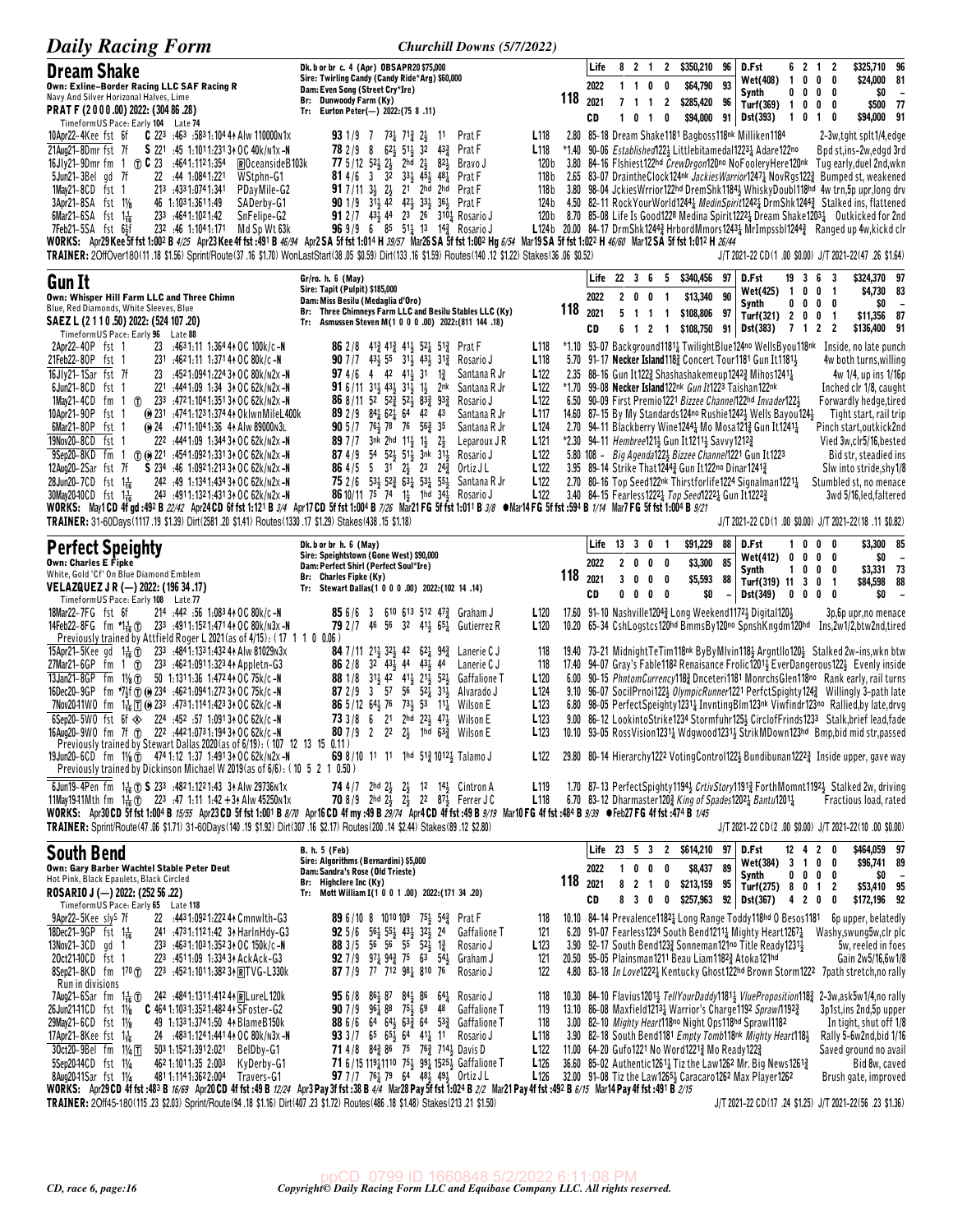| <b>Daily Racing Form</b>                                                                                                                                                                                                                                                                                                                                                                                                                                                                                                                                                                                                                                                                                                                                                                                                                                                                                                                                                                                                                  | Churchill Downs (5/7/2022)                                                                                                                                                                                                                                                                                                                                                                                                                                                                                                                                                                                                                                                                                                                                                                                       |                                                                              |                 |                            |                    |                          |                                                         |                                                              |          |                                                                                                                                                                                                                                                                                                                                                                                                                                                                                                                                               |                                   |              |                                                                                                                                                                                                                                                                                                                                                                                                                                                                                                                                                                                                                                                                                                                          |
|-------------------------------------------------------------------------------------------------------------------------------------------------------------------------------------------------------------------------------------------------------------------------------------------------------------------------------------------------------------------------------------------------------------------------------------------------------------------------------------------------------------------------------------------------------------------------------------------------------------------------------------------------------------------------------------------------------------------------------------------------------------------------------------------------------------------------------------------------------------------------------------------------------------------------------------------------------------------------------------------------------------------------------------------|------------------------------------------------------------------------------------------------------------------------------------------------------------------------------------------------------------------------------------------------------------------------------------------------------------------------------------------------------------------------------------------------------------------------------------------------------------------------------------------------------------------------------------------------------------------------------------------------------------------------------------------------------------------------------------------------------------------------------------------------------------------------------------------------------------------|------------------------------------------------------------------------------|-----------------|----------------------------|--------------------|--------------------------|---------------------------------------------------------|--------------------------------------------------------------|----------|-----------------------------------------------------------------------------------------------------------------------------------------------------------------------------------------------------------------------------------------------------------------------------------------------------------------------------------------------------------------------------------------------------------------------------------------------------------------------------------------------------------------------------------------------|-----------------------------------|--------------|--------------------------------------------------------------------------------------------------------------------------------------------------------------------------------------------------------------------------------------------------------------------------------------------------------------------------------------------------------------------------------------------------------------------------------------------------------------------------------------------------------------------------------------------------------------------------------------------------------------------------------------------------------------------------------------------------------------------------|
| Injunction<br>Own: Nicholas Vaccarezza and J&G Stables L<br><b>Black, Yellow Braces And Steelers</b><br><b>ORTIZ J L (-) 2022: (415 88 .21)</b><br>TimeformUS Pace: Early 115 Late 68                                                                                                                                                                                                                                                                                                                                                                                                                                                                                                                                                                                                                                                                                                                                                                                                                                                     | Ch. g(08.06.20) 4 (Mar)<br>Sire: Skipshot (Skip Away) \$5,000<br>Dam: Valid Valencia (Northern Afleet)<br>Br: Mikhail Yanakov (Ky)<br>Tr: Vaccarezza Carlo(-) 2022: (18 4 .22)                                                                                                                                                                                                                                                                                                                                                                                                                                                                                                                                                                                                                                   |                                                                              | 118             | Life<br>2022<br>2021<br>CD | 7 2 2<br>$1\quad1$ | $2 \t0 \t0$<br>$\pmb{0}$ | $\mathbf{1}$<br>$\overline{\mathbf{1}}$<br>$\mathbf{0}$ | \$159,104<br>\$13,100 89<br>5 2 2 0 \$146,004 94<br>\$73,420 | 94<br>94 | D.Fst<br>Wet(336) 1 1 0<br>Synth<br>Turf(339) $1 \t0 \t0 \t0$<br>Dst(376)                                                                                                                                                                                                                                                                                                                                                                                                                                                                     | $0\quad 0\quad 0\quad$<br>4 1 2 0 | 5 1 2 1      | \$85,184 94<br>\$73,420 94<br>0<br>0<br>SO.<br>$\overline{\phantom{a}}$<br>\$500 52<br>\$95,820 94                                                                                                                                                                                                                                                                                                                                                                                                                                                                                                                                                                                                                       |
| 16Apr22-7Kee fst 7f<br>(∩ 222 :4511:1031:232 4∧ OC 62k/n2x – N<br>5Mar2240GP fst 1<br>224 :45 1:09 1:334 44 GPMile-G2<br>26Nov21-10CD gd 1<br>232 :4611:1021:344 34 Alw 129084N1x<br>290ct21–1Kee fst *7f<br>Sol 224 :454 1:103 1:261 3↑ Md Sp Wt 83k<br>15Aug21-2EIP fst 1 S 244 :49 1:1311:363 34 Md Sp Wt 51k<br>17Jly21-6EIP fst 1 $\otimes$ C 224 :4521:0941:36234 Md Sp Wt 50k<br>19Jun21-5SA fm 1 T 233 :4741:12 1:352 34 Md Sp Wt 64k<br>WORKS: Apr29 Kee 5f fst 1:001 B 2/25 ●Apr12 Kee 4f my :474 B 1/7 Apr8 Kee 4f fst :524 B 84/85 Apr2 Kee 5f fst 1:02 B 13/35 Mar26 PmM 4f fst :503 B 84/95 Mar20 PmM 4f fst :484 B 12/54<br>TRAINER: Sprint/Route (11 .18 \$1.96) Dirt (34 .21 \$5.73) Routes (52 .13 \$1.52) Stakes (8 .12 \$0.75)                                                                                                                                                                                                                                                                                        | <b>89</b> 6/11 6 31 <sub>3</sub> 3nk 1hd 3nk Bejarano R<br>87 4/8 1 <sup>1</sup> / <sub>2</sub> 31 52 <sup>1</sup> / <sub>4</sub> 67 611 Rosario J<br><b>94</b> 7/11 1 <sup>1</sup> / <sub>3</sub> 1 <sup>1</sup> 1 <sup>1</sup> / <sub>3</sub> 1 <sup>2</sup> 1 <sup>5</sup> <sup>1</sup> / <sub>4</sub> Rosario J<br>94 3/5 4 1hd 11 13 19} Bejarano R<br>74 5/7 11 11 1 <sup>1</sup> 1 <sup>hd</sup> 21 23 <sup>3</sup> Bejarano R<br>74 6/10 32 323 333 223 23 Saez G<br>52 2/11 11101112 1112 1119 8121 Centeno A5                                                                                                                                                                                                                                                                                          | L118b<br>L <sub>118</sub><br>L <sub>118</sub><br>L <sub>115</sub>            |                 |                            |                    |                          |                                                         |                                                              |          | L118b *2.00 84-18 Ebben118hd Here Mi Song118hd Injunction11821<br>118b 20.70 91-06 Speaker's Corner12454 Fearless12422 Endorsed12012<br>7.60 95–10 Injunction1185 <sup>1</sup> Tiz Rye Time1211 <sup>1</sup> Milliken118 <sup>nk</sup><br>3.60 88-06 Gentle Soul12433 Injunction11843 Bamalama11821                                                                                                                                                                                                                                           |                                   |              | Long dry btw, not enuff<br>Led, chased 4pth, tired<br>Drew away, geared down<br>L121b 2.40 93-15 Injunction1219 <sub>2</sub> Emerald Express1214 Engrave1217 <sub>4</sub> Bmp st, 2p upr, drew off<br>Ins, no match, 2nd best<br>34.30 92–07 KingsMischief118 <sub>2</sub> Injunction1182 <sub>3</sub> TonlImpct118hd Stalk duelers,outkickd<br>96.80 71-15 LncolnHwk120hd Hollywoodhllrsr1261 Sbconscs12011 Off slow, checked 7/16<br>J/T 2021-22(2).00 \$0.00)                                                                                                                                                                                                                                                         |
| <b>Frosted Grace</b>                                                                                                                                                                                                                                                                                                                                                                                                                                                                                                                                                                                                                                                                                                                                                                                                                                                                                                                                                                                                                      | <b>B. h. 6 (Feb)</b>                                                                                                                                                                                                                                                                                                                                                                                                                                                                                                                                                                                                                                                                                                                                                                                             |                                                                              |                 |                            |                    |                          |                                                         | Life 29 5 11 6 \$328,510 94 D.Fst                            |          |                                                                                                                                                                                                                                                                                                                                                                                                                                                                                                                                               | 21 4 9                            |              | \$271,662 94<br>- 4                                                                                                                                                                                                                                                                                                                                                                                                                                                                                                                                                                                                                                                                                                      |
| Own: Reeves Thoroughbred Racing and Willia<br>White, White 'R' On Hunter Green<br>GRAHAM J (4002.00) 2022: (323 58.18)                                                                                                                                                                                                                                                                                                                                                                                                                                                                                                                                                                                                                                                                                                                                                                                                                                                                                                                    | Sire: Mark Valeski (Proud Citizen) \$1,500<br>Dam: Class (Thunder Gulch)<br>Br: Brereton C Jones (Ky)<br>Tr: Amoss Thomas(1 0 0 0 .00) 2022: (164 34 .21)                                                                                                                                                                                                                                                                                                                                                                                                                                                                                                                                                                                                                                                        |                                                                              | 118             | 2022<br>2021               |                    | 503                      | $3 \quad 2 \quad 0 \quad 0$<br>$\overline{\mathbf{1}}$  | \$70,000<br>\$72,147 94                                      | 89       | Wet(345) 5 1 2 1<br>Synth<br>Turf(288) 3 0 0 1                                                                                                                                                                                                                                                                                                                                                                                                                                                                                                |                                   | $0\ 0\ 0\ 0$ | \$49,088 90<br>SO.<br>$\overline{\phantom{a}}$<br>\$7,760 89                                                                                                                                                                                                                                                                                                                                                                                                                                                                                                                                                                                                                                                             |
| Timeform US Pace: Early 92 Late 69<br>5Mar22-7DeD fst 7 <sup>1</sup><br>234 .4821:1341:3344 ROwnApprCp75k<br>12Feb22-4DeD myS 64f C 233 :4711:1331:203 44 OC 15k/c-N                                                                                                                                                                                                                                                                                                                                                                                                                                                                                                                                                                                                                                                                                                                                                                                                                                                                      | 31 3nk 12 12} Dominguez J<br>896/86<br>$2\frac{1}{2}$ 12 12 Dominguez J<br>892/64<br>21                                                                                                                                                                                                                                                                                                                                                                                                                                                                                                                                                                                                                                                                                                                          |                                                                              |                 | CD                         |                    |                          | 1 0 1 0                                                 | \$16,280                                                     |          | 83   Dst(271) 2 1 1 0<br>L118b 2.50 94-15 Frosted Grace 1182 <sup>1</sup> Langs Day 123 <sup>1</sup> Spa City 1231                                                                                                                                                                                                                                                                                                                                                                                                                            |                                   |              | \$53,800 89<br>Pressed, clear, urging<br>L118b *1.20 92-20 Frosted Grace11821 Young Bull11811 It Makes Sense11811 Stalked, best late                                                                                                                                                                                                                                                                                                                                                                                                                                                                                                                                                                                     |
| 22Jan22-8FG gd 5 <sup>5</sup> <sub>2</sub> f <sup>o</sup> 222 :453 :5711:032 44 DFKennerB99k<br>Placed 6th through disqualification<br>23 :46 1:0941:22 34 OC 80k/n3x-N<br>28Nov2141CD fst 7f                                                                                                                                                                                                                                                                                                                                                                                                                                                                                                                                                                                                                                                                                                                                                                                                                                             | 67 $6/8$ 8<br>881 811 710 7111 Geroux F<br>83 4/7 3 21 2hd 22 233 Geroux F                                                                                                                                                                                                                                                                                                                                                                                                                                                                                                                                                                                                                                                                                                                                       | L120b                                                                        |                 |                            |                    |                          |                                                         |                                                              |          | <b>L118b</b> 16.30 81-07 <b>p</b> Uust Might1202 <sup>3</sup> Cowan1182 <sup>1</sup> / <sub>2</sub> Strike Me Down118 <sup>nk</sup><br>4.50 88-13 Ebben12033 Frosted Grace1204 Mr. Hustle120hd                                                                                                                                                                                                                                                                                                                                                |                                   |              | Outrun<br>No match, 2nd best                                                                                                                                                                                                                                                                                                                                                                                                                                                                                                                                                                                                                                                                                             |
| Previously trained by Ritvo Kathy 2021 (as of 7/3): (63 5 7 10 0.08)<br>3Jlv2140GP fst 6f<br>222 :452 :5711:093 34 SmlSprnt-G3<br>15May2141Pim fst 6f<br>224 :451 :5631:084 34 MdSprnt-G3<br>27Mar21-5GP fst 7f<br>222 :45 1:0931:23 44 SirShkltnB100k<br>13Feb2141GP fst 6f<br>222 :444 :5631:092 44 GPSprint-G3<br>13Dec20-9GP fst 6f<br>222 :452 :5721:094 34 OC 62k/n2x -N<br>13Nov20-8GPWwf 64f<br>S 223 :4521:0921:154 3↑ OC 62k/N\$Y -N<br>27Sep2040GP fst 6f<br>221 :444 :57 1:093 34 OC 62k/n2x -N<br>(e) 22 :441 :563 1:09 34 OC 62k/n2x -N<br>4Sep20-9GP fst 6f<br>WORKS: Apr28CD 4f fst:482 B 11/52 Apr19CD 4f fst:493 B 22/44 Apr13CD 4f my:483 B 1/5 Apr3CD 4f fst:48 B 12/46 Mar20 FG 4f fst:512 B 81/96 Feb23 FG 5f fst 1:01 B 4/11<br>TRAINER: 61-180Days(71.20 \$1.54) Sprint/Route(102.18 \$1.45) 2Sprints/Route(16.25 \$1.26) WonLastStart(137.18 \$1.07) Dirt(586.20 \$1.20) Routes(344.20 \$1.24)                                                                                                                   | 77 1/8 7<br>$84\frac{1}{2}$ 75 $\frac{1}{2}$ 67 $\frac{1}{4}$ Castellano JJ<br>74<br>$76\overline{4}$ 55 $\overline{1}$ 33<br>94 4/11 8<br>87<br>Castellano J J<br>$2\frac{1}{2}$ 1hd 11 $2\frac{1}{2}$<br>853/72<br>Gonzalez E<br><b>91</b> 4/4 2 21 3 <sup>1</sup> / <sub>2</sub> 2 <sup>1</sup> / <sub>2</sub> 2 <sup>3</sup> / <sub>4</sub><br>Saez L<br>881/66<br>$42\frac{1}{2}$ 51 $\frac{3}{4}$ 1 $\frac{1}{2}$ 11<br>Panici L<br>88 1/5 3 31 31 33<br>2nk PaniciL<br>$915/6$ 3<br>$64$ $51\frac{3}{4}$ $3\frac{1}{2}$ $2\frac{1}{2}$ Panici L<br>91 5/6 2 54 $\frac{1}{4}$ 43 31 $\frac{1}{2}$ 21 $\frac{3}{4}$ Torres C A                                                                                                                                                                              |                                                                              |                 |                            |                    |                          |                                                         |                                                              |          | 122fb 5.00 87-13 Miles Ahead 122 $\frac{1}{2}$ Chance It 1242 $\frac{1}{4}$ Diamond Oops 1241 $\frac{1}{4}$<br>118fb 8.10 88-11 Basin118} Frosted Grace118} Town Classic1183<br>L122fb 2.50 94-13 Frosted Grace1221 With Verve1203 Cajun Brother12251<br>L120fb *1.00 99-08 Went West120nk Frosted Grace120nk Lusitano1207 $\frac{3}{4}$                                                                                                                                                                                                      |                                   |              | Slow start, outrun<br>122fb 16.00 91-09 SpecilReserve12213 StrikePower12213 FrostdGrc1223 Bumped,pinched start<br>Vie,clear,drift,svd 2d<br>118fb 7.80 92-13 MischeviousAlex12031 FrostdGrc1181 CjunBrothr120251 Vied 3wd, no match<br>2p turn, split 4w3/16<br>3wd bid, missed<br>L121f 2.50 94-10 YodelEAWho1162 FrostedGrce12132 TrvyBoy1213 Bobbled,4w,brush,edged<br>L121f 3.10 96-13 AllAround12313 FrostedGrce12113 RoylSquez121nk Drive 4w1/4p, outkicked<br>J/T 2021-22 CD (67 .22 \$1.91) J/T 2021-22 (243 .21 \$1.41)                                                                                                                                                                                         |
| <b>Major Fed</b>                                                                                                                                                                                                                                                                                                                                                                                                                                                                                                                                                                                                                                                                                                                                                                                                                                                                                                                                                                                                                          | Dk. b or br h. 5 (Apr)<br>Sire: Ghostzapper (Awesome Again) \$75,000                                                                                                                                                                                                                                                                                                                                                                                                                                                                                                                                                                                                                                                                                                                                             |                                                                              |                 |                            |                    |                          |                                                         | Life 15 3 4 2 \$411,074                                      | 94       | D.Fst<br>Wet(439) 3 0 1 1                                                                                                                                                                                                                                                                                                                                                                                                                                                                                                                     | 11 3 3 1                          |              | \$372,041 94<br>\$39,033 90                                                                                                                                                                                                                                                                                                                                                                                                                                                                                                                                                                                                                                                                                              |
| Own: Lloyd Madison Farms IV LLC<br>Red, White Bars On Sleeves, Red Cap<br>LEPAROUX JR (3 1 0 0 .33) 2022: (194 20 .10)                                                                                                                                                                                                                                                                                                                                                                                                                                                                                                                                                                                                                                                                                                                                                                                                                                                                                                                    | Dam: Bobby's Babe (Smart Strike)<br>Br: Lloyd Madison IV LLC (Ky)<br>Tr: Foley Gregory D(3 2 0 0 .67) 2022: (78 14 .18)                                                                                                                                                                                                                                                                                                                                                                                                                                                                                                                                                                                                                                                                                          |                                                                              | 118             | 2022<br>2021<br>CD         |                    | 521                      | 2 0 0 1                                                 | \$12,513 94<br>0 \$167,561 90                                |          | Synth<br>Turf(341) $1 \t0 \t0 \t0$<br>7 2 2 1 \$190,628 92 Dst(404)                                                                                                                                                                                                                                                                                                                                                                                                                                                                           | $0\quad 0\quad 0\quad$            | $0\ 0\ 0\ 0$ | \$0<br>$\sim$<br>\$0 82<br>\$O<br>0                                                                                                                                                                                                                                                                                                                                                                                                                                                                                                                                                                                                                                                                                      |
| TimeformUS Pace: Early 89 Late 94<br>242 :4821:1241:44 44 OC 80k/n3x-N<br>15Apr22-6Kee fst $1\frac{1}{16}$<br>19Feb22-11FG fm *11/ <sub>8</sub> 10 (0) 493 1:14 1:40 1:53 4 + Fg-G3<br>26Dec21-8FG fst 11 (0233 .4711.1141.4313 + Tenacious L99k<br>21Nov21-6CD sly <sup>S</sup> $1\frac{1}{16}$<br>241 :484 1:132 1:452 34 OC 100k/N3x-N<br>$300ct21 - 9Kee$ sly <sup>s</sup> $1\frac{1}{8}$<br>S 481 1:122 1:37 1:501 34 Fayette-G2<br>10 $ct21 - 8CD$ fst $1\frac{1}{16}$<br>242 :49 1:1241:424 34 OC 62k/n2x -N<br>25Jun21-6CD fst $1\frac{1}{16}$<br>233 :4731:12 1:424 34 Alw 100086N1x<br>27Sep20-3CD fst 1 <sup>1</sup> / <sub>6</sub><br>S 242 :4841:1241:424 3↑ Alw 71102N1x<br>5Sep20-14CD fst 11/4<br>462 1:1011:35 2:003 KyDerby-G1<br>8Jly2041Ind fst 11/8<br>473 1:121 1:371 1:492 India Dby-G3<br>23May20-10CD fst 1 <sup>1</sup> / <sub>16</sub><br>234 :4811:1221:43<br>MattWinn-G3<br>21Mar20-12FG fst 1 용<br>48 1:1221:3731:562 LaDerby-G2<br>WORKS: $\bullet$ Apr1 CD 4f fst :481 B 1/21 Feb9 FG 5f fst 1:002 B 2/20 | <b>94</b> 1/8 $5^{24}$ 42 <sup>1</sup> 53 <sup>1</sup> 42 32 <sup>1</sup> Gaffalione T<br>82 4/11 9111013 1191 1193 1181 Geroux F<br>89 2/8 42 42 31 22 53 Murrill M<br><b>90</b> 4/7 42 42 41 <sup>3</sup> 31<br>$2\frac{3}{4}$<br><b>Gaffalione T</b><br>79 8/8 42 31 43 49 717 5 Santana R Jr<br><b>86</b> 4/8 $52\frac{1}{2}$ 52 $51\frac{3}{4}$ $2\frac{1}{2}$<br>12½ Geroux F<br><b>84</b> 1/7 $54\frac{1}{2}$ 63 <sub>2</sub> 73 <sub>4</sub> 42 <sub>4</sub> 1 <sub>4</sub> Geroux F<br><b>92</b> 4/5 45 43 <sup>1</sup> / <sub>3</sub> 42 22 22 <sup>1</sup> / <sub>3</sub> Graham J<br>84 4/15 63 63 $\frac{1}{2}$ 65 $\frac{1}{4}$ 88 $\frac{1}{4}$ 1015 $\frac{3}{4}$ Graham J<br>87 7/9 984 95 74 314 23 Graham J<br>71 10/10 51 72 61 89 1015 Rosario J<br>84 1/14 14121411 1463 561 443 Rosario J | L124b                                                                        |                 |                            |                    |                          |                                                         |                                                              |          | L118b 28.70 67-21 Cavalry Charge118hd Adhamo118hd Halo Again122nk<br><b>L122b</b> *1.80 91-11 Major Fed1222 $\frac{1}{4}$ Tune In1241 $\frac{1}{4}$ Shortlist122no<br>*.80 91-13 Major Fed1243 Motagally 126nk Surly Furious 11813<br>L118b 5.70 98-07 Shared Sense 1223 Major Fed1184 Necker Island 1222<br><b>L118b</b> 7.60 74-10 <i>Maxfield</i> 1231 Ny Traffic118 <sup>3</sup> Pneumatic1183 <sup>1</sup> / <sub>2</sub><br><b>L122b</b> 8.10 - - Wells Bayou1221 $\frac{1}{2}$ Ny Traffic1222 $\frac{3}{4}$ Modernist122 $\frac{1}{2}$ |                                   |              | L118b 9.40 81-23 MysticNight1182 MischiefAfoot118nk MajorFed1181 2p,4w upr,gain,outfnsh<br>Outrun<br>L122b 3.70 91-09 ChessChief124no HppyAmricn11913 PirtsPunch11811 Ins.3w1/4.bid.faltered<br>L123b 3.00 77-24 BeauLuminrie1233 MjorFed1231 YouretoBlme1211 Ins.bmp foe 3w1/8.duel<br>121b 16.60 71-30 IndependencHII12174 CodofHonor1211 KingFury12023 4-3w1st,4w2nd,tired<br>Drove past 1/16, cird<br>Rally, edgd cir in hand<br>L118b 1.20 88-20 CostIDefense12223 MjorFed11873 LunsinChrge122103 Bid, no gain on winner<br>L126b 43.30 95-02 Authentic12614 Tiz the Law1262 Mr. Big News1261 $\frac{3}{4}$ Keen, jostled, traffic<br>Tight st, 4wfar, brsh1/4<br>Widest 1st, 7pth upper<br>Off slow, 6w5/16, 8w1/4 |
| TRAINER: 20ff45-180(49 .10 \$0.62) Dirt(211 .16 \$1.38) Routes (96 .15 \$2.14) Stakes (37 .19 \$1.46)                                                                                                                                                                                                                                                                                                                                                                                                                                                                                                                                                                                                                                                                                                                                                                                                                                                                                                                                     |                                                                                                                                                                                                                                                                                                                                                                                                                                                                                                                                                                                                                                                                                                                                                                                                                  |                                                                              |                 |                            | Life 22 6 1        |                          | 4                                                       | \$659,632 93 D.Fst                                           |          |                                                                                                                                                                                                                                                                                                                                                                                                                                                                                                                                               |                                   |              | J/T 2021-22 CD(1.00 \$0.00) J/T 2021-22(1.00 \$0.00)<br>\$508,728 93                                                                                                                                                                                                                                                                                                                                                                                                                                                                                                                                                                                                                                                     |
| <b>Necker Island</b><br><b>Own: The Scherr Boys</b><br>Orange, Green 'V', Orange Stripes On<br>MURRILL M (5001.00) 2022: (325 51.16)                                                                                                                                                                                                                                                                                                                                                                                                                                                                                                                                                                                                                                                                                                                                                                                                                                                                                                      | Ch. h. 5 (Mar)<br>Sire: Hard Spun (Danzig) \$35,000<br>Dam: Jenny's Rocket (Mr. Greeley)<br>Br: Stonestreet Thoroughbred Holdings LLC (Ky)<br>Tr: Hartman Chris A(-) 2022: (157 43 .27)                                                                                                                                                                                                                                                                                                                                                                                                                                                                                                                                                                                                                          |                                                                              | $118$ $_{2021}$ | 2022<br>CD                 |                    | 3 1 0 0<br>950           |                                                         | \$88,100 93                                                  |          | Wet(393) 2 2 0 0<br>Synth<br>8 3 1 1 \$371,802 93 Turf(329) 2 0 0 1<br>0 \$448,999 93 Dst(349) 7 3 1 0                                                                                                                                                                                                                                                                                                                                                                                                                                        | 18 4 1 3                          | $0\ 0\ 0\ 0$ | \$136,904 91<br>$\frac{1}{20}$ –<br>\$14,000 86<br>\$236,668 93                                                                                                                                                                                                                                                                                                                                                                                                                                                                                                                                                                                                                                                          |
| TimeformUS Pace: Early 81 Late 104<br>2Apr22-90P fst 1<br>223 :4541:1031:36244 OklwnMle-G3<br>21Feb22-80P fst 1<br>231 :4621:11 1:371 44 OC 80k/c-N<br>15Jan22-80P fst 1<br>231 :4641:1131:37 44 5thSeasnL150k<br>25Nov21-7FG fst 6f<br>C 223 :454 :573 1:094 34 Thnksgy CIB 150k<br>Hand timed                                                                                                                                                                                                                                                                                                                                                                                                                                                                                                                                                                                                                                                                                                                                           | <b>91</b> 8/9 86 $\frac{1}{2}$ 74 $\frac{1}{4}$ 72 42 43 $\frac{3}{4}$ Murrill M<br><b>93</b> 3/7 $64\frac{3}{4}$ 65 42 22 $1\frac{3}{4}$<br>Arrieta F<br><b>92</b> 4/9 74 <sup>3</sup> / <sub>2</sub> 73 <sup>1</sup> / <sub>3</sub> 82 <sup>1</sup> / <sub>3</sub> 42 <sup>1</sup> / <sub>3</sub> 44<br>Arrieta F<br>93 1/7 6 64 44 $\frac{1}{2}$ 44 $\frac{1}{2}$ 43 $\frac{1}{4}$ Murrill M                                                                                                                                                                                                                                                                                                                                                                                                                  | L <sub>124</sub><br>L <sub>118</sub><br>L <sub>122</sub><br>L <sub>124</sub> |                 |                            |                    |                          |                                                         |                                                              |          | 11.70 93-07 Fulsome124nk Cezanne1242 Runnin' Ray12413<br>3.20 93-17 Necker Island1183 Concert Tour1181 Gun It11813<br>*1.70 90-13 Just Might1242 <sub>2</sub> Greeley and Ben124nk Pyron118 <sub>2</sub>                                                                                                                                                                                                                                                                                                                                      |                                   |              | Thru traffc2nd,flattnd<br>Split foes, up in time<br>6.00 90-15 RatedRSuperstr122nk Mucho122} ThomsShelby1223} Traffic 3/8, dropped in<br>Stdy7/16,3-4w1/4,chasd                                                                                                                                                                                                                                                                                                                                                                                                                                                                                                                                                          |
| 6Nov2140CD fst 6f<br>213 :45 :5631:09134 BetOSnshnL300k<br>224 :453 1:093 1:224 34 OC 80k/n3x -N<br>30ct21-9CD slys 7f<br>$8$ Sep21-9KD fm 170 $\sigma$<br>233 :4741:1241:4023+RTVG-L400k<br>Run in divisions                                                                                                                                                                                                                                                                                                                                                                                                                                                                                                                                                                                                                                                                                                                                                                                                                             | <b>93</b> 1/8 4 5 <sup>13</sup> / <sub>2</sub> 42 3 <sup>1</sup> / <sub>3</sub> 1hd Murrill M<br><b>91</b> 7/9 4 $52\frac{1}{4}$ 4 <sup>3</sup> 1hd 14 <sup>1</sup> Murrill M<br>84 4/9 93 631 531 66 86<br>Murrill M                                                                                                                                                                                                                                                                                                                                                                                                                                                                                                                                                                                            | 123<br>L <sub>121</sub><br>122                                               |                 |                            |                    |                          |                                                         |                                                              |          | 3.70 91-11 Necker Island123hd Mucho123nk Sir Alfred James1231 <sup>3</sup><br>4.00 88-19 Necker Island12141 Pyron121no Pneumatic12131                                                                                                                                                                                                                                                                                                                                                                                                         |                                   |              | Checked hard turn<br>4w,bid 3/8,vied,cleard<br>13.50 73-18 SnpprSinclir1223 BobndJcki1223 MidnightTTim1223 Settle ins,2w,no impct                                                                                                                                                                                                                                                                                                                                                                                                                                                                                                                                                                                        |
| 8Aug21-6EIP fm 1 1 232 :4541:0831:32 34 KDPrvMtMIL98k<br>26Jun2141CD fst 11/8 C 464 1:103 1:352 1:482 44 SFoster-G2<br>$6$ Jun21-8 $CD$ fst 1<br>221 :4441:09 1:34 34 OC 62k/n2x -N<br>23Apr21-40P fst 1<br>S 242 :4841:1231:3723 Alw 106000 N3L<br>5Sep2044CD fst 11/4<br>4621:1011:35 2:003 KyDerby-G1<br>WORKS: Apr30 OP 4f fst :472 B 2/57 Mar26 OP 4f fst :50 B 58/94 Mar18 OP 4f my :512 B 22/26                                                                                                                                                                                                                                                                                                                                                                                                                                                                                                                                                                                                                                    | <b>86</b> $5/5$ 3 <sup>3</sup> 3 <sup>1</sup> / <sub>3</sub> 4 <sup>1</sup> / <sub>3</sub> 3 <sup>1</sup> / <sub>3</sub> 3 <sup>1</sup> Murrill M<br>85 3/9 313 423 423 583 7113 Murrill M<br><b>91</b> 9/11 74 $\frac{1}{2}$ 54 $\frac{1}{2}$ 54 2 $\frac{1}{2}$ 1nk Murrill M<br><b>82</b> 2/6 32 42 42 31 2 <sup>3</sup> Tohill K S<br>85 8/15 13121212 1310 1110 9143 Mena M                                                                                                                                                                                                                                                                                                                                                                                                                                 | 122<br>119<br>L <sub>122</sub><br>L121<br>L126f                              |                 |                            |                    |                          |                                                         |                                                              |          | 35.00 82-08 Maxfield12131 Warrior's Charge1192 Spraw/11921<br>2.60e 99-08 Necker Island122nk Gun It1223 Taishan122nk<br>*2.00 91-16 Background 126 Necker Island 1211 Polar Wind 121 }                                                                                                                                                                                                                                                                                                                                                        |                                   |              | *1.70 102 - Betwithbothhnds122} TutsRevenge122} NckrIslnd1224} Rallied str, gaining<br>Off rail upper, faded<br>Rail rally, prevailed<br>Traffic 1/4, slow gain<br>49.30 96-02 Authentic 1261 $\frac{1}{4}$ Tiz the Law 126 <sup>2</sup> Mr. Big News 1261 $\frac{3}{4}$ Angled out 8w, belated                                                                                                                                                                                                                                                                                                                                                                                                                          |
| (11.11) TRAINER: 31-60Days (153 .23 \$1.87) Dirt (358 .23 \$1.97) Routes (195 .23 \$1.90) Stakes (36 .17 \$1.11)                                                                                                                                                                                                                                                                                                                                                                                                                                                                                                                                                                                                                                                                                                                                                                                                                                                                                                                          |                                                                                                                                                                                                                                                                                                                                                                                                                                                                                                                                                                                                                                                                                                                                                                                                                  |                                                                              |                 |                            |                    |                          |                                                         |                                                              |          |                                                                                                                                                                                                                                                                                                                                                                                                                                                                                                                                               |                                   |              | J/T 2021-22 CD(63 .35 \$3.75) J/T 2021-22(220 .29 \$2.43)                                                                                                                                                                                                                                                                                                                                                                                                                                                                                                                                                                                                                                                                |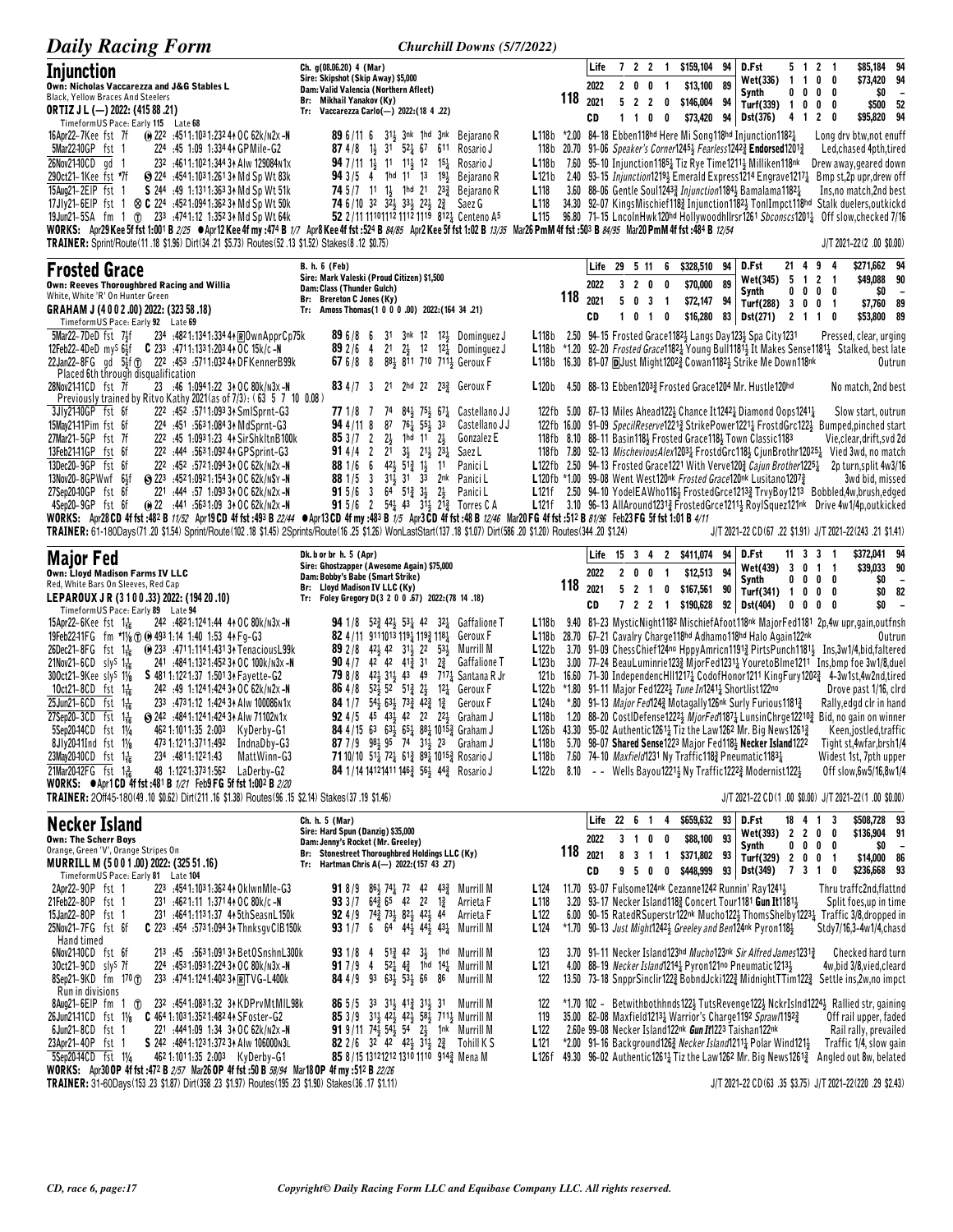| <b>Daily Racing Form</b>                                                                                | <b>Churchill Downs (5/7/2022)</b>                                                       |        |         |    |     |               |    |                                                               |    |   |                              |                                                                                                           |
|---------------------------------------------------------------------------------------------------------|-----------------------------------------------------------------------------------------|--------|---------|----|-----|---------------|----|---------------------------------------------------------------|----|---|------------------------------|-----------------------------------------------------------------------------------------------------------|
| <b>Endorsed</b>                                                                                         | <b>B. h. 6 (Mar)</b>                                                                    |        | Life 26 |    |     | \$644,375 100 |    | D.Fst                                                         |    |   | 21 3 4 5                     | \$553.415 99                                                                                              |
| <b>Own: Mark D Breen</b>                                                                                | Sire: Medaglia d'Oro (El Prado*Ire) \$100,000<br>Dam: Dance Card (Tapit)                |        | 2022    |    |     | \$169,400     | 96 | Wet(416)                                                      |    |   | 4 1 2 0                      | \$90,500 100                                                                                              |
| White, Green Diamonds, Green Shamrocks                                                                  | Br: Godolphin (Ky)                                                                      | 118    | 2021    | 10 |     | \$146,970     | 98 | Synth<br>Turf(324)                                            |    |   | $0\,0\,0\,0$                 | SO.                                                                                                       |
| GAFFALIONE T (6 2 0 3 .33) 2022: (534 101 .19)                                                          | Tr: Maker Michael J(-) 2022: (383 69 .18)                                               |        |         |    |     |               |    |                                                               |    |   | $0\quad 0\quad 0\quad$       | \$460 77                                                                                                  |
| TimeformUS Pace: Early 104 Late 84                                                                      |                                                                                         |        | CD      |    | 401 | \$75,305      |    | 91 Dst(380)                                                   | 5. | 0 | 0<br>$\overline{\mathbf{2}}$ | \$41,620 96                                                                                               |
| 22 :4431:0921:22244 Cmnwlth-G3<br>9Apr22-5Kee sly <sup>s</sup> 7f                                       | 75 7/10 2 75 97 107 811 & Santana R Jr                                                  | 118 b  |         |    |     |               |    |                                                               |    |   |                              | 10.50 77-14 Prevalence1182 Long Range Toddy118hd OBesos1181 7p upper, widest lane                         |
| 5Mar2240GP fst 1<br>224 :45 1:09 1:334 44 GPMile-G2                                                     | <b>91</b> 6/8 52 21 21 34 38<br>Ortiz J L                                               | 120 b  |         |    |     |               |    | 11.00 94-06 Speaker's Corner12453 Fearless12423 Endorsed12013 |    |   |                              | 2wd bid turn, best rest                                                                                   |
| 29Jan22-12GP fst 11/8<br>4611:10 1:3511:484 44 PWCInvit-G1                                              | 96 8/9 54 341 341 461 49<br>Rispoli U                                                   | 123 b  |         |    |     |               |    | 85.50 85-13 Life Is Good12331 Knicks Go1231 Stilleto Boy12343 |    |   |                              | Widest early, weakened                                                                                    |
| (e) 22 :4431:09 1:2213 + MrProsp-G3<br>11Dec21-10GP fst 7f                                              | 85 4 / 7 6 76 4 64 51 $\frac{3}{4}$ 2<br>Gaffalione T                                   | 122 b  |         |    |     |               |    | *1.90 92–10 Officiating122} Endorsed122} Dennis' Moment120}   |    |   |                              | 2p, late gn, not enough                                                                                   |
| 17Nov21-8CD fst 7f<br>224 :4511:0911:22134 OC 150k/c-N                                                  | $54$ $54$ $33\frac{1}{2}$ $3\frac{1}{2}$<br><b>Gaffalione T</b><br>$905/6$ 4            | L120 b |         |    |     |               |    | 2.80 90-12 SirAlfredJms122hd LongRngToddy1204 Endorsd12053    |    |   |                              | 5w5/16, grinding away                                                                                     |
| (ii) 214 :443 :5611:082 34 Phoenix-G2<br>80ct21-8Kee fst 6f                                             | <b>89</b> 3 /7 5 710 78 $\frac{1}{2}$ 76 $\frac{1}{2}$ 45 $\frac{1}{4}$<br>Leparoux J R | 120 b  |         |    |     |               |    | 13.40 92-08 Special Reserve120nk Aloha West1202 Mucho1203     |    |   |                              | 4pth upper, late gain                                                                                     |
| 214 :443 :5621:083 34 LvITbSctyB275k<br>18Sep21-7CD fst 6f                                              | 91 2/6 6 65 63 32<br>$2\frac{3}{7}$<br>Leparoux J R                                     | 121 b  |         |    |     |               |    | 8.30 93-13 Just Might1233 Endorsed1211 Bango1236              |    |   |                              | Gain 4-5w1/4, belatedly                                                                                   |
| 221 :444 1:082 1:143 34 OC c-100k/N3x<br>6Aug21-4Sar fst 64f                                            | 384 Velazquez JR<br>321, 421, 46<br>852/63                                              | L122b  |         |    |     |               |    | 5.60 88-09 Jalen Journey1248 Rock On Luke124hd Endorsed1223   |    |   |                              | Chased ins, belatedly                                                                                     |
| Claimed from Godolphin, LLC for \$100,000, Mott William I Trainer 2021 (as of 8/6): (330 66 60 37 0.20) |                                                                                         |        |         |    |     |               |    |                                                               |    |   |                              |                                                                                                           |
| 224 :4531:10 1:162 34 OC 100k/c-N<br>11Jly21-6Bel fst 64f                                               | <b>85</b> 6/6 4 1hd 1hd $2\frac{1}{2}$ 34 $\frac{1}{2}$ Velazquez JR                    | L122b  |         |    |     |               |    | 3.40 85-13 MontaukTraffic1223 JlenJourney12433 Endorsed1223   |    |   |                              | Outside, 3-2path, wknd                                                                                    |
| 1Mav21-10CD fst 7f<br>C 214 :4411:0841:214 44 CD-G1                                                     | 129 128 943 953<br>Rosario J<br>84 11/12 1                                              | 118 b  |         |    |     |               |    | 8.90 88-05 Flagstaff118hd Lexitonian118no Whitmore1231        |    |   |                              | Wheeled out, no threat                                                                                    |
| 23 4521:0911:213 44 OC 62k/c-N<br>28Mar2140GP fst 7f                                                    | $22\frac{1}{2}$<br><b>98</b> 1/6 6 31 41 22<br>Alvarado J                               | L118b  |         |    |     |               |    | *1.30 93-10 Phat Man11824 Endorsed11854 Soldado11814          |    |   |                              | Slow st, lack room turn                                                                                   |
| 27Feb21-7GP fst 1<br>$1:354440C62k/c-N$                                                                 | <b>90</b> 6/11 34 11 124 11 313<br>Velazquez J R                                        | L118b  |         |    |     |               |    |                                                               |    |   |                              | 5.60 91-09 AttchmentRte1181 WestWillPower118 <sup>3</sup> Endorsd1181 <sup>1</sup> Clear 2p trn,headd1/16 |
| Hand timed                                                                                              |                                                                                         |        |         |    |     |               |    |                                                               |    |   |                              |                                                                                                           |

WORKS: Apr30CDT4f fst:481 B 5/22 Apr23CDT4f fst:504 B 16/17 Mar30CDT5f fst 1:024 B 7/8 WORKS: Apr30CDT4f fst:483 B 1/13 Feb26 GP 5f fst 1:01 B 21/41 Feb19 GP 5f fst 1:002 B 7/42<br>TRAINER: Sprint/Route(153.18 \$1.98) Dirt(600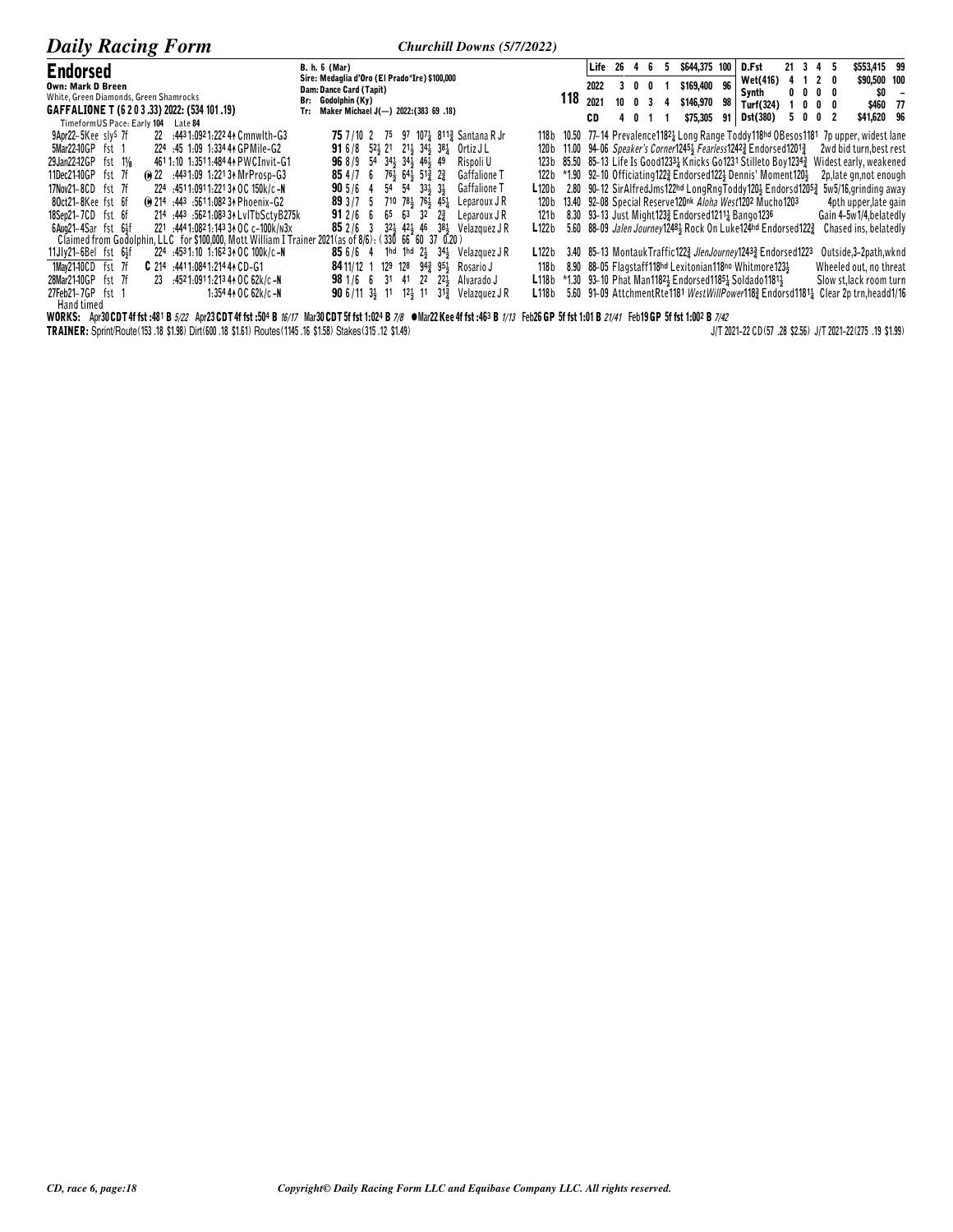73 LEGENDARY RACING E3

**Digital Collectibles**  $(NFTs) + Real Life$ Interaction & Info + **Real Memorabilia** 

## *Churchill Downs* **PDayMile-G2**



*1 MILE* **(1:33¦) THE PAT DAY MILE S. PRESENTED BY LG&E AND KU. Grade II. Purse \$500,000 For Three Year Olds. By subscription of \$300 each, which should accompany the nomination or by Supplementary Nomination of \$7,500 at time of entry. \$2,500 to pass the entry box; \$2,500 additional to start, with \$500,000 guaranteed. After payment of 1% toall owners of horses finishing sixth through last, 62% of the remaining purse shall be paid to the owner of the winner, 20% to second, 10% to third, 5% to fourth and 3% to fifth. Weight: 122 lbs. Non-winners of a grade I or II stakes, allowed 2 lbs.; a graded sweepstakes in 2022, 4 lbs. The maximum number of starters for the Pat Day Mile will be limited to fourteen (14). If more than fourteen (14) entries pass the entry box preference will be given to graded stakes winners (in order I-II-III), then highestcareer earnings. Any horse excluded from running because of the aforementioned preference shall be refunded the entry fee and supplementary nomination fee if applicable. Starters to be named through the entry box at the usual time of closing. All supplementary nominations will be required to pay entry and starting fees if they participate. Trophy to winning owner. Closed Saturday, April 16, 2022 with 51 nominations.**

THOROUGHBRED STARS!

**LEARN MORE @ WWW.OPENSTABLE.IO** 

| Post time: 1:56 ET                                                                                                                                                                                                                                                                                                                                                                                                                                                                                                                                                                                                                                                                                                                                                                                                                                                | Wagers:                                                                                                                                                                                                                                                                                                                                                                                                                 |                                                      |                            |                                                                                   |                                                                          |                                                                           |                                                                                                                                                                                                                                                                        | <b>Beyer par: NA</b>                                                                                                                                                                                                                                                                                                                                                                                                                                                                                                                                    |
|-------------------------------------------------------------------------------------------------------------------------------------------------------------------------------------------------------------------------------------------------------------------------------------------------------------------------------------------------------------------------------------------------------------------------------------------------------------------------------------------------------------------------------------------------------------------------------------------------------------------------------------------------------------------------------------------------------------------------------------------------------------------------------------------------------------------------------------------------------------------|-------------------------------------------------------------------------------------------------------------------------------------------------------------------------------------------------------------------------------------------------------------------------------------------------------------------------------------------------------------------------------------------------------------------------|------------------------------------------------------|----------------------------|-----------------------------------------------------------------------------------|--------------------------------------------------------------------------|---------------------------------------------------------------------------|------------------------------------------------------------------------------------------------------------------------------------------------------------------------------------------------------------------------------------------------------------------------|---------------------------------------------------------------------------------------------------------------------------------------------------------------------------------------------------------------------------------------------------------------------------------------------------------------------------------------------------------------------------------------------------------------------------------------------------------------------------------------------------------------------------------------------------------|
| <b>Major General</b><br>Own: WinStar Farm LLC and Siena Farm LLC<br>White, Green And Black Star, White 'Kc'<br><b>ORTIZ I JR (-) 2022: (394 112 .28)</b><br>TimeformUS Pace: Early 106 Late 72                                                                                                                                                                                                                                                                                                                                                                                                                                                                                                                                                                                                                                                                    | Dk. b or br c. 3 (Feb) KEESEP20\$420,000<br>Sire: Constitution (Tapit) \$85,000<br>Dam: No Mo Lemons (Uncle Mo)<br><b>Circular Road Breeders (Ky)</b><br>Br:<br>Pletcher Todd A(-) 2022: (291 71 .24)<br>Tr:                                                                                                                                                                                                            | 118                                                  | Life<br>2022<br>2021<br>CD | $\overline{2}$<br>4<br>2 0 1<br>$\mathbf{2}$<br>$\overline{2}$<br>$1\quad1\quad0$ | -1<br>0<br>0<br>0<br>0                                                   | \$306,525<br>87<br>\$74,000<br>87<br>\$232,525<br>- 77<br>0 \$177,525 76  | $3 \t2 \t1$<br>D.Fst<br>$\overline{1}$<br>0<br>Wet(433)<br>Synth<br>0<br>0<br>Turf(348)<br>0<br>0<br><b>Dst(412)</b><br>0<br>0                                                                                                                                         | \$306,525<br>0<br>87<br>\$0<br>47<br>$\mathbf{0}$<br>0<br>\$0<br>$0\quad 0$<br>$\overline{\phantom{a}}$<br>\$0<br>$0\quad 0$<br>$\sim$<br>\$0<br>$0\quad 0$                                                                                                                                                                                                                                                                                                                                                                                             |
| 16Apr22-9Kee fst $1\frac{1}{16}$<br>234 48 1:1221:451<br>Lexingtn-G3<br>233 :48 1:13 1:444<br>TamDby-G2<br>12Mar2241Tam gd $1\frac{1}{16}$<br>18Sep21-9CD fst $1\frac{1}{16}$<br>$\omega$ 234 $\cdot$ 4741.1241.444<br>Iroguois-G3<br>22 :45 1:10 1:163<br>21Aug21-1Sar fst 6}f<br>Md Sp Wt 100k<br>WORKS: Apr30 CD 4f fst:494 B 104/133 Apr8 PBD 4f fst:50 B 11/14 Apr1 PBD 5f fst 1:013 B 5/7 Mar26 PBD 4f fst:491 B 6/31 Mar5 PBD 5f fst 1:024 B 13/16 Feb26 PBD 5f fst 1:021 B 9/12<br>TRAINER: Dirt(726 .26 \$1.81) Routes(859 .23 \$1.67) GrdStk(217 .21 \$2.23)                                                                                                                                                                                                                                                                                            | 87 7/11 1hd 1½ 1hd 2hd 21<br>Ortiz I Jr<br>47 7/10 8 <sup>8</sup> <sup>1</sup> <sub>2</sub> 97 <sup>2</sup> <sub>2</sub> 1010 1015 1025 Castellano JJ<br>76 7/10 64  53  2hd 1  1nk Castellano JJ<br>77 6/8 1 1} 1hd 11 1nk Saez L                                                                                                                                                                                      | 118 b<br>118<br>118<br>119                           |                            |                                                                                   |                                                                          |                                                                           |                                                                                                                                                                                                                                                                        | 7.10 76-24 Tawny Port1181 Major General1181 In Due Time1181 Duel 3/16, inchd, yield<br>4.30 60-11 ClassicCausewy1182} Grnthm118nk Shipstion1118nk Stumbled st, done early<br>4.90 81-12 Major General118nk Toughto Tme1183 RedKnobs1183 Urged, bid 4w3/8, lasted<br>*2.85e 87-14 MajorGener/119nk BourbonHeist1192 <sub>2</sub> FntheFire1193 <sub>4</sub> 2p,lug in3/16,bmp1/16<br>J/T 2021-22 CD (5 .20 \$0.56) J/T 2021-22 (254 .27 \$1.57)                                                                                                          |
| Trademark<br><b>Own: BBN Racing LLC</b><br>Blue And White Blocks, White Bars On<br>BEJARANO R (7 2 1 1 .29) 2022: (214 26 .12)<br>TimeformUS Pace: Early 100 Late 81<br>481 1:123 1:374 1:501<br>$9$ Apr22- $9$ Kee qd $1\%$<br><b>BlueGras-G1</b><br>12Mar22-11Tam gd $1\frac{1}{16}$<br>233 :48 1:13 1:444<br>TamDby-G2<br>SFDavis-G3<br>12Feb22-10Tam fst $1\frac{1}{16}$<br>$\omega$ 223 .4631.1121.424<br>27Nov21-8CD fst $1\frac{1}{16}$<br>24 :4841:14 1:452<br>OC 80k/n1x-N                                                                                                                                                                                                                                                                                                                                                                               | B. g(10.08.21) 3 (Feb) KEESEP20 \$42,000<br>Sire: Upstart (Flatter) \$10,000<br>Dam: Creative Trick (Creative Cause)<br>Br: Brereton C Jones (Ky)<br>Tr: Oliver Victoria(2 0 0 0 .00) 2022: (49 7 .14)<br><b>84</b> 3/11 63 63 63 554 594<br>Bejarano R<br>80 2/10 42 411 311 32 531<br>Centeno D E<br>37 6/12 52 42 63 21215 1233<br>Centeno D E<br>74 4/12 $1\frac{1}{2}$<br>1} 11 11} 13<br>Geroux F                 | 118<br>123f<br>72.90<br>118f<br>122f<br>122f         | Life<br>2022<br>2021<br>CD | 7 <sub>2</sub><br>3<br>0<br>$\overline{2}$<br>4<br>$\mathbf{2}$<br>$\mathbf{2}$   | $\overline{1}$<br>$\mathbf 0$<br>0<br>0<br>$\overline{1}$<br>0<br>0<br>0 | \$181,544<br>84<br>84<br>\$38,250<br>\$143,294<br>81<br>\$126,140<br>81   | D.Fst<br>52<br>Wet(331)<br>$\overline{2}$<br>0<br>Synth<br>0<br>0<br>Turf $(245)$ 0<br>0<br>Dst(347)<br>0<br>0<br>*2.80 78-21 Trademark1223 Red Run118nk Kevin's Folly11811                                                                                            | \$143,294 81<br>10<br>$0\quad 0$<br>\$38,250<br>84<br>\$0<br>0<br>0<br>$\overline{\phantom{a}}$<br>\$0<br>$0\quad 0$<br>$\overline{\phantom{a}}$<br>\$0<br>0<br>0<br>$\overline{\phantom{a}}$<br>51.30 78–18 Zandon1232 Smile Happy1233 Emmanuel123 $\frac{1}{2}$ 2–3w, bmp/outkck btwupr<br>82–11 Classic Causeway 1182 + Grantham 118 <sup>nk</sup> Shipstion 118 <sup>nk</sup> Tracked btw, faded<br>27.10 62-04 <i>ClassicCauseway</i> 1183 <sub>2</sub> Shipsation11221 Volcnic1181 <sub>2</sub> Tracked btw, gave way,<br>3p into lane, shot away |
| 310ct21-1CD fst 1 <sup>1</sup> / <sub>16</sub><br>241 4831.1231.444<br><b>RMd Sp Wt 91k</b><br>90ct21-2Kee fst 6f<br>221 :46 :58 1:103<br>Md Sp Wt 83k<br>8Aug21-5EIP fst 6f<br>222 451 5721.093<br>Md Sp Wt 51k<br>WORKS: Apr29 Kee 4f fst :483 B 10/78 • Mar31 Pay 5f fst 1:02 B 1/8 Mar25 Pay 5f fst 1:023 B 6/10 Mar4 Pay 4f fst :50 B 3/13 • Feb4 Pay 5f fst 1:023 B 1/6<br>TRAINER: Dirt(103.11 \$1.16) Routes(168.12 \$1.53) GrdStk(22.00 \$0.00)                                                                                                                                                                                                                                                                                                                                                                                                          | <b>81</b> 6/8 1 <sup>1</sup> / <sub>2</sub><br>1hd 1hd 111, 15<br>Bejarano R<br>69 1/9 6 $63\frac{3}{4}$ 42 $31\frac{1}{2}$ 2 $\frac{3}{4}$<br>Bejarano R<br>52 5/10 8 651 641 561 713 Bejarano R<br>B. c. 3 (Mar)                                                                                                                                                                                                      | 119f<br>119 f                                        | Life                       | 8<br>$\mathbf{2}$                                                                 | $\overline{2}$<br>-1                                                     | 119f 17.30 82-10 Freelancer11923 Gunoe11971 Norgay1193<br>\$647,000<br>88 | 5.20 81-19 Trademark1195 Hitting Bombs1193 Rewire11983<br>8.10 85-13 Kaely's Brother 193 Trademark 11921 B Sudd 1195<br>D.Fst<br>8<br>$\overline{2}$                                                                                                                   | Pace ins, shook free<br>Slow st, bmpd early on<br>Hopped st, thru 1/2<br>J/T 2021-22 CD(43 .07 \$0.80) J/T 2021-22(150 .11 \$1.34)<br>\$647,000<br>88<br>$\mathbf{2}$<br>- 1                                                                                                                                                                                                                                                                                                                                                                            |
| <b>Pappacap</b><br>Own: Rustlewood Farm Inc<br>Green, White Diamonds, Yellow Bars On<br>PRAT F (2000.00) 2022: (304 86.28)<br>TimeformUS Pace: Early 108 Late 81                                                                                                                                                                                                                                                                                                                                                                                                                                                                                                                                                                                                                                                                                                  | Sire: Gun Runner (Candy Ride*Arg) \$125,000<br>Dam: Pappascat (Scat Daddy)<br><b>Rustlewood Farm Inc (Fla)</b><br>Br:<br>Tr: Casse Mark(-) 2022: (344 52 .15)                                                                                                                                                                                                                                                           | 118                                                  | 2022<br>2021<br>CD         | 3<br>0<br>5<br>0<br>Λ                                                             | 0<br>-1<br>2 2<br>0<br>0<br>0                                            | 87<br>\$71,000<br>\$576,000<br>88<br>\$0                                  | Wet(473)<br>0<br>0<br>Synth<br>0<br>0<br>Turf(315)<br>$\mathbf{0}$<br>0<br>Dst(369)<br>0<br>0                                                                                                                                                                          | \$0<br>0<br>0<br>$\overline{\phantom{a}}$<br>\$0<br>$0\quad 0$<br>$\overline{\phantom{a}}$<br>\$0<br>$0\quad 0$<br>$\overline{\phantom{a}}$<br>\$0<br>$\mathbf{0}$<br>0                                                                                                                                                                                                                                                                                                                                                                                 |
| 2Apr22-14GP fst 11/8 C 471 1:103 1:362 1:503<br>FlaDerby-G1<br>19Feb2243FG fst 11/8<br><b>C</b> 474 1:121 1:362 1:49<br>RisenStr-G2<br>22Jan22-14FG $f$ st $1\frac{1}{16}$<br><b>C</b> 232 $\cdot$ 47 1:12 1:441<br>Lecomte-G3<br>$5$ Nov21-9Dmr fst 1 $\frac{1}{16}$<br>23 :46 1:104 1:422<br>BCJuvnle-G1<br>10ct21-8SA fst $1\frac{1}{16}$<br>232 :4711:1141:443<br>AmPharoh-G1<br>6Sep21-9Dmr fst 7f<br>22<br>4431.10 1.232<br>DMrFut-G1<br>$C$ 22 $.453$ $.5831.113$<br>7Aug21-9Dmrfst 6f<br>BestPal-G2<br>223 .453<br>14Mav21-2GP fst 5f<br>:582 Md Sp Wt 60k<br>WORKS: Apr26 Caa 5f fst 1:01 B 2/3 @ Apr19 Caa 4f fst :464 B 1/7 @ Mar26 Caa 4f fst :474 B 1/13 @ Mar19 Caa 5f fst :59 B 1/6 Mar12 Caa 5f fst :591 B 1/3 @ Mar4 Caa 4f fst :472 B 1/16<br>TRAINER: 31-60Days(526.15 \$1.19) Dirt(292.15 \$1.04) Routes(881.17 \$1.70) GrdStk(181.12 \$1.35) | 87 5/11 31 33 1hd 313 453 Gonzalez E<br>76 1/10 314 314 314 68 8144 Gaffalione T<br>87 3/9 55 42 51 24<br>$3\frac{3}{4}$<br>Bravo J<br>88 3/11 52 41 31 21 21 21 Brave J<br>80 7 / 7 32 32 31 32 22 331<br>Bravo J<br>67 1/6 2 41 41 23 45 Brave J<br>70 3/6 3 31 <sup>1</sup> / <sub>2</sub> 31 <sup>1</sup> 11 <sup>1</sup> / <sub>2</sub> 14 <sup>2</sup> / <sub>4</sub> Bravo J<br>63 3/8 1 1 11 13 12 & Gonzalez E | 122<br>122<br>122<br>122<br>122<br>123<br>120<br>118 |                            |                                                                                   |                                                                          | 3.50 87-02 Epicenter12223 Smile Happy1223 Zandon122hd                     | 15.10 100 - Corniche12213 Pappacap12213 Giant Game12223<br>13.70 79-19 Corniche12231 Pappacap1223 Oviatt Class12231<br>2.30 83-12 Pappacap1204 $\frac{3}{4}$ Finneus1201 $\frac{1}{2}$ Bet On Mookie120nk<br>*1.00 90-10 Pappacap11823 Merlin1183 Whiskeyonhislips1187 | 16.00 79-13 WhiteAbarrio1221} ChargeIt1221 Simplifiction1223} 3wd, duel turn, weaken<br>Stalked inside, faded<br>*1.50 91-09 Call Me Midnight122hd <i>Epicenter</i> 122 <sub>2</sub> Pappacap122 <sup>31</sup> Ins,rail bid1/4,dueled<br>Checked early, kept on<br>3wd into str, held 2nd<br>4.70 87–13 Pinehurst12044 Finneus1204 AmericnXperiment1234 Ducked in early, inside<br>Shiftd in st, clear 1/8<br>Shrug off foe 1/4, drvg<br>J/T 2021-22(4 .25 \$3.45)                                                                                      |
| <b>Ben Diesel</b><br><b>Own: Willis Horton Racing LLC</b><br>White, White 'H' On Black Ball, Black<br>COURT JK (1000.00) 2022: (202 16.08)<br>TimeformUS Pace: Early 108 Late 88                                                                                                                                                                                                                                                                                                                                                                                                                                                                                                                                                                                                                                                                                  | Ch. c. 3 (Mar)<br>Sire: Will Take Charge (Unbridled's Song) \$5,000<br>Dam: Girls Secret (Giant's Causeway)<br><b>Willis Horton Racing LLC (Ky)</b><br>Br:<br>Stewart Dallas(1 0 0 0 .00) 2022:(102 14 .14)<br>Tr:                                                                                                                                                                                                      | 118                                                  | Life<br>2022<br>2021<br>CD | 61<br>0<br>4<br>$\overline{2}$<br>-1                                              | 0<br>$\overline{1}$<br>0<br>$\overline{\mathbf{1}}$<br>0<br>0<br>2 1 0 0 | \$173,693<br>84<br>\$85,208<br>84<br>\$88,485<br>- 79<br>\$88,485 79      | D.Fst<br>5 <sub>1</sub><br>Wet(376)<br>$\overline{1}$<br>0<br>0<br>0<br>Synth<br>0<br>Turf(336)<br>0<br><b>Dst(370)</b><br>$\mathbf{1}$<br>0                                                                                                                           | 0 <sub>1</sub><br>\$173,068<br>84<br>\$625<br>- 73<br>$0\quad 0$<br>0 <sub>0</sub><br>\$O<br>$\overline{\phantom{a}}$<br>\$0<br>$0\quad 0$<br>$\overline{a}$<br>\$625 73<br>$0\quad 0$                                                                                                                                                                                                                                                                                                                                                                  |
| 2Apr22-120P fst 11/8<br>462 1:111 1:371 1:502<br>ArkDerby-G1<br>26Feb22410P fst $1\frac{1}{16}$<br>232 :484 1:141 1:453<br>Rebel-G2<br>29Jan22-90P fst $1\frac{1}{16}$<br>$\omega$ 23 4711.1221.454<br>Southwst-G3<br>$1$ Jan22-90 $P$ slys 1<br>$C$ 23 $.4611.1211.392$<br>SmrtyJnsL250k<br>27Nov2141CD fst 1 $\frac{1}{16}$<br>$C$ 234 :4841:1311:434<br>KyJC-G2<br>$C$ 242 :4911:1411:454<br>Md Sp Wt 119k<br>310ct21-4CD fst $1\frac{1}{16}$<br>WORKS: Apr30CD 5f fst :593 B 2/55 Apr23CD 5f fst 1:002 B 12/70 Apr16CD 4f gd :474 B 2/74 War26 OP 5f fst :59 B 1/34 Mar19 OP 5f fst 1:01 B 2/26 Mar10 OP 4f fst :492 B 27/66<br>TRAINER: 31-60Days(140.19 \$1.92) Dirt(307.16 \$2.17) Routes(200.14 \$2.44) GrdStk(52.10 \$2.53)                                                                                                                              | 64 511 6111 CourtJK<br>75 7 / 9 9 7 6 3<br>72 7/11 853 84 833 873 863 CourtJK<br><b>84</b> 1/12 $56\frac{1}{2}$ 53 $\frac{1}{2}$ 42<br>$2\frac{1}{2}$<br>32½ CourtJK<br>73 13/13 24 1hd 1hd $52\frac{1}{4}$ 75 $\frac{1}{4}$ Court J K<br>79 10/11 21 213 2hd 33 463 Court JK<br>72 5/9 32 32 31 1hd 131 Court JK                                                                                                       | 119<br>37.10<br>117<br>117<br>117<br>122<br>119      |                            |                                                                                   |                                                                          |                                                                           | 8.10 74-18 Un Ojo1173 Ethereal Road117no Barber Road11713<br>5.00 77-22 Newgrange1221 Barber Road1171 Ren Diesel1172 3<br>4.40 77-21 Dash Attack 1192 Barber Road 1171 Ignitis 117no                                                                                   | 76-07 Cyberknife11923 Barber Road1193 Secret Oath11743 Std'd early, 5w2nd, flat<br>One paced near back<br>Lurked rail, drift 1/16<br>Quick duel outsde, fade<br>15.90 79-21 SmileHppy12231 ClssicCusewy12223 WhiteAbrrio1221 Bid btw 1/4-1/8, weakn<br>14.40 76-19 Ben Diesel11934 Bourbon Heist11914 Monologue11914 Repelled foe, cleared<br>J/T 2021-22 CD(16.19 \$4.59) J/T 2021-22(52.19 \$3.32)                                                                                                                                                    |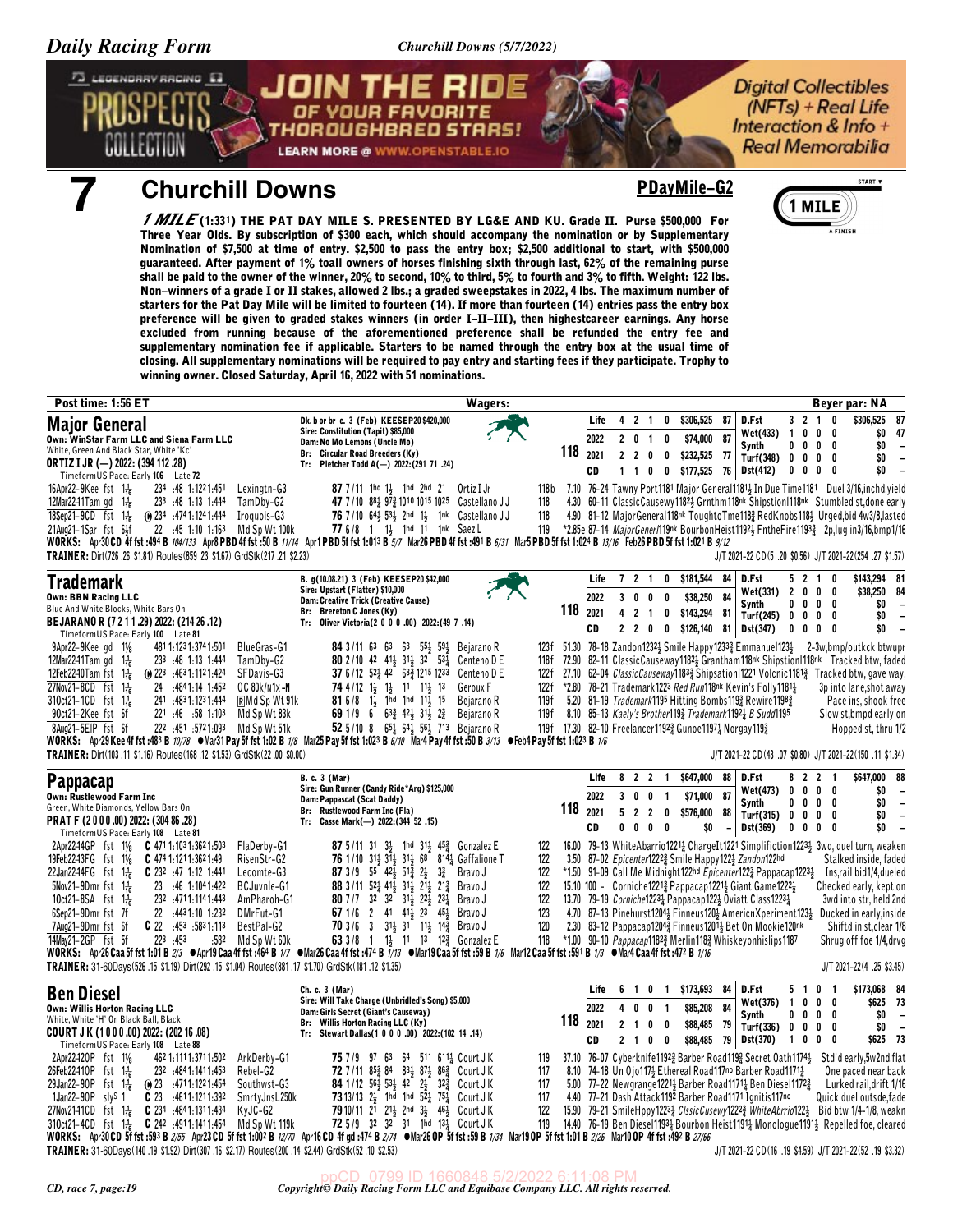| <b>Daily Racing Form</b>                                                                                                                                                                                                                                                                                                                                                                                                                                                                                                                                                                                                                                                                                                                                                                                                                                                                                                                                                                                                                                                                                 | Churchill Downs (5/7/2022)                                                                                                                                                                                                                                                                                                                                                                                                                                                                                                                                                                                                                                                                                                                                                                                                    |                                                                     |                            |                                                           |                       |                                                      |                                                         |                      |                                                                                                                                                                                                                                              |                                    |                                       |                                                                                                                                                                                                                                                                                                                                                                                                                                                                                                                                                                                                                                                                                                                                                                                                                                                                                                                                           |
|----------------------------------------------------------------------------------------------------------------------------------------------------------------------------------------------------------------------------------------------------------------------------------------------------------------------------------------------------------------------------------------------------------------------------------------------------------------------------------------------------------------------------------------------------------------------------------------------------------------------------------------------------------------------------------------------------------------------------------------------------------------------------------------------------------------------------------------------------------------------------------------------------------------------------------------------------------------------------------------------------------------------------------------------------------------------------------------------------------|-------------------------------------------------------------------------------------------------------------------------------------------------------------------------------------------------------------------------------------------------------------------------------------------------------------------------------------------------------------------------------------------------------------------------------------------------------------------------------------------------------------------------------------------------------------------------------------------------------------------------------------------------------------------------------------------------------------------------------------------------------------------------------------------------------------------------------|---------------------------------------------------------------------|----------------------------|-----------------------------------------------------------|-----------------------|------------------------------------------------------|---------------------------------------------------------|----------------------|----------------------------------------------------------------------------------------------------------------------------------------------------------------------------------------------------------------------------------------------|------------------------------------|---------------------------------------|-------------------------------------------------------------------------------------------------------------------------------------------------------------------------------------------------------------------------------------------------------------------------------------------------------------------------------------------------------------------------------------------------------------------------------------------------------------------------------------------------------------------------------------------------------------------------------------------------------------------------------------------------------------------------------------------------------------------------------------------------------------------------------------------------------------------------------------------------------------------------------------------------------------------------------------------|
| <b>Jack Christopher</b><br>Own: Jim Bakke and Gerry Isbister<br>Blue, White Stars, Red Maple Leaves On<br><b>ORTIZ J L (-) 2022: (415 88 .21)</b><br>TimeformUS Pace: Early 131 Late 83                                                                                                                                                                                                                                                                                                                                                                                                                                                                                                                                                                                                                                                                                                                                                                                                                                                                                                                  | Ch. c. 3 (Jan) FTKOCT20 \$135,000<br>Sire: Munnings (Speightstown) \$85,000<br>Dam: Rushin No Blushin (Half Ours)<br>Br: Castleton Lyons & Kilboy Estate (Ky)<br>Tr: Brown Chad C(-) 2022: (228 76 .33)                                                                                                                                                                                                                                                                                                                                                                                                                                                                                                                                                                                                                       | 122                                                                 | Life<br>2021<br>2020<br>CD | 2<br>2 <sub>2</sub><br>0 M<br>$0\quad 0$                  | $\overline{2}$        | 0<br>0<br>0<br>0<br>0<br>0<br>$0\quad 0$             | \$330,000 102<br>\$330,000 102                          | \$0<br>\$0           | D.Fst<br>Wet(403)<br>Synth<br>Turf(334) 0 0 0<br>Dst(346)                                                                                                                                                                                    | 22<br>$0\ 0\ 0$<br>$1\quad1$       | 0<br>$0\ 0\ 0\ 0$<br>0                | \$330,000 102<br>0<br>\$0<br>$\overline{\phantom{a}}$<br>\$0<br>$\overline{\phantom{a}}$<br>0<br>\$0<br>$\overline{\phantom{a}}$<br>0<br>\$275,000 102<br>0                                                                                                                                                                                                                                                                                                                                                                                                                                                                                                                                                                                                                                                                                                                                                                               |
| 224 :4541:0941:363<br>20ct21-8Bel fst 1<br>Champagn-G1<br>Hand timed<br>214 :443 :5631:094 Md Sp Wt 100k<br>28Aug21-2Sar fst 6f<br>WORKS: Apr30 CD 4f fst :474 B 20/133 Apr23 Pay 5f fst 1:011 B 4/8 $\bullet$ Apr16 Pay 5f fst 1:011 B 1/10 Apr9 Pay 5f fst 1:012 B 1/2 Apr1 Pay 4f fst :492 B 16/60 Mar27 Pay 4f fst :494 B 9/31<br>TRAINER: +180Days(140.27 \$1.73) WonLastStart(236.27 \$1.65) Dirt(389.27 \$1.60) Routes(809.26 \$1.85) GrdStk(219.19 \$1.45)                                                                                                                                                                                                                                                                                                                                                                                                                                                                                                                                                                                                                                       | <b>102</b> 3/6 $21\frac{1}{2}$ 21 $1\frac{1}{2}$ 15 <sup>1</sup> / <sub>2</sub> 12 <sup>3</sup> / <sub>4</sub> Ortiz JL<br><b>92</b> 5/7 1 $2\frac{1}{2}$ 2hd $13\frac{1}{2}$ 18 $\frac{3}{4}$ Ortiz JL                                                                                                                                                                                                                                                                                                                                                                                                                                                                                                                                                                                                                       | 122<br>119                                                          |                            |                                                           |                       |                                                      |                                                         |                      |                                                                                                                                                                                                                                              |                                    |                                       | *1.70 79-24 JckChristopher1222} Commndprformnc1227 Wit1224 Tkn bck early, 2-3path<br>*1.10 90-09 JckChristopher1198 <sub>4</sub> HoisttheGold1191 <sub>4</sub> BeBetter1191 <sub>4</sub> 3p turn, powered clear                                                                                                                                                                                                                                                                                                                                                                                                                                                                                                                                                                                                                                                                                                                           |
| Tejano Twist<br><b>Own: Tom R Durant</b><br>Black, Red Epaulets, Black 'D' On Red<br>ROCCO J S JR (3010.00) 2022: (878.09)                                                                                                                                                                                                                                                                                                                                                                                                                                                                                                                                                                                                                                                                                                                                                                                                                                                                                                                                                                               | Ch. g(06.10.21) 3 (Mar)<br>Sire: Practical Joke (Into Mischief) \$35,000<br>Dam: Haley's Lolipop (Cuvee)<br>Br: Tom Durant (Ky)<br>Tr: Calhoun William Bret(-) 2022:(205 42 .20)                                                                                                                                                                                                                                                                                                                                                                                                                                                                                                                                                                                                                                              | 118                                                                 | Life<br>2022<br>2021<br>CD | $11 \t3 \t5$<br>9 <sub>3</sub><br>3 <sub>1</sub>          |                       | 0<br>2 0 1 0<br>4<br>0<br>0                          | \$296,670<br>\$16,000 91<br>\$280,670<br>\$132,070<br>0 | 91<br>87             | D.Fst<br>Wet(376)<br>Synth<br>Turf(180) 1 0 1<br>85 Dst(286)                                                                                                                                                                                 | 201<br>0 <sub>0</sub>              | 8 3 3 0<br>$0\,$ 0 $\,$ 0 $\,$ 0<br>0 | J/T 2021-22(128 .27 \$1.77)<br>\$260,670 87<br>\$16,000 91<br>0<br>\$0<br>\$20,000 67<br>0<br>\$0<br>0<br>$\overline{\phantom{a}}$                                                                                                                                                                                                                                                                                                                                                                                                                                                                                                                                                                                                                                                                                                                                                                                                        |
| TimeformUS Pace: Early 84 Late 78<br>8Apr22-7Kee wf 7f<br>222 4541.10 1.224<br>LafayetteB342k<br>$9$ Mar22-7FG $g$ d <sup>s</sup> 6f<br>1.091. 452. 452. 22<br>Alw 55000NC<br>26Dec21-11FG $f$ st 1 $\frac{1}{16}$<br>242 .4731.1221.44<br>GunRunnerB98k<br>27Nov21-9CD fst 6}f<br>224 :46 1:1021:164<br>LvlyShvlyB200k<br>220ct21-9Kee fst 64f<br>$C$ 221 :444 1:094 1:163<br>OC 80k/n2l-N<br>26Sep21-4RP fst 6f<br>214 :451 :5721:10<br>KipDevlleB75k<br>31Aug21-8Cnl fm 51f 1<br>221 :444 :563 1:024<br>RosiesB100k<br>3Aug21-3Cnl fst 5f<br>222.452<br>:571<br>Md Sp Wt 49k<br>11Jun21-4CD fst 5}f<br>212 :442 :5641:033<br>Md Sp Wt 100k<br>23 : 46<br>14May21-5CD fst 5f<br>:584<br>Md Sp Wt 99k<br>221 :46<br>18Apr21-4Kee fst 4}f<br>:523<br>Md Sp Wt 60k<br>WORKS: Apr30 CD 4f fst :493 B 101/133 Apr23 CD 4f fst :502 B 67/84 Mar29 FG 5f fst 1:001 B 3/8 Mar23 FG 4f fst :521 B 10/10 Mar2 FG 5f fst 1:022 B 11/18 Feb23 FG 5f fst 1:012 B 9/11<br>TRAINER: Sprint/Route (116 .22 \$2.16) 2Sprints/Route (30 .23 \$1.56) Dirt (669 .20 \$1.45) Routes (311 .22 \$1.92) GrdStk (18 .22 \$1.77) | 62 12/12 3 115 95 $\frac{1}{4}$ 1210 1116 $\frac{3}{4}$ Rocco J S Jr<br>913/55<br>$43\frac{1}{2}$ 32 $21\frac{1}{2}$ $2\frac{3}{4}$<br>Rocco J S Jr<br>76 6 /7 66<br>54} 32} 23 26} Rocco J S Jr<br>853/63<br>45 43<br>$3\frac{1}{2}$<br>$1\frac{1}{2}$<br>Rocco J S Jr<br>$63\frac{1}{4}$ 45 $1\frac{2}{2}$ $1\frac{7}{4}$<br>875/95<br>Rocco J S Jr<br>42 2 <sup>1</sup> / <sub>2</sub> 2hd 21 <sup>1</sup> / <sub>2</sub><br>872/5<br>Rocco J S Jr<br>- 3<br>67 $3\overline{2}$ 23 $2n\overline{k}$<br>67 6/6 5<br>Rocco J S Jr<br>72 6/6 2 31 32 1hd 13<br>Rocco J S Jr<br>557/97<br>$54\frac{3}{4}$ 44 34 46<br>Beschizza A<br>526/87<br>$72\frac{3}{4}$ 521 521 41<br>Beschizza A<br>119<br>$-2/9$ 6<br>$64\frac{1}{2}$<br>$3^3$ $2^1$<br>Beschizza A                                                                   | 118 b<br>L119b<br>122 b<br>122 b<br>122 b<br>L120 b<br>L119b<br>119 |                            |                                                           |                       |                                                      |                                                         |                      | 4.60 84-09 Epicenter1226} Tejano Twist1222 Surfer Dude122hd<br>$*2.00$ 91–15 <i>Tejano Twist</i> 1227 <sup>1</sup> Overbore 1221 <sup>1</sup> / <sub>3</sub> Cool Papa G1224                                                                 |                                    |                                       | 4.70 70-17 Old Homestead11833 Surfer Dude1181 Osbourne1181 8p into lane,no factor<br>2.60 95-11 Chattalot119} TejanoTwist1192} HoisttheGold122nk 3w,took aim,chasd well<br>Ins, 3w1/4, 2nd best<br>*1.20 91-13 Tejano Twist1223 BarberRoad12213 CoolPapaG12213 4w1/8,Ing drv1/16,edgd<br>Ins,2w3/16,ridden out<br>L118b *1.00 88-14 Concept1171} Tejano Twist11816 Pinky RingBling117} Rallied, 2w duel, hung<br>2.90 90-09 TrustOrJorny120nk TinoTwst12031 WshMHom12041 Getting to winner late<br>$*1.00$ 102 - Tejano Twist1193 Surfer Dude1195 $\frac{1}{4}$ Ruling Front1194 3wd move, ridden out<br>119b *2.10 90-09 CandyLnding1194} Woodline119} KnockerDown119} Step slw,3w,chase,tire<br>3.90 89-11 SeizetheNight119hd BbyQuinn119hk LBellezNgr1193 Hard to load, bthred st<br>3.30 91-15 Baytown Frosty119} Tejano Twist119hd Overbore1192 Ins-2w, shft in3/16, bid<br>J/T 2021-22 CD(1 1.00 \$4.40) J/T 2021-22(13 .23 \$1.11) |
| <b>Howling Time</b><br>Own: Albaugh Family Stables LLC<br>Blue, White Star, Blue Bars On Grey<br>TALAMO J (3010.00) 2022: (161 19.12)                                                                                                                                                                                                                                                                                                                                                                                                                                                                                                                                                                                                                                                                                                                                                                                                                                                                                                                                                                    | Dk. b or br c. 3 (Mar) KEESEP20 \$200,000<br>Sire: Not This Time (Giant's Causeway) \$75,000<br>Dam: Werewolf (Arch)<br>Br: Springhouse Farm (Ky)<br>Tr: Romans Dale(2 0 1 0 .00) 2022:(82 8 .10)                                                                                                                                                                                                                                                                                                                                                                                                                                                                                                                                                                                                                             | 118                                                                 | Life<br>2022<br>2021<br>CD | 2 <sub>0</sub><br>3 <sub>2</sub><br>3 <sub>2</sub>        | 5 2 0                 | 0<br>0<br>0<br>0<br>$\bf{0}$<br>0                    | \$211.015<br>0<br>\$9,000<br>\$202,015 83               | 83<br>66             | D.Fst<br>Wet(425)<br>Synth<br>Turf(359) 0 0 0<br>\$202,015 83 Dst(402)                                                                                                                                                                       | 52<br>0 <sub>0</sub><br>$0\quad 0$ | 0<br>0<br>$0\,$ 0 $\,$ 0 $\,$ 0<br>0  | \$211,015 83<br>0<br>\$0<br>- 0<br>$\overline{\phantom{a}}$<br>\$0<br>$\overline{\phantom{a}}$<br>\$0<br>$\overline{\phantom{a}}$<br>0<br>\$0<br>$\overline{\phantom{a}}$<br>0                                                                                                                                                                                                                                                                                                                                                                                                                                                                                                                                                                                                                                                                                                                                                            |
| TimeformUS Pace: Early 96 Late 76<br>16Apr22-9Kee fst $1\frac{1}{16}$<br>234 .48 1:1221.451<br>Lexingtn-G3<br>5Mar22-12GP fst 1 <sup>1</sup> <sub>16</sub><br>Fntn0Yth-G2<br>$\omega$ 233 :4811:12 1:44<br>27Nov2141CD fst $1\frac{1}{16}$<br>$C$ 234 :484 1:131 1:434<br>KyJC-G2<br>310ct2140CD fst 1 <sup>1</sup> / <sub>6</sub><br>243 .4911.1411.443<br>StretSnseL200k<br>25Sep2141CD fst 6f<br>21 : 451 : 5721.10<br>Md Sp Wt 120k<br>WORKS: Apr30CD 4f fst :501 B 113/133 Apr10CD 5f fst 1:003 B 3/22 Apr3CD 4f fst :514 B 44/46 Mar26 GP 4f fst :482 B 10/113 · Feb26 GP 5f fst :582 B 1/41 · Feb19 GP 4f fst :463 B 1/103<br>TRAINER: Dirt(272.14 \$1.53) Routes(252.11 \$1.14) GrdStk(43.00 \$0.00)                                                                                                                                                                                                                                                                                                                                                                                             | 66 5/11 84 $\frac{1}{4}$ 94 $\frac{1}{4}$ 107 $\frac{3}{4}$ 812 814 $\frac{1}{4}$ Talamo J<br>118<br>58 3/11 74 $\frac{1}{4}$ 93 $\frac{1}{4}$ 10 <sup>5</sup> 98 $\frac{1}{4}$ 923 $\frac{3}{4}$ Talamo J<br><b>75</b> 4/11 11 11 11 11 41 58 Talamo J<br>122<br>83 5/7 42 $\frac{1}{2}$ 42 3 $\frac{1}{2}$ 11 13 $\frac{1}{4}$ Talamo J<br><b>81</b> 6/9 6 66 42 $\frac{1}{2}$ 22 $\frac{1}{2}$ 11 $\frac{1}{2}$ Talamo J                                                                                                                                                                                                                                                                                                                                                                                                   | 120<br>122<br>119                                                   |                            |                                                           |                       |                                                      |                                                         |                      | 8.30 61-06 Simplification 1203 $\frac{1}{2}$ In Due Time 1201 0 Captain 118 $\frac{3}{4}$                                                                                                                                                    |                                    |                                       | 19.10 62-24 Tawny Port1181 Major General1181 3 In Due Time 1181 Bumped st, done early<br>Never in contention<br>2.30 77-21 SmileHappy12231 ClassicCusewy12223 WhiteAbrrio1221 Pace, 2p upr, faltered<br>*1.90 82-19 HowlingTime12231 RedDanger1224 RedKnobs12251 Loomed 3wd, drew off1/8<br>5.70 87-11 HowlingTime11913 Osbourne11911 BacktoNormal119nk Track 4wd,rallied,clrd<br>J/T 2021-22 CD(80 .15 \$1.73) J/T 2021-22(156 .12 \$1.29)                                                                                                                                                                                                                                                                                                                                                                                                                                                                                               |
| Kavod<br>Own: Black Hawk Stable and Mach 1 Racing<br>White, Black Hawk, Black Diamond Stripe<br>MURRILL M (5001.00) 2022: (325 51.16)<br>Timeform US Pace: Early 125 Late 64                                                                                                                                                                                                                                                                                                                                                                                                                                                                                                                                                                                                                                                                                                                                                                                                                                                                                                                             | Ch. c. 3 (Feb) KEESEP20\$3,500<br>Sire: Lea (First Samurai) \$5,000<br><b>Dam: Weekend Connection (Pulpit)</b><br>Br: Steve J Grant (Ky)<br>Tr: Hartman Chris A(-) 2022: (157 43 .27)                                                                                                                                                                                                                                                                                                                                                                                                                                                                                                                                                                                                                                         | 118                                                                 | Life<br>2022<br>2021<br>CD | $13 \quad 3 \quad 1$<br>40<br>9 <sub>3</sub><br>$1\quad1$ |                       | 0<br>0<br>$\overline{1}$<br>0<br>$0\quad 0$          | \$380,500<br>0<br>\$137,500<br>\$243,000<br>\$42,000    | 81<br>81<br>80<br>69 | D.Fst<br>Wet(338)<br>Synth<br>Turf(304) 2 0 0 0<br>Dst(348)                                                                                                                                                                                  | 830<br>3010<br>200                 | $0\ 0\ 0\ 0$                          | \$324,500 81<br>0<br>\$48,500 76<br>\$0<br>$\overline{\phantom{a}}$<br>\$7,500 53<br>\$27,500 76<br>0                                                                                                                                                                                                                                                                                                                                                                                                                                                                                                                                                                                                                                                                                                                                                                                                                                     |
| 2Apr22-120P fst 11/8<br>462 1:111 1:371 1:502<br>ArkDerby-G1<br>26Feb22-110P fst 1 <sup>1</sup> <sub>16</sub><br>232 .4841:1411.453<br>Rebel-G2<br>29Jan22-90P fst $1\frac{1}{16}$<br>$\omega$ 23 $\omega$ 4711.1221.454<br>Southwst-G3<br>1Jan22-90P sly <sup>s</sup> 1<br>$C$ 23 $.4611.1211.392$<br>SmrtyJnsL250k<br>C 213 :444 :5711:094<br>3Dec21-80P fst 6f<br>AdventB150k<br>20Nov21-2CD fst 6f<br>213 453 5741.103<br>Clm c-50000<br>221 :443 :5621:081<br>100ct21-5Bel fm 6f $\overline{T}$<br>Futurity-G3<br>20ct21-8Bel fst 1<br>454 1:094 1:363<br>Champagn-G1                                                                                                                                                                                                                                                                                                                                                                                                                                                                                                                               | 59 <sub>3</sub> Murrill M<br>$781/9$ $11\frac{1}{2}1\frac{1}{2}$ 1 hd 44<br><b>81</b> 1/11 12 11 11 $2\frac{1}{2}$ 41 <sup>3</sup><br>Arrieta F<br><b>79</b> 4/12 1 <sup>1</sup> / <sub>2</sub> 1 <sup>1</sup> 1 <sup>1</sup> / <sub>2</sub> 1 <sup>1</sup> / <sub>2</sub> 4 <sup>5</sup> / <sub>2</sub> Arrieta F<br><b>76</b> 4/13 33 33 3nk 1hd 43 Arrieta F<br>80 1/8 2 31 <sup>1</sup> / <sub>2</sub> 41 2 <sup>1</sup> / <sub>2</sub> 11 Arrieta F<br>69 2/6 3 3 <sup>3</sup> 1hd $1\frac{1}{2}$ 13 Gaffalione T<br>Claimed from Chapman, James K. and Biddinger, Tritain for \$50,000, Chapman James K Trainer 2021 (as of 11/20): (166 14 13 15 0.08)<br>53 6/8 5 65 $1/2^3$ 75 79 2 Lopez P<br>71 4/6 32 33 <sup>1</sup> / <sub>2</sub> 45 <sup>1</sup> / <sub>2</sub> 610 618 <sup>1</sup> / <sub>4</sub> Roberts C | 122<br>119 b                                                        |                            |                                                           |                       |                                                      |                                                         |                      | 7.40 79–21 Dash Attack 1192 Barber Road 1171 Ignitis 117 <sup>no</sup><br>L117b 3.20 93-09 Kavod1171 Higher Standard1171 $\frac{1}{4}$ Cairama1171 $\frac{1}{2}$                                                                             |                                    |                                       | 40.50 77-07 Cyberknife11923 Barber Road1193 Secret Oath11743 Rail,tiring,bother1/16<br>117b 19.60 79-18 Un Ojo117} Ethereal Road117no Barber Road1171 <sub>4</sub> Stubborn, checked late<br>118b 13.80 74-22 Newgrange1221 3Barber Road1171 3Ben Diesel1172 3Pulled early, weakened<br>Took over,falterd late<br>Brief wait 1/4, willing<br>118b 2.20 84-13 Kvod1183 RmblStrpRon118hd Sonnysnotsofnny11833 3w,bid5/16,drove clear<br>120b 51.25 82-08 Slipstream1201 Run Curtis Run122} Biz Biz Buzz120} 3w pursuit, weakened<br>122b 52.00 61-24 JackChristopher12223 Commndperformnce1227 Wit1224 2p turn,no response                                                                                                                                                                                                                                                                                                                  |
| Hand timed<br>1Sep21-9Sar fm $1\frac{1}{16}$ $\boxed{1}$<br>253 .5031:1521:433<br>WAntcptn-G3<br>17Jly21-9Sar gd 6f<br>223 :46 :58 1:111<br>Sanford-G3<br>4Jun21-3Bel my 5½f<br>S 214 .452 .5821.052<br>TremontL139k<br>224:464<br>23Apr21-1Bel fst 5f<br>:592<br>Md Sp Wt 87k<br>WORKS: Apr30 OP 5f fst 1:02 B 9/15 Apr23 OP 4f fst :472 B 1/62 Mar25 OP 5f fst 1:01 B 8/17 Mar18 OP 5f my 1:004 B 1/4 Mar11 OP 4f fst :502 B 86/114 Feb19 OP 4f fst :493 B 24/89<br>TRAINER: 31-60Days(153.23 \$1.87) Dirt(358.23 \$1.97) Routes(195.23 \$1.90) GrdStk(7.00 \$0.00)                                                                                                                                                                                                                                                                                                                                                                                                                                                                                                                                    | 46 5/6 32 42 53 514 520 Franco M<br>56 9/11 3 654 79 712 5154 Franco M<br>62 2/4 3 46 45 31 2 <sup>3</sup> Franco M<br>58 1/5 2 42 31 1hd 12 Franco M                                                                                                                                                                                                                                                                                                                                                                                                                                                                                                                                                                                                                                                                         | 120                                                                 |                            |                                                           |                       |                                                      |                                                         |                      | 120b 45.25 68-14 Wit1208 Headline Report12051 Dance Code120nk<br>122b 6.20 90-12 Overbore120 $\frac{3}{4}$ Kavod1222 $\frac{1}{2}$ Trust Our Journey12213 $\frac{3}{4}$<br>119b 10.30 85-14 Kavod1192 Poppy Flower1181 Action Potential116nk |                                    |                                       | 24.50 59-13 Coing1202 PortfolioCompny12234 LimitdLibility1224 3-4wide turns, faltered<br>4w pursuit, by tired<br>Bmp brk, alter in 3/16<br>Ins3/8,4wide rally 1/4<br>J/T 2021-22 CD(63 .35 \$3.75) J/T 2021-22(220 .29 \$2.43)                                                                                                                                                                                                                                                                                                                                                                                                                                                                                                                                                                                                                                                                                                            |
| <b>Trafalgar</b><br><b>Own: Columbine Stable</b><br>Blue, Blue And Yellow Yin Yang Emblem On<br>HERNANDEZ C J (2010.00) 2022: (276 38 .14)<br>Timeform US Pace: Early 86 Late 99                                                                                                                                                                                                                                                                                                                                                                                                                                                                                                                                                                                                                                                                                                                                                                                                                                                                                                                         | Dk. b or br c. 3 (Mar) OBSAPR21\$310,000<br>Sire: Lord Nelson (Pulpit) \$10,000<br>Dam: Southern Drifter (Dixie Union)<br>Br: Machmer Hall (Ky)<br>Tr: Stall Albert M Jr(2 0 1 0 .00) 2022:(70 12 .17)                                                                                                                                                                                                                                                                                                                                                                                                                                                                                                                                                                                                                        | 118                                                                 | Life<br>2022<br>2021<br>CD |                                                           | 5 2 1<br>200<br>1 1 0 | $\overline{\phantom{a}}$<br>$\overline{\phantom{a}}$ | $0$ \$129,060 82<br>\$12,000 81<br>3 2 1 0 \$117,060 82 |                      | D.Fst<br>Wet(381)<br>Synth<br>Turf(266) 0 0 0 0<br>\$69,460 81 Dst(301)                                                                                                                                                                      | $0\quad 0\quad 0\quad 0$<br>1 1 0  | 5 2 1 0<br>$0\ 0\ 0\ 0$               | \$129,060 82<br>\$0<br>$\sim$<br>\$0<br>$\overline{\phantom{a}}$<br>\$0<br>$\overline{\phantom{a}}$<br>\$69,460 81<br>0                                                                                                                                                                                                                                                                                                                                                                                                                                                                                                                                                                                                                                                                                                                                                                                                                   |
| 19Feb22-13FG fst 11/8 C 474 1:121 1:362 1:49<br>RisenStr-G2<br>22Jan22-14FG $f$ st $1\frac{1}{16}$<br><b>C</b> 232 :47 1:12 1:441<br>Lecomte-G3<br>2Dec21-7FG fst $1\frac{1}{16}$<br>$\bigcirc$ 244 :4921:1411:443<br>OC 50k/n1x-N<br>20ct21-7CD fst 1<br>221 4441.09 1.353<br>Md Sp Wt 122k<br>4Sep21-7Sar fst 7f<br>222:4521:0931:223<br>Md Sp Wt 100k<br>WORKS: Apr23CD 4f fst:501 B 62/84 CApr15CD 5f fst:59 B 1/60 Apr9 CD 4f fst:481 B 13/77 Mar26 FG 4f fst:481 B 3/36 Mar20 FG 4f fst:501 B 59/96 Feb13 FG 4f fst:484 B 24/93<br>(17 \$1.32) GrdStk (15 .27 \$3.44) TRAINER: 61-180Days (25 .24 \$1.56) Dirt (183 .22 \$1.93) Routes (125 .17 \$1.32) GrdStk (15 .27 \$3.44)                                                                                                                                                                                                                                                                                                                                                                                                                     | <b>81</b> 3/10 96 $\frac{1}{2}$ 106 106 $\frac{1}{2}$ 8 <sup>10</sup> 7 <sup>11</sup> $\frac{1}{4}$ Hernandez C J<br><b>81</b> 4/9 44 <sup>1</sup> / <sub>2</sub> 53 63 <sup>2</sup> / <sub>2</sub> 33 44 <sup>1</sup> / <sub>2</sub> Hernandez C J<br><b>82</b> 2/6 $2\frac{1}{2}$ $2\frac{1}{2}$ 2hd 11 <sup>1</sup> / <sub>2</sub> 1hd Hernandez C J<br>L117<br>81 10/12 963 910 563 343 121 Rosario J<br>119<br>78 1/8 7 531 541 37 261 Velazquez J R                                                                                                                                                                                                                                                                                                                                                                     | 122<br>119                                                          |                            |                                                           |                       |                                                      |                                                         |                      | 122b 24.30 90-02 Epicenter12223 Smile Happy1221 Zandon122hd                                                                                                                                                                                  |                                    |                                       | Stp slw,7p1/4,no impct<br>8.10 88-09 CallMeMidnight122hd <i>Epicenter</i> 122 $\frac{3}{2}$ <b>Pappacap</b> 122 <sup>31</sup> Urged 3-2wd, chased str<br>*.60 88-12 Trafalgar117hd Naval Aviator1175 We All See It1205 2w, clrd, drift1/16, game<br>*.80 91-05 Trafalgar11921 UnpredictbleBy11911 MhoneyRod1191 Step slw st, 5w, up late<br>10.20 82-08 ClassicCauseway1196} Trflgr11921 BrigdierGenerl11911 Chased ins, mild bid<br>J/T 2021-22 CD(34 .18 \$2.20) J/T 2021-22(148 .19 \$1.46)                                                                                                                                                                                                                                                                                                                                                                                                                                            |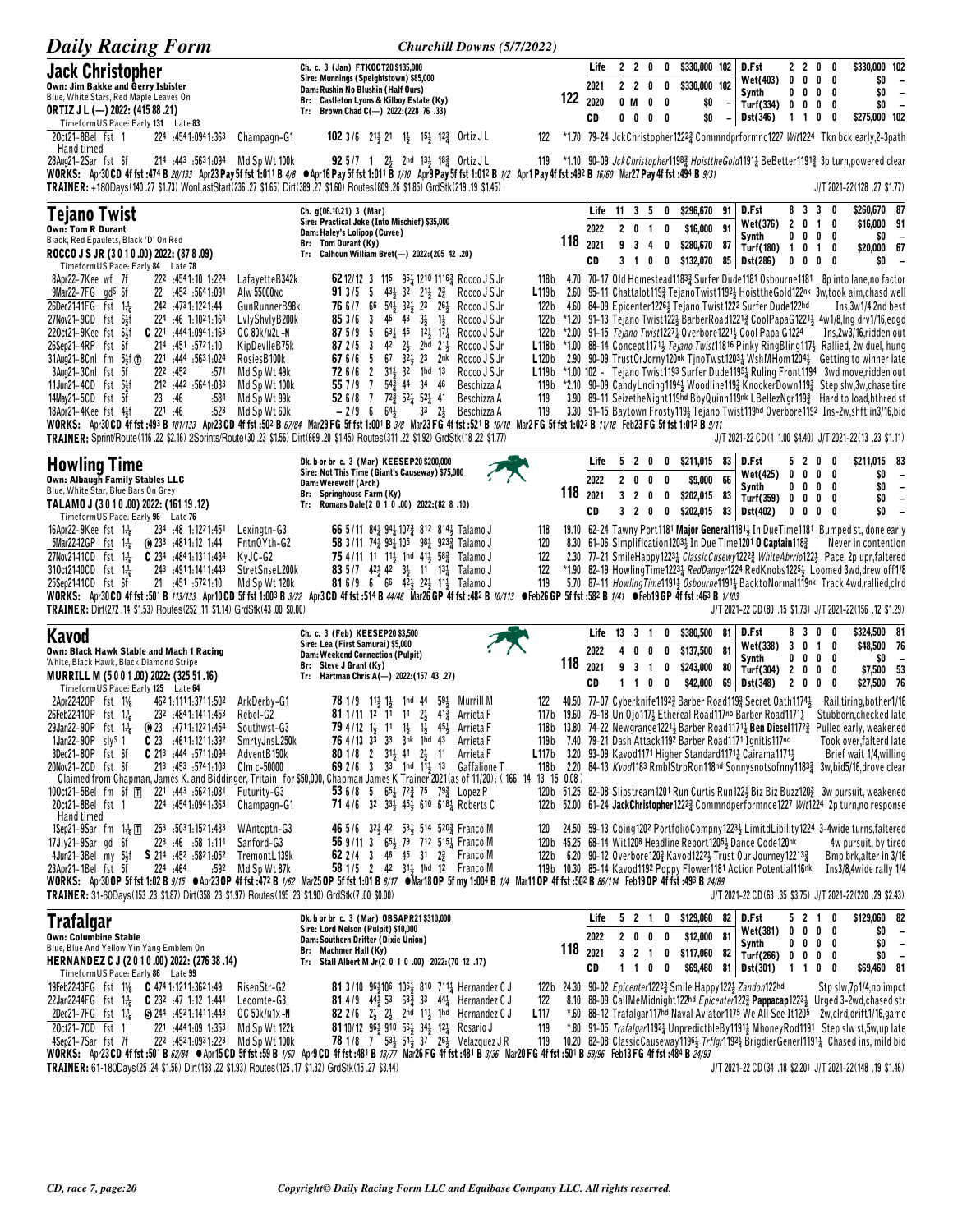| <b>Daily Racing Form</b>                                                                                                                                                        | Churchill Downs (5/7/2022)                                                               |       |      |    |                |                          |                           |                          |                                                                                    |                |                |                                        |                                                                                                                    |                                                      |
|---------------------------------------------------------------------------------------------------------------------------------------------------------------------------------|------------------------------------------------------------------------------------------|-------|------|----|----------------|--------------------------|---------------------------|--------------------------|------------------------------------------------------------------------------------|----------------|----------------|----------------------------------------|--------------------------------------------------------------------------------------------------------------------|------------------------------------------------------|
| <b>Doppelganger</b>                                                                                                                                                             | B. c. 3 (Apr) FTKSEL20 \$570,000                                                         |       | Life |    | 4 1 1          |                          | 0 \$185,700               | 89                       | D.Fst                                                                              |                |                | 4 1 1 0                                | \$185,700 89                                                                                                       |                                                      |
| <b>Own: SF Racing LLC Starlight Racing Madake</b>                                                                                                                               | Sire: Into Mischief (Harlan's Holiday) \$250,000<br>Dam: Twice the Lady (Quiet American) |       | 2022 |    | 3 0 1          | 0                        | \$154,500 89              |                          | Wet(407)                                                                           | 0              | $0\quad 0$     | 0                                      | \$O                                                                                                                | $\overline{\phantom{a}}$                             |
| Royal Blue, Yellow Star, Yellow Diamonds                                                                                                                                        | Br: WinStar Farm LLC (Ky)                                                                | 118   | 2021 |    |                | n                        | \$31,200                  | 80                       | Synth<br>Turf(313)                                                                 | 0<br>0         | 0              | $0\quad 0\quad 0$<br>$\mathbf{0}$<br>0 | \$0<br>\$O                                                                                                         | $\overline{\phantom{a}}$<br>$\overline{\phantom{a}}$ |
| VELAZQUEZ J R (-) 2022: (196 34 .17)                                                                                                                                            | Tr: Yakteen Tim(-) 2022: (62 11 .18)                                                     |       | CD   | 0  | 0              | 0<br>$\bf{0}$            | \$O                       | $\overline{\phantom{a}}$ | Dst(385)                                                                           | 0              | $0\quad 0$     | 0                                      | \$O                                                                                                                | $\sim$                                               |
| TimeformUS Pace: Early 96 Late 87                                                                                                                                               |                                                                                          |       |      |    |                |                          |                           |                          |                                                                                    |                |                |                                        |                                                                                                                    |                                                      |
| 2Apr22-120P fst 11/8<br>462 1:111 1:371 1:502 Ark Derby-G1<br>Previously trained by Baffert Bob 2021: (341 108 65 50 0.32)                                                      | 80 4/9 32 31 74 812 48<br>Velazquez J R                                                  | 119   |      |    |                |                          |                           |                          |                                                                                    |                |                |                                        | 7.40 79-07 Cyberknife11923 Barber Road1193 SecretOath11743 4w, shuffled 2nd, imprvd                                |                                                      |
| 5Mar22-6SA fst 1 $\frac{1}{16}$ C 22 <sup>3</sup> :4541:1021:434<br>SnFelipe-G2                                                                                                 | 89 5 /7 47 510 27 27<br>253 Prat F                                                       | 120 b |      |    |                |                          |                           |                          |                                                                                    |                |                |                                        | 1.70 84-11 ForbiddnKngdom12053 Dopplgngr12043 HppyJck1205 Off bit slow, 2nd best                                   |                                                      |
| 214 4421.0911.223<br>SnVicnte-G2<br>29Jan22-4SA fst 7f                                                                                                                          | 89 4/5 5 43 43 44 42 <sup>3</sup> Prat F                                                 | 120 b |      |    |                |                          |                           |                          |                                                                                    |                |                |                                        | *.90 89-13 ForbiddnKingdom12023 Pnhurst124nk McLrnVI120nk 3deep/4wd.needed more                                    |                                                      |
| 11Dec21-8LRC fst 6f<br>22 :451 :5711:091<br>Md Sp Wt 54k                                                                                                                        | 80 1/9 9 72 3 21 3 13 Prat F                                                             | 122 b |      |    |                |                          |                           |                          |                                                                                    |                |                |                                        | *.50 93-06 Doppelganger12234 Midnight Fury1224 Trebbiano1226 Bpd st,tip out, easily                                |                                                      |
| WORKS: Apr29SA 5f fst :59 H 2/20 Apr23SA 5f fst :592 H 2/48 Apr16SA 4f fst :49 H 20/61 Mar26SA 5f fst 1:001 H 5/54 • Mar20SA 6f fst 1:104 H 1/8 Mar14SA 5f fst 1:022 H 26/50    |                                                                                          |       |      |    |                |                          |                           |                          |                                                                                    |                |                |                                        |                                                                                                                    |                                                      |
| TRAINER: 31-60Days(59.20 \$1.87) Dirt(84.19 \$1.83) Routes(82.12 \$0.81) GrdStk(11.18 \$1.22)                                                                                   |                                                                                          |       |      |    |                |                          |                           |                          |                                                                                    |                |                |                                        | $J/T 2021 - 22(5.00$ \$0.00)                                                                                       |                                                      |
| <b>My Prankster</b>                                                                                                                                                             | B. c. 3 (Feb) FTKSEL20 \$600,000                                                         |       | Life | 6  | 31             |                          | \$227,030<br>$\mathbf{0}$ | 92                       | D.Fst                                                                              |                | 4 3 0          | 0                                      | \$178,780 92                                                                                                       |                                                      |
| Own: Robert E and Lawana L Low                                                                                                                                                  | Sire: Into Mischief (Harlan's Holiday) \$250,000                                         |       | 2022 |    | 210            | 0                        | \$79,630                  | 90                       | <b>Wet(418)</b>                                                                    |                |                | 2 0 1 0                                | \$48,250 84                                                                                                        |                                                      |
| Purple, Purple Emblem On Forest Green                                                                                                                                           | Dam: My Wandy's Girl (Flower Alley)<br>Br: Stonestreet Thoroughbred Holdings LLC (Ky)    | 120   |      |    |                |                          |                           |                          | <b>Synth</b>                                                                       | 0              |                | $0\quad 0\quad 0$                      | \$0                                                                                                                | $\overline{\phantom{a}}$                             |
| SAEZ L (2 1 1 0 .50) 2022: (524 107 .20)                                                                                                                                        | Tr: Pletcher Todd A(-) 2022: (291 71 .24)                                                |       | 2021 |    | $\overline{2}$ | 0<br>-1                  | \$147,400                 | 92                       | <b>Turf(338)</b>                                                                   | 0              |                | $0\quad 0\quad 0$                      | \$O                                                                                                                | $\overline{\phantom{a}}$                             |
| TimeformUS Pace: Early 105 Late 77                                                                                                                                              |                                                                                          |       | CD   |    |                | $0\quad 0\quad 0\quad 0$ | \$0                       |                          | Dst(396)                                                                           |                | $0\quad 0$     | 0                                      | \$30,000 78                                                                                                        |                                                      |
| 8Apr22-7Kee wf 7f<br>222 4541.10 1:224<br>LafayetteB342k                                                                                                                        | $61\frac{3}{4}$ 531 451 452 Saez L<br>838/124                                            | 120   |      |    |                |                          |                           |                          |                                                                                    |                |                |                                        | *1.40 81-17 Old Homestead1183} SurferDude1181 Osbourne1181 4p trn, 6p upr, moved up                                |                                                      |
| 5Feb22-5GP fst 7f<br>221 :444 1:094 1:23<br>Swale-G3                                                                                                                            | $901/6$ 5<br>$52\frac{1}{2}$ 52 $\frac{3}{4}$ 1<br>Saez L<br>$1\frac{1}{2}$              | 120   |      |    |                |                          |                           |                          |                                                                                    |                |                |                                        | *1.00 90-12 MyPrnkster120} DenDelivrs1182} OfRvolution1209} Rddn along turn,4w bid                                 |                                                      |
| 10Dec21-3GP fst 6f<br>6 214 442 5621.09<br>OC 75k/n1x-N                                                                                                                         | $1\frac{1}{2}$<br>88 4/5 1 22 21 2 <sup>1</sup> / <sub>2</sub><br>Saez L                 | 120   |      |    |                |                          |                           |                          | *.10 97-02 My Prankster1204 Little Vic120133 Hey Porter11831                       |                |                |                                        | Drvng3/8, wore dwn rivl                                                                                            |                                                      |
| 214 .451 .5731.101<br>300ct21-7Kee sly <sup>s</sup> 6f<br>BowmnMIIB150k                                                                                                         | 84 6 /7 4 41 $\frac{3}{4}$ 2hd 11 2 $\frac{3}{4}$<br>Velazquez J R                       | 118   |      |    |                |                          |                           |                          | *2.10 87-13 Nakatomi118 $\frac{3}{4}$ My Prankster1188 Chattalot1181 $\frac{3}{4}$ |                |                |                                        | 4w,bid,cleard,worn dwn                                                                                             |                                                      |
| 224 :4541:0941:363<br>20ct21-8Bel fst 1<br>Champagn-G1                                                                                                                          | 78 2 / 6 42 44 44 56 510 413 3 Saez L                                                    | 122   |      |    |                |                          |                           |                          | 3.65 65-24 JckChristopher12223 Commndprformnc1227 Wit1224                          |                |                |                                        | 3–4w turn,5w1/4,empty                                                                                              |                                                      |
| Hand timed                                                                                                                                                                      |                                                                                          |       |      |    |                |                          |                           |                          |                                                                                    |                |                |                                        |                                                                                                                    |                                                      |
| 213 :4431:0921:161 Md Sp Wt 100k<br>21Aug21-7Sar fst 64f                                                                                                                        | 92 2/9 3 31 23 16 110 Saez L                                                             | 119   |      |    |                |                          |                           |                          |                                                                                    |                |                |                                        | 3.50 89–14 MyPrnkster11910 SelBech1192 $\frac{3}{4}$ Fromnothmuth1193 $\frac{3}{4}$ 3w turn,4w1/4,driving          |                                                      |
| WORKS: Apr30 CD 4f fst :483 B 57/133 Apr22 CD 4f fst :501 B 49/62 OApr1 PBD 4f fst :48 B 7/13 Mar24 PBD 4f fst :50 B 7/8 Mar3 PBD 4f fst :503 B 7/8 Feb24 PBD 4f fst :511 B 6/8 |                                                                                          |       |      |    |                |                          |                           |                          |                                                                                    |                |                |                                        |                                                                                                                    |                                                      |
| TRAINER: 20ff45-180(151 .24 \$1.55) Sprint/Route (153 .23 \$1.40) Dirt(726 .26 \$1.81) Routes (859 .23 \$1.67) GrdStk (217 .21 \$2.23)                                          |                                                                                          |       |      |    |                |                          |                           |                          |                                                                                    |                |                |                                        | J/T 2021-22 CD (6 .00 \$0.00) J/T 2021-22 (270 .26 \$1.66)                                                         |                                                      |
| <b>0 Captain</b>                                                                                                                                                                | Ch. c. 3 (Mar) KEESEP20\$17,000                                                          |       | Life | 41 |                | 0 <sub>2</sub>           | \$103,500                 | 88                       | <b>D.Fst</b>                                                                       |                |                | 3 0 0 2                                | \$76,500 88                                                                                                        |                                                      |
| <b>Own: OGMA Investments LLC Micheal Iavarone</b>                                                                                                                               | Sire: Carpe Diem (Giant's Causeway) \$3,500<br>Dam: Mama Nadine (A.P. Indy)              |       | 2022 |    |                | 3 0 0 2                  | \$76,500 88               |                          | Wet(394)                                                                           | $\overline{1}$ | 1 <sub>0</sub> | 0                                      | \$27,000 59                                                                                                        |                                                      |
| White, Blue Stars, Red Bars On Sleeves                                                                                                                                          | Br: WinStar Farm LLC (Ky)                                                                | 118   | 2021 |    |                | 0<br>0                   | \$27,000                  | -59                      | Svnth                                                                              | 0              |                | $0\quad 0\quad 0$                      | \$O                                                                                                                | $\overline{\phantom{a}}$                             |
| GAFFALIONE T (6 2 0 3 .33) 2022: (534 101 .19)                                                                                                                                  | Tr: Delgado Gustavo(-) 2022: (56 7 .12)                                                  |       |      |    | $0\quad 0$     |                          |                           |                          | Turf(308)                                                                          | 0<br>0         |                | $0\quad 0\quad 0$<br>$0\quad 0\quad 0$ | \$0<br>\$O                                                                                                         | $\overline{\phantom{a}}$<br>$\overline{\phantom{a}}$ |
| TimeformUS Pace: Early 94 Late 84                                                                                                                                               |                                                                                          |       | CD   |    |                | $0\quad 0$               | \$0                       |                          | Dst(377)                                                                           |                |                |                                        |                                                                                                                    |                                                      |
| 2Apr22-14GP fst 11/8 C 471 1:103 1:362 1:503<br>FlaDerby-G1                                                                                                                     | 84 9/11 64 64 64 65 77 57 Rosario J                                                      |       |      |    |                |                          |                           |                          |                                                                                    |                |                |                                        | 122b 15.60 77-13 White Abarrio1221 <sub>4</sub> Charge It1221 Simplification1223 <sub>3</sub> 3-2wd, passed tiring |                                                      |
| 5Mar22–12GP<br>fst<br>$1\frac{1}{16}$<br>(ii) 233 :4811:12 1:44<br>Fntn0Yth-G2                                                                                                  | 88 10/11 11731151 95 741 341 Castellano JJ                                               | 118 b |      |    |                |                          |                           |                          |                                                                                    |                |                |                                        | 87.70 80-06 Simplification 1203 4 In Due Time 1201 0 Captain 118 3 Slow early, mild rally                          |                                                      |
| 1Jan22-7GP fst 6f<br>213 :442 :5621:092<br>LimehseB100k                                                                                                                         | 71 2/7 6 54 66 37 38 Castellano JJ                                                       | 118 b |      |    |                |                          |                           |                          | 6.20 86-05 Lightening Larry 120% Of a Revolution 1208 O Captain 1185               |                |                |                                        | 3wd, best rest                                                                                                     |                                                      |

<u>140ug21-8GP gd</u> 5if 222 .453 .5811.051 Md Sp Wt 45k 59 5/7 1 11<sup>2</sup> 11<sup>2</sup> 14 192 Torres CA 118b \*1.50 86-13 0 Captain11894 Zippin Gigi1182 Chromed Impulse118nk Rail, pace, driving<br>WORKS: Apr28GP 5f fst 1.002 B 2/3 Apr21G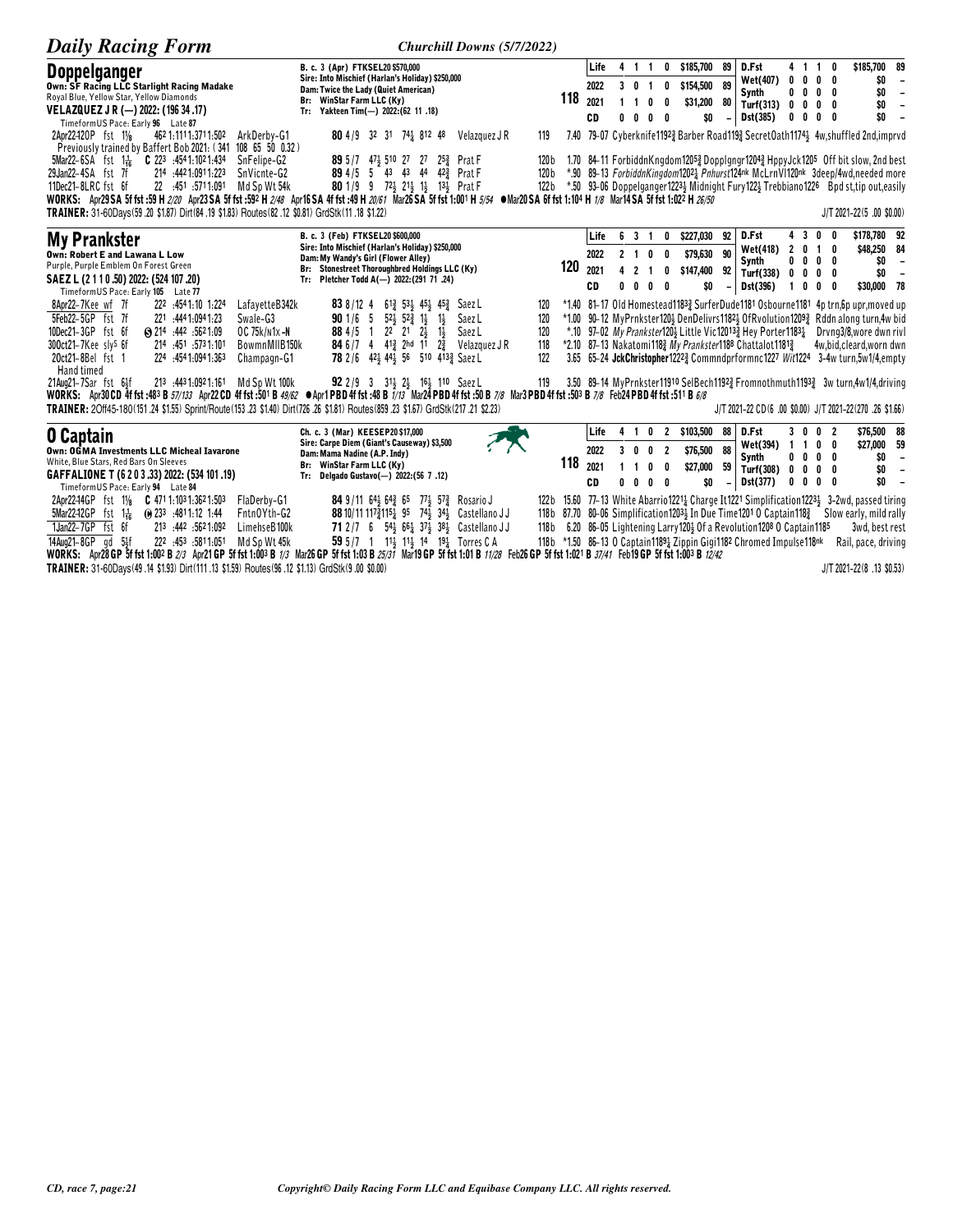

**8 Churchill Downs** *Churchill Downs Churchill Downs* 

*7 Furlongs* **(1:20§) THE DERBY CITY DISTAFF S. PRESENTED BY KENDALL-JACKSON WINERY. Grade I. Purse \$750,000 For Fillies And Mares, Four Years Old And Upward. By subscription of \$300 each, which should accompany the nomination or by Supplementary Nomination of \$11,000 each by the time of entry. \$3,750 to pass the entry box; \$3,750 additional to start, with \$750,000 guaranteed. ANY PREVIOUS KENTUCKY OAKS PARTICIPANT WILL BE GRANTED AN AUTOMATIC BERTH (NO FEES) TO THE 2022 DERBY CITY DISTAFF PROVIDED THEY ARE NOMINATED BY THE APRIL 16th CLOSING. After payment of 1% to all owners of horses finishing sixth through last, 62% of the remaining purse shall be paid to the owner of the winner, 20% to second, 10% to third, 5% to fourth, 3% to fifth. Weight: 123 lbs. The maximum number of starters for the Derby City Distaff will be limited to fourteen (14). If more than fourteen (14) entries pass the entry box preference will be given to graded stakes winners (in order I-II-III), then highest 2021-2022 earnings. Any horse excluded from running because of the aforementioned preference shall be refunded the entry fee and supplementary nomination fee if applicable. Starters to be named through the entry box at the usual time of closing. All supplementary nominations are required to pay entry and starting fees if they participate. Trophy to winning owner.**

| Post time: 2:48 ET                                                                                                                                            | <b>Wagers:</b>                                                                                                                                                                                                                                                                                                           |                                               | Beyer par: NA                                          |                                                      |
|---------------------------------------------------------------------------------------------------------------------------------------------------------------|--------------------------------------------------------------------------------------------------------------------------------------------------------------------------------------------------------------------------------------------------------------------------------------------------------------------------|-----------------------------------------------|--------------------------------------------------------|------------------------------------------------------|
| <b>Lady Rocket</b>                                                                                                                                            | Life<br>\$554,258 107<br>D.Fst<br>Dk. b or br m. 5 (Mar)<br>12 6 3 1                                                                                                                                                                                                                                                     | 9521                                          | \$451,308 107                                          |                                                      |
| Own: Frank Fletcher Rcng&Ten Strike Rcng                                                                                                                      | Sire: Tale of the Cat (Storm Cat) \$12,500<br>Wet(403)<br>2022<br>100<br>\$23,750<br>85<br>0<br>Dam: Allons Danser (Eskendereya)                                                                                                                                                                                         | $3 \t1 \t1$                                   | \$102,950 94<br>0                                      |                                                      |
| Red, White Circled 'Ff', Black Sleeves                                                                                                                        | Synth<br>123<br>Br: La Ciega LLC & Tale Of The Cat Syndicate (Ky)<br>2021<br>8 4 3 1<br>\$442,308 107<br>Turf(288)                                                                                                                                                                                                       | $0\quad 0\quad 0\quad$<br>0<br>0 <sub>0</sub> | 0<br>\$0<br>\$0<br>0                                   | $\overline{\phantom{a}}$<br>$\overline{\phantom{a}}$ |
| <b>ORTIZ I JR (-) 2022: (394 112 .28)</b>                                                                                                                     | Tr: Cox Brad H(-) 2022: (297 73 .25)<br>\$84,008<br>CD<br>$2 \t1 \t1$<br>0<br>87<br>Dst(357)                                                                                                                                                                                                                             | 530                                           | \$232,758 94<br>0                                      |                                                      |
| TimeformUS Pace: Early 115 Late 78                                                                                                                            | 2.60 83-14 Just One Time 123 $\frac{3}{2}$ Bell's the One 1233 Kimari 1231 $\frac{1}{2}$<br>123 b                                                                                                                                                                                                                        |                                               |                                                        |                                                      |
| (ii) 22 :4421:0931:2234 (DMadison-G1<br>9Apr22-7Kee my 7f<br>4Dec21-7Agu fst 1<br>231 :4621:1121:36234 (F) Go Fr Wnd H-G3                                     | <b>85</b> 3/9 2 13 13 1hd 45 <sup>1</sup> / <sub>2</sub> Ortiz I Jr<br>107 2/6 1hd $1\frac{1}{2}$ 11 $14\frac{1}{2}$ 19<br>*1.20 91-18 Lady Rocket1229 Bella Vita11843 Truth Hurts12011<br>Ortiz I Jr<br>122 b                                                                                                           |                                               | Ins pair, yielded 1/8<br>2p turn, eased up late        |                                                      |
| 310ct21-8Bel sly <sup>S</sup> 7f<br>231 :4631:1041:24 34 @PumkinPieL100k                                                                                      | 94 5/6 1 2hd 1} 12 1hd Ortiz I Jr<br>*1.60 82–21 Lady Rocket124hd GlassCeiling1223 <sub>4</sub> LakeAvenue1244 Dueled 3p, held gamely<br>124 b                                                                                                                                                                           |                                               |                                                        |                                                      |
| Run in divisions                                                                                                                                              |                                                                                                                                                                                                                                                                                                                          |                                               |                                                        |                                                      |
| 222 :4521:09 1:153 34 (F) GInt BIm H-G2<br>26Sep21-9Bel fst 6 <sup>1</sup>                                                                                    | 10.80 90-14 Bella Sofia11934 Lady Rocket1189 Lake Avenue1214 Stumbled badly brk,3w<br><b>94</b> 2/4 2<br>21 21 24 233 Ortiz I Jr<br>118 b                                                                                                                                                                                |                                               |                                                        |                                                      |
| 27Aug21-8CT fst 7f<br>S 233 .47 1:1141:242 34 (F)PnkRibbonB150k                                                                                               | $11 \t11\frac{1}{2}$ 1hd $11\frac{3}{4}$<br>*.90 94-09 LadyRocket11813 LandingZone118no QueenNeki12393 Pace,lost whip, game<br>$872/8$ 1<br>Geroux F<br>L118b                                                                                                                                                            |                                               |                                                        |                                                      |
| 23May21-8CD fst 7f<br>(e) 221 :4441:09 1:22 34 @OC 62k/n2x-N                                                                                                  | $62\frac{3}{4}$ 54 $33\frac{1}{2}$ 1hd<br><b>Gaffalione T</b><br>L121b<br>*1.10 92-11 Lady Rocket121hd MissMosaic12121 MovieMoxy1211 3wd, chased, long drv, up<br>87 8/11 8                                                                                                                                              |                                               |                                                        |                                                      |
| 24Apr2140CD slys 6f<br>213 :453 :5741:102 34 (F) O C 62k/ N 2x -N                                                                                             | $1\frac{1}{2}$ 11 11 $2\frac{1}{2}$<br>L122b *2.70 84-19 Bayerness1223 Lady Rocket1221 Sterling Miss122nk<br>87 2 / 9 7<br><b>Gaffalione T</b>                                                                                                                                                                           |                                               | Bmpd st, ins1/4, gave in                               |                                                      |
| 18Mar21-80P fst 6f<br>221 :461 :5821:102 44 (F) O C 40k/n2x -N<br>29Jan21-40P fst 6f                                                                          | 793/76<br>$52\frac{3}{4}$ 31 42<br>34<br>Garcia M<br>L118 <sub>b</sub><br>3.00 86-18 OcenBrez1243 WildwoodsButy11831 LdyRockt11813 3w, lacked winning bid<br><b>79</b> 4/7 7 55 55 43 <sub>2</sub> 23<br>L <sub>122</sub><br>*1.00 89-16 Casual1203 Lady Rocket122nk Sara Sea1203                                        |                                               |                                                        |                                                      |
| 22 :451 :5741:10 44 (DAIw 85000N3L<br>28Nov20-5Lrl fst 7f                                                                                                     | Geroux F<br>80 3/7 6 65 711 78 48 Carrasco V R<br>3.90 85-07 HelloBeautiful1223 ReagnsEdge12052 LndingZone120hd No threat, by-faders<br>L <sub>120</sub>                                                                                                                                                                 |                                               | Off rail, up late 2nd                                  |                                                      |
| 90ct2040Kee fst 6f<br>223 :461 :58 1:10 34 @AIw 71000N2L                                                                                                      | $3\frac{1}{2}$<br>896/8<br>$\overline{4}$<br>2hd 1hd 1 <sup>1</sup> / <sub>2</sub> Geroux F<br>L <sub>120</sub><br>3.50 95-10 Lady Rocket120} Ocean Breeze1182 <sup>3</sup> Palomita1202                                                                                                                                 |                                               | Prompt 3w, led btw 1/8                                 |                                                      |
| 212 :443 1:091 1:153 34 (F) Md Sp Wt 72k<br>28Aug20-6Sar fst 6 <sup>1</sup>                                                                                   | 84 1/7 6 $4^{\frac{1}{2}}$ 43 $3^{1\frac{1}{2}}$ 1 <sup>nk</sup> Saez L<br>3.40 92-08 Lady Rocket119nk Back Channel11923 Dovima1193<br>L <sub>119</sub>                                                                                                                                                                  |                                               | Stumbled, bumped st                                    |                                                      |
|                                                                                                                                                               | WORKS: Apr30 CD 5f fst 1:003 B 12/55 Apr23 CD 4f fst :50 B 59/84 ●Apr3 CD 5f fst 1:00 B 1/13 ●Mar27 FG 5f fst :594 Bg 1/22 Mar20 FG 5f fst 1:014 B 12/33 ●Mar13 FG 4f fst :48 B 1/108                                                                                                                                    |                                               |                                                        |                                                      |
| TRAINER: 20ff45-180(184 .29 \$1.85) Dirt(900 .27 \$1.80) Sprint(555 .25 \$1.61) GrdStk(162 .25 \$1.74)                                                        |                                                                                                                                                                                                                                                                                                                          |                                               | J/T 2021-22(22 .36 \$1.55)                             |                                                      |
|                                                                                                                                                               | Life<br>7600<br>\$525,195<br>96<br>D.Fst<br>Ch. f. 4 (Apr)                                                                                                                                                                                                                                                               | 3 <sup>3</sup>                                | \$210,260 90<br>0<br>0                                 |                                                      |
| <b>Just One Time</b><br>Own: Warriors Reward LLC and Commonwealth                                                                                             | Sire: Not This Time (Giant's Causeway) \$75,000<br><b>Wet(447)</b><br>220<br>$\mathbf 0$<br>\$353,400<br>95<br>2022                                                                                                                                                                                                      | $\overline{2}$<br>$\overline{2}$              | \$255.760 96<br>0<br>0                                 |                                                      |
| Green, Yellow Cross, Green Stripe On                                                                                                                          | Dam: Ida Clark (Speightstown)<br>Synth<br>123<br>Br: Warrior's Reward LLC (Pa)<br>2021                                                                                                                                                                                                                                   | 2 <sub>1</sub>                                | \$59,175 72<br>0<br>0                                  |                                                      |
| PRAT F (2000.00) 2022: (304 86.28)<br>TimeformUS Pace: Early 94 Late 89                                                                                       | 5400<br>\$171,795 96<br>Turf(367)<br>Tr: Cox Brad H(-) 2022: (297 73 .25)<br>CD<br>$0\quad 0\quad 0\quad 0$<br>\$0<br>Dst(445)                                                                                                                                                                                           | $0\quad 0\quad 0$<br>$2 \quad 2 \quad 0$      | SO.<br>0<br>0<br>\$353,400 95                          | $\overline{\phantom{a}}$                             |
| (∩ 22 .4421:0931:2234 (n) Madison-G1<br>9Apr22-7Kee my 7f                                                                                                     | *2.30 88-14 Just One Time1232 Bell's the One1233 Kimari123113<br>954/98<br>$86\frac{3}{4}$ $88\frac{1}{2}$ $52\frac{1}{4}$ $1\frac{3}{4}$<br>Prat F<br>123                                                                                                                                                               |                                               | 3p,6w1/4,rally,bid,edg                                 |                                                      |
| 29Jan22-8GP fst 7f<br>(e) 222 :4531:11 1:234 44 (f) Insd Info-G2                                                                                              | *1.50 86-15 Just One Time1203 Four Graces12023 Jakarta12033<br>898/104<br>74 <sub>3</sub> 63 <sub>4</sub> 31 <sub>3</sub> 1 <sub>4</sub><br>Rosario J<br>120                                                                                                                                                             |                                               | Frac gate, 4-5wd, up 1/16                              |                                                      |
| Previously trained by Salvaggio Michael Jr 2021 (as of 10/22): (107 20 12 18 0.19)                                                                            |                                                                                                                                                                                                                                                                                                                          |                                               |                                                        |                                                      |
| 220ct21-3Pen fst 6f                                                                                                                                           | 1hd $13\frac{1}{2}$ $15\frac{3}{4}$<br>906/72<br>$2\frac{1}{2}$<br>Rodriguez A R<br>L122f<br>1.40 88-16 Just One Time12253 DOxana1204 Secret Banker12021 Pressed, bid3w, drew off                                                                                                                                        |                                               |                                                        |                                                      |
| 214 :451 :57 1:091 34 (F) A lw 32256 N 1x<br>22Sep21-3Pen slv 6f                                                                                              | $964/4 \quad 1$<br>21<br>$1\frac{1}{2}$ 1 <sup>3</sup> 1 <sup>6</sup> $\frac{1}{4}$<br>*1.00 92–19 JustOneTime11861 LeakyCuldron12253 SecretBnker12216 2 wide, ridden out<br>Rodriguez A R<br>L118f                                                                                                                      |                                               |                                                        |                                                      |
| 19Jly21-5PID fst 6}f $\otimes$ 223 :4541:1041:172 $\circ$ SMalvrnRseB102k                                                                                     | 62 $4/10$ 4<br>2hd 2hd 2hd $78\frac{1}{2}$<br><b>L124f</b><br>3.30 90-06 Bullseye Beauty 1242 Risky Reward 1181 Lexinator 119<br>Rodriguez A R<br><b>72</b> 2/7 6 31} 31} 1} 14 <sup>1</sup> / <sub>2</sub> Rodriguez A R<br>L118f<br>3.90 86-12 JustOneTime11841 MIdivesModI1191 TcticlPjms1201 Svd grnd, drew off, drv |                                               | Vied, faded late                                       |                                                      |
| 14May2141Pen fst 6f C 22 :453 :5811:112 34 $\circledR$ Md Sp Wt 31k                                                                                           | 56 7/10 4 2hd 2} 1} 11} Rodriguez A R<br>L122f 1.90 81-18 JustOneTime12213 AmenSylvia1263 QueensDrem12211 Fractious, vied 2w, drvg                                                                                                                                                                                       |                                               |                                                        |                                                      |
|                                                                                                                                                               | WORKS: Apr30 CD 5f fst 1:001 B 5/55 Apr23 CD 4f fst :494 B 54/84 Apr2 CD 5f fst :594 B 3/12 Mar26 FG 6f fst 1:111 B 1/3 Mar19 FG 4f fst :48 B 4/110 Mar12 FG 4f fst :493 B 42/89                                                                                                                                         |                                               |                                                        |                                                      |
| TRAINER: 20ff45-180(184 .29 \$1.85) WonLastStart(304 .29 \$2.00) Dirt(900 .27 \$1.80) Sprint(555 .25 \$1.61) GrdStk(162 .25 \$1.74)                           |                                                                                                                                                                                                                                                                                                                          |                                               | J/T 2021-22(13 .38 \$2.88)                             |                                                      |
|                                                                                                                                                               | \$269,440<br>D.Fst<br>Life<br>9 4 0<br>3<br>94<br><b>B. m. 5 (Feb)</b>                                                                                                                                                                                                                                                   | 7 3 0 3                                       | \$211,590 94                                           |                                                      |
| <b>Center Aisle</b>                                                                                                                                           | Sire: Into Mischief (Harlan's Holiday) \$250,000<br><b>Wet(426)</b>                                                                                                                                                                                                                                                      | 2 <sub>1</sub>                                | \$57,850 85<br>0<br>0                                  |                                                      |
| Own: OXO Equine LLC<br>Red, Red 'Oxo' On White Ball, Red Bars                                                                                                 | 2022<br>1 0 0<br>\$6,250<br>46<br>0<br>Dam: Specification (Empire Maker)<br>Synth<br>123                                                                                                                                                                                                                                 | 0<br>0                                        | 0<br>\$O<br>0                                          | $\overline{\phantom{a}}$                             |
| GAFFALIONE T (6 2 0 3 .33) 2022: (534 101 .19)                                                                                                                | Br: Breffni Farm (Ky)<br>2021<br>\$189,120 94<br>$\mathbf{3}$<br>$\mathbf{3}$<br>$\mathbf{0}$<br>0<br>Turf(337) 0 0 0<br>Tr: Lobo Paulo H(1 0 0 0 .00) 2022: (57 8 .14)                                                                                                                                                  |                                               | \$0<br>0                                               | $\overline{\phantom{a}}$                             |
| TimeformUS Pace: Early 103 Late 61                                                                                                                            | \$79,810 87 Dst(371)<br>CD<br>2 1 0 0                                                                                                                                                                                                                                                                                    | 3 1                                           | \$60,280 85<br>$0\quad 0$                              |                                                      |
| 9Apr22-7Kee my 7f<br>(0 22 :442 1:093 1:223 4↑ © Madison-G 1                                                                                                  | 123b 11.80 63-14 Just One Time 1233 Bell's the One 1233 Kimari 1231 4<br>751 77 913 9251 Saez L<br>4652/99                                                                                                                                                                                                               |                                               | Hoppd st.ins.no impact                                 |                                                      |
| 18Dec21-8GP fst 6f<br>213 :44 :5611:092 34 (F) Sqr Swr I-G3                                                                                                   | 94 5/8<br>$\overline{1}$<br>4nk 1hd 1hd 11<br>Saez L<br>2.10 95-10 CenterAisle1201 FrnksRockette1225 BronxBeuty1202 Stmbl brk.gamely.clr<br>120 b                                                                                                                                                                        |                                               |                                                        |                                                      |
| 20Nov21-8CD fst 64f<br>23 :4621:0941:16 34 (F)OC 62k/n2x-N                                                                                                    | 87 4 /7 2 11 11 12 12<br>Rosario J<br>*1.30 95-13 Center Aisle1222 Miss Mosaic1202 Sun Path1182<br>L122b                                                                                                                                                                                                                 |                                               | Clear 2p, 4p1/4, handily                               |                                                      |
| 150ct21-8Kee sly <sup>S</sup> 7f<br>223 :4541:1031:23134 (F) A Iw 84990 n 1x<br>Previously trained by Brown Chad C 2020 (as of 11/28): (704 165 136 119 0.23) | <b>85</b> 2/7 3 114 114 12 12 <sup>1</sup> Rosario J<br>L121b<br>2.70 85-19 Center Aisle1212 <sub>4</sub> Gerri B1211 <sub>3</sub> Fabricate1184 <sub>3</sub>                                                                                                                                                            |                                               | Clear pace, drew off                                   |                                                      |
| 28Nov20-8Aqu fst 6 <sup>1</sup><br>223 :4621:1141:184 34 @ Alw 82000 n1x                                                                                      | *.45 81-15 Kansas Kis120hd Glass Ceiling1204 Center Aisle12013<br>728/83<br>$3\frac{1}{2}$ $3\frac{1}{2}$ $2\frac{1}{2}$<br>34<br>Ortiz J L<br>L120 <sub>b</sub>                                                                                                                                                         |                                               | 3w upper, wknd late                                    |                                                      |
| 5Sep2040Sar fst 6f<br>221 .443 .5621.084 (F)Prioress-G2                                                                                                       | <b>90</b> 6/8 6 73 $\frac{3}{4}$ 64 54<br>3.70 91-09 FrnksRockette12221 RegnsEdge1181 CenterAisl1182 2w1/2,5w1/8,along show<br>$33\frac{1}{2}$<br>Rosario J<br>L118 <sub>b</sub>                                                                                                                                         |                                               |                                                        |                                                      |
| 4Jly20-3Bel fst 6}f<br>◯ 23 4521.0811.142<br>@VctryRde-G3                                                                                                     | <b>92</b> 4/5 5 31 31 31 $\frac{1}{2}$ 3 <sup>3</sup><br>L120<br>4.10 100-04 FrnksRockette120hd RegnsEdge1203 CentrAis112041 3w vs duo, induce wider<br>Rosario J                                                                                                                                                        |                                               |                                                        |                                                      |
| 22May20-8CD fst 7f<br>224 :46 1:0941:221<br>$F$ <sub>D</sub> OC 75 $k$ /n1 $x$ -N                                                                             | <b>75</b> 3/10 8 10 <sup>51</sup> / <sub>2</sub> 96 67<br>58<br>Rosario J<br>L <sub>122</sub><br>*.60 83-11 Casual1221 3 She Can't Sing 1184 3 Shadilee 1181 2                                                                                                                                                           |                                               | Slow st, lugged in str                                 |                                                      |
| 29Mar20-4GP fst 6f<br>214 45 5721.10<br><b>CMd Sp Wt 43k</b>                                                                                                  | 88 7/12 3 32 21 <sup>1</sup> 11 13 <sup>3</sup> Rosario J<br>L <sub>121</sub><br>*.70 93-09 CenterAisle12133 SyMon12163 IndependntMiss12113 Took over, wrap up late                                                                                                                                                      |                                               |                                                        |                                                      |
|                                                                                                                                                               | WORKS: Apr30 TTC 4f fst :484 B 13/49 Apr23 TTC 4f fst :49 B 7/52 Apr2 TTC 4f fst :49 B 3/36 $\bullet$ Mar26 TTC 5f fst 1:011 B 1/17 $\bullet$ Mar18 TTC 5f fst 1:004 B 1/18 Mar11 TTC 5f fst 1:014 B 2/28                                                                                                                |                                               |                                                        |                                                      |
| TRAINER: 2Off45-180(34.18 \$3.28) Dirt(98.31 \$1.65) Sprint(101.27 \$2.30) GrdStk(17.18 \$3.06)                                                               |                                                                                                                                                                                                                                                                                                                          |                                               | J/T 2021-22 CD(3 .00 \$0.00) J/T 2021-22(3 .00 \$0.00) |                                                      |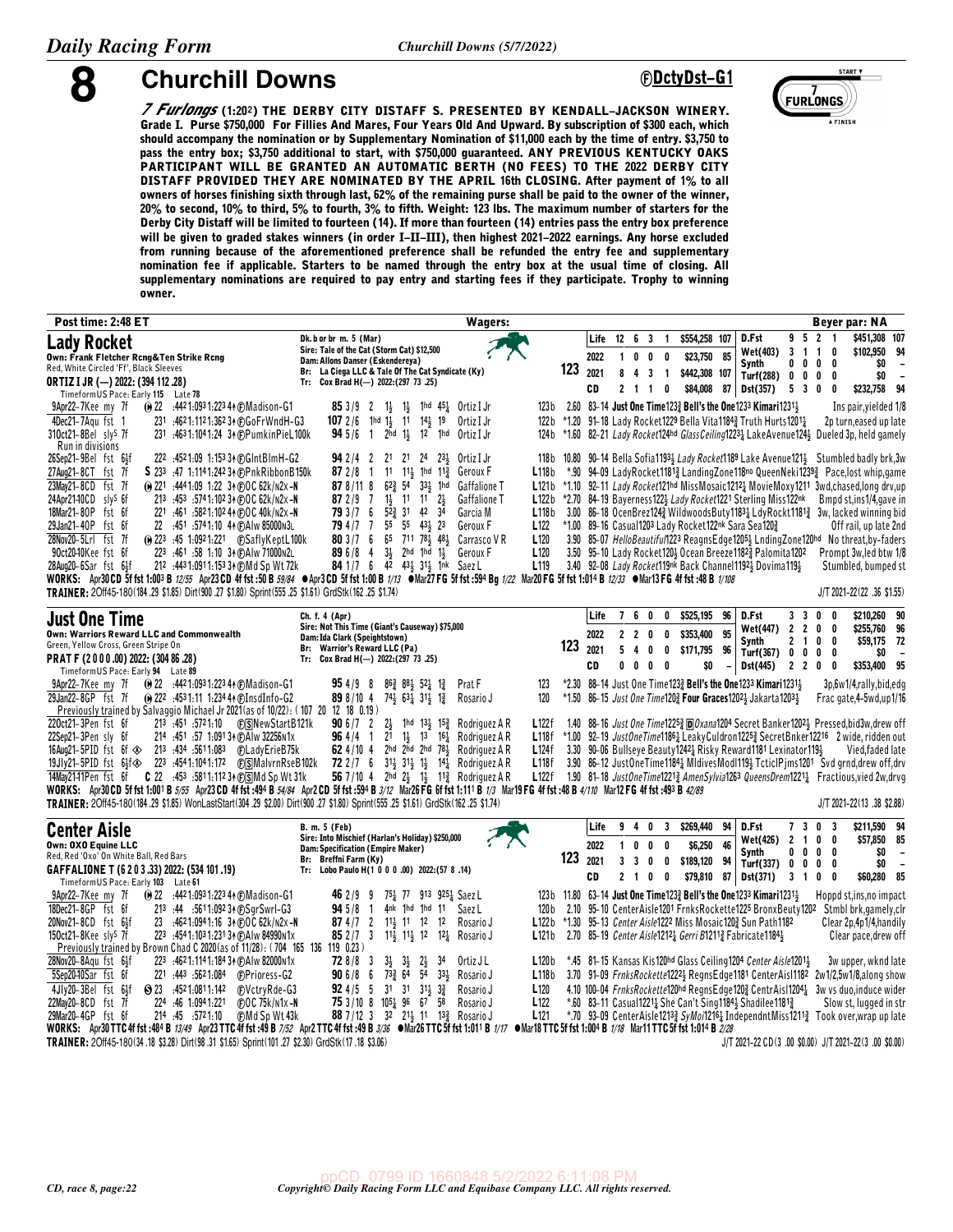| <b>Daily Racing Form</b>                                                                                                                                                                                                                                                                                                                                                                                                                                                                                                                                                                                                                                              |                                                                                                                                                                                                                                                                                                                                                                                                                                                                                                                                                                                                                                                                                                                                                                                                                                                                                                                                                                                      | Churchill Downs (5/7/2022)                                                                                                  |                            |                                                                  |                                                          |                                                                                                                                                                                                                                                                                                                                                                                                          |                |                                                                        |                                                                          |                                                                         |                                                                                                                                                                                                                                                                                                                                                                                                                                                                                                                                                                                                                                                                                                                                                                                                                                                                        |
|-----------------------------------------------------------------------------------------------------------------------------------------------------------------------------------------------------------------------------------------------------------------------------------------------------------------------------------------------------------------------------------------------------------------------------------------------------------------------------------------------------------------------------------------------------------------------------------------------------------------------------------------------------------------------|--------------------------------------------------------------------------------------------------------------------------------------------------------------------------------------------------------------------------------------------------------------------------------------------------------------------------------------------------------------------------------------------------------------------------------------------------------------------------------------------------------------------------------------------------------------------------------------------------------------------------------------------------------------------------------------------------------------------------------------------------------------------------------------------------------------------------------------------------------------------------------------------------------------------------------------------------------------------------------------|-----------------------------------------------------------------------------------------------------------------------------|----------------------------|------------------------------------------------------------------|----------------------------------------------------------|----------------------------------------------------------------------------------------------------------------------------------------------------------------------------------------------------------------------------------------------------------------------------------------------------------------------------------------------------------------------------------------------------------|----------------|------------------------------------------------------------------------|--------------------------------------------------------------------------|-------------------------------------------------------------------------|------------------------------------------------------------------------------------------------------------------------------------------------------------------------------------------------------------------------------------------------------------------------------------------------------------------------------------------------------------------------------------------------------------------------------------------------------------------------------------------------------------------------------------------------------------------------------------------------------------------------------------------------------------------------------------------------------------------------------------------------------------------------------------------------------------------------------------------------------------------------|
| Kimari<br>Own: Westerberg Limited Mrs John Magnier J<br>White, Royal Blue Stripe, White And<br>ROSARIO J (--) 2022: (252 56 .22)<br>Timeform US Pace: Early 101 Late 89                                                                                                                                                                                                                                                                                                                                                                                                                                                                                               | B. m. 5 (Apr)<br>Sire: Munnings (Speightstown) \$85,000<br>Dam: Cozze Up Lady (Cozzene)<br>Br: China Horse Club International Limited (Ky)<br>Tr: Ward Wesley A(1 0 0 1 .00) 2022: (122 38 .31)                                                                                                                                                                                                                                                                                                                                                                                                                                                                                                                                                                                                                                                                                                                                                                                      | 123                                                                                                                         | Life<br>2022<br>2021<br>CD | 13 7 2 2<br>$2 \quad 1 \quad 0$<br>3 <sub>2</sub><br>0<br>0      | $\overline{1}$<br>0<br>0<br>0<br>- 0                     | \$849,277<br>\$80,500<br>\$310,000<br>\$0                                                                                                                                                                                                                                                                                                                                                                | 97<br>88<br>97 | D.Fst<br>Wet(399)<br>Synth<br>Turf(320)<br>Dst(374)                    | 33<br>3 2 0 1<br>$0\ 0\ 0\ 0$<br>72<br>2 1 0 1                           | 0<br>0<br>2 1                                                           | \$249,944 97<br>\$227,500 97<br>\$0<br>$\overline{\phantom{a}}$<br>\$371,833 88<br>\$227,500 97                                                                                                                                                                                                                                                                                                                                                                                                                                                                                                                                                                                                                                                                                                                                                                        |
| 9Apr22-7Kee my 7f<br><b>0 22 :4421:0931:22344 @Madison-G1</b><br>$3$ Mar22-3GP fst $6\frac{1}{2}$ f<br>222 :4531:0941:16 44 @OC 62k/c-N<br>6Nov21-5Dmr fm 5f 1 221 :434<br>\$224 :4521:0911:21244 (F) Madison-G1<br>3Apr2140Kee fst 7f<br>27Feb21-80P sly <sup>s</sup> 54f C 222 :462 :58 1:04 44 (F)SprngFevrL200k<br>15Sep20-11KD gd 6 <sup>1</sup> / <sub>5</sub> (r) 214 :4511:0831:144<br>19Jun20 Ascot (GB)<br>gs 6f 1 Str 1:142<br>Timeform Rating: 111                                                                                                                                                                                                        | $2\frac{1}{2}$ 2hd $33\frac{3}{4}$ Gaffalione T<br>886/95<br>$2\frac{1}{2}$<br>42 1 <sup>1</sup> / <sub>2</sub> 1 <sup>1</sup> / <sub>2</sub> 1 <sup>5</sup> <sup>1</sup> / <sub>4</sub> Rosario J<br>87 $2/5$ 3<br>87 8/12 11 129 1212 89 76<br>:551 34 BCTrfSpt-G1<br>Rosario J<br>$975/7 \quad 1$<br>$21 \t21 \t1hd \t1\frac{3}{4}$<br>Rosario J<br>$976/6$ 4<br>42 41 <sup>1</sup> / <sub>2</sub> 11 <sup>1</sup> / <sub>2</sub> 14 <sup>1</sup> / <sub>4</sub> Rosario J<br>88 9/11 9 75 53 34 32 32 Ortiz I Jr<br><b>CMusicCityB360k</b><br>Commonwealth Cup-G1<br>16 21 <sup>1</sup> / <sub>2</sub> Dettori L<br>Stk 310500                                                                                                                                                                                                                                                                                                                                                   | 123<br>L <sub>120</sub><br>*.05<br>123<br>118<br>L <sub>118</sub><br>L <sub>122</sub><br>123<br>5.00                        |                            |                                                                  |                                                          | 2.60 84-14 Just One Time 1233 Bell's the One 1233 Kimari 12311<br>95–05 Kimari1205 $\frac{1}{4}$ Liberty M D1203 $\frac{3}{4}$ Union Maiden120hd<br>*.70 95-16 <i>Kimari</i> 184 <sub>4</sub> Casual 1222 Shesoma jestic 1161 <sub>3</sub><br>*1.10 100-03 Lighthouse11811 Miss J McKay12211 Kimari12223<br>Golden Horde12612 Kimari12322 Ventura Rebel126hd                                             |                |                                                                        |                                                                          |                                                                         | 2wd btw,vied,outkicked<br>Repel bid 3/16p, clear<br>8.00 94 - GoldenPan2414 LieutenantDn12631 ChrminesMi123nk Shifted out, belatedly<br>*.70 94-09 Kimri118} DHEstiloTlentoso1182 DHBellsthOn1202 Confident handling str<br>Stalked4w,strongly clr<br>Bit slow st, willingly<br>Awk st, held midpk, gained over 2f out, kept on well                                                                                                                                                                                                                                                                                                                                                                                                                                                                                                                                   |
| 4Apr20-90P slys 6f<br>213 451 5731.102<br>1Nov19-5SA $fm$ 5f $\textcircled{r}$<br>212.44<br>.553<br>60ct19-7Kee fm $5\frac{1}{2}$ f $\sigma$<br>213 451 57 1.03<br>212 :442 :553 1:012<br>14Aug19-7Sar fm $5\frac{1}{2}$ f $\sigma$<br>19Jun19 Ascot (GB)<br>gs 5f (T) Str 1:012<br>Timeform Rating: 91                                                                                                                                                                                                                                                                                                                                                               | <b><i>CPurpIMrtnL100k</i></b><br>$63\frac{1}{2}$ 53 $\frac{1}{2}$ 33 11 $\frac{3}{2}$ Hill C<br>871/97<br>78 7/12 8 106 1010 1110 42 Velazquez J R<br>BCJvTfSp-G2<br>98<br>IndinSmmrB200k<br>78 2 / 9 8<br>$97\frac{3}{4}$ 73 $\frac{3}{4}$ 1<br>764/65<br>$1\frac{1}{2}$<br>$1\frac{1}{2}$ 1 <sup>2</sup> 1 <sup>4</sup><br><b>@BltnLndngL100k</b><br>25 2hd Velazquez J R<br><b>COUCED Mary Stakes-G2</b><br>Stk 138100<br>WORKS: Apr30 Kee 5f fst 1:013 B 10/16 Apr23 Kee 5f fst 1:00 B 2/35 Apr1 Kee 6f fst 1:144 B 2/3 Mar19 Kee 4f fst :51 B 4/4 Feb27 Pay 4f fst :502 B 17/28 Feb21 Pay 4f fst :491 B 6/29                                                                                                                                                                                                                                                                                                                                                                    | L <sub>119</sub><br>L <sub>119</sub><br>Smith M E<br>L <sub>117</sub><br>L <sub>122</sub><br>Velazquez J R<br>126 b<br>6.50 |                            |                                                                  |                                                          | 2.90 89-13 Kimari11913 Frank's Rockette119nk Edgeway11743<br>*1.10 96–04 Kimari117} Chimney Rock1182 Axiomo118no<br>*.25 95-05 Kimari1224 Abscond1221 Champagne Humor1222<br>Raffle Prize126hd Kimari1261 Final Song12614                                                                                                                                                                                |                |                                                                        |                                                                          |                                                                         | Steered 4w 1/4, in time<br>2.50 95-03 FourWheelDriv1223 ChimnyRock12213 AnothrMircl122hd 4wd into str, rallied<br>Bmpd st, circled field<br>Lug out tad, 2path turn<br>Led near side, headed insd 1f out, kept on, game                                                                                                                                                                                                                                                                                                                                                                                                                                                                                                                                                                                                                                                |
| TRAINER: Dirt(177.31 \$1.76) Sprint(488.31 \$1.77) GrdStk(36.31 \$2.11)                                                                                                                                                                                                                                                                                                                                                                                                                                                                                                                                                                                               |                                                                                                                                                                                                                                                                                                                                                                                                                                                                                                                                                                                                                                                                                                                                                                                                                                                                                                                                                                                      |                                                                                                                             | Life                       |                                                                  |                                                          |                                                                                                                                                                                                                                                                                                                                                                                                          | 95             | D.Fst                                                                  | 932                                                                      | 0                                                                       | J/T 2021-22 CD(4 .00 \$0.00) J/T 2021-22(64 .23 \$1.27)<br>\$711,514 94                                                                                                                                                                                                                                                                                                                                                                                                                                                                                                                                                                                                                                                                                                                                                                                                |
| <b>Obligatory</b><br>Own: Juddmonte<br>Green, Pink Sash, White Sleeves, Pink<br><b>ORTIZ J L (-) 2022: (415 88 .21)</b><br>Timeform US Pace: Early 65 Late 110                                                                                                                                                                                                                                                                                                                                                                                                                                                                                                        | Gr/ro. f. 4 (Apr)<br>Sire: Curlin (Smart Strike) \$175,000<br>Dam: Uno Duo (Macho Uno)<br>Juddmonte Farms Inc (Ky)<br>Br:<br>Tr: Mott William I(1 0 0 1 .00) 2022: (171 34 .20)                                                                                                                                                                                                                                                                                                                                                                                                                                                                                                                                                                                                                                                                                                                                                                                                      | 123                                                                                                                         | 2022<br>2021<br>CD         | $10 \t 4 \t 2$<br>$1 \t1 \t0$<br>8<br>- 3<br>2 <sub>2</sub><br>0 | 0<br>0<br>$\overline{2}$<br>0<br>0                       | \$772,894<br>\$61,380<br>\$706,714<br>\$354,880                                                                                                                                                                                                                                                                                                                                                          | 95<br>94       | <b>Wet(443)</b><br>Synth<br>Turf(293)<br>93 Dst(387)                   | $\overline{1}$<br>-1<br>$0\quad 0$<br>$\mathbf 0$<br>0<br>3 <sub>1</sub> | 0<br>0<br>0<br>0<br>$\mathbf 0$<br>0<br>0<br>0                          | \$61,380 95<br>\$0<br>$\overline{\phantom{a}}$<br>\$0<br>$\overline{\phantom{a}}$<br>\$193,814 93                                                                                                                                                                                                                                                                                                                                                                                                                                                                                                                                                                                                                                                                                                                                                                      |
| $12$ Mar22-7GP gd $6\frac{1}{2}$ f<br>222 :4611:1121:174 44 (F) Hcn Brti-G3<br>20Nov21-10CD fst 1<br>223 :4541:1011:34434 (F)Chilukki-G3<br>230ct21-9Kee fst 7f<br>$\omega$ 223 4541.1041.232<br>$25$ Sep2141Prx fst 1 $\frac{1}{16}$<br>244 .493 1:134 1:441<br>7Aug21-8Sar fst 7f<br>224 4531.09 1.212<br>5Jun21-5Bel fst 1<br>232 :4711:11 1:352<br>30Apr21-9CD fst 7f<br>$\omega$ 214 :4421:09 1:214<br>$20$ Mar21-13FG fst 1 $\frac{1}{16}$<br>● 241 4831.1211.423<br>7Feb21-9GP fst<br>$C$ 231 :4611:1121:372<br>180ct20-2Bel fst 6f<br>223 46 58 1.104                                                                                                         | 953/66<br>$32\frac{1}{2}$ $21\frac{1}{2}$ 13<br>66<br>$926/7$ 59 57 $\frac{1}{2}$ 55<br>$2\frac{1}{2}$<br>$12\frac{1}{4}$<br>Rosario J<br>81 11/11 11 118 117 109<br>$67\frac{1}{4}$<br><b>FRavenRun-G2</b><br>Geroux F<br>$2\frac{1}{2}$ 2hd $2\frac{1}{2}$<br><b>89</b> 1/8 21<br>$22\frac{1}{2}$<br>(F)Cotilln-G1<br>Ortiz J L<br>854/86<br>$84\frac{1}{4}$ 86 67 <sup>1</sup> / <sub>3</sub> 58<br><b>©Test-G1</b><br>Ortiz J L<br>94 2 / 5 5 5 5 5 5 5 5 5 5 5 4 5 2 5<br>(F)Acorn-G1<br>Ortiz J L<br>93 7/12 10 129 $\frac{3}{4}$ 117 $\frac{3}{4}$ 33 $\frac{1}{2}$ 11<br>(F)8Belles-G2<br>Ortiz J L<br>79 4/7 53 623 653 68 473 Ortiz JL<br><b>C</b> FGOaks-G2<br>79 1/8 731 421 431 22 121<br><b>@MdSpWt40k</b><br>Ortiz J L<br>55 4/6 5 58 57 510 48 Velazquez JR<br>(F)Md Sp Wt 80k<br>WORKS: Apr30 CD 4f fst :492 B 99/133 Apr22 Pay 4f fst :49 B 3/13 Apr15 Pay 5f fst 1:014 B 2/7 Apr4 Pay 4f fst :494 B 7/18 Mar28 Pay 4f fst :514 B 12/13 Mar7 Pay 3f fst :373 B 2/9 | 124<br>Gaffalione T<br>118<br>120<br>118<br>122<br>120<br>118<br>122<br>L <sub>118</sub><br>119                             |                            |                                                                  |                                                          | *1.50 95-23 Obligatory11821 Matera121nk Miss Bigly12191<br>*2.60 77-16 Caramel Swirl118hd Joy's Rocket1182 Cilla1204<br>3.30 93 - Clairiere1222 bbligatory 118 mmy Wife122 <sup>nk</sup><br>3.70 90-02 TrvelColumn12223 Cliriere1222 SouperSenstion112223<br>*1.70 85-22 Obligatory1182} Front Street1181 <sup>3</sup> Precipitate11816}<br>3.25 78-14 Cafe Society 11933 Hit the Woah 11923 Exact 11913 |                |                                                                        |                                                                          |                                                                         | 1.20 86-19 Obligatory1243 BrambleBerry1182 <sub>2</sub> FourGrees1204 <sub>3</sub> Settled, 3wd bid, surged<br>5p,rallied,ridden out<br>2p,7p1/8,no factor<br>Stalked, vied, gamely<br>3.00 87-11 BellaSofia11844 SouperSensation112014 SerchResults1242 Lost footing start<br>5.30 84-07 Search Results 120} Obligatory 1201 Mke Mischief 118no 5w upper, closed well<br>16.50 93-11 Obligtory1181 Dyoutoftheoffic1221} MkMischif11821 7w, reeled in foe, clear<br>2p trns,3p1/4,no rally<br>3-4w3/8, rallied, up 1/16<br>Brk in, bumped start                                                                                                                                                                                                                                                                                                                        |
|                                                                                                                                                                                                                                                                                                                                                                                                                                                                                                                                                                                                                                                                       | TRAINER: 31-60Days(311.19 \$1.50) WonLastStart(126 .28 \$1.86) Dirt(407 .23 \$1.72) Sprint(301 .18 \$1.50) GrdStk(140 .19 \$1.67)                                                                                                                                                                                                                                                                                                                                                                                                                                                                                                                                                                                                                                                                                                                                                                                                                                                    |                                                                                                                             |                            |                                                                  |                                                          |                                                                                                                                                                                                                                                                                                                                                                                                          |                |                                                                        |                                                                          |                                                                         | J/T 2021-22 CD(2 .50 \$17.50) J/T 2021-22(80 .26 \$2.52)                                                                                                                                                                                                                                                                                                                                                                                                                                                                                                                                                                                                                                                                                                                                                                                                               |
| <b>Bell's the One</b><br><b>Own: Lothenbach Stables Inc</b><br>Royal Blue, Red Diamond Emblem, Red<br>LANERIE C J (2010.00) 2022: (222 16.07)                                                                                                                                                                                                                                                                                                                                                                                                                                                                                                                         | B. m. 6 (Apr)<br>Sire: Majesticperfection (Harlan's Holiday) \$10,000<br>Dam: Street Mate (Street Cry*Ire)<br>Br: Bret Jones (Ky)<br>Tr: Pessin Neil L(1 0 0 0 .00) 2022: (36 4 .11)                                                                                                                                                                                                                                                                                                                                                                                                                                                                                                                                                                                                                                                                                                                                                                                                 | 123                                                                                                                         | Life<br>2022<br>2021       | $\mathbf{1}$<br>0<br>$\overline{1}$<br>7 <sub>4</sub>            | 0<br>$\overline{2}$<br>0                                 | 23 11 5 2 \$1,615,275 98<br>\$95,000<br>\$640,235                                                                                                                                                                                                                                                                                                                                                        | 93<br>98       | D.Fst<br>Wet(418)<br>Synth<br>Turf(344) 2 1                            | 189<br>$\overline{2}$<br>1<br>$\overline{1}$                             | $\mathbf{3}$<br>$\mathbf{2}$<br>0 <sub>2</sub><br>0<br>0<br>0<br>0<br>0 | \$1,407,325 98<br>\$143,000 93<br>\$19,200 75<br>\$45,750 78                                                                                                                                                                                                                                                                                                                                                                                                                                                                                                                                                                                                                                                                                                                                                                                                           |
| TimeformUS Pace: Early 67 Late 106<br>9Apr22-7Kee my 7f<br>(e) 22 :4421:0931:22344 (DMadison-G1<br>13Nov2140CD fst 6f<br>212 :451 :5711:10 34 (DPrmSprmeL300k<br>90ct21-7Kee fst 6f<br>C $221$ :452 :5711:09134 (F)TCA-G2                                                                                                                                                                                                                                                                                                                                                                                                                                             | 99 <sub>4</sub> 98 <sub>2</sub> 3nk 2 <sub>4</sub><br>935/97<br>915/66<br>610 56 32 11 Lanerie CJ<br>52 <sub>3</sub> 3nk 1nk Lanerie CJ<br>906/66<br>65                                                                                                                                                                                                                                                                                                                                                                                                                                                                                                                                                                                                                                                                                                                                                                                                                              | 123<br>Lanerie C J<br>124<br>122                                                                                            | CD                         | 8 <sub>4</sub>                                                   | 30                                                       | \$771,925<br>5.60 87-14 Just One Time1233 Bell's the One1233 Kimari123113<br>*.80 87-14 Bell's the One1241 Club Car12031 Frank's Rockette12221                                                                                                                                                                                                                                                           |                | 98 Dst(364) 10 2 4 2                                                   |                                                                          |                                                                         | 98<br>\$812,300<br>Rally 4-5wd, cird, bestd<br>Reeled in rival<br>*1.10 93-13 Bell's theOne122nk ClubCar120nd EstiloTalentoso1221} 4w1/4,rallied,led,held                                                                                                                                                                                                                                                                                                                                                                                                                                                                                                                                                                                                                                                                                                              |
| Hand timed<br>213 :443 :5631:08334 @OpenMindL296k<br>18Sep21-3CD fst 6f<br>28Jly21-9Sar fst 6f<br>$C$ 224 :454<br>19Jun2140CD fst 6}f<br><b>C</b> 222 :45 1:0831:144 34 CRoxelanaB109k<br>1May21-7CD fst 7f<br>23 :46 1:0911:212 44 (F)DctyDst-G1<br>3Apr2140Kee fst 7f<br>S 224 :4521:0911:212 44 @Madison-G1<br>7Nov20-4Kee fst 7f<br>213 :4411:0741:2013+ @BCFMSprt-G1<br>5Sep2042CD fst 7f<br>C $214$ :4331:08 1:21 44 (F)DctyDst-G1<br>11Jly20-5Kee fst 7f<br>224 :4541:0931:213 44 (F) Madison-G1<br>211 :442 :5621:083 44 @WnngClrs-G3<br>30May20-7CD fst 6f<br>TRAINER: 20ff45-180(17.18 \$1.49) Dirt(83.19 \$1.76) Sprint(69.20 \$1.37) GrdStk(12.17 \$0.67) | 55<br>$52\frac{1}{4}$ $4\frac{3}{4}$ $2\frac{1}{2}$ Lanerie C J<br>$915/5$ 1<br>1:094 34 (F)HnrblMsH-G2<br>978/88<br>$86\frac{3}{4}$ 6 <sup>3</sup> / <sub>2</sub> 6 <sup>2</sup> 1 <sup>nk</sup> Lanerie C J<br>$5^{13}_{4}$ 41 <sup>1</sup> / <sub>2</sub> 1hd 1 <sup>3</sup> / <sub>4</sub> Lanerie C J<br>984/63<br>903/66<br>65 65 55 45 <sup>1</sup> Lanerie C J<br>63<br>954/76<br>64 <sup>1</sup> / <sub>2</sub> 51 <sup>2</sup> / <sub>4</sub> 2 <sup>2</sup> / <sub>4</sub> J <sub>L</sub> anerie C J<br>988/88<br>710 77 <sup>1</sup> / <sub>2</sub> 56 36 <sup>1</sup> / <sub>4</sub> Lanerie C J<br>97 3/7 3 67 4 67 31 1 10 Lanerie CJ<br>42 $52\frac{1}{2}$ $32\frac{1}{2}$ $33\frac{3}{4}$ Lanerie C J<br>$917/8$ 2<br>98 4/8 6 68 653 32 13 Lanerie CJ<br>WORKS: Apr29Kee4f fst:484 B 16/78 Apr2Kee4f fst:493 B 33/72 Mar26 FG 5f fst:594 B 2/25 WMar17 FG 5f fst 1:00 B 1/21 Mar8 FG 5f fst 1:001 B 2/12 Feb27 FG 5f fst 1:010 B 8/23                              | 124<br>123<br>123<br>123<br>120<br>L <sub>124</sub><br>L <sub>120</sub><br>L <sub>120</sub><br>L <sub>120</sub>             |                            |                                                                  |                                                          | *.80 93-13 Sconsin122 <sub>2</sub> Bell's the One1244 Mundaye Call120 <sub>2</sub><br>4.90 90-05 Gamine12311 Sconsin1181 Estilo Talentoso11823                                                                                                                                                                                                                                                           |                |                                                                        |                                                                          |                                                                         | Bid 5w 1/8, kept at bay<br>*.90 90-15 Bell'stheOne123nk LakeAvenue1192½ Ain'tNoElmers1181½ 7w 1/4, dueled, up<br>2.10 101-08 Bell's the One123 $\frac{3}{2}$ Sconsin1251 $\frac{3}{2}$ Miss Mosaic1232 $\frac{3}{2}$ 4wd turn, bid3/16, edged<br>Off slow, mild gain<br>4.30 93–09 Kimri118 $\frac{3}{4}$ DHE stilo Tlentoso1182 $\frac{1}{4}$ DHB ellsth On 1202 $\frac{1}{4}$ 3p upr, bid, even terms<br>6.20 104 - Gmine12261 SerengetiEmpress124no BellstheOn1243 5w, floated out, kept on<br>4.20 97-06 BellstheOne120no SerengetiEmpress1233 SllysCurlin1204 Full bore, just up<br>4.40 99-01 Guarana118 <sub>2</sub> Mia Mischief1183 <sub>4</sub> Bell's the One120 <sub>2</sub> 2w btw, wait5/16,4p upr<br>13.10 96-11 Bell's the One 1203 Break Even 1202 Mia Mischief 122 Prove past, drew away<br>J/T 2021-22 CD(10 .30 \$1.84) J/T 2021-22(21 .29 \$1.49) |
| <b>Edgeway</b><br><b>Own: Hronis Racing LLC</b><br>Dark Green, White 'Hr', Dark Green Bars<br>VELAZQUEZ J R (-) 2022: (196 34 .17)<br>Timeform US Pace: Early 118 Late 70                                                                                                                                                                                                                                                                                                                                                                                                                                                                                             | Dk. b or br m. 5 (Feb)<br>Sire: Competitive Edge (Super Saver) \$5,000<br>Dam: Magical Solution (Stormin Fever)<br>Br: Pope McLean Valerie Blethen & David Blethen (Ky)<br>Tr: Sadler John W(-) 2022: (147 26 .18)                                                                                                                                                                                                                                                                                                                                                                                                                                                                                                                                                                                                                                                                                                                                                                   | 123                                                                                                                         | Life<br>2022<br>2021<br>CD | $11 \quad 7 \quad 2$<br>220<br>5 <sub>3</sub><br>$1 \quad 0$     | $\overline{\mathbf{1}}$<br>0<br>$1\quad 0$<br>$1\quad 0$ | \$656,360<br>\$107,160<br>\$431,000<br>\$19,400                                                                                                                                                                                                                                                                                                                                                          | 96<br>90<br>96 | D.Fst<br>Wet(366) 1 0 0 1<br>Synth<br>Turf(264) 0 0 0 0<br>82 Dst(349) | $10$ 7 2 0<br>$0\ 0\ 0\ 0$<br>2020                                       |                                                                         | \$646,360 96<br>\$10,000 83<br>\$O<br>$\overline{\phantom{a}}$<br>\$0<br>$\overline{\phantom{a}}$<br>\$189,400 96                                                                                                                                                                                                                                                                                                                                                                                                                                                                                                                                                                                                                                                                                                                                                      |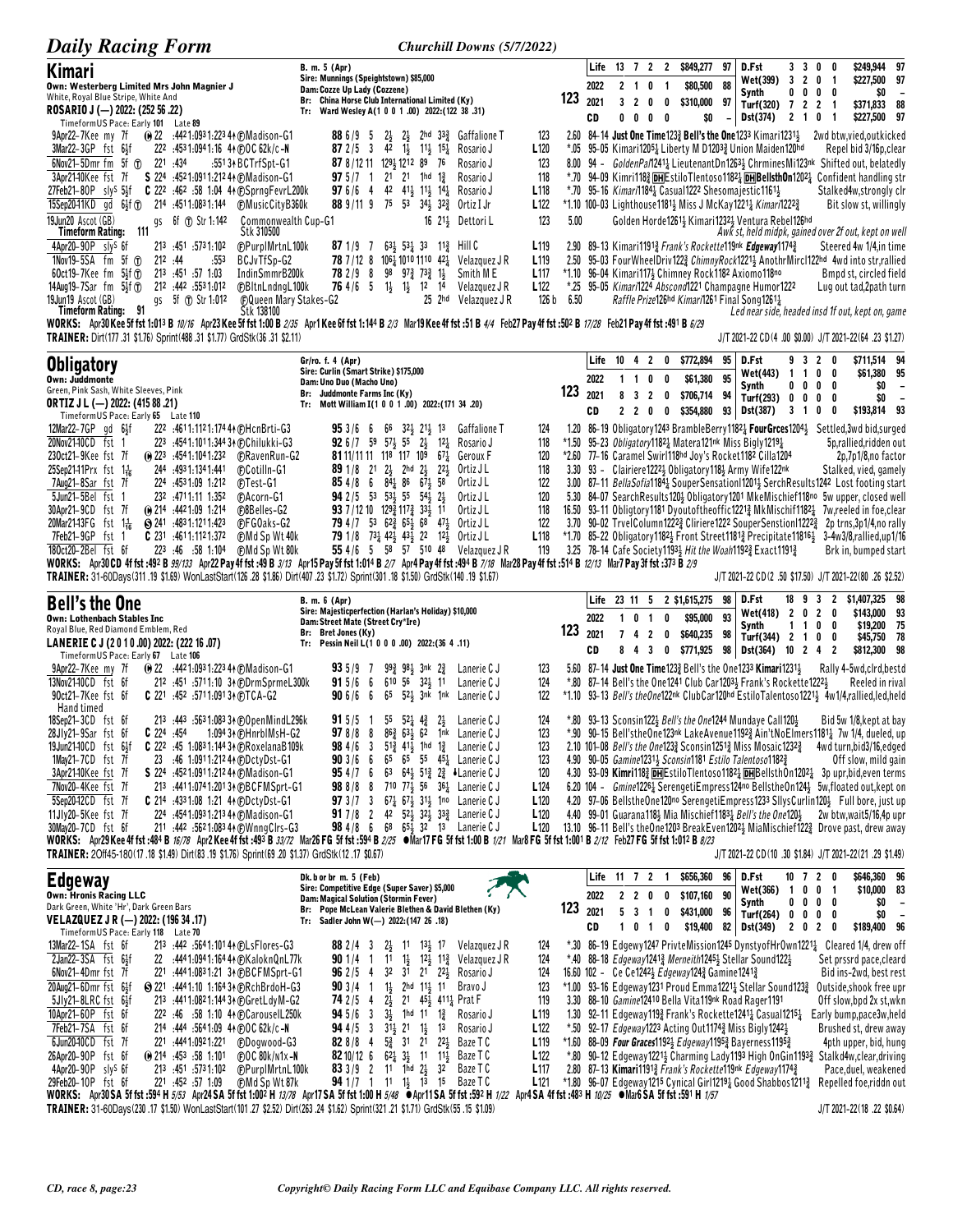| <b>Daily Racing Form</b>                                                                                                         | Churchill Downs (5/7/2022)                                                                                                 |     |         |     |                |                                                                                                                                         |      |                 |                |   |                  |                                                                                          |
|----------------------------------------------------------------------------------------------------------------------------------|----------------------------------------------------------------------------------------------------------------------------|-----|---------|-----|----------------|-----------------------------------------------------------------------------------------------------------------------------------------|------|-----------------|----------------|---|------------------|------------------------------------------------------------------------------------------|
| <b>Four Graces</b>                                                                                                               | Dk. b or br m. 5 (Apr)                                                                                                     |     | Life 12 |     | 43             | \$334,946                                                                                                                               | 96 I | D.Fst           |                |   | $10 \t4 \t3 \t0$ | \$310,796 96                                                                             |
| Own: Whitham Thoroughbreds LLC                                                                                                   | Sire: Majesticperfection (Harlan's Holiday) \$10,000<br>Dam: Ivory Empress (Seeking the Gold)                              |     | 2022    |     | 0 <sub>2</sub> | \$73,700                                                                                                                                | 88   | <b>Wet(417)</b> | 2 <sub>0</sub> |   | 0                | \$24,150 84                                                                              |
| Scarlet, Silver Sash, Silver Band On                                                                                             | Br: Whitham Thoroughbreds LLC (Ky)                                                                                         | 123 | 2021    |     | $0\quad 0$     | \$5,463<br>0                                                                                                                            | -87  | Synth           | $0\quad 0$     |   | $0\quad 0$       | \$0                                                                                      |
| LEPAROUX JR (3100.33) 2022: (194 20.10)                                                                                          | Wilkes Ian R(1 1 0 0 1.00) 2022: (121 14 .12)<br>Tr:                                                                       |     |         |     |                |                                                                                                                                         |      | Turf(321)       |                | 0 | 0<br>2<br>0      | \$0<br>\$306,083 96                                                                      |
| TimeformUS Pace: Early 89<br>Late 80                                                                                             |                                                                                                                            |     | CD      | 421 |                | \$172,163                                                                                                                               |      | $91$ Dst(383)   |                |   |                  |                                                                                          |
| (e) 22 :4421:0931:22344 (F) Madison-G1<br>9Apr22-7Kee my 7f                                                                      | $847/9$ 1<br>$64\frac{3}{4}$ 661 $64\frac{1}{4}$ 552 Leparoux JR<br>123                                                    |     |         |     |                | 38.40 82–14 Just One Time 1233 Bell's the One 1233 Kimari 12311                                                                         |      |                 |                |   |                  | 3wd turn.no menace                                                                       |
| $12$ Mar $22 - 7GP$ qd $6\frac{1}{2}f$<br>222 :4611:1121:174 44 (F)HcnBrti-G3                                                    | $32\frac{1}{2}$ 43 $33\frac{1}{2}$ 35 <sup>1</sup> / <sub>2</sub> Leparoux JR<br>120<br>$845/6$ 1                          |     |         |     |                | $*1.00$ 81-19 Obligatory 1243 Bramble Berry 1182 $\frac{1}{4}$ Four Graces 1204 $\frac{1}{2}$                                           |      |                 |                |   |                  | Track pace,4-5wd bid                                                                     |
| @ 222 :4531:11 1:234 4 DInsdInfo-G2<br>29Jan22-8GP fst 7f                                                                        | $64$ $73\frac{3}{4}$ $42$ $2\frac{3}{4}$<br>120<br>88 5/10 5<br>Leparoux J R                                               |     |         |     |                | 3.40 85-15 Just One Time120} Four Graces 1202} Jakarta 1203}                                                                            |      |                 |                |   |                  | 2-3wd, rally between                                                                     |
| 6Jan22-8GP fst 6f<br>(e) 222 :451 :5711:094 44 @OC 62k/c -N                                                                      | 80 $5/7$ 3 $41\frac{1}{2}$ 42 $32$ 2no<br>L 120<br>Leparoux J R                                                            |     |         |     |                |                                                                                                                                         |      |                 |                |   |                  | *1.20 93-05 Starship Nala120no Four Graces120nk Miss TToo12033 2-3wd btw, rally, miss    |
| 19Jun2140CD fst 64f<br><b>C</b> 222 :45 1:0831:144 34 (F)RoxelanaB109k                                                           | 11 <sub>3</sub> 2hd 42 45 <sup>1</sup> <sub>4</sub> Leparoux JR<br>123<br>873/64                                           |     |         |     |                | 1.60 96-08 <i>Bell's the One</i> 123 <sup>3</sup> Sconsin 125 <sup>13</sup> / <sub>2</sub> Miss Mosaic 1232 <sup>3</sup> / <sub>2</sub> |      |                 |                |   |                  | Ins pair turn, fade upr                                                                  |
| 170ct20-9Kee fst 7f<br>23 .46 1.1011.23<br><b>FRavenRun-G2</b>                                                                   | $42\frac{1}{2}$ $43\frac{1}{2}$ $79\frac{3}{4}$ 710 <sup>1</sup> <sub>4</sub> Leparoux J R<br>L <sub>120</sub><br>77 1/8 4 |     |         |     |                | 3.20 86-10 Venetian Harbor 120nk Finite 120 } Grand CruClasse 118no                                                                     |      |                 |                |   |                  | Stalked ins.wknd 1/4                                                                     |
| 4Sep20-8CD fst 7f<br><b>C</b> BBelles-G2<br>22 .44 1:0821:211                                                                    | $2\frac{1}{2}$ 2hd 1hd $22\frac{1}{2}$ Leparoux JR<br>L <sub>120</sub><br>$915/5$ 5                                        |     |         |     |                | *.90 94-08 Sconsin11821 Four Graces12012 Never Forget1181                                                                               |      |                 |                |   |                  | Contested lead, gave in                                                                  |
| 10Jly20-7Kee fst *7f<br>221 :4411:0841:244<br>(F)Beaumont-G3                                                                     | 1hd 1 $\frac{1}{2}$ 12 $\frac{1}{2}$ 14 $\frac{3}{4}$ Leparoux JR<br>L <sub>118</sub><br>$962/5$ 1                         |     |         |     |                | *.70 107-01 Four Graces11843 Sconsin11843 Turtle Trax11861                                                                              |      |                 |                |   |                  | Drew away, geared down                                                                   |
| 6Jun2040CD fst 7f<br>221 .444 1:092 1:221<br>(F)Dogwood-G3                                                                       | 1hd 1 $\frac{1}{2}$ 11 12 $\frac{1}{2}$ Leparoux JR<br>L <sub>119</sub><br>872/86                                          |     |         |     |                | 2.30 91-09 <i>Four Graces</i> 1192 <b>Edgeway</b> 1195 a Bayerness 1195 am                                                              |      |                 |                |   |                  | Widened throughout                                                                       |
| 16Mav20-10CD fst 7f<br>222 4511.09 1.221<br>(F)OC 75k/n1x-N                                                                      | L118<br>87 7/12 5 2 21 21 22 11 Leparoux JR                                                                                |     |         |     |                |                                                                                                                                         |      |                 |                |   |                  | 3.70 91-11 Four Graces11812 Miss T Too11834 Aurelia Garland11814 Drove past, cleared     |
| 10Apr20-8GP<br>231 :4611:1111:374<br>(F) O C 75k/n1x-N<br>fst 1                                                                  | 61 7/8 31 $\frac{1}{2}$ 2 $\frac{1}{2}$ 43 49 49<br>L <sub>120</sub><br>Landeros C                                         |     |         |     |                |                                                                                                                                         |      |                 |                |   |                  | *1.60 74-19 Finding Fme12011 Sweet Mi1201 Money Never Slps1206 3 Up clse to 5/16p, faded |
| $1$ Mar20-6GP fst 7f<br>223 4521.1011.233<br><b>CMd Sp Wt 43k</b>                                                                | 83 1/7 3 2hd 1} 12 11} Leparoux JR<br>L <sub>120</sub>                                                                     |     |         |     |                |                                                                                                                                         |      |                 |                |   |                  | 7.40 82-13 FourGrcs12014 EstiloTIntoso11574 Mylstfirstkss1204 Shrug off trio, mld drv    |
| WORKS: Apr27 CD 5f fst 1:001 B 4/9 Apr20 CD 4f fst :49 B 12/24 $\bullet$ Apr7 Kee 3f gd :362 B 1/7 Apr1 PmM 5f fst 1:012 B 11/21 |                                                                                                                            |     |         |     |                | Mar4 PmM 4f fst :481 B 14/50 Feb26 PmM 5f fst 1:023 B 21/25                                                                             |      |                 |                |   |                  |                                                                                          |
| TRAINER: Dirt(292 .09 \$0.88) Sprint(250 .08 \$0.68) GrdStk(26 .08 \$1.22)                                                       |                                                                                                                            |     |         |     |                |                                                                                                                                         |      |                 |                |   |                  | J/T 2021-22 CD(34 .06 \$0.37) J/T 2021-22(155 .08 \$0.81)                                |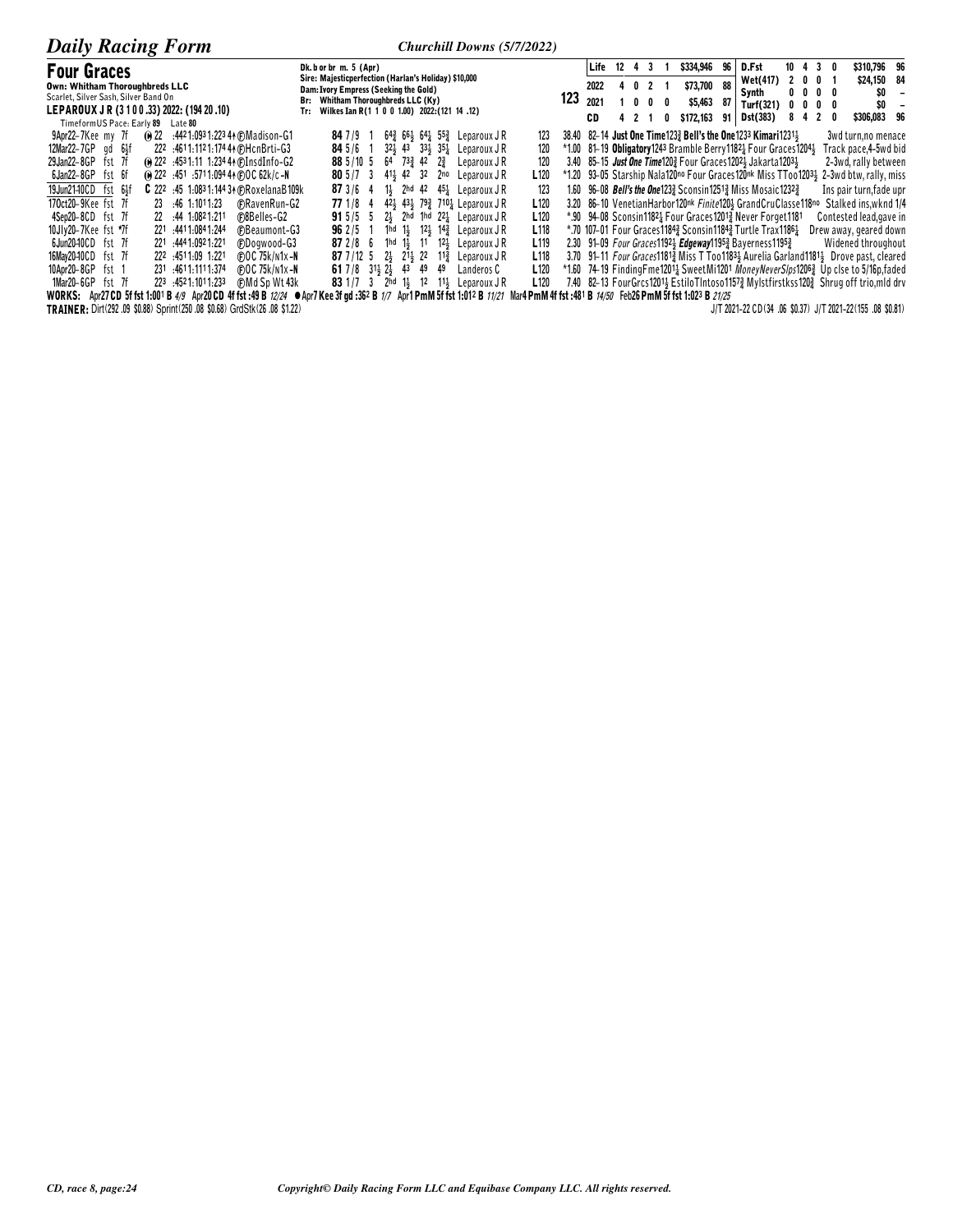9

**Churchill Downs** 

AmerTurf-G2

**TURF COURSE** 

 $M^{11/16}_{\text{LES}}$ 

FINISH

 $\overbrace{\text{START}}^{\overbrace{\text{A}}}$ 

 $\frac{1}{16}$  MILES (Turf). (1:394) THE AMERICAN TURF S. PRESENTED BY BMW. Grade II. Purse \$500,000 For Three Year Olds.

| Post time: 3:40 ET                                                                                                                                                                                                                                                                                                                                                                                                                                                                                                                                                                                                                                                                                            |                                                                                                                                                                                                                                                                                                                                                                                                                                                                                                              | <b>Wagers:</b>                                                                       |                                                 |                                                                                                             |                                                                                                                                                                                                                                                          |                                                                                                                       | Beyer par: NA                                                                                                                                                                                                                                                                                                                                                   |
|---------------------------------------------------------------------------------------------------------------------------------------------------------------------------------------------------------------------------------------------------------------------------------------------------------------------------------------------------------------------------------------------------------------------------------------------------------------------------------------------------------------------------------------------------------------------------------------------------------------------------------------------------------------------------------------------------------------|--------------------------------------------------------------------------------------------------------------------------------------------------------------------------------------------------------------------------------------------------------------------------------------------------------------------------------------------------------------------------------------------------------------------------------------------------------------------------------------------------------------|--------------------------------------------------------------------------------------|-------------------------------------------------|-------------------------------------------------------------------------------------------------------------|----------------------------------------------------------------------------------------------------------------------------------------------------------------------------------------------------------------------------------------------------------|-----------------------------------------------------------------------------------------------------------------------|-----------------------------------------------------------------------------------------------------------------------------------------------------------------------------------------------------------------------------------------------------------------------------------------------------------------------------------------------------------------|
| Smokin' T<br><b>Own: DATTT Stable</b><br>Turquoise, White Circled Black 'Dattt'<br>VELAZQUEZ J R (-) 2022: (196 34 .17)<br>TimeformUS Pace: Early 76 Late 87                                                                                                                                                                                                                                                                                                                                                                                                                                                                                                                                                  | <b>B. c. 3 (Feb)</b><br>Sire: War Front (Danzig) \$100,000<br>Dam: Wine Princess (Ghostzapper)<br>Br: Dattt Farm LLC (Ky)<br>Tr: McGaughey III Claude R(1 0 0 1 .00) 2022: (101 21 .21)                                                                                                                                                                                                                                                                                                                      |                                                                                      | Life<br>2022<br>118<br>2021<br>CD <sub>①</sub>  | 7 <sub>2</sub><br>3<br>0<br>$\overline{1}$<br>4<br>$\overline{1}$<br>0 <sub>1</sub><br>0<br>0<br>$0\quad 0$ | 0 2 \$101,320 79<br>\$45,070 79<br>$\overline{1}$<br>\$56,250<br>72<br>\$0                                                                                                                                                                               | $1\quad0$<br>D.Fst<br>Wet(382)<br>0<br>Synth<br>1 1 0 0<br>Turf(378) $5 \t1 \t0 \t2$<br>$Dist(\hat{J})$ (396) 3 1 0 1 | \$1,000<br>- 36<br>$0\quad 0$<br>\$0<br>$0\quad 0\quad 0$<br>\$32,400<br>79<br>\$67,920 75<br>\$54,150 75                                                                                                                                                                                                                                                       |
| 2Apr22-5GP fm *1. Test 3234 :4721:1041:413<br>20Feb22-6GP fst 치늖⊗ 243 :49 1:13 1:434<br>1Jan22-9GP fm *1 1<br>1:37<br>Hand timed                                                                                                                                                                                                                                                                                                                                                                                                                                                                                                                                                                              | CutlerBayB100k<br><b>75</b> 2/8 54 74 <sup>1</sup> / <sub>2</sub> 54 <sup>1</sup> / <sub>3</sub> 44 33 <sup>1</sup> / <sub>2</sub> Castellano JJ<br><b>79</b> 5/6 1 <sup>1</sup> / <sub>2</sub> 11 11 12 12<br>OC 75k/n1x-N<br><b>71</b> 2/6 $4\overline{2}$ 53 53 43<br>DaniaBchL100k<br>- 52                                                                                                                                                                                                               | 120<br>L120<br>Castellano J J<br>Castellano J J<br>118                               |                                                 |                                                                                                             | 5.40 88-10 Main Event11831 Red Danger120no Smokin' T1203<br>*2.40 91-18 Smokin' T1202 Rocket One12013 Be Like Clint1203                                                                                                                                  | 3.00 77-20 Grand Sonata118hd Chanceux1181 Father Glado1183                                                            | Rail rally, miss 2nd<br>Even pace, kicked clear<br>2wd turns, lacked bid                                                                                                                                                                                                                                                                                        |
| 5Dec21-2Aqu fm $1\frac{1}{16}$ T S 241 :50 1:1431:43<br>7Nov2140Bel fm 1 <sup>1</sup> <sub>16</sub> 1 224 :4821:13 1:432<br>18Sep21-1Bel fm 7f $\overline{0}$ 234 :47 1:1031:221<br>23 :46 :5741:101 Md Sp Wt 50k<br>25Aug21-1Cnl fst 6f<br>WORKS: Apr30CD 4f fst:474 B 20/133 Apr23 Bel 4f fst:483 B 7/85 Apr16 Bel 4f fst:484 B 5/89 Mar26 GP 4f fst :502 B 74/113 Mar19 GP 4f fst:474 B 6/115 Mar12 GP 4f fst :512 B 109/130<br>TRAINER: 31-60Days(153.22 \$1.45) Turf(253.17 \$1.52) Routes(334.18 \$1.43) GrdStk(64.17 \$1.14)                                                                                                                                                                           | Md Sp Wt 80k<br><b>72</b> 9/9 21 $2\frac{1}{2}$<br>$2\frac{1}{2}$ $1\frac{1}{2}$ 12<br>61 7/11 64 734 734 742 834 Franco M<br>Md Sp Wt 90k<br>Md Sp Wt 90k<br>59 1/8 7 52 $\frac{1}{2}$ 52 $\frac{1}{4}$ 34 $\frac{1}{2}$ 37 $\frac{1}{4}$ Franco M<br>36 1/7 6 65 64 76 <sup>1</sup> / <sub>3</sub> 69 <sup>3</sup> / <sub>3</sub> Boyce F                                                                                                                                                                  | 119<br>Lezcano J<br>119<br>119<br>119                                                |                                                 |                                                                                                             | 4.50 92-10 Smokin' T1192 Al's Rocket119nk Ansel1191<br>8.40 79-17 Slipstream11951 Grand Sonata1192 Smokin' T1193                                                                                                                                         |                                                                                                                       | 2p turns, edged clear<br>14.30 78-16 InfltionAdjustd1191} DrmofDy119nk CityAtNght119nk 3w uppr, no response<br>3w upper, improved<br>*2.80 85-01 MrJefferson1192 Hippodrome119hd Conclusive11941 Urged inside,no threat<br>J/T 2021-22(12 .17 \$1.22)                                                                                                           |
| <b>Main Event</b><br><b>Own: Harrell Ventures LLC</b><br>Black, Gold 'Hv', Gold Chevrons On White<br><b>ORTIZ J L (-) 2022: (415 88 .21)</b><br>TimeformUS Pace: Early 86 Late 78                                                                                                                                                                                                                                                                                                                                                                                                                                                                                                                             | B. c. 3 (Apr) OBSAPR21 \$130,000<br>Sire: Bernardini (A.P. Indy) \$35,000<br>Dam: Total Knockout (Unbridled's Song)<br>Br: Godolphin Eric Buckley & Elizabeth Buckley (Ky)<br>Tr: Weaver George(-) 2022:(102 19.19)                                                                                                                                                                                                                                                                                          |                                                                                      | Life<br>2022<br>118<br>2021<br>CD <sub>1</sub>  | 5 2 1<br>2 M<br>0<br>$0\quad 0\quad 0\quad 0$                                                               | $0$ \$121,333 82<br>3 2 1 0 \$116,190 82<br>\$5,143<br>0<br>- 61<br>\$0                                                                                                                                                                                  | D.Fst<br>2 <sub>0</sub><br><b>Wet(423)</b><br>0<br>Synth<br>0<br>Turf(267) 3 2 1<br>$Dist(\hat{U})$ (361) 2 2 0 0     | \$5,143 61<br>$0\quad 0$<br>$0\quad 0\quad 0$<br>\$0<br>$\overline{\phantom{a}}$<br>\$0<br>$0\quad 0\quad 0$<br>$\overline{\phantom{a}}$<br>\$116,190 82<br>0<br>\$91,940 82                                                                                                                                                                                    |
| 2Apr22-5GP fm *1 <sub>16</sub> (f) <b>S</b> 234 :4721:1041:413<br>5Mar22-7GP fm *1 (1) 252 :50 1:1331:363<br>Hand timed                                                                                                                                                                                                                                                                                                                                                                                                                                                                                                                                                                                       | CutlerBayB100k<br><b>82</b> 5/8 11 1 <sup>1</sup> 1 <sup>1</sup> 1 <sup>1</sup> 1 <sup>1</sup> 1 <sup>1</sup> 1 <sup>2</sup> 1 <sup>2</sup> Urtiz J L<br>79 4/8 43 311 3nk 2hd 2nk Ortiz JL<br>PalmBch-L125k                                                                                                                                                                                                                                                                                                 | 118 b                                                                                |                                                 |                                                                                                             | 118b *2.20 91-10 Main Event11831 Red Danger120no Smokin' T1203<br>3.50 81-11 Coinage123nk Main Event1181 $\frac{1}{4}$ Bueno Bueno120nk                                                                                                                  |                                                                                                                       | Rail, pace, driving<br>3wd,vie btw,brush,game                                                                                                                                                                                                                                                                                                                   |
| 30Jan22-3GP fm *14 1 S 233 :4831:13 1:413<br>231 :47 1:1231:382<br>18Dec21-1Agu fst 1<br>20Nov21-7Agu fst 7f<br>224 :4621:12 1:243 Md Sp Wt 80k<br>WORKS: ● Apr28 PBD 4f fst :49 B 1/7 Apr20 PBD 4f fst :49 B 1/3 Mar24 PBD ① 4f gd :501 B 1/2 Feb25 PBD 5f fst 1:034 B 4/5 Feb12 PBD 4f fst :511 B 20/20<br>TRAINER: 31-60Days(151.15 \$1.18) WonLastStart(49.10 \$0.65) Turf(194.15 \$1.34) Routes(204.15 \$1.28) GrdStk(11.00 \$0.00)                                                                                                                                                                                                                                                                      | Md Sp Wt 53k<br>77 6/8 113 11 11 12 123 Ortiz JL<br>Md Sp Wt 80k<br>61 2/7 75 76 3 56 48 58 48 58 Franco M<br>51 11/12 10 87 $\frac{1}{4}$ 910 912 716 $\frac{1}{4}$ Cancel E                                                                                                                                                                                                                                                                                                                                |                                                                                      |                                                 |                                                                                                             |                                                                                                                                                                                                                                                          | 119 40.50 65-16 Life Is Great 1196 $\frac{3}{4}$ Sky and Sand 1192 $\frac{1}{4}$ Matt Doyle 1194 $\frac{1}{2}$        | L120b 12.60 91-11 MinEvent12022 EgyptinGod12012 MenOnThHill12022 Nicely rated, held well<br>119b 24.50 72-18 Early Voting 11913 MttDoyle 11951 IconicAdventure 1192 Bmpd brk, ins-2p turn<br><b>6w</b> upper, tired<br>$J/T 2021 - 22(9.44$ \$5.36)                                                                                                             |
| <b>Red Run</b><br><b>Own: Winchell Thoroughbreds LLC</b><br>Maroon, White Circled 'W', White Bars On<br>HERNANDEZ B J JR (5 1 1 1 .20) 2022: (268 50 .19)<br>Timeform US Pace: Early 85 Late 59                                                                                                                                                                                                                                                                                                                                                                                                                                                                                                               | Ch. c. 3 (Feb)<br>Sire: Gun Runner (Candy Ride*Arg) \$125,000<br>Dam: Red House (Tapit)<br>Br: Winchell Thoroughbreds LLC (Ky)<br>Tr: Asmussen Steven M(1 0 0 0 .00) 2022: (811 144 .18)                                                                                                                                                                                                                                                                                                                     |                                                                                      | Life<br>2022<br>$118_{2021}$<br>CD <sub>1</sub> | 7 2 1<br>$2 \t1 \t0$<br>5<br>$\overline{1}$<br>$0\quad 0\quad 0\quad 0$                                     | 0 \$231,568 86<br>0 \$119,330<br>- 86<br>1 0 \$112,238<br>69<br>\$0<br>$\overline{\phantom{a}}$                                                                                                                                                          | D.Fst<br>3 0 1 0<br>Wet(480) 1 1 0 0<br>Synth<br>1000<br>Turf(304) 2 1 0 0<br>Dist(j(372) 0 0 0 0                     | \$30,875 69<br>\$57,488 54<br>\$5,330 64<br>\$137,875 86<br>\$0<br>$\overline{\phantom{a}}$                                                                                                                                                                                                                                                                     |
| 2Apr22-12TP fst $1\frac{1}{8}$ C 47 1.1111.3541.483<br>30Jan22-6Hou fm 1 (f) 224 :47 1:1211:373<br>27Nov21-8CD fst $1\frac{1}{16}$<br>24 :4841:14 1:452<br>6Sep21-11KD fm 1 (f) 224 :4631:1111:354<br>14Aug21-9Sar fst 6}f<br>214 :444 1:094 1:162<br>26Jun21-9CD fst 6f<br>(0, 21, 451, 58, 1.11)<br>$9$ May21-3CD sly <sup>S</sup> 5f<br>221 .461<br>:591<br>WORKS: May1CD ①4f fm :503 B(d) 4/9 Apr24CD ①5f fm 1:023 B(d) 2/4 Apr11CD 4f fst :492 B 11/30 Mar27 FG 4f fst :501 B 25/39 Mar20 FG 5f fst 1:014 B 12/33 Mar13 FG 5f fst 1:024 B 23/37<br>TRAINER: 20ff45-180(445.20 \$1.52) Synth/Turf(6.33 \$6.07) 31-60Days(1117.19 \$1.39) Turf(593.14 \$1.15) Routes(1330.17 \$1.29) GrdStk(155.17 \$1.41) | JRSteaks-G3<br>64 8/12 95 $\frac{1}{4}$ 93 $\frac{3}{4}$ 84 $\frac{3}{4}$ 87 $\frac{1}{4}$ 817 $\frac{1}{2}$ Talamo J<br>TXTrfMleB200k<br>86 10/10 861 871 831 3nk 11<br>OC 80k/n1x-N<br>69 7 / 12 3 13 31 31 213 23<br>KDJuvMileB500k<br>66 10/10 75 912 108 2 63 44 Rosario J<br>SarSpcl-G2<br>52 10/10 4 96 76 1011 1018 Franco M<br>47 9/10 5 861 1053 763 571 Santana R Jr<br>BshfdMnr-G3<br>54 7/8 5 33 31 <sup>1</sup> / <sub>2</sub> 1hd 11 <sup>3</sup> / <sub>4</sub> Santana R Jr<br>Md Sp Wt 99k | 123<br>L <sub>118</sub><br>Rosario J<br>118<br>Rosario J<br>118<br>120<br>120<br>119 |                                                 |                                                                                                             | 5.40 92-08 Red Run1183 Bloodline1171 3 Stolen Base1173<br>7.10 75-21 Trademark1223 Red Run118nk Kevin's Folly11811<br>46.25 70-14 High Oak 1204 <sub>4</sub> Gunite1203 <sub>4</sub> Nakatomi1203<br>*.70 88-08 Red Run11913 Trebbiano11921 Woodline1193 | 18.10 83-04 Tiz the Bomb12321 Tawny Port12331 Rich Strike1231                                                         | Never menaced<br>Rallied, 5w, driving<br>Hopped st, bid 3w, wknd<br>6.50 77-15 TiztheBomb1203 KisstheSky1203 PlayActionPss12031 7p upr,rally, moved up<br>Awkward st, no impact<br>*2.90 75-10 Double Thunder12043 VodkaNWater122hd Glacial1202 Broke in st,7p1/4, mvd<br>3w trn,4p upr, cleared<br>J/T 2021-22 CD (28 .18 \$1.74) J/T 2021-22 (146 .16 \$1.36) |
| <b>Red Danger</b><br>Own: Silverton Hill LLC<br>Hot Pink, Black Fleur De Lis, Black<br>SAEZ L (2 1 1 0 .50) 2022: (524 107 .20)<br>Timeform US Pace: Early 68 Late 99                                                                                                                                                                                                                                                                                                                                                                                                                                                                                                                                         | Ch. c. 3 (Feb) KEENOV19 \$17,000<br>Sire: Orb (Malibu Moon) \$10,000<br>Dam: Forget It (Distorted Humor)<br>Br: DATTT Farm LLC (Ky)<br>Tr: Lynch Brian A(2 0 0 0 .00) 2022: (70 9 .13)                                                                                                                                                                                                                                                                                                                       |                                                                                      | Life<br>2022<br>118<br>2021<br>CD <sub>1</sub>  | 3<br>$0 \quad 1 \quad 0$<br>6<br>3<br>$\mathbf{1}$<br>$0\quad 0$<br>$0\quad 0$                              | 9 3 2 0 \$481,182 79<br>\$28,372 76<br>\$452,810<br>$\mathbf 0$<br>79<br>\$0                                                                                                                                                                             | D.Fst<br>0<br>Wet(431) 1<br>Synth<br>$0\ 0\ 0\ 0$<br>Turf(281) 7 3 1 0<br>$Dist(7)(343)$ 3 0 1                        | \$39,400 78<br>10<br>\$4,000 56<br>$0\quad 0\quad 0$<br>\$0<br>$\overline{\phantom{a}}$<br>\$437,782 79<br>\$32,310 76<br>0                                                                                                                                                                                                                                     |
| 2Apr22-5GP fm *1 <sub>16</sub> (f) <b>S</b> 234 :4721:1041:413<br>5Mar22-7GP fm *1 (f)<br>252 .50 1.1331.363                                                                                                                                                                                                                                                                                                                                                                                                                                                                                                                                                                                                  | CutlerBayB100k<br><b>76</b> 8/8 43 42 <sup>1</sup> / <sub>2</sub> 43 <sup>1</sup> / <sub>2</sub> 33 23 <sup>1</sup> / <sub>4</sub> Saez L<br>75 8/8 74 <sup>1</sup> / <sub>2</sub> 73 72 <sup>3</sup> / <sub>4</sub> 63 <sup>1</sup> / <sub>4</sub> Leparoux J R<br>PalmBch-L125k                                                                                                                                                                                                                            | 120<br>123                                                                           |                                                 |                                                                                                             | 2.60 88-10 Main Event11834 Red Danger120no Smokin' T1203<br>*1.80 79-11 Coinage123nk Main Event11811 Bueno Bueno120nk                                                                                                                                    |                                                                                                                       | Bump start, 3wd 3/16<br>2-3wd turns, rally                                                                                                                                                                                                                                                                                                                      |
| Hand timed<br>5Feb22-7GP fm $\pi$ 1 <sup>4</sup> <sub>16</sub> ①<br>24 :4811:1141:412<br>3Dec21-10GP fm *7 <sup>1</sup> 2f <sup>1</sup><br>1:304<br>Hand timed                                                                                                                                                                                                                                                                                                                                                                                                                                                                                                                                                | KttnsJoy-G3<br><b>75</b> 8/8 $84\frac{1}{2}$ 8 <sup>5</sup> / <sub>2</sub> 6 <sup>5</sup> 5 <sup>3</sup> / <sub>4</sub> 5 <sup>2</sup> / <sub>4</sub> Leparoux J R<br>PulpitL75k<br>79 5/11 3 653 534 21 1hd Leparoux JR                                                                                                                                                                                                                                                                                     | 123<br>122                                                                           |                                                 |                                                                                                             | 4.30 90-12 Grand Sonata123 <sup>nk</sup> Royal Spirit1181 $\frac{1}{4}$ Coinage123 $\frac{1}{2}$                                                                                                                                                         |                                                                                                                       | 3-4wd,one-paced late<br>*.90 80-20 RedDnger122hd SpekingScout1181} BizBizBuzz1181} 2w,4w1/4,lost whip 1/8                                                                                                                                                                                                                                                       |
| 310ct21-10CD fst 1 <sup>1</sup> / <sub>6</sub><br>243 :4911:1411:443<br>100ct2140Kee gd $1\frac{1}{16}$ ①<br>224 :4721:1241:433<br>$9$ Sep21- $9$ KD fm $6\frac{1}{2}$ fm<br>214 .4511.10 1.162<br>11Aug21-1Sar fm $5\frac{1}{3}$ f (j)<br>22 :443 :5621:022<br>$17J$ J $v21-5$ Sar $qdS$ $54f$<br>224 463 5911.06<br>WORKS: Apr30 CD 5f fst 1:012 B 22/55 Apr23 CD 5f fst 1:011 B 30/70 Apr17 CD 4f fst :493 B 40/52 Mar26 PmM 4f fst :492 B 59/95 Mar18 PmM 4f fst :481 B 12/76 Feb27 PmM 105 f fm 1:01 B (d) 11/18                                                                                                                                                                                         | StretSnseL200k<br><b>78</b> 4/7 21 <sup>1</sup> / <sub>2</sub> 21 2hd 21 23 <sup>1</sup> / <sub>2</sub> Leparoux JR<br><b>74</b> 10/14 $54\frac{1}{2}$ 64 $41\frac{3}{4}$ 1 <sub>2</sub> 42<br>Bourbon-G2<br>JuvSprntL492k<br><b>74</b> 5/8 3 54 <sup>1</sup> / <sub>2</sub> 43 2hd 1 <sup>2</sup> / <sub>4</sub> Saez L<br>72 $3/7$ 5 $5^2$ $3^1$ 11 $1^1$ Saez L<br>Md Sp Wt 100k<br>56 3/8 3 53 $\frac{1}{2}$ 52 63 $\frac{1}{4}$ 55 $\frac{3}{4}$ Saez L<br>Md Sp Wt 100k                                | 122<br>Saez L<br>118<br>120<br>119<br>119                                            |                                                 |                                                                                                             | 3.00 75-19 Tiz the Bomb1202 Stolen Base1182 Credibility1182<br>2.60 87-11 Red Danger1203 Romancer1183 Kaufymaker11713<br>19.50 78-14 Chattalot119nk Carpe All Day11914 Seal Beach1193                                                                    |                                                                                                                       | 3.30 79-19 Howling Time12231 Red Danger1224 Red Knobs12251 2w, bid, outkck, 2nd best<br>Bumpd st, 3-4wd, bid, led<br>Vied 1/8p,edged away<br>7.30 89-08 Red Danger11914 Java Buzz11924 Admiral Halsey 1193 Steady st, edged away<br>Chased 3-2w, no rally                                                                                                       |
| TRAINER: 31-60Davs(127.15 \$1.39) Turf(183.16 \$1.40) Routes(180.13 \$1.27) GrdStk(31.19 \$1.54)                                                                                                                                                                                                                                                                                                                                                                                                                                                                                                                                                                                                              |                                                                                                                                                                                                                                                                                                                                                                                                                                                                                                              |                                                                                      |                                                 |                                                                                                             |                                                                                                                                                                                                                                                          |                                                                                                                       | J/T 2021-22(20 .30 \$2.22)                                                                                                                                                                                                                                                                                                                                      |

TRAINER: 31-60Days(127.15 \$1.39) Turf(183.16 \$1.40) Routes(180.13 \$1.27) GrdStk(31.19 \$1.54)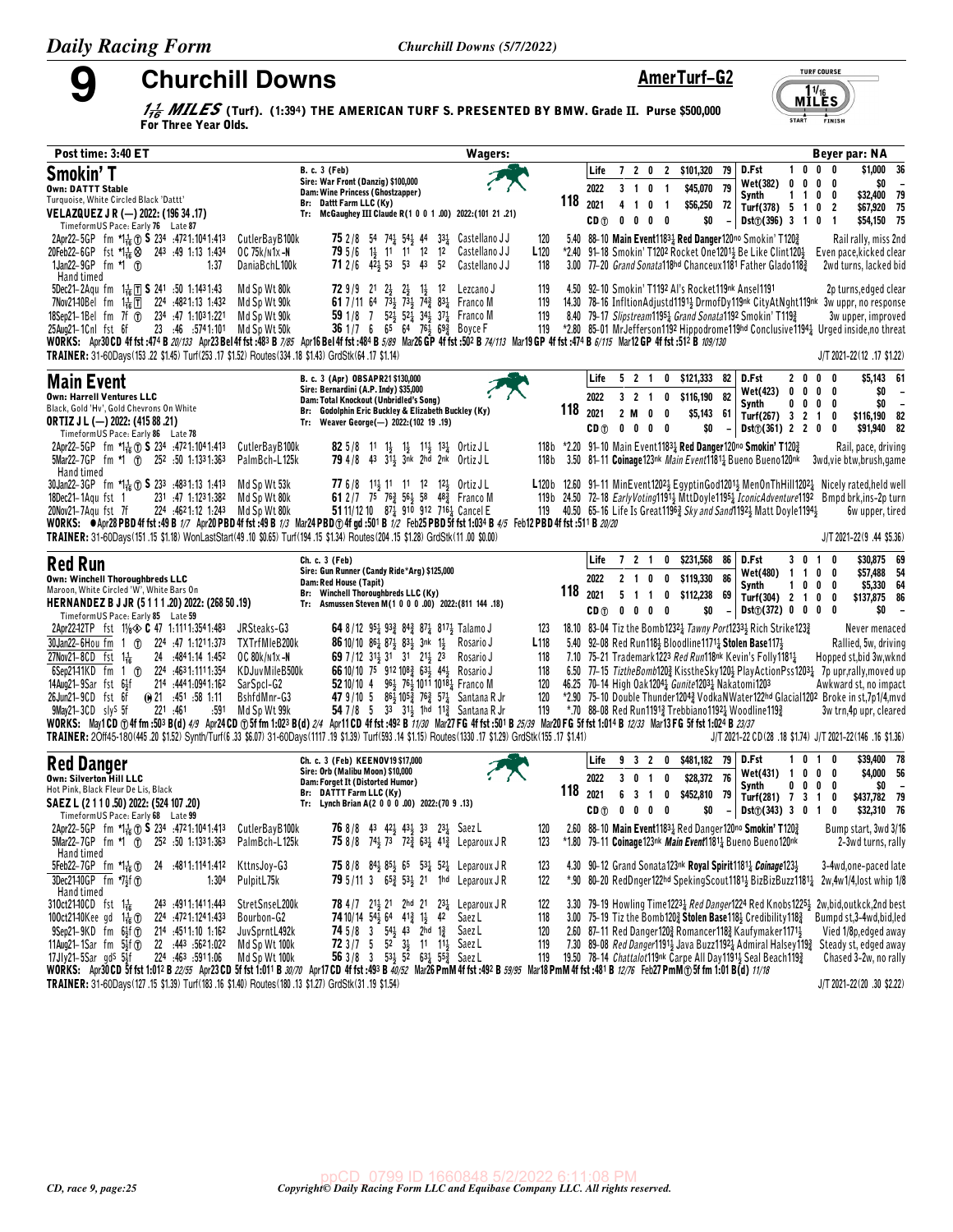| <b>Daily Racing Form</b>                                                                                                                                                                                                                                                                                                           |                                                    |                                                                                                                                                                  |                   | Churchill Downs (5/7/2022)                                                                                                                            |               |         |                         |                          |                          |                                                      |                                 |                                                                                                                                                                                                        |                             |                   |                          |                                                |                                  |
|------------------------------------------------------------------------------------------------------------------------------------------------------------------------------------------------------------------------------------------------------------------------------------------------------------------------------------|----------------------------------------------------|------------------------------------------------------------------------------------------------------------------------------------------------------------------|-------------------|-------------------------------------------------------------------------------------------------------------------------------------------------------|---------------|---------|-------------------------|--------------------------|--------------------------|------------------------------------------------------|---------------------------------|--------------------------------------------------------------------------------------------------------------------------------------------------------------------------------------------------------|-----------------------------|-------------------|--------------------------|------------------------------------------------|----------------------------------|
| <b>Balnikhov (Ire)</b><br>Own: Little Red Feather Racing Madaket Sta                                                                                                                                                                                                                                                               |                                                    | Dk b/br g(08.09.21) 3 (Feb)<br>Sire: Adaay*Ire (Kodiac*GB) \$6,800                                                                                               |                   |                                                                                                                                                       |               |         | Life<br>2022            |                          | 9 3 2 2<br>1 0 1 0       | \$77,905<br>\$20,000                                 | 88<br>88                        | D.Fst<br>Wet(313)                                                                                                                                                                                      | 00<br>0<br>0                | 0                 | $0\quad 0$<br>0          | \$0<br>\$0                                     | $\overline{\phantom{a}}$         |
| Navy, Orange And White Horse Emblem<br>FRANCO M (-) 2022: (345 64 .19)                                                                                                                                                                                                                                                             |                                                    | Dam: Leeward (First Defence)<br>Br: T de La Heronnierre & Gestut Zur Kuste AG (Ire)<br>Tr: D'Amato Philip(-) 2022: (194 38 .20)                                  |                   |                                                                                                                                                       |               | 118     | 2021<br>CD <sub>1</sub> | $0\quad 0$               | 8 3 1 2<br>$0\quad 0$    | \$57,905                                             | \$0                             | Synth<br>Turf(301*) 6 1<br>$Dist(\hat{v})$ (335) 0 0 0                                                                                                                                                 |                             | 3 2 0 1           | 2 <sub>1</sub><br>0      | \$34,780<br>\$43,125<br>\$0                    | $\overline{\phantom{a}}$<br>88   |
| 2Apr22-3SA fm 1 (1) S 224 :4631:1021:343<br>Previously trained by Rodolphe Collet                                                                                                                                                                                                                                                  | SingletryB100k                                     |                                                                                                                                                                  |                   | 88 4/5 55 43 32 211 2no Hernandez JJ                                                                                                                  | 122           |         |                         |                          |                          |                                                      |                                 | 3.80 87-14 Sumter124no Balnikhov122hd Handy Dandy12033                                                                                                                                                 |                             |                   |                          | Off slow, missed btwn                          |                                  |
| 22Dec21 Lyon La Soie (Fr)<br>ft *1% $\otimes$ RH 1:512<br>Timeform Rating: 82                                                                                                                                                                                                                                                      | Prix Alain Nebon Carle<br>Alw 29900                |                                                                                                                                                                  |                   | 6 12 <sup>3</sup> Bachelot T                                                                                                                          | 126           | *1.00   |                         |                          |                          |                                                      |                                 | Balnikhov 1262 Ati Shadrevani 122nk Black Wall 1222 }                                                                                                                                                  |                             |                   |                          | To lead 2f out, easily                         |                                  |
| 7Dec21 Chantilly (Fr)<br>ft $^{\star}1\frac{3}{16}$ $\otimes$ RH 1.591<br>Timeform Rating:<br>79                                                                                                                                                                                                                                   | Prix du Carrefour des Marchands de Na<br>Hcp 28300 |                                                                                                                                                                  |                   | 13 11 <sup>3</sup> Bachelot T                                                                                                                         | 132           | $*1.80$ |                         |                          |                          |                                                      |                                 | Balnikhov1321} Red Peaks1201} La Tour des Reves118}                                                                                                                                                    |                             |                   |                          | To lead 1f out, ridden out                     |                                  |
| 19Nov21 Chantilly (Fr)<br>ft *1 ≩∢ RH 1:564<br>- 71<br>Timeform Rating:                                                                                                                                                                                                                                                            | Prix de la Grande Folie<br>Alw 38700               |                                                                                                                                                                  |                   | 7 $32\frac{3}{4}$ Hardouin E                                                                                                                          | 126           | 12.00   |                         |                          |                          | Inuit 1261} Anobe 1301 <sub>4</sub> Balnikhov 126nk  |                                 |                                                                                                                                                                                                        |                             |                   |                          | Late gain                                      |                                  |
| 9Nov21 Angers (Fr)<br>sf *1 (f) RH 1:423<br>Timeform Rating:<br>69                                                                                                                                                                                                                                                                 | Prix Angers Info<br>Maiden 20900                   |                                                                                                                                                                  | 11 $1\frac{3}{4}$ | <b>Bachelot T</b>                                                                                                                                     | 128           | $*3.30$ |                         |                          |                          |                                                      |                                 | Balnikhov 1283 Vis Le Reve 128nk Ante Post 1233                                                                                                                                                        |                             |                   |                          | Up to lead 30y out                             |                                  |
| 27Jly21 Compiegne (Fr)<br>sf *7f (f) LH 1:314<br>Timeform Rating:<br>55                                                                                                                                                                                                                                                            | Prix de la Thierache<br>Maiden 31900               |                                                                                                                                                                  |                   | 746 <sup>1</sup> Nobili M                                                                                                                             | 128           | 4.50    |                         |                          |                          |                                                      |                                 | Never Dies 1284 Pretexte 128½ Walberg 1281½                                                                                                                                                            |                             |                   |                          | Kept on, no threat                             |                                  |
| 14Jly21 Longchamp (Fr)<br>sf *6}f ① RH 1:184<br>Timeform Rating: 64                                                                                                                                                                                                                                                                | Prix du Puits de l'Ermite<br>Maiden 31800          |                                                                                                                                                                  |                   | 7 31 Bachelot T                                                                                                                                       | 128           | 6.00    |                         |                          |                          |                                                      |                                 | Khan128nk Super Khali1281 <sub>4</sub> Balnikhov128nk                                                                                                                                                  |                             |                   |                          | Led, headed, weakened                          |                                  |
| 2Jly21 Compiegne (Fr)<br>sf *7f (f) LH 1:29<br>Timeform Rating: 61                                                                                                                                                                                                                                                                 | Prix de la Vallee de l'Automne<br>Maiden 23700     |                                                                                                                                                                  | 14 22             | <b>Bachelot T</b>                                                                                                                                     | 128           | 10.00   |                         |                          |                          |                                                      |                                 | Jay Gatsby 1282 Balnikhov 128nk Barneys Gift 1252                                                                                                                                                      |                             |                   |                          | Up late for 2nd                                |                                  |
| hy *6f (f) LH 1:203<br>18Mav21 Saint-Cloud (Fr)<br>Timeform Rating: 55<br>WORKS: Apr30SA tr.t5f fst 1:012 H <i>8/14</i> Apr24SA tr.t4f fst :49 H <i>15/33</i> Apr15SA tr.t4f fst :502 H <i>9/11</i> Mar27SA tr.t5f fst 1:01 H 2/26 Mar21SA tr.t5f fst 1:001 H 3/14 Mar14SA tr.t5f fst 1:004 H 2/9                                  | Prix Hunyade<br>Maiden 32800                       |                                                                                                                                                                  |                   | 7 7 <sup>5</sup> <sup>1</sup> Bachelot T                                                                                                              | 128           | 10.00   |                         |                          |                          |                                                      |                                 | Nirliit 128½ Green Fly 128nk Puerto Madero 122½                                                                                                                                                        |                             |                   |                          | Early lead, tired                              |                                  |
| TRAINER: 20ff45-180(124 .21 \$1.99) 31-60Days(298 .21 \$2.04) Turf(494 .20 \$1.73) Routes(390 .20 \$1.64) GrdStk(109 .20 \$2.00)                                                                                                                                                                                                   |                                                    |                                                                                                                                                                  |                   |                                                                                                                                                       |               |         |                         |                          |                          |                                                      |                                 |                                                                                                                                                                                                        |                             |                   |                          |                                                |                                  |
| <b>Portfolio Company</b>                                                                                                                                                                                                                                                                                                           |                                                    | B. c. 3 (Mar) FTKSEL20 \$125,000<br>Sire: Kitten's Joy (El Prado*Ire) \$50,000                                                                                   |                   |                                                                                                                                                       |               |         | Life                    |                          |                          | 4 1 2 0 \$135,000                                    | 88                              | D.Fst<br>Wet(356)                                                                                                                                                                                      | 0<br>0<br>0<br>0            |                   | $0\quad 0$<br>$0\quad 0$ | \$0<br>\$0                                     | $\overline{\phantom{a}}$         |
| Own: Klaravich Stables Inc<br>White, Red 'Ks' And Braces, Red And<br>ROSARIO J (--) 2022: (252 56 .22)                                                                                                                                                                                                                             |                                                    | Dam: Iteration (Wild Again)<br>Br: Kenneth L Ramsey & Sarah K Ramsey (Ky)                                                                                        |                   |                                                                                                                                                       |               | 118     | 2021<br>2020            | 0 M                      | 4 1 2 0<br>0<br>0        | \$135,000                                            | 88<br>\$0                       | Synth<br>Turf(328) $4 \t1 \t2 \t0$                                                                                                                                                                     | 0<br>0                      |                   | $0\quad 0$               | \$0<br>\$135,000                               | $\overline{\phantom{a}}$<br>- 88 |
| TimeformUS Pace: Early 95 Late 65<br>$5$ Nov21–10Dmr fm 1 (f) 22 <sup>3</sup> :4641:1111:343                                                                                                                                                                                                                                       | BCJuvTrf-G1                                        | Tr: Brown Chad C(-) 2022: (228 76 .33)<br>75 9/13 11 11 1hd 42 <sub>4</sub> 85 <sub>2</sub>                                                                      |                   | Prat F                                                                                                                                                | 122           |         | CD <sub>①</sub>         |                          | $0\quad 0\quad 0\quad 0$ |                                                      | \$0                             | $Dist()$ (355) 3 1 2<br>4.40 86-10 ModernGms12214 TizthBomb122nk Mckinnon122hd Pace, vied ins, weakened                                                                                                |                             |                   | 0                        | \$125,000                                      | 88                               |
| 30ct21-4Bel fm 1 <sub>ta</sub> 1 8 241 :4841:1211:41                                                                                                                                                                                                                                                                               | Pilgrim-G2<br>WAntcptn-G3                          | <b>88</b> 1/4 1 <sup>1</sup> / <sub>2</sub> 11 1 <sup>1</sup> / <sub>2</sub><br><b>82</b> 4/6 $4\overline{2}$ 32 $2\overline{1}$ 21 $\overline{2}$ 22            |                   | 2hd 2hd Rosario J<br>Ortiz I Jr                                                                                                                       | 120<br>122    |         |                         |                          |                          |                                                      |                                 | 2.35 93-15 Annpolis120hd PortfoloCompny1205 LmtdLblty12031 Ins, dueled lane, gamely                                                                                                                    |                             |                   |                          |                                                |                                  |
| 1Sep21-9Sar fm $1\frac{1}{16}$ 1 253 :5031:1521:433<br>17Jly21-6Sar gd $1\frac{7}{16}$ 1 $\overline{17}$ 25 :5041:1521:452<br>WORKS: Apr30CD 4f fst :484 B 70/133 Apr24 PmM ① 5f fm 1:00 B 6/12 Apr17 PmM ① 5f fm 1:003 B 3/11 ●Apr10 PmM ① 4f fm :471 B 1/22 Apr2 PmM 4f fst :492 B 41/79 Mar27 PmM ① 4f fm :481 B(d) 20/44       | Md Sp Wt 100k                                      | 73 3/9 22 22 23 123 13 Ortiz I Jr                                                                                                                                |                   |                                                                                                                                                       | 119           |         |                         |                          |                          |                                                      |                                 | 2.10 78-13 Coinge 1202 PortfolioCompny 1223 LimitdLibility 1224 Very rank, 2-3w, 4w 1/4<br>*1.20 71-19 PortfoloCompny1193 JmsAloyss11923 BstnFlgshp11911 Rank early, lead 3/16                         |                             |                   |                          |                                                |                                  |
| TRAINER: +180Days(140 .27 \$1.73) Turf(656 .24 \$1.86) Routes(809 .26 \$1.85) GrdStk(219 .19 \$1.45)                                                                                                                                                                                                                               |                                                    |                                                                                                                                                                  |                   |                                                                                                                                                       |               |         |                         |                          |                          |                                                      |                                 |                                                                                                                                                                                                        |                             |                   |                          | J/T 2021-22(48 .27 \$1.97)                     |                                  |
| Sy Dog<br>Own: Head of Plains Partners LLC                                                                                                                                                                                                                                                                                         |                                                    | Dk. b or br c. 3 (Feb)<br>Sire: Slumber*GB (Cacique*Ire) \$7,500                                                                                                 |                   |                                                                                                                                                       |               |         | Life<br>2022            | 3 3 O<br>$1\quad1\quad0$ |                          | \$349,400<br>$\mathbf 0$<br>\$244,900<br>$\mathbf 0$ | 82<br>82                        | D.Fst<br>Wet(296*) 0                                                                                                                                                                                   | 0<br>0<br>0                 | 0                 | 0<br>$0\quad 0$          | \$0<br>\$0                                     | $\overline{\phantom{a}}$         |
| Aqua, Pink Chevrons, Aqua Cap<br><b>ORTIZ I JR (-) 2022: (394 112 .28)</b>                                                                                                                                                                                                                                                         |                                                    | Dam: My Love Venezuela (Scat Daddy)<br>Br: Head of Plains Partners & Madaket Stables (Ky)<br>Tr: Motion H Graham(-) 2022: (109 17 .16)                           |                   |                                                                                                                                                       |               | 120     | 2021                    | 2 <sub>2</sub>           | 0                        | 0<br>\$104,500                                       | 80                              | Synth<br>Turf(261) 3 3 0                                                                                                                                                                               | 0<br>0                      | 0                 | 0<br>0                   | \$0<br>\$349,400                               | $\overline{\phantom{a}}$<br>82   |
| Timeform US Pace: Early 54 Late 110<br>8Apr22-8Kee gd $1\frac{1}{16}$ (1) 244 :50 1:1511:451 Trnylvna-G3                                                                                                                                                                                                                           |                                                    | 82 3/6 633 623 621 3nk 13                                                                                                                                        |                   | Ortiz I Jr                                                                                                                                            | 118           |         | CD <sub>①</sub>         |                          | $0\ 0\ 0\ 0$             |                                                      | \$0                             | Dist() (474) 2 2 0<br>5.70 69-27 Sy Dog1183 Grand Sonata1183 Coinage118nk                                                                                                                              |                             |                   | 0                        | \$299,900<br>Ins1st, 5p upr, 3w 1/8            | 82                               |
| 27Nov21-7Agu fm $1\frac{1}{16}$ (1) 242 :49 1:1311:432<br>240ct21-3Bel fm 7f (1) 213 :45 1:0941:22                                                                                                                                                                                                                                 | CntrlPrkB100k<br>Md Sp Wt 90k                      | 80 3/8 77 75 75 613 1no Saez L<br>79 4/9 8 810 731 11 14 Ortiz JL                                                                                                |                   |                                                                                                                                                       | 120<br>119    |         |                         |                          |                          |                                                      |                                 | *1.90 82-18 Sy Dog120no Ohtwoohthreefive1201 Maseta120hd<br>7.60 87-13 Sy Dog1194 Baj11911 Dr Brownes Miracle1193                                                                                      |                             |                   |                          | 6w 1/4, up last jump<br>Bmpd 4w1/4,rallied,clr |                                  |
| WORKS: Apr30Kee⊕4ffm:504B(d)5/10 Apr1Faitr.t◈ 6ffst1:154B1/2 Mar26Faitr.t◈ 5ffst1:014B4/17 Mar19Faitr.t◈ 5ffst1:033B5/6 Mar12Faitr.t◈ 4ffst:493B1/2 Mar5Faitr.t◈ 4ffst:494B6/26<br>TRAINER: 20ff45-180(67,12 \$0.94) WonLastStart(71,23 \$1.48) Turf(356,14 \$1.41) Routes(421,15 \$1.39) GrdStk(65,11 \$0.86)                     |                                                    |                                                                                                                                                                  |                   |                                                                                                                                                       |               |         |                         |                          |                          |                                                      |                                 |                                                                                                                                                                                                        |                             |                   |                          | J/T 2021-22(12 .25 \$2.42)                     |                                  |
| <b>Royal Spirit</b>                                                                                                                                                                                                                                                                                                                |                                                    | B. c. 3 (Mar) FTKSEL20 \$450,000                                                                                                                                 |                   |                                                                                                                                                       |               |         | Life                    |                          | 6 1 2 1                  | \$186,300                                            | 80                              | D.Fst                                                                                                                                                                                                  | 00                          |                   | $0\quad 0$               | \$0                                            |                                  |
| Own: Repole Stable and St Elias Stable<br>Forest Green, White 'Ste', White Bars On                                                                                                                                                                                                                                                 |                                                    | Sire: Into Mischief (Harlan's Holiday) \$250,000<br>Dam: Don'tforgetaboutme (Malibu Moon)<br>Br: Claiborne Farm (Ky)                                             |                   |                                                                                                                                                       |               | 118     | 2022                    |                          | 3 1 1 0                  | \$68,300                                             | 79                              | Wet(416)<br>Synth                                                                                                                                                                                      | 0<br>0<br>0<br>$\mathbf{1}$ | 0<br>0            | 0<br>0                   | \$0<br>\$17,100 79                             | $\overline{\phantom{a}}$         |
| GAFFALIONE T (6 2 0 3 .33) 2022: (534 101 .19)<br>TimeformUS Pace: Early 85 Late 67                                                                                                                                                                                                                                                |                                                    | Tr: Pletcher Todd A(-) 2022: (291 71 .24)                                                                                                                        |                   |                                                                                                                                                       |               |         | 2021<br>CD <sub>①</sub> |                          | $0\quad 0\quad 0\quad 0$ | 3 M 1 1 \$118,000                                    | ŏυ<br>\$0                       | Turf(326) $5 \t1 \t2 \t1$<br>Dist([390) 3 0 1 1                                                                                                                                                        |                             |                   |                          | \$169,200 80<br>\$37,400 78                    |                                  |
| 2Apr22-12TP fst 11/8 $\otimes$ C 47 1.1111.3541.483<br>5Feb22-7GP fm $\uparrow 1\frac{1}{16}$ (f) 24 :4811:1141:412                                                                                                                                                                                                                | JRSteaks-G3<br>KttnsJoy-G3                         | 78 6/8 21 2 <sup>1</sup> / <sub>2</sub> 2 <sup>1</sup> / <sub>2</sub> 1hd 2nk Lopez P                                                                            |                   | <b>79</b> 1/12 73 <sup>3</sup> / <sub>4</sub> 74 <sup>1</sup> / <sub>2</sub> 75 <sup>1</sup> / <sub>4</sub> 58 <sup>3</sup> / <sub>4</sub> Landeros C | 118 b         |         |                         |                          |                          |                                                      |                                 | 123b 15.40 92-04 Tiz the Bomb12321 Tawny Port12331 Rich Strike1231<br>5.20 92–12 Grand Sonata123nk Royal Spirit1181 <sub>4</sub> Coinage1233                                                           |                             |                   |                          | Widest past 1/4pole<br>Bid 1/4p,duel,led late  |                                  |
| 2Jan22-10GP fm *7 <sup>1</sup> / <sub>2</sub> f (1) 243 :4831:1211:30<br>5Nov21-7Bel fm $1\frac{1}{16}$ (1) 242 :4921:1341:433                                                                                                                                                                                                     | Md Sp Wt 53k<br>AwadB100k                          | 74 2/12 1 $3^2$ $4^2$ 21 $11^1$ Lopez P<br>74 6/6 21 21 2hd 21 43 Lopez P                                                                                        |                   |                                                                                                                                                       | 118           |         |                         |                          |                          | 1.85 72-25 General Ken120no Geno1201 Daunt1202       |                                 | L120b *1.40 81-23 RoylSpirit1201 <sub>4</sub> MenOnTheHill1203 NoNyFrnklin120 <sub>2</sub> Stlk ins, shift 4w, drvg                                                                                    |                             |                   |                          | 2p in aim, wknd late                           |                                  |
| 26Sep2141Mth qd 1 (f) C 212 :4521:1041:361<br>28Aug21-1Sar fm 1 1 Tm 241 : 493 1: 141 1: 434                                                                                                                                                                                                                                       | NownownowB500k<br>Md Sp Wt 100k                    | 80 2/9 75 76 64 411 221 Lopez P<br>70 4/8 21 21 2hd 31 31 30tiz I Jr                                                                                             |                   |                                                                                                                                                       | L116 b<br>119 |         |                         |                          |                          |                                                      |                                 | 6.30 83-26 Dakota Gold11724 Royal Spirit1166 Coinage1211<br>5.80 77-17 Mrtininmoonshine11911 SwpingGint119nk RoylSpirit119 2 2p in aim, kept on                                                        |                             |                   |                          | Bumped st, good finish                         |                                  |
| WORKS: Apr29CD 4f fst:49 B 28/69 Apr22CD 4f fst:501 B 49/62 Apr14 Kee 4f gd:494 B 12/17 Mar26 PBD 4f fst:50 B 19/31 Mar18 PBD 4f fst:493 B 6/14 Mar12 PBD 4f fst:493 B +20<br>TRAINER: 20ff45-180(151.24 \$1.55) Synth/Turf(15.20 \$2.09) 31-60Days(511.25 \$1.82) Turf(441.17 \$1.34) Routes(859.23 \$1.67) GrdStk(217.21 \$2.23) |                                                    |                                                                                                                                                                  |                   |                                                                                                                                                       |               |         |                         |                          |                          |                                                      |                                 | J/T 2021-22 CD(2 .00 \$0.00) J/T 2021-22(39 .31 \$2.12)                                                                                                                                                |                             |                   |                          |                                                |                                  |
| <b>Stolen Base</b>                                                                                                                                                                                                                                                                                                                 |                                                    | B. c. 3 (May) KEEN0V21 \$335,000<br>Sire: Bodemeister (Empire Maker) \$900                                                                                       |                   |                                                                                                                                                       |               |         | Life                    |                          |                          | 8 1 3 1 \$174,200 83                                 |                                 | D.Fst                                                                                                                                                                                                  |                             | 2100              |                          | \$45,200 71                                    |                                  |
| Own: Three Diamonds Farm and Deuce Greatho<br>Turquoise, Yellow Diamond Belt, Yellow                                                                                                                                                                                                                                               |                                                    | Dam: Running Wild (Indian Charlie)<br>Br: Peter E Blum Thoroughbreds LLC (Ky)                                                                                    |                   |                                                                                                                                                       |               | 118     | 2022<br>2021            |                          | 3 0 1 1<br>5 1 2 0       | \$49,840                                             | 83<br>\$124,360 79              | Wet(386)<br>Synth<br>Turf(309) 4 0 2 1                                                                                                                                                                 | $\mathbf{0}$<br>2 0 1 0     | $0\quad 0\quad 0$ |                          | \$0<br>\$28,940 81                             |                                  |
| PRAT F (2000.00) 2022: (304 86.28)<br>TimeformUS Pace: Early 84 Late 81                                                                                                                                                                                                                                                            |                                                    | Tr: Maker Michael J(-) 2022: (383 69 .18)                                                                                                                        |                   |                                                                                                                                                       |               |         | CD <sub>1</sub>         |                          | $0\ 0\ 0\ 0$             |                                                      | \$0<br>$\overline{\phantom{a}}$ | Dist (369) 1 0 1                                                                                                                                                                                       |                             |                   | 0                        | \$100,060 83<br>\$40,000 76                    |                                  |
| 2Apr22-12TP fst $1\frac{1}{8}$ C 47 1.1111.3541.483<br>5Mar22-5TP fst 1 $\frac{1}{16}$ C 234 :48 1:1221:44                                                                                                                                                                                                                         | JRSteaks-G3<br>JBttglaM-B125k                      |                                                                                                                                                                  |                   | 76 2/12 84 83 63 63 710 Corrales G<br><b>81</b> 4/12 87 $\frac{1}{2}$ 84 $\frac{1}{4}$ 63 $\frac{1}{2}$ 3 $\frac{1}{2}$ 2nk Corrales G                | 118           |         |                         |                          |                          |                                                      |                                 | 123fb 4.30 90-04 Tiz the Bomb12321 Tawny Port12331 Rich Strike1231<br>4.20 91-14 Tiz the Bomb124nk Stolen Base1182 $\frac{1}{4}$ Grael120 $\frac{1}{2}$                                                |                             |                   |                          | Raced evenly to str<br>Split horses/late rush  |                                  |
| 30Jan22-6Hou fm 1 1 224 :47 1:1211:373<br>$5$ Nov21–10Dmr fm 1 $1$<br>223 4641.1111.343                                                                                                                                                                                                                                            | TXTrfMleB200k<br>BCJuvTrf-G1                       | 83 7/10 109 $\frac{1}{4}$ 109 $\frac{1}{2}$ 94 $\frac{1}{2}$ 5 <sup>1</sup> $\frac{1}{4}$ 31 <sup>3</sup> / <sub>4</sub> Franco G<br>79 8/13 9611051 942 1051 74 |                   | Rispoli U                                                                                                                                             | 117<br>122    |         |                         |                          |                          |                                                      |                                 | *1.70 90-08 Red Run118 $\frac{1}{2}$ Bloodline1171 $\frac{1}{4}$ Stolen Base117 $\frac{1}{2}$<br>40.40 88-10 ModernGmes1221} TiztheBomb122nk Mckinnon122hd                                             |                             |                   |                          | Swung 6w, gaining<br>Btwn,3wd,angled out       |                                  |
| 100ct2140Kee gd $1\frac{1}{16}$ ①<br>224 .4721.1241.433<br>$6$ Sep21-2KD gd 1 $1$<br>22 .46 1:112 1:36                                                                                                                                                                                                                             | Bourbon-G2<br>OC 62k/n1x -N                        | 76 2/14 118 $\frac{3}{4}$ 118 $\frac{1}{4}$ 106 $\frac{1}{2}$ 63 $\frac{1}{4}$ 2 $\frac{3}{4}$                                                                   |                   | Prat F<br>66 8/8 44 631 311 211 222 Gaffalione T                                                                                                      | 118<br>120    |         |                         |                          |                          |                                                      |                                 | 7.90 76–19 Tiz the Bomb120 $\frac{3}{2}$ Stolen Base118 $\frac{1}{2}$ Credibility 118 $\frac{3}{4}$<br>*2.00 78-23 HeavenStreet12023 StolenBase1203 BritinsKitten1203 5p upr, bid, no match            |                             |                   |                          | Ins-2w,9wd upr,rallied                         |                                  |
| 14Aug21-9Sar fst 6}f<br>214 :444 1:094 1:162<br>$23Jly21-1Sar$ fst $5Jf$<br>1:052. 462. 222.                                                                                                                                                                                                                                       | SarSpcI-G2<br>RMd Sp Wt 80k                        | 56 4/10 5 741 64 810 6161 Ortiz JL                                                                                                                               |                   | <b>71</b> 7/9 2 3 <sup>1</sup> / <sub>2</sub> 2 <sup>1</sup> / <sub>2</sub> 2 <sup>1</sup> 1 <sup>1</sup> / <sub>4</sub> Gaffalione T                 | 120<br>119    |         |                         |                          |                          |                                                      |                                 | 10.00 71-14 High Oak1204 <sub>4</sub> Gunite1203 <sub>4</sub> Nakatomi1203<br>3.75 87–16 StolenBase1191 <sub>4</sub> BuckinghmPrince1191 <sub>4</sub> BigScully1194 <sub>3</sub> 3p turn, lead ins 1/8 |                             |                   |                          | 4w upper, tired                                |                                  |
| WORKS: May2CDT4ffst:484B3/6 Apr24CDT5ffst1:011B3/4 Apr17CDT4ffst:484B5/16 Mar26TP $\otimes$ 5ffst1:013B15/31 Mar19TP $\otimes$ 4ffst:494B36/60 Mar1TP $\otimes$ 4ffst:492B8/17<br>TRAINER: Synth/Turf(48.15 \$1.18) 31-60Days(715.17 \$1.75) Turf(937.15 \$1.48) Routes(1145.16 \$1.58) GrdStk(147.10 \$1.15)                      |                                                    |                                                                                                                                                                  |                   |                                                                                                                                                       |               |         |                         |                          |                          |                                                      |                                 |                                                                                                                                                                                                        |                             |                   |                          | J/T 2021-22(8 .13 \$1.00)                      |                                  |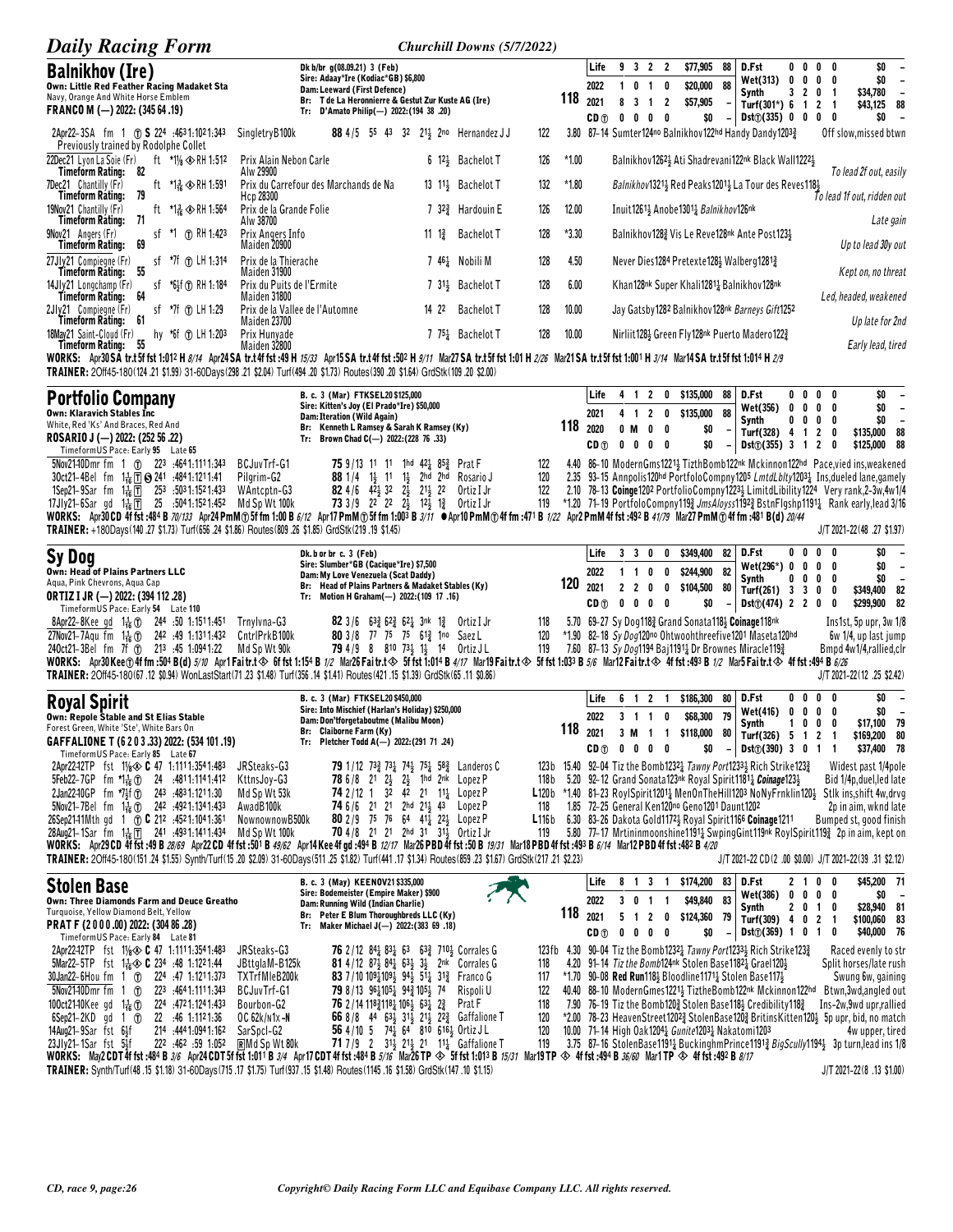| <b>Daily Racing Form</b>                                                                                                                                                                                                                                                                                                                                                                                                                                                                                                         | <b>Churchill Downs (5/7/2022)</b>                                                                                                                                                                                                                                                                                                                                                                                                                                                                                                                                                                                                                                                                                                                                                                                                                                                         |                                                                                                                                                                                                                                                                                                                                                                                                                                                                                                                                                                                                                                                                                                                                                                                                                                                                                                                                                                                                  |
|----------------------------------------------------------------------------------------------------------------------------------------------------------------------------------------------------------------------------------------------------------------------------------------------------------------------------------------------------------------------------------------------------------------------------------------------------------------------------------------------------------------------------------|-------------------------------------------------------------------------------------------------------------------------------------------------------------------------------------------------------------------------------------------------------------------------------------------------------------------------------------------------------------------------------------------------------------------------------------------------------------------------------------------------------------------------------------------------------------------------------------------------------------------------------------------------------------------------------------------------------------------------------------------------------------------------------------------------------------------------------------------------------------------------------------------|--------------------------------------------------------------------------------------------------------------------------------------------------------------------------------------------------------------------------------------------------------------------------------------------------------------------------------------------------------------------------------------------------------------------------------------------------------------------------------------------------------------------------------------------------------------------------------------------------------------------------------------------------------------------------------------------------------------------------------------------------------------------------------------------------------------------------------------------------------------------------------------------------------------------------------------------------------------------------------------------------|
| <b>Coinage</b><br>Own: D J Stable LLC Chester Broman Sr and<br>Maroon, White Diamond Belt, White<br>GEROUX F (2010.00) 2022: (204 30.15)<br>Timeform US Pace: Early 93 Late 72                                                                                                                                                                                                                                                                                                                                                   | Ch. c. 3 (Jan) KEESEP20 \$450,000<br>Sire: Tapit (Pulpit) \$185,000<br>Dam: Bar of Gold (Medaglia d'Oro)<br>Br: Chester Broman & Mary R Broman (NY)<br>Tr: Casse Mark(-) 2022: (344 52 .15)                                                                                                                                                                                                                                                                                                                                                                                                                                                                                                                                                                                                                                                                                               | \$319,250<br>85<br>\$62,250 60<br>9 3 0 5<br>D.Fst<br>$3 \quad 1$<br>$\mathbf{0}$<br>Life<br>-2<br>$0\quad 0\quad 0$<br>Wet(425)<br>0<br>\$O<br>$\overline{\phantom{a}}$<br>2022<br>$\overline{2}$<br>\$114,500 80<br>3 1 0<br>\$0<br>0<br>0<br>Synth<br>0<br>0<br>120<br>2021<br>6<br>3<br>\$204,750<br>$\overline{2}$<br>0<br>85<br>Turf(321)<br>6<br>\$257,000 85<br>$\mathbf{2}$<br>0<br>3<br>$Dist( )$ (383) 3<br>\$121,825 85<br>$\mathbf{1}$<br>$\boldsymbol{\mathsf{2}}$<br>CD <sub>1</sub><br>0<br>0<br>$0\quad 0$<br>\$0<br>0                                                                                                                                                                                                                                                                                                                                                                                                                                                          |
| 8Apr22-8Kee gd $1\frac{1}{16}$ (f) 244 :50 1:1511:451<br>5Mar22-7GP fm *1 (T)<br>252 .50 1.1331.363<br>Hand timed                                                                                                                                                                                                                                                                                                                                                                                                                | 80 $5/6$ 31 2hd 11 1hd $31\frac{1}{4}$ Saez L<br>Trnvlvna-G3<br>PalmBch-L125k<br>80 2/8 32 42 51 33 1nk Saez L                                                                                                                                                                                                                                                                                                                                                                                                                                                                                                                                                                                                                                                                                                                                                                            | 5.10 68-27 Sy Dog1183 Grand Sonata1181 Coinage118nk<br>Led btw 1/8, vielded<br>118<br>123<br>2.40 81-11 Coinage123nk Main Event11811 Bueno Bueno120nk<br>Rank ins, 4wd 3/16, up                                                                                                                                                                                                                                                                                                                                                                                                                                                                                                                                                                                                                                                                                                                                                                                                                  |
| 5Feb22-7GP fm *14 ①<br>24 .4811.1141.412<br>223 4641.1111.343<br>$5$ Nov21-10Dmr fm 1 $0$<br>26Sep2141Mth qd 1 (f) C 212 :4521:1041:361<br>253 .5031.1521.433<br>1Sep21-9Sar fm $1\frac{1}{16}$ $\overline{T}$<br>21Jly21-4Sar fst 6f <b>S</b> 223 .46 .5831.122<br>17Jun21-1Bel fst 5}f<br>223 46 5821.051<br>21Mav21-1Bel fst 5f<br>223 453<br>:581<br>TRAINER: Turf(787,13 \$1.37) Routes(881,17 \$1.70) GrdStk(181,12 \$1.35)                                                                                                | <b>76</b> 2/8 11 1 <sup>1</sup> / <sub>2</sub> 1 <sup>1</sup> / <sub>2</sub> 2hd 3 <sup>1</sup> <sup>1</sup> / <sub>2</sub> Saez L<br>KttnsJoy-G3<br>75 12/13 21 21 2hd 32 96<br>BCJuvTrf-G1<br>Geroux F<br>67 3/9 41 431 211 3nk 381<br>Alvarado J<br>NownownowB500k<br><b>85</b> 6/6 11 <sup>1</sup> / <sub>2</sub> 11 1 <sup>1</sup> / <sub>2</sub> 11 <sup>1</sup> / <sub>2</sub> 12<br>WAntcptn-G3<br>Alvarado J<br>60 2 /4 4 31 32 35 $\frac{1}{2}$ 34<br><b>SRVioletteB93k</b><br>Alvarado J<br>60 6/6 4 $2\frac{1}{2}$ $2\frac{1}{2}$ $12\frac{1}{2}$ $17\frac{3}{4}$ Alvarado J<br><b>SMd Sp Wt 75k</b><br>56 3/7 2 $4^{\overline{4}}$ $4^{\overline{3}}$ 3 <sup>3</sup> 3 <sup>1</sup> / <sub>2</sub> Alvarado J<br><b>SMd Sp Wt 75k</b><br>WORKS: Apr30 CD 4f fst :49 B 88/133 Apr1 PmM @ 4f fm :483 B(d) 9/30 Mar25 PmM 4f fst :502 B 41/51 Feb25 PmM @ 4f fm :484 B(d) 24/43 | *1.80 90-12 Grand Sonata123nk Royal Spirit1181 $\frac{1}{4}$ Coinage123 $\frac{1}{2}$<br>Pace, duel ins, yielded<br>123<br>122<br>32.40 86-10 Modern Gmes 1221 3 Tizth Bomb 122nk Mckinnon 122hd<br>Brk out, bid btwn, wknd<br>121<br>*.80 77-26 Dakota Gold1172 Royal Spirit1166 Coinage1211<br>Bumped st, steady 1st<br>120<br>6.90 80-13 Coing1202 PortfolioCompny12233 LimitdLibility1224<br>Easy lead, shook foe1/8<br>122<br>*1.20 73-19 Run Curtis Run 12233 Ready A. P.119nk Coinage 12213<br>Firm hold, no headway<br>119<br>*.70 92-12 Coinage11973 Silver Samurai1192 Surprise Boss1194<br>Dueled 3-2w, drew clr<br>119<br>1.80 90-13 Barese1194 Bali's Shade1193 Coinage11963<br>2p turn, 5w1/4, gained<br>●Feb18 PmM $oplus$ 4f fm :474 B(d) $1/40$<br>J/T 2021-22 CD(15 .13 \$1.08) J/T 2021-22(32 .09 \$0.67)                                                                                                                                                                     |
| <b>Dowagiac Chief</b><br><b>Own: Michael McLoughlin</b><br>Purple, Gold Fleur De Lis, Gold Blocks<br>GRAHAM J (4002.00) 2022: (323 58.18)<br>TimeformUS Pace: Early 91 Late 59                                                                                                                                                                                                                                                                                                                                                   | B. c. 3 (Mar) KEESEP20 \$110,000<br>Sire: Cairo Prince (Pioneerof the Nile) \$15,000<br>Dam: Jahwhol (Eskendereya)<br>Br: Ben Henley Rebekah Henley Howard Gray Cassandra (Ky)<br>Tr: Amoss Thomas(1 0 0 0 .00) 2022: (164 34 .21)                                                                                                                                                                                                                                                                                                                                                                                                                                                                                                                                                                                                                                                        | \$2,550 53<br>9 3 0 0<br>\$207,300<br>88<br>2 <sub>0</sub><br>Life<br>D.Fst<br>$0\quad 0$<br>Wet(361)<br>0<br>$0\quad 0\quad 0$<br>\$O<br>2022<br>3 1 0 0<br>\$87,150 88<br>\$28,500 83<br>Synth<br>0<br>0<br>0<br>1<br>118<br>2021<br>\$120,150<br>6.<br>$\overline{2}$<br>0<br>0<br>- 83<br>Turf(319)<br>6<br>3<br>\$176,250<br>88<br>0<br>0<br>\$83,850 88<br>CD <sub>(1)</sub><br>$0\quad 0\quad 0\quad 0$<br>\$0<br>Dst $\textcircled{1}$ (361) 4<br>$\overline{2}$<br>0<br>0<br>$\qquad \qquad$                                                                                                                                                                                                                                                                                                                                                                                                                                                                                            |
| 2Apr22-12TP fst $1\frac{1}{8}$ C 47 1.1111.3541.483<br>$5$ Mar22-6FG fm $\overline{1}$ <sub>14</sub> (f) 242 :5021:1511:463<br>30Jan22-6Hou fm 1 (f) 224 :47 1:1211:373<br>4Dec21-4FG fm *1 <sup>1</sup> <sub>16</sub> (1) (234 : 4921:14 1:46<br>224 :4721:1241:433<br>100ct21-10Kee gd $1\frac{1}{16}$ (T)<br>$12$ Sep21-6KD fm $6\frac{1}{2}$ fm<br>232 :4741:1041:17<br>50 1:1421:3921:522<br>26Aug21-5Sar fst 11/8<br>241 .49 1.1411.45<br>31Jly21-6Sar gd 1 $\frac{1}{16}$ T<br>213 .444 .5711.10<br>26Jun21-2CD<br>fst 6f | JRSteaks-G3<br>$1\frac{1}{2}$ 31 $\frac{1}{2}$ 46 $\frac{1}{2}$ Graham J<br><b>83</b> 9/12 11 1<br>BlackGoldB75k<br><b>88 6/6 11</b> 11<br>2hd 14 15<br>Graham J<br>TXTrfMleB200k<br>82 2/10 31 31 31 1 1d $42\frac{1}{4}$ Graham J<br>83 2/5 11 11 1 <sub>2</sub> 12 <sub>2</sub> 15 <sub>2</sub> Graham J<br>OC 50k/n1x-N<br>69 3/14 32 32 31 23 54<br>Bourbon-G2<br>Graham J<br>60 2/12 1 1hd $1\frac{1}{2}$ 1 $1\frac{1}{2}$ 1 $\frac{1}{2}$ Saez L<br>Md Sp Wt 142k<br>26 6/8 313 313 53 715 7293 Davis D<br>Md Sp Wt 100k<br>66 4/8 11 2hd 1} 2hd 44} Gaffalione T<br>Md Sp Wt 100k<br>53 9/12 1 52 $\frac{3}{4}$ 66 56 $\frac{1}{2}$ 68 $\frac{3}{4}$ Graham J<br>Md Sp Wt 102k                                                                                                                                                                                                    | 18.00 94-04 Tiz the Bomb1232 $\frac{1}{4}$ Tawny Port1233 $\frac{1}{2}$ Rich Strike123 $\frac{3}{4}$<br>Led to far turn, faded<br>123<br>L <sub>118</sub><br>*.60 73-23 Dowagiac Chief1185 Tommy Bee11864 Iberville1182<br>In hand, responded 1/4<br>L <sub>117</sub><br>4.20 90-08 Red Run118 $\frac{1}{2}$ Bloodline1171 $\frac{1}{4}$ Stolen Base117 $\frac{1}{2}$<br>3w, led 1/8, empty<br>L <sub>117</sub><br>*1.10 76-23 Dowagiac Chief11754 Tommy Bee1173 Grael118hd<br>Ins foe2nd, drew off upr<br>42.00 73-19 Tiz the Bomb1202 Stolen Base1183 Credibility1182<br>Ins, bid btw, vied, yield<br>118<br>119<br>6.20 84-08 DowgicChif1194 LtMyPopIGo119nk RonforthRos119nk Vied, clear, ins, drv fin<br>119<br>6.80 43-27 Kpclmcrryon11914 CommndrComptn11944 LnSm11913 3wide turns, faltered<br>119<br>10.40 65-30 LmtdLblty1192} SwpngGnt1191} Ohtwhthrfv119nk<br>Bobbld brk,2p-ins,wknd<br>119<br>10.10 78-10 Gunite11914 BrigadierGeneral11934 RattleNRoll11914 Mild bid 5w, flattened |

J/T 2021-22 CD(67 .22 \$1.91) J/T 2021-22(243 .21 \$1.41)

CD, race 9, page:27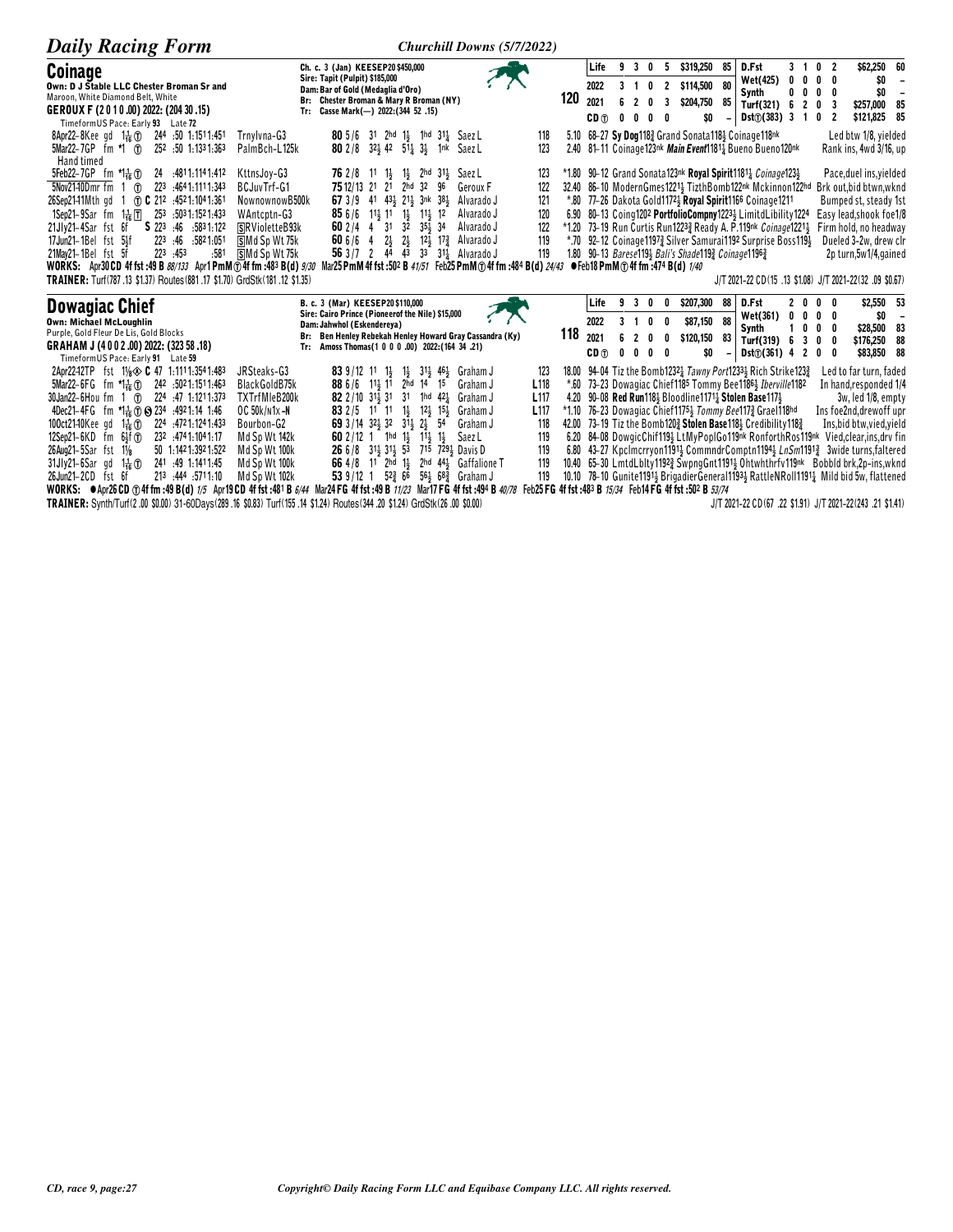

**10 Churchill Downs CD-G1** 

*7 Furlongs* **(1:20§) THE CHURCHILL DOWNS S. PRESENTED BY FORD. Grade I. Purse \$750,000 For Four Year Olds And Upward. By subscription of \$300 each, which should accompany the nomination or by Supplementary Nomination of \$11,000 each at the time of entry. \$3,750 to pass the entry box; \$3,750 additional to start, with \$750,000 guaranteed. ANY PREVIOUS KENTUCKY DERBY PARTICIPANT WILL BE GRANTED AN AUTOMATIC BERTH (NO FEES) TO THE 2022 CHURCHILL DOWNS PROVIDED THEY ARE NOMINATED BY THE APRIL 16TH CLOSING . After payment of 1% to all owners of horses finishing sixth through last, 62% of theremaining purse shall be paid to the owner of the winner, 20% to second, 10% to third, 5% to fourth and 3% to fifth. Weight: 123 lbs. The maximum number of starters for the Churchill Downs will be limited to fourteen (14). If more than fourteen entries pass the entry box preference will be given to graded stakes winners (in order I-II-III), then highest 2021-2022 earnings. Any horse excluded from running because of the aforementioned preference shall be refunded the entry fee and supplementary nominattion fee if applicable. Starters to be named through the entry box at the usual time of closing. All supplementary nominations are required to pay entry and starting fees if they participate. Trophy to winning owner.**

| Post time: 4:31 ET                                                                                                                                                                                      | Wagers:                                                                                                                                                               |                                      |            |                       |                               |                                                                                                                          |    |                             |                                                       |                              | Beyer par: NA                                                                                                                                                                                                                       |
|---------------------------------------------------------------------------------------------------------------------------------------------------------------------------------------------------------|-----------------------------------------------------------------------------------------------------------------------------------------------------------------------|--------------------------------------|------------|-----------------------|-------------------------------|--------------------------------------------------------------------------------------------------------------------------|----|-----------------------------|-------------------------------------------------------|------------------------------|-------------------------------------------------------------------------------------------------------------------------------------------------------------------------------------------------------------------------------------|
| <b>Aloha West</b>                                                                                                                                                                                       | Dk. b or br h. 5 (Apr)<br>Sire: Hard Spun (Danzig) \$35,000                                                                                                           |                                      | Life       | 9                     | 5 <sub>2</sub>                | 0 \$1,311,068 102                                                                                                        |    | D.Fst                       | 7 3 2                                                 | 0                            | \$1,204,118 102                                                                                                                                                                                                                     |
| <b>Own: Eclipse Thoroughbred Partners</b>                                                                                                                                                               | Dam: Island Bound (Speightstown)                                                                                                                                      |                                      | 2021       | 95                    | $\overline{2}$                | 0 \$1,311,068 102                                                                                                        |    | Wet(432)<br>Synth           | $\overline{2}$<br>$\overline{2}$<br>$0\,$ $0\,$ $0\,$ | 0<br>0<br>0                  | \$106,950 96<br>\$O<br>$\overline{\phantom{a}}$                                                                                                                                                                                     |
| Black, Light Blue Sash, Light Blue Dots<br>ORTIZ J L (-) 2022: (415 88 .21)                                                                                                                             | Br: Robert T Manfuso & Katharine M Voss (Md)<br>Tr: Catalano Wayne M(-) 2022: (35 3 .09)                                                                              | 123                                  | 2020       | 0 M                   | $\mathbf 0$                   | $\mathbf{0}$<br>\$0                                                                                                      |    | Turf(339)                   | $\mathbf{0}$                                          | $0\quad 0$<br>0              | \$0<br>$\overline{\phantom{a}}$                                                                                                                                                                                                     |
| Timeform US Pace: Early 83 Late 103                                                                                                                                                                     |                                                                                                                                                                       |                                      | CD         | 2 <sub>1</sub>        | 0                             | 0<br>\$39,328 91                                                                                                         |    | <b>Dst(385)</b>             | 3 2 0                                                 | 0                            | \$99,828 102                                                                                                                                                                                                                        |
| 6Nov21-8Dmr fst 6f<br>(ii) 214 .44 .56 1.082 34 BCSprint-G1                                                                                                                                             | 1005/98<br>753 64 64<br>1 <sup>no</sup> Ortiz J L                                                                                                                     | 126                                  |            |                       |                               |                                                                                                                          |    |                             |                                                       |                              | 11.30 99 - Aloha West126no Dr. Schivel1241 Following Sea124 3 Shuffled st, flew late                                                                                                                                                |
| 80ct21-8Kee fst 6f<br>(ii) 214 :443 :5611:082 34 Phoenix-G2<br>S 224 :4511:09 1:213 34 OC 100k/n3x-N<br>2Sep21-4Sar fst 7f                                                                              | $100 \frac{5}{7}$ 3<br>661<br>$66\frac{1}{2}$ $42\frac{1}{2}$<br>2nk<br>Ortiz J L<br>$31\frac{1}{2}$ $21$ $11\frac{1}{2}$ $12\frac{3}{4}$<br>1024/5<br>4<br>Rosario J | 120<br>1.70<br>L <sub>125</sub>      |            |                       |                               | 97-08 Special Reserve120nk Aloha West1202 Mucho1203                                                                      |    |                             |                                                       |                              | 4w upr, strong kck, miss<br>*1.45 94-11 Aloha West12523 Our Last Buck1234 Sonneman12154 Hit gate,3w,6w3/16,clr                                                                                                                      |
| 1Aug21-7Sar gd 6f<br>222 :46 :5731:09334 OC 80k/n2x-N                                                                                                                                                   | 966/77<br>74<br>$3\frac{1}{2}$<br>$2\frac{1}{2}$<br>1no<br>Rosario J                                                                                                  | L126                                 |            |                       |                               | *1.85 91-15 Aloha West126no Night Time1224 5 Cost Basis1222                                                              |    |                             |                                                       |                              | 4w bid turn, gamely                                                                                                                                                                                                                 |
| 25Jun21-10CD fst 7f<br>223 :4511:0841:21131 KllysLndgB107k                                                                                                                                              | $86\frac{3}{4}$ $85\frac{1}{3}$ $44\frac{1}{3}$<br>897/99<br>431<br>Geroux F                                                                                          | 123                                  |            |                       |                               | 3.30 92-08 Bango123no Mucho1232 Strike Power12311                                                                        |    |                             |                                                       |                              | Squeezed early, bumped                                                                                                                                                                                                              |
| 22May2140CD fst 7f<br>224 :453 1:093 1:214 34 Alw 76209 N1x                                                                                                                                             | 64 531 1hd 15<br>912/66<br>Geroux F                                                                                                                                   | L <sub>123</sub><br>L <sub>118</sub> |            |                       |                               | *.70 93-07 Aloha West1235 Schmoozin12311 Incorrigible123hd                                                               |    |                             |                                                       |                              | Circled, clrd in hand                                                                                                                                                                                                               |
| (a) 22 :443 1:09 1:152 44 Alw 75940 N 1x<br>9Apr21-8Kee fst 6}f<br>13Mar21-30P fst 6f<br>(e) 214 :45 :5711:101 4 Alw 105000 N1x                                                                         | 843 751 531 2no Geroux F<br>933/88<br>943 633 54 523 Loveberry J<br>755/99                                                                                            | L <sub>124</sub>                     |            |                       |                               | 2.50 97-12 Answer In118no Aloha West1183 King Snake1182                                                                  |    |                             |                                                       |                              | 2w,6p1/8,surged,missed<br>*2.00 88-09 American Mandate118 <sup>1</sup> Kadri1181 <sup>1</sup> Breaking News118 <sup>1</sup> Pinched badly start                                                                                     |
| 7Feb21-70P mys 6f<br><b>C</b> 22 :46 :5811:1043 AMd Sp Wt 82k                                                                                                                                           | <b>84</b> 6/6 6 68 41 2 $\frac{1}{2}$ 1 $\frac{3}{4}$ Loveberry J                                                                                                     | L <sub>126</sub>                     |            |                       |                               |                                                                                                                          |    |                             |                                                       |                              | 9.60 88-14 AlohWst1263 MightyMischif12023 AnothrHro12633 Brk slow, strong move4w                                                                                                                                                    |
| WORKS: Apr30CD 4f fst :473 B 14/133 Apr23 CD 6f fst 1:122 Bg 2/3 Apr15CD 6f fst 1:121 B 1/1 $\bullet$ Apr8CD 5f fst :592 B 1/4 $\bullet$ Mar31 CD 4f gd :483 B 1/5 $\bullet$ Mar21 FG 5f fst :593 B 1/8 |                                                                                                                                                                       |                                      |            |                       |                               |                                                                                                                          |    |                             |                                                       |                              |                                                                                                                                                                                                                                     |
| TRAINER: +180Days(4.00 \$0.00) WonLastStart(43.16 \$0.89) Dirt(151.17 \$1.57) Sprint(140.21 \$1.83) GrdStk(11.09 \$2.24)                                                                                |                                                                                                                                                                       |                                      |            |                       |                               |                                                                                                                          |    |                             |                                                       |                              | J/T 2021-22(3.33 \$8.20)                                                                                                                                                                                                            |
| Long Range Toddy                                                                                                                                                                                        | Dk. b or br h. 6 (Apr)<br>Sire: Take Charge Indy (A.P. Indy) \$12,500                                                                                                 |                                      | Life 25    |                       |                               | 4 4 3 \$1,065,034                                                                                                        | 95 | D.Fst<br>Wet(411)           | 19<br>4<br>6<br>0                                     | 3<br>3<br>$\mathbf{1}$<br>0  | \$997,750 95<br>\$67,284 94                                                                                                                                                                                                         |
| Own: Zenith Racing (Redha Al Tajer Faisal<br>Royal Blue, Royal Blue Star Stripe On                                                                                                                      | Dam: Pleasant Song (Unbridled's Song)                                                                                                                                 | 123                                  | 2022       |                       | $2 \t0 \t1$                   | 0<br>\$57,000                                                                                                            | 94 | <b>Synth</b>                | $0\ 0\ 0$                                             | 0                            | \$0<br>$\overline{\phantom{a}}$                                                                                                                                                                                                     |
| SAEZ L (2 1 1 0 .50) 2022: (524 107 .20)                                                                                                                                                                | Br: Willis Horton Racing LLC (Ky)<br>Tr: Stewart Dallas(1 0 0 0 .00) 2022:(102 14 .14)                                                                                |                                      | 2021<br>CD | 8<br>5<br>$\mathbf 0$ | 0 <sub>2</sub><br>$2 \quad 0$ | \$84,725 91<br>$\blacksquare$<br>\$60,025 91                                                                             |    | Turf(274) 0 0 0<br>Dst(381) | 4 1 2                                                 | 0<br>0                       | SO.<br>$\overline{\phantom{a}}$<br>\$146,775 94                                                                                                                                                                                     |
| TimeformUS Pace: Early 98 Late 78                                                                                                                                                                       |                                                                                                                                                                       |                                      |            |                       |                               |                                                                                                                          |    |                             |                                                       |                              |                                                                                                                                                                                                                                     |
| 9Apr22-5Kee sly <sup>S</sup> 7f<br>22 :4431:0921:22244 Cmnwlth-G3<br>15Jan22-80P fst 1<br>231 :4641:1131:37 44 5th Seasn L 150k                                                                         | <b>94</b> 2/10 6 21 32 21 22 <sup>1</sup> Lopez P<br>75 7/9 421 95 95 910 8141 Court JK                                                                               | 118<br>L <sub>115</sub>              |            |                       |                               |                                                                                                                          |    |                             |                                                       |                              | 45.20 87-14 Prevalence11821 Long RangeToddy118hd OBesos1181 Bmpd st, ins, bid, hung<br>19.60 80-15 RatedRSuperstr122nk Mucho122} ThomsShelby12231 Finished early, 4w trip                                                           |
| 18Dec21-80P mys 6f<br>22<br>:452 :5721:094 34 Alw 127200nc                                                                                                                                              | 753/73<br>$52$ $51\frac{3}{4}$ $66\frac{1}{4}$ $68$<br>Court J K                                                                                                      | L120                                 |            |                       |                               |                                                                                                                          |    |                             |                                                       |                              | 4.80 85-13 Mucho120} County Final122nk Sir Alfred James1241} Saved ground no avail                                                                                                                                                  |
| 17Nov21-8CD fst 7f<br>224 :4511:0911:2213 + OC 150k/c-N                                                                                                                                                 | 913/62<br>421 22 211 2hd CourtJK                                                                                                                                      | L <sub>120</sub>                     |            |                       |                               |                                                                                                                          |    |                             |                                                       |                              | 12.10 91-12 SrAlfrdJms122hd LongRngToddy120} Endorsd12053 Stalk 2wbtw,bid,denied                                                                                                                                                    |
| 26Sep2140RP fst 6f<br>@ 214 :441 :5621:093 34 DMVanceB150k<br>23Aug21-8Cnl fst 6f                                                                                                                       | 733 633 45 341 Court JK<br>854/93<br>82 $6/7$ 7<br>63 631 641 661<br>Court J K                                                                                        | L <sub>118</sub><br>L <sub>122</sub> |            |                       |                               |                                                                                                                          |    |                             |                                                       |                              | 10.30 88–14 GrlyndBn12023 MrMonyBgs12213 LongRngTddy11813 Rallied, 3w, willingly<br>4-5wd, no late response                                                                                                                         |
| 222 :444 :56 1:074 34 Chesapeak B100k<br>25Jun2140CD fst 7f<br>223 .4511:0841:2113+KIIysLndgB107k                                                                                                       | 80 4 / 9 7 21 31 65 88<br>Court J K                                                                                                                                   | 123                                  |            |                       |                               | 7.50 100 - <i>Just Might</i> 124hd Mucho1243 Bank1221 <sup>3</sup><br>12.40 88-08 Bango123no Mucho1232 Strike Power12311 |    |                             |                                                       |                              | Pressed outside, tired                                                                                                                                                                                                              |
| 29Mav21-10CD fst 6f<br>(e) 212 .444 .57 1.093 44 Aristides L150k                                                                                                                                        | 90 6/10 10 106 $\frac{3}{4}$ 94 $\frac{1}{2}$ 41 $\frac{3}{4}$ 2 $\frac{1}{2}$<br>Court J K                                                                           | 118                                  |            |                       |                               |                                                                                                                          |    |                             |                                                       |                              | 23.00 88-09 Bango1184 LongRngeToddy1183 SirAlfredJmes12011 Taken out st, 7p upper                                                                                                                                                   |
| 10Apr21-90P fst<br>(e) 231 .4741.1231.374 4 OklwnMileL400k                                                                                                                                              | 70 1/9 413 52 75 810 814 Court J K                                                                                                                                    | L <sub>117</sub>                     |            |                       |                               | 17.30 76-15 By My Standards 124no Rushie 1242 } Wells Bayou 124 }                                                        |    |                             |                                                       |                              | Very rank 1st turn                                                                                                                                                                                                                  |
| $C$ 233 :4731:1241:4414 RazrbakH-G3<br>27Feb21-70P sly <sup>s</sup> 1 <sup>1</sup> / <sub>16</sub><br>23Mav20-9CD fst 1<br>223 :453 1:094 1:343 44 Blame B 100k                                         | 88 6/7 21 32 2 66 612 Court JK<br>78 1/12 731 513 861 961 12123 Court J K                                                                                             | L <sub>117</sub><br>L <sub>120</sub> |            |                       |                               | 34.70 83-10 Owendale120} Everfast120nk Silver Dust1222}                                                                  |    |                             |                                                       |                              | 23.20 75-20 MysticGuide1216 SilverProspctor11711 0wndl12011 Chased, closer, gave way<br>Through after half                                                                                                                          |
| 2May20-50P fst 1 $\frac{1}{16}$ C 23 :4631:11 1:421 4 A OC 75k/c -N                                                                                                                                     | 92 2/11 24 214 1hd 31 41 Court JK                                                                                                                                     | L <sub>118</sub>                     |            |                       |                               | 12.10 92-06 Endorsed1184 Bankit118nk Pirate's Punch124nk                                                                 |    |                             |                                                       |                              | Bid, led, grudgingly                                                                                                                                                                                                                |
| WORKS: Apr30CD 4f fst:464 B 3/133 Apr23CD 4f fst:473 B 3/84 ●Apr2CD 5f fst:592 B 1/12 Mar26 OP 5f fst 1:002 B 5/34 Mar19 OP 4f fst:50 B 60/101 Feb28 OP 4f fst :484 B 8/63                              |                                                                                                                                                                       |                                      |            |                       |                               |                                                                                                                          |    |                             |                                                       |                              |                                                                                                                                                                                                                                     |
| TRAINER: 20ff45-180(52.13 \$4.38) Dirt(307.16 \$2.17) Sprint(175.18 \$2.25) GrdStk(52.10 \$2.53)                                                                                                        |                                                                                                                                                                       |                                      |            |                       |                               |                                                                                                                          |    |                             |                                                       |                              | J/T 2021-22 CD(8 .13 \$8.28) J/T 2021-22(21 .19 \$4.40)                                                                                                                                                                             |
| Jackie's Warrior                                                                                                                                                                                        | B. c. 4 (Feb) KEESEP19 \$95,000<br>Sire: Maclean's Music (Distorted Humor) \$50,000                                                                                   |                                      | Life       | 13 9 1                |                               | 1 \$1,853,964 110                                                                                                        |    | D.Fst<br>Wet(411)           | 97<br>4 <sub>2</sub>                                  | 0<br>0<br>$\mathbf{1}$<br>-1 | \$1,288,964 110<br>\$565,000 102                                                                                                                                                                                                    |
| <b>Own: J Kirk and Judy Robison</b><br>Lime, Blue Stripes, Blue Sleeves, Blue                                                                                                                           | Dam: Unicorn Girl (A. P. Five Hundred)                                                                                                                                |                                      | 2022       | 1<br>$\mathbf{1}$     | 0                             | $\mathbf 0$<br>\$300,000                                                                                                 | 98 | <b>Synth</b>                | $0\ 0\ 0$                                             | 0                            | \$0<br>$\overline{a}$                                                                                                                                                                                                               |
| ROSARIO J (-) 2022: (252 56 .22)                                                                                                                                                                        | Br: J & J Stables (Ky)<br>Tr: Asmussen Steven M(1 0 0 0 .00) 2022: (811 144 .18)                                                                                      | 123                                  | 2021       | 7 <sub>4</sub>        | $\overline{1}$                | 1 \$1,051,400 110                                                                                                        |    | Turf(288)                   | $0\quad 0\quad 0\quad$                                | 0                            | \$0<br>$\overline{\phantom{a}}$                                                                                                                                                                                                     |
| TimeformUS Pace: Early 137 Late 66                                                                                                                                                                      |                                                                                                                                                                       |                                      | <b>CD</b>  |                       | 220                           | $0$ \$336,464 91 Dst(317)                                                                                                |    |                             | $3 \t2 \t1$                                           | 0                            | \$492,500 107                                                                                                                                                                                                                       |
| 16Apr22410P slys 6f<br>C 213 :442 :5631:09 44 CtFltSpH-G3                                                                                                                                               | 1hd $11\frac{1}{2}$ 14<br>Rosario J<br>98 5/6<br>$1\frac{3}{4}$<br>- 1                                                                                                | L <sub>123</sub>                     |            |                       |                               |                                                                                                                          |    |                             |                                                       |                              | *.50 97-12 JcksWrror1233 Ltsgtlcky1171 Chpofftholdblck11713 Light restraint, enough                                                                                                                                                 |
| 6Nov21-8Dmr fst 6f<br>(ii) 214 :44 :56 1:082 34 BCSprint-G1<br>214 :44 :5541:083<br>25Sep21-10Prx fst 6f<br>GalntBob-G2                                                                                 | $1\frac{1}{2}$<br>902/9<br>1hd 31<br>$64\frac{1}{2}$<br>Rosario J<br>$\overline{1}$<br>1hd 14 17<br>110 $5/5$ 2<br>16 <sup>3</sup><br>Rosario J                       | 124<br>*.50<br>126                   |            |                       |                               |                                                                                                                          |    |                             |                                                       |                              | 94 - Aloha West126no Dr Schivel12413 Following Sea1243 Pace, vied 2wd, weakened<br>*.05 101-09 Jackie's Warrior 1266 <sup>3</sup> Pickin' Time 1223 <sup>1</sup> Real Talk 1224 Drew off under wraps                                |
| 214 :44 1:0811:211<br>28Aug21-9Sar fst 7f<br>HAJrknsM-G1                                                                                                                                                | $2\frac{1}{2}$ $2^2$ $1\frac{1}{2}$<br>1072/63<br>1 <sub>nk</sub><br>Rosario J                                                                                        | 124                                  |            |                       |                               |                                                                                                                          |    |                             |                                                       |                              | 1.55 96-09 Jackies Warrior124nk LifeIs Good12283 Following Se11821 2-3w pursuit, gamely                                                                                                                                             |
| 1Aug21-9Sar slys 64f<br>212 434 1:083 1:152<br>Amstrdam-G2                                                                                                                                              | 1023/62<br>1hd 12} 15<br>$17\frac{1}{4}$<br>Rosario J                                                                                                                 | 124                                  |            |                       |                               |                                                                                                                          |    |                             |                                                       |                              | *.50 93-12 Jckies Wrrior12471 Drinthe Clock 1241 Crowdd Trd 1184 Duel, led, comfortably                                                                                                                                             |
| 22 :44 1:084 1:221<br>5Jun21-3Bel gd 7f<br>WStphn-G1<br>$1$ May21-8CD fst 1<br>213 .4331:0741:341<br>PDayMile-G2                                                                                        | <b>97</b> 3/6 6 1 <sup>1</sup> / <sub>3</sub> 1 <sup>1</sup><br>2nk<br>Rosario J<br>$912/11$ 1hd 1, 11 1hd 1hd<br>Rosario J                                           | 124<br>122                           |            |                       |                               |                                                                                                                          |    |                             |                                                       |                              | *1.05 91-07 DraintheClock124nk Jackies Wrrior1247 <sub>4</sub> NovRgs122 <sub>4</sub> Steady st, game, bested<br>*2.30 98-04 JckiesWrrior122hd DremShk1184} WhiskyDoubl118hd 3w trn,4p upr,long drv                                 |
| 27Feb21400P sly <sup>S</sup> 1 <sup>1</sup> 6<br>232 :48 1:1321:452<br>Southwst-G3                                                                                                                      | 83 4/7 11 11, 1hd 33, 38,<br>Rosario J                                                                                                                                | 119                                  |            |                       |                               |                                                                                                                          |    |                             |                                                       |                              | 1.20 73-20 EssentialQuality11944 Spielberg11944 JckiesWrrior11923 Pace, little response                                                                                                                                             |
| 6Nov2040Kee fst $1\frac{1}{16}$<br>$C$ 222 :4511:1021:42<br>BCJuvnle-G1                                                                                                                                 | <b>90</b> 7 / 14 414 324 21 1hd 434<br>Rosario J                                                                                                                      | 122<br>*.90                          |            |                       |                               |                                                                                                                          |    |                             |                                                       |                              | 93 - EssntilQulity1223 HotRodChrli12213 Kpminmind12213 Vie 2w2nd,hdd1/8,yield                                                                                                                                                       |
| 100ct20-4Bel fst 1<br>23 :4621:1031:352<br>Champagn-G1                                                                                                                                                  | <b>100</b> 4/6 $11\frac{1}{2}$ 1 <sup>1</sup> 1 <sup>1</sup> 13 $15\frac{1}{2}$<br>Rosario J                                                                          | 122                                  |            |                       |                               |                                                                                                                          |    |                             |                                                       |                              | *.85 86-17 JcksWrror12252 RnvstmntRsk1228 <sup>3</sup> MdnghtBrbn12210 <sub>4</sub> Float 5w 1/4, drew off                                                                                                                          |
| 222 :444 1:081 1:211<br>7Sep2043Sar fst 7f<br>Hopeful-G1<br>22 :444 :564 1:093<br>7Aug20-9Sar fst 6f                                                                                                    | $956/7$ 1 1 <sup>1</sup> 1 <sup>2</sup> 1 <sup>2</sup> 1 <sup>5</sup> 1 <sup>2</sup> Rosario J<br>88 9/9 1 11 11 12 13<br>Rosario J                                   | 122<br>120                           |            |                       |                               |                                                                                                                          |    |                             |                                                       |                              | 1.85 96-09 Jckies Wrrior1222 <sup>1</sup> Reinvstmnt Risk 120 <sup>101</sup> Mutsbq1209 <sup>1</sup> Ins, 3w3/16, wrap up Ite<br>3.10 91-10 Jckies Wrrior1203 Theride of lifetim 1204 Momos 1201 <sup>3</sup> Brush gate, drew away |
| SarSpcI-G2<br>WORKS: May2CD 4ffst:493 B 12/21 Apr25CD 5ffst 1:00 B 3/8 Apr10 OP 4ffst:493 B 28/72 ●Apr3 OP 5ffst:592 Hg 1/46 ●Mar25 FG 5ffst :594 B 1/15 Mar19 FG 5ffst 1:003 B 14/43                   |                                                                                                                                                                       |                                      |            |                       |                               |                                                                                                                          |    |                             |                                                       |                              |                                                                                                                                                                                                                                     |
| TRAINER: 20ff45-180(445 20 \$152) Wonl astStart(535 19 \$121) Dirt(2581 20 \$141) Sprint(1908 20 \$138) GrdStk(155 17 \$141)                                                                            |                                                                                                                                                                       |                                      |            |                       |                               |                                                                                                                          |    |                             |                                                       |                              | 1/T 2021-22 CD (28 29 \$1.54) 1/T 2021-22 (192 24 \$1.30)                                                                                                                                                                           |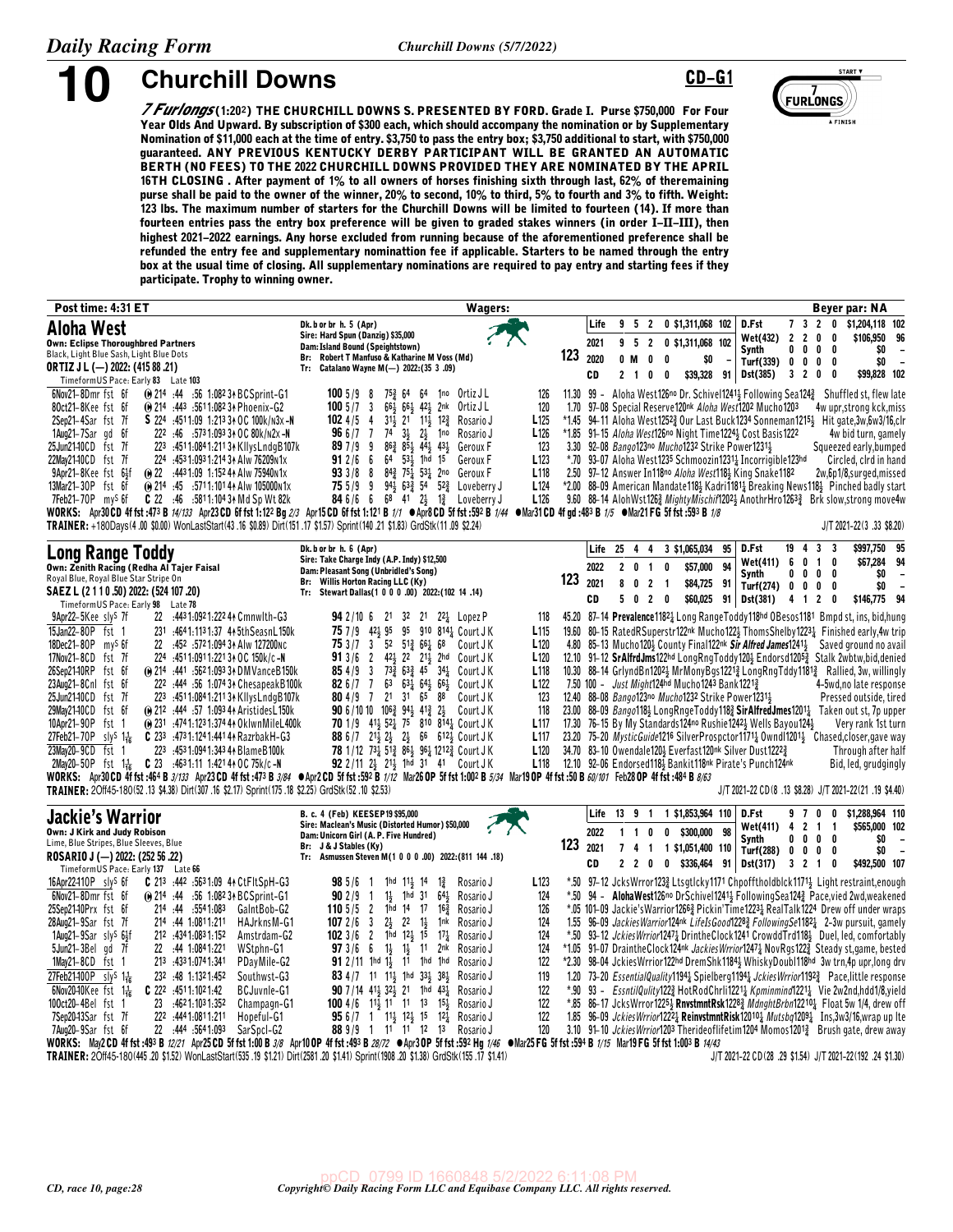| <b>Daily Racing Form</b>                                                                                                                                                                                                                                                                                                                                                                                                                   | Churchill Downs (5/7/2022)                                                                                                                                                                                                                                                                               |                                                                              |      |                            |              |                                                   |                      |                                                                        |                                |                                                                                                                                                                                                                                                                                                                                                                                                                                                   |                         |                                                     |                  |                                                              |                                                      |
|--------------------------------------------------------------------------------------------------------------------------------------------------------------------------------------------------------------------------------------------------------------------------------------------------------------------------------------------------------------------------------------------------------------------------------------------|----------------------------------------------------------------------------------------------------------------------------------------------------------------------------------------------------------------------------------------------------------------------------------------------------------|------------------------------------------------------------------------------|------|----------------------------|--------------|---------------------------------------------------|----------------------|------------------------------------------------------------------------|--------------------------------|---------------------------------------------------------------------------------------------------------------------------------------------------------------------------------------------------------------------------------------------------------------------------------------------------------------------------------------------------------------------------------------------------------------------------------------------------|-------------------------|-----------------------------------------------------|------------------|--------------------------------------------------------------|------------------------------------------------------|
| <b>Sir Alfred James</b><br><b>Own: Built Wright Stables LLC</b><br>Red And Black Quarters, Black 'Bw', Red                                                                                                                                                                                                                                                                                                                                 | B. g(06.11.20) 6 (Mar)<br>Sire: Munnings (Speightstown) \$85,000<br>Dam: Super Phoebe (Malabar Gold)                                                                                                                                                                                                     |                                                                              |      | 2022                       | Life 25 7 4  | 821                                               | 4<br>$\overline{1}$  | \$562,734 103<br>\$137,820 102                                         |                                | D.Fst<br>Wet(363)<br>Synth                                                                                                                                                                                                                                                                                                                                                                                                                        | $\overline{\mathbf{1}}$ | 18 6 3 3<br>0<br>0<br>$2 \t1 \t0$                   | -1<br>0          | \$475,714 103<br>\$12,000 91<br>\$60,020 102                 |                                                      |
| COURT JK (1000.00) 2022: (202 16.08)<br>TimeformUS Pace: Early 91 Late 92                                                                                                                                                                                                                                                                                                                                                                  | Br: Mt Joy Stables Pope McLean Marc McLean & Pope M (Ky)<br>Tr: Cash Norman L(-) 2022: (175 19 .11)                                                                                                                                                                                                      |                                                                              | 123  | 2021<br>CD                 |              | $11 \quad 3 \quad 2$<br>9 5 0 2                   | 3                    | \$324,912 103<br>\$361,364 103                                         |                                | Turf(297) 4<br>Dst(356)                                                                                                                                                                                                                                                                                                                                                                                                                           |                         | $\overline{1}$<br>0<br>5 2 0                        | 0<br>-1          | \$15,000 81<br>\$171,806 91                                  |                                                      |
| 23Apr2240Lrl fm 1 (f) 224 :4621:1121:344 34 Henry Clrk L95k<br>16Apr22-7Lrl fst 7f<br>222 :4511:1011:233 34 Frnk Whtly B100k<br>29Mar2240Prx fst 6f<br>223 :463 :5931:131 44 Alw 49000 NC<br>7Mar2240Prx fst 6f<br>213 :442 :57 1:10 44 FishtownB100k                                                                                                                                                                                      | <b>70</b> 3/7 712 581 45 681 5133 Acosta JD<br>751/76<br>66<br>763 781 681 McKee J<br>46<br>431<br>$32\frac{1}{2}$<br>92 2/5<br>- 3<br>1nk<br>McKee J<br>54<br>$55\frac{1}{2}$<br>$32\frac{1}{2}$<br>$2\frac{1}{2}$<br>941/94<br>McKee J                                                                 |                                                                              |      |                            |              |                                                   |                      |                                                                        |                                | L120fb 23.00 78-14 Chez Pierre12053 Mandate124hd Field Pass12613<br>L126fb 3.20 78-17 DiscoPhroh12031 Mohfeth120no ThreesOverDeuces12413 3wide turn, evenly<br>L121fb *.40 77-32 SirAlfredJmes121nk RockOnLuk1213 WndllFong12111 Alter course, surged<br>L126fb 6.50 92–19 HollywoodJet122} SirAlfredJames1261 $\frac{1}{4}$ UncleErnie1221 $\frac{3}{4}$ Closed well too late                                                                    |                         |                                                     |                  | In close st, ins mv, wkn                                     |                                                      |
| 19Feb22-9Lrl fst 7f<br>223 :4511:1011:232 44 GnGeorge-G3<br>12Feb22-9TP fst 6}f $\otimes$ C 222 :4511:10 1:16144 ForegoB99k<br>22Jan22-8FG gd 5}f (f) 222 :453 :5711:032 44 DFKennerB99k<br>Placed 7th through disqualification                                                                                                                                                                                                            | 904/75<br>$2\frac{1}{2}$<br>$63\frac{3}{4}$ 67<br>341 McKee J<br>607/9<br>- 3<br>43<br>$64\frac{1}{2}$ $98\frac{1}{4}$<br>914 McKee J<br>78<br>$551/8$ 5<br>710 810 8151 McKee J                                                                                                                         | 122 f<br>124 f<br>L <sub>118</sub>                                           |      |                            |              |                                                   |                      |                                                                        |                                | 5.70 84-19 Cordmaker1223 War Tocsin12233 Sir Alfred James122nk<br>4.00 80-16 Visitant12213 Pole Setter120nk Three Technique12023<br>7.30 78-07 <b>D</b> Just Might12023 Cowan11823 StrikeMeDown118nk Stdy hard/bmp rail9/16                                                                                                                                                                                                                       |                         |                                                     |                  | Shuffled back 3/8<br>Brief 3w, stopped                       |                                                      |
| 1Jan22-9TP fst $6f \otimes$<br>213 .444<br>1:082 44 Hliday Chr B94k<br>$18$ Dec $21 - 80$ P mys 6f<br>22 :452 :5721:094 34 Alw 127200 NC<br>28Nov21-8Aqu fst 6f<br>222 :453 :58 1:11 34 FallHwtH-G3<br>17Nov21-8CD fst 7f<br>224 :4511:0911:2213+ OC 150k/c -N<br>6Nov2140CD fst 6f<br>213 .45 .5631.09134 BetOSnshnL300k                                                                                                                  | 11} 11} 12} 16} McKee J<br>1021/109<br>912/75<br>$2\frac{1}{2}$<br>2hd 3nk<br>$3\frac{3}{4}$<br>Cabrera D<br>861 813 714 612 McKee J<br>68 6/8 6<br>12 12 113 1hd McKee J<br>91 1/6 1<br>92 7/8 1 1hd 2} 2hd 3nk McKee J                                                                                 | 120<br>L <sub>124</sub><br>131<br>L <sub>122</sub><br>123                    |      |                            |              |                                                   |                      |                                                                        |                                | *2.30 103–09 SirAlfrdJms12061 <i>SouprHighvoltg</i> 120hd HrMiSong1222 Shaken up, well clear<br>5.60 92-13 Mucho1204 County Final122nk Sir Alfred James12414<br>*2.35 76-16 HopefulTreasure128hd GreenLightGo12933 Chteu13113 Chased 3w, no impact<br>2.40 91-12 SirAlfredJmes122hd LongRngeToddy120} Endorsed12053 Loose lead, lasted<br>6.20 91-11 Necker Island123hd <i>Mucho</i> 123nk Sir Alfred James1231 <sup>3</sup> Not enough, lost plc |                         |                                                     |                  | Not enuf btwn foes                                           |                                                      |
| WORKS: $\bullet$ Mar22 Prx 3f fst :353 B 1/5<br>TRAINER: Turf/Dirt(16.06 \$1.07) Route/Sprint(37.14 \$0.78) Dirt(303.15 \$1.08) Sprint(181.18 \$1.21) GrdStk(4.00 \$0.00)                                                                                                                                                                                                                                                                  |                                                                                                                                                                                                                                                                                                          |                                                                              |      |                            |              |                                                   |                      |                                                                        |                                | J/T 2021-22 CD(4 .00 \$0.00) J/T 2021-22(13 .08 \$1.31)                                                                                                                                                                                                                                                                                                                                                                                           |                         |                                                     |                  |                                                              |                                                      |
| <b>Reinvestment Risk</b><br><b>Own: Klaravich Stables Inc</b><br>White, Red 'Ks' And Braces, Red And<br><b>ORTIZ I JR (-) 2022: (394 112 .28)</b>                                                                                                                                                                                                                                                                                          | B. c. 4 (Mar) OBSMAR20 \$280,000<br>Sire: Upstart (Flatter) \$10,000<br>Dam: Ridingwiththedevil (Candy Ride*Arg)<br>Br: Aschinger Bloodstock Holdings LLC (Ky)<br>Tr: Brown Chad C(-) 2022: (228 76 .33)                                                                                                 |                                                                              | 123  | Life<br>2022<br>2021<br>CD | $\mathbf{1}$ | 7 2 3 1<br>2 1 1<br>0<br>$0\quad 0\quad 0\quad 0$ | 0<br>0 <sub>1</sub>  | \$263,040 104<br>\$92,400 104<br>\$11,040<br>\$0                       | 82<br>$\overline{\phantom{a}}$ | D.Fst<br>Wet(377)<br>Synth<br>Turf(260) 0<br>Dst(377)                                                                                                                                                                                                                                                                                                                                                                                             | $\overline{1}$<br>0     | 623<br>$0 \t0 \t1$<br>0<br>0<br>$0\quad 0$<br>2 0 2 | 0<br>0<br>0<br>0 | \$252,000 104<br>\$11,040 82<br>\$0<br>\$0<br>\$110,000 104  | $\overline{\phantom{a}}$<br>$\overline{\phantom{a}}$ |
| TimeformUS Pace: Early 100 Late 84<br>9Apr22-9Aqu fst 7f<br>23<br>:46 1:0921:211 44 CarterH-G1<br>26Feb22-4GP fst 6}f<br>$S$ 23 :46 1:0931:1534 + OC 25k/n1x-N<br>3Jun21-3Bel gd 6 <sup>1</sup><br>$$22$ :443 1:084 1:151 34 Alw 85560 N 1x<br>6Nov20-10Kee fst $1\frac{1}{16}$<br>$C$ 222 :4511:1021:42<br>BCJuvnle-G1                                                                                                                    | 1041/74<br>24<br>24 <sup>3</sup> Franco M<br>1hd 31<br>1036/6<br>$\overline{1}$<br>32<br>$3\frac{1}{2}$<br>11 13<br>Ortiz I Jr<br>824/44<br>42} 3} 35} 39} Ortiz I Jr<br>75 3/14 98 993 853 963 1013 Ortiz I Jr                                                                                          | 117<br>L <sub>120</sub><br>L <sub>120</sub><br>122                           | 1.20 |                            |              |                                                   |                      |                                                                        |                                | 6.80 99-03 SpkrsCornr12443 RinvstmntRisk11723 MndControl1232 Vied briefly, ran on<br>97–11 Reinvestment Risk1203 Milliken12053 No Que No12021 Stalk3w,bid5/16,clr<br>1.35 87–11 FilwngS12063 WddUThnkN12523 RnvstmntRsk12033 Chased 4-3w, weakened<br>6.10 83 - EssentilQulity1223 HotRodChrlie12211 Keepminmind12211 Ins,2-3w2nd,no bid                                                                                                          |                         |                                                     |                  |                                                              |                                                      |
| 23 :4621:1031:352<br>100ct20-4Bel fst 1<br>Champagn-G1<br>7Sep2043Sar fst 7f<br>222 :4441:0811:211<br>Hopeful-G1<br>223 46 5741.094<br>1Aug20-1Sar fst 6f<br>Md Sp Wt 72k<br>WORKS: Apr30 CD 4f fst :49 B 88/133 Apr23 Bel 4f fst :49 B 20/85 Apr1 Pay 4f fst :492 B 16/60 Mar26 Pay 4f fst :491 B 9/63 Mar19 Pay 4f fst :492 B 9/39 Mar12 Pay 4f fst :492 B 9/39                                                                          | 91 5/6 213 21 21 23 253 Ortiz I Jr<br><b>90</b> 5/7 2 313 223 25 223 Ortiz I Jr<br>90 2/9 5 42 1ha $13\frac{1}{2}$ $17\frac{3}{4}$ Ortiz I Jr                                                                                                                                                            | 122<br>120<br>120                                                            |      |                            |              |                                                   |                      |                                                                        |                                | 1.15 80-17 JcksWrrr12254 RnvstmntRsk1228 $\frac{3}{2}$ MdnghtBrbn12210 $\frac{1}{4}$ Carried 6w 1/4,2d best<br>*1.00 94-09 Jckies Wrrior 1222 Reinvstmnt Risk 12010 Mutsbq 1209 1 2-3w trn, 4w, no match<br>4.00 90-12 ReinvestmentRisk12073 Windcrcker1202 Olympid1202 Clear rail1/4, gear dwn                                                                                                                                                   |                         |                                                     |                  |                                                              |                                                      |
| TRAINER: Dirt(389 .27 \$1.60) Sprint(258 .22 \$1.50) GrdStk(219 .19 \$1.45)<br><b>Prevalence</b>                                                                                                                                                                                                                                                                                                                                           | <b>B. c. 4 (Mar)</b>                                                                                                                                                                                                                                                                                     |                                                                              |      | Life                       |              | 740                                               | 0                    | \$288,225                                                              | 99                             | J/T 2021-22 CD(3 .00 \$0.00) J/T 2021-22(281 .25 \$1.46)<br>D.Fst                                                                                                                                                                                                                                                                                                                                                                                 | 6                       | 30                                                  | 0                | \$113,850 99                                                 |                                                      |
| Own: Godolphin LLC<br>Royal Blue, Royal Blue Cap<br>GAFFALIONE T (6 2 0 3 .33) 2022: (534 101 .19)<br>TimeformUS Pace: Early 107 Late 86                                                                                                                                                                                                                                                                                                   | Sire: Medaglia d'Oro (El Prado*Ire) \$100,000<br>Dam: Enrichment (Ghostzapper)<br>Br: Godolphin (Ky)<br>Tr: Walsh Brendan P(-) 2022: (190 30 .16)                                                                                                                                                        |                                                                              | 123  | 2022<br>2021<br>CD         | $\mathbf{1}$ | 320<br>4 2 0<br>0                                 | 0<br>0<br>$0\quad 0$ | \$207,925<br>\$80,300<br>\$5,000                                       | 99<br>87                       | <b>Wet(422)</b><br>Synth<br>Turf(330) 0<br>56 Dst(383)                                                                                                                                                                                                                                                                                                                                                                                            | 1 1<br>0<br>3           | 0<br>0<br>0<br>0<br>0<br>$\mathbf{2}$<br>0          | 0<br>0<br>0<br>0 | \$174,375 98<br>\$0<br>\$0<br>\$200,725 98                   | $\overline{\phantom{a}}$<br>$\overline{\phantom{a}}$ |
| 9Apr22-5Kee sly <sup>s</sup> 7f<br>22 :443 1:092 1:222 44 Cmnwlth-G3<br>5Mar22-8GP fst 1<br>231 :4521:0941:344 41 OC 62k/c -N<br>5Feb22-9GP fst 7f<br>221 :45 1:0921:23 44 OC 62k/c-N                                                                                                                                                                                                                                                      | 31 21 11 121 Gaffalione T<br>989/101<br>$993/9$ $2\frac{1}{2}$ $2\frac{1}{2}$<br>1hd 11, 14 <sub>2</sub><br><b>Gaffalione T</b><br><b>80</b> 6/10 8 8 <sup>51</sup> / <sub>2</sub> 9 <sup>7</sup> / <sub>2</sub> 7 <sup>61</sup> / <sub>2</sub> 55<br><b>Gaffalione T</b>                                | 118<br>L <sub>120</sub><br>L <sub>120</sub>                                  |      |                            |              |                                                   |                      |                                                                        |                                | 2.50 89-14 Prevalence11821 Long Range Toddy118hd 0 Besos1181 Bid 1/4, inched clear<br>5.30 97-06 Prevlnc1204 <sup>3</sup> ChocoltBr1201 <sup>1</sup> SoupndSndwich1201 Prompt, vied, going away<br>3.50 85-12 CndyMnRckt1203} ArtmsCtylmts120nk VIntCt120no Bobble, bump st, 2-3wd                                                                                                                                                                |                         |                                                     |                  |                                                              |                                                      |
| $1$ May21-8CD fst 1<br>213 4331.0741.341<br>PDayMile-G2<br>50 1:144 1:403 1:542<br>3Apr2140Aqu fst 11/8<br>WoodMem-G2<br>11Mar21-8GP fst 1<br>234 .4611:1031:354<br>OC 75k/n1x-N<br>23Jan21-6GP fst 7f<br>223 :46 1:1021:23<br>Md Sp Wt 43k<br>WORKS: Apr30 CD 4f fst :484 B 70/133 Apr23 CD 4f fst :483 B 19/84 OApr3 Kee 3f fst :352 B 1/31 Mar26 PmM 5f fst 1:013 B 11/23 Mar19 PmM 4f fst :494 B 62/104 Feb25 PmM 5f fst 1:021 B 17/31 | 56 4/11 841 961 912 911 8201 Gaffalione T<br>81 6/9 32 32 52 42 <sup>1</sup> / <sub>2</sub> 65 Gaffalione T<br>83 6/6 511 21 2hd 111 13<br>Gaffalione T<br>87 6/12 6 $3\bar{n}$ k 1 <sup>1</sup> / <sub>2</sub> 16 18 <sup>1</sup> / <sub>2</sub> Gaffalione T                                           | 118<br>123<br>L <sub>122</sub><br>L <sub>118</sub>                           |      |                            |              |                                                   |                      |                                                                        |                                | 6.90 78-04 Jackie's Warrior122hd Dream Shake11843 Whiskey Double118hd Done early<br>3.35 70-24 Bourbonic123hd DynmicOne12314 CrowdedTrde12314 2-3w uppr, weakened<br>*.10 93-14 Prevalence1223 SouthernPassge1201 TioMgico1223 32-3wd, urged past wire<br>7.80 89-10 Prevalence11881 Stage Raider1181 Ghazaaly11863                                                                                                                               |                         |                                                     |                  | Brush st, rail, handily                                      |                                                      |
| (17.13 \$1.17) GrdStk (69.13 \$1.17) Dirt (253.18 \$1.86) Sprint (245.18 \$1.98) GrdStk (69.13 \$1.17)                                                                                                                                                                                                                                                                                                                                     |                                                                                                                                                                                                                                                                                                          |                                                                              |      |                            |              |                                                   |                      |                                                                        |                                | J/T 2021-22 CD(25 .20 \$1.22) J/T 2021-22(133 .19 \$1.82)                                                                                                                                                                                                                                                                                                                                                                                         |                         |                                                     |                  |                                                              |                                                      |
| <b>Mind Control</b><br>Own: Red Oak Stable and Madaket Stables LL<br>White, Red Dots, White Bars On Red<br>VELAZQUEZ J R (-) 2022: (196 34 .17)<br>TimeformUS Pace: Early 98 Late 94                                                                                                                                                                                                                                                       | B. h. 6 (Apr)<br>Sire: Stay Thirsty (Bernardini) \$15,000<br>Dam: Feel That Fire (Lightnin N Thunder)<br>Br: Red Oak Stable (Ky)<br>Tr: Pletcher Todd A(-) 2022:(291 71 .24)                                                                                                                             |                                                                              | 123  | 2022<br>2021<br>CD         |              | 1001<br>5 2 1<br>2 0 0 0                          | 0                    | Life 24 9 3 5 \$1,449,229 104<br>\$36,000<br>\$356,500 104<br>\$25,000 | 99                             | D.Fst<br>Wet(340) 3 1 0<br>Synth<br>Turf(175) 0 0 0 0<br>88 Dst(313) 15 5 1 3                                                                                                                                                                                                                                                                                                                                                                     | 0                       | 21 8 3 5<br>$0\quad 0\quad$                         | 0<br>0           | \$1,362,729 104<br>\$86,500 89<br>\$0<br>\$0<br>\$988,829 99 | $\overline{\phantom{a}}$                             |
| 9Apr22-9Aqu fst 7f<br>23 .46 1:0921:211 44 CarterH-G1<br>25Sep21-7Prx fst 1<br>232 :47 1:1111:362 34 PRXDrtMilL200k<br>28Aug21-8Sar fst 7f<br>-453 1:091 1:213 4↑ Forego-G1<br>23<br>4Jly2140Bel fst 7f<br>23 .46 1:0921:214 44 JANerud-G2                                                                                                                                                                                                 | 99 4 /7 3 $3nk$ 51 $\frac{3}{4}$ 36 37<br>Rosario J<br>104 2/7 423 52 31 13 1hd Velazquez JR<br><b>97</b> 4/8 5 41 <sup>1</sup> / <sub>2</sub> 42 <sup>2</sup> / <sub>2</sub> 42 <sup>2</sup> / <sub>2</sub> Velazquez J R<br>99 2/6 2 1hd 2hd 1hd 1hd Velazquez JR                                      | 123<br>L <sub>122</sub><br>122<br>120                                        |      |                            |              |                                                   |                      |                                                                        |                                | 4.30 97-03 SpkrsCornr12443 RnvstmntRsk11723 MndControl12323 Dueled, vied, kept on<br>2.60 100 - MindControl122hd SilverStt1262 <sup>1</sup> WrriorsChrq1226 Bid stretch, came again<br>4.00 91-09 Yaupon118hd Firenze Fire12224 Chance It118ho<br>5.30 93-13 MindControl120hd FirenzeFir12213 ThrTchniqu11813 Outside, 2p turn, dueled                                                                                                            |                         |                                                     |                  | 3w turn,4w1/4,tired                                          |                                                      |
| Previously trained by Sacco Gregory D 2021(as of 5/1): (23 3 4 4 0.13)<br>C 214 :4411:0841:214 44 CD-G1<br>1May21–10CD fst 7f<br>3Apr21-6Aqu fst 7f<br>23 .4541:1021:23444 CarterH-G1<br>19Dec20-10GP fst 7f<br>@ 22 :4411:09 1:213 34 MrProsp-G3<br>7Nov20-2Kee fst 7f<br>(e) 22 :4421:0841:21334 Lafayette B150k                                                                                                                         | <b>88</b> 2/12 8 62 63 82 73 0rtiz I Jr<br><b>98</b> 1/5 4 43 44 43 $\frac{3}{4}$ 25 $\frac{1}{2}$ Alvarado J<br><b>92</b> 12/12 1 454 45 41 <sup>1</sup> / <sub>2</sub> 33 <sup>1</sup> / <sub>2</sub> Velazquez J R<br>63 10/12 3 42 33 $\frac{1}{2}$ 88 $\frac{1}{2}$ 918 $\frac{1}{4}$ Velazquez J R | 118<br>123<br>L <sub>124</sub><br>L <sub>124</sub>                           |      |                            |              |                                                   |                      |                                                                        |                                | 5.80 90-05 Flagstaff118hd Lexitonian118no Whitmore123}<br>2.60 79-25 MischvousAlx12353 MndControl1231 SouprStonhng118hd Chased 2p, ran on<br>12.60 89-12 SleepyEysTodd126} FirnzFir1262} MindControl124nk Outkickd outside top 2<br>4.90 85 - SleepyEysTodd12414 TruTimbr1204 EdgmontRod120hd Chased 3wd btw,wknd                                                                                                                                 |                         |                                                     |                  | Middle move 4w, even                                         |                                                      |
| 12Sep2041Mth fst 6f<br>222 :444 :5641:09 34 MrPrspctrL100k<br>29Aug20-8Sar sly <sup>s</sup> 7f<br>221 :443 1:084 1:213 44 Forego-G1<br>25Jly2040Sar fst 6f<br>S 232 :463 :58 1:093 3↑ AGVndbtH-G1<br>\$221 :45 1:0841:21 34 CarterH-G1<br>6Jun20-9Bel sly 7f                                                                                                                                                                               | 92 2/6 3 $64\frac{1}{2}$ 55 $\frac{1}{2}$ 45 $\frac{1}{2}$ 35 Ferrer JC<br>79 10/11 4 412 743 97 8103 Velazquez J R<br>99 4/4 2 21 23 22 31 <sup>3</sup> Velazquez J R<br>78 7/8 3 43 63 69 5 617 Velazquez JR                                                                                           | L <sub>127</sub><br>L <sub>120</sub><br>L <sub>123</sub><br>L <sub>124</sub> |      |                            |              |                                                   |                      |                                                                        |                                | 1.20 91-13 ShrthRid12133 AwsomAnywhr12113 MndControl12713 Bit tight, shuffled 1/2<br>9.30 83-11 Win Win Win1182 Complexity1183 True Timber11911 4w early, 2p turn, wknd<br>6.00 89-15 Volatile1211} Whitmore1233 Mind Control123nk<br>3.35 81-06 Vekoma12074 NetworkEffect11814 AmericnAnthem12034 5-6w pursuit, tired                                                                                                                            |                         |                                                     |                  | Outside, 2-3path, ask 1/4                                    |                                                      |
| WORKS: Apr30CD 4f fst :48 B 28/133 Apr22CD 5f fst 1:002 B 10/47 Apr2 Beltr.t 5f fst 1:004 B 4/36 ●Mar25 PBD 5f fst 1:003 B 1/7 ●Mar18 PBD 5f fst 1:001 B 1/6 ●Mar12 PBD 4f fst :472 B 1/20<br>(22.23) GrdStk(217.21 \$2.23) Sprint(347.23 \$1.52) GrdStk(217.21 \$2.23) TRAINER: 2OffOver180(55.29 \$1.48) Dirt                                                                                                                            |                                                                                                                                                                                                                                                                                                          |                                                                              |      |                            |              |                                                   |                      |                                                                        |                                | J/T 2021-22 CD(3 .67 \$5.73) J/T 2021-22(81 .26 \$1.51)                                                                                                                                                                                                                                                                                                                                                                                           |                         |                                                     |                  |                                                              |                                                      |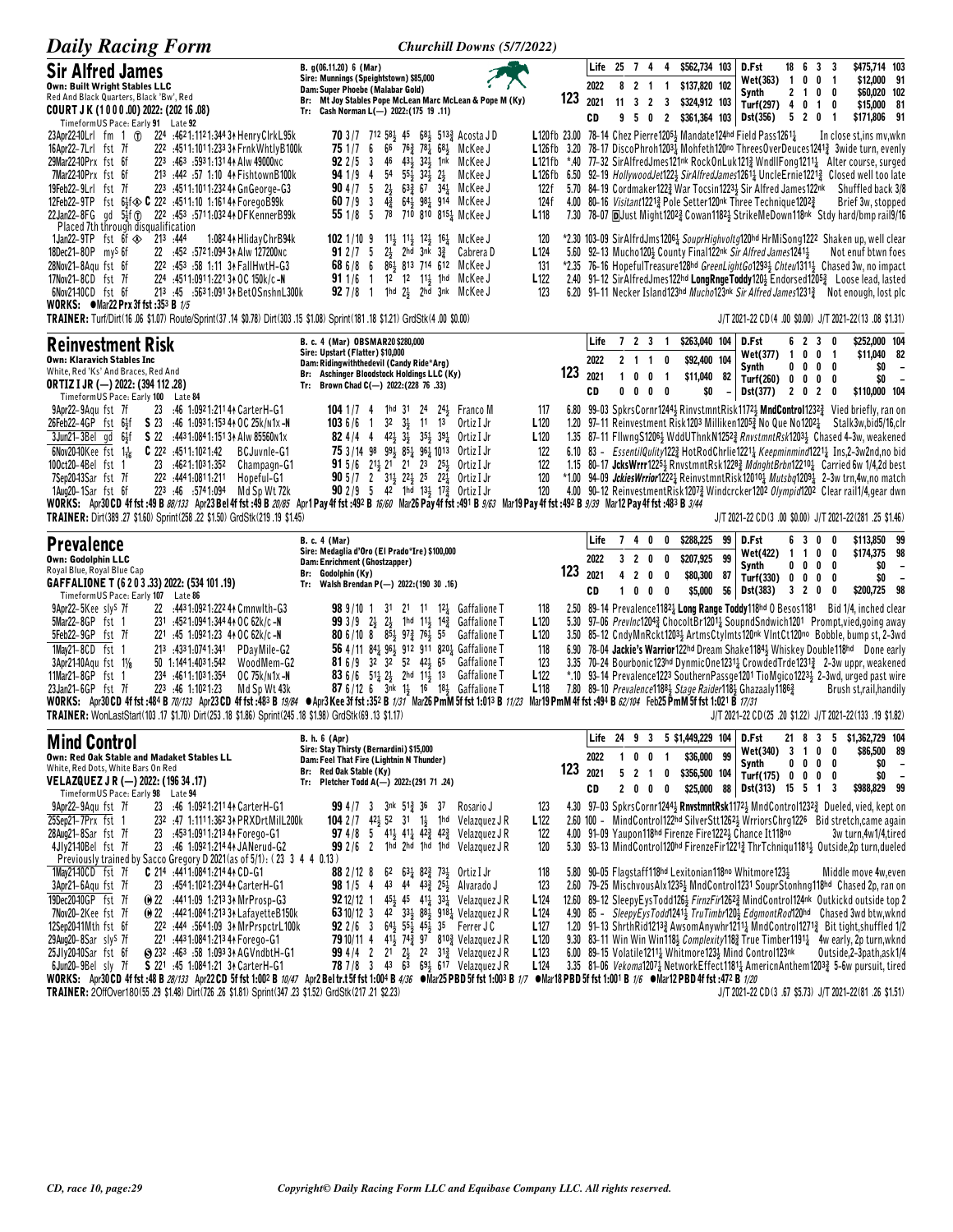| <b>Daily Racing Form</b>                                                                                                      | Churchill Downs (5/7/2022)                                           |             |            |            |                                                                               |     |                                                                                                    |                                                           |            |                           |                               |
|-------------------------------------------------------------------------------------------------------------------------------|----------------------------------------------------------------------|-------------|------------|------------|-------------------------------------------------------------------------------|-----|----------------------------------------------------------------------------------------------------|-----------------------------------------------------------|------------|---------------------------|-------------------------------|
| Cezanne                                                                                                                       | <b>B. h. 5 (Feb)</b>                                                 | Life        |            |            | \$347,000 106                                                                 |     | D.Fst                                                                                              | 7411                                                      |            | \$347,000 106             |                               |
| Own: Mrs John Magnier Michael B Tabor Derr                                                                                    | Sire: Curlin (Smart Strike) \$175,000<br>Dam: Achieving (Bernardini) | 2022        |            |            | \$224,000                                                                     | 98  | Wet(438)<br>Synth                                                                                  | $0\quad 0\quad 0\quad 0$<br>$0\quad 0\quad 0\quad 0\quad$ |            | \$0<br>\$0                | -<br>$\overline{\phantom{a}}$ |
| Navy, Navy Cap                                                                                                                | Br: Hill'n' Dale Equine Holdings Inc & St Elias St (Ky)              | 123<br>2021 |            |            | \$60,000                                                                      | 106 | Turf(273)                                                                                          | $0\quad 0\quad 0\quad 0\quad$                             |            | \$0                       | $\overline{\phantom{a}}$      |
| PRAT F (2000.00) 2022: (304 86.28)<br>TimeformUS Pace: Early 100 Late 97                                                      | Tr: Pletcher Todd A(-) 2022: (291 71 .24)                            | CD          | $0\quad 0$ | $0\quad 0$ | \$O                                                                           |     | <b>Dst(382)</b>                                                                                    |                                                           | $0\quad 0$ | \$120,000 97              |                               |
| Previously trained by Baffert Bob 2022 (as of 4/2): (68 22 12 8 0.32)                                                         |                                                                      |             |            |            |                                                                               |     |                                                                                                    |                                                           |            |                           |                               |
| 223 :4541:1031:362 44 OklwnMle-G3<br>2Apr22-90P fst 1                                                                         | 98 4/9 31 32 3nk 1 2nk Prat F<br>L124b                               |             |            |            |                                                                               |     | *.90 97-07 Fulsome124nk Cezanne1242 Runnin' Ray12411                                               |                                                           |            | Stalked, led, outkicked   |                               |
| S 223 :4521:1021:23244 SnCrlos-G2<br>5Mar22-4SA fst 7f                                                                        | <b>97</b> 2/6 2 2 2 2hd 1 1 12 Prat F<br>122 b                       |             |            |            |                                                                               |     | *.60 88–12 Cezanne12221 PrincipeCarlo1206 CanadianPride1202 Prss,vie btw,prvd best                 |                                                           |            |                           |                               |
| (3 221 ± 45 ± 572 1:094 44 Pls Vrds - G3<br>29Jan22-8SA fst 6f                                                                | 89 3/5 3 55 56 45 45 33<br>Prat F<br>122 b                           |             |            |            |                                                                               |     | *.70 85–13 EssentilWger120nk ShootersShoot12023 <i>Ceznne</i> 12231 Inside-2wd, mild rally         |                                                           |            |                           |                               |
| S 21 .4331:0811:1433 A Kona Gold-G3<br>18Apr21-8SA fst 6}f                                                                    | <b>106</b> 1/4 4 36 34 12 19 Prat F<br>122 b                         |             |            |            |                                                                               |     | 1.90 97–12 Cezanne 1229 $\frac{3}{4}$ Brickyard Ride 1261 $\frac{1}{4}$ Fight On 124 $\frac{3}{4}$ |                                                           |            | Settled, powered away     |                               |
| $1$ Aug20-2Dmr fst $1\frac{1}{26}$<br><b>8 234 :4741:1211:434 ShrdBelifL98k</b>                                               | <b>101</b> 4/4 21 33 23 23 413 Prat F<br>L118b                       |             |            |            |                                                                               |     | 2.70 89-12 ThosndWords1243 HonorAP1243 KssTodyGdby118nk                                            |                                                           |            | Brk in, bpd, bid, flattnd |                               |
| 2JIv20-5LRC fst 1<br>23 :4611:1031:3543+0C40k/n\$y-N                                                                          | 86 5/5 31 21 1hd 13 113 Prat F<br>L117 b                             |             |            |            |                                                                               |     | *.10 91-13 Cezanne11713 Mongolian Legend1248 Bronn11717                                            |                                                           |            | Stalked, led 1/4, clear   |                               |
| $6$ Jun20 $-6$ SA $fst$ $6\frac{1}{3}f$<br>22 :4431:0931:16 34 Md Sp Wt 51k                                                   | 90 1/7 3 43 2hd 113 123 Prat F                                       |             |            |            | <b>L120b</b> *.40 90-13 <i>Cezanne</i> 12021 Charlito1263 <i>Rayray</i> 12623 |     |                                                                                                    |                                                           |            | Bid btwn, led into lane   |                               |
| WORKS: Apr30 CD 4f fst :48 B 28/133 Apr22 CD 5f fst 1:002 B 10/47 Apr16 Kee 4f fst :49 B 37/106 ● Mar27 SA 4f fst :464 H 1/59 | Mar23 SA 5f fst 1:01 H 2/22 Mar18 SA 4f fst :501 H 20/31             |             |            |            |                                                                               |     |                                                                                                    |                                                           |            |                           |                               |

TRAINER: 1stW/Tm(25.28 \$1.70) Route/Sprint(68.09 \$0.73) 31-60Days(511.25 \$1.82) Dirt(726.26 \$1.81) Sprint(347.23 \$1.52) GrdStk(217.21 \$2.23)

J/T 2021-22(19 .16 \$1.64)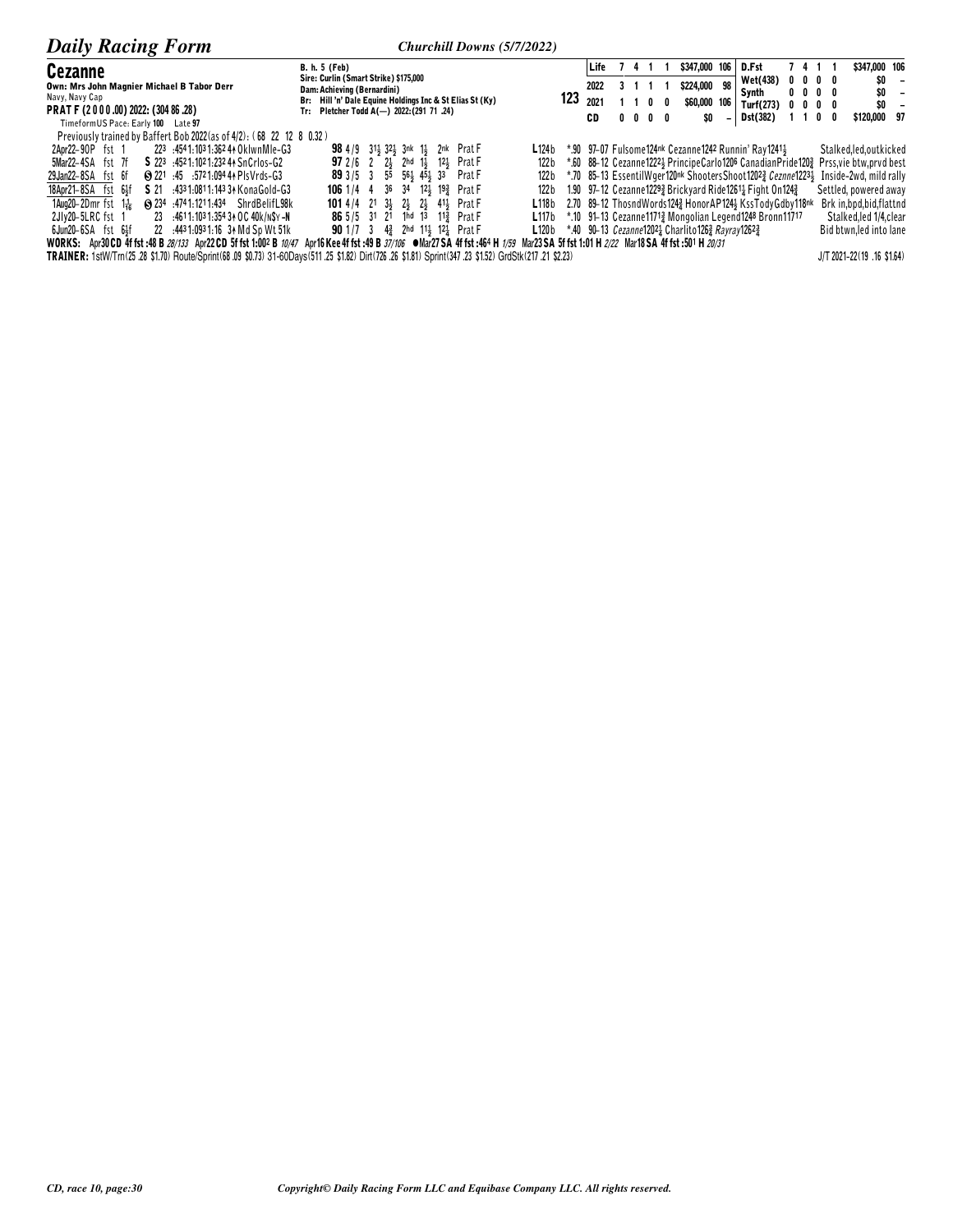TurfClsc-G1

**Churchill Downs** 1/<sub>8</sub> MILES (Turf). (1:461) THE OLD FORESTER BOURBON TURF CLASSIC. Grade I. Purse \$1,000,000<br>For Four Yoar Olds And Unward

 $MILES$ 

**TURF COURSE** 

**FINISH** 

| Post time: 5:27 ET                                                                                                                                                                                                                                                                                                                                                                                                                                                                                                                                                                                                                                                                                                                                                                                                                                                                                                                                                                                         | Wagers:                                                                                                                                                                                                                                                                                                                                                                                                                                                                                                                                                                                                                                                                                                                                                                                                                                                                                                                                                                                     |                                  |                                |                                                                         |                     |                                                                                |                                                                     |                |                                                                                                                                                                                                                                                                                                                                                                           |                                              |                   |                                         | Beyer par: NA                                                                                                                                                                                                                                                                                                                                                                                                                                                                                                                                                                                                                                                                                                                                                                                                                                                             |
|------------------------------------------------------------------------------------------------------------------------------------------------------------------------------------------------------------------------------------------------------------------------------------------------------------------------------------------------------------------------------------------------------------------------------------------------------------------------------------------------------------------------------------------------------------------------------------------------------------------------------------------------------------------------------------------------------------------------------------------------------------------------------------------------------------------------------------------------------------------------------------------------------------------------------------------------------------------------------------------------------------|---------------------------------------------------------------------------------------------------------------------------------------------------------------------------------------------------------------------------------------------------------------------------------------------------------------------------------------------------------------------------------------------------------------------------------------------------------------------------------------------------------------------------------------------------------------------------------------------------------------------------------------------------------------------------------------------------------------------------------------------------------------------------------------------------------------------------------------------------------------------------------------------------------------------------------------------------------------------------------------------|----------------------------------|--------------------------------|-------------------------------------------------------------------------|---------------------|--------------------------------------------------------------------------------|---------------------------------------------------------------------|----------------|---------------------------------------------------------------------------------------------------------------------------------------------------------------------------------------------------------------------------------------------------------------------------------------------------------------------------------------------------------------------------|----------------------------------------------|-------------------|-----------------------------------------|---------------------------------------------------------------------------------------------------------------------------------------------------------------------------------------------------------------------------------------------------------------------------------------------------------------------------------------------------------------------------------------------------------------------------------------------------------------------------------------------------------------------------------------------------------------------------------------------------------------------------------------------------------------------------------------------------------------------------------------------------------------------------------------------------------------------------------------------------------------------------|
| Ivar (Brz)<br>Own: Bonne Chance Farm LLC and Stud R D I<br>Navy And Orange Blocks, White Sleeves<br>TALAMO J (3010.00) 2022: (161 19.12)<br>Timeform US Pace: Early 87 Late 111                                                                                                                                                                                                                                                                                                                                                                                                                                                                                                                                                                                                                                                                                                                                                                                                                            | Dk. b or br h. 6 (Oct)<br>Sire: Agnes Gold*Jpn (Sunday Silence) \$3,500<br>Dam: May Be Now (Smart Strike)<br>Br: Stud Rio Dois Irmaos (Brz)<br>Tr: Lobo Paulo H(1 0 0 0 .00) 2022: (57 8 .14)                                                                                                                                                                                                                                                                                                                                                                                                                                                                                                                                                                                                                                                                                                                                                                                               | 123                              | Life<br>2021<br>2020<br>CD n   | $11 \t5 \t0$<br>3 <sub>0</sub><br>5 <sub>2</sub><br>$3 \quad 1 \quad 0$ | 0<br>$\mathbf 0$    | $\overline{2}$<br>$\overline{1}$<br>$\overline{1}$<br>$\overline{\phantom{a}}$ | \$906,913 104<br>\$227,500 102<br>\$624,943 104                     |                | D.Fst<br>Wet(388)<br><b>Synth</b><br>Turf(293) 10 4 0 2<br>$$46,543$ 100 Dst $@(409)$ 1 0 0                                                                                                                                                                                                                                                                               | $1\quad1$<br>$0\quad 0\quad 0$<br>$0\quad 0$ | $\mathbf{0}$<br>0 | 0<br>$\overline{\phantom{a}}$<br>0<br>0 | \$35,250<br>\$O<br>$\blacksquare$<br>\$0<br>$\sim$<br>\$871,663 104<br>\$10,000 97                                                                                                                                                                                                                                                                                                                                                                                                                                                                                                                                                                                                                                                                                                                                                                                        |
| 6Nov21-9Dmr fm 1 (f) 232 :4711:11 1:34 34 BCMile-G1<br>1May2141CD fm 11/8 (r) 49 1:1241:3611:474 4 TurfClsc-G1<br>7Nov20-9Kee fm 1 (7) (0) 232 :4641:1011:333 34 BCMile-G1<br>$30ct2040$ Kee fm 1 $0$<br>232 .4711:11 1:334 3↑ ShdwlTfM-G1<br>$7$ Sep2041KD fm 1 $1$<br>222 .443 1:074 1:321 34 Tourst MIeL 712k<br>18Jun20-9CD fm 11 (n) 241 :4841:1221:42 34 OC 80k/N3x -N<br>21May20-9CD fm 1 (r) 243 49 1:1321:37 34 OC 80k/n3x -N<br>Previously trained by Juan Manuel Etchechoury                                                                                                                                                                                                                                                                                                                                                                                                                                                                                                                    | <b>102</b> 12/13 8 <sup>8</sup> 97 8 <sup>6</sup> 55 8 <sup>5</sup> 31 <sup>2</sup> Talamo J<br>100 6/12 53 53 52 $4\frac{3}{4}$ 42<br>Talamo J<br>97 4/9 933 963 953 823 62<br>Talamo J<br>122<br><b>101</b> 10/14 64 74 73 64 42<br>L <sub>126</sub><br>Talamo J<br><b>104</b> 9/9 75 75 <sup>1</sup> / <sub>2</sub> 74 31 11<br>Talamo J<br>L <sub>126</sub><br>102 4/9 21 2hd 1hd 21 313 Talamo J<br>L122b<br>100 3/9 1hd 1 11 11 12 Talamo J<br>85 3/10 87 76 87 $\frac{1}{2}$ 77 $\frac{1}{4}$ 56 $\frac{1}{2}$ Leparoux JR<br>L <sub>122</sub>                                                                                                                                                                                                                                                                                                                                                                                                                                       | 126 b                            |                                |                                                                         |                     |                                                                                | 9.30 113 - Flavius 122 <sup>3</sup> Snapper Sinclair 1221 Ivar 1221 |                | 126b 24.90 93-06 Space Blues 126 <sup>1</sup> Smooth Like Strait 126 <sup>1</sup> Ivar 126 <sup>2</sup><br>14.40 95-07 Ivar1261 Raging Bull126 Without Parole 126 $\frac{3}{2}$<br>L122b 14.40 91-12 Ivar1222 Vanbrugh1221} Cullum Road122nk<br>9.90 81-12 Mr Dumas 122 Ritzy A. P.1221 Casa Creed 1221                                                                   |                                              |                   |                                         | Angled out, gaining<br>4.00 88-10 InLov1261 <sup>1</sup> / <sub>2</sub> TIIYorDddy126 <sup>1</sup> / <sub>2</sub> Somlkthotbrown126hd 2w,bumpd 5w upr,bmp1/8<br>5.60 97-09 DHCInILm124nk DHDmstcSpndn124nk SmthLkStrt12011 4p far.5p upr.belated<br>7.00 94 - OrdrofAustr1123nk CrcusMxms1263 LopYFrnndz1231 Ins upr.workd out.gain<br>2–3p,5p1/4,swift kick<br>Ins upper, yielded<br>Repelled ins, shot away<br>5path upper, moved up                                                                                                                                                                                                                                                                                                                                                                                                                                    |
| ft *1 LH 1:331<br>29Jun19 Hipodromo (Arg)<br>hy *1 ① LH 1:38<br>25May 19 San Isidro (Arg)<br>5May 19 San Isidro (Arg)<br>hy *7f (f) LH 1.24<br>Alw 8000<br>TRAINER: +180Days(21.29 \$5.81) Turf(90.11 \$1.99) Routes(184.15 \$1.96) GrdStk(17.18 \$3.06)                                                                                                                                                                                                                                                                                                                                                                                                                                                                                                                                                                                                                                                                                                                                                   | Estrellas Juvenile-G1 Stk 56400<br>Giannetti A M<br>123<br>11 16<br>1116<br>121<br>Gran Criterium-G1 Stk 27900<br>Da Silva J A<br>12 12 Da Silva J A<br>121<br>WORKS: Apr30 TTC 5f fst 1:014 B 4/10 Apr23 TTC 5f fst 1:014 B 2/14 Apr17 TTC 6f fst 1:144 B 1/2 Apr10 TTC 6f my 1:154 B 1/2 Apr2 TTC 6f fst 1:171 B 1/1 Mar26 TTC 4f fst :491 H 3/35                                                                                                                                                                                                                                                                                                                                                                                                                                                                                                                                                                                                                                         | $*1.90$<br>$*3.65$<br>13.75      |                                |                                                                         |                     |                                                                                | 109 Ivar1236 King Slew1233 Overlord123nk                            |                | 108 Ivar1216 Roman Joy121 & Special Dubai1213<br>Ivar1212 Ritmo de Cueca1212 Al Batal121hd                                                                                                                                                                                                                                                                                |                                              |                   |                                         | Easily<br>Much the best<br>Handily<br>J/T 2021-22 CD (15 .07 \$4.43) J/T 2021-22 (37 .14 \$4.56)                                                                                                                                                                                                                                                                                                                                                                                                                                                                                                                                                                                                                                                                                                                                                                          |
| <b>Bizzee Channel</b>                                                                                                                                                                                                                                                                                                                                                                                                                                                                                                                                                                                                                                                                                                                                                                                                                                                                                                                                                                                      | Gr/ro. g(06.14.18) 6 (Mar)                                                                                                                                                                                                                                                                                                                                                                                                                                                                                                                                                                                                                                                                                                                                                                                                                                                                                                                                                                  |                                  | Life 24 6 6 3                  |                                                                         |                     |                                                                                | \$416,602 99                                                        |                | D.Fst                                                                                                                                                                                                                                                                                                                                                                     | 10                                           | 0                 | 0                                       | \$1,200 48                                                                                                                                                                                                                                                                                                                                                                                                                                                                                                                                                                                                                                                                                                                                                                                                                                                                |
| <b>Own: Patricias Hope LLC</b><br>Aqua, Black 'Ph', Black Stripes, Black<br>CORRALES G (5 2 0 0 .40) 2022: (255 63 .25)<br>TimeformUS Pace: Early 89 Late 91                                                                                                                                                                                                                                                                                                                                                                                                                                                                                                                                                                                                                                                                                                                                                                                                                                               | Sire: English Channel (Smart Strike) \$27,500<br>Dam: Bizzee Mizzee (Mizzen Mast)<br>Br: Bilbrey Farms Inc (Ky)<br>Tr: Rivelli Larry(1 1 0 0 1.00) 2022: (97 26 .27)                                                                                                                                                                                                                                                                                                                                                                                                                                                                                                                                                                                                                                                                                                                                                                                                                        | 123                              | 2022<br>2021<br>CD (f)         | $1\quad1$<br>$8 \quad 2 \quad 1$                                        | 0                   | 0<br>$\mathbf 0$<br>1 0 1 0                                                    | \$79,205<br>\$132,871 99<br>\$24,200                                | 94             | Wet(301) 0 0 0 0<br><b>Synth</b><br>Turf(338) 18 5 4 3<br>$91$ Dst $\textcircled{1}(346)$ 1 0 0 1                                                                                                                                                                                                                                                                         |                                              | $5$ 1 2           | 0                                       | SO.<br>\$34,616 90<br>\$380,786 99<br>\$7,500 90                                                                                                                                                                                                                                                                                                                                                                                                                                                                                                                                                                                                                                                                                                                                                                                                                          |
| 10Apr22-5Kee gd 1 $\frac{1}{16}$ (i) 223 :4721:1231:42 44 Alw 138600c<br>230ct21-8Kee gd 1 $\frac{1}{16}$ (f) 23 :4631:1131:4133 Alw 79708c<br>6Sep2140KD fm 1 ① ① 214 :4441:09 1:34 34 MintMlln-G3<br>522 1:163 1:403 2:031 34 MrD-G1<br>14Aug21-9AP gd 11/ <sub>4</sub> (T)<br>17Jly21-6AP gd $1\frac{3}{16}$ ①<br>50 1:1411:38 1:55 34 Arlngtn-G3<br>19Jun21-2AP fm $1\frac{1}{16}$ ①<br>241 :49 1:11 1:412 34 OC 62k/n3x -N<br>1May21-4CD fm 1 $\circled{r}$<br>233 .472 1:104 1:351 3↑ OC 62k/N2x<br>27Feb21-8GP fm 1 $\frac{1}{16}$ (f) 23 <sup>3</sup> :4821:1121:4024 A Can Tuf-G3<br>1Jan21-4TP fst $1\frac{1}{16}$ (b) 241 :4811:1211:433 44 OC 50k/c -N<br>3Dec20-7TP fst 1 $\otimes$ 243 :4841:13 1:3643+0C 50k/c-N<br>170ct20-8Kee fm 11/ <sub>8</sub> (f) 473 1:131 1:372 1:49 34 Alw 74948 N3x<br>24Sep20-2AP fm 11 (1) 251 :5031:1421:44 34 OC 62k/c-N<br>TRAINER: 20ff45-180(73 .33 \$1.90) WonLastStart(155 .34 \$1.79) Turf(149 .32 \$2.22) Routes(195 .28 \$1.87) GrdStk(8 .12 \$1.00) | <b>94</b> 4/12 23 23 22 11 1nk Corrales G<br>$2\frac{1}{2}$ 43 $\frac{1}{2}$ 65 $\frac{1}{2}$ Corrales G<br><b>86</b> 10/11 21 $\frac{1}{2}$ 21<br>80 6/10 $11\frac{1}{2}$ $1\frac{1}{2}$<br>$3\frac{1}{2}$<br>64 89 $\frac{1}{4}$ Geroux F<br>$2\frac{1}{2}$ 33 <sup>1</sup> / <sub>2</sub> 53 <sup>2</sup> / <sub>4</sub> Loveberry J<br><b>95</b> 7/8 22 $\frac{1}{2}$ 31<br>98 5/6 32 31 31 1hd 1nk Loveberry J<br>99 3/6 21 21 2hd 12 121 Loveberry J<br>91 2/11 $2\frac{1}{2}$ 21 $2$ hd $2$ hd 21<br>Geroux F<br>89 1/9 11 11 11 2hd 831 Zayas EJ<br>73 1/11 11 13 11 23 64 <sup>3</sup> Parker D L<br>90 4/12 113 11 13 11 2hd Parker DL<br>90 5/11 1hd 21 $3\overline{1}$ 41 <sup>2</sup> 31 <sup>1</sup> / <sub>2</sub> Corrales G<br>88 8/8 11, 121, 12 2hd 1nk Loveberry J<br>WORKS: @Apr29 Haw 4f fst :472 B 1/12 Apr22 Haw 4f fst :504 B 10/12 Apr2 Haw 6f fst 1:121 B 1/2 Mar19 PmM ① 6f fm 1:174 B(d) 1/2 Mar11 PmM ① 5f fm 1:01 B(d) 5/12 Mar1 PmM ① 4f fm :503 B(d) 15/18 | L124b<br>126 b<br>L118b<br>L121b |                                |                                                                         |                     |                                                                                |                                                                     |                | 5.20 81-16 Megacity 1241 3 Big Dreaming 122no Mr Dumas 1223 3<br>1.70 101-09 Bizzee Channe/12121 Two Emmys12141 Atone12111<br>L122b 12.20 93-09 First Premio1221 Bizzee Channel122hd Invader1224<br>L120b 3.50 89-13 Cullum Road120} Royal Mesa120nk Lanier1202<br><b>L123b</b> 7.80 97-07 Sugoi118 $\frac{3}{2}$ Temple121 $\frac{1}{2}$ Bizzee Channel123 $\frac{3}{2}$ |                                              |                   |                                         | L118b 7.60 85-16 BizzeeChnnl118nk MrDums1182 MidnightTTim118hd 2p, bid upr, held gamely<br>2w,bid,repelld,yielded<br>5.40 82-15 Pixelte1262} Somelikeithotbrown1262 MonrchsGln1263 3p upper, gave way<br>L126b 13.40 77-16 TwEmmys126nk DmstcSpndng1262} GlynnCnty126} Stmbl brk, loom 2w, flat<br>3.00 87-11 Bizzee Channel 118 <sup>nk</sup> Two Emmys 1184 Another Mystery 1182 <sup>1</sup> Rail, ins bid to str<br>Chllnge1/2, mild drift<br>Tracked, led, gave in<br>118b 25.80 88-11 Venezuelan Hug122nk OlympicRunner120nk GearJockey1181 Rail, pace, tired<br>Rail speed, weakened,<br>L123b 7.70 90-19 Set Piece123hd Bizzee Channel1232 Lullum Road123no Stayed game, missed<br>Stik ins, lack splt upr<br>L121b *1.20 88-12 BizzeeChnnel121nk Cmmck12421 ImprilMission12421 Headed1/8.came back<br>J/T 2021-22 CD (2 .50 \$11.40) J/T 2021-22 (54 .39 \$3.38) |
| <b>Public Sector (GB)</b><br><b>Own: Klaravich Stables Inc</b><br>White, Red 'Ks' And Braces, Red And<br><b>ORTIZ I JR (-) 2022: (394 112 .28)</b><br>Timeform US Pace: Early 79 Late 97                                                                                                                                                                                                                                                                                                                                                                                                                                                                                                                                                                                                                                                                                                                                                                                                                   | <b>B. c. 4 (Mar)</b><br>Sire: Kingman*GB (Invincible Spirit*Ire) \$204,900<br>Dam: Parle Moi*Ire (Montjeu*Ire)<br>Br: The Kathryn Stud (GB)<br>Tr: Brown Chad C(-) 2022: (228 76 .33)                                                                                                                                                                                                                                                                                                                                                                                                                                                                                                                                                                                                                                                                                                                                                                                                       | 123                              | Life<br>2021<br>2020<br>CD (f) | 10<br>7 <sub>4</sub><br>3 <sub>1</sub><br>$\mathbf{0}$                  | 5 3<br>$\mathbf{0}$ | 0<br>$\overline{2}$<br>0<br>$1 \quad 0$<br>$0\quad 0$                          | \$622,600<br>\$553,000<br>\$69,600<br>\$0                           | 91<br>91<br>76 | D.Fst<br>$Wet(280*) 0 0 0 0$<br>Synth<br>Turf(460) 10 5 3 0<br>Dist(j(395) 2 1 0                                                                                                                                                                                                                                                                                          | $0\quad 0$                                   | 0<br>$0\ 0\ 0$    | 0<br>0<br>$\overline{\mathbf{0}}$       | \$0<br>$\sim$<br>\$O<br>$\overline{\phantom{a}}$<br>\$O<br>$\overline{\phantom{a}}$<br>\$622,600 91<br>\$244,000 91                                                                                                                                                                                                                                                                                                                                                                                                                                                                                                                                                                                                                                                                                                                                                       |
| 27Nov21-9Dmr fm $1\frac{1}{8}$ (T)<br>491 1:133 1:364 1:484<br>HolDerby-G1<br>493 1:14 1:371 1:483<br>230ct21-9Bel fm $1\frac{1}{8}$ $\overline{T}$<br>HillPrnc-G2<br>243 .49 1.1221.413<br>Saranac-G3<br>4Sep21-8Sar fm $1\frac{1}{16}$ T<br>234 :4721:1111:35<br>$6$ Aug21-7Sar fm 1 $\overline{T}$<br>HallOFme-G2<br>244 :5011:1421:373<br>4Jly21-9Belgd 1 $1$<br>ManilaL100k<br>4Jun21-5Bel yl 1 $\circ$<br>233 :4811:1141:344<br>OC 80k/n1x-N<br>234 4841.12 1.403<br>2May21-7Bel fm 1 $\frac{1}{16}$ 日<br>OC 80k/n1x-N<br>6Nov20-7Kee gd 1 (7) 233 :48 1:1231:354<br>BCJuvTrf-G1<br>30ct20_6Rel fm 11 FD @ 252 5011.15 1.432<br>Pilarim-G2                                                                                                                                                                                                                                                                                                                                                           | <b>89</b> 6/14 64 73 <sup>3</sup> / <sub>2</sub> 73 <sup>1</sup> / <sub>3</sub> 55 41 <sup>1</sup> / <sub>3</sub> Ortiz I Jr<br>122<br>91 9/11 34 351 35 21 1nk Ortiz I Jr<br>122<br>89 1/6 42 43 43 1hd 11<br>Ortiz I Jr<br>124<br>88 2 / 7 42 431 311 3nk 11<br>Prat F<br>118<br>86 2 / 6 52 534 53 32 2hd Prat F<br>118<br>83 10/10 21 21 23 1hd 13 Prat F<br>L <sub>123</sub><br>82 6/8 431 561 421 431 221 Ortiz I Jr<br>L <sub>123</sub><br>64 4/14 63 751 612 841 12121 Ortiz I Jr<br>122<br>76 2 /6 43 43 43 23 22 Castellano LL                                                                                                                                                                                                                                                                                                                                                                                                                                                    | 120                              |                                |                                                                         |                     |                                                                                |                                                                     |                | *.90 85–15 Public Sector1181 Annex12211 In Effect11813<br>*2.20 82-35 Public Sector 1233 Mira Mission 1183 Origina/1231<br>8.30 72-10 Fire At Will1223 Battleground122nk Outadore122}                                                                                                                                                                                     |                                              |                   |                                         | *1.90 84-15 Beyond Brilliant122 <sup>nk</sup> Santin1221 <sub>4</sub> CathkinPeak122 <sup>hd</sup> Inside, angled out late<br>3.30 85-15 PublicSector122 <sup>nk</sup> NeverSurprised11913 ItCnBeDon1183 4w uppr, duel, game<br>*1.20 90-09 PublicSector1241 NeverSurprised1181 LikthKing118} Ins, swung4w1/4, rallied<br>Ins,ask1/4,rail rally<br>*1.00 68-32 Original118hd Public Sector11814 Straw Into Gold11834 Rated 2-3w, missed<br>2p turn, bid 3p1/4, btwn<br>2.65 92-04 Safe Conduct12321 PublicSector123nk SpaceLaunch12313 3w 1/4, belated bid<br>Jostled early, svd grnd<br>*85 79-20 Fire 4t Will1202 Public Sector 1202 Step Dancer 120pk Ins 4w5/16 ad courage                                                                                                                                                                                            |

30ct20-6Bel fm 1<sub>1</sub><sub>6</sub> [1] (3) 25<sup>2</sup> :5011:15 1:432 Pilgrim-G2 **76** 2/6 43 43 43 23 22 Castellano J 7.85 79-20 Fire At Will ZUP Public Sector1202 Step Dancer120<sup>nk</sup> Ins,4w5/16,gd courage<br>15Aug20-2Sar fm 1<sub>16</sub> (6) 232 :4831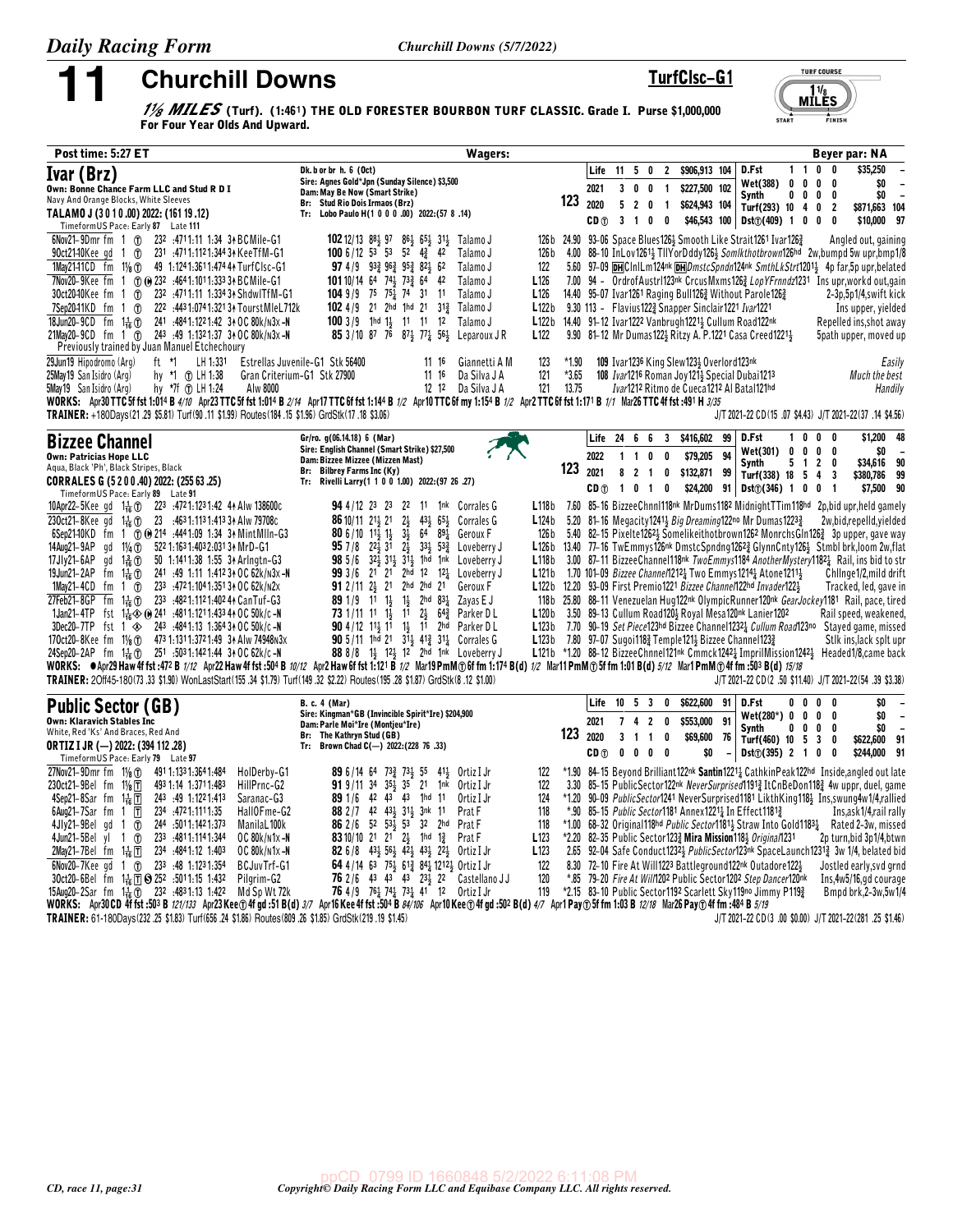| <b>Daily Racing Form</b>                                                                                                                                                                                                                                                                                          | Churchill Downs (5/7/2022)                                                                                                                                                                                                                  |                                      |              |                 |                                  |                                       |                                                   |               |                                                                                                                                                   |                     |                                     |                                                                                                                                                                                                       |
|-------------------------------------------------------------------------------------------------------------------------------------------------------------------------------------------------------------------------------------------------------------------------------------------------------------------|---------------------------------------------------------------------------------------------------------------------------------------------------------------------------------------------------------------------------------------------|--------------------------------------|--------------|-----------------|----------------------------------|---------------------------------------|---------------------------------------------------|---------------|---------------------------------------------------------------------------------------------------------------------------------------------------|---------------------|-------------------------------------|-------------------------------------------------------------------------------------------------------------------------------------------------------------------------------------------------------|
| Tribhuvan (Fr)                                                                                                                                                                                                                                                                                                    | B. g(01.21.21) 6 (May)<br>Sire: Toronado*Ire (High Chaparral*Ire) \$9,800                                                                                                                                                                   |                                      |              |                 |                                  | Life 21 5 3 3                         | \$691,154 103                                     |               | D.Fst<br>Wet(280)                                                                                                                                 | $\overline{1}$<br>0 | $0\,0\,0\,0$<br>0                   | \$0<br>\$53<br>0<br>$\overline{\phantom{a}}$                                                                                                                                                          |
| Own: Michael Dubb Madaket Stables LLC and<br>Aqua, Pink Belt, Pink Band On Sleeves                                                                                                                                                                                                                                | Dam: Mahendra*Ger (Next Desert*Ire)<br>Br: Jean Charles Haimet Elza Petit & Hannah Petit (Fr)                                                                                                                                               |                                      | 123          | 2021<br>2020    | 5 <sub>2</sub><br>3 <sub>1</sub> | $\overline{1}$<br>0<br>$\overline{1}$ | \$580,000 103<br>0                                | \$41,450 94   | Synth<br>Turf(362) 16 5 3 2                                                                                                                       | 4                   | $0 \t 0 \t 1$                       | \$9,595<br>$\overline{\phantom{a}}$<br>\$681,506 103                                                                                                                                                  |
| FRANCO M $(-)$ 2022: (345 64 .19)<br>TimeformUS Pace: Early 94 Late 82                                                                                                                                                                                                                                            | Tr: Brown Chad C(-) 2022: (228 76 .33)                                                                                                                                                                                                      |                                      |              | CD <sub>1</sub> | 0<br>0                           | 0<br>- 0                              |                                                   | \$0           | Dist(j(284) 2 1 0                                                                                                                                 |                     |                                     | \$110,000 103<br>0                                                                                                                                                                                    |
| 6Nov2141Dmr fm $1\frac{1}{2}$ (i) (e) 4811:1222:0212:2543+BCTurf-G1                                                                                                                                                                                                                                               | <b>81</b> 3/14 11 11 $\frac{1}{2}$ $\frac{21}{2}$ 7 <sup>6</sup> $\frac{1}{2}$ 1317 $\frac{3}{4}$ Ortiz JL                                                                                                                                  | 126                                  |              |                 |                                  |                                       | 16.60 84-06 Yibir122} Broome1261} Teona1191}      |               |                                                                                                                                                   |                     |                                     | Sent clear, caved                                                                                                                                                                                     |
| 11/2 T C 482 1:142 2:04 2:281 44 SwrdDncr-G1<br>28Aug2141Sar fm<br>$1\%$ ①<br>17Jly2141Mth fm<br>491 1:152 1:40 2:152 31 UnitdNtn-G1                                                                                                                                                                              | 98 1/7 22 22 2hd 33 543 Prat F<br>102 10/10 14 15 13 12 12 Prat F                                                                                                                                                                           | 124<br>L <sub>124</sub>              | 2.85         |                 |                                  |                                       | 76-17 Gufo122nk Japan12033 Cross Border1223       |               | *1.70 84-18 Tribhuvan1242 Imperador1181 Epic Bromance118nk                                                                                        |                     |                                     | Led briefly 1/4, wknd<br>Clear lead, ridden out                                                                                                                                                       |
| 11/ <sub>4</sub> T 464 1:11 1:352 1:59 44 Manhttn-G1<br>5Jun21-10Bel gd<br>1May21-5Bel fm 11/8 T 3 474 1:113 1:342 1:46 4 Ft Marcy-G2                                                                                                                                                                             | 101 8/10 113 123 13 13 22 <sup>3</sup> Cancel E<br>103 3/5 16 $14\frac{1}{2}$ 12 <sub>2</sub> 11 11 <sub>2</sub> Cancel E                                                                                                                   | 118<br>118                           |              |                 |                                  |                                       |                                                   |               | 15.90 92-05 Domestic Spending 12423 Tribhuvan11811 Gufo11821<br>10.20 98-09 Tribhuvan1181 $\frac{1}{2}$ City Man1202 Rockemperor118 $\frac{3}{4}$ |                     |                                     | 2p, drw off, collard 1/16<br>2-3p1st,responded,held                                                                                                                                                   |
| 4Jlv20-2Bel fm<br>$1\frac{1}{16}$ $\circledR$<br>244 :492 1:134 1:43 34 OC 62k/n2x -N                                                                                                                                                                                                                             | <b>94</b> 6/7 47 <sup>1</sup> / <sub>2</sub> 48 31 2hd 1no Ortiz JL                                                                                                                                                                         | L <sub>122</sub>                     |              |                 |                                  |                                       |                                                   |               |                                                                                                                                                   |                     |                                     | *.55e 78-23 Tribhuvan122no BllghRocks1242} ConvictionTrde124} 4w 1/4.dueled, got nod                                                                                                                  |
| 6Jun20-6Belgd<br>11/8 T<br>464 1:111 1:35 1:47 44 FtMarcy-G2<br>28Mar20-3GP fm 1 <sup>1</sup> / <sub>16</sub> (f) 241 :4741:1041:402 44 OC 62k/n2x -N                                                                                                                                                             | $-9/9$ $21\frac{1}{2}$ $22$ $52\frac{3}{4}$ $822$ -<br>Ortiz J L<br>90 10/12 1071 108 961 851 312 Rosario J                                                                                                                                 | L <sub>120</sub><br>L <sub>121</sub> | 18.60        |                 |                                  |                                       | 7.70 93-06 Largent121} Temple1211} Tribhuvan121nk |               |                                                                                                                                                   |                     |                                     | - 07 Instilled Regra 120nk Devmni 1201 Somelikithothrown 120hd Broken rein, pull up<br>Wide bid, rallied                                                                                              |
| Previously trained by Henri-Alex Pantall<br>150ct19 Chantilly (Fr)<br>sf *1 ① RH 1:414                                                                                                                                                                                                                            | Prix de la Chambre de Monsieur<br>16 12<br>Cheminaud V                                                                                                                                                                                      | 121                                  | 11.00        |                 |                                  |                                       | Tribhuvan1212 Sosoft119no Makfra13211             |               |                                                                                                                                                   |                     |                                     |                                                                                                                                                                                                       |
| 91<br>Timeform Rating:<br>Hcp 60600<br>Prix du Bras d'Or                                                                                                                                                                                                                                                          | 11 1 <sup>1</sup> <sup>3</sup> Cheminaud V                                                                                                                                                                                                  | 128                                  | 6.00         |                 |                                  |                                       |                                                   |               |                                                                                                                                                   |                     |                                     | Ran on strongly                                                                                                                                                                                       |
| 17Sep19 Compiegne (Fr)<br>gs *1 ① LH 1:363<br>85<br>Maiden 27500<br><b>Timeform Rating:</b>                                                                                                                                                                                                                       |                                                                                                                                                                                                                                             |                                      |              |                 |                                  |                                       |                                                   |               | Tribhuvan1281} Blue Cup128no Zeitung123hd                                                                                                         |                     |                                     | Strongly to lead                                                                                                                                                                                      |
| 10Aug19 Deauville (Fr)<br>ft $\sqrt{1.2} \otimes$ RH 1.583<br><b>Timeform Rating:</b><br>72<br>Maiden 28000                                                                                                                                                                                                       | Prix de l'Association des Jockeys<br>8 44 <sup>3</sup> Cheminaud V                                                                                                                                                                          | 128                                  | 4.80         |                 |                                  |                                       |                                                   |               | Mandaar 1282 5a Sal 128 Puff Dakota 1221 }                                                                                                        |                     |                                     | Stayed on                                                                                                                                                                                             |
| LH 2:344<br>gd *11/2<br>Svenskt Derby<br>14Jly19 Jagersro (Swe)<br>88<br>Stk 320100<br><b>Timeform Rating:</b>                                                                                                                                                                                                    | 15 $77\frac{3}{4}$ Saadi S                                                                                                                                                                                                                  | 130                                  | 10.90        |                 |                                  |                                       |                                                   |               | Red Cactus13031 Privilegiado1301 DJazz Explosion130hd                                                                                             |                     |                                     | Led, headed 1 1/2f out, tired                                                                                                                                                                         |
| WORKS: Apr29 CD 4f fst :50 B 54/69 Apr22 Pay 4f fst :49 B 3/13 Apr15 Pay 4f fst :492 B 5/20 Apr8 Pay 4f fst :492 B 4/22 Apr1 Pay 4f fst :494 B 29/60 Mar26 PmM 4f fst :502 B 81/95<br>TRAINER: +180Days(140.27 \$1.73) Turf(656.24 \$1.86) Routes(809.26 \$1.85) GrdStk(219.19 \$1.45)                            |                                                                                                                                                                                                                                             |                                      |              |                 |                                  |                                       |                                                   |               |                                                                                                                                                   |                     |                                     | $J/T 2021 - 22(138.34 $3.05)$                                                                                                                                                                         |
| <b>Mira Mission</b>                                                                                                                                                                                                                                                                                               | B. g(10.08.20) 4 (Mar)                                                                                                                                                                                                                      |                                      |              | Life            | 11 5 1                           |                                       | 2 \$279,275 101                                   |               | D.Fst                                                                                                                                             |                     | $0\,0\,0\,0$                        | \$0                                                                                                                                                                                                   |
| Own: Mary Abeel Sullivan Revocable Trust                                                                                                                                                                                                                                                                          | Sire: Noble Mission*GB (Galileo*Ire) \$20,000<br>Dam: Kazamira (Dynaformer)                                                                                                                                                                 |                                      |              | 2022            | 3 <sub>2</sub>                   | 0                                     | \$141,465 101<br>0                                |               | Wet(294) 0<br>Synth                                                                                                                               | $\mathbf{1}$<br>0   | $0\quad 0\quad 0$<br>0 <sub>1</sub> | \$0<br>$\overline{\phantom{a}}$<br>\$5,500 86                                                                                                                                                         |
| Aqua, Blue Yoke, White 'Ss', Blue Bars<br>LEPAROUX JR (3 1 0 0 .33) 2022: (194 20 .10)                                                                                                                                                                                                                            | Br: Mary A Sullivan (Ky)<br>Tr: Wilkes Ian R(1 1 0 0 1.00) 2022: (121 14 .12)                                                                                                                                                               |                                      | 123          | 2021<br>CD (f)  | 6<br>$\overline{2}$<br>0<br>0    | $\overline{1}$<br>$0\quad 0$          | 2 \$113,630                                       | 86<br>\$0     | Turf(312) 10 5 1 1<br>Dist([317) 1 1 0 0                                                                                                          |                     |                                     | \$273,775 101<br>\$56,650 86                                                                                                                                                                          |
| TimeformUS Pace: Early 84 Late 109<br>15Apr22-9Kee gd 1 ① 244 :4931:1311:3544 MkrsMkMI-G1                                                                                                                                                                                                                         | 101 8/8 43 524 63 42 514 Leparoux JR                                                                                                                                                                                                        | 123                                  |              |                 |                                  |                                       |                                                   |               |                                                                                                                                                   |                     |                                     | 24.10 84-23 ShirlsSpeight123no Msen123nk SmoothLikeStrit1233 2-3wd.lacked kick btw                                                                                                                    |
| 5Mar22-3GP fm $\star$ 1 <sub>46</sub> (f) C 233 :4721:1111:41244 CanTuf-G3                                                                                                                                                                                                                                        | 100 4 / 7 $65\frac{1}{2}$ $66\frac{1}{2}$ $63\frac{3}{4}$ $3\frac{1}{2}$<br>$1\frac{3}{4}$<br>Leparoux J R<br>Leparoux J R                                                                                                                  | 118<br>L <sub>120</sub>              |              |                 |                                  |                                       |                                                   |               |                                                                                                                                                   |                     |                                     | 8.40 92-11 Mira Mission118} Mouillage1223} English Bee120} Fanned 5w3/16, up late<br>Broke in, bump st, 2-3wd                                                                                         |
| 15Jan22-8GP gd *1 $\frac{1}{16}$ (f) C 24 :48 1:1131:421 44 OC 62k/c -N<br>19Dec21-9GP fst *170 $\otimes$ (0) 223 :4511:0931:3943 + OC 62k/c -N                                                                                                                                                                   | $1\frac{1}{2}$<br><b>90</b> 4/9 41 <sup>1</sup> / <sub>2</sub> 41 <sup>2</sup> / <sub>2</sub> 31 <sup>1</sup> / <sub>2</sub> 11<br>86 8/8 843 843 633 33<br>36<br>Leparoux J R                                                              | L <sub>119</sub>                     |              |                 |                                  |                                       |                                                   |               | 3.30 88-17 <i>Mira Mission</i> 1204 Hawkish1201 Hot Blooded12014                                                                                  |                     |                                     | 3.70 - TelephoneTalker12213 BrownStorm12243 MirMission11911 3-4wd, flattened                                                                                                                          |
| Previously trained by Bush Thomas M 2021 (as of 8/15): (53 5 9 7 0.09)<br>15Aug21-7Sar fm 11/ <sub>8</sub> TT 484 1:12 1:353 1:47<br>OC 80k/n1x-N                                                                                                                                                                 | <b>86</b> 4/12 31 $\frac{1}{2}$ 51 $\frac{1}{4}$ 41 11 11 $\frac{3}{4}$ Lezcano J                                                                                                                                                           | L <sub>118</sub>                     |              |                 |                                  |                                       |                                                   |               |                                                                                                                                                   |                     |                                     | *3.15 94–11 Mira Mission11813 Sigiloso12211 Camp Hope122hd Tracked 2p, edged away                                                                                                                     |
| 24Jly21-7Sar fm $1\frac{1}{16}$ <sup>1</sup><br>242<br>1:1331:431<br>OC 80k/n1x-N<br>Hand timed                                                                                                                                                                                                                   | <b>83</b> 6/12 73 <sup>1</sup> / <sub>4</sub> 74 51 <sup>1</sup> / <sub>2</sub> 62 3 <sup>3</sup> / <sub>4</sub><br>Lezcano J                                                                                                               | L <sub>118</sub>                     |              |                 |                                  |                                       |                                                   |               |                                                                                                                                                   |                     |                                     | 4.20 78-21 Sifting Sands122hd Never Explain1223 MiraMission1183 Lacked room 1/4-1/16                                                                                                                  |
| 4Jun21-5Bel yl 1 $\circ$<br>233 .4811.1141.344<br>OC 80k/n1x-N<br>234 :4841:12 1:403<br>OC 80k/n1x-N                                                                                                                                                                                                              | <b>81</b> 9/10 31 31 31 3nk 2 Lezcano J<br>75 3/8 76 79 75 661 661 Ortiz JL                                                                                                                                                                 | L <sub>118</sub><br>L <sub>118</sub> |              |                 |                                  |                                       |                                                   |               | 18.50 81-35 Public Sector 1233 Mira Mission 1184 Original 1231                                                                                    |                     |                                     | Bmp st, 3w trn, bid 4w1/4<br>10.60 89-04 SafeConduct1232 <sub>2</sub> PublicSector123 <sup>nk</sup> SpceLunch1231 <sub>3</sub> 4w uppr, no response                                                   |
| $1\frac{1}{16}$ $\Box$<br>2May21-7Belfm<br>21Jan21-9GP fm<br>$1 \circledcirc$<br>233 :4731:1021:342<br>OC50k/SAL50k-N                                                                                                                                                                                             | 80 3/9 65 65 63 23 112 Alvarado J                                                                                                                                                                                                           | L120                                 |              |                 |                                  |                                       |                                                   |               | *2.00 89-12 Mira Mission 12013 Zippy Baby 118nk Honorable 120nk                                                                                   |                     |                                     | Rail, 3w 3/16, cleared                                                                                                                                                                                |
| 12Dec20-11GP gd 1 <sup>1</sup> <sub>16</sub> (1) 232 :4811:1321:433<br>Md 50000(50-40)<br>100ct20-7Bel fm $1\frac{1}{16}$ (f) <b>S</b> 24 :48 1:1211:422 Md Sp Wt 63k                                                                                                                                             | 67 11/11 64 65 53 13 12 $\frac{1}{4}$ Zayas E J<br>64 11/11 610 610 673 463 48 Marquez C <sup>5</sup>                                                                                                                                       | 120<br>114                           |              |                 |                                  |                                       |                                                   |               | 5.60 79-15 Mira Mission12021 World Cruiser1203 Millean1202<br>83.00 73-19 Hard Love 1192 Big Everest 1193 Hardison 1192 }                         |                     |                                     | 4-2p1st,4w5/16,cleard<br>4-3w1st, ins2d, 3w upr                                                                                                                                                       |
| WORKS: May1CD ①5f fm 1:023 B(d) 3/3 Apr24CD ①4f fm :511 B(d) 8/10 Apr8Sky $\otimes$ 4f fst :49 B 7/9 Mar27 PmM①5f fm 1:01 B(d) 12/17 Mar20 PmM①4f fm :464 B(d) 3/46 Feb27 PmM①5f fm :59 B(d) 2/18                                                                                                                 |                                                                                                                                                                                                                                             |                                      |              |                 |                                  |                                       |                                                   |               |                                                                                                                                                   |                     |                                     |                                                                                                                                                                                                       |
| TRAINER: Turf(213.13 \$1.30) Routes(336.12 \$1.28) GrdStk(26.08 \$1.22)                                                                                                                                                                                                                                           | B. h. 5 (May)                                                                                                                                                                                                                               |                                      |              | Life            | 95                               | 0                                     | -1                                                | \$566,665 104 | D.Fst                                                                                                                                             | 0<br>1              | $0\quad 0$                          | J/T 2021-22 CD (34 .06 \$0.37) J/T 2021-22 (155 .08 \$0.81)<br>\$450 77                                                                                                                               |
| <b>Shirl's Speight</b><br><b>Own: Charles E Finke</b>                                                                                                                                                                                                                                                             | Sire: Speightstown (Gone West) \$90,000<br>Dam: Perfect Shirl (Perfect Soul*Ire)                                                                                                                                                            |                                      |              | 2022            | 3 <sup>3</sup>                   | 0                                     | 0                                                 | \$463,685 104 | <b>Wet(412)</b>                                                                                                                                   | $\mathbf 0$         | $0\quad 0\quad 0$                   | \$0                                                                                                                                                                                                   |
| White, Gold 'Cf' On Blue Diamond Emblem<br>SAEZ L (2 1 1 0 .50) 2022: (524 107 .20)                                                                                                                                                                                                                               | Br: Charles Fipke (Ky)<br>Tr: Attfield Roger $L(-)$ 2022:(15 3 .20)                                                                                                                                                                         |                                      | 123          | 2021            | $\mathbf{2}$<br>0                | 0                                     | 0<br>\$1,000                                      | - 77          | Synth<br>Turf(319) 6                                                                                                                              | 2<br>-1             | 0<br>40                             | \$56,446 91<br>0<br>\$509,769 104<br>$\overline{\mathbf{1}}$                                                                                                                                          |
| TimeformUS Pace: Early 90 Late 101<br>15Apr22-9Kee gd 1 ①                                                                                                                                                                                                                                                         | 104 2/8 743 743 75 723 1no Saez L                                                                                                                                                                                                           | 123                                  |              | CD <sub>①</sub> | 0 <sub>0</sub>                   | $0\quad 0$                            |                                                   | \$0           | $Dist(\hat{U})$ (349) 0 0 0 0                                                                                                                     |                     |                                     | \$0<br>$\overline{\phantom{a}}$<br>9.00 85-23 Shirls Speight 123no Msen123nk Smooth Lik Strit 123 2-3wd, 7p upr, surged, up                                                                           |
| 244 .493 1:131 1:354 44 MkrsMkMI-G1<br>5Feb22-8Tam fm $1\frac{1}{16}$ ①<br>232 .4741:1141:41141 TampaBay-G3                                                                                                                                                                                                       | 98 4/12 75 465 65 44 11 3 Wilson E                                                                                                                                                                                                          | 118                                  |              |                 |                                  |                                       |                                                   |               | 9.50 94-10 Shirl's Speight11811 Get Smokin1201 Floriform11811                                                                                     |                     |                                     | Rated rail, rallied3w                                                                                                                                                                                 |
| 15Jan22–8Tam fm $1\frac{1}{16}$ (f) 234 :48 1:1131:411 4 + 0 C 32k/n2x - N<br>19Dec21-9GP fst *170 $\otimes$ (e) 223 :4511:0931:39434 OC 62k/c-N                                                                                                                                                                  | 93 5/9 33 33 214 24 113 Gallardo A A<br>73 6/8 53 53 421 753 7123 Hernandez R M                                                                                                                                                             | 119<br>122                           | 4.00         |                 |                                  |                                       |                                                   |               |                                                                                                                                                   |                     |                                     | 4.20 94-14 Shirl's Speight11913 Hidden Stash1191 Driftwood1193 Stalked rail, tipped 2p<br>- TelephonTlkr1221 <sup>1</sup> BrownStorm1224 <sup>1</sup> MirMission1191 <sup>1</sup> Bumped start, 3-4wd |
| 10Jan2140GP fst 6f<br>221 :451 :572 1:093 44 OC 62k/c -N                                                                                                                                                                                                                                                          | 77 6/9 5 87 <sup>1</sup> / <sub>2</sub> 89 66 <sup>2</sup> / <sub>4</sub> Velazquez J R                                                                                                                                                     | 118                                  |              |                 |                                  |                                       |                                                   |               |                                                                                                                                                   |                     |                                     | 5.00 82-14 MschvosAlx11833 YodIEAWho11833 AdmrlLynch1183 Saved ground, no avail                                                                                                                       |
| 30ct20-8W0 fm 1 ①<br>224 :45 1:09 1:333 TorontoCpL100k<br>19Sep20-9WO fm 1 ①<br>233 :46 1:09 1:32 34 WoMile-G1                                                                                                                                                                                                    | 86 6/9 4 31 21 22 31 Hernandez R M<br>93 3/8 31 <sup>1</sup> / <sub>2</sub> 32 51 <sup>1</sup> / <sub>4</sub> 61 <sup>2</sup> / <sub>3</sub> 75 <sup>1</sup> / <sub>2</sub> Kimura K                                                        | 122<br>120                           | *.85         |                 |                                  |                                       |                                                   |               |                                                                                                                                                   |                     |                                     | 90-18 ProvnStrtgis1211} LuckyCurlin120no ShrlsSpght1222} 3w, determined drive<br>3.90 94-08 StarshipJubilee1211 MrchtotheArch124} WrofWill126hd Off slw,rail,evn out                                  |
| 25Jly20-3W0 fst 14 $\clubsuit$ 242 :4831:1211:432 Marine-G3<br>4JJy2040WO fm 7f (r) 23 :4511:0811:1943 AMd Sp Wt 83k                                                                                                                                                                                              | <b>91</b> 7/7 21 321 2hd 13 12 Hernandez R M<br>88 6/10 2 11 11 15 15 18 Hernandez R M                                                                                                                                                      | 117<br>118                           |              |                 |                                  |                                       |                                                   |               |                                                                                                                                                   |                     |                                     | *1.05 94-13 Shirl's Speight11723 Lucky Curlin1171 3Dotted Line1211 Led at 3/4,rdn out<br>3.25 97-04 Shirl's Speight1188 Just Like Larry12323 Belichick1183 Widened well in hand                       |
| WORKS: Apr29Kee 5f fst 1:013 B 14/25 ●Apr8 Pay 5f fst 1:022 B 1/10 Apr1 Pay①5f fm 1:013 B 3/18 Mar26 Pay 5f fst 1:022 B 2/6 Mar19 Pay①4f fm :474 B 3/14 ●Mar5 Pay①5f fm 1:00 B 1/12<br>TRAINER: 20ff45-180(15.00 \$0.00) WonLastStart(23.22 \$3.21) Turf(92.14 \$1.86) Routes(108.14 \$1.66) GrdStk(17.24 \$4.12) |                                                                                                                                                                                                                                             |                                      |              |                 |                                  |                                       |                                                   |               |                                                                                                                                                   |                     |                                     | J/T 2021-22(3.67 \$8.20)                                                                                                                                                                              |
|                                                                                                                                                                                                                                                                                                                   | B. g(12.28.19) 5 (Jan)                                                                                                                                                                                                                      |                                      |              |                 |                                  | Life 17 5 2 3                         | \$424,956                                         | 96            | D.Fst                                                                                                                                             |                     | 5 0 0 2                             | \$19,578 77                                                                                                                                                                                           |
| <b>Cavalry Charge</b><br><b>Own: West Point Thoroughbreds LLC William</b>                                                                                                                                                                                                                                         | Sire: Honor Code (A.P. Indy) \$20,000<br>Dam: Sweet Talkin (Candy Ride*Arg)                                                                                                                                                                 |                                      |              | 2022            |                                  | 3 1 0 1                               | \$121,000                                         | 96            | Wet(388) 2 0 1 0<br>Synth                                                                                                                         |                     | $0\ 0\ 0\ 0$                        | \$11,700 69<br>\$0                                                                                                                                                                                    |
| Gold, Black Star, Gold Band On Black<br>HERNANDEZ B J JR (5 1 1 1 .20) 2022: (268 50 .19)                                                                                                                                                                                                                         | Br: Glencrest Farm LLC (Ky)<br>Tr: Stewart Dallas(1 0 0 0 .00) 2022:(102 14 .14)                                                                                                                                                            |                                      | $123_{2021}$ |                 | 4 <sub>3</sub>                   | 0                                     | $\mathbf 0$<br>\$207,058                          | 95            | Turf(300) 10 5 1 1                                                                                                                                |                     |                                     | \$393,678 96                                                                                                                                                                                          |
| Timeform US Pace: Early 96 Late 92<br>26Mar22-10FG fm 11/ <sub>8</sub> (f) 494 1:133 1:373 1:494 4 Muniz MmC-G2                                                                                                                                                                                                   | <b>95</b> 4/9 31 32 32 34 33 Hernandez B J Jr L122                                                                                                                                                                                          |                                      |              | CD <sub>①</sub> | 3 2                              | $\overline{1}$                        | \$124,048<br>0                                    |               | $90$ Dst $\textcircled{1}$ (367) 4 2 0 1<br>7.20 84-16 Two Emmys11821 Santin1182 Cavalry Charge12221                                              |                     |                                     | \$165,850 96<br>Stalk ins, lost plcduel                                                                                                                                                               |
| Hand timed<br>19Feb22-11FG fm *11/8 10 (0 493 1:14 1:40 1:53 4 Fg-G3                                                                                                                                                                                                                                              | <b>96</b> 1/11 2hd 1 $\frac{1}{2}$ 1 $\frac{1}{2}$ 1 <sup>2</sup> $\frac{1}{2}$ 1hd Hernandez B J Jr <b>L</b> 118                                                                                                                           |                                      |              |                 |                                  |                                       |                                                   |               | 35.30 75-21 Cavalry Charge 118hd Adhamo 118hd Halo Again 122nk                                                                                    |                     |                                     | Ins, drew clear, lasted                                                                                                                                                                               |
| 233 .4831:13 1:432 44 CBradley L100k<br>22Jan22-12FG gd 1た①                                                                                                                                                                                                                                                       | <b>70</b> 2/10 42 <sup>1</sup> / <sub>2</sub> 41 <sup>2</sup> / <sub>2</sub> 43 89 <sup>1</sup> / <sub>2</sub> 913 <sup>1</sup> / <sub>2</sub> Hernandez B J Jr <b>L</b> 118                                                                |                                      |              |                 |                                  |                                       |                                                   |               |                                                                                                                                                   |                     |                                     | 5.70 71-15 Forty Under118hd Halo Again1223 Two Emmys1244 Stalked 2-3wd, wknd upr                                                                                                                      |
| 80ct21-7Kee yl<br>$1\frac{1}{16}$ $\circledR$<br>231 :4831:14 1:432 34 Alw 89859 N3x<br>$6$ Sep21-5KD fm 1 $1$<br>223 :46 1:1021:341 34 OC 62k/n2x -N                                                                                                                                                             | <b>95</b> 6/11 21 21 2hd 12 1nk Hernandez B J Jr L124<br>$955/1133$ 41<br>3} 1} 11 Hernandez B J Jr                                                                                                                                         | L <sub>122</sub>                     |              |                 |                                  |                                       |                                                   |               | 4.20 90-15 <i>Cavalry Charge</i> 1221 Kingmeister 1221 Absam 124no                                                                                |                     |                                     | 8.10 78-27 CylryChrge124nk KentuckyGhost122} BeconHill1241} 2wd, spurted clear, held<br>4p upr, split str,cIrd                                                                                        |
| 6Aug21-6Sar fm $1\frac{1}{8}$ (f) 48 1:1211:3541:472 3 + 0 C 80k/n2x -N<br>24Jun21-3CD fm 11 (1) S 241 :4811:1221:4143 Alw 98562 N1x                                                                                                                                                                              | 85 5/12 53 52 53 84 $\frac{1}{4}$ 105 $\frac{3}{4}$ Hernandez B J Jr<br><b>90</b> 4/9 1 <sup>1</sup> / <sub>2</sub> 1 <sup>3</sup> 1 <sup>1</sup> / <sub>2</sub> 1 <sup>2</sup> / <sub>2</sub> 1 <sup>5</sup> Hernandez B J Jr <b>L</b> 124 | L <sub>124</sub>                     |              |                 |                                  |                                       |                                                   |               | 3.60 93-11 Cavalry Charge 1245 Mud Pie 124 3 Absam 1241 3                                                                                         |                     |                                     | 7.80 88-06 FortyUnder122 <sup>1</sup> MoReady1221 <sup>3</sup> VlueEngineering122nk 3w upper, weakened<br>Inside trip, drew away                                                                      |
| 5Sep20-5CD gd 1 $\frac{1}{16}$ (r) S 232 :4721:1211:4313 Alw 103485 N1x                                                                                                                                                                                                                                           | <b>84</b> 11/12 53 53 53 31 $21\frac{1}{2}$ 22 Talamo J                                                                                                                                                                                     | L <sub>118</sub>                     |              |                 |                                  |                                       |                                                   |               |                                                                                                                                                   |                     |                                     | 11.30 83-15 OnaSpree12221 CavalryChrge1181 SpnishKingdom11823 4p upr, bid, no match                                                                                                                   |
| 8Jly20-6Kee gd 1 ① 233 :4811:13 1:36 34 Alw 76945N1x<br>31May20-10CD fm 11/8 (f) 474 1:123 1:372 1:493 34 Md Sp Wt 81k                                                                                                                                                                                            | 72 11/12 963 95 853 76 653 Leparoux JR<br><b>79</b> 4/12 1hd 2hd 11, 13 13 Leparoux JR                                                                                                                                                      | L <sub>120</sub><br>L118             |              |                 |                                  |                                       |                                                   |               | 8.30 78-15 Greyes Creek125nk My America1231 <sub>2</sub> Mantra123 <sub>2</sub>                                                                   |                     |                                     | 5path upper, mild gain<br>8.20 90-12 CvlryChrg1183 RigningSpirit118hd FrdomsFlight1253} Ins duo, clear1/4, drvng                                                                                      |
| 24Apr20-70P fst 6f<br>214 .444 .5711.094 3↑ Md Sp Wt 60k<br>20Mar20-5FG fst 6f   C 214 .452 .5711.10 3 Md Sp Wt 45k                                                                                                                                                                                               | 77 6/10 7 84 $\frac{3}{4}$ 65 $\frac{1}{2}$ 66 $\frac{1}{2}$ 44 $\frac{1}{4}$ Talamo J<br><b>70</b> 3/8 3 4 <sup>3</sup> 42 <sup>1</sup> / <sub>2</sub> 33 33 Beschizza A                                                                   | L <sub>118</sub><br>L <sub>118</sub> |              |                 |                                  |                                       |                                                   |               | 17.70 88-10 Ragtime Blues118hd Backshot11833 Mister Kelly1181                                                                                     |                     |                                     | 3-4w turn, mild interst<br>8.90 90-10 Picasso1252 Major Attraction125 + Cavalry Charge1183 Btwn, 3w turn, 5w1/4                                                                                       |
| WORKS: Apr30CD 4f fst :483 B 57/133 ● Apr24 CD ①5f fm 1:004 B(d) 1/4 Apr16 CD 4f gd :484 B 21/74 Apr9 CD 4f fst :493 B 50/77 Mar19 FG 4f fst :494 B 75/10 Mar13 FG 4f fst :49 B 28/108                                                                                                                            |                                                                                                                                                                                                                                             |                                      |              |                 |                                  |                                       |                                                   |               |                                                                                                                                                   |                     |                                     |                                                                                                                                                                                                       |
| TRAINER: 31-60Days(140.19 \$1.92) Turf(66.17 \$3.29) Routes(200.14 \$2.44) GrdStk(52.10 \$2.53)                                                                                                                                                                                                                   |                                                                                                                                                                                                                                             |                                      |              |                 |                                  |                                       |                                                   |               |                                                                                                                                                   |                     |                                     | J/T 2021-22 CD (22 .18 \$2.92) J/T 2021-22 (86 .23 \$3.29)                                                                                                                                            |

TRAINER: 31-60Days(140.19 \$1.92) Turf(66.17 \$3.29) Routes(200.14 \$2.44) GrdStk(52.10 \$2.53)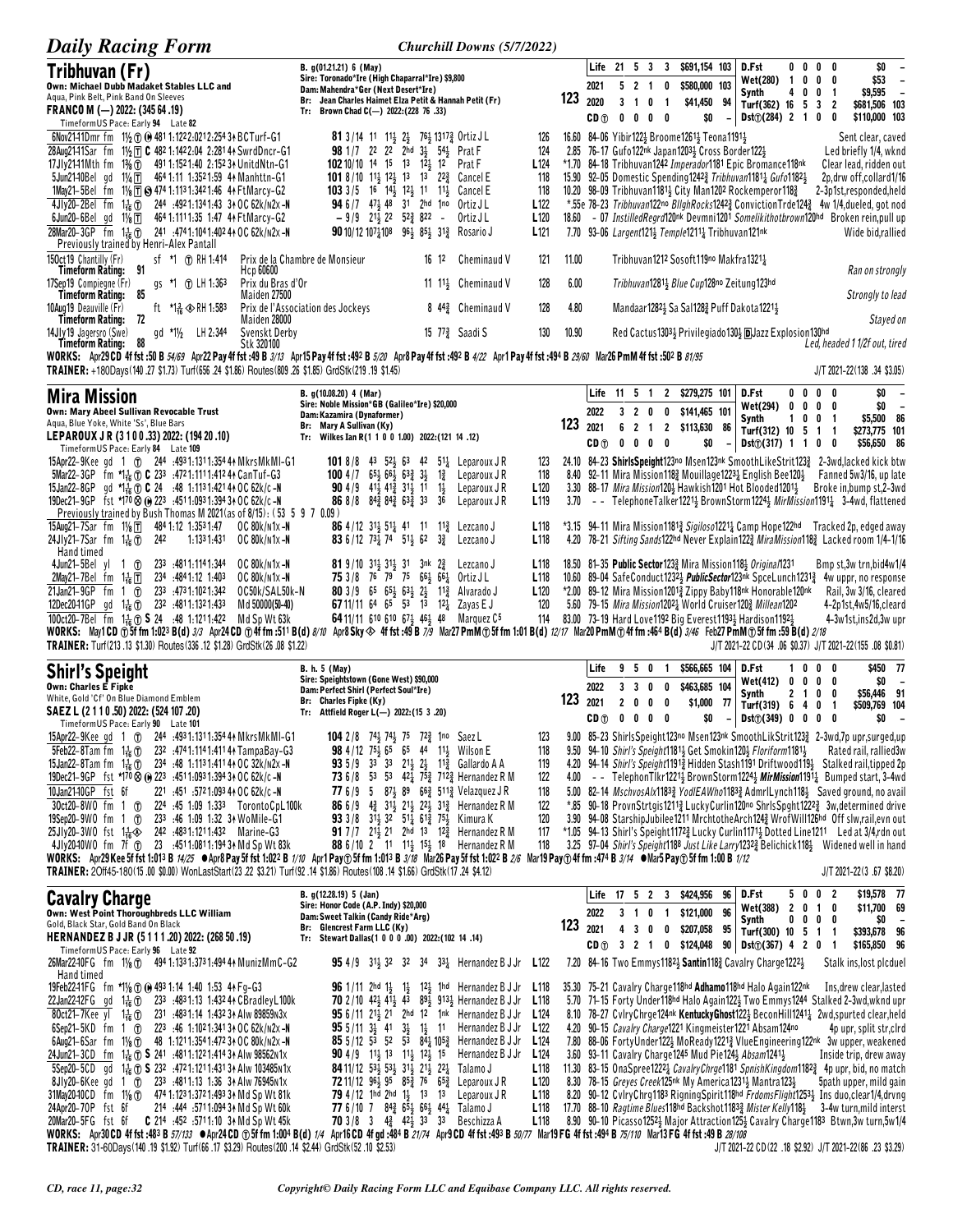| <b>Daily Racing Form</b>                                                                                                                                                     | Churchill Downs (5/7/2022)                                                                                                                                                               |                          |                                                                                                                                                                                                                                                                                                                                                                                                               |
|------------------------------------------------------------------------------------------------------------------------------------------------------------------------------|------------------------------------------------------------------------------------------------------------------------------------------------------------------------------------------|--------------------------|---------------------------------------------------------------------------------------------------------------------------------------------------------------------------------------------------------------------------------------------------------------------------------------------------------------------------------------------------------------------------------------------------------------|
| Adhamo (Ire)<br>Own: Michael Dubb Madaket Stables LLC and<br>Yellow, Pink Circled Rose, Pink Cap<br>PRAT F (2000.00) 2022: (304 86.28)<br>TimeformUS Pace: Early 53 Late 120 | Ch. c. 4 (Apr)<br>Sire: Intello*Ger (Galileo*Ire) \$12,200<br>Dam: Foreign Tune*GB (Invincible Spirit*Ire)<br>Br: Wertheimer et Frere (Ire)<br>Brown Chad C(-) 2022: (228 76 .33)<br>Tr: | 123                      | \$159,090<br>Life<br>12<br>96<br>D.Fst<br>4 2<br>$\overline{2}$<br>0 <sub>0</sub><br>\$O<br>0<br>Wet(280*) 0<br>\$0<br>0<br>0<br>0<br>\$30,000 96<br>2022<br>$\mathbf{0}$<br>0<br>-1<br>\$20,883<br>Synth<br>0<br>2021<br>\$94,382<br>$\overline{2}$<br>$\mathbf{0}$<br>Turf(297) 11<br>\$138,207<br>2<br>96<br>3<br>\$87,306 96<br>Dst $\textcircled{1}(295)$ 3<br>$CD \oplus$<br>\$O<br>n<br>0 <sub>0</sub> |
| 19Feb22-11FG fm *11/8 (f) (a) 493 1:14 1:40 1:53 44 Fg-G3<br>Previously trained by Frederic Head                                                                             | 96 6/11 1112 913 1071 641 2hd Ortiz JL                                                                                                                                                   | L <sub>118</sub><br>3.80 | 75-21 Cavalry Charge118hd Adhamo118hd Halo Again122nk 7wd upr, surged, missed                                                                                                                                                                                                                                                                                                                                 |
| 20ct21 Longchamp (Fr)<br>sf *13 1 RH 2:08 34 Qatar Prix Dollar-G2<br>107<br>Timeform Rating:                                                                                 | 10 86 <sup>3</sup> Guyon M H<br>Stk 231900                                                                                                                                               | 25.00<br>125             | Dubai Honour1271 <sup>1</sup> Magny Cours128 <sup>nk</sup> Dawn Intello128hd<br>Toward rear throughout                                                                                                                                                                                                                                                                                                        |
| *1 ① Str 1:453<br>21Aug21 Deauville (Fr)<br>sf<br>108<br>Timeform Ratino:                                                                                                    | 9 62 <sup>3</sup> Guyon M H<br>Prix Daphnis-G3<br>Stk 93600                                                                                                                              | 129<br>4.00              | Bellharbour Music126no Partenit1262 Djo Francais126hd<br>Midpack, kept on w/o seriously threatening                                                                                                                                                                                                                                                                                                           |
| *1¼ ① LH 2:104<br>4Jly21 Saint-Cloud (Fr)<br>sf<br>104<br>Timeform Rating:                                                                                                   | Guyon M H<br>Prix Eugene Adam-G2<br>5 34<br>Stk 154200                                                                                                                                   | 126<br>2.80              | Pretty Tiger1262 Caprice des Dieux1262 Adhamo126nk<br>Midpack throughout                                                                                                                                                                                                                                                                                                                                      |
| *1흛 ① RH 2:071<br>6Jun21 Chantilly (Fr)<br>st<br>106<br><b>Timeform Rating:</b>                                                                                              | Qatar Prix du Jockey Club-G1<br>19 74 <sup>3</sup> Guyon M H<br>Stk 1824900                                                                                                              | 24.00<br>128             | St Mark's Basilica12813 Sealiway 128no Millebosc12813<br>Midpack, never a threat                                                                                                                                                                                                                                                                                                                              |
| 11Mav21 Chantilly (Fr)<br>gs *1% T RH 1:53<br>96<br>Timeform Rating:                                                                                                         | Prix de Guiche-G3<br>6 $42\frac{3}{4}$ Guyon MH<br>Stk 97000                                                                                                                             | 128<br>$*1.30$           | Makaloun1284 Millebosc128nk Fort Payne1282<br>Close up, hampered insd 1f out, no bid                                                                                                                                                                                                                                                                                                                          |
| *1% ① RH 2:00<br>11Apr21 Longchamp (Fr)<br>sf<br>103<br>Timeform Rating:                                                                                                     | Prix la Force-G3<br>813<br>Guyon M H<br>Stk 95200                                                                                                                                        | 128<br>$*2.70$           | Adhamo1283 Erasmo1282 Darkness128nk<br>Prominent, gained to 2nd appr 3f out, to lead 2f, clear                                                                                                                                                                                                                                                                                                                |
| ft *11/8 $\otimes$ RH 1:53<br>23Mar21 Chantilly (Fr)<br>93<br>Timeform Rating:                                                                                               | Prix du Belvedere<br>Guyon M H<br>$8 \frac{13}{4}$<br>Alw 41800                                                                                                                          | 130<br>$*2.40$           | Adhamo1303 Keyflower1223 Laos1263<br>To lead 1f out, comfortably                                                                                                                                                                                                                                                                                                                                              |
| *11/4 (f) LH 2:194<br>120ct20 Lyon-Parilly (Fr)<br>sf<br>Timeform Rating: 78                                                                                                 | Prix des Anemones<br>$6\;12\frac{1}{2}\;$ Guyon M H<br>Alw 28700                                                                                                                         | $*1.30$<br>126           | Adhamo12623 Bialystok 12623 Kenahope1223<br>Straight to lead, never challenged                                                                                                                                                                                                                                                                                                                                |
| sf $*1\frac{1}{4}$ (f) RH 2:064<br>26Sep20 Argentan (Fr)<br>68<br>Timeform Rating:                                                                                           | 11 12 <sup>1</sup> / <sub>3</sub> Panicucci F<br>Prix de Longchamp<br>Maiden 19700                                                                                                       | 128<br>*.80              | Adhamo12821 Make My Day1282 Sir Sparkalot12813<br>To lead 1 1/2f out, drew clear                                                                                                                                                                                                                                                                                                                              |
| 13Aug20 Deauville (Fr)<br>sf *7f (r) Str 1:284<br>64<br>Timeform Rating:                                                                                                     | 732<br>Prix de Tour-En-Bessin<br>Guyon M H<br>Maiden 29200                                                                                                                               | 129<br>2.30              | Homeryan1292 Kalaos129hd Adhamo12911<br>Stayed on, not enough                                                                                                                                                                                                                                                                                                                                                 |
| fm $*$ 6f $\oplus$ Str 1:111<br>30Jly20 Deauville (Fr)<br>67<br>Timeform Ratinu:                                                                                             | Prix de Tancarville<br>$623\frac{1}{2}$ Guyon M H<br>Maiden 29200                                                                                                                        | 129<br>3.00              | San Isidro 1293 <sup>1</sup> Adhamo 129 <sup>2</sup> Favaritx 129 <sup>2</sup><br>Kept on, 2nd best                                                                                                                                                                                                                                                                                                           |

Timeform Rating: 67<br>WORKS: Apr30CD 4f fst :503 B 121/133 Apr24PmM ① 5f fm 1:004 B 10/12 Apr17PmM ① 5f fm 1:01 B 6/11 ● Apr10PmM ① 5f fm 1:001 B 1/9 Apr2PmM 4f fst :492 B 41/79 Mar27PmM ① 5f fm 1:01 B (d) 13/17<br>WORKS: Apr3 J/T 2021-22 CD(2 1.00 \$5.50) J/T 2021-22(54 .30 \$2.04)

| <b>Kentucky Ghost</b><br><b>Own: BBN Racing LLC</b><br>Blue And White Blocks, White Bars On<br>BEJARANO R (7 2 1 1 .29) 2022: (214 26 .12)<br>TimeformUS Pace: Early 61 Late 114                                                                                                                                                                                                                                                                                                                                        | B. $q(01.17.20)$ 5 (Apr)<br>Sire: Ghostzapper (Awesome Again) \$75,000<br>Dam: Closing Range (After Market)<br>Br: Blue Devil Racing Stable LLC (Ky)<br>Tr: Oliver Victoria(2 0 0 0 .00) 2022: (49 7 .14)                                                                                                                                                                                                                                                  | 123                                                                                                                                                                                                                                                                                                              | Life<br>2021<br>2020<br>CD <sub>(1)</sub> | 19 3 7<br>2 <sub>1</sub> | 8 2 4<br>9 1 3                         | 0 | $\mathbf{2}$<br>0<br>2<br>0 | \$282,080<br>\$224,958<br>\$55,790<br>\$68,358 | 96<br>96<br>81<br>96 | D.Fst<br>Wet(401)<br>Synth<br>Turf(325) 14 3 6 1<br>$Dist()$ (388) 3 1 1                                                                                                                                                                                                                                                                                                                                                                                                           |   | 2 0 0 1<br>2 0 1 0<br>0                             | $0\quad 0$                                       | 0        | \$4,322 75<br>\$5,190 75<br>\$260<br>\$272,308<br>\$93,358 96 | 36<br>96                                                   |
|-------------------------------------------------------------------------------------------------------------------------------------------------------------------------------------------------------------------------------------------------------------------------------------------------------------------------------------------------------------------------------------------------------------------------------------------------------------------------------------------------------------------------|------------------------------------------------------------------------------------------------------------------------------------------------------------------------------------------------------------------------------------------------------------------------------------------------------------------------------------------------------------------------------------------------------------------------------------------------------------|------------------------------------------------------------------------------------------------------------------------------------------------------------------------------------------------------------------------------------------------------------------------------------------------------------------|-------------------------------------------|--------------------------|----------------------------------------|---|-----------------------------|------------------------------------------------|----------------------|------------------------------------------------------------------------------------------------------------------------------------------------------------------------------------------------------------------------------------------------------------------------------------------------------------------------------------------------------------------------------------------------------------------------------------------------------------------------------------|---|-----------------------------------------------------|--------------------------------------------------|----------|---------------------------------------------------------------|------------------------------------------------------------|
| Entered 5May22-8 CD<br>220ct21-8Kee gd $1\frac{1}{2}$ (T)<br>492 1:142 2:052 2:293 34 Sycamore-G3<br>231 :4831:14 1:432 34 Alw 89859 n3x<br>80ct21-7Kee yl 1 $\frac{1}{16}$ ①<br>223 :4521:1011:38234 RTVG-L330k<br>$8$ Sep21-8KD fm 170 $\circ$<br>Run in divisions                                                                                                                                                                                                                                                    | <b>90</b> 10/11 78 64 52 66 78 Bejarano R<br>94 3/11 88 87 74 42 2nk Bejarano R<br><b>94</b> 4/9 55 610 44 44 22 Bejarano R                                                                                                                                                                                                                                                                                                                                | 121 f<br>L122f<br>122 f                                                                                                                                                                                                                                                                                          |                                           |                          |                                        |   |                             |                                                |                      | 5.70 77–18 SpookyChnnI123nk TwoEmmys12341 RysthGy12113 2w,bump 6w upr,falterd<br>*1.80 78-27 CvlryChrge124nk KentuckyGhost1223 BeconHill12413 6w1/4,good kck,missd<br>*2.00 87–18 In Love12221 Kentucky Ghost122hd Brown Storm1222                                                                                                                                                                                                                                                 |   |                                                     |                                                  |          | 5wd, drift in, up place                                       |                                                            |
| 471 1:111 1:353 1:48 34 Buckland B 150k<br>$26Jly21-8Cnl$ gd $1\frac{1}{8}\sqrt{1}$<br>24 :4741:1131:402 44 WiseDan-G2<br>26Jun2140CD fm $1\frac{1}{16}$ (f)<br>23May 21-9CD fm $1\frac{1}{8}$ T<br>484 1:132 1:372 1:49 3+ OC 62k/N2x -N<br>23Apr21-7Kee qd 1 $\frac{3}{16}$ ①<br>483 1:13 1:37 1:541 44 Alw 82744 N2x<br>224 :4611:10 1:341 44 Alw 25000 n1x<br>21Mar21–9Tam fm $1$ (T)<br>290ct20-9CD sly <sup>S</sup> 11/ <sub>4</sub> $\otimes$<br>48 1:133 1:394 2:054 34 Alw 84875 N1x                           | <b>96</b> 1/7 $65\frac{1}{2}$ 6 <sup>61</sup> / <sub>2</sub> 53 3nk 2hd Landeros C<br><b>96</b> 6/10 87 $\frac{1}{4}$ 810 87 75 52 $\frac{1}{4}$ Bejarano R<br><b>93</b> 7/8 $52\frac{1}{2}$ 55 $53\frac{1}{2}$ 3nk 1nk Bejarano R<br><b>93</b> 6/9 52 $\frac{1}{2}$ 54 52 $\frac{1}{2}$ 3 $\frac{1}{2}$ 2no Bejarano R<br><b>87</b> 10/10 42 $\frac{1}{2}$ 35 $\frac{1}{2}$ 24 1hd 12 $\frac{3}{4}$ Gallardo A A<br>39 5/8 34 21 54 614 730 } Leparoux JR | L <sub>124</sub><br>118f<br>L122f<br>L118f<br>L120f<br>L120f                                                                                                                                                                                                                                                     |                                           |                          |                                        |   |                             |                                                |                      | 2.60 104-01 Eons122hd Kentucky Ghost12412 Pixelate12412<br>16.20 98-04 SetPiece118} Somlikithotbrown1201} RidComt118hd<br>*3.00 93-08 Kentucky Ghost122nk In Love1221 Glynn County124} 2wd, bid 3wd upr, dueled<br>3.90 92–11 BakersBy118no KentuckyGhost1183 OcenAtIntique118} Ins,rail bid 1/8,dueld<br>2.60 100-11 KntckyGhost12023 RdStormRsn12033 RoghNght1203 4wd early, steady gain<br>2.70 54-21 NepalUp12354 Claytnthelionhert12334 Fortuity12064 3-2w, btw 2nd, wknd 1/4 |   |                                                     |                                                  |          | Settle ins, 4wd, caught<br>4p2nd,6p1/4,belatedly              |                                                            |
| 463 1:103 1:35 1:471 34 Alw 70958 N1x<br>70ct20-5Kee fm 11/ <sub>8</sub> (T)<br>12Sep20-5KD fm 1 $\frac{5}{6}$ (T)<br>492 1:14 1:38 2:08 34 Alw 97874 N1x<br>1:3942:042 34 OC 25k/n1x-N<br>21Jly20-6Ind fst $1\frac{1}{4}$<br>493<br>WORKS: Apr28 Kee 4f fst :481 B 4/17 •Apr21 Kee 4f fst :473 B 1/30 Apr11 Kee 4f fst :49 B 24/71 Mar30 Pay 4f fst :49 B 3/15 Mar23 Pay 5f fst 1:02 B 1/2 Mar3 Pay 4f fst :50 B 5/15<br>TRAINER: +180Days(9.11 \$0.76) Turf(125.15 \$2.09) Routes(168.12 \$1.53) GrdStk(22.00 \$0.00) | <b>81</b> 5/12 77 87 $\frac{1}{4}$ 76 $\frac{1}{4}$ 42 41 $\frac{3}{4}$ Bejarano R<br><b>80</b> 7/12 1hd 311 31 231 251 Bejarano R<br><b>75</b> $3/6$ 2hd 1, 11 1, $3\frac{3}{4}$ Albarado R J                                                                                                                                                                                                                                                             | L118f 12.80 105 - SpnishKngdom118nk ChurnNBurn11811 MudP120nk 3-4p2nd,5w1/4,outfnshd<br>L118f 17.80 97 - Tide of the Sea12254 Kentucky Ghost 1181 Prefect 118 <sup>nk</sup> Came back, no match<br>L118f 8.80 -- WildAboutYou120} MrQuality116 <sup>nk</sup> KentuckyGhost118 <sup>hd</sup> Led rail,outfinished |                                           |                          |                                        |   |                             |                                                |                      | J/T 2021-22 CD(43 .07 \$0.80) J/T 2021-22(150 .11 \$1.34)                                                                                                                                                                                                                                                                                                                                                                                                                          |   |                                                     |                                                  |          |                                                               |                                                            |
| <b>Santin</b><br>Own: Godolphin LLC<br>Royal Blue, Royal Blue Cap<br>GAFFALIONE T (6 2 0 3 .33) 2022: (534 101 .19)                                                                                                                                                                                                                                                                                                                                                                                                     | <b>B. c. 4 (Mar)</b><br>Sire: Distorted Humor (Forty Niner) \$50,000<br>Dam: Sentiero Italia (Medaglia d'Oro)<br>Br: Godolphin (Kv)<br>Tr: Walsh Brendan P(-) 2022: (190 30 .16)                                                                                                                                                                                                                                                                           | <b>Blinkers ON</b><br>123                                                                                                                                                                                                                                                                                        | Life<br>2022<br>2021<br>CD ∩              | nnnn                     | 5 <sub>2</sub><br>2 0 1<br>$3 \t2 \t1$ | 2 | 0<br>0<br>0                 | \$218,000<br>\$66,000<br>\$152,000<br>¢∩       | 96<br>96<br>91       | D.Fst<br><b>Wet(437)</b><br>Synth<br>Turf(322)<br>$n+2701$ 2 0 2                                                                                                                                                                                                                                                                                                                                                                                                                   | 0 | 0 <sub>0</sub><br>$0\quad 0$<br>0<br>5 <sub>2</sub> | $0\quad 0$<br>$0\quad 0$<br>00<br>$\overline{2}$ | - 0<br>n | \$0<br>\$0<br>\$0<br>\$218,000<br><b>C146 DOD OC</b>          | $\overline{\phantom{a}}$<br>$\overline{\phantom{a}}$<br>96 |

| Timeform US Pace: Early 89 Late 100                                                          |                                                                                                            | $CD \quad 0 \quad 0 \quad 0 \quad 0$ $D \quad 0$ $D \quad 0$ $D \quad 0$ $D \quad 0$ $D \quad 0$ $D \quad 0$ $D \quad 0$ $D \quad 0$ $D \quad 0$ |
|----------------------------------------------------------------------------------------------|------------------------------------------------------------------------------------------------------------|--------------------------------------------------------------------------------------------------------------------------------------------------|
| 26Mar2240FG fm 11/8 (f) 494 1:133 1:373 1:494 44 MunizMmC-G2                                 | <b>96</b> 9/9 21 21 21 21 24 22 Gaffalione T                                                               | L118 *2.00 84-16 Two Emmys11824 Santin1182 Cavalry Charge12224 Stalked 2wd.place duel                                                            |
| Hand timed                                                                                   |                                                                                                            |                                                                                                                                                  |
| 19Feb22-11FG fm *11/ <sub>8</sub> (T) (0 493 1:14 1:40 1:53 4 AFq-G3                         | <b>96</b> 3/11 $66\frac{3}{4}$ $68\frac{1}{2}$ $63\frac{3}{4}$ $53\frac{1}{2}$ $4\frac{1}{2}$ Gaffalione T | L118 *2.70 75-21 Cavalry Charge 118hd Adhamo 118hd Halo Again 122nk<br>6pupr, chng Ids 1/8, gain                                                 |
| 27Nov21-9Dmr fm 11/8 (T) 491 1:133 1:364 1:484 HolDerby-G1                                   | <b>91</b> 14/14 84 $^{1}_{2}$ 63 53 44 2nk Rispoli U                                                       | 122 17.70 86-15 Beyond Brilliant 122nk Santin 1221 & Cathkin Peak 122hd<br>3deep,4wd,late rally                                                  |
| 230ct2140Kee fm 1 (f) 232 :4711:12 1:35434 Alw 85899 n1x                                     | <b>89</b> 5/9 77 375 65 31 11 Beschizza A                                                                  | <b>L118</b> 4.40 85-15 Santin1181 <sub>4</sub> Pine Knol/1222 <sub>4</sub> Ricochet1184<br>Ins-2p,5w upr,up 1/16                                 |
| 29Sep21-8Ind qd 1 (n) 231 :4811:1431:3943 + Md Sp Wt 34k                                     | <b>82</b> 8/11 694 754 314 14 134 Beschizza A                                                              | 5.10 72–34 <i>Santin</i> 1203½ FebruarySon1203½ <i>AmericnDimond</i> 120½ Bmpd st,bid6w,drew out<br>L120                                         |
| <b>WORKS:</b> May1CD $\oplus$ 4f fm :504 B(d) $5/9$ Apr24 CD $\oplus$ 5f fm 1:034 B(d) $3/4$ |                                                                                                            | Apr15 Kee 4f fst :491 B 28/71 Mar19 FG 5f fst 1:02 B 31/43 Mar13 FG 5f fst 1:014 B 7/37 Mar5 FG 4f fst :493 B 35/76                              |

TRAINER: 1stBlink(46.20 \$1.90) BlinkOn(53.21 \$1.86) 31-60Days(271.14 \$1.28) Turf(333.16 \$1.62) Routes(429.16 \$1.51) GrdStk(69.13 \$1.17)

J/T 2021-22 CD(25 .20 \$1.22) J/T 2021-22(133 .19 \$1.82)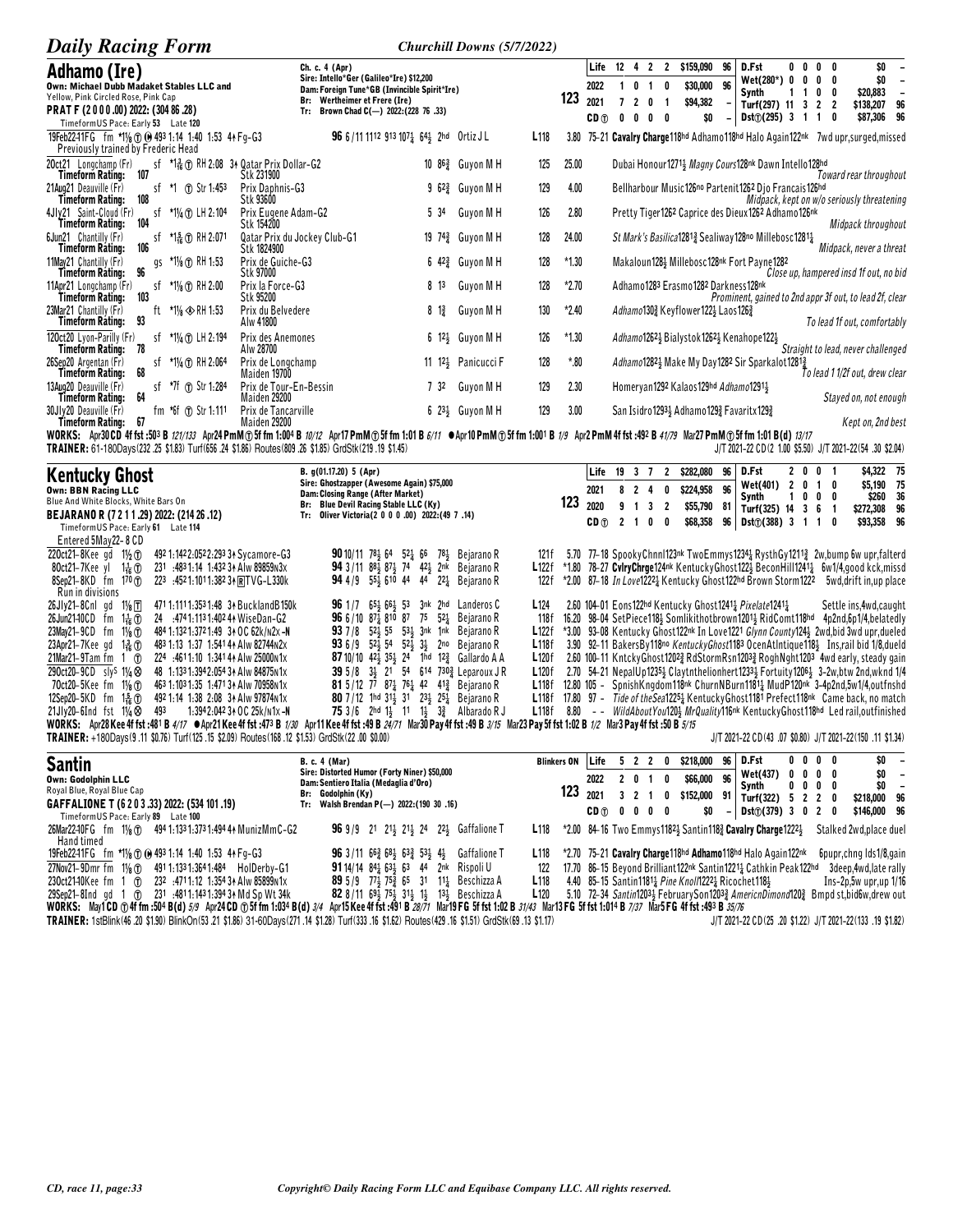12

**Churchill Downs** 

# KyDerby-G1

(1¼ MILE

 $\frac{1}{4}$  MILES (1:592) THE KENTUCKY DERBY PRESENTED BY WOODFORD RESERVE. Grade I. Purse \$3,000,000 For Three-year-olds, With An Entry Fee Of \$25,000 Each And A Starting Fee Of \$25,000 Each.

| Post time: 6:57 ET                                                                                                                                                                                                                                                                                                                                                                                                                                                                                                                                                                                                                                                                                                                                          |                                                                                                                                                                                                                                                                                                                                                                                                                       | <b>Wagers:</b>                         |                                                                                                                                                                              | Beyer par: NA                                                                                                                                                                                                                                                                                                                                                                                                                                                                                                                                    |
|-------------------------------------------------------------------------------------------------------------------------------------------------------------------------------------------------------------------------------------------------------------------------------------------------------------------------------------------------------------------------------------------------------------------------------------------------------------------------------------------------------------------------------------------------------------------------------------------------------------------------------------------------------------------------------------------------------------------------------------------------------------|-----------------------------------------------------------------------------------------------------------------------------------------------------------------------------------------------------------------------------------------------------------------------------------------------------------------------------------------------------------------------------------------------------------------------|----------------------------------------|------------------------------------------------------------------------------------------------------------------------------------------------------------------------------|--------------------------------------------------------------------------------------------------------------------------------------------------------------------------------------------------------------------------------------------------------------------------------------------------------------------------------------------------------------------------------------------------------------------------------------------------------------------------------------------------------------------------------------------------|
| <b>Mo Donegal</b><br><b>Own: Donegal Racing and Repole Stable</b><br><b>Emerald And Yellow Blocks, Black</b>                                                                                                                                                                                                                                                                                                                                                                                                                                                                                                                                                                                                                                                | B. c. 3 (Apr) KEESEP20 \$250,000<br>Sire: Uncle Mo (Indian Charlie) \$160,000<br>Dam: Callingmissbrown (Pulpit)<br>Br: Ashview Farm & Colts Neck Stables (Ky)                                                                                                                                                                                                                                                         | 126                                    | Life<br>53<br>2 \$621,800<br>0<br>2022<br>2 <sub>1</sub><br>0<br>$\mathbf{1}$<br>2021<br>3 <sub>2</sub><br>0<br>$\overline{1}$                                               | 5 3 0 2<br>\$621,800<br>96<br>D.Fst<br>96<br>0<br>\$0<br><b>Wet(414)</b><br>$0\quad 0$<br>0<br>96<br>\$424,000<br>\$0<br>Synth<br>0<br>$0\quad 0\quad 0$<br>$\overline{\phantom{a}}$<br>\$197,800<br>90<br>\$0<br>$\overline{\phantom{a}}$<br>Turf(336) 0 0 0 0                                                                                                                                                                                                                                                                                  |
| ORTIZ I JR (-) 2022: (394 112 .28)<br>TimeformUS Pace: Early 73 Late 105<br>9Apr22-8Aqu fst 11/8 C 473 1:112 1:353 1:474<br>WoodMem-G2<br>5Feb2241GP fst 1 <sup>1</sup> <sub>6</sub><br>HolyBull-G3<br>234 .4711.12 1.424                                                                                                                                                                                                                                                                                                                                                                                                                                                                                                                                   | Tr: Pletcher Todd A(-) 2022:(291 71 .24)<br><b>96</b> 1/8 76 85 64 <sup>2</sup> / <sub>2</sub> 22 1nk Rosario J<br>90 2/9 54} 54 63} 55} 34} Ortiz I Jr                                                                                                                                                                                                                                                               | 123<br>124                             | CD<br>0<br>0<br>0<br>0                                                                                                                                                       | $\overline{a}$<br>\$0<br>Dst(318)<br>\$0<br>$0\quad 0\quad 0\quad 0$<br>$\overline{\phantom{a}}$<br>2.15 108 - MoDongI123nk ErlyVtng12331 SkppyIngstckng12311 Ins-2p trns, mvd out1/8<br>*1.70 86-09 White Abarrio12043 Simplification122hd Mo Donegal1241 Slw brk, idle, late gain                                                                                                                                                                                                                                                              |
| 4Dec21-8Agu fst 11/8<br>512 1:161 1:411 1:533<br>Remsen-G2<br>210ct21-7Bel fst 1 <sup>1</sup><br>Md Sp Wt 90k<br>234 .4721.1211.442<br>Hand timed<br>223 :4521:1021:17<br>Md Sp Wt 90k                                                                                                                                                                                                                                                                                                                                                                                                                                                                                                                                                                      | 90 1/8 413 423 513 1hd 1no Ortiz I Jr<br>82 6/9 41 <sup>1</sup> / <sub>2</sub> 52 <sup>1</sup> / <sub>2</sub> 63 <sup>2</sup> / <sub>3</sub> 22 <sup>1</sup> / <sub>2</sub> 0rtiz I Jr<br>72 1/7 7 65 611 491 351 Castellano JJ                                                                                                                                                                                       | 118<br>119<br>119                      | 9.40 82-12 Varatti11943 Triple Elvis1193 Mo Donega/11913                                                                                                                     | 1.45 79-18 Mo Donegal118no Zandon11893 MidnightChrome118nk Bmp brk,ins-2p,5p1/4<br>*1.35 76-24 MoDonega/1191 <sub>2</sub> Fromnothmuth1195 <sub>2</sub> LifeIsGret1194 <sub>2</sub> Off step slw,3-5w turn                                                                                                                                                                                                                                                                                                                                       |
| 30Sep21-6Bel fst 6 <sup>1</sup><br>WORKS: Apr30 CD 4f fst :483 B 57/133 Apr22 CD 4f fst :501 B 49/62 ●Apr2 PBD 5f fst 1:003 B 1/8 ●Mar26 PBD 5f fst 1:004 B 1/8 Mar19 PBD 4f fst :492 B 11/25 Feb26 PBD 4f fst :491 B 11/32<br>TRAINER: 20ff45-180(151.24 \$1.55) WonLastStart(258.27 \$1.60) Dirt(726.26 \$1.81) Routes(859.23 \$1.67) GrdStk(217.21 \$2.23)                                                                                                                                                                                                                                                                                                                                                                                               |                                                                                                                                                                                                                                                                                                                                                                                                                       |                                        |                                                                                                                                                                              | Step slw st, stdied 1/2<br>J/T 2021-22 CD(5 .20 \$0.56) J/T 2021-22(254 .27 \$1.57)                                                                                                                                                                                                                                                                                                                                                                                                                                                              |
| <b>Happy Jack</b><br><b>Own: Calumet Farm</b><br>Black, Gold Chevrons, Gold Chevrons On<br>BEJARANO R (7 2 1 1 .29) 2022: (214 26 .12)                                                                                                                                                                                                                                                                                                                                                                                                                                                                                                                                                                                                                      | <b>B. c. 3 (Mar)</b><br>Sire: Oxbow (Awesome Again) \$7,500<br>Dam: Tapitstry (Tapit)<br>Br: Calumet Farm (Ky)<br>Tr: 0'Neill Doug(-) 2022: (215 41 .19)                                                                                                                                                                                                                                                              | <b>Blinkers OFF</b><br>126             | 2 \$182,200<br>Life<br>0<br>41<br>2022<br>$\mathbf{2}$<br>$\overline{1}$<br>0<br>2021<br>$\pmb{0}$<br>0 M<br>0<br>CD<br>0<br>0<br>0<br>0                                     | \$182,200 83<br>83<br>D.Fst<br>0 <sub>2</sub><br>41<br>\$0<br>Wet(440)<br>0<br>$0\quad 0$<br>- 0<br>$\overline{\phantom{a}}$<br>83<br>\$182,200<br>0<br>\$0<br>$\overline{\phantom{a}}$<br>Synth<br>$0\quad 0\quad 0$<br>\$0<br>\$0<br>Turf(259) 0 0 0 0<br>$\overline{a}$<br>\$0<br>$Dist(313*)$ 0 0 0<br>\$0<br>$\overline{\phantom{a}}$<br>0<br>$\overline{\phantom{a}}$                                                                                                                                                                      |
| TimeformUS Pace: Early 93 Late 91<br>9Apr22-6SA fst 11/8 C 463 1:104 1:354 1:482<br>SADerby-G1<br>5Mar22-6SA fst 1 <sup>1</sup> / <sub>16</sub> C 223 :4541:1021:434<br>SnFelipe-G2<br>\$231.4641.1111.424<br>RBLewis-G3<br>$6Feb22-8SA$ fst $1\frac{1}{16}$<br>213 :444 :5741:11<br>Md Sp Wt 68k<br>22Jan22-8SA fst 6f<br>WORKS: Apr30 Kee 1 fst 1:393 B 1/1 Apr2 SA 6f fst 1:141 H 5/12 Mar26 SA 5f fst 1:004 H 10/54 Mar20 SA 5f fst 1:002 H 9/59 Feb26 SA 7f fst 1:261 H 1/1 Feb20 SA 4f fst :51 H 4/49                                                                                                                                                                                                                                                 | 83 1/6<br>55<br>59½ 67 59½ 312½ Cedillo A<br>82 1/7 34 310 593 313 3104 Cedillo A<br>61 5/5 53 55 58 4517 527 $\frac{1}{4}$ Cedillo A<br><b>75</b> 6/8 1 43 55 $\frac{1}{2}$ 32 $\frac{1}{2}$ 11 $\frac{1}{4}$ Cedillo A                                                                                                                                                                                              | 120                                    | 124b 26.80 80-08 Taiba12421 Messier12410 Happy Jack124nk<br>120b 7.70 68-08 Messier12015 Cabo Spirit1247 Wharton12041                                                        | Off bit slow, best rest<br>26.30 79-11 ForbiddnKingdom12053 Dopplgngr12043 HppyJck1205 Drftd into str,clr 3rd<br>Ins, tip 3wd, no menace<br>L122b 24.40 82-18 Happy Jack1221 <sub>4</sub> BletchleyPark122 <sub>4</sub> MidnightFury117 <sub>2</sub> Rallied, drove clear                                                                                                                                                                                                                                                                        |
| TRAINER: BlinkOff(52 .13 \$1.28) Dirt(410 .16 \$1.56) Routes(348 .14 \$1.11) GrdStk(67 .06 \$0.50)<br><b>Epicenter</b>                                                                                                                                                                                                                                                                                                                                                                                                                                                                                                                                                                                                                                      | B. c. 3 (Jan) KEESEP20 \$260,000                                                                                                                                                                                                                                                                                                                                                                                      |                                        | Life<br>6<br>-4                                                                                                                                                              | J/T 2021-22(3 .33 \$2.00)<br>D.Fst<br>531<br>\$941,179 102<br>0 \$1,010,639 102<br>- 0                                                                                                                                                                                                                                                                                                                                                                                                                                                           |
| Own: Winchell Thoroughbreds LLC<br>Maroon, White Circled 'W', White Bars On<br>ROSARIO J (-) 2022: (252 56 .22)<br>TimeformUS Pace: Early 116 Late 80                                                                                                                                                                                                                                                                                                                                                                                                                                                                                                                                                                                                       | Sire: Not This Time (Giant's Causeway) \$75,000<br>Dam: Silent Candy (Candy Ride*Arg)<br>Br: Westwind Farms (Ky)<br>Tr: Asmussen Steven M(1 0 0 0 .00) 2022: (811 144 .18)                                                                                                                                                                                                                                            | 126                                    | 2022<br>$3 \t2 \t1$<br>0<br>2021<br>3<br>$\overline{2}$<br>0<br>0<br>CD<br>$2 \quad 1 \quad 0$<br>0                                                                          | Wet(445) 1 1 0 0<br>\$69,460 80<br>\$880,000 102<br>\$0<br>Synth<br>$0\ 0\ 0\ 0$<br>$\overline{\phantom{a}}$<br>\$130,639<br>87<br>\$0<br>Turf(362) 0<br>$0\quad 0\quad 0$<br>$\overline{\phantom{a}}$<br>\$70,639<br>\$600,000 102<br>80 Dst(310*) 1 1<br>0<br>0                                                                                                                                                                                                                                                                                |
| 26Mar22-12FG fst 1 용<br>471 1:113 1:36 1:541<br>LaDerby-G2<br>$C$ 474 1:121 1:362 1:49<br>19Feb22-13FG fst 11/8<br>RisenStr-G2<br>22Jan22-14FG $f$ st $1\frac{1}{16}$<br><b>C</b> 232 $:47$ 1:12 1:441<br>Lecomte-G3<br>26Dec21-11FG fst 1 <sup>1</sup> / <sub>16</sub><br>242 .4731.1221.44<br>GunRunnerB98k<br>13Nov21-8CD gd 1<br>224 :4541:1021:361<br>Md Sp Wt 120k<br>18Sep21-5CD fst 7f<br>221 4531.10 1.223<br>Md Sp Wt 120k<br>WORKS: May1CD 5f my 1:01 B 3/6 Apr24CD 6f fst 1:121 B 3/4 Apr17CD 5f fst 1:004 B 7/26 Apr10CD 5f fst 1:01 B 7/22 Mar21 FG 4f fst :51 B 17/22 • Mar14 FG 5f fst :594 B 1/14<br>TRAINER: 31-60Days(1117 .19 \$1.39) WonLastStart(535 .19 \$1.21) Dirt(2581 .20 \$1.41) Routes(1330 .17 \$1.29) GrdStk(155 .17 \$1.41) | <b>102</b> 6/9 32 31 31 11 12 Rosario J<br>98 5/10 11 11 11 14 14 12 3<br>Rosario J<br><b>88</b> 5/9 1 <sup>1</sup> / <sub>2</sub> 1 <sup>1</sup> / <sub>2</sub> 11 1 <sup>1</sup> / <sub>2</sub> 2 <sup>hd</sup> Rosario J<br>87 1/7 $2\frac{1}{2}$ 2hd 2hd 1 <sup>3</sup> 16 <sup>1</sup> / <sub>2</sub> Hernandez B J Jr<br>80 10/10 1} 2hd 1} 13 13 Rosario J<br>64 2/10 4 14 14 324 67 <sup>3</sup> Santana R Jr | 122<br>122<br>122<br>122<br>119<br>119 | 3.50 101-02 Epicenter12223 Smile Happy1221 Zandon122hd                                                                                                                       | *1.00 104-01 Epicenter12223 Zozos1222 Pioneer of Medina12233<br>Rate ins, authoritative<br>Glided away, geard down<br>1.60 92-09 Call MeMidnight122hd Epicenter1223 Pappacap12231 2p, dueld1/4, game, naild<br>2.90 91-09 Epicenter12263 Tejano Twist1222 Surfer Dude122hd<br>Vied 2wd, ridden out<br>3.10 88-17 Epicenter11933 Seal Beach11923 Surfer Dude1193<br>Controlled pace, clear<br>13.20 81-13 Great Escape11921 Seal Beach11931 Giant Game119no Ins trn, 2p1/4, gave way<br>J/T 2021-22 CD(28 .29 \$1.54) J/T 2021-22(192 .24 \$1.30) |
| <b>Summer Is Tomorrow</b><br>Own: Michael Hilary and Negar Burke<br>Purple, Blue Diamond Belt, Yellow<br>BARZALONA M $(-)$ $(-)$                                                                                                                                                                                                                                                                                                                                                                                                                                                                                                                                                                                                                            | B. c. 3 (Apr) KEENOV19 \$25,000<br>Sire: Summer Front (War Front) \$7,500<br>Dam: Always Tomorrow (Badge of Silver)<br>Br: Brereton C Jones (Ky)<br>$Tr:$ Seemar Bhupat(-) (-)                                                                                                                                                                                                                                        | 126                                    | Life<br>7 2 3<br>0<br>2022<br>$\overline{2}$<br>4<br>$\overline{1}$<br>0<br>2021<br>3<br>$\overline{1}$<br>$\mathbf{1}$<br>0<br>CD<br>$\mathbf{0}$<br>$\mathbf{0}$<br>0<br>0 | \$267,606<br>\$267,606<br>D.Fst<br>7230<br>Wet(364)<br>0<br>$0\quad 0$<br>\$0<br>- 0<br>\$249,634<br>\$0<br>Synth<br>$0\ 0\ 0\ 0$<br>$\overline{\phantom{a}}$<br>\$17,972<br>\$0<br>$\overline{\phantom{a}}$<br>Turf(306) 0 0 0<br>0<br>\$200,000<br>\$0<br>Dst(333)<br>101<br>0<br>$\overline{\phantom{a}}$                                                                                                                                                                                                                                     |
| 26Mar22 Meydan (UAE)<br>ft $*1\frac{3}{16}$<br>LH 1:593<br>Stk 1000000<br><b>Timeform Rating:</b><br>99                                                                                                                                                                                                                                                                                                                                                                                                                                                                                                                                                                                                                                                     | UAE Derby Sponsored By Mubadala-G2<br>16 22 <sup>3</sup> Barzalona M                                                                                                                                                                                                                                                                                                                                                  | 121<br>÷,                              |                                                                                                                                                                              | Crown Pride12123 Summer Is Tomorrow12111 Island Falcon1213<br>Led, ridden clear 500m out, headed 200m, held 2nd wel.                                                                                                                                                                                                                                                                                                                                                                                                                             |
| 25Feb22 Meydan (UAE)<br>ft *7f<br>LH 1:244<br>Al Karama S.<br>99<br>Alw 60000<br>Timeform Rating:                                                                                                                                                                                                                                                                                                                                                                                                                                                                                                                                                                                                                                                           | 10 $18\frac{1}{4}$ Doyle J                                                                                                                                                                                                                                                                                                                                                                                            | 126                                    |                                                                                                                                                                              | Summer Is Tomorrow 12681 Rawy 126no J J Jumbo 1263<br>Led, clear 600m, easily                                                                                                                                                                                                                                                                                                                                                                                                                                                                    |
| ft *6f<br>12Feb22 Jebel Ali (UAE)<br>Str 1:133<br>Arm Holding<br>67<br>Timeform Rating:<br>Alw 27200                                                                                                                                                                                                                                                                                                                                                                                                                                                                                                                                                                                                                                                        | 9 42 <sup>3</sup> 0'Shea T                                                                                                                                                                                                                                                                                                                                                                                            | 131                                    |                                                                                                                                                                              | Libyan Classic1281 <sup>1</sup> Black Mark1281 <sup>1</sup> Nomasee131no<br>Led, headed 400m out, weakened final sixteenth                                                                                                                                                                                                                                                                                                                                                                                                                       |
| ft *6f<br>LH 1:121<br>14Jan22 Meydan (UAE)<br>Festival City S.<br>82<br>Alw 60000<br><b>Timeform Rating:</b>                                                                                                                                                                                                                                                                                                                                                                                                                                                                                                                                                                                                                                                | 7 241 0'Shea T                                                                                                                                                                                                                                                                                                                                                                                                        | 121                                    |                                                                                                                                                                              | Bet Law13044 Summer Is Tomorrow12134 Mr Kafoo1214<br>Tracked leaders, couldn't stay with winner                                                                                                                                                                                                                                                                                                                                                                                                                                                  |
| 23Dec21 Meydan (UAE)<br>ft *6f<br>85<br>Maiden 22500<br>Timeform Rating:                                                                                                                                                                                                                                                                                                                                                                                                                                                                                                                                                                                                                                                                                    | LH 1:121 24 British Business Group Sponsored By D<br>9 14 0'Shea T                                                                                                                                                                                                                                                                                                                                                    | 128                                    |                                                                                                                                                                              | Summer Is Tomorrow12843 Rawy12823 Mr Kafoo12811<br>Led early, ridden clear 400m out, easily                                                                                                                                                                                                                                                                                                                                                                                                                                                      |
| ft *7f<br>LH 1:264 24 Dubai Sponsored By UAE Navy<br>2Dec21 Meydan (UAE)<br>Maiden 22500<br>61<br>Timeform Rating:                                                                                                                                                                                                                                                                                                                                                                                                                                                                                                                                                                                                                                          | 12 74 <sup>3</sup> 0'Shea T                                                                                                                                                                                                                                                                                                                                                                                           | 128                                    |                                                                                                                                                                              | Mujeer125nk Street Mood12811 Made in Dubai1281<br>Tracked leader early, weakened final 300m                                                                                                                                                                                                                                                                                                                                                                                                                                                      |
| ft *6f<br>LH 1:121 24 Dubai Civil Defense<br>18Nov21 Meydan (UAE)<br>-52<br>Timeform Rating:<br>Maiden 22500<br><b>WORKS:</b> May2 CD 4f fst :491 B $6/21$                                                                                                                                                                                                                                                                                                                                                                                                                                                                                                                                                                                                  | 7 281 0'Shea T                                                                                                                                                                                                                                                                                                                                                                                                        | 128                                    |                                                                                                                                                                              | Taking Names12881 Summer Is Tomorrow12831 Street Mood12813<br>Led, headed 500m out, ran on for second                                                                                                                                                                                                                                                                                                                                                                                                                                            |
| <b>Smile Happy</b><br><b>Own: Lucky Seven Stable</b><br>Black, Red Circled '7', Red Cap<br>LANERIE C J (2010.00) 2022: (222 16.07)                                                                                                                                                                                                                                                                                                                                                                                                                                                                                                                                                                                                                          | Dk. b or br c. 3 (Feb) FTKSEL20 \$185,000<br>Sire: Runhappy (Super Saver) \$12,500<br>Dam: Pleasant Smile (Pleasant Tap)<br>Br: Moreau Bloodstock Int'l Inc & White Bloodstock LLC (Ky)<br>Tr: McPeek Kenneth G(3 0 1 1 .00) 2022: (99 13 .13)                                                                                                                                                                        | 126                                    | 422<br>Life<br>$\mathbf{0}$<br>2022<br>$2 \t0 \t2$<br>0<br>2021<br>$\mathbf{2}$<br>2 <sub>0</sub><br>0<br>CD<br>0<br>$\mathbf{1}$<br>$\overline{\mathbf{1}}$                 | \$549,810 94<br>3 2 1 0<br>D.Fst<br>\$364,810 94<br>\$185,000 94<br>Wet(379) 1 0 1 0<br>\$265,000<br>94<br>$0\ 0\ 0\ 0$<br>\$0<br>Synth<br>$\overline{a}$<br>\$284,810 90<br>\$0<br>Turf(202) 0 0 0 0<br>$\overline{\phantom{a}}$<br>$\overline{\phantom{a}}$<br>0 \$234,410 90<br>$Dist(310^*)$ 0 0 0 0<br>\$0                                                                                                                                                                                                                                  |
| TimeformUS Pace: Early 89 Late 99<br>$9$ Apr22- $9$ Kee qd $1\frac{1}{8}$<br>481 1:123 1:374 1:501<br>BlueGras-G1<br>19Feb22-13FG fst 11/8<br>$C$ 474 1:121 1:362 1:49<br>RisenStr-G2<br>27Nov2141CD fst $1\frac{1}{16}$<br>$C$ 234 :4841:1311:434<br>KyJC-G2<br>231 :4711:1241:443<br>Md Sp Wt 84k<br>290ct21-2Kee fst $1\frac{1}{16}$                                                                                                                                                                                                                                                                                                                                                                                                                     | <b>94</b> 10/11 42 <sup>1</sup> / <sub>3</sub> 31 <sup>1</sup> / <sub>3</sub> 11 22 <sup>1</sup> / <sub>3</sub> Lanerie C J<br>94 8/10 85 74 74 34 22 22 Lanerie C J<br>90 6/11 54 521 42 11 131 Lanerie CJ<br>82 5/9 64 62 <sup>3</sup> 53 12 <sup>1</sup> 15 <sup>1</sup> Hernandez B J Jr                                                                                                                          | 123<br>122<br>122<br>119               | *2.20 98-02 <i>Epicenter</i> 1222 <sup>3</sup> Smile Happy122 <sup>1</sup> Zandon122hd                                                                                       | *1.90 85-18 Zandon12321 Smile Happy12332 Emmanuel1231<br>Stalk 3w,bid1/4,outkck<br>2w,split3/16,up plc1/8<br>4.80 86-21 SmileHappy12231 ClassicCusewy12223 WhiteAbrrio1223 4w1/4,drv past,cleared<br>3.30 80-19 SmileHappy11951 ImaWrLord11911 StrAlignment1191<br>Rolled past, drew off                                                                                                                                                                                                                                                         |
| WORKS: Apr30CD 4f fst:48 B 28/133 Apr23CD 5f fst 1:002 B 12/70 Apr2 GP 4f fst:492 B 35/84 Mar27 GP 4f fst:484 B 10/76 WMar19 GP 5f fst:584 B 1/28 Mar12 GP 4f fst:492 B 50/130<br>TRAINER: 20ff45-180(67.24 \$2.08) Dirt(360.16 \$1.92) Routes(396.16 \$2.02) GrdStk(64.16 \$1.68)                                                                                                                                                                                                                                                                                                                                                                                                                                                                          |                                                                                                                                                                                                                                                                                                                                                                                                                       |                                        |                                                                                                                                                                              | J/T 2021-22 CD (13 .31 \$8.49) J/T 2021-22 (67 .09 \$3.85)                                                                                                                                                                                                                                                                                                                                                                                                                                                                                       |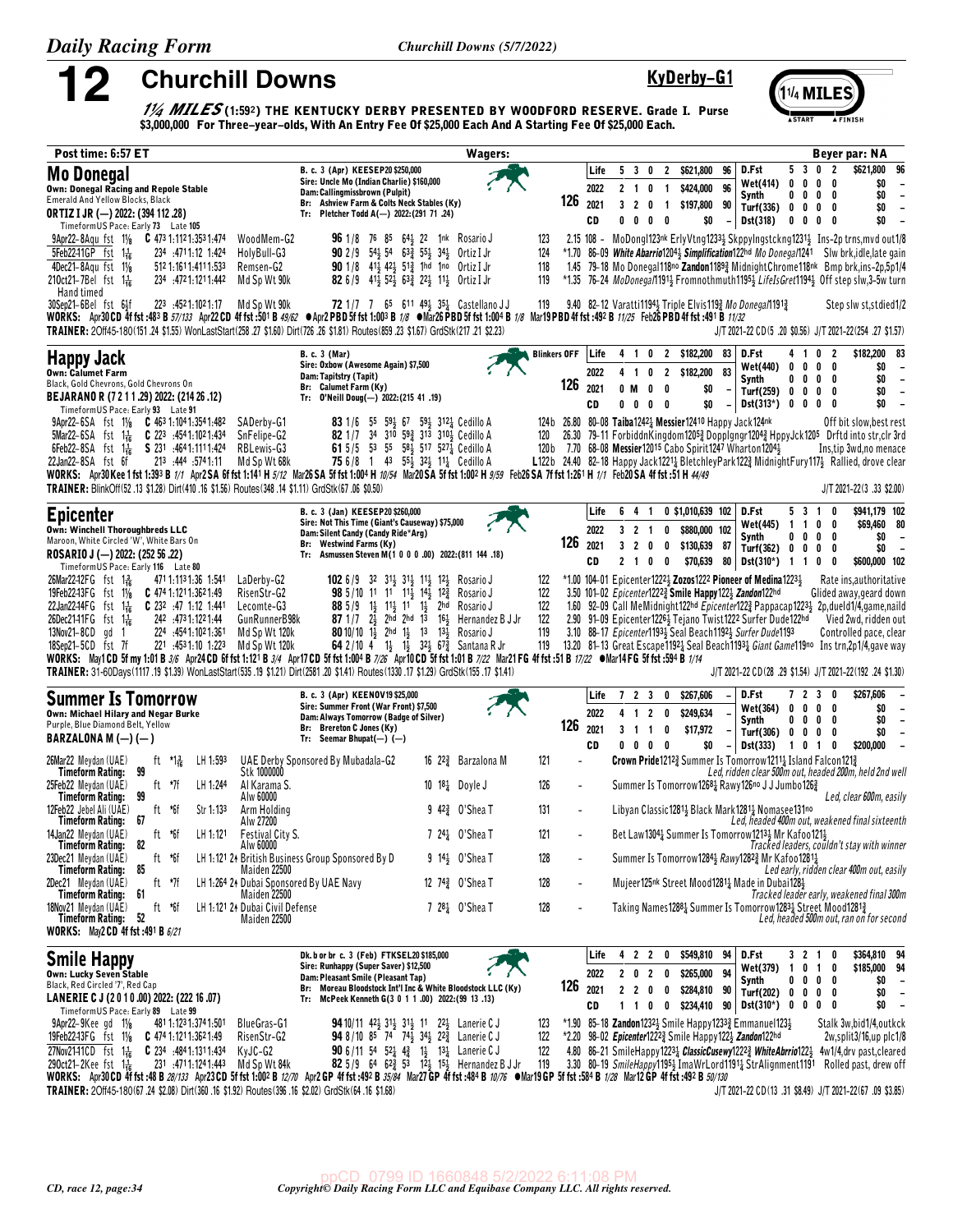| <b>Daily Racing Form</b>                                                                                                                                                                                                                                                                                                                                                                                                                                                                                                                                                                                                                                                                                                                                      |                                                                                                                                                                                                                                                                                                                                                                                    | Churchill Downs (5/7/2022)                                                                                                                                                                                                                                                                                                                                                                                                                                                                                                                                                                    |                                                              |                                                                                           |                                                                                                                                                                                                                                                                   |                                                                                                                                                                                                |                                                                                                                                                                                                                                                                                                                                                                                                                                                                                                                                                                  |
|---------------------------------------------------------------------------------------------------------------------------------------------------------------------------------------------------------------------------------------------------------------------------------------------------------------------------------------------------------------------------------------------------------------------------------------------------------------------------------------------------------------------------------------------------------------------------------------------------------------------------------------------------------------------------------------------------------------------------------------------------------------|------------------------------------------------------------------------------------------------------------------------------------------------------------------------------------------------------------------------------------------------------------------------------------------------------------------------------------------------------------------------------------|-----------------------------------------------------------------------------------------------------------------------------------------------------------------------------------------------------------------------------------------------------------------------------------------------------------------------------------------------------------------------------------------------------------------------------------------------------------------------------------------------------------------------------------------------------------------------------------------------|--------------------------------------------------------------|-------------------------------------------------------------------------------------------|-------------------------------------------------------------------------------------------------------------------------------------------------------------------------------------------------------------------------------------------------------------------|------------------------------------------------------------------------------------------------------------------------------------------------------------------------------------------------|------------------------------------------------------------------------------------------------------------------------------------------------------------------------------------------------------------------------------------------------------------------------------------------------------------------------------------------------------------------------------------------------------------------------------------------------------------------------------------------------------------------------------------------------------------------|
| <b>Messier</b><br>Own: SF Racing LLC Starlight Racing Madake<br>Royal Blue, Yellow Star, Yellow Diamonds<br>VELAZQUEZ J R (—) 2022: (196 34 .17)<br>TimeformUS Pace: Early 116 Late 86                                                                                                                                                                                                                                                                                                                                                                                                                                                                                                                                                                        | B. c. 3 (Mar) FTKSEL20 \$470,000<br>Sire: Empire Maker (Unbridled) \$85,000<br>Dam: Checkered Past (Smart Strike)<br>Br: Sam-Son Farm (Ont-C)<br>Tr: Yakteen Tim(-) 2022: (62 11 .18)                                                                                                                                                                                              |                                                                                                                                                                                                                                                                                                                                                                                                                                                                                                                                                                                               | Life<br>2022<br>126<br>2021<br>CD                            | 6 3 3<br>0<br>$2 \t1 \t1$<br>$\mathbf 0$<br>4 2 2 0<br>0<br>0<br>0<br>0                   | \$435,600 103<br>\$270,000 103<br>\$165,600 86<br>\$0                                                                                                                                                                                                             | D.Fst<br>6 3<br>0<br>0<br><b>Wet(417)</b><br>Synth<br>Turf(323)<br>$\mathbf{0}$<br>$\mathbf{0}$<br>Dst(322)<br>$0\ 0\ 0$                                                                       | \$435,600 103<br>3 <sub>0</sub><br>0<br>\$0<br>0<br>$\overline{\phantom{a}}$<br>\$0<br>$0\ 0\ 0\ 0$<br>$\overline{\phantom{a}}$<br>\$0<br>0<br>$\overline{\phantom{a}}$<br>0<br>0<br>\$0<br>$\overline{\phantom{a}}$                                                                                                                                                                                                                                                                                                                                             |
| 9Apr22-6SA fst 11/8 C 463 1:104 1:354 1:482<br>Previously trained by Baffert Bob 2021: (341 108 65 50 0.32)<br>6Feb22-8SA fst 11 S 231 4641.1111.424<br>11Dec21-9LRC fst $1\frac{1}{16}$<br>223 :4631:1041:421<br>14Nov21-8Dmr fst 7f<br>212 .4311.0911.223<br>220ct21-4SA fst 6f<br>214 .443 .564 1.101<br>27Jun21-6LRC fst 5f<br>22 .454<br>:58<br>WORKS: Apr29SA 6f fst 1:113 H 1/1 Apr23SA 5f fst :594 H 9/48 Apr2 SA 5f fst 1:003 H 19/57 OMar27SA 6f fst 1:112 H 1/5 Mar20SA 4f fst :483 H 26/61 OMar13SA 5f fst :592 H 1/62<br>TRAINER: 20ff45-180(24,29 \$1.45) Dirt(84,19 \$1.83) Routes(82,12 \$0.81) GrdStk(11,18 \$1.22)                                                                                                                          | SADerby-G1<br>RBLewis-G3<br>$1031/5$ 1<br>$1\frac{1}{2}$<br>83 $3/5$ 31 2hd 1hd 11<br>LosAIFut-G2<br>BobHope-G3<br><b>86</b> 1/4 4 $44\frac{1}{2}$ $33\frac{1}{2}$ $2\frac{1}{2}$<br>82 3/6 3 22 12 16 16 3 Prat F<br>Md Sp Wt 61k<br>Md Sp Wt 45k                                                                                                                                 | <b>99</b> 4/6 2 <sup>1</sup> 2 <sup>1</sup> 2 <sup>1</sup> 2 <sup>1</sup> 2 <sup>2</sup> <sup>1</sup> Velazquez J R<br>124<br>$1\frac{1}{2}$ 18<br>1 <sup>15</sup> Velazquez J R<br>120<br>21<br>Prat F<br>120 <sub>b</sub><br>13 $\frac{1}{2}$ Prat F<br>120<br>122 b<br>122 b<br><b>60</b> 5/5 4 414 324 22 21 Smith ME                                                                                                                                                                                                                                                                     |                                                              |                                                                                           | 1.30 90-08 Taiba12424 Messier12410 Happy Jack124nk<br>*.60 95-08 Messier12015 Cabo Spirit1247 Wharton1204}<br>*.50 93-15 Slow Down Andy 1201 Messier1209 Barossa 12013<br>*.50 88-11 Olympic Legend1221 Messier1222 Carbonite12213                                | *1.20 97–06 Messir12033 ForbiddnKingdom12013 WinningMp12043                                                                                                                                    | Bid 3/8, clear, yielded<br>Ins,clear1/4,hand urgd<br>3dp, btw, bpd 3/16, yield<br>4wd into str, drove clr<br>*.40 86-15 <i>Messier</i> 1226 <sub>3</sub> Don't Swear Dave122 <sub>3</sub> Blackadder1224 <sub>3</sub> Brk in, drew off easily<br>Drftd uppr,anlg out/in<br>$J/T 2021 - 22(5.00$ \$0.00)                                                                                                                                                                                                                                                          |
| <b>Crown Pride (Jpn)</b><br><b>Own: Teruya Yoshida</b><br>Yellow, Black Stripes, Red Sleeves, Red<br>LEMAIRE $C$ (-) (-)                                                                                                                                                                                                                                                                                                                                                                                                                                                                                                                                                                                                                                      | Dk. b or br c. 3 (May)<br>Sire: Reach the Crown*Jpn (Special Week*Jpn) \$8,900<br>Dam: Emmy's Pride*Jpn (King Kamehameha*Jpn)<br>Br: Shadai Farm (Jpn)<br>Tr: Shintani Koichi(-) (-)                                                                                                                                                                                               |                                                                                                                                                                                                                                                                                                                                                                                                                                                                                                                                                                                               | Life<br>2022<br>126<br>2021<br>CD                            | 4<br>2 <sub>1</sub><br>0<br>0<br>2 <sub>2</sub><br>0<br>0<br>$0 \t0 \t0 \t0$              | 3 0 0 \$734,569<br>\$580,000<br>\$154,569<br>\$0                                                                                                                                                                                                                  | 3 <sup>3</sup><br>D.Fst<br>Wet(280)<br>$\mathbf{1}$<br>0<br>Synth<br>00<br>Turf $(224)$ 0 0<br>Dst(217)<br>1 1 0                                                                               | 0<br>\$734,569<br>0<br>$0\quad 0$<br>\$0<br>\$0<br>$0\quad 0$<br>$\overline{\phantom{a}}$<br>\$0<br>$0\quad 0$<br>$\overline{\phantom{a}}$<br>\$580,000<br>0<br>$\overline{a}$                                                                                                                                                                                                                                                                                                                                                                                   |
| 26Mar22 Meydan (UAE)<br>ft $*1\frac{3}{16}$<br>LH 1.593<br>104<br>Timeform Rating:<br>$LH$ 1:351<br>20Feb22 Tokyo (Jpn)<br>my *1<br>91<br>Timeform Rating:                                                                                                                                                                                                                                                                                                                                                                                                                                                                                                                                                                                                    | UAE Derby Sponsored By Mubadala-G2<br>Stk 1000000<br>Hyacinth S.<br>Stk 314700                                                                                                                                                                                                                                                                                                     | 16 $12\frac{3}{4}$ Lane D<br>121<br>123<br>14 $63\frac{1}{2}$ Demuro M                                                                                                                                                                                                                                                                                                                                                                                                                                                                                                                        | 3.50                                                         |                                                                                           |                                                                                                                                                                                                                                                                   | Crown Pride12123 Summer Is Tomorrow12114 Island Falcon1213<br>Combustion126 <sup>nk</sup> Geraldo Barows1231 <sup>1</sup> Sea Vixen1194                                                        | Tracked leaders, took over 150m; drew off on wrong lead<br>Had no excuse                                                                                                                                                                                                                                                                                                                                                                                                                                                                                         |
| 7Nov21 Hanshin (Jpn)<br>RH 1:532<br>ft $*1\frac{1}{8}$<br>30ct21 Chukyo (Jpn)<br>ft $*1\frac{1}{8}$<br>LH 1.551<br>WORKS: $\bullet$ Apr27 CD 4f fst:462 B 1/30 Apr24 CD 4f fst:491 B 35/58 Apr19 CD 4f fst:494 B 24/44 Apr16 CD 6f gd 1:183 B 1/1                                                                                                                                                                                                                                                                                                                                                                                                                                                                                                             | Mochinoki Sho<br>Stk 168500<br>Maiden<br>Maiden 120600                                                                                                                                                                                                                                                                                                                             | $13 \t13$<br>Miyuki H<br>121<br>10 16<br>121<br>Miyuki H                                                                                                                                                                                                                                                                                                                                                                                                                                                                                                                                      | 6.20<br>8.30                                                 |                                                                                           |                                                                                                                                                                                                                                                                   | Crown Pride1213 Welcome News1218 Atractivo121nk<br>Crown Pride1216 Salt Green1211 <sup>1</sup> Tagano Himorogi1194                                                                             | Won off easily<br>Driven home, easily                                                                                                                                                                                                                                                                                                                                                                                                                                                                                                                            |
| <b>Charge It</b><br>Own: Whisper Hill Farm LLC<br>Fuchsia, Yellow 'P', Fuchsia Bars On<br>SAEZ L (2 1 1 0 .50) 2022: (524 107 .20)<br>TimeformUS Pace: Early 111 Late 88<br>2Apr22-14GP fst 11/8 C 471 1:103 1:362 1:503<br>12Feb22-9GP fst 1<br>241 4721.1121.352<br>233 :46 1:1021:36<br>8Jan22-7GP fst 1                                                                                                                                                                                                                                                                                                                                                                                                                                                   | Gr/ro. c. 3 (Apr)<br>Sire: Tapit (Pulpit) \$185,000<br>Dam: I'll Take Charge (Indian Charlie)<br>Br: Whisper Hill Farm LLC (Ky)<br>Tr: Pletcher Todd A(-) 2022:(291 71 .24)<br>FlaDerby-G1<br><b>93</b> 6/11 42 $\frac{1}{2}$ 42 42 $\frac{1}{2}$ 42 21 $\frac{1}{4}$ Saez L<br>93 10/10 11 11 11 15 18 Saez L<br>Md Sp Wt 53k<br>Md Sp Wt 53k<br>83 2/10 2} 1} 1hd 1hd 2nk Saez L | 122<br>L <sub>120</sub><br>L120                                                                                                                                                                                                                                                                                                                                                                                                                                                                                                                                                               | Life<br>2022<br>126<br>2021<br>CD                            | $3 \t1 \t2$<br>0<br>3 1<br>$\mathbf{2}$<br>0<br>0 M<br>0<br>0<br>$0\quad 0$<br>$0\quad 0$ | \$230,400 93<br>93<br>\$230,400<br>\$0<br>\$0<br>$\overline{\phantom{a}}$<br>*1.40 91-09 Volcanic120nk Charge It120123 Touch Code12023                                                                                                                            | D.Fst<br>3 1 2<br>Wet(432)<br>0<br>0<br>$0\quad 0$<br>Synth<br>Turf(323) 0<br>0<br>Dst(283)<br>0<br>0                                                                                          | \$230,400 93<br>0<br>0<br>\$0<br>0<br>$\overline{\phantom{a}}$<br>$0\quad 0$<br>\$0<br>$\overline{\phantom{a}}$<br>$\mathbf{0}$<br>\$0<br>$\overline{\phantom{m}}$<br>0<br>\$0<br>0<br>$\overline{\phantom{a}}$<br>0<br>3.20 84-13 White Abarrio 1221 <sub>4</sub> Charge It 1221 Simplification 1223 <sub>2</sub> Hit gate, lug in 2x str<br>*.20 94-10 ChargeIt12081 EnoughAlredy12013 TouchCode1202 Drew off, much the best<br>Long duel inside winnr                                                                                                         |
| WORKS: Apr30 CD 4f fst :472 B 9/133 Apr22 CD 5f fst 1:002 B 10/47 ●Apr15 PBD 4f fst :473 B 1/13 ●Mar26 PBD 4f fst :481 B 1/31 ●Mar19 PBD 5f fst 1:00 B 1/8 Mar12 PBD 5f fst 1:00 B 3/18<br>TRAINER: 20ff45-180(151.24 \$1.55) 31-60Days(511.25 \$1.82) Dirt(726.26 \$1.81) Routes(859.23 \$1.67) GrdStk(217.21 \$2.23)                                                                                                                                                                                                                                                                                                                                                                                                                                        |                                                                                                                                                                                                                                                                                                                                                                                    |                                                                                                                                                                                                                                                                                                                                                                                                                                                                                                                                                                                               |                                                              |                                                                                           |                                                                                                                                                                                                                                                                   |                                                                                                                                                                                                | J/T 2021-22 CD(6 .00 \$0.00) J/T 2021-22(270 .26 \$1.66)                                                                                                                                                                                                                                                                                                                                                                                                                                                                                                         |
|                                                                                                                                                                                                                                                                                                                                                                                                                                                                                                                                                                                                                                                                                                                                                               |                                                                                                                                                                                                                                                                                                                                                                                    |                                                                                                                                                                                                                                                                                                                                                                                                                                                                                                                                                                                               |                                                              |                                                                                           |                                                                                                                                                                                                                                                                   |                                                                                                                                                                                                |                                                                                                                                                                                                                                                                                                                                                                                                                                                                                                                                                                  |
| <b>Tiz the Bomb</b><br><b>Own: Magdalena Racing Lessee</b><br>Blue And White Diagonal Quarters, Blue<br>HERNANDEZ B J JR (5111.20) 2022: (268 50.19)<br>TimeformUS Pace: Early 90 Late 84                                                                                                                                                                                                                                                                                                                                                                                                                                                                                                                                                                     | B. c. 3 (Feb) FTKSEL20 \$330,000<br>Sire: Hit It a Bomb (War Front) \$5,000<br>Dam: Tiz the Key (Tiznow)<br>Br: Spendthrift Farm LLC (Ky)<br>Tr: McPeek Kenneth G(3 0 1 1 .00) 2022: (99 13 .13)                                                                                                                                                                                   |                                                                                                                                                                                                                                                                                                                                                                                                                                                                                                                                                                                               | Life<br>2022<br>126<br>2021<br>CD                            | 851<br>320<br>0<br>5 <sub>3</sub><br>0<br>$\overline{1}$<br>0<br>0<br>0                   | 0 \$1,044,401<br>\$426,560<br>94<br>\$617,841 84<br>$$1,191$ 41                                                                                                                                                                                                   | 94 D.Fst<br>31<br>Wet(345)<br>0<br>0<br>2 <sub>2</sub><br>Synth<br>Turf(282) 3 2 1<br>$Dist(325^*)$ 0 0 0                                                                                      | \$34,291 68<br>0<br>0<br>\$0<br>0<br>0<br>\$424,060 94<br>$0\quad 0$<br>\$586,050 84<br>0<br>\$0<br>0<br>$\overline{\phantom{a}}$                                                                                                                                                                                                                                                                                                                                                                                                                                |
| 2Apr22-12TP fst 11/8 $\otimes$ C 47 1:1111:3541:483<br>5Mar22-5TP fst $1\frac{1}{16}$ 6 234 :48 1:1221:44<br>$5$ Feb2241GP fst 1 $\frac{1}{16}$<br>234 .4711.12 1.424<br>$5$ Nov21-10Dmr fm 1 $1$<br>223 464 1:111 1:343<br>100ct2140Kee gd 1 <sup>1</sup> / <sub>6</sub> ① 224 :4721:1241:433<br>$6$ Sep2141KD fm 1 $\oplus$<br>224 :4631:1111:354<br>233 4721.1211.371<br>$2Jly21-4EIP$ fst 1 $\otimes$<br>14May21-5CD fst 5f<br>23 :46<br>:584<br>WORKS: Apr30CD 4f fst:48 B 28/133 Apr23CD 5f fst 1:001 B 8/70 Apr16CD 4f gd:482 B 15/74 Mar26 Kee 4f fst:471 B 4/65 ●Mar18 Kee 4f fst:47 B 1/25 ●Feb26 SLH 4f gd:48 B 1/4<br>TRAINER: 31-60Days(135.14 \$0.75) WonLastStart(71.14 \$1.45) Dirt(360.16 \$1.92) Routes(396.16 \$2.02) GrdStk(64.16 \$1.68) | JRSteaks-G3<br><b>94</b> 7/12 63, 62, 31<br>82 10/12 77 741 421 1hd 1nk Achard A<br>JBttglaM-B125k<br>HolyBull-G3<br>BCJuvTrf-G1<br>Bourbon-G2<br>KDJuvMileB500k<br>Md Sp Wt 51k<br>Md Sp Wt 99k                                                                                                                                                                                   | 1½ 12½ Hernandez B J Jr<br>123<br>124<br>65 6/9 64 $\frac{3}{4}$ 86 86 $\frac{3}{4}$ 810 720 <sup>1</sup> / <sub>2</sub> Hernandez B J Jr<br>124<br>84 3/13 1171 126 2 126 1 95 21 Hernandez B J Jr<br>122<br>77 12/14 43 43 $\frac{1}{2}$ 52 $\frac{3}{4}$ 4 $\frac{3}{4}$ 1 $\frac{3}{4}$ Hernandez B J Jr<br>120<br><b>76</b> 9/10 64 <sup>1</sup> / <sub>2</sub> 6 <sup>7</sup> 5 <sup>3</sup> 1 <sup>1</sup> / <sub>2</sub> 1 <sup>2</sup> / <sub>4</sub> Hernandez B J Jr<br>120<br>68 1/6 1} 11 13} 15 114} Hernandez B J Jr<br>119<br>41 7/8 5 52 75 75 75 75 Hernandez B J Jr<br>119 |                                                              |                                                                                           | *1.60 91-14 Tiz the Bomb124nk Stolen Base11821 Grael1201<br>*2.90 77-19 Tiz the Bomb1202 Stolen Base1183 Credibility1182                                                                                                                                          | *1.60 101-04 Tiz the Bomb12321 Tawny Port12331 Rich Strike 1233<br>4.50 71-09 White Abarrio12043 Simplification122hd Mo Donegal1241<br>7.80 90-10 ModernGmes12214 TizthBomb122nk Mckinnon122hd | 3w move, cleared off<br>5w 1/4 angled in held<br>No apparent mishap<br>Shuffld,ins,angled out<br>Brk thru gate, 6wd upr<br>6.10 82–15 TiztheBomb120 $\frac{3}{4}$ KisstheSky120 $\frac{1}{2}$ PlyActionPss1203 $\frac{1}{4}$ Inched clear, held sway<br>*.60 89-11 TiztheBomb119141 BourbonOnFir1193 ZipItScotty11963 Widened str in hand<br>9.70 85-11 SeizetheNight119hd BabyQuinn119hk LBellezNegr119} Came out st, 4p turn<br>J/T 2021-22 CD(110 .23 \$1.56) J/T 2021-22(228 .20 \$1.88)                                                                     |
| Zandon<br><b>Own: Jeff Drown</b><br>Royal Blue, White Ring Of Stars, Royal<br>PRAT F (2000.00) 2022: (304 86.28)                                                                                                                                                                                                                                                                                                                                                                                                                                                                                                                                                                                                                                              | Dk. b or br c. 3 (Mar) KEESEP20 \$170,000<br>Sire: Upstart (Flatter) \$10,000<br>Dam: Memories Prevail (Creative Cause)<br>Br: Brereton C Jones (Ky)<br>Tr: Brown Chad C(-) 2022: (228 76 .33)                                                                                                                                                                                     |                                                                                                                                                                                                                                                                                                                                                                                                                                                                                                                                                                                               | Life<br>2022<br>126<br>2021<br>CD                            | 4 2 1 1<br>2 1 0<br>$\blacksquare$<br>2 1 1 0<br>$0\quad 0\quad 0$<br>0                   | \$713,000 98 D.Fst<br>\$613,500 98<br>\$99,500 90<br>\$0                                                                                                                                                                                                          | Wet(331) 1 1 0<br>Synth<br>Turf(245) $0 \t 0 \t 0 \t 0$<br>$Dist(256*)$ 0 0 0 0                                                                                                                | \$139,500 93<br>3 1 1 1<br>\$573,500 98<br>0<br>$0\ 0\ 0\ 0$<br>\$0<br>$\overline{\phantom{a}}$<br>\$0<br>$\overline{\phantom{a}}$<br>\$0<br>$\overline{\phantom{a}}$                                                                                                                                                                                                                                                                                                                                                                                            |
| TimeformUS Pace: Early 67 Late 121<br>9Apr22-9Kee gd 11/8<br>481 1:123 1:374 1:501<br>19Feb22-13FG fst 11/8<br>$C$ 474 1:121 1:362 1:49<br>4Dec21-8Agu fst 11/8<br>512 1:161 1:411 1:533<br>223 :462 :5821:103<br>90ct21-4Bel fst 6f<br>WORKS: Apr29 CD 5f fst 1:002 B 7/43 Apr23 Kee 4f fst :483 B 24/94 Apr1 Pay 4f fst :483 B 3/60 Mar26 Pay 4f fst :484 B 6/63 Mar19 Pay 4f fst :484 B 3/39 Mar12 Pay 4f fst :482 B 2/44<br>TRAINER: 2Off45-180(136 .29 \$1.95) WonLastStart(236 .27 \$1.65) Dirt(389 .27 \$1.60) Routes(809 .26 \$1.85) GrdStk(219 .19 \$1.45)                                                                                                                                                                                           | <b>BlueGras-G1</b><br><b>98</b> 4/11 94 $\frac{1}{4}$ 104 $\frac{1}{5}$ 115 $\frac{1}{4}$ 21 12 $\frac{1}{5}$ Prat F<br>RisenStr-G2<br><b>93</b> 7/10 106 $\frac{3}{4}$ 95 $\frac{1}{2}$ 85 45 33 $\frac{1}{4}$ Ortiz JL<br>Remsen-G2<br>Md Sp Wt 90k<br>80 2/7 6 42 42 32 113 Rosario J                                                                                           | 123<br>122<br>90 7/8 31 31 31 2hd 2no Velazquez JR<br>118<br>119                                                                                                                                                                                                                                                                                                                                                                                                                                                                                                                              |                                                              |                                                                                           | 2.10 88-18 Zandon12323 Smile Happy12333 Emmanuel1233<br>3.80 98-02 <i>Epicenter</i> 1222 <sup>3</sup> / <sub>2</sub> Smile Happy 122 <sup>1</sup> / <sub>2</sub> Zandon <sup>122hd</sup><br>5.00 87-09 Zandon11914 Matt Doyle 1194 Sky and Sand1195 $\frac{3}{4}$ |                                                                                                                                                                                                | Gain btw,bid1/8,cleard<br>Hop st, gain 5wd, leveld<br>*1.35 79-18 MoDoneg1118no Zndon11893 MidnightChrome118nk 3w trns, game, bmpd late<br>Hit gate st, going away<br>J/T 2021-22 CD(2 1.00 \$5.50) J/T 2021-22(54 .30 \$2.04)                                                                                                                                                                                                                                                                                                                                   |
| <b>Pioneer of Medina</b><br>Own: Sumaya U S Stables<br>Red, Green Belt, Green Band On Sleeves<br>BRAVO J (-) 2022: (114 21 .18)<br>TimeformUS Pace: Early 102 Late 73                                                                                                                                                                                                                                                                                                                                                                                                                                                                                                                                                                                         | <b>B. c. 3 (Feb)</b><br>Sire: Pioneerof the Nile (Empire Maker) \$110,000<br>Dam: Lights of Medina (Eskendereya)<br>Br: International Equities Holding Inc (Ky)<br>Tr: Pletcher Todd A(-) 2022:(291 71 .24)                                                                                                                                                                        |                                                                                                                                                                                                                                                                                                                                                                                                                                                                                                                                                                                               | <b>Blinkers OFF</b><br>Life<br>2022<br>$126$ $_{2021}$<br>CD | 6 2 1<br>3 1<br>0<br>$\mathbf{1}$<br>3 1 1 1<br>$0\ 0\ 0\ 0$                              | 2 \$181,350<br>\$150,800 96<br>\$30,550 69<br>\$0                                                                                                                                                                                                                 | 96   D.Fst<br>Wet(365)<br>$1\quad 0$<br>Synth<br>Turf(314) 0 0 0 0<br>$-$ Dst(287)                                                                                                             | \$177,300 96<br>5 2 1 1<br>$0\ 0\ 0\ 0$<br>\$0<br>\$4,050 69<br>0 <sub>1</sub><br>SO.<br>1001<br>\$100,000 96                                                                                                                                                                                                                                                                                                                                                                                                                                                    |
| 26Mar22-12FG fst 1 용<br>471 1:113 1:36 1:541<br>19Feb22-13FG fst 11/8<br>$C$ 474 1:121 1:362 1:49<br>241 .4821:1321:451<br>22Jan22-3FG $f$ st $1\frac{1}{16}$<br>22Dec21-5Tam fst 140<br>3 472 1:131 1:423<br>310ct21-4GP fst *170<> 241 :49 1:1341:43<br>6Sep21-4Mth fst 6f<br>111:5831.111. 221<br>WORKS: Apr30 CD 4f fst :472 B 9/133 ●Apr25 CD 5f fst :594 B 1/8 ●Apr15 PBD 5f fst 1:002 B 1/8 Apr8 PBD 4f fst :493 B 4/14 Mar19 PBD 4f fst :484 B 4/25 Mar12 PBD 5f fst 1:00 B 3/18                                                                                                                                                                                                                                                                      | LaDerby-G2<br><b>96</b> 7/9 2 <sup>1</sup> 2 <sup>1</sup> / <sub>2</sub><br>RisenStr-G2<br>936/10 21 21<br>OC 50k/n1x-N<br><b>80</b> 3/7 1 <sup>1</sup> / <sub>3</sub> 1 <sup>1</sup> / <sub>3</sub><br>Md Sp Wt 25k<br>Md Sp Wt 45k<br>45 4/7 4 1hd $21\frac{1}{2}$ $2\frac{1}{2}$ $26\frac{1}{2}$ Lopez P<br>Md Sp Wt 56k                                                        | $2\frac{1}{2}$ 34 34 $\frac{1}{2}$ Gaffalione T<br>$21\frac{1}{2}$ $24\frac{1}{2}$ $43\frac{1}{4}$ Saez L<br>$1\frac{1}{2}$ 11 $1\frac{13}{4}$ Geroux F<br>L119b<br>66 5/6 22 21 14 12 11 11 Morales P<br>69 6/11 531 64 723 341 333 Torres C A<br>118<br>L117                                                                                                                                                                                                                                                                                                                                | 3.00                                                         |                                                                                           | 122b 33.80 98-02 <i>Epicenter</i> 1222 <sup>3</sup> Smile Happy122 $\frac{1}{2}$ Zandon122hd                                                                                                                                                                      |                                                                                                                                                                                                | 122b 15.70 99-01 Epicenter1222 <sup>1</sup> /2 <b>Zozos</b> 1222 Pioneer of Medina1223 <sup>1</sup> / <sub>2</sub> Pressd 2w,no match btw<br>Bmp, stalk 2w, chasd btw<br>7.10 87-09 PioneerofMedin11913 KvinsFolly119nk StllrTp11913 Stumbld,2p,repelld bid<br>119b *1.50 81-28 PonrofMdn1191} CompltAgnd1191} ThThndrr1195} Prompted foe, took over<br>$-$ - Mannix1183 <sub>4</sub> Grand David1184 <i>Pioneer of Medina</i> 1184 $\frac{1}{4}$ 3&4w, mild late gain<br>2.20 79-09 AffblMonrch1176 3 Pionrof Mdin1171 2 Courvoisr1172 3 Steady 7/16,3w bid 1/4 |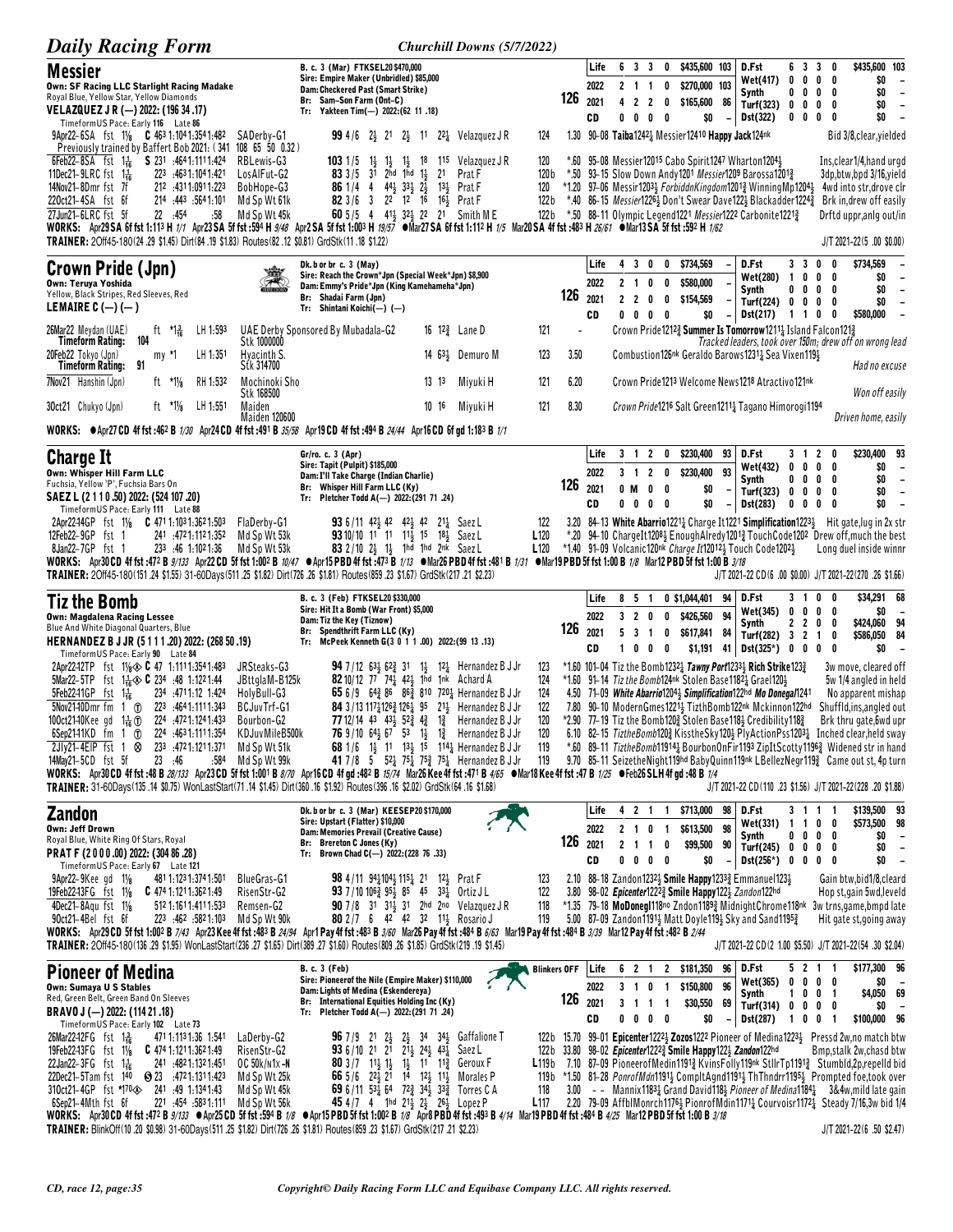| <b>Daily Racing Form</b>                                                                                                                                                                                                                                                                                                                                                                                                                                                                                                                                                                                                                                                                                                                                                                                                                                                                                   | Churchill Downs (5/7/2022)                                                                                                                                                                                                                                                                                                                                                                                                                                                                                                                                                     |                                                             |                                       |                                                                                                                               |                                                                                                                                                                                                                                                     |                                                                           |                                                 |                                                                                                                                                                                                                                                                                                                                                                                                                                                                                                                                                                                                                                                           |
|------------------------------------------------------------------------------------------------------------------------------------------------------------------------------------------------------------------------------------------------------------------------------------------------------------------------------------------------------------------------------------------------------------------------------------------------------------------------------------------------------------------------------------------------------------------------------------------------------------------------------------------------------------------------------------------------------------------------------------------------------------------------------------------------------------------------------------------------------------------------------------------------------------|--------------------------------------------------------------------------------------------------------------------------------------------------------------------------------------------------------------------------------------------------------------------------------------------------------------------------------------------------------------------------------------------------------------------------------------------------------------------------------------------------------------------------------------------------------------------------------|-------------------------------------------------------------|---------------------------------------|-------------------------------------------------------------------------------------------------------------------------------|-----------------------------------------------------------------------------------------------------------------------------------------------------------------------------------------------------------------------------------------------------|---------------------------------------------------------------------------|-------------------------------------------------|-----------------------------------------------------------------------------------------------------------------------------------------------------------------------------------------------------------------------------------------------------------------------------------------------------------------------------------------------------------------------------------------------------------------------------------------------------------------------------------------------------------------------------------------------------------------------------------------------------------------------------------------------------------|
| <b>Taiba</b><br><b>Own: Zedan Racing Stables</b><br>Blue, Red Sash, White Sleeves, Red Cap<br>SMITH M E (-) 2022: (104 22 .21)<br>TimeformUS Pace: Early 111 Late 107                                                                                                                                                                                                                                                                                                                                                                                                                                                                                                                                                                                                                                                                                                                                      | Ch. c. 3 (Apr) FTFMAR21\$1,700,000<br>Sire: Gun Runner (Candy Ride*Arg) \$125,000<br>Dam: Needmore Flattery (Flatter)<br>Br: Bruce C Ryan (Ky)<br>Yakteen Tim(—) 2022:(62 11 .18)<br>Tr:                                                                                                                                                                                                                                                                                                                                                                                       | 126                                                         | Life<br>2022<br>2021<br>CD            | $2 \t2 \t0$<br>$\mathbf 0$<br>2 <sub>2</sub><br>0<br>0<br>$0$ M<br>$0\quad 0$<br>$0\quad 0$<br>00                             | \$490,200 103<br>\$490,200 103<br>\$O<br>\$0                                                                                                                                                                                                        | D.Fst<br>Wet(480)<br><b>Synth</b><br>Turf(273)<br>$Dist(295*)$ 0 0 0 0    | 2 2 0 0<br>0<br>0<br>$0\quad 0$                 | \$490,200 103<br>$0\quad 0\quad 0$<br>\$0<br>$\overline{\phantom{a}}$<br>$0\quad 0\quad 0$<br>\$0<br>$\overline{\phantom{a}}$<br>\$0<br>$0\quad 0$<br>$\overline{\phantom{a}}$<br>\$0                                                                                                                                                                                                                                                                                                                                                                                                                                                                     |
| 9Apr22-6SA fst 11/ <sub>8</sub> C 463 1:104 1:354 1:482 SADerby-G1<br>Previously trained by Baffert Bob 2021: (341 108 65 50 0.32)<br>221 :453 :5741:094 Md Sp Wt 68k<br>5Mar22-2SA fst 6f<br>WORKS: OApr28SA 6f fst 1:124 H 1/4 Apr6SA 3f fst :37 H 3/10 Mar31SA 6f fst 1:121 H 4/9 Mar25SA 5f fst 1:002 H 4/34 Mar18SA 5f fst 1:003 H 4/28 OFeb27SA 6f fst 1:123 H 1/12<br>TRAINER: WonLastStart(22.18 \$1.12) Dirt(84.19 \$1.83) Routes(82.12 \$0.81) GrdStk(11.18 \$1.22)                                                                                                                                                                                                                                                                                                                                                                                                                              | <b>102</b> 6/6 31 33 32 21 12 <sup>1</sup> / <sub>2</sub> Smith M E<br><b>103</b> 4/7 1 2 <sup>hd</sup> 1 <sup>1</sup> / <sub>3</sub> 1 <sup>2</sup> / <sub>3</sub> 1 <sup>7</sup> / <sub>3</sub> Velazquez J R                                                                                                                                                                                                                                                                                                                                                                | 124<br>L <sub>122</sub>                                     |                                       |                                                                                                                               | 4.30 92-08 Taiba1242 <sup>1</sup> Messier12410 Happy Jack124nk<br>*.50 88-12 Taiba12273 Mauritius12213 Pioneering Papa11723                                                                                                                         |                                                                           |                                                 | 4wd,3-2wd,drove clear<br>Vie ins, powered away<br>J/T 2021-22(3 .33 \$3.53)                                                                                                                                                                                                                                                                                                                                                                                                                                                                                                                                                                               |
| <b>Simplification</b><br>Own: Tami Bobo and Tristan de Meric<br>White, Red Key On Grey And Blue Padlock<br><b>ORTIZ J L (-) 2022: (415 88 .21)</b><br>TimeformUS Pace: Early 101 Late 89                                                                                                                                                                                                                                                                                                                                                                                                                                                                                                                                                                                                                                                                                                                   | <b>B. c. 3 (Feb)</b><br>Sire: Not This Time (Giant's Causeway) \$75,000<br>Dam: Simply Confection (Candy Ride*Arg)<br>Br: France Weiner & Irwin Weiner (Fla)<br>Tr: Sano Antonio(-) 2022: (221 24 .11)                                                                                                                                                                                                                                                                                                                                                                         | 126                                                         | Life<br>2022<br>2021<br>CD            | 4<br>$2 \t1 \t1$<br>3 <sub>1</sub><br>0<br>$\overline{\mathbf{1}}$<br>$0\quad 0$<br>$0\quad 0$                                | 7 3 1 2 \$515,350 96<br>\$482,150 96<br>\$33,200 92<br>\$0<br>$\overline{\phantom{a}}$                                                                                                                                                              | D.Fst<br><b>Wet(445)</b><br>Synth<br>Turf(362) 0<br>$Dist(310^*)$ 0 0 0 0 | 6 3 1 2<br>0<br>1000                            | \$514,800 96<br>$0\quad 0\quad 0$<br>\$0<br>68<br>\$550<br>$0\quad 0\quad 0$<br>\$0<br>$\overline{\phantom{a}}$<br>\$0<br>$\blacksquare$                                                                                                                                                                                                                                                                                                                                                                                                                                                                                                                  |
| 2Apr22-44GP fst 11/8 C 471 1:103 1:362 1:503<br>FlaDerby-G1<br>$5$ Mar22-12GP fst $1\frac{1}{16}$<br>$@$ 233 :4811:12 1:44<br>Fntn0Yth-G2<br>$5Feb22-11GP$ fst $1\frac{1}{16}$<br>234 .4711.12 1.424<br>HolyBull-G3<br>1Jan22-10GP fst 1<br>233 .454 1:094 1:35<br>MuchoMManL150k<br>13Nov21-3GP fst 6f<br>113 454 5811.113<br>OC 75k/n1x-N<br>230ct21-7GP fst 6f<br>222 :453 :5721:094<br>SMd Sp Wt 45k<br>10ct21-5GP fst *5\}f<\bdot 231 :47 1:0011:071 Md Sp Wt 62k<br>WORKS: $\bullet$ Apr29 GP 5f my 1:002 B 1/10 Apr22 GP 5f fst :592 B 4/17 Apr15 GP 5f fst 1:014 B 4/6 Mar26 GP 5f fst :594 B 2/31 Mar19 GP 5f fst 1:014 B 15/28 Feb26 GP 5f fst 1:023 B 38/41<br>TRAINER: 31-60Days(190.12 \$2.43) Dirt(446.13 \$1.25) Routes(402.13 \$2.06) GrdStk(13.08 \$0.54)                                                                                                                                 | <b>92</b> $3/11$ 2 $\frac{1}{2}$ 2hd 2hd 2hd $32\frac{1}{4}$ Ortiz JL<br>96 2/11 $63\frac{3}{4}$ 72 $\frac{1}{4}$ 61 $1\frac{1}{2}$ 13 $\frac{1}{2}$ Ortiz JL<br>91 4/9 76 $\frac{1}{4}$ 64 $\frac{1}{2}$ 52 $\frac{1}{4}$ 33 $\frac{1}{2}$ 24 $\frac{1}{2}$ Castellano JJ<br><b>90</b> $3/6$ 11 11 11 12 $\frac{1}{2}$ 14 Castellano JJ<br>59 1/6 4 1hd 3nk 33 $\frac{1}{4}$ 35 $\frac{1}{4}$ Vasquez M A<br><b>92</b> 1/9 9 $2\frac{1}{2}$ 1 <sup>1</sup> / <sub>2</sub> 1 <sup>6</sup> 1 <sup>16</sup> / <sub>4</sub> Vasquez M A<br>68 5/8 4 43 43 44 53 46 60 6 68 5 68 5 | 122<br>120<br>122<br>118<br>120<br>118<br>118               |                                       |                                                                                                                               |                                                                                                                                                                                                                                                     |                                                                           |                                                 | *2.30 83-13 White Abarrio12214 Charge It1221 Simplification12234 Press,led,duel,willing<br>*2.50 85-06 Simplification12033 In Due Time1201 0 Captain1183 Circled 6wd, drove clr<br>3.70 86-09 WhiteAbarrio12043 Simplification122hd MoDoneg/1241 Toss head brk, saved2nd<br>4.20 96-10 Simplifiction1184 StrikeHrd12071 MrRumRunner118nk Pace 2p, mild urging<br>*.30 79-16 OfRevolution12023 Summery11823 Simplifiction1203 Pressured pc, held shw<br>*1.80 93-14 Simplifiction118163 StormyPttrn118hd HyHombr1183 Inside, much the best<br>7.70 - Gone Nuts1181 Uptown Lights1181 El Bailador118no Rail, 4wd 3/16, evenly<br>J/T 2021-22(47 .21 \$1.83) |
| <b>Barber Road</b><br><b>Own: WSS Racing LLC</b><br>Navy, Carolina Blue 'W', Carolina<br>GUTIERREZ R (3000.00) 2022: (320 46.14)<br>TimeformUS Pace: Early 85 Late 105                                                                                                                                                                                                                                                                                                                                                                                                                                                                                                                                                                                                                                                                                                                                     | Gr/ro. c. 3 (Mar) KEENOV19\$15,000<br>Sire: Race Day (Tapit)<br>Dam: Encounter (Southern Image)<br>Br: Susan Forrester & Judy Curry (Ky)<br>Tr: Ortiz John A(-) 2022: (124 23 .19)                                                                                                                                                                                                                                                                                                                                                                                             | 126                                                         | Life<br>2022<br>2021<br>CD            | 8<br>24<br>-1<br>$0 \quad 3 \quad 1$<br>4<br>4<br>$\overline{2}$<br>0<br>$\mathbf{1}$<br>2 1 1 0                              | \$650,720<br>88<br>\$550,000 88<br>\$100,720<br>84<br>\$77,220                                                                                                                                                                                      | D.Fst<br>Wet(363)<br><b>Synth</b><br>Turf $(217)$ 0<br>84   Dst(282)      | 7 2 3 1<br>$\overline{1}$<br>0<br>0<br>0<br>0   | \$600,720 88<br>\$50,000 78<br>0 1 0<br>$0\quad 0$<br>\$0<br>$\overline{\phantom{a}}$<br>\$0<br>$0\quad 0$<br>\$0<br>$0\quad 0\quad 0$<br>$\overline{\phantom{a}}$                                                                                                                                                                                                                                                                                                                                                                                                                                                                                        |
| 2Apr22420P fst 11/8<br>462 1:111 1:371 1:502<br>ArkDerby-G1<br>26Feb22-110P fst 1 <sup>1</sup> <sub>16</sub><br>232 .484 1:141 1:453<br>Rebel-G2<br>29Jan22-90P fst $1\frac{1}{16}$<br>$\omega$ 23 4711.1221.454<br>Southwst-G3<br>$1$ Jan22-90P sly <sup>s</sup> 1<br>$C$ 23 $.4611.1211.392$<br>SmrtyJnsL250k<br>27Nov21-9CD fst 64f<br>224 .46 1:1021:164<br>LvlyShvlyB200k<br>10Nov21-6CD fst 6}f<br>$\bullet$ 23 $\cdot$ 4621:1031:17<br>Alw 30000s<br>140ct21-4Kee fst $1\frac{1}{16}$<br>$\odot$ 24 $.4931:1421:451$<br>Md 30000<br>3Aug21-3Cnl fst 5f<br>222 .452<br>:571 Md Sp Wt 49k<br>WORKS: Apr30CD 4f fst :484 B 70/133 Apr22CD 6f fst 1:162 B 4/4 Mar27 OP 4f fst :492 B 32/88 Mar19 OP 4f fst :481 B 11/101 Feb21 OP 4f fst :48 B 4/49 Feb15 OP 5f fst 1:002 B 2/31<br>(10.00) GrdStk (13.00 \$0.00) TRAINER: 31-60Days (126.17 \$2.57) Dirt (340.18 \$2.02) Routes (167.14 \$1.97) GrdStk | <b>88</b> 3/9 86 3 83 3 34 22 3<br>Gutierrez R<br>83 9/11 961 621 631 431 31<br>Gutierrez R<br><b>86</b> 8/12 1112106 $\frac{1}{4}$ 73 $\frac{3}{4}$ 52 $\frac{1}{4}$ 21 $\frac{1}{5}$<br>Santana R Jr<br><b>78</b> 10/13 55 661 51 <sup>3</sup> 31 <sup>3</sup> 22<br>Gutierrez R<br>$845/6$ 1<br>$31 \quad 31 \quad 2\frac{1}{2} \quad 2\frac{1}{2}$<br><b>Gaffalione T</b><br>75 4/5 2 21 1hd $12\frac{1}{2}$ 16 <sup>1</sup> Gutierrez R<br>71 2/7 13 13 1hd 1hd 133 Gutierrez R<br>39 5/6 6 643 661 47 4121 Gutierrez R                                                   | 117 b<br>117 b<br>122 b<br>119 b<br>119                     |                                       |                                                                                                                               | 6.50 80-18 Un Ojo117 $\frac{1}{2}$ Ethereal Road117 <sup>no</sup> Barber Road117 <sup>1</sup> $\frac{1}{4}$<br>8.50 80-21 Dash Attack 1192 Barber Road 1171 Ignitis 117 <sup>no</sup><br>122b *2.00 90-13 Barber Road1226 & Jesuit120hd Barstow1205 |                                                                           |                                                 | 119b 10.00 84-07 Cyberknife1192 <sup>3</sup> Barber Road119 <sup>3</sup> SecretOath1174 <sup>1</sup> Imrpvd 2nd,luggd,up2nd<br>Split foes late, willing<br>117b 11.80 78-22 Newgrange1221 Barber Road1171 Ben Diesel1172 5w 7/8.4w 2nd, 2nd best<br>3w,traffic,up late 2nd<br>9.30 90-13 Tejano Twist122} Barber Road12213 CoolPapaG1221} Long drv 1/16, gave in<br>Press 2wd, took over 1/4<br>5.60 77-26 BrberRod11933 Lemondettheltch11983 Loonshot1192 Repelled foe, widened<br>5.90 90 - Tejano Twist1193 Surfer Dude11951 Ruling Front1194 3wd upper, no threat<br>J/T 2021-22 CD(19 .16 \$2.67) J/T 2021-22(88 .18 \$2.45)                         |
| <b>White Abarrio</b><br>Own: C2 Racing Stable LLC and La Milagrosa<br>Royal Blue, Black 'Cc' On Orange Ball<br>GAFFALIONE T (6 2 0 3 .33) 2022: (534 101 .19)<br>TimeformUS Pace: Early 103 Late 80                                                                                                                                                                                                                                                                                                                                                                                                                                                                                                                                                                                                                                                                                                        | Gr/ro. c. 3 (Mar) OBSMAR21 \$40,000<br>Sire: Race Day (Tapit)<br>Dam: Catching Diamonds (Into Mischief)<br>Br: Spendthrift Farm LLC (Ky)<br>Tr: Joseph S A Jr(-) 2022:(267 55 .21)                                                                                                                                                                                                                                                                                                                                                                                             | 126                                                         | Life<br>2022<br>2021<br>CD            | 5 4 0<br>$\mathbf{1}$<br>2 <sub>2</sub><br>0<br>0<br>3 <sub>2</sub><br>0<br>$\overline{\mathbf{1}}$<br>$1\quad 0$<br>0<br>- 1 | \$823,650 97<br>\$731,600<br>97<br>\$92,050 81<br>\$38,050                                                                                                                                                                                          | D.Fst<br><b>Wet(372)</b><br>Synth<br>Turf(255) 0<br>80 Dst(294)           | 5401<br>0<br>0<br>0<br>$0\quad 0$               | \$823,650 97<br>$0\quad 0\quad 0$<br>\$0<br>\$0<br>$0\quad 0\quad 0$<br>$\overline{\phantom{a}}$<br>$0\quad 0\quad 0$<br>\$0<br>$\overline{\phantom{a}}$<br>\$0<br>0<br>$\overline{\phantom{a}}$                                                                                                                                                                                                                                                                                                                                                                                                                                                          |
| 2Apr22-14GP fst 11/8 C 471 1:103 1:362 1:503<br>FlaDerby-G1<br>5Feb2241GP fst $1\frac{1}{16}$<br>234 :4711:12 1:424<br>HolyBull-G3<br>C 234 :4841:1311:434<br>KyJC-G2<br>27Nov2141CD fst $1\frac{1}{16}$<br>290ct21-2GP fst 1 S 25 :4811:13 1:363<br>OC 75k/n1x-N<br>Previously trained by Perez Carlos L 2021(as of 9/24): (77 7 11 10 0.09)                                                                                                                                                                                                                                                                                                                                                                                                                                                                                                                                                              | <b>96</b> 7/11 52} 52} 31} 1hd 11} Gaffalione T<br><b>97</b> 8/9 21 <sup>1</sup> / <sub>3</sub> 2 <sup>1</sup> / <sub>3</sub> 2 <sup>hd</sup> 1 <sup>2</sup> / <sub>3</sub> 1 <sup>4</sup> / <sub>3</sub> Gaffalione T<br>80 8/11 32 313 53 533 36<br>Zayas E J<br>81 2/5 11 11 11 12 14<br>Zayas E J                                                                                                                                                                                                                                                                          | 122<br>120<br>122<br>120                                    |                                       |                                                                                                                               |                                                                                                                                                                                                                                                     |                                                                           |                                                 | 2.90 85-13 White Abarrio 1221; Charge It 1221 Simplification 1223; 3-4w,up 1/8, drift 1/16<br>6.00 91-09 White Abarrio1204 <sub>3</sub> Simplification122hd MoDonegal1241 Press2w,bid6f,drew off<br>6.70 80-21 Smile Happy 1223 $\frac{1}{4}$ Classic Cause wy 1222 $\frac{3}{4}$ White Abrrio 122 $\frac{1}{4}$ Came again for show<br>*.30 89-11 White Abarrio 1204 Strike Hard 1205 4 God Is Love 1183 <sup>1</sup> Drew off when asked                                                                                                                                                                                                                |
| 24Sep21-4GP fst 6 <sup>1</sup> / <sub>2</sub> f 221 :45 1:1011:17 Md Sp Wt 45k<br>WORKS: Apr30 GP 4f fst:481 B 1/3 Apr24 GP 5f fst 1:00 B 5/13 @Apr17 GP 3f fst :342 B 1/41 @Mar29 GP 3f fst :344 B 1/5 Mar20 GP 5f fst 1:002 B 4/17 @Mar13 GP 5f fst :592 B 1/15<br>TRAINER: 20ff45-180(182.20 \$1.66) 31-60Days(461.25 \$1.96) WonLastStart(220.22 \$1.42) Dirt(565.26 \$1.91) Routes(554.19 \$1.68) GrdStk(82.15 \$2.03)                                                                                                                                                                                                                                                                                                                                                                                                                                                                                | 81 1/11 8 413 2hd 113 163 Arroyo A S                                                                                                                                                                                                                                                                                                                                                                                                                                                                                                                                           |                                                             |                                       |                                                                                                                               |                                                                                                                                                                                                                                                     |                                                                           |                                                 | 118 12.30 90-20 White Abarrio 1186 & Logico 1182 Classicstate of mind 1181 & Split foes, kicked clr<br>J/T 2021-22 CD(2 .00 \$0.00) J/T 2021-22(170 .21 \$1.40)                                                                                                                                                                                                                                                                                                                                                                                                                                                                                           |
| <b>Cyberknife</b><br>Own: Gold Square LLC<br>Black, Gold Panel, Black Cap<br>GEROUX F (2010.00) 2022: (204 30 .15)<br>TimeformUS Pace: Early 105 Late 83                                                                                                                                                                                                                                                                                                                                                                                                                                                                                                                                                                                                                                                                                                                                                   | Ch. c. 3 (Mar) FTKSEL20 \$400,000<br>Sire: Gun Runner (Candy Ride*Arg) \$125,000<br>Dam: Awesome Flower (Flower Alley)<br>Br: Kenneth L Ramsey & Sarah K Ramsey (Ky)<br>Tr: Cox Brad H(-) 2022:(297 73 .25)                                                                                                                                                                                                                                                                                                                                                                    |                                                             | Life<br>2022<br>$126$ $_{2021}$<br>CD | 6 3 2<br>0<br>320<br>0<br>3 1 2 0<br>2 0 2 0                                                                                  | \$860,000 92<br>\$785,000<br>92<br>\$75,000<br>\$48,000                                                                                                                                                                                             | D.Fst<br>Wet(480)<br>Synth<br>80 Turf(301) 0<br>79 Dst(314*) 0 0          | 6 3 2 0<br>0<br>0                               | \$860,000 92<br>$0\quad 0\quad 0$<br>\$0<br>$\overline{\phantom{a}}$<br>$0\quad 0\quad 0$<br>\$0<br>$\overline{\phantom{a}}$<br>\$0<br>$0\quad 0\quad 0$<br>$\overline{\phantom{a}}$<br>\$0<br>$0\quad 0$<br>$\overline{\phantom{a}}$                                                                                                                                                                                                                                                                                                                                                                                                                     |
| 2Apr22-120P fst 11/8<br>462 1:111 1:371 1:502<br>ArkDerby-G1<br>19Feb22-8FG fst 1 <sup>1</sup> <sub>16</sub><br>242 .4721.1121.422<br>OC 50k/n1x-N<br>22Jan22-14FG $f$ st $1\frac{1}{16}$<br><b>C</b> 232 $\cdot$ 47 1.12 1.441<br>Lecomte-G3<br>26Dec21-13FG fst 1 <sup>1</sup> / <sub>16</sub><br>24 .48 1:124 1:444<br>Md Sp Wt 45k<br>5Nov2140CD fst 6 <sup>1</sup><br>23 :4621:1011:163<br>Md Sp Wt 120k<br>212 :443 :5631:093<br>25Sep21-7CD fst 6f<br>Md Sp Wt 120k<br>Disqualified and placed second                                                                                                                                                                                                                                                                                                                                                                                               | <b>92</b> 8/9 44 42 2hd $12\frac{1}{2}$ 12 <sup>3</sup> Geroux F<br>87 5/10 31 $\frac{1}{2}$ 21 2 $\frac{1}{2}$ 12 $\frac{1}{2}$ 13 Geroux F<br>72 6/9 65 $\frac{1}{2}$ 63 $\frac{1}{2}$ 41 $\frac{1}{4}$ 56 610 $\frac{1}{2}$ Geroux F<br>80 6/9 31 $\frac{1}{2}$ 32 1 $\frac{1}{2}$ 12 $\frac{1}{2}$ 1 $\frac{1}{2}$ Geroux F<br>74 2/10 4 32 31 21 21<br>Garcia M<br>79 5/9 5 41 <sup>1</sup> / <sub>2</sub> 1hd 1 <sup>1</sup> / <sub>2</sub> 1 <sup>1</sup> / <sub>2</sub><br>Garcia M                                                                                    | 119<br>L <sub>119</sub><br>122 b<br>L <sub>120</sub><br>119 |                                       |                                                                                                                               | *1.80 101-02 Cyberknife1193 Kupuna1193 Strava1193<br>*.50 87-09 Cyberknife120} Jeeper1202} Jego1204<br>*.40 91-11 Classic Moment1193 Cyberknife11961 Kupuna1193                                                                                     |                                                                           |                                                 | 5.80 87-07 Cyberknife11923 Barber Road1193 Secret Oath11743 Early move btwn, drift<br>3p,bid 2w5/16,took ovr<br>5.20 81-09 Call Me Midnight122hd Epicenter1223 Pappacap12231 4w, inchd 5p2nd, flattnd<br>3w,bid,cleard1/4,lastd<br>Bid, drift, lug, not enuf<br>119b *1.20 89-11 $\overline{D}$ Cybrknif119} HoistthGold1199} CoffWthAlx1192} 3w,bid,led/bmp foe upr                                                                                                                                                                                                                                                                                      |
| WORKS: OApr30CD 6f fst 1:111 B 1/4 Apr23CD 6f fst 1:121 B 1/3 Apr16CD 5f gd 1:00 B 4/14 Mar26 FG 5f fst 1:014 B 17/25 Mar19 FG 5f fst 1:00 B 9/43 Mar12 FG 5f fst 1:00 B 3/32<br>TRAINER: 31-60Days(528 .27 \$1.71) WonLastStart(304 .29 \$2.00) Dirt(900 .27 \$1.80) Routes(767 .27 \$1.74) GrdStk(162 .25 \$1.74)                                                                                                                                                                                                                                                                                                                                                                                                                                                                                                                                                                                        |                                                                                                                                                                                                                                                                                                                                                                                                                                                                                                                                                                                |                                                             |                                       |                                                                                                                               |                                                                                                                                                                                                                                                     |                                                                           |                                                 | J/T 2021-22 CD(106 .21 \$1.48) J/T 2021-22(444 .25 \$1.78)                                                                                                                                                                                                                                                                                                                                                                                                                                                                                                                                                                                                |
| <b>Classic Causeway</b><br>Own: Kentucky West Racing LLC and Clarke M<br>Blue, Gold 'V', Blue Cap<br>LEPAROUX JR (3100.33) 2022: (194 20.10)<br>TimeformUS Pace: Early 121 Late 74                                                                                                                                                                                                                                                                                                                                                                                                                                                                                                                                                                                                                                                                                                                         | Ch. c. 3 (Feb)<br>Sire: Giant's Causeway (Storm Cat) \$75,000<br>Dam: Private World (Thunder Gulch)<br>Br: Kentucky West Racing LLC & Clarke M Cooper Family (Ky)<br>Tr: Lynch Brian A(2 0 0 0 .00) 2022:(70 9 .13)                                                                                                                                                                                                                                                                                                                                                            | 126                                                         | Life<br>2022<br>2021<br>CD            | 6 3 1 1<br>3 <sub>2</sub><br>0<br>$\mathbf{0}$<br>3 1 1 1<br>1 0 1 0                                                          | \$521,100 90 D.Fst<br>\$340,000<br>88<br>\$181,100 90<br>\$76,100 84 Dst(328)                                                                                                                                                                       | Wet(357)<br>Synth<br>Turf(325) $0 \t 0 \t 0 \t 0$                         | 5 2 1 1<br>1100<br>$0\,0\,0\,0$<br>$0\ 0\ 0\ 0$ | \$311,100 90<br>\$210,000 86<br>\$0<br>$\overline{\phantom{a}}$<br>\$0<br>$\overline{\phantom{a}}$<br>\$0<br>$\overline{\phantom{a}}$                                                                                                                                                                                                                                                                                                                                                                                                                                                                                                                     |
| 2Apr2244GP fst 11/8 C 471 1:103 1:362 1:503<br>FlaDerby-G1<br>12Mar2241Tam gd $1\frac{1}{16}$<br>233 :48 1:13 1:444<br>TamDby-G2<br>12Feb22-10Tam fst $1\frac{1}{16}$<br>$@$ 223 $:4631:1121.424$<br>SFDavis-G3<br>27Nov21-11CD fst 1 <sup>1</sup> <sub>16</sub><br>$C$ 234 :4841:1311:434<br>KyJC-G2<br>90ct21-9Kee fst $1\frac{1}{16}$<br>$@$ 224 :4631:1141:433<br>BrdrsFut-G1<br>222 :4521:0931:223 Md Sp Wt 100k<br>4Sep21-7Sar fst 7f<br>WORKS: Apr30 CD 6f fst 1:131 B 3/4 Apr23 CD 5f fst 1:004 B 2270 Apr16 CD 4f gd :484 B 2174 Mar26 PmM 4f fst :472 B 2/95 Mar5 PmM 5f fst :594 B 2/31 Feb26 PmM 4f fst :482 B 25/122<br>TRAINER: 31-60Days(127.15 \$1.39) Dirt(101.15 \$1.54) Routes(180.13 \$1.27) GrdStk(31.19 \$1.54)                                                                                                                                                                      | <b>64</b> 2/11 1 <sup>1</sup> / <sub>3</sub> 1hd 53 1112 1121 <sup>1</sup> / <sub>4</sub> Ortiz I Jr<br>86 4/10 11 11 11 11 12 0rtiz I Jr<br><b>88</b> 3/12 1hd 2hd 1hd 11 $\frac{1}{2}$ 13 $\frac{3}{4}$ Ortiz I Jr<br>84 1/11 433 42 3nk $2\frac{1}{2}$ $23\frac{1}{4}$ Rosario J<br>73 13/13 11 <sup>1</sup> / <sub>2</sub> 1 <sup>1</sup> / <sub>2</sub> 1 <sup>1</sup> / <sub>2</sub> 2 <sup>2</sup> 3 <sup>42</sup> / <sub>4</sub> Ortiz JL<br>90 2/8 4 11} 11} 16} 16} Ortiz JL                                                                                         | 122<br>118<br>118<br>122<br>122<br>119                      |                                       |                                                                                                                               | 3.70 64-13 White Abarrio12211 Charge It1221 Simplification12231                                                                                                                                                                                     |                                                                           |                                                 | Rail, retreated<br>*.80 85-11 Classic Causeway 1182 + Grnthm 118 <sup>nk</sup> Shipstion 118 <sup>nk</sup> Pace in hand, rousd clr<br>*1.60 95-04 Classic Causeway11833 Shipsational1221 Volcanic11813 Dueled rail, drove clr<br>*1.40 83-21 SmileHappy12231 ClssicCusewy12223 WhiteAbrrio1221 Bid 3w1/4-1/8,no match<br>*1.90 80–20 RttleNRoll12241 DoublThundr1221 ClssicCuswy12211 Cleared,no match3/16<br>13.60 89-08 ClssicCusewy11963 Trflgr1192 BrigdierGenerl1191 Coax 2p, with authority<br>J/T 2021-22 CD (21 .19 \$1.36) J/T 2021-22 (87 .16 \$1.37)                                                                                           |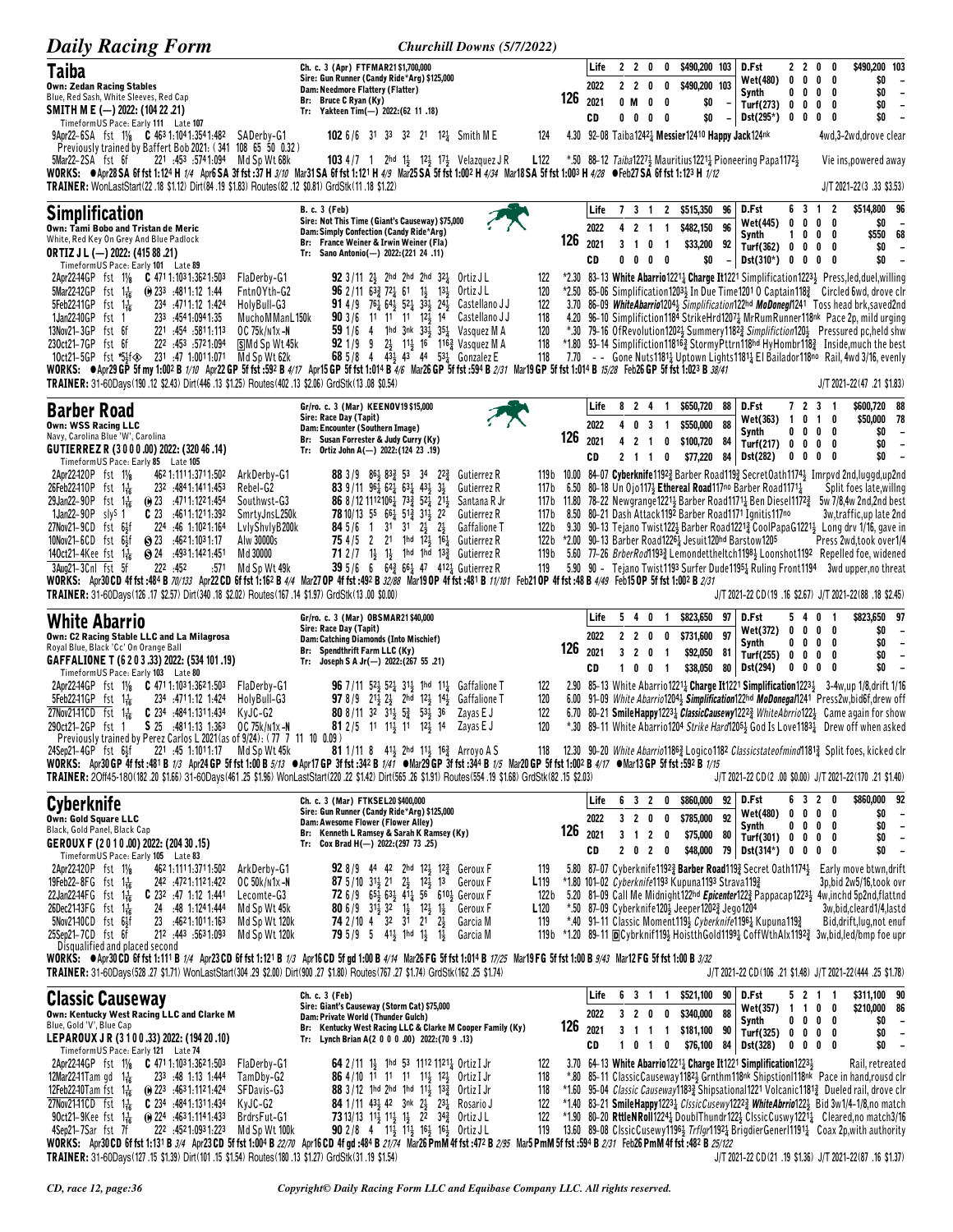| <b>Daily Racing Form</b>                                                                                                                                                                                                                                                                                                                                                                                                                                                                                                                                                                                                                                                                                                                                                                                                                        |                                                                                                                                                                                                                                                                                                                                                                                                                                                                                                   | Churchill Downs (5/7/2022)                                                                          |                                |                                            |                                                                              |                                                     |                                                                                                                                                                                                                                                                                                                                                                                                                                                                                                                                                                                                                                                                                                                         |                                                     |                                                                                        |                                                                                                                                                                                                                                                      |
|-------------------------------------------------------------------------------------------------------------------------------------------------------------------------------------------------------------------------------------------------------------------------------------------------------------------------------------------------------------------------------------------------------------------------------------------------------------------------------------------------------------------------------------------------------------------------------------------------------------------------------------------------------------------------------------------------------------------------------------------------------------------------------------------------------------------------------------------------|---------------------------------------------------------------------------------------------------------------------------------------------------------------------------------------------------------------------------------------------------------------------------------------------------------------------------------------------------------------------------------------------------------------------------------------------------------------------------------------------------|-----------------------------------------------------------------------------------------------------|--------------------------------|--------------------------------------------|------------------------------------------------------------------------------|-----------------------------------------------------|-------------------------------------------------------------------------------------------------------------------------------------------------------------------------------------------------------------------------------------------------------------------------------------------------------------------------------------------------------------------------------------------------------------------------------------------------------------------------------------------------------------------------------------------------------------------------------------------------------------------------------------------------------------------------------------------------------------------------|-----------------------------------------------------|----------------------------------------------------------------------------------------|------------------------------------------------------------------------------------------------------------------------------------------------------------------------------------------------------------------------------------------------------|
| <b>Tawny Port</b><br><b>Own: Peachtree Stable</b><br>Purple, Tan Braces, Tan Bars On Sleeves<br>SANTANA R JR (-) 2022: (284 48 .17)<br>TimeformUS Pace: Early 77 Late 101                                                                                                                                                                                                                                                                                                                                                                                                                                                                                                                                                                                                                                                                       | Dk. b or br c. 3 (Mar) KEESEP20 \$430,000<br>Sire: Pioneerof the Nile (Empire Maker) \$110,000<br>Dam: Livi Makenzie (Macho Uno)<br>Br: WinStar Farm LLC (Ky)<br>Tr: Cox Brad H(-) 2022: (297 73 .25)                                                                                                                                                                                                                                                                                             | 126                                                                                                 | Life<br>2022<br>2021<br>CD     | 5 3 1<br>4 2 1<br>$1\quad1$<br>$0\quad 0$  | 0<br>0<br>0<br>0<br>$0\quad 0$                                               | \$427,000<br>\$389,800<br>\$37,200<br>\$0           | 90<br>D.Fst<br>Wet(377)<br>90<br>Synth<br>62<br>Turf(310) 0 0<br>$-$ Dst(260)                                                                                                                                                                                                                                                                                                                                                                                                                                                                                                                                                                                                                                           | 2 <sub>1</sub><br>0<br>3 2 1<br>$0\ 0\ 0$           | $0\quad 0$<br>$0\quad 0\quad 0$<br>0<br>0<br>0<br>0                                    | \$237,400 89<br>\$0<br>$\overline{\phantom{a}}$<br>90<br>\$189,600<br>\$0<br>$\overline{\phantom{a}}$<br>\$0                                                                                                                                         |
| 16Apr22-9Kee fst $1\frac{1}{16}$<br>234 .48 1:1221:451<br>Lexingtn-G3<br>2Apr22-12TP fst $1\frac{1}{8}$ C 47 1.1111.3541.483<br>JRSteaks-G3<br>19Feb2243FG fst 11/8 C 474 1:121 1:362 1:49<br>RisenStr-G2<br>7Jan22-7TP fst 1 $\otimes$ (i) 233 :4631:1141:374<br>OC 50k/n1x -N<br>4Dec21-4TP fst 1 $\otimes$ 233 :4721:1221:373<br>Md Sp Wt 61k<br>WORKS: Apr30CD 5f fst 1:013 B 28/55 Apr11CD 4f fst :503 B 21/30 Mar26 FG 5f fst 1:002 B 3/25 Mar19 FG 5f fst 1:00 B 9/43 Mar12 FG 5f fst 1:022 B 28/32 Mar5 FG 4f fst :483 B 11/76<br>TRAINER: WonLastStart(304.29 \$2.00) Dirt(900.27 \$1.80) Routes(767.27 \$1.74) GrdStk(162.25 \$1.74)                                                                                                                                                                                                  | 89 9/11 52 83 52 31 1<br><b>90</b> 5/12 52 <sup>1</sup> / <sub>2</sub> 41 <sup>2</sup> / <sub>2</sub> 2 <sup>1</sup> / <sub>2</sub> 2 <sup>2</sup> / <sub>2</sub> Franco M<br><b>86</b> 4/10 75 84 $\frac{1}{2}$ 95 $\frac{1}{2}$ 78 $\frac{1}{2}$ 57 $\frac{3}{4}$<br>71 8/10 44} 57 41} 21 1nk Esquivel E<br>62 3/12 118 $\frac{3}{2}$ 108 $\frac{1}{2}$ 74 $\frac{1}{4}$ 1 $\frac{1}{2}$ 16 $\frac{1}{2}$ Esquivel E                                                                           | Geroux F<br>118<br>123<br>122<br>Geroux F<br>L <sub>122</sub><br>119                                | 3.70                           |                                            |                                                                              |                                                     | 5.10 77-24 Tawny Port1181 Major General1181 3 In Due Time1181 Roused far, rally, clrd<br>99-04 Tiz the Bomb1232 $\frac{1}{4}$ Tawny Port1233 $\frac{1}{2}$ Rich Strike123 $\frac{3}{4}$<br>24.00 93-02 Epicenter12223 Smile Happy1223 Zandon122hd<br>2.40 88-19 Tawny Port122nk OnThinIce1183 LegendaryLore118nk Bmpd st, led, gamely<br>*2.10 95-03 TawnyPort1196} Lemonadeatthelatch119} MasterLe1192} Impressive debut<br>J/T 2021-22 CD(1 .00 \$0.00) J/T 2021-22(35 .34 \$2.14)                                                                                                                                                                                                                                    |                                                     |                                                                                        | 3w bid, bested rest<br>Ins, shuffld, 6p1/4, stay                                                                                                                                                                                                     |
| <b>Zozos</b><br>Own: Barry and Joni Butzow<br>Blue, Blue 'Jb' On Gold Ball, Gold<br>FRANCO M (-) 2022: (345 64 .19)<br>TimeformUS Pace: Early 112 Late 75<br>26Mar22-12FG fst 1 용<br>471 1:113 1:36 1:541<br>LaDerby-G2<br>11Feb22-80P fst 1 <sup>1</sup> / <sub>16</sub><br>234 484 1:141 1:442<br>OC 100k/n1x-N<br>213 :451 :5741.11<br>23Jan22-9FG fst 6f<br>Md Sp Wt 52k<br>WORKS: Apr30CD 6f fst 1:112 B 2/4 @Apr22CD 6f fst 1:122 B 1/4 Apr15CD 5f fst 1:003 B 15/60 Apr8CD 4f fst :49 B 17/76 Mar19FG 4f fst :491 B 47/10 @Mar12FG 5f fst :593 B 1/32<br>(1.74) GrdStk(162.25 \$1.74) Dirt(900.27 \$1.80) Routes(767.27 \$1.74) GrdStk(162.25 \$1.74)                                                                                                                                                                                    | Dk. b or br c. 3 (Mar)<br>Sire: Munnings (Speightstown) \$85,000<br>Dam: Papa's Forest (Forestry)<br>Br: Barry Butzow & Joni Butzow (Ky)<br>Tr: Cox Brad H(-) 2022: (297 73 .25)<br><b>98</b> 2/9 11 1 <sup>1</sup> / <sub>2</sub><br>$1\frac{1}{2}$ $21\frac{1}{2}$ $22\frac{1}{2}$ Geroux F<br><b>92</b> 9/11 21 <sub>3</sub> 21 2hd 14 110 <sub>4</sub> Geroux F<br>70 7/8 4 43 42 31 1 Hernandez C J                                                                                          | 122<br>L <sub>119</sub><br>L122                                                                     | Life<br>2022<br>126 2021<br>CD | 321<br>3 <sub>2</sub><br>0 M<br>$0\quad 0$ | 0<br>0<br>$\overline{\mathbf{1}}$<br>$\mathbf{0}$<br>0<br>$0\quad 0$         | \$291,200<br>\$291,200<br>\$0<br>\$0                | 98<br>D.Fst<br>Wet(436)<br>98<br>Synth<br>Turf(303)<br>$-$ Dst(262)<br>2.50 101-01 Epicenter12223 Zozos1222 Pioneer of Medina12233<br>3.90 87-15 Zozos119102 DHE lusive Target1172 DHB arossa1192<br>2.10 87-11 Zozos1222 Stayed in for Half12211 Strong Quality1223                                                                                                                                                                                                                                                                                                                                                                                                                                                    | 32<br>0<br>0<br>00<br>$\mathbf 0$<br>0<br>$1\quad0$ | $\mathbf{1}$<br>O<br>$0\quad 0$<br>$\mathbf 0$<br>0<br>$0\quad 0$<br>0<br>$\mathbf{1}$ | \$291,200 98<br>\$0<br>$\overline{\phantom{a}}$<br>\$0<br>$\overline{\phantom{a}}$<br>\$0<br>$\overline{\phantom{a}}$<br>\$200,000 98<br>Ins, no match, 2nd best<br>Pressed, duel, roused<br>4wd, left lead, grind, up<br>J/T 2021-22(59 .24 \$1.47) |
| <b>Ethereal Road</b><br>Own: Julie Gilbert and Aaron Sones<br>White, Royal Blue Chevrons, Royal Blue<br>CONTRERAS L (-) 2022: (171 13.08)<br>Timeform US Pace: Early 85 Late 101                                                                                                                                                                                                                                                                                                                                                                                                                                                                                                                                                                                                                                                                | B. c. 3 (Feb) KEESEP20 \$90,000<br>Sire: Quality Road (Elusive Quality) \$150,000<br>Dam: Sustained (War Front)<br>Br: Paul Pompa Jr (Ky)<br>Tr: Lukas D Wayne(-) 2022:(67 4.06)                                                                                                                                                                                                                                                                                                                  | 126                                                                                                 | Life<br>2022<br>2021<br>CD     | 7 1 1<br>41<br>3 M<br>$\mathbf{2}$<br>0    | $\mathbf{1}$<br>$\overline{\mathbf{1}}$<br>0<br>0<br>- 1<br>0<br>- 0         | \$294,545 84<br>\$281,400<br>\$13,145 68<br>\$4,745 | D.Fst<br><b>Wet(401)</b><br>84<br>Synth<br>Turf(356) 0 0 0 0<br>68<br>Dst(297)                                                                                                                                                                                                                                                                                                                                                                                                                                                                                                                                                                                                                                          | 5 <sub>1</sub><br>$\overline{2}$<br>0<br>$0\quad 0$ | 0<br>$\mathbf{1}$<br>0<br>-1<br>$0\,0\,0\,0$<br>$0\quad 0$                             | \$273,645 84<br>\$20,900 80<br>\$0<br>$\overline{\phantom{a}}$<br>\$0<br>$\overline{\phantom{a}}$<br>\$0                                                                                                                                             |
| 16Apr22-9Kee fst $1\frac{1}{16}$<br>234 :48 1:1221:451<br>Lexingtn-G3<br>$9$ Apr22- $9$ Kee qd $1\frac{1}{8}$<br>481 1:123 1:374 1:501<br><b>BlueGras-G1</b><br>26Feb22410P fst 1 <sup>1</sup> / <sub>16</sub><br>232 .4841:1411.453<br>Rebel-G2<br>29Jan22410P fst 1 <sup>1</sup> / <sub>16</sub><br>232 .4821.14 1.464<br>Md Sp Wt 84k<br>18Dec21-100P my <sup>S</sup> 1 <sup>1</sup> / <sub>16</sub><br>23 :4731:13 1:454<br>Md Sp Wt 84k<br>$C$ 22 $.4511.10$ 1.23<br>28Nov21-6CD fst 7f<br>Md Sp Wt 121k<br>310ct21-7CD fst 7f<br>222 :4521:1021:233<br>Md Sp Wt 121k<br>WORKS: Apr25CD 5f fst 1:021 B 8/8 Mar31 OP 5f gd :593 B 1/3 $\bullet$ Mar23 OP 5f gd 1:001 B 1/5 Mar14 OP 5f fst 1:00 B 5/20 Mar6 OP 5f fst 1:012 B 7/14 Feb22 OP 3f sly :371 B 2/3<br>TRAINER: Dirt(239 .10 \$1.04) Routes(139 .11 \$1.13) GrdStk(13 .08 \$0.20) | <b>84</b> 4/11 74 63 <sup>1</sup> / <sub>3</sub> 84 <sup>1</sup> / <sub>4</sub> 42 <sup>1</sup> / <sub>3</sub> 43 <sup>1</sup> / <sub>3</sub> Espinoza V<br>80 8/11 52 73 73 66 711 Contreras L<br><b>83</b> 10/11 $54^{\frac{1}{2}} 52\frac{1}{4} 42\frac{1}{2} 1\frac{1}{2} 2\frac{1}{2}$ Contreras L<br>81 2/12 12161212 981 423 14<br>64 6/12 86 $\frac{1}{4}$ 107 97 $\frac{1}{4}$ 58 36 $\frac{1}{4}$ Arrieta F<br>68 9/11 4 75 64 54 55 2 Cohen D<br>55 5/11 9 910 810 711 7131 Bejarano R | 118<br>123<br>117<br>L <sub>122</sub><br>Contreras L<br>L <sub>119</sub><br>119<br>119              |                                |                                            |                                                                              |                                                     | 9.50 73-24 Tawny Port1181 Major General1181, In Due Time1181 Bmp st, 5p upr, bid, flat<br>13.30 76-18 Zandon1232 <sub>2</sub> Smile Happy1233 <sub>2</sub> Emmanuel123 <sub>2</sub><br>15.80 80-18 Un Ojo117} Ethereal Road117no Barber Road11711<br>19.60 75-22 EtherelRod1224 QuicktoBlm12213 GointothShow1223 Hesitd brk,5w, willing<br>12.30 74-15 CallMeJam1119hd QuicktoBlme1196 <sub>4</sub> EtherelRod1195 <sub>4</sub> 2p, no match top two<br>35.80 81-13 Surfer Dude119nk Kupuna11913 Winterwood1191<br>31.40 70-15 B Sudd119nk Unpredictable Bay1196 Wolfe County11931                                                                                                                                      |                                                     |                                                                                        | 3w,5w2nd,bump upr,tire<br>Ranged up 4w, led, drift<br>4path turn, moved up<br>No factor<br>J/T 2021-22(49 .14 \$1.88)                                                                                                                                |
| <b>Also Eligible:</b>                                                                                                                                                                                                                                                                                                                                                                                                                                                                                                                                                                                                                                                                                                                                                                                                                           |                                                                                                                                                                                                                                                                                                                                                                                                                                                                                                   |                                                                                                     |                                |                                            |                                                                              |                                                     |                                                                                                                                                                                                                                                                                                                                                                                                                                                                                                                                                                                                                                                                                                                         |                                                     |                                                                                        |                                                                                                                                                                                                                                                      |
| <b>Rich Strike</b><br><b>Own: RED TR-Racing LLC</b><br>Sooner Red And White Halves, White Bars<br>LEON S (-) 2022: (385 69.18)<br>TimeformUS Pace: Early 64 Late 95                                                                                                                                                                                                                                                                                                                                                                                                                                                                                                                                                                                                                                                                             | Ch. c. 3 (Apr)<br>Sire: Keen Ice (Curlin) \$7,500<br>Dam: Gold Strike (Smart Strike)<br>Br: Calumet Farm (Ky)<br>Tr: Reed Eric R(-) 2022: (138 16 .12)                                                                                                                                                                                                                                                                                                                                            | 126                                                                                                 | Life<br>2022<br>2021<br>CD     | 7 1 0<br>30<br>41<br>11                    | 3<br>0<br>$\overline{2}$<br>0<br>$\overline{\mathbf{1}}$<br>0<br>$\bm{0}$    | \$111,289<br>\$72,500<br>\$38,789<br>\$28,000       | 84<br>D.Fst<br>Wet(258)<br>84<br>Synth<br>65<br>Turf(237)<br>65<br><b>Dst(288)</b>                                                                                                                                                                                                                                                                                                                                                                                                                                                                                                                                                                                                                                      | 3 1<br>0<br>0<br>10<br>$0\ 0\ 0\ 0$                 | 0 <sub>1</sub><br>$0\quad 0$<br>3002<br>$0\quad 0$                                     | \$38,600 65<br>\$0<br>\$72,500 84<br>\$189 25<br>\$0                                                                                                                                                                                                 |
| 2Apr22-12TP fst 11/8 $\otimes$ C 47 1:1111:3541:483<br>JRSteaks-G3<br>5Mar22-5TP<br>fst $1\frac{1}{16}$ $\circledast$ C 234 :48 1:1221:44<br>JBttglaM-B125k<br>22Jan22-5TP fst 1 $\otimes$ 242 4831:1341:393<br>Leonatus B99k<br>26Dec21-11FG fst 1 <sup>1</sup> <sub>16</sub><br>242 .473 1:122 1:44<br>GunRunnerB98k<br>90ct21-4Kee fst 1<br>23 :4631:1141:382<br>OC 80k/N2L-N<br>17Sep21-5CD fst 1<br>224 :4621:1141:364 Md c-30000<br>Claimed from Calumet Farm for \$30,000, Sharp Joe Trainer 2021 (as of 9/17): (257 50 34 34 0.19)                                                                                                                                                                                                                                                                                                      | 84 4/12 11811163 1173 531 353<br>76 2/12 119116 1073 623 43<br>68 7/10 85 $\frac{1}{2}$ 85 $\frac{1}{2}$ 74 $\frac{1}{4}$ 44<br>$33\frac{1}{4}$ Leon S<br>64 7 /7 76 3 77 3 78 510 514<br>56 5/7 64 $\frac{3}{4}$ 63 $\frac{1}{2}$ 66 $\frac{1}{2}$ 56 33 $\frac{1}{2}$ Leparoux JR<br>65 1/11 85 41 <sup>1</sup> / <sub>2</sub> 1 <sup>1</sup> / <sub>2</sub> 17 11 <sup>7</sup> / <sub>4</sub> Beschizza A                                                                                      | Leon S<br>123 b<br>Leon S<br>118 b<br>Leon S<br>118 b                                               |                                |                                            |                                                                              |                                                     | 26.20 95-04 Tiz the Bomb12321 Tawny Port12331 Rich Strike1231<br>118b 20.60 88-14 Tiz the Bomb124nk Stolen Base11821 Grael1201<br>8.40 76-26 Erase1182 Twenty Four Mamba11811 Rich Strike1183<br>122b 46.20 77-09 Epicenter1226 <sup>1</sup> / <sub>2</sub> Tejano Twist1222 Surfer Dude122hd<br>3.70 73-20 SportPepper1181 BritinsKitten11823 RichStrike1183<br>119b 10.30 85-14 RchStrk11917 <sub>4</sub> Loonshot1193 <sub>4</sub> PyntYourWgon1192 <sub>3</sub> Drew off, geared down                                                                                                                                                                                                                               |                                                     |                                                                                        | Ran up rail for show<br>Angled out moved up<br>Along for show spot<br>3p1st,ins2nd,no factor<br>Bobbled st, steady 1st                                                                                                                               |
| 15Aug21-9EIP fm 1 (1) S 253 :5111:1631:392 Md Sp Wt 51k<br>WORKS: Apr27CD 5f fst:593 B 3/9 Apr16Kee 4f fst:48 B 10/106 ●Mar26TP ◇ 5f fst:592 B 1/31 Feb26TP ◇ 4f fst:471 B 5/8 ●Feb21 Mer 4f fst:51 B 1/10 ●Feb13TP ◇ 5f fst 1:013 B 1/13<br>TRAINER: 31-60Days(243.21 \$1.66) Dirt(319.22 \$1.39) Routes(298.18 \$1.40) GrdStk(1.00 \$0.00)                                                                                                                                                                                                                                                                                                                                                                                                                                                                                                    | 25 3/10 1010 861 1010 1015 1014 } Santana R Jr                                                                                                                                                                                                                                                                                                                                                                                                                                                    |                                                                                                     |                                |                                            |                                                                              |                                                     | 119 4.70 51-18 Call Me Gusto 1191 4 Close Knit 1192 3 Grae 119nk                                                                                                                                                                                                                                                                                                                                                                                                                                                                                                                                                                                                                                                        |                                                     |                                                                                        | Outrun<br>J/T 2021-22(250 .18 \$1.24)                                                                                                                                                                                                                |
| <b>Rattle N Roll</b><br>Own: Lucky Seven Stable<br>Black, Red Circled '7', Red Cap<br>GRAHAM J (4002.00) 2022: (323 58.18)<br>TimeformUS Pace: Early 69 Late 106                                                                                                                                                                                                                                                                                                                                                                                                                                                                                                                                                                                                                                                                                | Ch. c. 3 (Apr) KEESEP20 \$210,000<br>Sire: Connect (Curlin) \$25,000<br>Dam: Jazz Tune (Johannesburg)<br>Br: St Simon Place (Ky)<br>Tr: McPeek Kenneth G(3 0 1 1 .00) 2022: (99 13 .13)                                                                                                                                                                                                                                                                                                           | <b>Blinkers OFF</b><br>126                                                                          | Life<br>2022<br>2021<br>CD     | 720<br>30<br>$\overline{2}$<br>4<br>2 1 0  | -1<br>0<br>$\overline{\phantom{a}}$<br>0<br>$\overline{1}$<br>$\blacksquare$ | \$435,960<br>\$56,500<br>\$379,460<br>\$79,460      | 90 D.Fst<br>Wet(359)<br>90<br>Synth<br>$81$ Turf(272) 0 0 0 0<br>69 Dst(250)                                                                                                                                                                                                                                                                                                                                                                                                                                                                                                                                                                                                                                            | $\mathbf{1}$<br>1000                                | 6201<br>$0\quad 0\quad 0$<br>$0\,0\,0\,0$                                              | \$423,460 90<br>\$12,500 81<br>\$0<br>$\overline{\phantom{a}}$<br>\$0<br>$\overline{\phantom{a}}$<br>\$40,000 90                                                                                                                                     |
| $9$ Apr22- $9$ Keegd $1\frac{1}{8}$<br>481 1:123 1:374 1:501<br>BlueGras-G1<br>26Mar22-12FG fst 13<br>471 1:113 1:36 1:541<br>LaDerby-G2<br>5Mar2242GP fst $1\frac{1}{16}$<br>$@$ 233 :4811:12 1:44<br>Fntn0Yth-G2<br>90ct21-9Kee fst $1\frac{1}{16}$<br>$\omega$ 224 4631.1141.433<br>BrdrsFut-G1<br>23Sep21-6CD fst 116<br>242 .4911.1431.444<br>Md Sp Wt 120k<br>26Aug21-5Sar fst 11/8<br>$50 \quad 1:1421:3921:522$<br>Md Sp Wt 100k<br>26Jun21-2CD fst 6f<br>213 :444 :5711:10<br>Md Sp Wt 102k<br>WORKS: Apr30 CD 4f fst :484 B 70/133 Apr23 CD 4f fst :482 B 14/84 Mar19 GP 5f fst :584 B 1/28 Feb26 GP 5f fst :583 B 2/41 Feb19 GP 5f fst :593 B 3/42 Feb12 GP 4f fst :501 B 62/113<br>TRAINER: BlinkOff(6 .33 \$7.37) Dirt(360 .16 \$1.92) Routes(396 .16 \$2.02) GrdStk(64 .16 \$1.68)                                                | <b>81</b> 9/11 115 $\frac{3}{4}$ 115 84 78 $\frac{1}{2}$ 610 $\frac{3}{4}$ Hernandez B J Jr<br><b>90</b> 9/9 77 $\frac{1}{2}$ 65 $\frac{1}{2}$ 66 68 $\frac{1}{2}$ 48 Hernandez B J Jr<br><b>83</b> 6/11 95 $\frac{3}{4}$ 82 $\frac{1}{4}$ 82 $\frac{1}{2}$ 84 $\frac{3}{4}$ 67 $\frac{1}{4}$ Hernandez B J Jr<br><b>81</b> 6/13 87 76 52 12 14 Hernandez B J Jr<br>69 6/10 53, 41, 62, 3nk 13<br>$-4/8$ $84\frac{3}{4}$ 75 $63\frac{1}{2}$ - -<br>62 2/12 11 1111 1013 674 35                    | 122<br>123<br>122<br>Hernandez B J Jr<br>119<br>119<br>Ortiz J L<br>2.55<br>Hernandez B J Jr<br>119 |                                |                                            |                                                                              |                                                     | 123b 11.70 77-18 Zandon12323 Smile Happy12333 Emmanuel1233<br>6.10 96-01 Epicenter1222 $\frac{1}{2}$ Zozos1222 Pioneer of Medina1223 $\frac{1}{2}$<br>4.90 78-06 Simplification 1203 <sub>2</sub> In Due Time 1201 0 Captain 118 <sub>4</sub><br>8.70 85-20 RttleNRoll1224 boublThundr122 $\frac{1}{2}$ ClssicCuswy1221 $\frac{1}{4}$ 4wd gain 2nd, took over<br>*2.20 81-19 Rattle N Roll1193 Ten Gauge 1191 <sub>2</sub> Ignitis 1193 <sub>3</sub><br>- 27 Kpclmcrryon11913 CmmndrCmptn11943 LnSm11913 Bolted2nd trn, pulld up<br>16.40 82-10 Gunite1191 <sup>1</sup> Brigadier General1193 <sup>1</sup> Rattle NRoll1191 <sup>1</sup> Off slow, weaved thru<br>$J/T 2021-22 CD (1.00 $0.00) J/T 2021-22(3.00 $0.00)$ |                                                     |                                                                                        | Step slow, 6w2nd, tired<br>3p,6p btw upr, moved up<br>No factor inside<br>Broke out st, bmpd hard                                                                                                                                                    |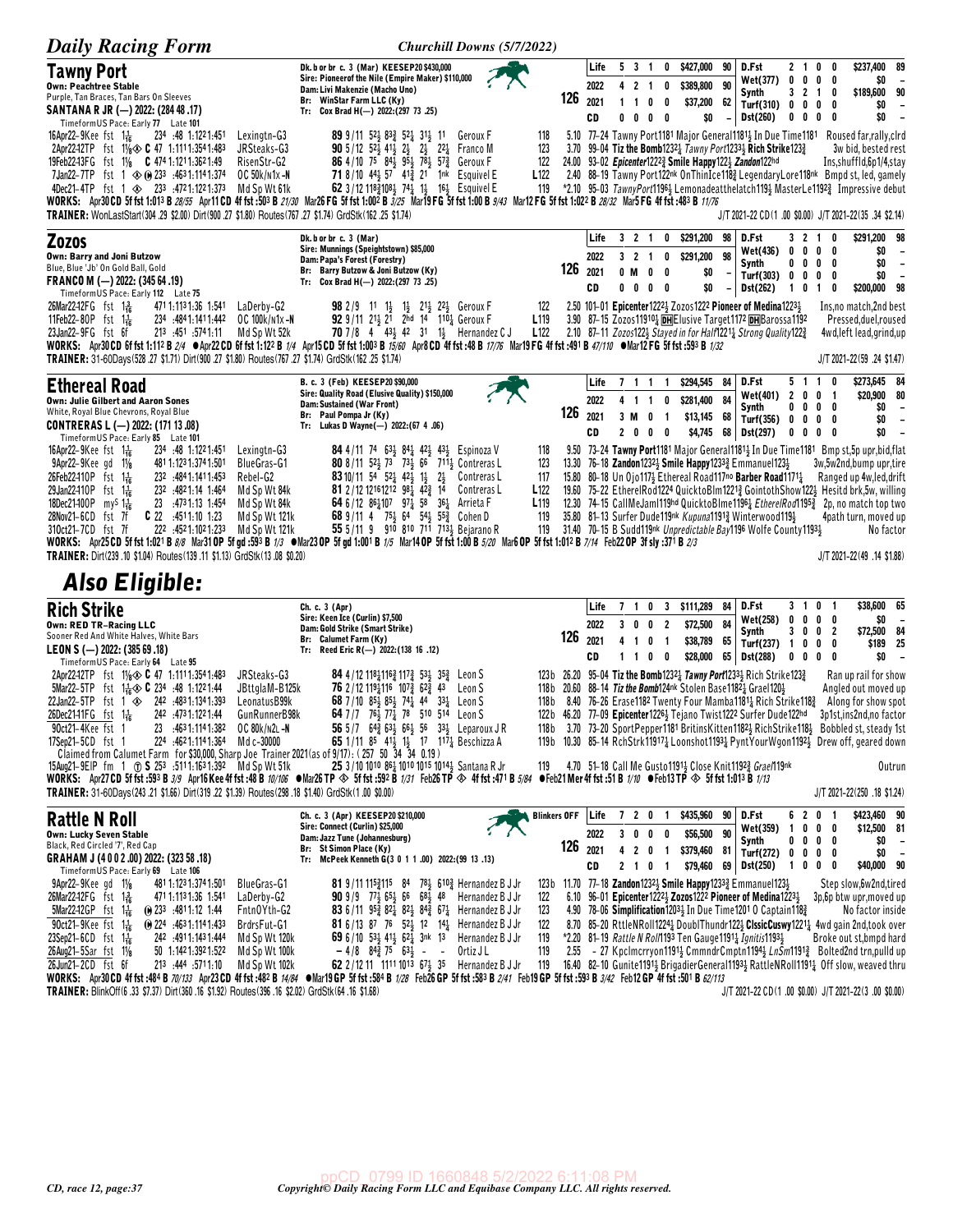13

**Churchill Downs** 

## **OC 62k/N2X**



 $\frac{1}{16}$  MILES(1:41) ALLOWANCE OPTIONAL CLAIMING. Purse \$134,000 (includes \$58,500 KTDF - Kentucky TB Devt Fund) For Three Year Olds And Upward Which Have Never Won \$10,000 Twice Other Than Maiden, Claiming, Starter, Or State Bred Allowance Or Which Have Never Won Three Races Or Claiming Price \$62,500. Three Year Olds, 120 lbs.; Older, 126 lbs. Non-winners Of \$26,400 Twice At A Mile Or Over Since March 7 Allowed 2 Ibs. \$23,400 At A Mile Or Over Since Then Allowed 4 lbs. Claiming Price \$62,500 (Races Where Entered For \$50,000 Or Less Not Considered In Allowances).

### **Coupled - Fan Club and Payne**

| Post time: 7:55 ET                                                                                                                                                                                                                                                                                                                                                                                                                                                                                                                                                                                                                                                                                                                                                                                                                                                                                                                                                                                                                                                                                                                        | Wagers:                                                                                                                                                                                                                                                                                                                                                                                                                                                                                                                                                                                                                                                                                                                                                                                                                                                                                                                                                 |                                                                                                                                                                                                                                  |                                              |                                       |                                            |                                                                                                                                                                                                                                                                                                                                                                                                                                                                                                       |                |                                                                         |                       |                                                        | Beyer par: 92                                                                                                                                                                                                                                                                                                                                                                                                                                                                                                                                                                                                                                                                                                                                                       |
|-------------------------------------------------------------------------------------------------------------------------------------------------------------------------------------------------------------------------------------------------------------------------------------------------------------------------------------------------------------------------------------------------------------------------------------------------------------------------------------------------------------------------------------------------------------------------------------------------------------------------------------------------------------------------------------------------------------------------------------------------------------------------------------------------------------------------------------------------------------------------------------------------------------------------------------------------------------------------------------------------------------------------------------------------------------------------------------------------------------------------------------------|---------------------------------------------------------------------------------------------------------------------------------------------------------------------------------------------------------------------------------------------------------------------------------------------------------------------------------------------------------------------------------------------------------------------------------------------------------------------------------------------------------------------------------------------------------------------------------------------------------------------------------------------------------------------------------------------------------------------------------------------------------------------------------------------------------------------------------------------------------------------------------------------------------------------------------------------------------|----------------------------------------------------------------------------------------------------------------------------------------------------------------------------------------------------------------------------------|----------------------------------------------|---------------------------------------|--------------------------------------------|-------------------------------------------------------------------------------------------------------------------------------------------------------------------------------------------------------------------------------------------------------------------------------------------------------------------------------------------------------------------------------------------------------------------------------------------------------------------------------------------------------|----------------|-------------------------------------------------------------------------|-----------------------|--------------------------------------------------------|---------------------------------------------------------------------------------------------------------------------------------------------------------------------------------------------------------------------------------------------------------------------------------------------------------------------------------------------------------------------------------------------------------------------------------------------------------------------------------------------------------------------------------------------------------------------------------------------------------------------------------------------------------------------------------------------------------------------------------------------------------------------|
| <b>Keystone Field</b><br><b>Own: Three Diamonds Farm</b><br>Turquoise, Yellow Diamond Belt, Yellow<br><b>ORTIZ I JR (-) 2022: (394 112 .28)</b>                                                                                                                                                                                                                                                                                                                                                                                                                                                                                                                                                                                                                                                                                                                                                                                                                                                                                                                                                                                           | Dk b/br g(02.07.20) 7 (Mar)<br>Sire: Candy Ride*Arg (Ride the Rails) \$75,000<br>Dam: She's an Eleven (In Excess*Ire)<br>Br: CRK Stables LLC (Ky)<br>Tr: Maker Michael J(-) 2022: (383 69 .18)                                                                                                                                                                                                                                                                                                                                                                                                                                                                                                                                                                                                                                                                                                                                                          | L 122                                                                                                                                                                                                                            | Life<br>2022<br>2021                         | $3 \quad 1 \quad 0$<br>6 <sub>1</sub> | $\blacksquare$<br>0<br>$\blacksquare$      | 15 3 2 3 \$134,280<br>\$31,200<br>\$33,620 91                                                                                                                                                                                                                                                                                                                                                                                                                                                         | 91<br>86       | D.Fst<br><b>Wet(444)</b><br>Synth<br>Turf(340) 12 3 1 3                 | $3 \t0 \t1$<br>0<br>0 | 0<br>$0\ 0\ 0\ 0$<br>$0\quad 0$                        | \$17,420<br>88<br>\$0<br>\$0<br>$\overline{\phantom{a}}$<br>\$116,860 91                                                                                                                                                                                                                                                                                                                                                                                                                                                                                                                                                                                                                                                                                            |
| TimeformUS Pace: Early 87 Late 88<br>Previously trained by Mandella Richard 2021: (172 35 32 28 0.20)<br>19Mar22-9SA fm 1 (1) 224 :47 1:1111:343 44 Alw 25000s<br>13Feb22-8SA fm 11/8 1<br>48 1:1141:37 1:491 44 Alw 25000s<br>7Jan22-3SA fm 11/ <sub>8</sub> (f) 474 1:111 1:351 1:472 4 A C lm 25000 (25-22.5)<br>7Nov21-1Dmr fm 1% (f) 494 1:15 1:392 2:151 34 OC 80k/n2x -N<br>5Sep21-8GG fm 11/8 (f) (a) 483 1:1311:383 1:511 34 Alw 36970 N1x<br>29Jly21-4Dmr fm 1 (r) C 231 :4731:12 1:352 34 OC 40k/n1x -N<br>1May 21-4SA fm 1 (1) 234 :47 1:1021:342 44 Alw 65134 N 1x<br>$6Feb21-6SA$ fm $1\%$ $\circ$<br>454 1:094 1:342 1:461 44 Alw 66512N1x<br>1 Jan 21 – 1 S A fm $1\frac{1}{4}$ (1)<br>451 1:103 1:354 2:001 44 Alw 67902N1x<br>27Nov20-9Dmr fm $1\frac{1}{16}$ ①<br>241 .49 1:1321:42 34 Md Sp Wt 59k<br>1Nov20-2Dmr fm 1 (f) 224 :4641:1111:3413 Md Sp Wt 58k<br>40ct20-7SA fst 64f<br>22 :4441:0921:15434 Md Sp Wt 56k<br>WORKS: Apr30Kee 5f fst 1:021 B 14/16 Apr23Kee 4f fst :484 B 29/94 Apr8 SA 4f fst :471 H 2/36 Apr2 SA 4f fst :49 H 30/74 Mar12 SA 5f fst 1:024 H 37/44 Mar5 SA 4f fst :503 H 43/56            | <b>80</b> 11/11 31 42 3 2 11 41 <sup>1</sup> Prat F<br><b>83</b> 7/10 62 $\frac{1}{2}$ 53 52<br>3} 31} Prat F<br><b>86</b> 8/8 21 21 2 <sub>3</sub> 11 <sub>3</sub> 11<br>Prat F<br>90 3/6 32 321 1hd 12 42<br>Prat F<br>81 7/10 751 751 421 1hd 11<br>Orozco I<br><b>76</b> 9/9 32 33 31 21<br>$83\frac{1}{4}$ Hernandez JJ<br><b>79</b> 7/7 42 <sup>1</sup> / <sub>3</sub> 34 42 <sup>1</sup> / <sub>3</sub> 42 54<br>Espinoza V<br>91 3/9 711 713 771 44<br>$32\frac{1}{4}$ Prat F<br>80 8/8 1hd 12 11 1 <sup>1</sup> / <sub>2</sub> 51 <sup>2</sup> / <sub>4</sub> Pyfer J <sup>7</sup><br><b>82</b> 1/10 1 <sup>1</sup> / <sub>2</sub> 1 <sup>1</sup> / <sub>2</sub> 1 <sup>1</sup> / <sub>2</sub> 1 <sup>1</sup> / <sub>2</sub> Pyfer J <sup>7</sup><br><b>79</b> 5/7 $1^{\overline{1}1}$ $1^{\overline{1}}_2$ $1^{\overline{1}}_2$ $1^{\overline{1}}_2$ $1^{\overline{1}}_2$ $31^{\overline{1}}_2$ Smith M E<br>88 6/7 5 31 32 33 23 23 Smith ME | L123b<br>L <sub>122</sub><br>L <sub>122</sub><br>L <sub>124</sub><br>L <sub>124</sub><br>L <sub>117</sub><br>L <sub>117</sub><br>L <sub>124</sub><br>L <sub>124</sub>                                                            | <b>CD</b>                                    | 0<br>0                                | $0\quad 0$                                 | \$0<br>L124b *1.30 82-21 Fly the Sky1223 Big Buzz1241 Keystone Field1243<br>L122b *1.20 93-11 Keystone Field1221 Builder120} Stage Ready1221<br>3.80 85-14 Red King1211 Midnight Tea Time121 <sub>2</sub> Lure Him In123 <sub>2</sub><br>8.30 85-14 Red Storm Risen122nk Cono1241 First Premio124}<br>*1.20 84-15 Tripoli122no Astronaut12423 Memo Daddy1223<br>6.00 96-09 Gregdar1221 Whisper Not12414 Keystone Field12414<br>5.50 88-10 Goalie124no Lure Him In122nk Rustic Canyon1241 <sup>1</sup> |                | Dst(398)                                                                |                       | $0\ 0\ 0\ 0$                                           | \$0<br>L124b *3.40 86-13 Liberal122nk Niles Channel1223 Irish Heatwave1223 Bid 3deep, clear, caught<br>Waited 2nd, tight upper<br>Bid 3/8, drftd in uppr<br>Bp st, 3dp3/8, clr, yield<br>*1.90 90-15 KeystoneField1223 LofersBoy1223 FreeportJo1243 3w, swng out, determined<br>Aim 3wide, weakened<br>4wd, 3wd, flattened<br>Angld 4w, mild late bid<br>Bit slow, clear, yielded<br>*2.20 87-09 Keystone Field1171 <sup>1</sup> Frasard1221 <sup>1</sup> On Easy Street1243 <sup>1</sup> Inside, cleared 3/16<br>*2.00 92-07 WarPath1221 <sup>1</sup> OnEasyStreet124hd KeystoneField124 <sup>1</sup> Pace,resisted,lost 2nd<br>2.80 88-13 CndinPride12034 KeystonFild12434 HoldnthLut120nk Chased 3w, drftd in str                                                |
| TRAINER: 1stW/Trn(260.14 \$1.22) Turf/Dirt(185.16 \$1.59) 31-60Days(715.17 \$1.75) Dirt(600.18 \$1.61) Routes(1145.16 \$1.58) Alw(383.15 \$1.76)<br><b>Life Is Hard</b><br><b>Own: Doubledown Stables Inc</b><br>White, White 'T' On Black Spade, Black<br>PEREIRA T J (-) 2022: (136 17 .12)<br>Timeform US Pace: Early 113 Late 79                                                                                                                                                                                                                                                                                                                                                                                                                                                                                                                                                                                                                                                                                                                                                                                                      | B. c. 4 (Mar) OBSAPR20 \$100,000<br>Sire: Munnings (Speightstown) \$85,000<br>Dam: Queen Congie (Henny Hughes)<br>Br: Bob Austin & Alice Austin (Ky)<br>Tr: DiVito James P(-) 2022: (37 7 .19)                                                                                                                                                                                                                                                                                                                                                                                                                                                                                                                                                                                                                                                                                                                                                          | L 124                                                                                                                                                                                                                            | Life<br>2022<br>2021<br>CD                   | 3 2 1<br>0 M<br>0<br>0                | $0\quad 0$<br>$0\quad 0$                   | 3 2 1 0 \$130,800<br>0 \$130,800<br>\$0<br>\$0                                                                                                                                                                                                                                                                                                                                                                                                                                                        | 86<br>86       | D.Fst<br><b>Wet(418)</b><br>Synth<br>Turf(299) 0 0 0 0<br>Dst(361)      | 32<br>1 1 0           | $\mathbf{1}$<br>0<br>$0\ 0\ 0\ 0$<br>$0\ 0\ 0\ 0$<br>0 | J/T 2021-22 CD(1 .00 \$0.00) J/T 2021-22(123 .24 \$1.36)<br>\$130,800 86<br>\$0<br>\$0<br>$\overline{\phantom{a}}$<br>\$0<br>$\overline{\phantom{0}}$<br>86<br>\$63,600                                                                                                                                                                                                                                                                                                                                                                                                                                                                                                                                                                                             |
| 2Apr22-30P fst $1\frac{1}{16}$ (e) 242 :4831:1231:4334 + 0C 25k/n1x -N<br>4Mar22-90P fst 1<br>232 :473 1:122 1:374 34 Md Sp Wt 84k<br>12Feb22-70P fst 6f<br>214 :46 :5821:11 34 Md Sp Wt 84k<br>WORKS: May2CD 6f fst 1:134 B 1/1 Apr24CD 5f fst 1:024 B 31/32 Apr11 OP 5f fst 1:04 B 20/23 Mar25 OP 5f fst 1:002 B 4/17 Mar14 OP 4f fst :492 B 10/40 Feb21 OP 5f fst 1:012 B 10/18<br>TRAINER: 31-60Days(42.19 \$1.64) WonLastStart(26.19 \$1.38) Dirt(124.16 \$1.50) Routes(45.22 \$1.82) Alw(48.15 \$1.52)                                                                                                                                                                                                                                                                                                                                                                                                                                                                                                                                                                                                                              | 86 6/8 11 2 <sup>1</sup> / <sub>2</sub> 2hd 12 <sup>1</sup> / <sub>2</sub> 12<br>Pereira T J<br><b>83</b> 3/9 $31\frac{1}{2}$ $3^{\frac{1}{2}}$ $2\frac{1}{2}$ 1 <sup>3</sup> 18 Pereira TJ<br>80 6/10 1 21 1hd 1} 2nk Pereira TJ                                                                                                                                                                                                                                                                                                                                                                                                                                                                                                                                                                                                                                                                                                                       |                                                                                                                                                                                                                                  |                                              |                                       |                                            | L124f *1.40 91-07 Life Is Hard1242 Caerus124no Aleiandro12423<br>L125f *1.60 90-21 Life Is Hard1258 Best Bet1254 Invariably125nk<br>L125f 11.90 87-13 Stratofortress125nk Life Is Hard1254 Kingmaker1203                                                                                                                                                                                                                                                                                              |                |                                                                         |                       |                                                        | Headed rail, kicked clr<br>3w bid,riddn out,sharp<br>2 duels, stubborn<br>J/T 2021-22(8 .38 \$1.82)                                                                                                                                                                                                                                                                                                                                                                                                                                                                                                                                                                                                                                                                 |
| <b>Rising Empire</b><br>Own: Russell Welch Mathis Stable LLC and R<br>Black, Black 'W' On Gold Ball, Gold<br>BESCHIZZA A (2001.00) 2022: (319 41.13)<br>TimeformUS Pace: Early 92 Late 77                                                                                                                                                                                                                                                                                                                                                                                                                                                                                                                                                                                                                                                                                                                                                                                                                                                                                                                                                 | Dk. b or br c. 4 (Feb) OBSAPR20 \$700,000<br>Sire: Empire Maker (Unbridled) \$85,000<br>Dam: Smart Farming (Smart Strike)<br>Br: Gainesway Thoroughbreds LTD (Ky)<br>Tr: Walsh Brendan P(-) 2022: (190 30 .16)                                                                                                                                                                                                                                                                                                                                                                                                                                                                                                                                                                                                                                                                                                                                          |                                                                                                                                                                                                                                  | Life<br>2022<br><b>L</b> 124 $_{2021}$<br>CD | 5 2 0<br>2 M                          | - 1<br>2200<br>0<br>$\overline{1}$<br>1000 | \$78,800<br>\$63,000<br>\$12,300<br>\$3,000                                                                                                                                                                                                                                                                                                                                                                                                                                                           | 86<br>86<br>78 | D.Fst<br><b>Wet(417)</b><br>Synth<br>Turf(323) 0 0<br>78 Dst(380)       | 00<br>220             | 5 2 0 1<br>0 0 0 0<br>$0\quad 0$<br>$0\quad 0$<br>0    | \$78,800 86<br>\$0<br>$\overline{\phantom{a}}$<br>\$0<br>$\overline{\phantom{a}}$<br>\$0<br>$\overline{\phantom{a}}$<br>\$63,000 86                                                                                                                                                                                                                                                                                                                                                                                                                                                                                                                                                                                                                                 |
| 24Mar2240FG fst $1\frac{1}{16}$<br>23 :4621:1131:4334 + OC 17k/n1x-N<br>13Feb22-6FG fst 1 <sup>1</sup> <sub>16</sub> S 242 :4831:1311:45 3 Mld Sp Wt 52k<br>Previously trained by Jones J Larry 2021(as of $6/3$ ): (58 8 7 14 0.14)<br>3Jun21-6CD fst 7f<br>224 :4511:0911:212 34 Md Sp Wt 99k                                                                                                                                                                                                                                                                                                                                                                                                                                                                                                                                                                                                                                                                                                                                                                                                                                           | <b>84</b> 2/6 33 42 <sup>1</sup> / <sub>2</sub> 41 <sup>2</sup> / <sub>2</sub> 2 <sup>1</sup> / <sub>2</sub><br>11 <sup>3</sup> Beschizza A<br>86 3/6 21 22 2 23 21<br>1 <sup>1</sup> <sub>4</sub> Beschizza A<br><b>78</b> 7/9 6 63 53 <sup>3</sup> / <sub>2</sub> 64 <sup>1</sup> / <sub>2</sub> 56 <sup>1</sup> / <sub>2</sub> Beschizza A                                                                                                                                                                                                                                                                                                                                                                                                                                                                                                                                                                                                           | L <sub>122</sub><br>L <sub>125</sub><br>L <sub>118</sub> f                                                                                                                                                                       | *.90                                         |                                       |                                            | *1.60 95 - Rising Empire 1221 $\frac{3}{4}$ Koolhaus 1206 $\frac{1}{4}$ Willy Mc1209 $\frac{1}{4}$                                                                                                                                                                                                                                                                                                                                                                                                    |                |                                                                         |                       |                                                        | Stalk 2p,3w upr,cleard<br>88-08 Rising Empire12511 Ardanwood12583 Tiwanaku12513 2w, outpcd1/4, fought on<br>3.80 89-08 Continuation1242} Extreme124no Carmel Crush1182} 5w, improved position                                                                                                                                                                                                                                                                                                                                                                                                                                                                                                                                                                       |
| 10Apr21-40P fst 6f<br>214 :45 :5711:094 Md Sp Wt 93k<br>40ct20-4Kee fst 6f<br>223 :463 :5831:112 Md Sp Wt 70k<br>WORKS: Apr30CD 4f fst :482 B 50/133 Apr23CD 5f fst 1:014 B 38/70 Apr15CD 4f fst :483 B 26/71 Apr9CD 4f fst :491 B 40/77 Mar19 FG 4f fst :493 B 66/110 Mar13 FG 5f fst 1:014 B 7/37<br>TRAINER: 31-60Days(271.14 \$1.28) WonLastStart(103.17 \$1.70) Dirt(253.18 \$1.86) Routes(429.16 \$1.51) Alw(187.19 \$1.74)                                                                                                                                                                                                                                                                                                                                                                                                                                                                                                                                                                                                                                                                                                         | 74 1/8 8 814 717 512 39 2Quinonez L S<br>64 8 / 8 5 63 42 62 5 63 42 5 aez G                                                                                                                                                                                                                                                                                                                                                                                                                                                                                                                                                                                                                                                                                                                                                                                                                                                                            | L <sub>120</sub><br>119                                                                                                                                                                                                          |                                              |                                       |                                            | 4.60 85-11 Eucharist1191 Vegas Guy1193 Trump Card1193                                                                                                                                                                                                                                                                                                                                                                                                                                                 |                |                                                                         |                       |                                                        | 8.20 83-11 Following Sea12053 Happymac1204 Rising Empire1201 Pushed into gap,up 3rd<br>Bothered, steady late<br>J/T 2021-22 CD(24 .13 \$1.68) J/T 2021-22(106 .19 \$1.87)                                                                                                                                                                                                                                                                                                                                                                                                                                                                                                                                                                                           |
| Treasury<br>Own: Robert K Johnson and Britt Haselton<br>Lime, Pink Dots, Pink Cap<br>GRAHAM J (4002.00) 2022: (323 58.18)<br>Timeform US Pace: Early 119 Late 64                                                                                                                                                                                                                                                                                                                                                                                                                                                                                                                                                                                                                                                                                                                                                                                                                                                                                                                                                                          | Dk b/br q(05.22.20) 5 (Jan)<br>Sire: Speightstown (Gone West) \$90,000<br>Dam: Treasure (Medaglia d'Oro)<br>Br: Peter E Blum Thoroughbreds LLC (Ky)<br>Tr: Forster Grant $T(-)$ 2022:(32 8 .25)                                                                                                                                                                                                                                                                                                                                                                                                                                                                                                                                                                                                                                                                                                                                                         | L 122                                                                                                                                                                                                                            | 2022<br>2021<br>CD                           |                                       | 5 2 1 2<br>7 1 3 0<br>4000                 | Life 17 3 5 2 \$141,488<br>\$70,590 92<br>\$56,956                                                                                                                                                                                                                                                                                                                                                                                                                                                    | 92<br>79       | D.Fst<br>Wet(455) 5 2 2 0<br>Synth<br>Turf(338)<br>$$5,441$ 76 Dst(381) | 11 1 3<br>100         | -2<br>$0\ 0\ 0\ 0$<br>0<br>9242                        | \$67,458 92<br>\$70,880 87<br>\$0<br>$\overline{\phantom{a}}$<br>\$3,150 63<br>\$106,070 92                                                                                                                                                                                                                                                                                                                                                                                                                                                                                                                                                                                                                                                                         |
| 233 :4611:1031:40334 OC 32k/n2x-N<br>17Apr22-3Haw fst 170<br>24Mar22-8FG fst 170<br>$\Theta$ 223 :4521:1031:3944 + OC 80k/c - N<br>25Feb22-9FG fst $1\frac{1}{16}$<br>232 :4631:1031:4224 + OC 40k/n2x-N<br>$3Feb22-9FG$ slys $1\frac{1}{16}$<br>232 :4721:1241:461 44 OC 17k/n1x -N<br>$21$ Jan22-2FG gd <sup>s</sup> 1<br>242 :4821:1241:38 34 Alw 50000s<br>11Nov21-9CD sly 1 <sup>1</sup> <sub>16</sub><br>C 234 :4721:12 1:442 34 Alw 50000s<br>26Sep21-5CD fst 1<br><b>C</b> 231 :4521:0921:343 34 Alw 50000s<br>19Jly21-2Ind fst 170<br>252 :4941:1431:43 31 Md Sp Wt 34k<br>27Apr21-5CD fst 11/4<br>471 1:122 1:372 2:034 34 Md Sp Wt 116k<br>12Mar21-9FG fst $1\frac{1}{16}$<br>241 .4741.1211.44 34 Md Sp Wt 60k<br>18Feb21-2FG gd 1 <sup>1</sup> <sub>16</sub> $\otimes$ $\otimes$ 24 :4821:1331:45234 Md Sp Wt 50k<br>23Jan21-8FG my <sup>S</sup> 1 <sup>1</sup> / <sub>16</sub> C 24 :4721:13 1:461 34 Md Sp Wt 50k<br>WORKS: Apr29 CDT 4f fst :492 B 12/23 Apr8 CDT 4f fst :473 B 6/26 Mar18 FG 4f fst :48 B 2/19 Feb19 FG 4f fst :491 B 27/85<br>TOATNED, Dirt(105, 10, 01, 20) Douton(07, 10, 01, 01) Aby(27, 10, 01, 41) | 922/5<br>1 <sup>1</sup> / <sub>2</sub> 11 1 <sup>1</sup> / <sub>2</sub> 2hd 21 <sup>1</sup> / <sub>2</sub> Parker D L<br><b>92</b> 3/8 1hd 2hd 12 22 36 <sup>3</sup> / <sub>2</sub> Parker D L<br>87 1/8 11 1 <sup>1</sup> / <sub>2</sub> 1hd 1 <sup>1</sup> / <sub>2</sub><br>34 <sup>3</sup> Parker D L<br>87 7 / 7 13 13 13 12 12 11 Parker D L<br><b>77</b> 3/6 $11\frac{1}{2}$ 11 <sub>2</sub> 11 11 <sub>2</sub> 12<br>Graham J<br>56 7/9 31 21 22 711 822 Murrill M<br>76 5/7 1} 1} 3nk 55} 510} Murrill M<br>77 2/5 11 11 12 14 153 Murrill M<br>47 3/10 1hd 1} 23 79} 725} Murrill M<br>79 6/8 13 13 11 3nk 21 Murrill M<br><b>72</b> $3/5$ 14 $\frac{1}{2}$ 13 11 11 $\frac{1}{2}$ 21 $\frac{1}{4}$ Murrill M<br><b>76</b> 5/7 11 13 14 11 2 $\frac{3}{4}$ Murrill M                                                                                                                                                                          | L <sub>121</sub><br>L <sub>122</sub><br>L <sub>124</sub><br>L122<br>L <sub>122</sub><br>L <sub>121</sub><br>L <sub>122</sub><br>L <sub>124</sub><br>L <sub>126</sub><br>L <sub>125</sub><br>L <sub>125</sub><br>L <sub>125</sub> |                                              |                                       |                                            | *.30 94-16 Current1211 <sup>1</sup> / <sub>2</sub> Treasury 1217 <sup>1</sup> / <sub>2</sub> Twoko Bay 1212<br>4.60 96-10 Proxy12033 American Tattoo1201 Treasury12423<br>7.30 82-24 Treasury 12213 Crump 12223 Gulfstream Way 12023<br>*.30 83–27 Treasury 12453 Kid Shelleen 12443 K Rules 12043<br>3.90 90-11 Gold Double1251 Treasury 1251 Scarlet Fusion 118hd<br>3.10 83-19 Ekati's Verve12514 Treasury125nk Gold Double12574<br>3.20 79-20 Kentucky Summer1253 Treasury1253 Gold Double12583   |                |                                                                         |                       |                                                        | Syd gnd, gave wy gamely<br>13.40 103 - SharedSense1201 <sup>1</sup> / <sub>2</sub> IntrepidHeart1225 <sup>1</sup> / <sub>4</sub> Tresury1222 <sup>2</sup> / <sub>4</sub> Sparrd 2w-3p, clrd, tire<br>Quick pace, dueld, bestd<br>Clear pace, held firm<br>*1.90 95-11 Treasury1222 CriminalDefense1253 USNvyCross1227 Repelld bid, jumpd late<br>32.80 60-24 PalaceCoup12143 TizRyeTime12143 Hombrzo1211 Chased 2wd btw2nd,wknd<br>11.90 85–11 Auburn Hills1222 Hombrazo1225 Perfect Cut1182 Pace, 2p upr, gave way<br>Pce,clrd,widen,held<br>6.20 59-14 HppyAmrcn11823 ThrGosHrvrd11873 MystclMn118nk Pace 1/2 instrolded up<br>2p,headed3/16,dug in<br>Ins,ask3/16,caught1/16<br>Inside, led to 1/16<br>$1/T$ 2021 22 $C D / 2$ 00 $C 000$ $1/T 2021 22722 22722$ |

TRAINER: Dirt(105 .19 \$1.36) Routes(67 .19 \$1.61) Alw(37 .16 \$1.41)

J/T 2021-22 CD(3 .00 \$0.00) J/T 2021-22(25 .28 \$2.58)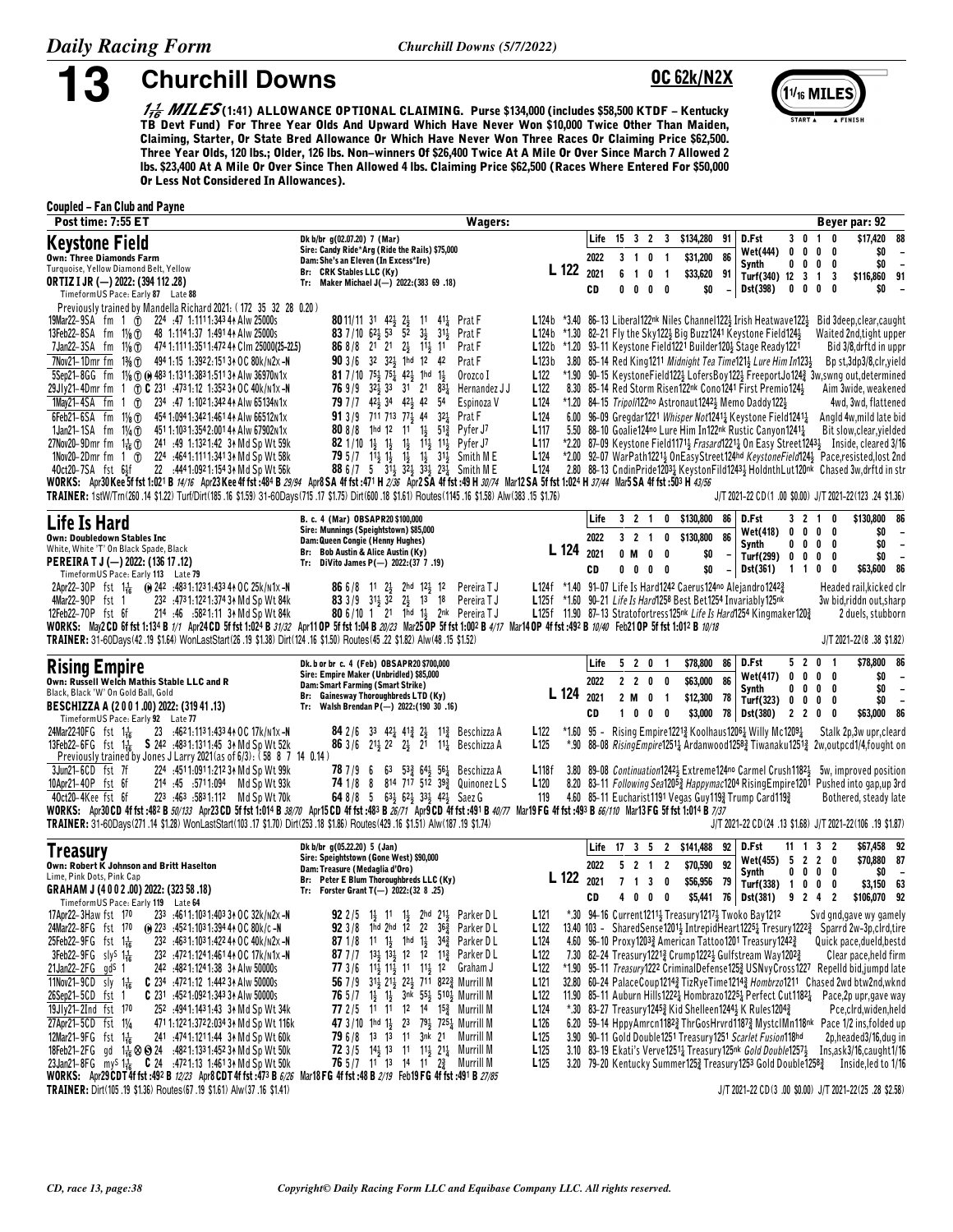| <b>Daily Racing Form</b>                                                                                                                                                                                                                                                                                                                                                                                                                                                                                                                                                                                                                                                                                                                                                                                                                                                                                                                                                                                                                                                 | Churchill Downs (5/7/2022)                                                                                                                                                                                                                                                                                                                                                                                                                                                                                                                                                                                                                                                                                                                                                                                                                                                                                                                                                                                                                                                                                                                                                                                                                                                                                                                                                                   |       |                                  |                                                          |                                                       |                                   |                                                                                            |                |                                                                                                                                                                                                                                            |                                          |                                                                     |                                                                                                                                                                                                                                                                                                                                                                                                                                                                                                                                                                                                                                                                                                                                                                                                                                                                                                                                                                                                                                                                                                                                       |
|--------------------------------------------------------------------------------------------------------------------------------------------------------------------------------------------------------------------------------------------------------------------------------------------------------------------------------------------------------------------------------------------------------------------------------------------------------------------------------------------------------------------------------------------------------------------------------------------------------------------------------------------------------------------------------------------------------------------------------------------------------------------------------------------------------------------------------------------------------------------------------------------------------------------------------------------------------------------------------------------------------------------------------------------------------------------------|----------------------------------------------------------------------------------------------------------------------------------------------------------------------------------------------------------------------------------------------------------------------------------------------------------------------------------------------------------------------------------------------------------------------------------------------------------------------------------------------------------------------------------------------------------------------------------------------------------------------------------------------------------------------------------------------------------------------------------------------------------------------------------------------------------------------------------------------------------------------------------------------------------------------------------------------------------------------------------------------------------------------------------------------------------------------------------------------------------------------------------------------------------------------------------------------------------------------------------------------------------------------------------------------------------------------------------------------------------------------------------------------|-------|----------------------------------|----------------------------------------------------------|-------------------------------------------------------|-----------------------------------|--------------------------------------------------------------------------------------------|----------------|--------------------------------------------------------------------------------------------------------------------------------------------------------------------------------------------------------------------------------------------|------------------------------------------|---------------------------------------------------------------------|---------------------------------------------------------------------------------------------------------------------------------------------------------------------------------------------------------------------------------------------------------------------------------------------------------------------------------------------------------------------------------------------------------------------------------------------------------------------------------------------------------------------------------------------------------------------------------------------------------------------------------------------------------------------------------------------------------------------------------------------------------------------------------------------------------------------------------------------------------------------------------------------------------------------------------------------------------------------------------------------------------------------------------------------------------------------------------------------------------------------------------------|
| <b>Candy Tycoon</b><br>Own: AJ Suited Racing Stable LLC D C Racin<br>Red, Royal Blue Yoke, Black And White<br>SAEZ L (2 1 1 0 .50) 2022: (524 107 .20)                                                                                                                                                                                                                                                                                                                                                                                                                                                                                                                                                                                                                                                                                                                                                                                                                                                                                                                   | B. g(12.28.20) 5 (Mar)<br>Sire: Twirling Candy (Candy Ride*Arg) \$60,000<br>Dam: Liberty's Lyric (Unbridled's Song)<br>Br: Jerry Romans Jr (Ky)<br>Tr: Casse Norm W(1 1 0 0 1.00) 2022:(53 12 .23)                                                                                                                                                                                                                                                                                                                                                                                                                                                                                                                                                                                                                                                                                                                                                                                                                                                                                                                                                                                                                                                                                                                                                                                           |       | Life<br>2022<br>L 122 2021       | $19 \quad 3 \quad 6$<br>3 <sub>0</sub><br>5 <sub>2</sub> | $\overline{1}$<br>$\overline{1}$                      | $\overline{\mathbf{c}}$<br>0<br>0 | \$324,624<br>\$26,154<br>\$125,660 92                                                      | 92<br>87       | D.Fst<br>Wet(411) 1<br>Synth<br>Turf(368) 1 0 0 0                                                                                                                                                                                          | $17$ 3 5 2                               | 0 <sub>1</sub><br>0<br>$0\,0\,0\,0$                                 | \$300,224 92<br>\$20,200 87<br>\$0<br>$\overline{\phantom{a}}$<br>\$4,200 72                                                                                                                                                                                                                                                                                                                                                                                                                                                                                                                                                                                                                                                                                                                                                                                                                                                                                                                                                                                                                                                          |
| TimeformUS Pace: Early 106 Late 77<br>16Apr22-7Kee fst 7f<br><b>(0)</b> 222 :4511:1031:232 4↑ OC 62k/n2x -N<br>22Jan22-70P fst $1\frac{1}{16}$<br>233 :4721:1131:43244 OC 50k/n2x-N<br>1Jan22-40P sly <sup>s</sup> 1 <sup>1</sup> / <sub>16</sub><br>233 :48 1:1311:451 44 OC 50k/n2x-N<br>12Nov21-6CD fst 1<br>224 .45 1.0921.35 34 OC 62k/N2x<br>230ct21-6Kee fst $1\frac{1}{16}$<br>244 :4911:1341:442 34 OC 62k/n2x -N<br>464 1:103 1:362 1:493 34 Clm c-40000<br>2Sep21-8Sar fst 11/8<br>$C$ 464 1:102 1:353 1:491 34 OC 80k/n2x -N<br>7Aug2141Sar fst 11/ <sub>8</sub><br>11Jun21-4Mth fst 170<br>233 :4721:12 1:424 34 OC 16k/n1x -N<br>7Sep20-5Sar fst 11/8<br>473 1:12 1:371 1:502 34 Alw 74000 n1x<br>12Aug20-8Sar fst 11/8<br>483 1:122 1:37 1:50 34 Alw 74000 N1x<br>$16Jly20-9Sar$ fst $1\frac{1}{8}$<br>C 48 1:1211:37 1:493 PeterPan-G3<br>2May20400P fst 1 <sup>1</sup> / <sub>6</sub><br>231 :4711:1111:424 0C 80k/n1x-N<br>TRAINER: 20ff45-180(30.33 \$2.73) Sprint/Route (23.22 \$1.90) Dirt (162.25 \$2.48) Routes (89.24 \$1.97) Alw (44.16 \$2.49) | <b>84</b> 4/11 9 42 511 53 421 Saez L<br>211 511 715<br>$6410/10$ $21\frac{1}{2}$ $21$<br>L121 <sub>b</sub><br>Santana R Jr<br>87 8/8 $2\frac{1}{2}$ $2\frac{1}{2}$<br>2hd 1hd $2\frac{3}{4}$<br>Geroux F<br><b>92</b> 4/7 $3nk$ $3\frac{1}{2}$<br>$1\frac{1}{2}$ $12\frac{1}{2}$ 12<br><b>Gaffalione T</b><br><b>88</b> 7/7 42 <sup>1</sup> / <sub>2</sub> 32 3 <sup>1</sup> / <sub>2</sub> 62 <sup>1</sup> / <sub>2</sub> 73 <sup>1</sup> / <sub>2</sub> Gaffalione T<br>L122b<br>87 2/7 43 44 $43\frac{1}{2}$ 11 1 <sup>no</sup> Velazquez JR<br>Claimed from Mathis Stable LLC for \$40,000, Pletcher Todd A Trainer 2021 (as of 9/2): (629 138 104 76 0.22) Disqualified and placed second<br>88 4/8 21 23 21 35 55 Rosario J<br><b>78</b> $3/6$ $31$ $3nk$ $1hd$ $1hd$ $1\frac{3}{6}$<br>Lopez P<br>70 6 / 7 5 2 4 4 2 3 2 6 5 5 8<br>Saez L<br>L120b<br>82 6/7 543 413 52 323 223 Velazquez JR<br>L <sub>120</sub><br>64 5/9 912 96 $\frac{1}{2}$ 97 817 721 & Velazquez J R<br>L120<br><b>87</b> 6/12 43 43 414 43 214 Velazquez JR<br>L <sub>119</sub><br>WORKS: Apr29CD 4f fst:494 B 49/69 Apr8 CD 5f fst 1:01 Bg 19/44 Apr1 CD 5f fst:593 B 8/23 Mar26CD 5f fst:592 B 1/2 Mar19 OP 4f fst:511 B 90/101 War11 OP 3f fst:363 B 1/7                                                                                                                                                  | L118b | CD                               | $1\quad1$                                                | 0                                                     | 0                                 | \$77,380<br>L121b 4.40 94-17 Candy Tycoon1212 Ram1187 $\frac{1}{4}$ Ebben121 $\frac{3}{4}$ |                | 92 Dst(399)<br>5.00 82-18 Ebben118hd Here Mi Song118hd Injunction11821<br>3.20 89-06 Rushie11911 Candy Tycoon11921 Background11921                                                                                                         | 723                                      | 0                                                                   | \$165,484 88<br>4p trn,6p upr, willing<br>2.50 77-14 MarketAnalysis1192 <sub>4</sub> Golie1193 <sub>4</sub> SuperConstitution1193 <sub>4</sub> Chased, gave way<br>L124b $*2.30$ 82-21 Allege120 $\frac{3}{4}$ Candy Tycoon124 $\frac{3}{4}$ Prodigious Bay1202 $\frac{1}{2}$ Stalk, led, outkickd btw<br>3w, dueld, cird, held swy<br>5.90 77-22 BuLumnr122hd BourbonClIng12211 QurtrbckDk122nk Step slow st, 3wd, faded<br>L124b *1.45 87-19 DCndyTycoon124no MoGotch1244 TwoThrtyFv12431 Came out ins1/16,jstld<br>L124b 13.30 83-10 DnnyCliforni1221 <sub>2</sub> Superfcto1243 <sub>2</sub> EmptyTomb124 $\frac{1}{2}$ 3-2w in aim, weakened<br>$L120b$ *1.30 88-20 Candy Tycoon120 $\frac{3}{2}$ Exchequer1241 $\frac{1}{2}$ Glory Song1229 $\frac{1}{4}$ Stumbled st, vied btwn<br>3.55 75-17 PerCapit1243 HunttheFront120hd HeirloomKitten12251 4-3w 1st turn, wknd<br>3.25 83-15 Lyyourbstlf12021 CndyTycoon120nk HntthFront120no 2-3w trns, chased lane<br>6.80 65-21 Country Grammer 120nk Carcro 120 <sup>3</sup> Mystic Guide 120 <sup>4</sup> 3 Stumble start, inside<br>Moved out, gaining<br>J/T 2021-22(8.25 \$1.68) |
| <b>Storm the Court</b><br>Own: Exline-Border Racing LLC David A Bern<br>Navy And Silver Horizontal Halves, Lime<br>PRAT F (2000.00) 2022: (304 86.28)<br>TimeformUS Pace: Early 120 Late 67                                                                                                                                                                                                                                                                                                                                                                                                                                                                                                                                                                                                                                                                                                                                                                                                                                                                              | B. h. 5 (May)<br>Sire: Court Vision (Gulch) \$2,500<br>Dam: My Tejana Storm (Tejano Run)<br>Br: Stepping Stone Farm (Ky)<br>Tr: Eurton Peter(-) 2022:(75 8.11)                                                                                                                                                                                                                                                                                                                                                                                                                                                                                                                                                                                                                                                                                                                                                                                                                                                                                                                                                                                                                                                                                                                                                                                                                               |       | Life<br>2022<br>L 122 2021<br>CD | 0<br>1<br>2 <sub>0</sub><br>$1\quad 0$                   | 0<br>$\pmb{0}$<br>$0\quad 0$                          | 0<br>0                            | 15 2 2 3 \$1,373,131<br>\$3,180<br>\$19,000<br>\$0                                         | 96<br>79<br>93 | D.Fst<br>Wet(322)<br>Synth<br>Turf(268)<br>93 Dst(315)                                                                                                                                                                                     | 11 2<br>0<br>0<br>00<br>4<br>0<br>3 1 0  | 3<br>0<br>0<br>0<br>0<br>0<br>$\overline{2}$<br>0<br>$\overline{2}$ | \$1,292,631 93<br>\$0<br>\$0<br>\$80,500<br>96<br>\$1,184,000 89                                                                                                                                                                                                                                                                                                                                                                                                                                                                                                                                                                                                                                                                                                                                                                                                                                                                                                                                                                                                                                                                      |
| 2Apr22410P fst 6f<br>(a) 213 :45 :5721:093 44 OC 50k/n2x -N<br>6Mar21-8SA fst 7f<br>C 213 :4341:0821:21244 SnCrlos-G2<br>23Jan2141GP<br>fm $1\frac{3}{16}$ $\textcircled{1}$<br>26Dec20-4SA fm 1 ① S 23 :4621:10 1:332<br>MthsBrMI-G2<br>28Nov20-9Dmr fm 11/ <sub>8</sub> (f) 481 1:121 1:353 1:47<br>HolDerby-G1<br>5Sep20-14CD fst 11/4<br>462 1:101 1:35 2:003<br>KyDerby-G1<br>9Aug20-10Dmr fm 1 <sup>1</sup> <sub>16</sub> (1) 232 :4631:1021:401<br>LaJollaH-G3<br>27Jun20-8Tdn fst 11/8 (0 471 1:114 1:381 1:513<br>OhioDby-G3<br>2May20430P fst 11/8<br>4611:0941:3531:481<br>ArkDerby-G1                                                                                                                                                                                                                                                                                                                                                                                                                                                                        | L <sub>118</sub><br>2hd 1hd $3\frac{1}{2}$ 52 $\frac{3}{4}$ Prat F<br>791/93<br>120<br>$21\frac{1}{2}$ 24 $35\frac{1}{2}$ 57 $\frac{1}{4}$ Velazquez J R<br><b>86</b> 1/9 3<br>$933/12$ 1hd 11 1<br>2hd $73\frac{1}{2}$<br>123<br>Leparoux J R<br><b>96</b> $3/7$ 11 1 $\frac{1}{2}$ 1 $\frac{1}{2}$<br>$2\frac{1}{2}$<br>$2\frac{3}{4}$<br>Velazquez J R<br>L120<br><b>88</b> 5/11 $95\frac{1}{4}$ 107 $\frac{1}{2}$ 118 117 74 $\frac{1}{2}$<br>Hernandez J J<br>L122<br><b>93</b> 3/15 2 $\frac{1}{2}$ 31 $\frac{1}{2}$ 55 $\frac{1}{4}$ 57<br>L <sub>126</sub><br>69<br>Leparoux JR<br>88 7 / 8 31 33 32 32 22 3 22 3<br>L <sub>124</sub><br>Prat F<br><b>90</b> 12/13 61 <sub>2</sub> 41 41 <sub>2</sub> 34 32 <sub>3</sub><br>Prat F<br>L <sub>126</sub><br>79 2/9 423 313 423 693 612 Prat F<br>L122b                                                                                                                                                                                                                                                                                                                                                                                                                                                                                                                                                                                 |       |                                  |                                                          |                                                       |                                   |                                                                                            |                | 5.20 91-07 Macron124nk Absolute Chaos1193 Gar Hole11911<br>20.90 89-06 Colonel Liam123nk Largent1232 Cross Border1233<br>27.50 102-02 Authentic12611 Tiz the Law1262 Mr. Big News12612                                                     |                                          |                                                                     | Dueled inside, faltered<br>2.70 91-11 BrickyardRide1204 TigreDiSlugo120no Exaulted12021 3wide turn, weakened<br>Overrun both sides<br>10.90 93–12 SmoothLkStrt1243 StormthCort1203 WhsprNt120hd Roused 5/16, game 2nd<br>10.40 91-07 DomesticSpnding122hd SmoothLikStrit122nk Gufo1223 3wd,angld out, imprvd<br>Well placed, even<br>3.10 93-17 SmthLkStrt1242} StrmthCrt124hd KPAIISstmsG1202} Stalked ins, held 2nd<br>*2.40 91-17 Dean Martini120 <sup>3</sup> South Bend1202 Storm the Court1263 Gaining 4w, good try<br>14.40 88-06 Nadal1223 King Guillermo1221; Finnick the Fierce1182; 3w, steadily faded                                                                                                                                                                                                                                                                                                                                                                                                                                                                                                                     |
| Run in divisions<br>7Mar20-8SA fst $1\frac{1}{16}$<br>224 4631.1111.432<br>SnFelipe-G2<br>9Feb20-7SA fst 7f<br>● 214 44 1:09 1:222<br>SnVicnte-G2<br>1Nov19-9SA fst 1 $\frac{1}{16}$ (323 :47 1:1131:444<br>BCJuvnle-G1                                                                                                                                                                                                                                                                                                                                                                                                                                                                                                                                                                                                                                                                                                                                                                                                                                                  | 89 6 / 7 21 21 22 33 35 35 2<br>Rosario J<br><b>86</b> 5/6 1 41 31 44 42 $\frac{1}{4}$ Prat F<br>87 4/8 1} 11 1} 1hd 1hd Prat F<br>WORKS: ● Apr29 Kee 5f fst :592 B 1/25 Apr22 Kee 5f fst 1:00 B 3/17 Apr16 Kee 4f fst :52 B 104/106 Mar14SA 5f fst :594 H 2/50 Mar7 SA 5f fst 1:003 H 11/58 Feb28 SA 4f fst :482 H 13/57<br>TRAINER: 2OffOver180(11.18 \$1.56) Sprint/Route(37.16 \$1.70) 31-60Days(126.16 \$1.80) Dirt(133.16 \$1.59) Routes(140.12 \$1.22) Alw(65.14 \$1.81)                                                                                                                                                                                                                                                                                                                                                                                                                                                                                                                                                                                                                                                                                                                                                                                                                                                                                                              |       |                                  |                                                          |                                                       |                                   |                                                                                            |                | L124b 3.10 90-16 Nada/120 $\frac{3}{4}$ Ginobili1201 $\frac{1}{4}$ Fast Enough 124nk                                                                                                                                                       |                                          |                                                                     | L124b 4.10 80-15 Authentic1222 <sub>4</sub> Honor A. P.1203 <sub>2</sub> Storm the Court1245 <sub>2</sub> Drift in str, best rest<br>3wd into str, edged 3rd<br>L122b 45.90 79-27 StormthCourt122hd AnnudOr1223 $\frac{1}{4}$ WrckingCrw1224 $\frac{1}{2}$ Gamely met bid, held<br>J/T 2021-22 CD(1.00 \$0.00) J/T 2021-22(47.26 \$1.64)                                                                                                                                                                                                                                                                                                                                                                                                                                                                                                                                                                                                                                                                                                                                                                                              |
| <b>Starrininmydreams</b><br>Own: Stewart Racing Stable and WinStar Far<br>Ywhite, Green And Black Star, White 'Kc'<br>VELAZQUEZ J R (-) 2022: (196 34 .17)                                                                                                                                                                                                                                                                                                                                                                                                                                                                                                                                                                                                                                                                                                                                                                                                                                                                                                               | <b>B. c. 4 (May)</b><br>Sire: Super Saver (Maria's Mon) \$900<br>Dam: Boy Crazy (Sky Mesa)<br>Br: Dallas Stewart & WinStar Farm LLC (Ky)<br>Tr: Stewart Dallas(1 0 0 0 .00) 2022:(102 14 .14)                                                                                                                                                                                                                                                                                                                                                                                                                                                                                                                                                                                                                                                                                                                                                                                                                                                                                                                                                                                                                                                                                                                                                                                                |       | Life<br>2022<br>L 122 2021<br>CD | $12 \t2 \t1$<br>30<br>70<br>42                           | $\overline{1}$<br>0                                   | -1<br>$\overline{1}$              | 2 \$197,794<br>\$28,960<br>\$75,770                                                        | 88<br>83<br>88 | D.Fst<br>Wet(390)<br>Synth<br>Turf(239) 0<br>0 0 \$104,764 81 Dst(355)                                                                                                                                                                     | 10 1 1<br>$\overline{2}$<br>0<br>7 1 1 2 | -1<br>101<br>$0\,0\,0\,0$<br>$\mathbf 0$<br>0                       | \$127,554 85<br>\$70,240 88<br>\$0<br>$\overline{\phantom{a}}$<br>\$0<br>$\overline{\phantom{a}}$<br>\$123,720 88                                                                                                                                                                                                                                                                                                                                                                                                                                                                                                                                                                                                                                                                                                                                                                                                                                                                                                                                                                                                                     |
| TimeformUS Pace: Early 84 Late 88<br>2Apr22-10P fst $1\frac{1}{16}$ $\bigcirc$ 233 :4731:12 1:4214+0C 50k/n2x -N<br>25Feb22-9FG fst 116<br>232 :463 1:103 1:422 44 OC 40k/n2x -N<br>27Jan22-9FG fst 1 <sup>1</sup> <sub>16</sub><br>24 :4821:1321:451 44 OC 40k/n2x -N<br>242 :49 1:124 1:424 34 OC 62k/n2x -N<br>10ct21-8CD fst 1 <del>1<sub>6</sub></del><br>15Aug21-7EIP fst 11/8<br>S 474 1:114 1:361 1:484<br>ELPDerbyL200k<br>7Jly2142Ind fst $1\frac{1}{16}$<br>S 24 .4811.1221.424<br>IndnaDby-G3<br>1May21-8CD fst 1<br>213 .4331:0741:341<br>PDayMile-G2<br>10Apr21-9Kee sly <sup>S</sup> $1\frac{1}{16}$<br><b>C</b> 221 $.4541.1111.432$<br>Lexingtn-G3<br>20Mar21–14FG fst 1 용<br>47 1:1111:3611:55<br>LaDerby-G2<br>13Feb2143FG fst 11/8<br>482 1:123 1:372 1:501<br>RisenStr-G2<br>22Nov20-4CD sly <sup>S</sup> 1 <sup>1</sup> / <sub>16</sub><br>Alw 84035N2L<br>242 :484 1:124 1:46<br>18Sep20-10CD fst 64f<br>231 47 1.11 1.172<br>Md Sp Wt 75k<br>TRAINER: 31-60Days(140 .19 \$1.92) Dirt(307 .16 \$2.17) Routes(200 .14 \$2.44) Alw(99 .15 \$1.57)   | <b>83</b> 3/7 41 <sup>1</sup> / <sub>2</sub> 31 3 <sup>1</sup> / <sub>3</sub> 23 <sup>1</sup> / <sub>3</sub> 26 <sup>1</sup> / <sub>2</sub> Velazquez JR<br><b>81</b> 6/8 46 47 47 44 58<br>L120<br>Gutierrez R<br>79 1/8 433 543 333 34 333 Gutierrez R<br>L <sub>120</sub><br><b>81</b> 6/8 32 31 <sup>1</sup> / <sub>2</sub> 3 <sup>1</sup> / <sub>2</sub> 52 <sup>1</sup> / <sub>2</sub> 43 <sup>1</sup> / <sub>2</sub> Leparoux JR<br>L <sub>118</sub><br>56 6/6 $54\frac{1}{2}$ 53 $\frac{1}{2}$ 53 $\frac{1}{2}$ 610 624 $\frac{1}{2}$ Lanerie C J<br>118<br>83 3/6 33 32 21 21 45 Saez L<br>L <sub>122</sub><br>71 5/11 623 623 543 553 7113 Saez L<br>118<br>88 9/9 44 44 32 22 35 Saez L<br>118<br><b>85</b> 1/8 7 <sup>5</sup> <sup>1</sup> <sub>4</sub> 7 <sup>5</sup> <sup>1</sup> <sub>3</sub> 6 <sup>4</sup> <sup>1</sup> <sub>4</sub> 6 <sup>6</sup> <sup>1</sup> <sub>4</sub> 5 <sup>9</sup> <sup>2</sup> <sub>4</sub> Saez L<br>122<br>58 1/11 65 $\frac{1}{2}$ 54 $\frac{1}{2}$ 67 815 927 $\frac{1}{4}$ Hernandez B J Jr<br>122<br>81 5/6 32 3 $\frac{1}{2}$ 3 $\frac{1}{2}$ 2hd 1no Talamo J<br>118<br>119<br><b>74</b> 6/10 3 1hd 1 $\frac{1}{2}$ 1 $\frac{1}{2}$ 13 Talamo J<br>WORKS: Apr30 CD 4f fst :483 B 57/133 Apr23 CD 4f fst :482 B 14/84 Apr16 CD 4f gd :482 B 15/74 Mar20 FG 4f fst :484 B 18/96 Mar13 FG 4f fst :484 B 19/108 Feb18 FG 4f fst :494 B 29/47 |       |                                  |                                                          |                                                       |                                   |                                                                                            |                | 11.00 93-10 Proxy12033 American Tattoo1201 Treasury12423<br>8.40 87-11 Major Fed12221 Tune In12411 Shortlist122no<br>10.90 69-12 Mandaloun1221 $\frac{1}{4}$ Proxy122 $\frac{1}{2}$ Midnight Bourbon1225 $\frac{3}{4}$                     |                                          |                                                                     | L118b 3.20 92-07 SantosDumont12464 Starrininmydrems1184 Slow11834 Closer 3w, no match<br>Tracked ins.rail chase<br>2.60 83-14 WrriorinChief1201 BlueJys12023 Strrininmydrms1203 Ins, drift upr, save shw<br>Bmpd st, 4p upr, flattn<br>5.10 71-06 SprStock12233 ThrGsHrvrd1182 Srmnnthmnt11821 3-4w2nd, never involved<br>3.00 89-08 MrWirelss12433 Srmononthmount11813 Fulsom124hd Chsd 3p, bid4w1/4, flatn<br>10.50 86-04 JckisWrrior122hd DrmShk11841 WhskyDoubl118hd Bmpd, bothered backstr<br>8.10 81-18 KngFry11823 UnbrdldHonr11821 Strrnnmydrms1181 3-4p2n, chased, lost plc<br>28.40 97-02 HotRodChrI1222 MdnghtBourbon122hd OBsos1221} 2-3w,4w1/4,mvd out3/16<br>Off slw,rank first 3/8<br>3.10 75-23 Starrininmy drems 118 <sup>no</sup> Angkor 1186 <sub>4</sub> Joe Frzier 1183 <sub>4</sub> Veered in st, prevailed<br>4.90 88-15 Strrininmydrems1193 MoneyMils1192 HiddnStsh11933 2w-ins, repelled foe1/8<br>$J/T 2021-22 CD (2.00 $0.00) J/T 2021-22 (10.00 $0.00)$                                                                                                                                                   |
| <b>Militarist</b><br>Own: J and J Stables and Priscilla Vaccare<br>Fluorescent Orange, Black Stripes, Black<br><b>ORTIZ J L (-) 2022: (415 88 .21)</b><br>TimeformUS Pace: Early 77 Late 108                                                                                                                                                                                                                                                                                                                                                                                                                                                                                                                                                                                                                                                                                                                                                                                                                                                                             | Gr/ro. h. 5 (Apr)<br>Sire: Liam's Map (Unbridled's Song) \$40,000<br>Dam: Hay Jude (Wavering Monarch)<br>Br: Carlo E Vaccarezza (Kv)<br>Tr: Vaccarezza Carlo(-) 2022: (18 4 .22)                                                                                                                                                                                                                                                                                                                                                                                                                                                                                                                                                                                                                                                                                                                                                                                                                                                                                                                                                                                                                                                                                                                                                                                                             |       | Life<br>2022<br>L 122 2021<br>CD | 10<br>1<br>4 <sub>1</sub>                                | 2 0 2<br>0<br>$0\quad 0$<br>0 <sub>1</sub><br>2 0 0 0 |                                   | \$133,855 93 D.Fst<br>\$5,700<br>\$78,925 93<br>\$38,895                                   | 82             | Wet(369)<br>Synth<br>Turf(284) 4 2 0 1<br>93 Dst(343)                                                                                                                                                                                      | 1000<br>2000                             | 5 0 0 1<br>$0\,0\,0\,0$                                             | \$49,025 93<br>\$6,000 86<br>\$0<br>\$78,830 86<br>\$8,070 82                                                                                                                                                                                                                                                                                                                                                                                                                                                                                                                                                                                                                                                                                                                                                                                                                                                                                                                                                                                                                                                                         |
| Entered 6May22-7 CD<br>13Apr22-7Kee fst $1\frac{1}{16}$<br>234 :4821:1311:44 41 OC 62k/n2x -N<br>26Nov2141CD fst 11/8<br>48 1:113 1:361 1:49 34 Clark-G1<br>300ct21-9Kee sly <sup>s</sup> 11/ <sub>8</sub><br>S 481 1:122 1:37 1:501 34 Fayette-G2<br>28Aug21-3EIP gd 1 1<br>241 .4711.1111.35 34 Alw 52000 N1x<br>31Jly21-7EIP fm 1倍①<br>24 :4741:1211:41131 Alw 51824N1x                                                                                                                                                                                                                                                                                                                                                                                                                                                                                                                                                                                                                                                                                               | <b>82</b> 5/9 64 63 <sup>3</sup> <sub>4</sub> 54 58 48 <sup>1</sup> <sub>4</sub> Ortiz JL<br>L118<br>93 7/8 42 53 55 44 44 Bejarano R<br>121<br><b>86</b> 2/8 3 <sup>1</sup> / <sub>2</sub> 4 <sup>1</sup> / <sub>2</sub> 6 <sup>4</sup> / <sub>2</sub> 7 <sup>11</sup> 5 <sup>13</sup> Garcia M<br>86 6/6 543 54 52 2hd 11 $\frac{3}{4}$ Garcia M<br>L123<br><b>82</b> 2/8 75 <sup>1</sup> / <sub>4</sub> 75 <sup>1</sup> / <sub>4</sub> 84 <sup>2</sup> / <sub>4</sub> 64 33 <sup>1</sup> / <sub>4</sub> Hernandez B J Jr<br>L <sub>123</sub>                                                                                                                                                                                                                                                                                                                                                                                                                                                                                                                                                                                                                                                                                                                                                                                                                                              | 121 f |                                  |                                                          |                                                       |                                   |                                                                                            |                | *1.90 85-19 Perjury Trap12313 News Break12313 Militarist123nk                                                                                                                                                                              |                                          |                                                                     | 4.80 75-23 BuckMoon1181 <sup>1</sup> / <sub>3</sub> StageRaider118 <sup>51</sup> / <sub>3</sub> LughingBoy1181 <sup>1</sup> / <sub>4</sub> 2p, drivn btw3/8, mildly<br>86.90 86-10 Maxfield1234 HappySver1213 MidnightBourbon11814 3p1st, 6p upr, flattened<br>39.70 75-30 IndependncHII12171 CodofHonor1211 KingFury12023 Ins, faded 3/8, by tired<br>*.70 88-20 Militarist12313 Hawk of War12513 Optimus Kat118hd 2w, bid 3w upr, good kck<br>Stdy1/4,6w upr,rallied                                                                                                                                                                                                                                                                                                                                                                                                                                                                                                                                                                                                                                                                |
| 9Jly20-9Kee gd 1 <sup>1</sup> <sub>16</sub> 1<br>23 :4621:1211:43 3 Md Sp Wt 69k<br>30May20-8CD fst $1\frac{1}{16}$<br>234 .4721:1141:433 34 Md Sp Wt 80k<br>$2Feb20-3GP$ gd 1 $\pi$<br>1:382 Md Sp Wt 43k<br>11Jan20-6GP fst 1<br>233 46 1.10 1.35<br>Md Sp Wt 43k<br>8Dec19-5GP fst 7f<br>221 .45 1:0921:23<br>Md Sp Wt 40k                                                                                                                                                                                                                                                                                                                                                                                                                                                                                                                                                                                                                                                                                                                                            | 86 9/12 88 812 87 11 131 Geroux F<br>L <sub>118</sub><br><b>77</b> 10/11 31 42 <sub>3</sub> 42 <sub>3</sub> 53 53<br>L <sub>118</sub><br>Geroux F<br>L <sub>120</sub><br><b>67</b> 8/12 116 117 95 78 67 Brave J<br>65 3/10 313 433 69 614 516 Landeros C<br>L <sub>120</sub><br><b>75</b> 10/10 5 74 <sup>2</sup> 76 <sup>2</sup> 48 <sup>2</sup> 33 <sup>2</sup> Landeros C<br>L <sub>120</sub><br>WORKS: Apr29 Kee 5f fst 1:001 B 2/25 Apr23 Kee 4f fst :493 B 60/94 Apr7 Kee 4f my :484 B 2/11 Apr2 Kee 5f fst 1:02 B 13/35 Mar26 PmM 5f fst 1:01 B 6/23 Mar20 PmM 5f fst 1:01 B 6/7                                                                                                                                                                                                                                                                                                                                                                                                                                                                                                                                                                                                                                                                                                                                                                                                     |       |                                  |                                                          |                                                       |                                   |                                                                                            |                | 3.30 88-19 Militarist11833 Mud Pie1181 Pine Knoll11833<br>3.90 81-08 Caracaro1206 Spa City12011 Don Bourbon12071<br>18.20 81-10 <i>Premier Star</i> 1201 <sup>3</sup> Caracaro1201 <sup>3</sup> Militarist1205 <sup>1</sup> / <sub>2</sub> |                                          |                                                                     | Bumped st, drew away<br>11.30 84-15 What a Country 1181 <sub>4</sub> Bear Alley 118 <sub>4</sub> Bakers Bay 1251 Chased duel, leveld off<br>4.50 61-30 FncyLiquor120hd Counterstrike1202 ProvenStrtegies1204 Passed tiring foes<br>Chased early, drop back<br>3-4w, lug in uppr, rally                                                                                                                                                                                                                                                                                                                                                                                                                                                                                                                                                                                                                                                                                                                                                                                                                                                |
| TRAINER: 2Off45-180(13.08 \$1.32) Dirt(34.21 \$5.73) Routes(52.13 \$1.52) Alw(16.25 \$3.29)                                                                                                                                                                                                                                                                                                                                                                                                                                                                                                                                                                                                                                                                                                                                                                                                                                                                                                                                                                              |                                                                                                                                                                                                                                                                                                                                                                                                                                                                                                                                                                                                                                                                                                                                                                                                                                                                                                                                                                                                                                                                                                                                                                                                                                                                                                                                                                                              |       |                                  |                                                          |                                                       |                                   |                                                                                            |                |                                                                                                                                                                                                                                            |                                          |                                                                     | J/T 2021-22(2.00 \$0.00)                                                                                                                                                                                                                                                                                                                                                                                                                                                                                                                                                                                                                                                                                                                                                                                                                                                                                                                                                                                                                                                                                                              |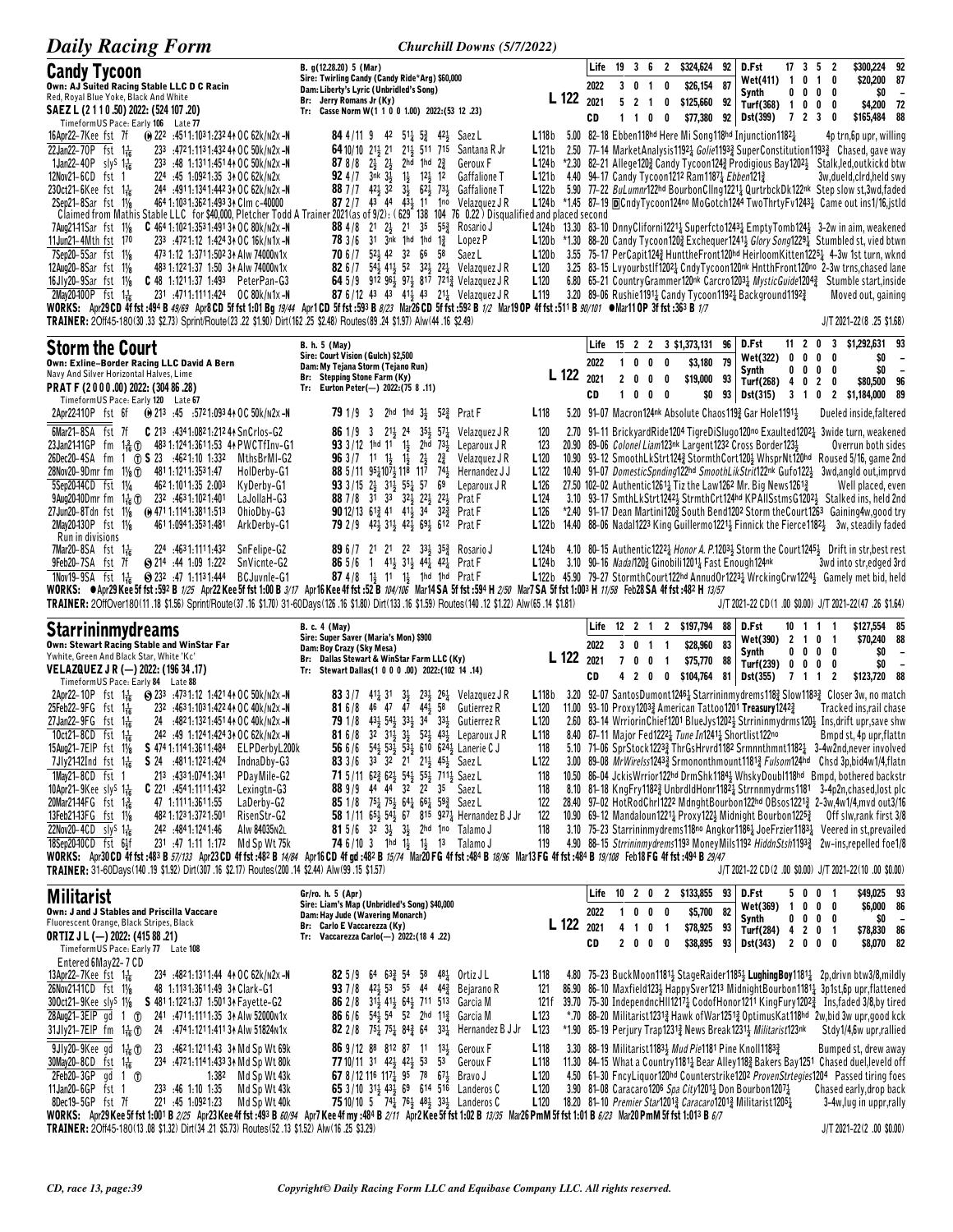| <b>Daily Racing Form</b>                                                                                                                                                                                                                                                                                                                                                                                                                                                                                                                                                                                                                                                                                                                                                                                                                                                                | Churchill Downs (5/7/2022)                                                                                                                                                                                                                                                                                                                                                                                                                                                                                                                                                                                                   |                                                                                                     |                                                                                                                                                                                                                                                                                                                                                                                                                                                                                                                                                                                                                                                                                                                                                                                                                                                                                                                                              |
|-----------------------------------------------------------------------------------------------------------------------------------------------------------------------------------------------------------------------------------------------------------------------------------------------------------------------------------------------------------------------------------------------------------------------------------------------------------------------------------------------------------------------------------------------------------------------------------------------------------------------------------------------------------------------------------------------------------------------------------------------------------------------------------------------------------------------------------------------------------------------------------------|------------------------------------------------------------------------------------------------------------------------------------------------------------------------------------------------------------------------------------------------------------------------------------------------------------------------------------------------------------------------------------------------------------------------------------------------------------------------------------------------------------------------------------------------------------------------------------------------------------------------------|-----------------------------------------------------------------------------------------------------|----------------------------------------------------------------------------------------------------------------------------------------------------------------------------------------------------------------------------------------------------------------------------------------------------------------------------------------------------------------------------------------------------------------------------------------------------------------------------------------------------------------------------------------------------------------------------------------------------------------------------------------------------------------------------------------------------------------------------------------------------------------------------------------------------------------------------------------------------------------------------------------------------------------------------------------------|
| <b>Fan Club</b><br>Own: George A Sharp<br>\$62,500<br>Royal Blue, Royal Blue 'S' On White<br>RISPOLI U (1001.00) 2022: (182 26 .14)<br>TimeformUS Pace: Early 109 Late 72                                                                                                                                                                                                                                                                                                                                                                                                                                                                                                                                                                                                                                                                                                               | B. c. 4 (Feb) KEESEP19 \$325,000<br>Sire: Street Sense (Street Cry*Ire) \$75,000<br>Dam: Secret Return (Put It Back)<br>Br: Fred W Hertrich III (Ky)<br>Tr: Caramori Caio(-) 2022:(29 2 .07)                                                                                                                                                                                                                                                                                                                                                                                                                                 | L 122 2021                                                                                          | \$118,789 84<br>Life<br>9 3 2 2 \$179,889<br>D.Fst<br>$\overline{2}$<br>84<br>72<br>$\overline{\mathbf{1}}$<br>Wet(389) 2 1 0 1<br>\$61,100 84<br>\$149,744 84<br>2022<br>4 3 0 1<br>$$0 -$<br>Synth<br>0<br>$0\quad 0$<br>0<br>5 M<br>$2 \quad 1$<br>\$30,145 79<br>\$0<br>$0\quad 0\quad 0$<br>Turf(294) 0<br>$\overline{\phantom{a}}$<br>2000<br>\$2,195<br>\$166,194 84<br>CD<br>73 Dst(356)<br>6 3 1<br>$\overline{2}$                                                                                                                                                                                                                                                                                                                                                                                                                                                                                                                  |
| 15Apr22-4Kee fst 1 <sup>1</sup> / <sub>16</sub> S 241 :49 1:14 1:454 3 Clm c-50000B<br>Claimed from Gary and Mary West for \$50,000, Cox Brad H Trainer 2022 (as of 4/15): (248 57 48 39 0.23)<br>18Mar22-80P gd $1\frac{1}{16}$<br>231 :4711:1211:433 34 OC 62k/N3L-N<br>29Jan22-80P fst 1 <sup>1</sup> / <sub>16</sub><br>234 :4821:1321:461 44 Alw 100000N1x<br>2Jan22-90P my <sup>S</sup> $1\frac{1}{16}$<br>224 :4621:1221:4443 Md Sp Wt 84k<br>$19Dec21-6FG$ fst $1\frac{7}{16}$<br>234 :4721:1221:442 Md Sp Wt 45k<br>24Nov21-9CD fst 1<br>223 :4521:1011:3513 Md Sp Wt 121k<br>Previously trained by Breen Kelly J 2021 (as of 9/19): (420 63 63 66 0.15)<br>231 :463 1:114 1:373 34 Md Sp Wt 56k<br>19Sep21–11Mth fst 1                                                                                                                                                        | 808/8 21 21 2hd 113 13 Geroux F<br><b>80</b> 2/8 52 $\frac{3}{4}$ 32 $\frac{1}{2}$ 41 $\frac{1}{2}$ 35 37 $\frac{1}{4}$ Geroux F<br>84 7/8 32 21 2hd 11 14 <sup>3</sup> Geroux F<br><b>84</b> 9/10 46 $\frac{1}{2}$ 27 25 $\frac{1}{2}$ 14 $\frac{1}{2}$ 13<br>Geroux F<br><b>79</b> 5/5 21 $2\frac{1}{2}$ 1 <sup>1</sup> / <sub>2</sub> $2\frac{1}{2}$ 3 <sup>2</sup> / <sub>4</sub> Hernandez C J<br>73 3/11 93 $\frac{3}{4}$ 73 $\frac{1}{4}$ 89 86 $\frac{1}{4}$ 77 $\frac{1}{4}$ Geroux F<br><b>77</b> 5/8 57 <sup>1</sup> / <sub>2</sub> 48 22 23 21 <sup>1</sup> / <sub>2</sub> Corrales G                            | L125b<br>L124b<br>L122 b<br>L121b<br>L118                                                           | L125b *1.30 74-23 Fan Club1253 Mobster Gun12513 Perfect Cut12513<br>Cleared, drifted, held<br>2.30 84-18 <i>Caddo River</i> 1225 <sup>3</sup> Wayakin1221 <sup>1</sup> Fan Club1252<br>Inside, slow gain 2nd<br>3.40 78-22 Fan Club12443 Palace Coup1213 Martini Blu12111<br>Stalked outside, clear<br>L125b *1.60 85-17 Fan Club1253 Hellman12523 Centurion1251<br>Collared foe,riddn out<br>4.70 86-11 Crump1222 <sub>2</sub> Alejandro122 <sub>3</sub> Fan Club1228 <sub>3</sub><br>Press 2w,clrd,headd1/8<br>8.10 86-18 Drive for Fun1211 <sup>3</sup> Sticky Issue1212 Crump121hd<br>Never a threat<br>2.00 90-09 SoundMoney11814 FanClub11884 ComedicTiming11824 Rallied, second best                                                                                                                                                                                                                                                  |
| 25Jly2140Mth fst 11 C 242 :50 1:1441:454 34 Md Sp Wt 56k<br>Previously trained by Catalano Wayne M 2021 (as of 6/12): (113 16 15 13 0.14)<br>223 :453 1:093 1:154 34 Md Sp Wt 102k<br>12Jun21-7CD fst 6½f<br>WORKS: Mar10 OP 4f fst:483 B 6/66 Mar3 OP 5f fst 1:004 B 3/15 Feb21 OP 5f fst 1:004 B 5/18<br>TRAINER: 1stClaim(10.00 \$0.00) Dirt(80.12 \$0.83) Routes(54.07 \$1.58) Claim(44.11 \$0.93) Alw(16.19 \$1.10)                                                                                                                                                                                                                                                                                                                                                                                                                                                                | 69 3 / 7 31 6 1 $\frac{3}{4}$ 4 1 $\frac{1}{4}$ 2 21<br>Juarez N<br>61 8/12 7 97 $\frac{3}{4}$ 98 710 610 $\frac{1}{4}$ Geroux F                                                                                                                                                                                                                                                                                                                                                                                                                                                                                             | L <sub>118</sub><br>L <sub>118</sub>                                                                | 2.60 82-15 Mr. Briggs1181 Fan Club1183 Golden Tone1181<br>Angled out, rallied<br>23.80 86-09 Time Leverage 118 5 DH Ducale 1184 5 DH Jennings 1244 3<br>Inside turn, no factor<br>J/T 2021-22(1.00 \$0.00)                                                                                                                                                                                                                                                                                                                                                                                                                                                                                                                                                                                                                                                                                                                                   |
| Koufax<br>Own: Steve Andriot Tagg Team Racing and Li<br>Pink, Pink 'A' On Blue Diamond Belt<br>GEROUX F (2010.00) 2022: (204 30.15)<br>TimeformUS Pace: Early 115 Late 62                                                                                                                                                                                                                                                                                                                                                                                                                                                                                                                                                                                                                                                                                                               | Gr/ro. g(05.18.21) 4 (Mar) FTKOCT19\$8,000<br>Sire: Conveyance (Indian Charlie) \$3,000<br>Dam: Kitty's Pearl (Bellamy Road)<br>Br: Buck Pond Farm Inc & Rob Auerbach (Ky)<br>Tr: Foley Gregory D(3 2 0 0 .67) 2022:(78 14 .18)                                                                                                                                                                                                                                                                                                                                                                                              | L 122                                                                                               | D.Fst<br>0<br>\$43,020 85<br>Life 11 2 0 2<br>\$59,945<br>85<br>51<br>-2<br>\$2,100 56<br>Wet(419)<br>$\overline{2}$<br>$0\quad 0$<br>0<br>2022<br>2 1 0 0<br>\$31,800<br>85<br>Synth<br>0<br>$0\quad 0$<br>0<br>\$0<br>$\overline{\phantom{a}}$<br>2021<br>7 1 0 1<br>\$21,545<br>70<br>Turf(166) 4 1<br>\$14,825 70<br>0<br>0<br>CD<br>2 0 0 2<br>\$9,500<br>\$32,170 85<br>60<br>Dst(358)<br>2 1 0<br>0                                                                                                                                                                                                                                                                                                                                                                                                                                                                                                                                   |
| 28Feb22-7FG $f$ st $1\frac{1}{16}$<br>233 :47 1:1141:441 44 OC 17k/n1x -N<br>22Jan22-4FG gd 11/8 \to 481 1:124 1:38 1:501 44 Alw 58000 n1x<br>Previously trained by Foley Vickie L 2021 (as of 12/17): (16 2 3 2 0.13)<br>17Dec21-6FG fm *1 0 251 50 1:17 1:411 34 Md 30000(30-25)<br>Previously trained by Foley Gregory D 2021(as of 11/4): (204 35 33 28 0.17)<br>23 :4611:1121:362 34 Md 30000<br>4Nov2140CD fst 1                                                                                                                                                                                                                                                                                                                                                                                                                                                                  | <b>85</b> 5/6 11 11 1 <sup>1</sup> 1 <sup>1</sup> 1 <sup>1</sup> 1 <sup>1</sup> 1 <sup>1</sup> Hernandez B J Jr <b>L</b> 120<br><b>69</b> 11/12 11 11 1 <sub>3</sub> 21 76 Hernandez B J Jr L121<br>70 5/9 11 12 12 15 16 <sup>3</sup> Hernandez B J Jr<br><b>54</b> 8/8 12 <sup>1</sup> / <sub>3</sub> 12 1 <sup>1</sup> / <sub>3</sub> 2 <sup>3</sup> / <sub>1</sub> 410 Murrill M                                                                                                                                                                                                                                         | L121<br>L121b                                                                                       | 35.00 92-12 Koufax12014 Crump120nk Koolhaus1201<br>Shook clr1/8,held sway<br>18.60 79-15 Takfumi119nk ArbinPrince1191 AmericnDimond1194 Rush, ins pair2nd, yield<br>*2.60 75-26 Koufax12163 Unorthodox1212 Scary Larry121nk<br>Drew off1/4,ridden out<br>9.00 77-14 DFedMoney12164 CptinFntstic12134 OutWorkn121hd Antsy st, popped gate                                                                                                                                                                                                                                                                                                                                                                                                                                                                                                                                                                                                     |
| Awarded third purse money<br>233 :4741:1241:44434 Md 50000<br>220ct21-4Kee fst 116<br>21May21-9CD fm 1 <sup>1</sup> / <sub>16</sub> (b) C 234 :4741:1231:4313 + Md 75000<br>27Mar21-8FG gd *51f 1<br>224 :472 :59 1:051<br>Md Sp Wt 55k<br>$6Feb21-5FG$ my <sup>s</sup> $5\frac{1}{2}f$ $\otimes$<br>222 :454 :58 1:041<br>Md Sp Wt 50k<br>14Jan21-8FG fst 5∯⊗<br>224 461 5811.043<br>Md Sp Wt 45k<br>223 46 1.11 1.234<br>19Nov20-6CD fst 7f<br>Md 150000<br>240ct20-6Kee gd 6f<br>222 462 5831.111<br>Md 150000<br>WORKS: Apr25 CD 5f fst 1:001 B $5\%$ Apr15 CD 5f fst 1:012 B $36/60$ Apr3 CD 4f fst :473 B $5/46$ Feb10 FG 4f fst :493 B $18/40$<br>TRAINER: 61-180Days(39.13 \$0.97) WonLastStart(47.19 \$1.31) Dirt(211.16 \$1.38) Routes(96.15 \$2.14) Alw(83.17 \$2.06)                                                                                                        | 31 2/7 21 21 22 612 632 Gaffalione T<br>67 8/10 11 11 11 1 1 14 Santana R Jr<br>56 4/10 5 31 34 314 524 Saez G<br>47 7/9 2 54 5 $\frac{1}{2}$ 66 $\frac{1}{4}$ 713 Pedroza M Jr<br>64 2/9 3 33 32 46 58 <sup>1</sup> / <sub>2</sub> Murrill M<br>60 7/12 5 2hd 2hd 31 34<br>Saez G<br>56 6/10 5 621 52 54 45 Saez G                                                                                                                                                                                                                                                                                                          | L120b<br>L <sub>120</sub><br>122<br>119                                                             | 6.90 46-27 Carmichael1248 <sub>2</sub> SonicCity120 <sup>nk</sup> CountryCaptin1209 Bmpd, bothered early<br>L118b 20.50 82-11 Courgeously1181 HighDff1252 kunninforcovr118 Ins, duel upr, overhauld<br>L120b 14.30 83-11 Cees Get Degrees 120} Silk Trade120no Prairie 120}<br>Hit gate, 4-3w turn<br>L120b 11.30 84-16 Gershwin1203 Cees Get Degrees120nk Forsaken120} Bmp brk,4w turn,5w1/4<br>4.10 87-12 Unitedndresolute12011 Cop1203 CeesGetDegrees12021 2-3wide turn, empty<br>5.10 79-12 Storming Lion122nk Five Dreams12233 Koufax1223 Duel2w, btw1/4, held shw<br>11.90 84-08 Joe Frazier1193 Sabuda1193 Wellman11911<br>2-3p,5wupr,flattnd out<br>J/T 2021-22 CD (14 .21 \$1.13) J/T 2021-22 (24 .25 \$1.38)                                                                                                                                                                                                                       |
| Laughing Boy<br>Own: Three Chimneys Farm Fern Circle Stabl<br>Royal Blue, White Diamond, White<br>HERNANDEZ B J JR (5111.20) 2022: (268 50.19)<br>Timeform US Pace: Early 113 Late 75                                                                                                                                                                                                                                                                                                                                                                                                                                                                                                                                                                                                                                                                                                   | Ch. c. 4 (Mar) KEESEP19 \$400,000<br>Sire: Distorted Humor (Forty Niner) \$50,000<br>Dam: Applauding (Congrats)<br>Br: Imagine (Ky)<br>Tr: McPeek Kenneth G(3 0 1 1 .00) 2022: (99 13 .13)                                                                                                                                                                                                                                                                                                                                                                                                                                   | <b>L</b> 122 $_{2021}$                                                                              | D.Fst<br>7202<br>\$150,676 88<br>Life<br>8 2 1 2 \$177,476<br>88<br>Wet(428) $1 \t0 \t1$<br>0<br>\$26,800 88<br>84<br>2022<br>1 0 0 1<br>\$11,400<br>\$0<br>$0\ 0\ 0\ 0$<br>Synth<br>$\overline{\phantom{a}}$<br>6 2 1 1<br>\$164,960<br>88<br>Turf(298) 0<br>\$0<br>$0\quad 0$<br>0<br>$\overline{\phantom{a}}$<br>5 1 1 1 \$113,726<br>CD<br>88 Dst(363)<br>3 1 1 1<br>\$107,660 88                                                                                                                                                                                                                                                                                                                                                                                                                                                                                                                                                        |
| 13Apr22-7Kee fst $1\frac{1}{16}$<br>234 :4821:1311:44 41 OC 62k/N2x -N<br>$25$ Nov $2140CD$ slys $1\frac{1}{16}$<br>$\Theta$ 234 :4721:1221:46 OC 100k/n2x-N<br>290ct21-6Kee fst 1휿<br>$S$ 483 1:133 1:383 1:572 34 Alw 86000 N1 $\times$<br>20ct2141CD fst 11/8<br>C 482 1:123 1:373 1:501 34 Alw 129568 N1x<br>19Sep21-4CD fst 1 <sup>1</sup> <sub>16</sub> S 24 :4811:1321:4323 A Md Sp Wt 115k<br>$14$ Aug21-2Sar fst $6\frac{1}{2}$ f<br>214 :45 1:1011:17 34 Md Sp Wt 100k<br>13Jun2140CD fst 1<br>23 :4541:1011:342 34 Md Sp Wt 100k<br>28Nov2042CD fst 7f<br>223 :46 1:1041:231 Md Sp Wt 86k<br>WORKS: Apr30 CD 5f fst 1:002 B 6/55 @Apr5 GP 4f fst :48 B 1/7 @Mar25 GP 5f my 1:003 B 1/4 Mar18 GP 5f fst 1:011 B 5/9 Mar12 GP 4f fst :438 B 21/130 Mar4 GP 4f fst :474 B 7/48<br>TRAINER: 20ff45-180(67.24 \$2.08) Dirt(360.16 \$1.92) Routes(396.16 \$2.02) Alw(59.15 \$1.72) | <b>84</b> 7 / 9 4 <sup>2</sup> 4 $\frac{1}{2}$ 5 $\frac{3}{2}$ 4 $\frac{2}{2}$ 3 6 3 7<br>Hernandez B J Jr<br>88 8/10 11 11 1hd 111 21<br>Hernandez B J Jr<br>88 8/8 21 21 21 1 1 1 2 Hernandez B J Jr<br>77 4/12 11 <sub>2</sub> 11 1 <sub>2</sub> 2hd 43<br>Hernandez B J Jr<br><b>84</b> 4/7 $1\frac{1}{2}$ $1\frac{1}{2}$ 1 <sup>h</sup> d $12\frac{1}{2}$ 1 <sup>5</sup> Hernandez B J Jr<br>59 9/9 1 41 <sup>1</sup> / <sub>2</sub> 51 <sup>1</sup> / <sub>2</sub> 64 611 Ortiz JL<br>84 10/10 1 <sup>1</sup> / <sub>2</sub> 1hd 1hd 1hd $32\frac{1}{2}$ Hernandez B J Jr L118<br>39 6/12 2 42 52 810 921 Albarado R J | L118<br>L <sub>120</sub><br>L <sub>120</sub><br>L <sub>120</sub><br>L120<br>L <sub>119</sub><br>119 | 12.10 76-23 BuckMoon1181 <sup>1</sup> / <sub>2</sub> StageRider1185 <sup>1</sup> / <sub>2</sub> LughingBoy1181 <sup>1</sup> / <sub>4</sub> 5p,chsd 3p2d,up shw1/4<br>3.30 74-27 Commandeer1204 LughingBoy12014 KingsOvtion1182 Drew clear, ran down<br>2.40 101-19 Laughing Boy 1202 Meister 1181 First Line 122nk<br>Stlk 2w, bid, cleard 1/16<br>4.80 82-05 Happy American1181 <sup>1</sup> / <sub>2</sub> Runnin' Ray122 <sup>3</sup> / <sub>4</sub> Cheffy118 <sup>3</sup> / <sub>4</sub><br>Ins, dug in, yielded 1/16<br>*.50 88-18 LughingBoy1205 MountKny12412 ChromRpublc1202 Drew away, ridden out<br>2.95 74-14 Flint Ridge1192 Ubiquitous1191 Sound Money1191 Bmp st, carryd out, 6-5w<br>3.30 94-10 BusinessModel1182 Surveillnc1251 LughingBoy1183 Dueled 2wd, bested 1/16<br>8.80 65-14 Runway Magic11933 Outasite11911 Repo Rocks11931 Ins, shuffled 1/4, faded<br>J/T 2021-22 CD(110 .23 \$1.56) J/T 2021-22(228 .20 \$1.88) |
| Who's the Star<br><b>Own: M Racing Group LLC</b><br>White And Orange Blocks, Orange Sleeves<br>GAFFALIONE T (6 2 0 3 .33) 2022: (534 101 .19)<br>TimeformUS Pace: Early 73 Late 104                                                                                                                                                                                                                                                                                                                                                                                                                                                                                                                                                                                                                                                                                                     | B. g(06.24.21) 4 (Mar) KEESEP19 \$375,000<br>Sire: Tonalist (Tapit) \$10,000<br>Dam: Shine Forth (Carson City)<br>Br: Oscar Penn & John R Penn (Ky)<br>Tr: Casse Mark(-) 2022: (344 52 .15)                                                                                                                                                                                                                                                                                                                                                                                                                                  | L 122 2021                                                                                          | Life 10 2 1 2<br>\$96,420<br>D.Fst<br>\$96,420 86<br>86  <br>$10 \t2 \t1 \t2$<br>Wet(480) 0 0 0 0<br>$$0 -$<br>86<br>\$20,220<br>2022<br>4 1 0 0<br>$$0 -$<br>Synth<br>$0\,$ 0 $\,$ 0 $\,$ 0<br>\$76,200 84 Turf(262) 0 0 0 0<br>6 1 1 2<br>$$0 -$<br>$0\quad 0\quad 0\quad 0$<br>CD<br>\$0<br><b>Dst(386)</b><br>2 0 0 0<br>\$2,880 81<br>$\equiv$                                                                                                                                                                                                                                                                                                                                                                                                                                                                                                                                                                                          |
| 13Apr22-7Kee fst $1\frac{1}{16}$<br>234 :4821:1311:44 44 OC 62k/n2x-N<br>6Mar22-6Tam fst 140<br>233 :4711:1131:392 44 OC 16k/n1x-N<br>12Feb2241GP fst 1<br>233 :453 1:094 1:361 44 OC 25k/n1x-N<br>Previously trained by Sadler John W 2021: (415 81 54 64 0.20)<br>233 :48 1:124 1:441 44 OC 50k/n1x -N<br>$2$ Jan22-9SA fst 1 $\frac{1}{16}$                                                                                                                                                                                                                                                                                                                                                                                                                                                                                                                                          | 66 2/9 853 43 743 713 7183 Prat F<br>86 5/7 711 68 45 2hd 121 Morales P<br>59 4/8 861 882 891 810 814 Jaramillo E<br><b>81</b> 6/6 65 64 42 44 55 Rrave J                                                                                                                                                                                                                                                                                                                                                                                                                                                                    | L120 b<br>L122 b                                                                                    | L118b 24.20 64-23 Buck Moon1181 <sup>1</sup> / <sub>2</sub> Stage Raider 1185 <sup>1</sup> / <sub>2</sub> Lughing Boy 1181 <sup>1</sup> / <sub>4</sub> Restless gate, ins, fade<br>3.10 96–19 Whosthe Star 1202 <sup>1</sup> Tapsasional 1201 <sup>1</sup> Drem Keeper 1201 Split 3/8, angld rail 1/4<br>L120b 8.70 76-10 Tartufo120nk Meister12033 Sir Ollie12211<br>Trailed outside<br>5.80 83-12 AmrcnThorm12221 ShootrsShot1241 DvnArmr1221 Advancd 4-3w,flattened                                                                                                                                                                                                                                                                                                                                                                                                                                                                       |
| 28Nov21-2Dmr fst 1<br>223 :4711:1211:372 34 Md Sp Wt 71k<br>12Nov21-4Dmr fst 6f<br>213 :441 :5611:082 34 Md Sp Wt 71k<br>6Sep21-3Dmr fst 1<br>23 :47 1:113 1:372 34 Md Sp Wt 71k<br>6Aug21-3Dmr fst 1<br>223 :4631:1111:37 34 Md Sp Wt 70k<br>$25Jly21-1Dmr$ fst $6Jf$<br>222 :4531:1011:164 34 Md Sp Wt 70k<br>27Jun21-5LRC fst 6f<br>221 :452 :5711:09131 Md Sp Wt 45k<br>WORKS: Apr30 CD 4f fst :471 B 5/133 Apr1 Caa 5f fst :591 B 2/4 Mar26 Caa 4f fst :482 B 2/13 Mar1 Caa 4f fst :504 B 23/23 • Feb4 Caa 4f fst :471 B 1/14                                                                                                                                                                                                                                                                                                                                                      | <b>84</b> 4/7 77 $\frac{1}{2}$ 75 $\frac{1}{2}$ 31 21 1nk Bravo J<br>72 4/7 7 710 610 58 $\frac{1}{2}$ 47 $\frac{3}{4}$ Desormeaux KJ<br>76 6/8 87 53 41 <sup>1</sup> / <sub>2</sub> 41 <sup>2</sup> / <sub>4</sub> 3 <sup>2</sup> / <sub>4</sub> Rispoli U<br>74 2/5 212 21 22 25 373 Rispoli U<br>73 1/6 5 54 56 47 48 Hernandez JJ<br>82 4/6 5 31 $\frac{1}{2}$ 42 31 21 <sub>4</sub> Hernandez JJ                                                                                                                                                                                                                        | L122 b<br>L122 b<br>L120 b<br>L120<br>L120                                                          | 5.10 92-10 WhostheStr122nk TodysFlvor12231 InvisibleWr1221 Off slw,2w,5-3w,got up<br>7.80 91-03 EssentialWager1223 TodaysFlavor12243 DiscoBI/124 <sup>2</sup> 3 Off slow, ins, angld 3wd<br>3.10 91-04 Barbwire120nk StreetRuckus1201 Who'stheStar12021 Squeezed early, willing<br>L120b 3.40 86-15 Bobby Bo1206 <sup>1</sup> Magnificent1201 <sup>1</sup> Who's the Star12013 3wd into str, no bid<br>3.80 85-10 Risk and Reward1202 Bobby Bo1201 Affable12051<br>Inside-2wd, no rally<br>2.70 92-11 Butkus12011 Who's the Star120no Vetoed1244<br>Drifted in, bumped late                                                                                                                                                                                                                                                                                                                                                                  |
| TRAINER: Dirt(292.15 \$1.04) Routes(881.17 \$1.70) Alw(380.16 \$1.28)                                                                                                                                                                                                                                                                                                                                                                                                                                                                                                                                                                                                                                                                                                                                                                                                                   |                                                                                                                                                                                                                                                                                                                                                                                                                                                                                                                                                                                                                              |                                                                                                     | J/T 2021-22 CD (24 .08 \$3.56) J/T 2021-22 (86 .14 \$1.95)                                                                                                                                                                                                                                                                                                                                                                                                                                                                                                                                                                                                                                                                                                                                                                                                                                                                                   |

 $\label{eq:2022} \begin{array}{c} \text{ppCD} \quad 0799 \text{ ID } 1660848 \text{ 5/}2/2022 \text{ 6:11:08 PM}\\ \textit{Copyrights Daily Racing Form LLC and Equibase Company LLC. All rights reserved.} \end{array}$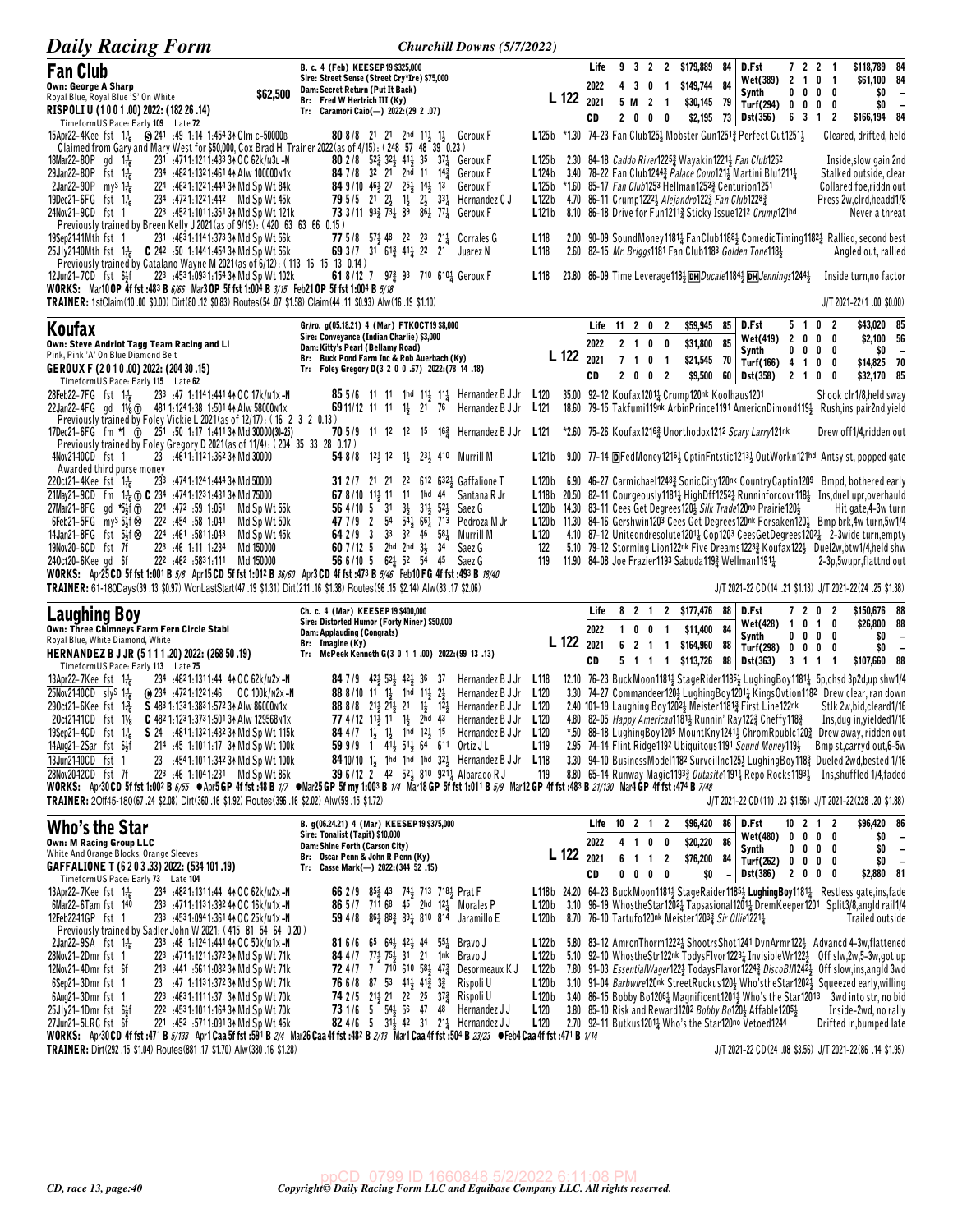| <b>Daily Racing Form</b><br><b>Also Eligible:</b>                                                                                                                                                                                                                                                                                                                                                                                                                                                                                                                                                                                                                                                                                           | <b>Churchill Downs (5/7/2022)</b>                                                                                                                                                                                                                                                                                                                                                                                                                                                                                                                                   |                                                                                                                                                                                                                                                                                                                                                                                                                                                                                                                                                                                                                                                                                                                                                                                                                                                                |
|---------------------------------------------------------------------------------------------------------------------------------------------------------------------------------------------------------------------------------------------------------------------------------------------------------------------------------------------------------------------------------------------------------------------------------------------------------------------------------------------------------------------------------------------------------------------------------------------------------------------------------------------------------------------------------------------------------------------------------------------|---------------------------------------------------------------------------------------------------------------------------------------------------------------------------------------------------------------------------------------------------------------------------------------------------------------------------------------------------------------------------------------------------------------------------------------------------------------------------------------------------------------------------------------------------------------------|----------------------------------------------------------------------------------------------------------------------------------------------------------------------------------------------------------------------------------------------------------------------------------------------------------------------------------------------------------------------------------------------------------------------------------------------------------------------------------------------------------------------------------------------------------------------------------------------------------------------------------------------------------------------------------------------------------------------------------------------------------------------------------------------------------------------------------------------------------------|
| <b>Soup and Sandwich</b><br><b>Own: Live Oak Plantation</b><br>White, Red Dots, Black Sleeves, Red Cap<br>VELAZQUEZ J R (-) 2022: (196 34 .17)<br>TimeformUS Pace: Early 109 Late 74                                                                                                                                                                                                                                                                                                                                                                                                                                                                                                                                                        | Gr/ro. c. 4 (Mar)<br>Sire: Into Mischief (Harlan's Holiday) \$250,000<br>Dam: Souper Scoop (Tapit)<br>L 122<br>Br: Live Oak Stud (Fla)<br>Tr: Casse Mark(-) 2022: (344 52 .15)                                                                                                                                                                                                                                                                                                                                                                                      | D.Fst<br>8 2 1 2<br>\$219,775 92<br>Life<br>8 2 1 2<br>\$219,775 92<br>Wet(431)<br>0<br>$0\quad 0\quad 0$<br>\$O<br>\$15,150 92<br>2022<br>3 0 0 2<br>0<br>\$0<br>Synth<br>$0\quad 0\quad 0$<br>$\sim$<br>2021<br>521<br>\$204,625 90<br>0<br><b>Turf(341)</b><br>0<br>\$0<br>0<br>0<br>0<br>$\blacksquare$<br>\$0<br>16 Dst(399)<br>CD<br>1000<br>\$0<br>0<br>0<br>0<br>0<br>$\overline{\phantom{a}}$                                                                                                                                                                                                                                                                                                                                                                                                                                                         |
| 16Apr2241Kee fst 7f<br>221 :4441:10 1:23 44 OC 62k/n2x-N<br>5Mar22-8GP fst 1<br>231 :4521:0941:344 44 OC 62k/c-N<br>5Feb22-9GP fst 7f<br>221 :45 1:0921:23 44 OC 62k/c -N<br>230ct21-7Kee fst 7f<br>(a) 22 :4441:1021:233<br>PerryvlleB150k<br>1Mav21-12CD fst 11/4<br>463 1:111 1:354 2:01<br>KvDerbv-G1<br>27Mar21-14GP fst 11/8<br>473 1:121 1:363 1:492<br>FlaDerby-G1<br>24Feb21-2Tam fst 140<br>S 24 :49 1:1311:393<br>OC 75k/n1x-N<br>28Jan21-6GP fst 64f<br>223 :46 1:1011:164<br>§Md Sp Wt 40k<br>WORKS: Apr30 CD 4f fst :472 B 9/133 Apr7 PmM 4f fst :494 B 10/17 Apr1 PmM 5f fst 1:02 B 14/21 Mar26 PmM 4f fst :483 B 25/95<br>TRAINER: Sprint/Route(210.20 \$2.43) Dirt(292.15 \$1.04) Routes(881.17 \$1.70) Alw(380.16 \$1.28) | <b>92</b> $5/10$ 4 2hd 1hd 2hd $31\frac{3}{2}$ Velazquez JR<br>L <sub>118</sub><br>89 9/9 41 311 2hd 211 36<br>L <sub>120</sub><br>Hernandez R M<br>84 5/10 10 97 863 543 433 Saez L<br>L120<br>55 1/9 5 42 52 98 <sup>3</sup> / <sub>4</sub> 918 <sup>1</sup> / <sub>2</sub> Gaffalione T<br>118<br>16 18/19 24 21 167 1920 19654 Gaffalione T<br>126<br><b>90</b> 8/11 2} 1} 1} 21} 22} Velazquez JR<br>122<br>84 1/3 31 32 11 12 12 Gallardo A A<br>L <sub>118</sub><br>89 3/6 1 21 1hd 15 171 Ortiz I Jr<br>L <sub>118</sub>                                    | 9.20 84-18 Awsom Grry 1181 3 Escp Rout 120nk Soupnd Sndwch 118 3 Vied btw to 1/8, wknd<br>5.40 91-06 Prevlence12043 ChocolteBr12011 SoupndSndwich1201 Stalk, duel 1/4p, ran on<br>5.90 86-12 CndyMnRckt12033 ArtmsCtylmts120nk VIntCt120no Bump, squeeze st, 4-5w<br>3.30 65-16 He'smyhoneybadger118hd Ram118nk Pipeline11833<br>Stalk ins.no bid.wknd<br>26.90 33-04 MedinaSpirit126} Mndloun126} HotRodChrlie126hd Prompt 2w,wilted,eased<br>12.10 87-12 KnownAgnd12223 SopndSndwch1223 GrtstHonr1221 3 Vied 3-2wd, left lead<br>*.20 96-11 Soup and Sandwich 1182 <sup>3</sup> Foreman 1187 <sup>3</sup> Broadway 120 Stalkd rail, drove thru<br>2.40 91-13 SpndSndwch11871 TwctMny11861 PckngUpPnns1181 2w, drove clr, gear down<br>Mar19 PmM 4f fst :493 B 50/104 Feb23 PmM 4f fst :484 B 6/18<br>J/T 2021-22 CD(2 .00 \$0.00) J/T 2021-22(19 .05 \$0.36) |
| <b>Payne</b><br><b>Own: George A Sharp</b><br>\$62,500<br>Royal Blue, Royal Blue 'S' On White<br>GUTIERREZ R (3000.00) 2022: (32046.14)<br>TimeformUS Pace: Early 91 Late 75                                                                                                                                                                                                                                                                                                                                                                                                                                                                                                                                                                | Dk b/br q(04.11.21) 7 (Apr)<br>Sire: Paynter (Awesome Again) \$10,000<br>Dam: Vertical Vision (Pollard's Vision)<br>L 122<br>Br: Millennium Farms & Paynter Syndicate (Ky)<br>Tr: Caramori Caio(-) 2022:(29 2 .07)                                                                                                                                                                                                                                                                                                                                                  | Life 17 5 4 3<br>\$295,689<br>99<br>\$238,908 99<br>D.Fst<br>$13 \t4 \t4 \t2$<br>\$55,613 95<br>Wet(355) 3 1 0 1<br>2000<br>\$4,875 90<br>2022<br><b>Synth</b><br>$0\quad 0\quad 0\quad 0$<br>\$0<br>$\overline{\phantom{a}}$<br>2021<br>4 1 0 1<br>\$26,548 81<br>Turf(308)<br>$\overline{1}$<br>\$1,168 62<br>$\mathbf{0}$<br>$0\quad 0$<br>CD<br>\$17,100<br>67 Dst(377)<br>\$12,300 81<br>$2 \t0 \t1$<br>$\mathbf{2}$<br>0 <sub>0</sub><br>- 1<br>-1                                                                                                                                                                                                                                                                                                                                                                                                       |
| 221 :4441:10 1:23 44 OC 62k/N2x<br>16Apr2241Kee fst 7f<br>29Jan22-10GP fst 1<br>C 231 :4541:1041:36244 FHooper-G3<br>Hand timed                                                                                                                                                                                                                                                                                                                                                                                                                                                                                                                                                                                                             | <b>90</b> 1/10 9 63 $\frac{3}{2}$ 74 $\frac{1}{2}$ 73 $\frac{3}{2}$ 52 $\frac{3}{4}$ Gutierrez R<br>L <sub>118</sub><br>67 2/8 531 742 771 791 7201 Rispoli U<br>120<br>60.10                                                                                                                                                                                                                                                                                                                                                                                       | 69.20 83-18 Awesom Grry 1181 5 Escp Rout 120 <sup>nk</sup> Soupnd Sndwich 118 3 Hopped st, mild gain<br>68–13 Speaker's Corner11811 Fearless 12491 Officiating 12421<br>2-3wd, no response                                                                                                                                                                                                                                                                                                                                                                                                                                                                                                                                                                                                                                                                     |
| (a) 22 :444 :573 1:103 34 OC 75k/c<br>26Dec21-6Tam fst 6f<br>16May21-7CD fm $5\frac{1}{2}$ f (T)<br>223 :45 :5621:02134 OC 62k/N2x<br>231 :47 1:114 1:434 44 OC c-62k/n2x<br>10Apr21-6Kee sly <sup>s</sup> 1 <sup>1</sup> / <sub>16</sub><br>27Feb21-7GP fst 1<br>1:354 44 OC 62k/c-N                                                                                                                                                                                                                                                                                                                                                                                                                                                       | 812/66<br>68 $65\frac{1}{4}$ 41 $11\frac{3}{4}$ Gallardo A A<br>L <sub>122</sub><br>62 2/9 9 993 983 981 881 Van Dyke D<br>L121<br>76 3/6 11 1hd 1hd 25 3101 Lanerie CJ<br>L <sub>118</sub><br>Claimed from Homewrecker Racing LLC and Chenvert, Brian for \$62,500, Kenneally Eddie Trainer 2021(as of 4/10): (78 5 13 12 0.06)<br>79 1/11 85 $\frac{3}{4}$ 86 $\frac{3}{4}$ 87 $\frac{1}{2}$ 76 $\frac{3}{4}$ 77 $\frac{1}{4}$ Lanerie C J<br>L118                                                                                                                | 4.10 92-13 Payne12213 Ship It Red1223 Chess Master124nk<br>3-2 wide, btwn, driving<br>17.90 92 - Gray Attempt121hd Souper Dormy121no Bad Beat Brian121nk<br>Outrun<br>5.10 73-18 West Will Power11894 Lord Guinness 1181 Payne1182 No match, lost plc late<br>8.90 86-09 AttchmentRte1181 WestWillPower118 <sup>3</sup> Endorsed1181 <sup>1</sup> 2pth turn, no impact                                                                                                                                                                                                                                                                                                                                                                                                                                                                                         |
| Hand timed Previously trained by Brown Chad C 2020 (as of 6/6): (175 42 39 24 0.24)<br>6Jun20-7Bel my $1\frac{1}{16}$<br>$C$ 224 :4631:11 1:42144 Wstchstr-G3<br>232 :4621:1121:374 44 OC 80k/c-N<br>13Mar20-7Agu fst 1<br>12Dec19-7Aau ad 1<br>233 :4711:1211:37 34 OC 62k/n2x-N<br>2Nov19-7Aqu fst 6f<br>223 :453 :5721:093 34 Alw 79051N1x<br>24Aug19-4Sar fst 6}f<br>(e) 22 :45 1:0841:15 34 Alw 92828N1x                                                                                                                                                                                                                                                                                                                               | <b>81</b> 4/9 43 <sup>1</sup> / <sub>2</sub> 52 54 <sup>1</sup> / <sub>2</sub> 58 512 <sup>2</sup> / <sub>4</sub> Carmouche K<br>L120<br>99 3/5 21 23 123 16 193 Carmouche K<br>L <sub>120</sub><br>$955/7$ $2\frac{1}{2}$ $21$<br>$2\frac{1}{2}$ $1\frac{1}{2}$ $12\frac{1}{2}$ Carmouche K<br>L <sub>121</sub><br><b>89</b> 3/6 5 $42\frac{1}{2}$ $42\frac{1}{2}$ 31 <sup>1</sup> / <sub>2</sub> 11<br>L <sub>120</sub><br>Carmouche K<br><b>94</b> 7 / 12 2 42 <sup>1</sup> / <sub>2</sub> 42 <sup>1</sup> / <sub>2</sub> 11 21<br>L <sub>124</sub><br>Ortiz J L | 3.65 74-13 Code of Honor124 Endorsed1206 Forewarned1205 }<br>5w upper, tired<br>*.90 84-27 Payne12093 MusicalAmerica123nk FelixinFabul120no 2w,chilly1/4, gear down<br>*1.70 88-23 Pyne1212} MrDougieFresh1232} IdntityPolitics1215} 2w,bid 3/16,edge away<br>*.70 97-07 Payne1201 American Rule11553 Sicilia Mike122no<br>$4-5w$ uppr, up ins $1/16$<br>2.90 97-03 Performer1201 Payne1243 T Loves a Fight124hd<br>3w, bid 3/16, caught                                                                                                                                                                                                                                                                                                                                                                                                                       |

TRAINER: 20ff45-180(20.15 \$0.64) Sprint/Route (20.05 \$0.31) Dirt(80.12 \$0.83) Routes (54.07 \$1.58) Claim (44.11 \$0.93) Alw (16.19 \$1.10)

J/T 2021-22 CD(1 .00 \$0.00) J/T 2021-22(2 .00 \$0.00)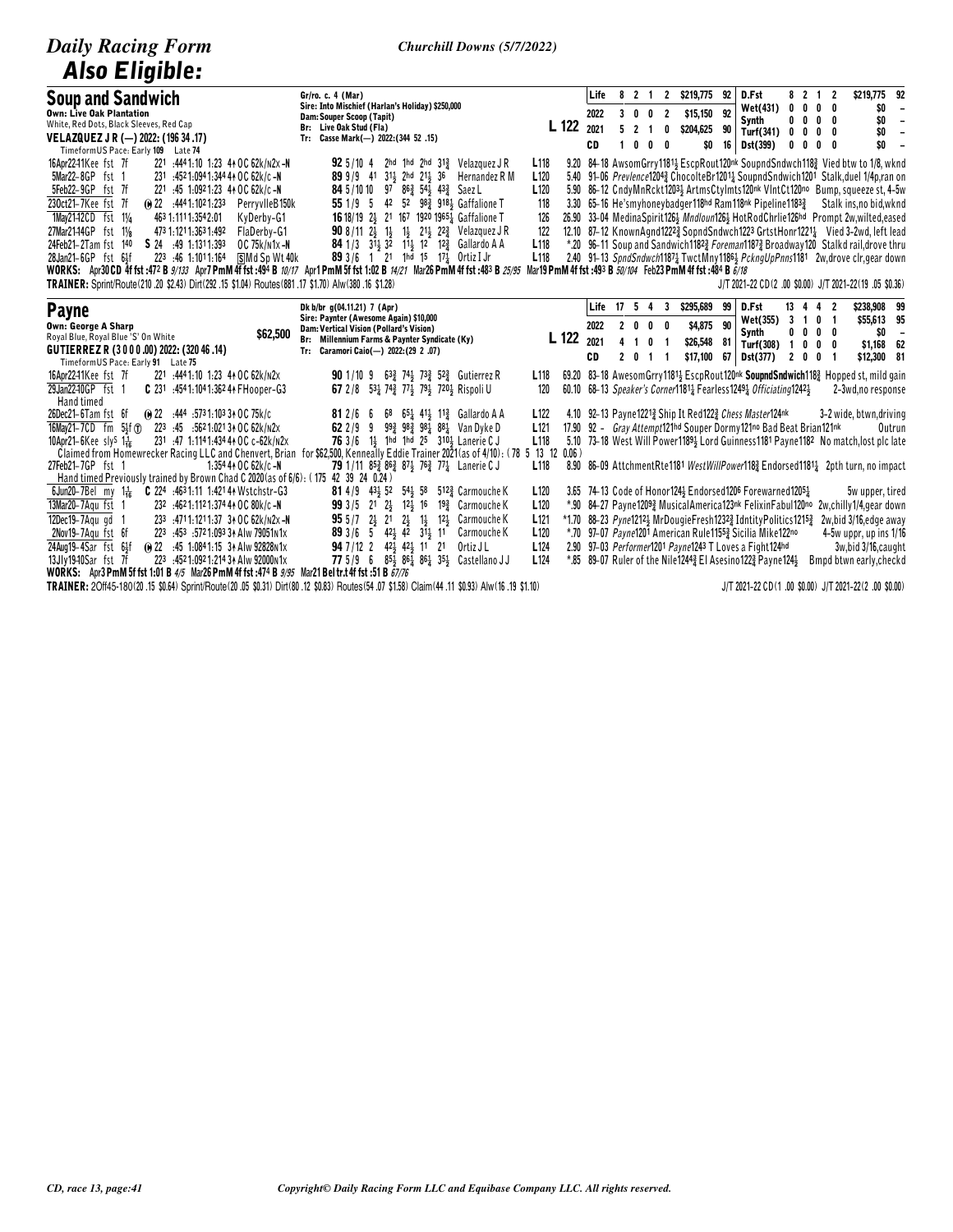14

**Churchill Downs** 

## Md Sp Wt 120k

START V  $rac{6}{5}$  FURLONGS A FINISH

*G Furlongs* (1:072) MAIDEN SPECIAL WEIGHT. Purse \$120,000 (includes \$56,500 KTDF – Kentucky TB Devt Fund) For Maidens, Three Years Old And Upward. Three Years Old And Upward. Three Years Olds, 118 lbs.; Older, 124 lbs. (P

| Post time: 8:30 ET                                                                                                                                                                                                                                                                                                                                                                                                                                                                                                                                                                                                                                                                                                                  | <b>Wagers:</b>                                                                                                                                                                                                                                                                                                                                                                          |                                                    |     |                            |                                               |                                                       |                     |                                            |                                                      |                                                                                                                                                                                                       |              |                                                     |                                                                            | Beyer par: 82                                                                                                                                                                                                                                                                                                                                                        |
|-------------------------------------------------------------------------------------------------------------------------------------------------------------------------------------------------------------------------------------------------------------------------------------------------------------------------------------------------------------------------------------------------------------------------------------------------------------------------------------------------------------------------------------------------------------------------------------------------------------------------------------------------------------------------------------------------------------------------------------|-----------------------------------------------------------------------------------------------------------------------------------------------------------------------------------------------------------------------------------------------------------------------------------------------------------------------------------------------------------------------------------------|----------------------------------------------------|-----|----------------------------|-----------------------------------------------|-------------------------------------------------------|---------------------|--------------------------------------------|------------------------------------------------------|-------------------------------------------------------------------------------------------------------------------------------------------------------------------------------------------------------|--------------|-----------------------------------------------------|----------------------------------------------------------------------------|----------------------------------------------------------------------------------------------------------------------------------------------------------------------------------------------------------------------------------------------------------------------------------------------------------------------------------------------------------------------|
| <b>My Brother Cam</b><br><b>Own: Kevin Horton</b><br>Blue, White 'H' On Lime Ball, Lime Stars<br>COURT J K (1000.00) 2022: (202 16.08)<br>TimeformUS Pace: Early 77 Late 64                                                                                                                                                                                                                                                                                                                                                                                                                                                                                                                                                         | B. q(04.30.22) 3 (Apr) KEESEP20 \$160,000<br>Sire: Malibu Moon (A.P. Indy) \$35,000<br>Dam: A Change of Heart (Unbridled's Song)<br>Br: Castleton Lyons & Kilboy Estate (Ky)<br>Tr: Stewart Dallas(1 0 0 0 .00) 2022:(102 14 .14)                                                                                                                                                       | <b>GL 118</b>                                      |     | Life<br>2022<br>2021<br>CD | 2 M                                           | 3 M 0 1<br>1 M O O<br>0<br>$0\quad 0\quad 0\quad$     | $\blacksquare$<br>0 | \$11,420 65<br>\$620<br>\$10,800 65<br>\$0 | - 16                                                 | D.Fst<br>Wet(403) 0<br>Synth<br>Turf(295) $1 \t0 \t0 \t1$<br>Dst(375)                                                                                                                                 | $\mathbf{1}$ |                                                     | 1000<br>$0\quad 0\quad 0$<br>$0\quad 0\quad 0$<br>$0\quad 0\quad 0\quad 0$ | \$1,200<br>\$O<br>$\overline{\phantom{a}}$<br>16<br>\$620<br>\$9,600<br>65<br>\$0                                                                                                                                                                                                                                                                                    |
| Previously trained by Dickinson Michael W 2021: (21 4 3 3 0.19)<br>7Jan22-3TP fst 1 $\otimes$ 24 :4821:13 1:39<br>Md Sp Wt 60k<br>18Dec21-1Agu fst 1<br>231 47 1:1231:382<br>Md Sp Wt 80k<br>28Nov21-1Agu fm 1/8 1 502 1:153 1:392 1:51<br>Md Sp Wt 80k<br>WORKS: Apr30 CD 5f fst 1:003 B 12/55 Apr23 CD 5f fst :594 B 4/70 Apr16 CD 5f gd 1:003 B 8/14 Apr9 CD 4f fst :50 B 61/77 Mar7 Tap @ 4f gd :53 B 2/5<br>TRAINER: 1stW/Tm(11.09 \$0.65) 61-180Days(39.03 \$0.12) Route/Sprint(33.15 \$1.35) Dirt(307.16 \$2.17) Sprint(175.18 \$2.25) MdnSpWt(141.19 \$3.01)                                                                                                                                                                | <b>16</b> 8/8 32 31 54 710 730 Jimenez A<br>$-5/7$ 1hd 42 $\frac{3}{4}$ 721 756 - Lezcano J<br>65 7/9 14 14 14 314 353 Lezcano J                                                                                                                                                                                                                                                        | 119<br>119                                         |     |                            |                                               |                                                       |                     |                                            |                                                      |                                                                                                                                                                                                       |              |                                                     |                                                                            | L120b 4.50 52-19 Droppin G's120 <sup>no</sup> Succeed1204 Pour Me aDouble120 <sup>8</sup> $\frac{1}{4}$ Bumped st, gave way<br>5.20 - 18 ErlyVoting11913 MttDoyle11953 IconicAdventur1192 Stopped, eased, wlkd off<br>4.20 76-18 Paratus1191 CityAtNight1194 MyBrotherCm1192 3Bmpd hard brk, ins, wknd<br>J/T 2021-22 CD (16 .19 \$4.59) J/T 2021-22 (52 .19 \$3.32) |
| Conspiracy Fact<br>Own: Tommy Huttons Dream Stable LLC<br>Yellow And Blue Stripes, Yellow Cap<br>HERNANDEZ C J (2010.00) 2022: (276 38 .14)<br>WORKS: Apr28 CD 4f fst :49 B 19/52 Apr19 CD 4f fst :49 Bg 11/44 Apr10 CD 4f fst :491 B 13/42 Mar19 FG 5f fst :594 Bg 4/43 Mar12 FG 5f fst 1:012 B 9/32 Mar5 FG 4f fst :492 B 27/76<br>TRAINER: 1stStart(46 .13 \$1.47) 1stLasix(17 .24 \$4.44) Dirt(183 .22 \$1.93) Sprint(155 .20 \$2.19) MdnSpWt(117 .14 \$1.56)                                                                                                                                                                                                                                                                   | Dk b/br g(03.14.22) 3 (Apr)<br>Sire: Unified (Candy Ride*Arg) \$10,000<br>Dam: Tanda (Sweetsouthernsaint)<br>Br: Tommy Hutton's Dream Stable LLC (Ky)<br>Tr: Stall Albert M Jr(2 0 1 0 .00) 2022: (70 12 .17)<br>Feb24 FG 5f fst :594 Bg 2/21 Feb17 FG 4f fst :481 B 2/36 Feb10 FG 4f fst :494 Bg 22/40 Jan29 FG 4f fst :49 B 15/93 ● Jan19 FG 3f fst :37 B 1/15                        | O<br>118                                           |     | Life<br>2022<br>2021<br>CD | 0 M                                           | 0 M 0 0<br>0 M 0 0<br>$0\quad 0$<br>$0\ 0\ 0\ 0$      |                     | SO.<br>\$0<br>\$0<br>\$O                   | $\overline{\phantom{a}}$                             | D.Fst<br>Wet(388)<br>Synth<br>Turf(283) 0 0 0 0<br>Dst(362)                                                                                                                                           | $\mathbf 0$  |                                                     | $0\,$ 0 $\,$ 0 $\,$ 0<br>$0\quad 0\quad 0$<br>$0\ 0\ 0\ 0$<br>$0\ 0\ 0\ 0$ | \$0<br>$\overline{\phantom{a}}$<br>\$0<br>$\overline{\phantom{a}}$<br>\$0<br>$\overline{\phantom{a}}$<br>$\overline{\phantom{a}}$<br>\$0<br>\$0<br>$\sim$<br>J/T 2021-22 CD(34 .18 \$2.20) J/T 2021-22(148 .19 \$1.46)                                                                                                                                               |
| Ludwig<br><b>Own: Rigney Racing LLC</b><br>Red, White Heart Sash, Red Cap<br><b>ORTIZ I JR (-) 2022: (394 112 .28)</b><br>TimeformUS Pace: Early 114 Late 67<br>2Apr22-20P fst 6f<br>213 :452 :5731:101 Md Sp Wt 90k<br>232 :4741:1311:453 Md Sp Wt 84k<br>$26$ Feb22-80P fst 1 $\frac{1}{16}$<br>WORKS: Apr30 CD 4f fst :482 B 50/133 Apr23 CD 5f fst 1:00 B 6/70 Mar26 OP 4f fst :48 B 5/94 Mar19 OP 4f fst :472 B 1/101 Feb21 OP 4f fst :501 B 24/49 Feb15 OP 4f fst :492 B 20/60<br>TRAINER: 31-60Days(56.07 \$0.59) Dirt(146.12 \$0.99) Sprint(67.10 \$0.97) MdnSpWt(47.11 \$0.89)                                                                                                                                             | B. c. 3 (Feb) FTKSEL20 \$450,000<br>Sire: Mastery (Candy Ride*Arg) \$10,000<br>Dam: Texas Gem (Tiznow)<br>Br: LNJ Foxwoods SB Racing Corp Anglo-American Thor (Ky)<br>Tr: Bauer Philip A(-) 2022: (30 1.03)<br>70 5/8 2 2hd 2hd 2hd 21 Garcia M<br>63 6/9 32 32 42 69 710 3 Garcia M                                                                                                    | L 118<br>L122<br>L <sub>122</sub>                  |     | Life<br>2022<br>2021<br>CD | 0 M<br>$0\quad 0$                             | 2 M 1<br>2 M 1<br>0<br>$0\quad 0$                     | 0<br>0<br>0         | \$18,420 70<br>\$18,420<br>\$0<br>\$0      | 70<br>$\overline{\phantom{a}}$                       | D.Fst<br>Wet(420) 0 0 0 0<br>Synth<br>Turf(168) 0 0 0 0<br><b>Dst(280)</b><br>4.70 90-07 Overtaxed1221 Ludwig1222 Mean Jakey1221<br>8.70 70-18 Curly Tail1223 Life On the Nile122nk Western River1222 |              | 1 0 1                                               | 2 0 1 0<br>$0\,$ 0 $\,$ 0 $\,$ 0<br>0                                      | \$18,420 70<br>\$0<br>$\overline{\phantom{a}}$<br>\$0<br>$\overline{\phantom{a}}$<br>\$0<br>$\overline{\phantom{a}}$<br>\$18,000 70<br>Dueled 2p,2nd best<br>Tired 3w<br>J/T 2021-22(1.00 \$0.00)                                                                                                                                                                    |
| Top of the Charts<br><b>Own: Raroma Stable</b><br>Red, White Emblem, White Blocks On<br><b>ORTIZ J L (-) 2022: (415 88 .21)</b><br>WORKS: Apr29 CD 5f fst 1:01 Bg 19/43 Apr22 CD 4f fst :48 Bg 7/62 Apr15 CD 4f fst :484 B 34/71 Apr8 CD 5f fst 1:014 B 32/44 Mar26 PmM 3f fst :384 B 42/55 Mar20 PmM 3f fst :37 B 6/21                                                                                                                                                                                                                                                                                                                                                                                                             | Dk. b or br c. 3 (Apr)<br>Sire: Maclean's Music (Distorted Humor) \$50,000<br>Dam: Tiz Ro (Hard Spun)<br>Br: Rajendra Maharajh (Ky)<br>Tr: Lynch Brian A(2 0 0 0 .00) 2022:(70 9 .13)                                                                                                                                                                                                   | O                                                  | 118 | Life<br>2022<br>2021<br>CD | 0 M<br>0 M<br>$0\quad 0$                      | 0 M 0<br>0<br>0<br>$0\quad 0$                         | 0<br>0<br>0         | \$0<br>\$0<br>\$0<br>\$0                   |                                                      | D.Fst<br>Wet(447)<br>Synth<br>Turf(320) $0 \t 0 \t 0 \t 0$<br>Dst(397)                                                                                                                                | $\mathbf{0}$ | $0\quad 0$                                          | $0\quad 0$<br>$0\quad 0\quad 0$<br>$0\,$ 0 $\,$ 0 $\,$ 0<br>$0\ 0\ 0\ 0$   | \$0<br>$\overline{\phantom{a}}$<br>\$0<br>$\overline{\phantom{a}}$<br>\$0<br>$\overline{\phantom{a}}$<br>\$0<br>$\overline{\phantom{a}}$<br>\$0                                                                                                                                                                                                                      |
| TRAINER: 1stStart(43 .12 \$1.50) 1stLasix(21 .19 \$1.67) Dirt(101 .15 \$1.54) Sprint(120 .21 \$1.85) MdnSpWt(120 .11 \$1.19)                                                                                                                                                                                                                                                                                                                                                                                                                                                                                                                                                                                                        | Dec24 PmM @ 5f fm 1:04 B(d) 17/19 Dec20 PmM 4f my :492 B 12/28 Dec12 PmM 4f fst :494 B 22/42 Dec5 PmM 3f fst :361 B 2/21                                                                                                                                                                                                                                                                |                                                    |     |                            |                                               |                                                       |                     |                                            |                                                      |                                                                                                                                                                                                       |              |                                                     |                                                                            | J/T 2021-22(24 .13 \$1.73)                                                                                                                                                                                                                                                                                                                                           |
| <b>Lucky Devil</b><br>Own: I M Gorasht and Jeff Merriman-Cohen<br>Red And White Stripes, Red And Blue<br>BEJARANO R (7 2 1 1 .29) 2022: (214 26 .12)<br>TimeformUS Pace: Early 49 Late 85<br>2Apr22-4TP fst 1 $\otimes$ 231 :4641:1111:373<br>Md Sp Wt 61k<br>12Mar22-5TP fst 6f $\otimes$ 222 :452 :5721:094 Md Sp Wt 62k<br>WORKS: Apr24 Kee 5f fst 1:022 B 14/20 Mar25 TP $\otimes$ 4f fst :492 B 13/20 Mar5 TP $\otimes$ 4f fst :473 Bg 2/80 Feb26 TP $\otimes$ 5f fst 1:00 B 3/46 Feb19 TP $\otimes$ 4f fst :48 B 4/60 Feb12 TP $\otimes$ 4f fst :48 B 4/67 B 4/85 are 10<br>TRAINER: 1stLasix(9.11 \$1.00) Route/Sprint(26.23 \$3.05) 31-60Days(82.13 \$1.49) Dirt(109.17 \$1.63) Sprint(135.14 \$1.81) MdnSpWt(50.06 \$0.62) | Ch. c. 3 (Apr)<br>Sire: Daredevil (More Than Ready) \$25,000<br>Dam: Lasting Rose (Rosberg)<br>Br: I M Gorasht & J Merriman-Cohen (Ky)<br>Tr: West Ethan W(1 0 0 1 .00) 2022: (50 4 .08)<br>53 8/11 43 72 <sup>3</sup> / <sub>2</sub> 75 <sup>1</sup> / <sub>3</sub> 64 <sup>1</sup> / <sub>2</sub> 68 <sup>1</sup> / <sub>3</sub> Franklin M<br>67 2/11 9 108 3 108 3 55 44 Franklin M | O<br>118<br>120<br>120                             |     | Life<br>2022<br>2021<br>CD | 2 M<br>$2 \,$ M<br>0 M<br>0<br>0              | $\pmb{0}$<br>$\mathbf{0}$<br>$0\quad 0$<br>$0\quad 0$ | 0<br>0              | \$3,199<br>\$3,199<br>\$0<br>\$0           | 67<br>67                                             | D.Fst<br>Wet(365) 0<br>Synth<br>Turf(277) 0 0 0 0<br>Dst(397)<br>8.90 80-04 Leslie Chow12011 Jr's Gift1162 Mucho Mojo12051                                                                            |              | $0\quad 0$<br>$\mathbf{0}$<br>2 <sub>0</sub><br>100 | $0\quad 0$<br>$0\quad 0$<br>$0\quad 0$<br>- 0                              | \$0<br>$\overline{\phantom{a}}$<br>\$0<br>$\overline{\phantom{a}}$<br>\$3,199 67<br>\$0<br>$\overline{\phantom{a}}$<br>\$2,770 67<br>Raced evenly, no kick<br>19.20 92-03 Circle BackJack120no Cynwyd1204 EdgeofGlory120no Improved late going<br>J/T 2021-22 CD(3 .00 \$0.00) J/T 2021-22(15 .07 \$0.31)                                                            |
| <b>Master of Arms</b><br><b>Own: Span Investments Inc</b><br>White, Green Hoops, Green Dots On<br>LEPAROUX JR (3100.33) 2022: (194 20.10)<br>TimeformUS Pace: Early 96 Late 66<br>9Apr22-2Kee sly <sup>s</sup> 7f<br>$C$ 222 :4521:1031:234<br>Md Sp Wt 96k<br>5Mar22-4GP fst 7f<br>$C$ 22 $.4441.0941.233$<br>Md Sp Wt 53k                                                                                                                                                                                                                                                                                                                                                                                                         | B. c. 3 (Mar) OBSOPN21 \$60,000<br>Sire: Mastery (Candy Ride*Arg) \$10,000<br>Dam: Overvalued (Forest Grove)<br>Br: Brereton C Jones (Ky)<br>Tr: Lynch Brian A(2 0 0 0 .00) 2022: (70 9 .13)<br><b>70</b> 1/12 10 41 414 324 453 Leparoux JR<br>73 4/11 9 73 $\frac{3}{4}$ 64 $\frac{1}{4}$ 33 $\frac{1}{2}$ 31 $\frac{3}{4}$ Leparoux JR                                               | L 118 2021<br>L <sub>120</sub><br>L <sub>120</sub> |     | Life<br>2022<br>CD         | 3 M 0 2<br>3 M 0 2<br>0 M<br>$\mathbf 0$<br>0 | $0\quad 0$                                            | $0\quad 0$          | $$14,633$ 73<br>\$14,633 73<br>\$0<br>\$0  | $\overline{\phantom{a}}$<br>$\overline{\phantom{a}}$ | D.Fst<br>Wet(389) 1<br>Synth<br>Turf(155) $0 \t 0 \t 0 \t 0$<br><b>Dst(290)</b><br>5.90 76-14 Emirates Road1201 Bourbon Heist12043 Jeeper120hd                                                        |              | $0\quad 0$                                          | 2 0 0 2<br>- 0<br>$0\ 0\ 0\ 0$<br>1001                                     | \$10,070 73<br>\$4,563 70<br>\$0<br>$\overline{\phantom{a}}$<br>\$0<br>$\overline{\phantom{a}}$<br>\$5,300 65<br>Step slw st, lug out 2x<br>22.70 85-12 Felix120nk Creative Minister12011 Master of Arms12021 3wd, ran on for show                                                                                                                                   |
| 8Jan22-4GP fst 6f<br>221 45 57 1.093<br>Md Sp Wt 53k<br>WORKS: Apr30 CD 5f fst 1:011 B 21/55 Apr23 CD 4f fst :531 B 83/84 Apr4 CD 4f fst :484 B 7/19 Mar25 PmM 4f fst :48 B 7/51 Mar18 PmM 4f fst :493 B 44/76 Feb26 PmM 4f fst :512 B 113/122<br>TRAINER: Dirt(101.15 \$1.54) Sprint(120.21 \$1.85) MdnSpWt(120.11 \$1.19)                                                                                                                                                                                                                                                                                                                                                                                                         | 65 2/9 8 314 32 324 364 Leparoux JR                                                                                                                                                                                                                                                                                                                                                     |                                                    |     |                            |                                               |                                                       |                     |                                            |                                                      | <b>L120</b> 11.10 88-09 Iron Works 1204 Particular 1202 Master of Arms 1202 $\frac{1}{2}$                                                                                                             |              |                                                     |                                                                            | Hit gate, rail turn<br>J/T 2021-22 CD (21 .19 \$1.36) J/T 2021-22 (87 .16 \$1.37)                                                                                                                                                                                                                                                                                    |
| <b>Elite Power</b><br><b>Own: Juddmonte</b><br>Green, Pink Sash, White Sleeves, Pink<br>ROSARIO J (-) 2022: (252 56 .22)<br>TimeformUS Pace: Early 112 Late 74<br>24Nov21-9CD fst 1<br>223 :4521:1011:3513 Md Sp Wt 121k                                                                                                                                                                                                                                                                                                                                                                                                                                                                                                            | Ch. c. 4 (Feb) KEESEP19 \$900,000<br>Sire: Curlin (Smart Strike) \$175,000<br>Dam: Broadway's Alibi (Vindication)<br>Br: Alpha Delta Stables LLC (Ky)<br>Tr: Mott William I(1 0 0 1 .00) 2022: (171 34 .20)<br><b>78</b> 7/11 1 <sup>1</sup> / <sub>3</sub> 11 31 42 <sup>1</sup> / <sub>3</sub> 43 <sup>2</sup> / <sub>4</sub> Rosario J                                               | L 124<br>L <sub>121</sub>                          |     | Life<br>2021<br>2020<br>CD | $0$ M                                         | 2 M 0 0<br>2 M O O<br>$0\quad 0$<br>2 0 0 0           |                     | \$7,331 78<br>\$7,331<br>\$0               | 78                                                   | D.Fst<br>Wet(433)<br>Synth<br>Turf(286) 0 0 0 0<br>\$7,331 78 Dst(382)<br>5.00 89-18 Drive for Fun12112 Sticky Issue1212 Crump121hd                                                                   |              |                                                     | 2000<br>$0\ 0\ 0\ 0$<br>$0\ 0\ 0\ 0$<br>1000                               | \$7,331 78<br>\$0<br>$\overline{\phantom{a}}$<br>\$0<br>$\overline{a}$<br>\$0<br>$\overline{\phantom{a}}$<br>\$1,331 60<br>Pace, 2p upr, faltered                                                                                                                                                                                                                    |
| 21 :442 :5611:083 34 Md Sp Wt 84k<br>25Sep21-3CD fst 6f<br>WORKS: ●May2 CD 3f fst :36 Bg 1/8 Apr25 Pay 3f fst :372 B 5/6 Apr18 Pay 5f fst 1:023 B 2/3 ●Apr11 Pay 5f fst 1:011 B 1/4 Apr4 Pay 4f fst :502 B 13/18 Mar28 Pay 4f fst :50 B 7/13<br>TRAINER: 61-180Days(101.26 \$1.78) Route/Sprint(75.19 \$1.72) Dirt(407.23 \$1.72) Sprint(301.18 \$1.50) MdnSpWt(298.17 \$1.71)                                                                                                                                                                                                                                                                                                                                                      | 60 5/8 4 65 693 610 6143 Garcia M                                                                                                                                                                                                                                                                                                                                                       | L121                                               |     |                            |                                               |                                                       |                     |                                            |                                                      | 8.30 79-11 Cool Quest1218} Here Mi Song121nk Cousteau121}                                                                                                                                             |              |                                                     |                                                                            | Done early<br>J/T 2021-22 CD (17 .24 \$1.25) J/T 2021-22 (56 .23 \$1.36)                                                                                                                                                                                                                                                                                             |